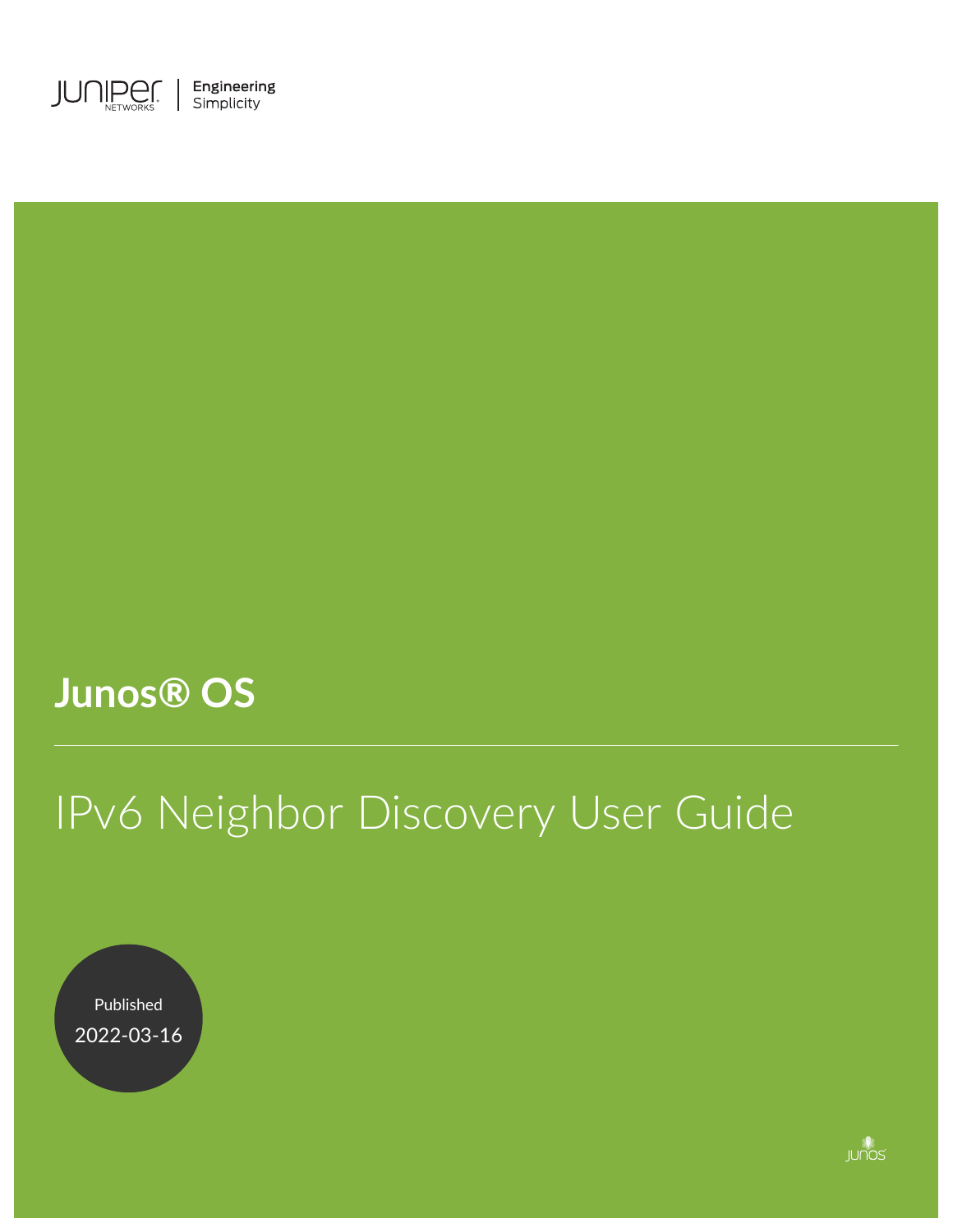Juniper Networks, Inc. 1133 Innovation Way Sunnyvale, California 94089 USA 408-745-2000 www.juniper.net

Juniper Networks, the Juniper Networks logo, Juniper, and Junos are registered trademarks of Juniper Networks, Inc. in the United States and other countries. All other trademarks, service marks, registered marks, or registered service marks are the property of their respective owners.

Juniper Networks assumes no responsibility for any inaccuracies in this document. Juniper Networks reserves the right to change, modify, transfer, or otherwise revise this publication without notice.

Junos® OS IPv6 Neighbor Discovery User Guide Copyright © 2022 Juniper Networks, Inc. All rights reserved.

The information in this document is current as of the date on the title page.

#### **YEAR 2000 NOTICE**

Juniper Networks hardware and software products are Year 2000 compliant. Junos OS has no known time-related limitations through the year 2038. However, the NTP application is known to have some difficulty in the year 2036.

#### **END USER LICENSE AGREEMENT**

The Juniper Networks product that is the subject of this technical documentation consists of (or is intended for use with) Juniper Networks software. Use of such software is subject to the terms and conditions of the End User License Agreement ("EULA") posted at https://support.juniper.net/support/eula/. By downloading, installing or using such software, you agree to the terms and conditions of that EULA.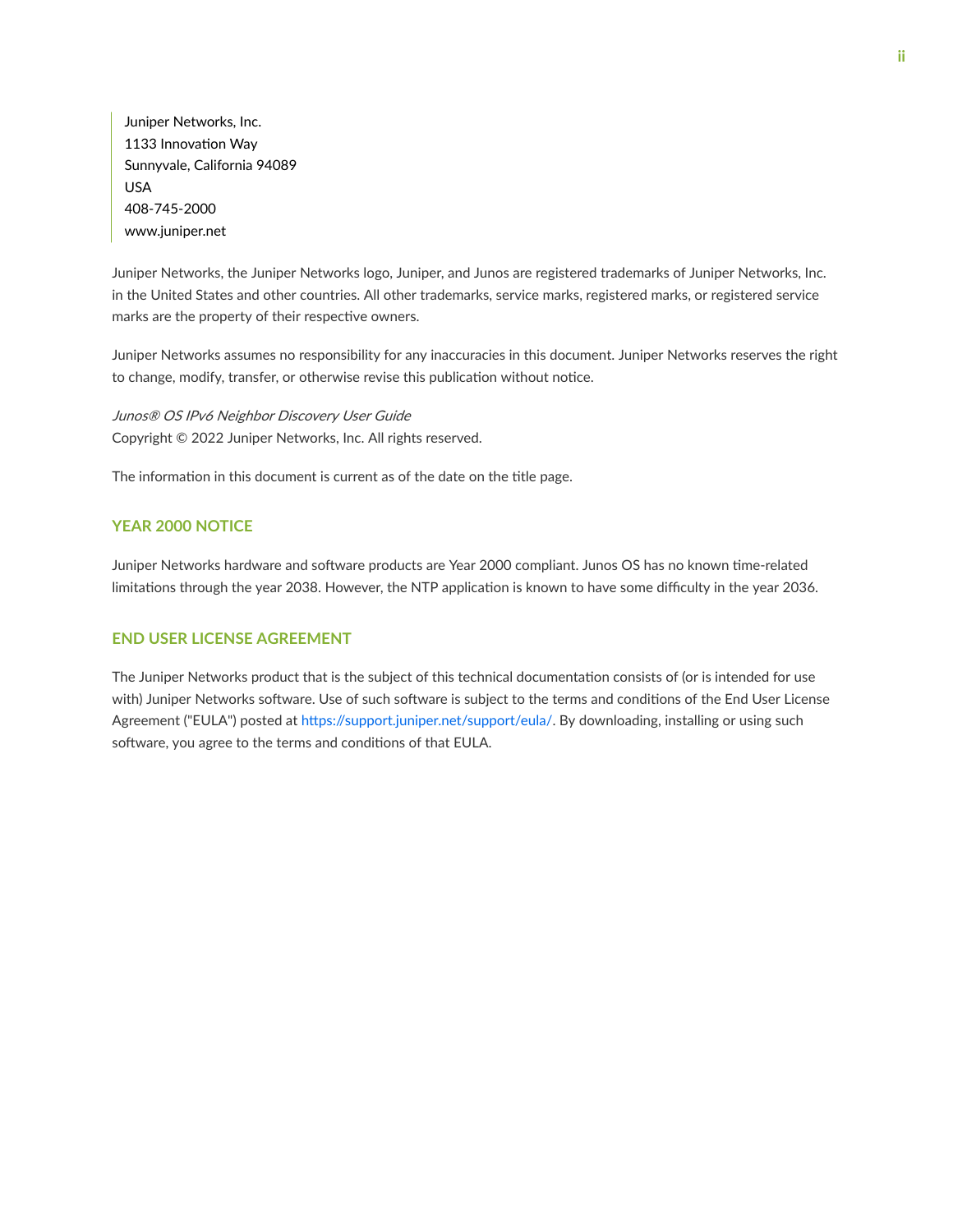## Table of Contents

**[About This Guide](#page-6-0) | [vii](#page-6-0)**



#### [1](#page-7-0) **Configuring IPv6 Neighbor Discovery**

#### **[IPv6 Neighbor Discovery](#page-8-0) | [2](#page-8-0)**

[IPv6 Neighbor Discovery Overview](#page-8-0) **| [2](#page-8-0)**

[Supported ICMP Router Discovery and IPv6 Neighbor Discovery Standards](#page-11-0) **| [5](#page-11-0)**

Example: Configuring IPv[6](#page-12-0) Interfaces and Enabling Neighbor Discovery | 6

- [Requirements](#page-12-0) **| [6](#page-12-0)**
- [Overview](#page-13-0) **| [7](#page-13-0)**
- **Configuration** | [9](#page-15-0)
- Verification | [13](#page-19-0)

#### **[Secure IPv6 Neighbor Discovery](#page-25-0) | [19](#page-25-0)**

[Understanding Secure IPv6 Neighbor Discovery](#page-25-0) **| [19](#page-25-0)**

Example: Configuring Secure IPv6 Neighbor Discovery | [20](#page-26-0)

- [Requirements](#page-26-0) **| [20](#page-26-0)** [Overview](#page-26-0) **| [20](#page-26-0)**
- Configuration | [22](#page-28-0)

 $Verification$  | [24](#page-30-0)

#### **[NDP Proxy and DAD Proxy](#page-32-0) | [26](#page-32-0)**

[Overview](#page-32-0) **| [26](#page-32-0)**

**Configuring NDP Proxy | [28](#page-34-0)** 

Configuring DAD Proxy | [29](#page-35-0)

#### **Neighbor Discovery Cache Protection | [30](#page-36-0)**

Neighbor Discovery Cache Protection Overview | [30](#page-36-0)

Configuring Neighbor Discovery Cache Protection | [31](#page-37-0)

Example: Configuring Neighbor Discovery Cache Protection to Prevent Denial-of-Service **Attacks | [33](#page-39-0)** [Requirements](#page-39-0) **| [33](#page-39-0)**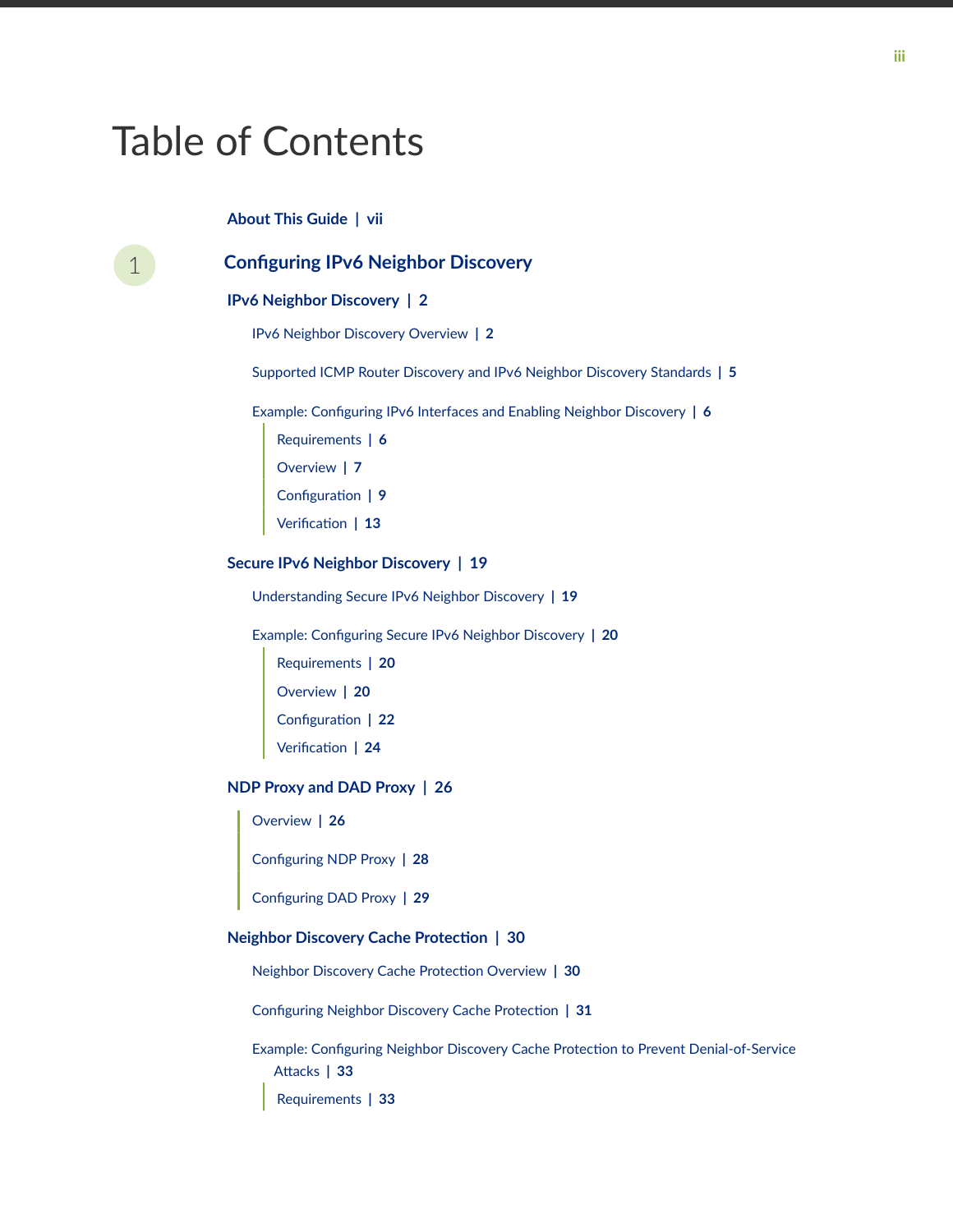[Overview](#page-39-0) **| [33](#page-39-0)** Configuration | [34](#page-40-0)  $Verification$  | **[35](#page-41-0)** 

#### **Router Advertisement Proxy | [38](#page-44-0)**

[Overview](#page-45-0) **| [39](#page-45-0)**

**Configure RA Proxy | [40](#page-46-0)** 

[2](#page-7-0) **Troubleshooting** 

#### **Troubleshooting Network Issues** | [43](#page-49-0)

[Working with Problems on Your Network](#page-49-0) **| [43](#page-49-0) Isolating a Broken Network Connection | [44](#page-50-0)** 1dentifying the Symptoms of a Broken Network Connection | [46](#page-52-0) Isolating the Causes of a Network Problem | [48](#page-54-0) Taking Appropriate Action for Resolving the Network Problem | [49](#page-55-0) Evaluating the Solution to Check Whether the Network Problem Is Resolved | [51](#page-57-0) **Checklist for Tracking Error Conditions | [53](#page-59-0) Configure Routing Protocol Process Tracing | [55](#page-61-0)** Configure Routing Protocol Tracing for a Specific Routing Protocol | [58](#page-64-0) Monitor Trace File Messages Written in Near-Real Time | [61](#page-67-0) [Stop Trace File Monitoring](#page-68-0) **| [62](#page-68-0)**

### **[3](#page-7-0) Configuration Statements**

**[autonomous](#page-72-0) | [66](#page-72-0) [cryptographic-address](#page-73-0) | [67](#page-73-0) [current-hop-limit](#page-75-0) | [69](#page-75-0) [dad-proxy](#page-76-0) | [70](#page-76-0)** *default-lifetime* | [72](#page-78-0) **[downstream](#page-80-0) | [74](#page-80-0) [downstream-mode](#page-82-0) | [76](#page-82-0)**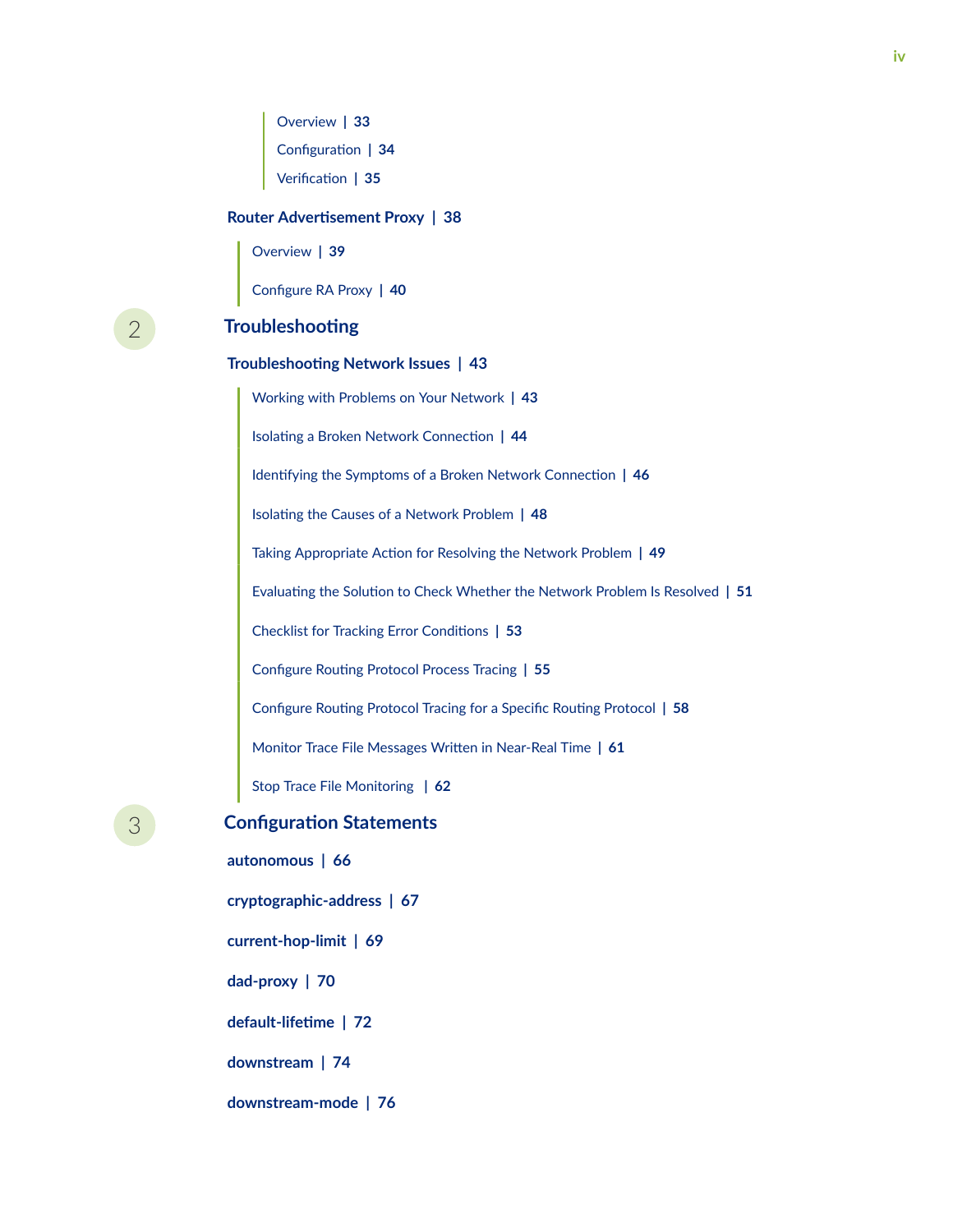**[interface \(Protocols IPv6 Neighbor Discovery\)](#page-83-0) | [77](#page-83-0)**

**[key-length](#page-85-0) | [79](#page-85-0)**

**[key-pair](#page-87-0) | [81](#page-87-0)**

**[link-mtu](#page-89-0) | [83](#page-89-0)**

 $managed-configuration$  | [84](#page-90-0)

**max-advertisement-interval (Protocols IPv6 Neighbor Discovery) | [86](#page-92-0)** 

**min-advertisement-interval (Protocols IPv6 Neighbor Discovery) | [88](#page-94-0)** 

**nd-retransmit-timer** | [90](#page-96-0)

**[nd-system-cache-limit](#page-98-0) | [92](#page-98-0)**

**[nd6-max-cache](#page-100-0) | [94](#page-100-0)**

**[nd6-new-hold-limit](#page-102-0) | [96](#page-102-0)**

**[ndp](#page-104-0) | [98](#page-104-0)**

**[ndp-proxy](#page-105-0) | [99](#page-105-0)**

**[neighbor-discovery](#page-107-0) | [101](#page-107-0)**

**[on-link](#page-110-0) | [104](#page-110-0)**

**[onlink-subnet-only](#page-112-0) | [106](#page-112-0)**

**other-stateful-configuration | [107](#page-113-0)** 

**[parameter-preference](#page-115-0) | [109](#page-115-0)**

**[passive-mode](#page-117-0) | [111](#page-117-0)**

**preference (IPv6 Router Advertisement)** | [112](#page-118-0)

**r**eferred-lifetime | [114](#page-120-0)

**prefix (Protocols IPv6 Neighbor Discovery) | [116](#page-122-0)** 

**reachable-time | [117](#page-123-0)** 

 $r$ etransmit-timer | [119](#page-125-0)

 $r$ outer-advertisement | [121](#page-127-0)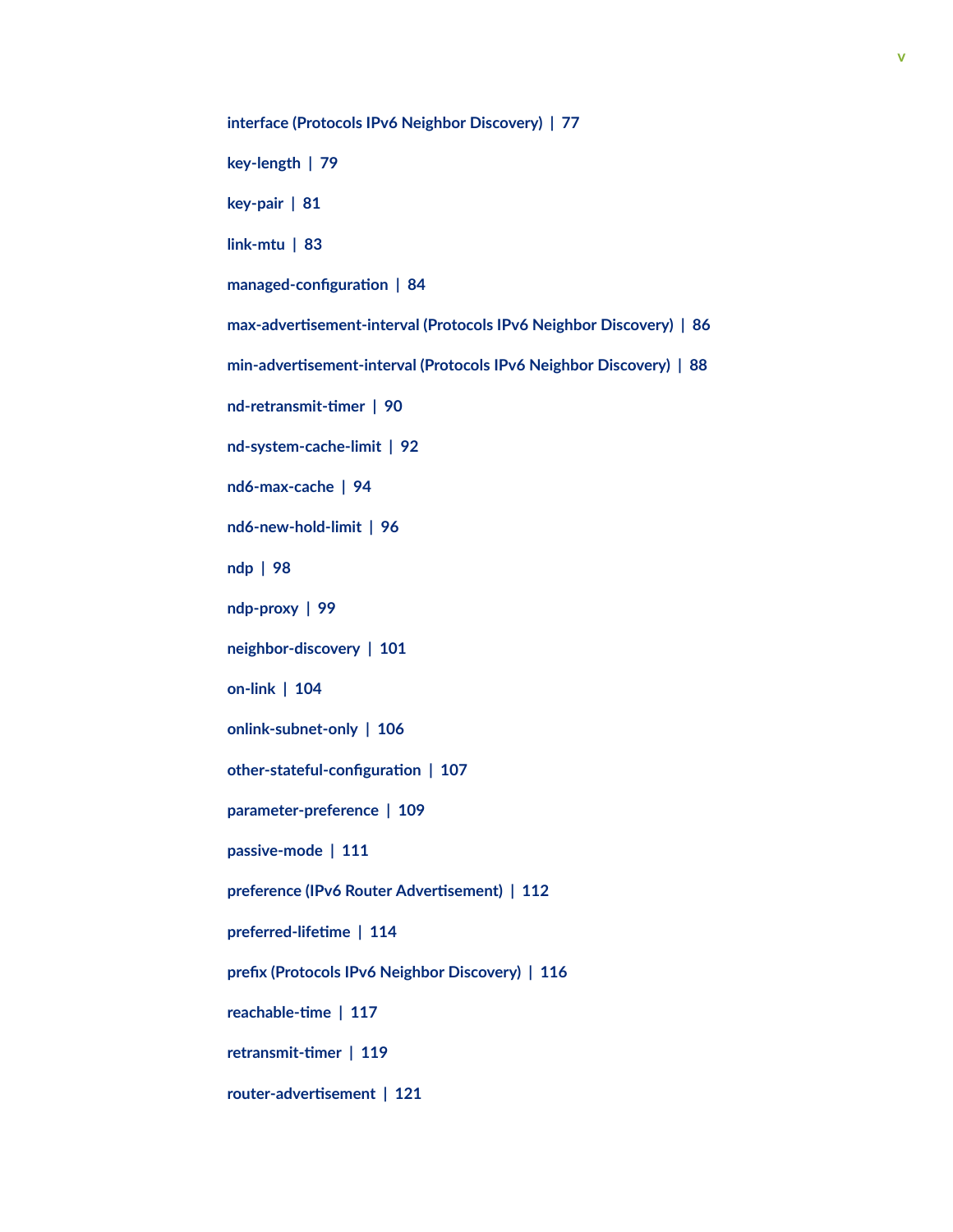**[secure](#page-128-0) | [122](#page-128-0)**

**[security-level](#page-130-0) | [124](#page-130-0)**

 $solicit-router-advertisement-unicast | 126$  $solicit-router-advertisement-unicast | 126$ 

**timestamp** | **[127](#page-133-0)** 

**[|r-c;orঞons \(Protocols IPv6 Neighbor Discovery\)](#page-135-0) | [129](#page-135-0)**

**[|r-c;orঞons \(Protocols Secure Neighbor Discovery\)](#page-138-0) | [132](#page-138-0)**

**[upstream-mode](#page-141-0) | [135](#page-141-0)**

*valid-lifetime* | **[136](#page-142-0)** 

[4](#page-7-0) *Operational Commands* **[clear ipv6 neighbors](#page-145-0) | [139](#page-145-0) clear ipv6 router-advertisement | [141](#page-147-0) [monitor interface](#page-149-0) | [143](#page-149-0) [monitor start](#page-167-0) | [161](#page-167-0) [monitor stop](#page-170-0) | [164](#page-170-0) [ping](#page-172-0) | [166](#page-172-0) [show ipv6 neighbors](#page-181-0) | [175](#page-181-0)** show ipv6 router-advertisement | [179](#page-185-0) **[show log](#page-191-0) | [185](#page-191-0) [traceroute](#page-199-0) | [193](#page-199-0) show system statistics icmp6** | [201](#page-207-0) show ipv6 router-advertisement | [211](#page-217-0)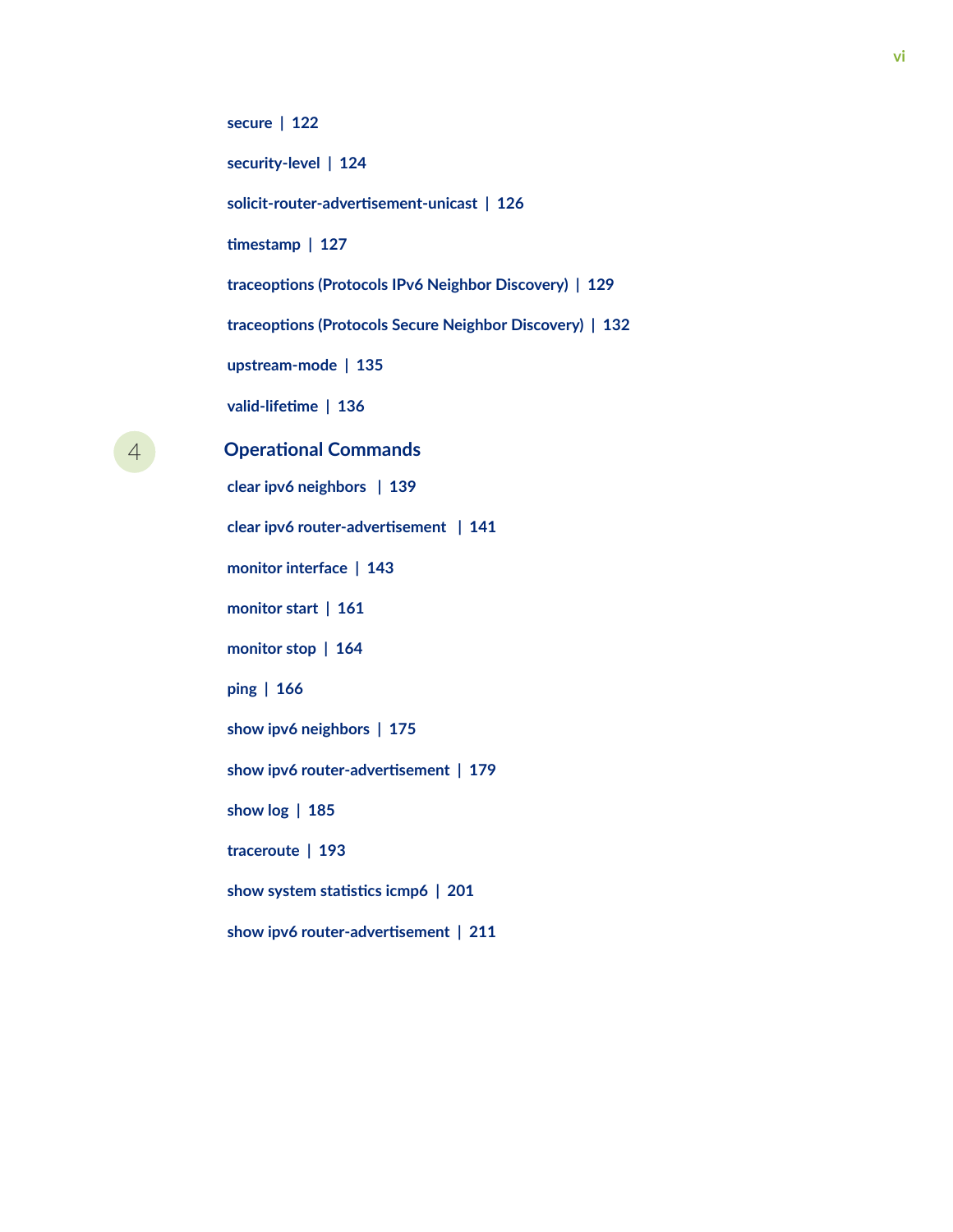## <span id="page-6-0"></span>**About This Guide**

Use this guide to configure, monitor, and troubleshoot the IPv6 neighbor discovery on your Juniper Network devices.

#### RELATED DOCUMENTATION

[Day One: Exploring IPv6](https://www.juniper.net/us/en/training/jnbooks/day-one/networking-technologies-series/exploring-ipv6/)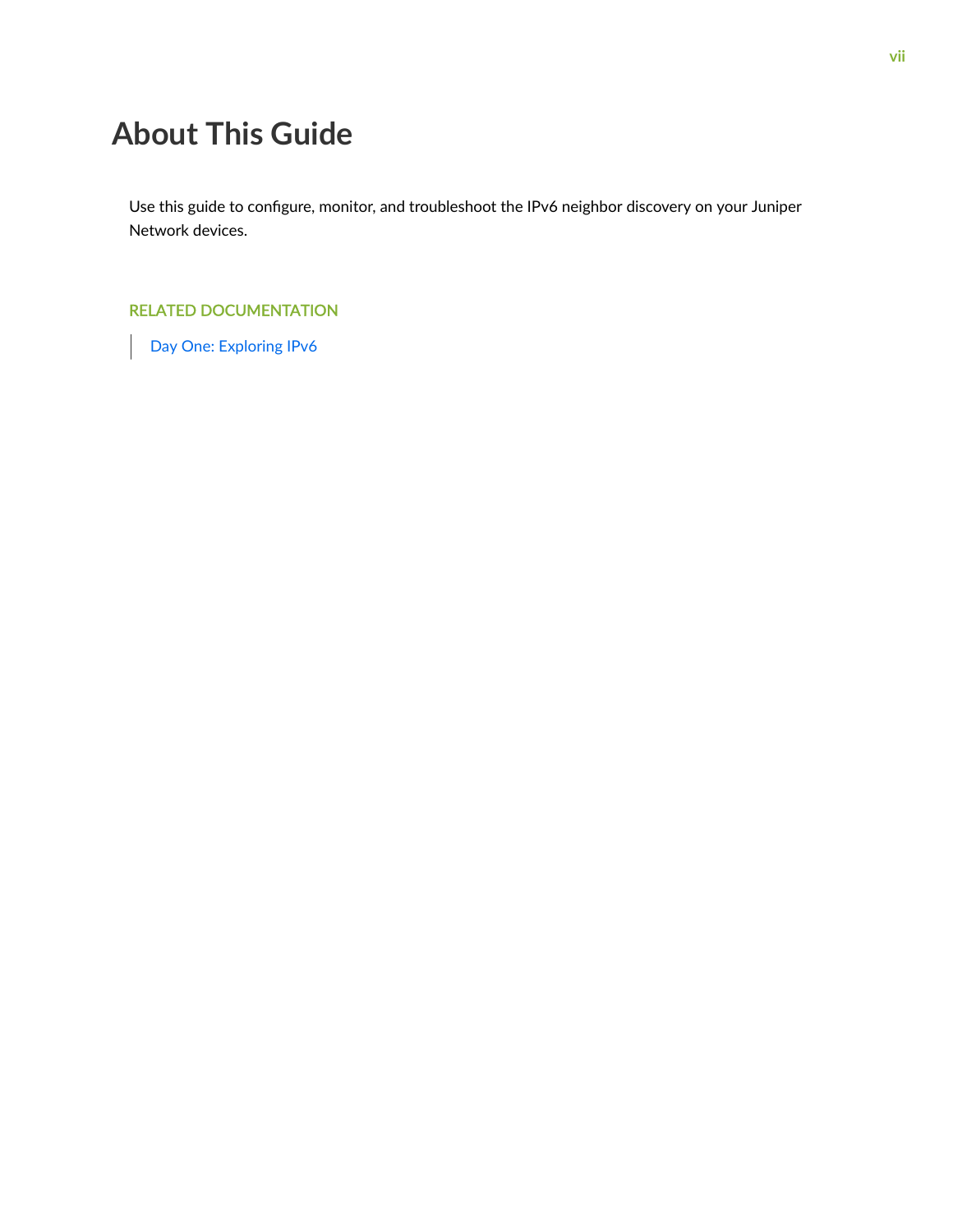<span id="page-7-0"></span>

## Configuring IPv6 Neighbor Discovery

[IPv6 Neighbor Discovery](#page-8-0) | [2](#page-8-0) [Secure IPv6 Neighbor Discovery](#page-25-0) | [19](#page-25-0) [NDP Proxy and DAD Proxy](#page-32-0) | [26](#page-32-0) Neighbor Discovery Cache Protection | [30](#page-36-0) Router Advertisement Proxy | [38](#page-44-0)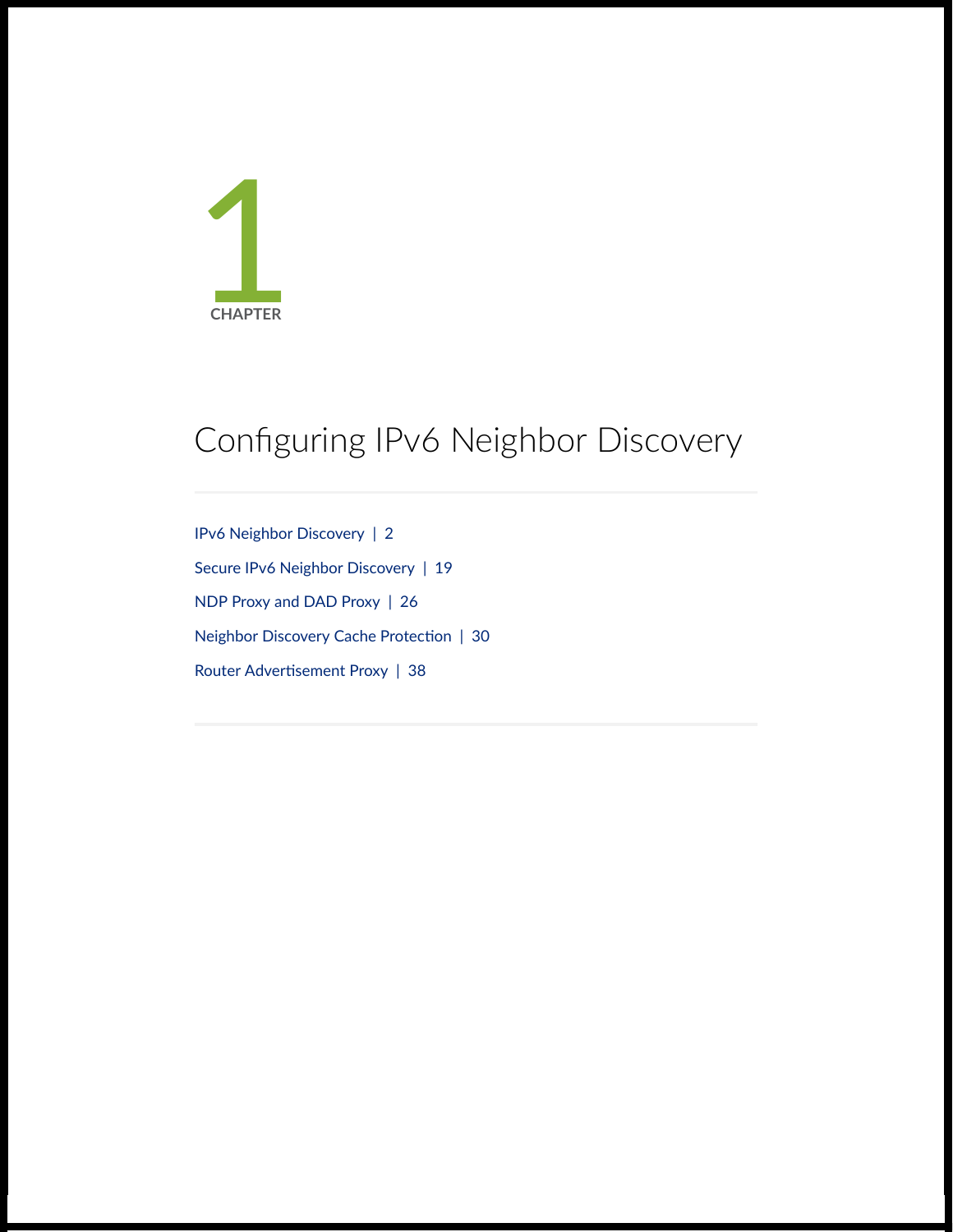## <span id="page-8-0"></span>**IPv6 Neighbor Discovery**

#### **SUMMARY**

Neighbor discovery is a protocol used for IPv6 traffic that allows different nodes on the same link to advertise their existence to their neighbors, and to learn about the existence of their neighbors.

#### **IN THIS SECTION**

- IPv6 Neighbor Discovery Overview **| 2**
- [Supported ICMP Router Discovery and IPv6](#page-11-0) [Neighbor Discovery Standards](#page-11-0) **| 5**
- Example: Configuring IPv6 Interfaces and [Enabling Neighbor Discovery](#page-12-0) **| 6**

### **IPv6 Neighbor Discovery Overview**

#### **IN THIS SECTION**

- [Improvements Over Ipv4 Protocols](#page-9-0) **| 3**
- [Router Discovery](#page-10-0) **| 4**
- **Address Resolution | 4**
- [Redirect](#page-10-0) **| 4**
- [SLAAC](#page-10-0) **| 4**

Neighbor discovery is a protocol that allows different nodes on the same link to advertise their existence to their neighbors, and to learn about the existence of their neighbors.

Routers and hosts (nodes) use Neighbor Discovery (ND) messages to determine the link-layer addresses of neighbors that reside on attached links and to overwrite invalid cache entries. Hosts also use ND to find neighboring routers that can forward packets on their behalf.

In addition, nodes use ND to actively track the ability to reach neighbors. When a router (or the path to a router) fails, nodes actively search for alternatives to reach the destination.

This section discusses the following topics: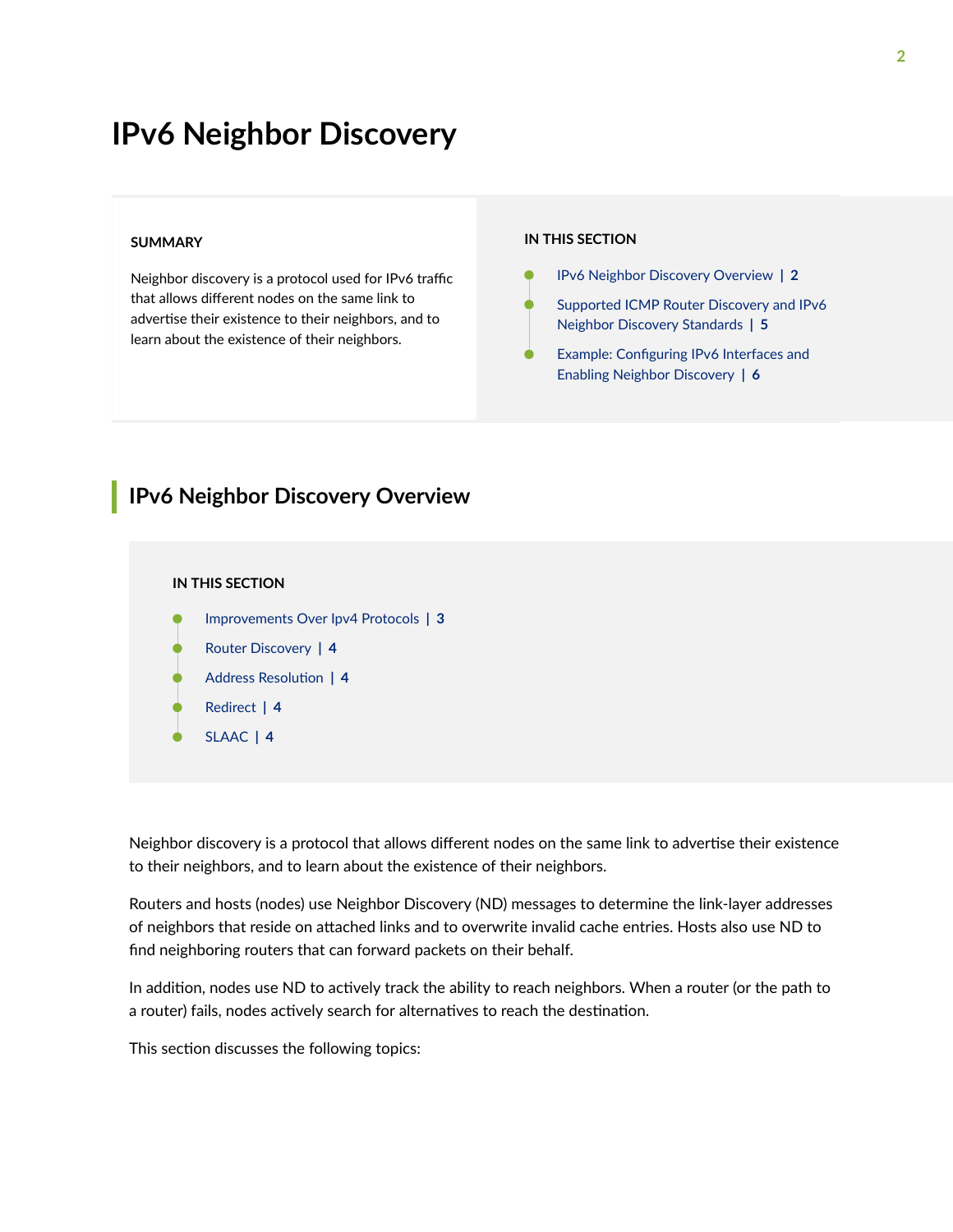#### <span id="page-9-0"></span>**Improvements Over Ipv4 Protocols**

IPv6 Neighbor Discovery corresponds to a number of the IPv4 protocols — ARP, ICMP Router Discovery, and ICMP Redirect. However, Neighbor Discovery provides many improvements over the IPv4 set of protocols. These improvements address the following:

- Router discovery—How a host locates routers residing on an attached link.
- Prefix discovery—How a host discovers address prefixes for destinations residing on an attached link. Nodes use prefixes to distinguish between destinations that reside on an attached link and those destinations that it can reach only through a router.
- Parameter discovery—How a node learns various parameters (link parameters or Internet parameters) that it places in outgoing packets.
- Address resolution-How a node uses only a destination IPv6 address to determine a link-layer address for destinations on an attached link.
- Next-hop determination-The algorithm that a node uses for mapping an IPv6 destination address into a neighbor IPv6 address (either the next router hop or the destination itself) to which it plans to send traffic for the destination.
- Neighbor unreachability detection–How a node determines that it can no longer reach a neighbor.
- Duplicate address detection—How a node determines whether an address is already in use by another node.

A router periodically multicasts a router advertisement from each of its multicast interfaces, announcing its availability. Hosts listen for these advertisements for address autoconfiguration and discovery of linklocal addresses of the neighboring routers. When a host starts, it multicasts a router solicitation to ask for immediate advertisements.

The router discovery messages do not constitute a routing protocol. They enable hosts to discover the existence of neighboring routers, but are not used to determine which router is best to reach a particular destination.

Neighbor discovery uses the following Internet Control Message Protocol version 6 (ICMPv6) messages: router solicitation, router advertisement, neighbor solicitation, neighbor advertisement, and redirect.

Neighbor discovery for IPv6 replaces the following IPv4 protocols: router discovery (RDISC), Address Resolution Protocol (ARP), and ICMPv4 redirect.

Junos OS Release 9.3 and later supports Secure Neighbor Discovery (SEND). SEND enables you to secure Neighbor Discovery protocol (NDP) messages. It is applicable in environments where physical security on a link is not assured and attacks on NDP messages are a concern. The Junos OS secures NDP messages through cryptographically generated addresses (CGAs).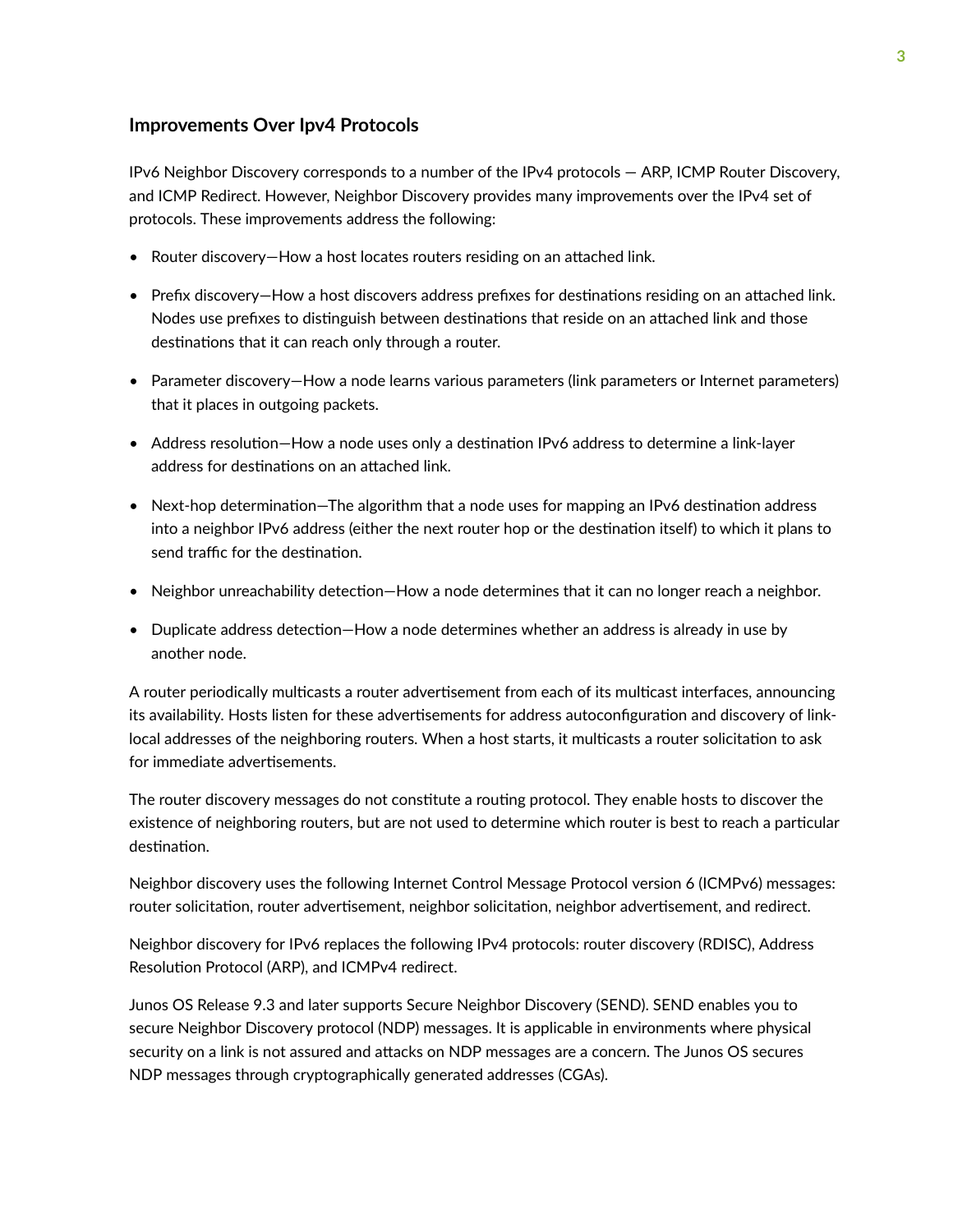#### <span id="page-10-0"></span>**Router Discovery**

Router advertisements can contain a list of prefixes. These prefixes are used for address autoconfiguration, to maintain a database of onlink (on the same data link) prefixes, and for duplication address detection. If a node is onlink, the router forwards packets to that node. If the node is not onlink, the packets are sent to the next router for consideration. For IPv6, each prefix in the prefix list can contain a prefix length, a valid lifetime for the prefix, a preferred lifetime for the prefix, an onlink flag, and an autoconfiguration flag. This information enables address autoconfiguration and the setting of link parameters such as maximum transmission unit (MTU) size and hop limit.

#### **Address Resolution**

For IPv6, ICMPv6 neighbor discovery replaces Address Resolution Protocol (ARP) for resolving network addresses to link-level addresses. Neighbor discovery also handles changes in link-layer addresses, inbound load balancing, anycast addresses, and proxy advertisements.

Nodes requesting the link-layer address of a target node multicast a neighbor solicitation message with the target address. The target sends back a neighbor advertisement message containing its link-layer address.

Neighbor solicitation and advertisement messages are used for detecting duplicate unicast addresses on the same link. Autoconfiguration of an IP address depends on whether there is a duplicate address on that link. Duplicate address detection is a requirement for autoconfiguration.

Neighbor solicitation and advertisement messages are also used for neighbor unreachability detection. Neighbor unreachability detection involves detecting the presence of a target node on a given link.

#### **Redirect**

Redirect messages are sent to inform a host of a better next-hop router to a particular destination or an onlink neighbor. This is similar to ICMPv4 redirect. Very similar to the ICMPv4 Redirect feature, the ICMPv6 redirect message is used by routers to inform on-link hosts of a better next-hop for a given destination. The intent is to allow the routers to help hosts make the most efficient local routing decisions possible.

#### **SLAAC**

In addition to all the other improvements it brings to the networking world, Neighbor Discovery also enables address autoconfiguration, namely Stateless Address Autoconfiguration (SLAAC). IPv6 maintains the capability for stateful address assignment through DHCPv6 (and static assignment), but SLAAC provides a lightweight address configuration method that might be desirable in many circumstances.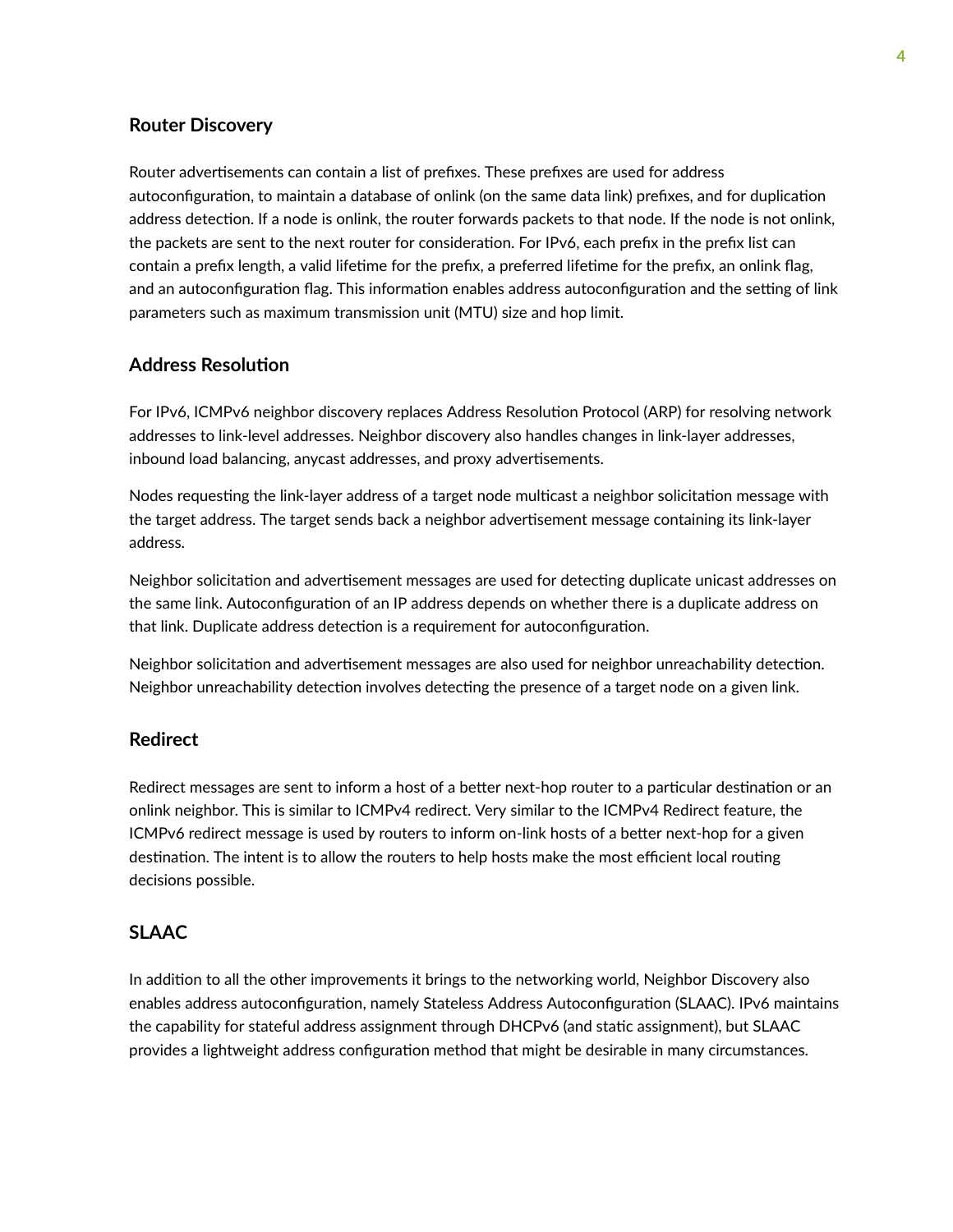<span id="page-11-0"></span>SLAAC provides plug-and-play IP connectivity in two phases: Phase 1: Link-local address assignment; and then, in Phase 2: Global address assignment.

- Phase  $1$ -Steps for local connectivity:
	- 1. Link-Local Address Generation: Any time that a multicast-capable IPv6-enabled interface is turned up, the node generates a link-local address for that interface. This is done by appending an interface identifier to the link-local prefix (FE80::/10). The auto generated link-local address cannot be deleted. However, a new link-local address can also be manually entered, which overwrites the auto generated link-local address.
	- 2. Duplicate Detection: Before assigning the new link-local address to its interface, the node verifies that the address is unique. This is accomplished by sending a Neighbor Solicitation message destined to the new address. If there is a reply, then the address is a duplicate and the process stops, requiring operator intervention.
	- 3. Link-Local Address Assignment: If the address is unique, the node assigns it to the interface for which it was generated.

At this point, the node has IPv6 connectivity to all other nodes on the same link. Phase 2 can only be completed by hosts. The router's interface addresses must be configured by other means.

- Phase  $2$ -Steps for global connectivity:
	- 1. Router Advertisement: The node sends a Router Solicitation to prompt all on-link routers to send it router advertisements. When the router is enabled to provide stateless autoconfiguration support, the router advertisement contains a subnet prefix for use by neighboring hosts.
	- 2. Global Address Generation: Once it receives a subnet prefix from a router, the host generates a global address by appending the interface id to the supplied prefix.
	- 3. Duplicate Address Detection: The host again performsDuplicate Address Detection (DAD), this time for the new global address. 4. Global Address Assignment: Assuming that the address is not a duplicate, the host assigns it to the interface.

This process ensures full IPv6 global connectivity with no manual host configuration and very little router configuration.

## **Supported ICMP Router Discovery and IPv6 Neighbor Discovery Standards**

Junos OS substantially supports the following RFCs, which define standards for the Internet Control Message Protocol (ICMP for IP version 4 [IPv4]) and neighbor discovery (for IP version 6 [IPv6]).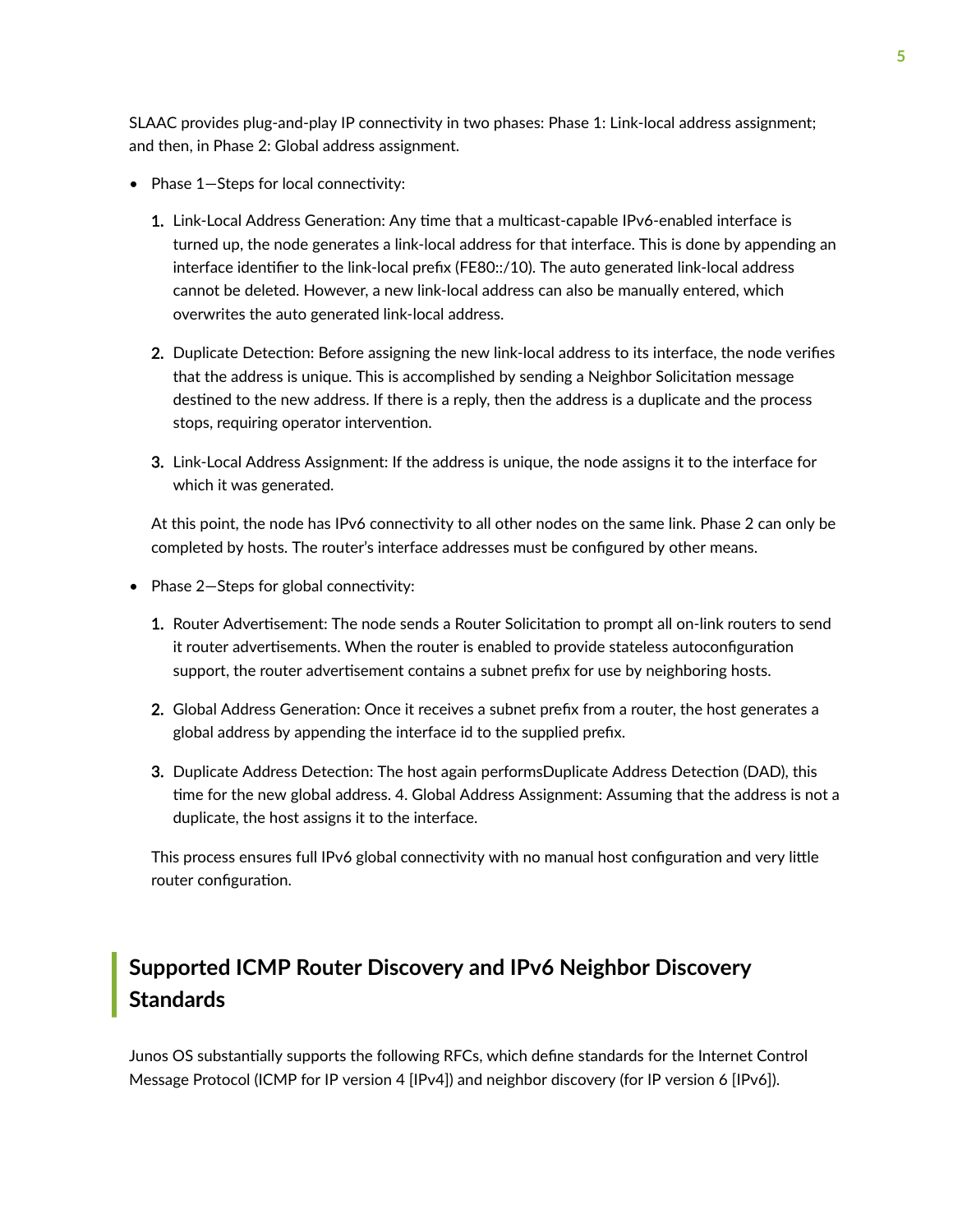- <span id="page-12-0"></span>• RFC 1256, ICMP Router Discovery Messages
- RFC 4861, Neighbor Discovery for IP version 6 (IPv6)
- RFC 2462, IPv6 Stateless Address Autoconfiguration
- RFC 2463, Internet Control Message Protocol (ICMPv6) for the Internet Protocol Version 6 (IPv6) Specification
- RFC 4443, Internet Control Message Protocol (ICMPv6) for the Internet Protocol Version 6 (IPv6) Specification
- RFC 4861, Neighbor Discovery for IP version 6 (IPv6)
- RFC 4862, IPv6 Stateless Address Autoconfiguration
- RFC 8335, PROBE: A Utility for Probing Interfaces

### **Example: Configuring IPv6 Interfaces and Enabling Neighbor Discovery**

#### **IN THIS SECTION**

- Requirements **| 6**
- [Overview](#page-13-0) **| 7**
- Configuration | 9
- Verification | 13

This example shows how to configure the router or switch to send IPv6 neighbor discovery messages.

#### **Requirements**

In this example, no special configuration beyond device initialization is required.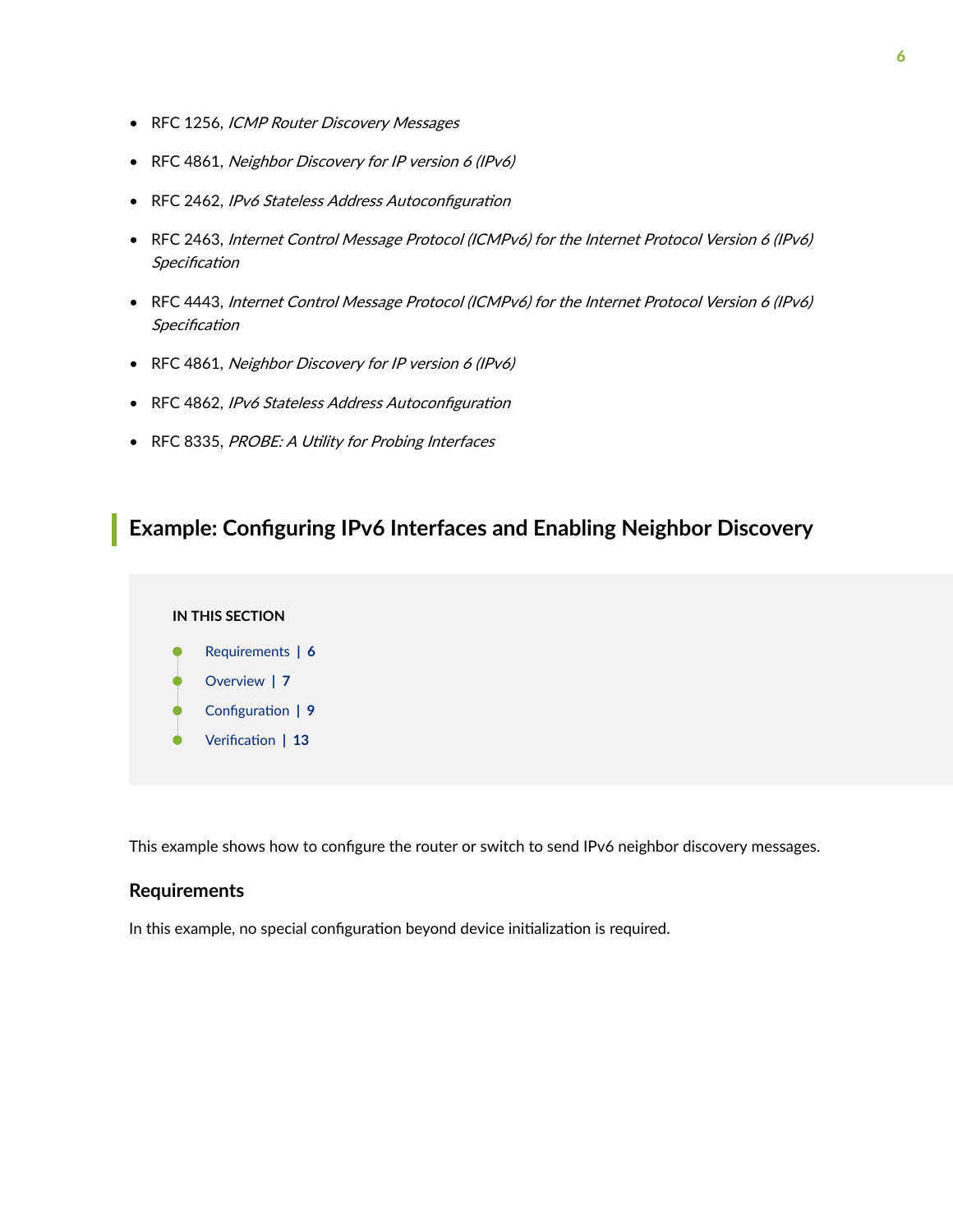#### <span id="page-13-0"></span>**Overview**

#### **IN THIS SECTION**

[Topology](#page-14-0) **| 8**

In this example, all of the interfaces in the sample topology are configured with IPv6 addresses. If you plan to extend IPv6 functionality into your LAN, datacenter, or customer networks, you might want to use Stateless Address Auto-Configuration (SLAAC) and that means configuring router advertisements. SLAAC is an IPv6 protocol that provides some similar functionality to DHCP in IPv4. Using SLAAC, network hosts can autoconfigure a globally unique IPv6 address based on the prefix provided by a nearby router in a router advertisement. This removes the need to explicitly configure every interface in a given section of the network. Router advertisement messages are disabled by default, and you must enable them to take advantage of SLAAC.

To configure the router to send router advertisement messages, you must include at least the following statements in the configuration. All other router advertisement configuration statements are optional.

```
protocols {
     router-advertisement {
          interface interface-name {
              prefix prefix;
         }
     }
}
```
To configure neighbor discovery, include the following statements. You configure router advertisement on a per-interface basis.

```
protocols {
     router-advertisement {
         interface interface-name {
              current-hop-limit number;
             default-lifetime seconds;
              (link-mtu | no-link-mtu);
              (managed-configuration | no-managed-configuration);
```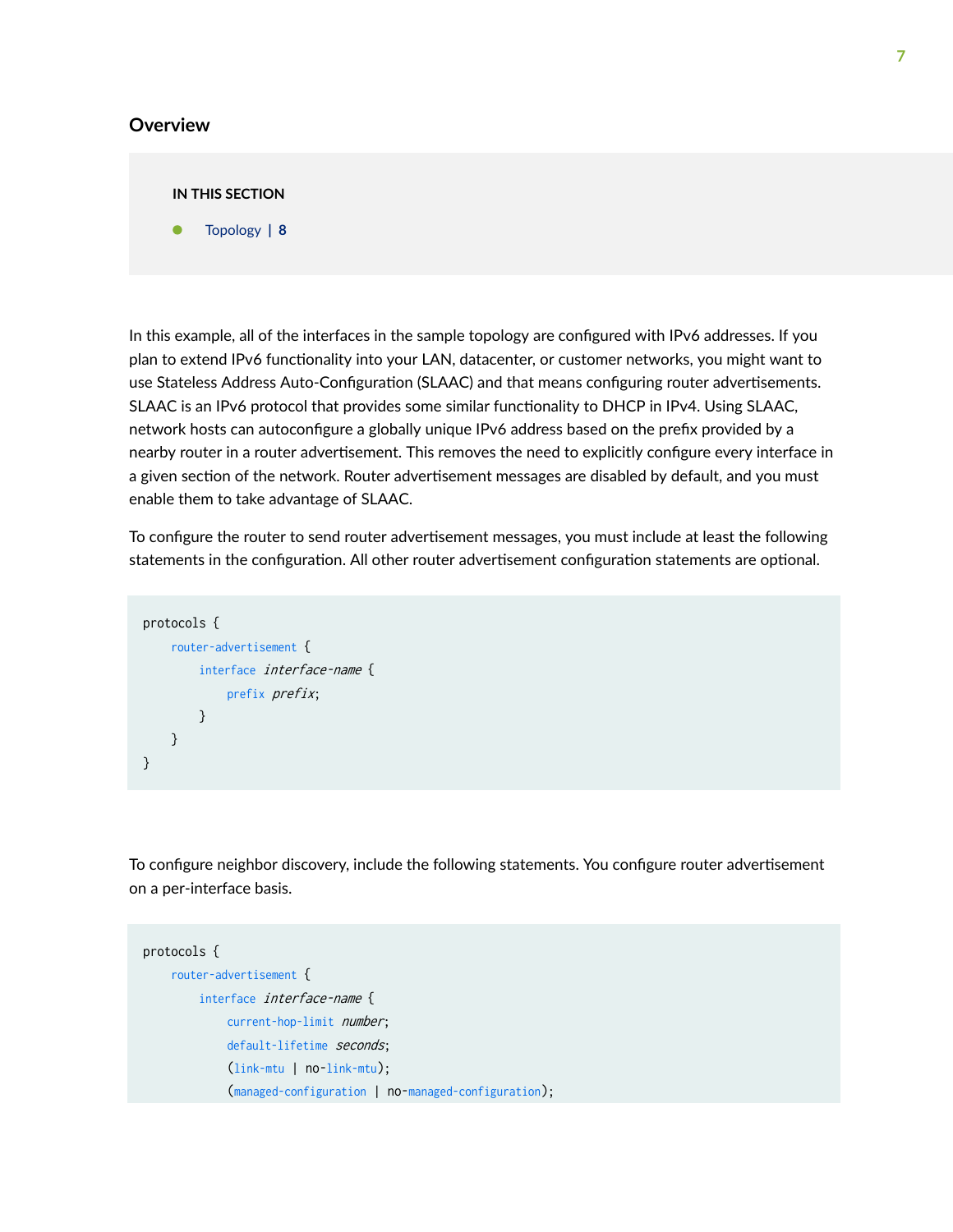<span id="page-14-0"></span>

#### **Topology**

Figure 1 on page 8 shows a simplified sample topology.





This example shows how to make sure that all of the IPv6 hosts attached to the subnets in the sample topology can auto-configure a local EUI-64 address.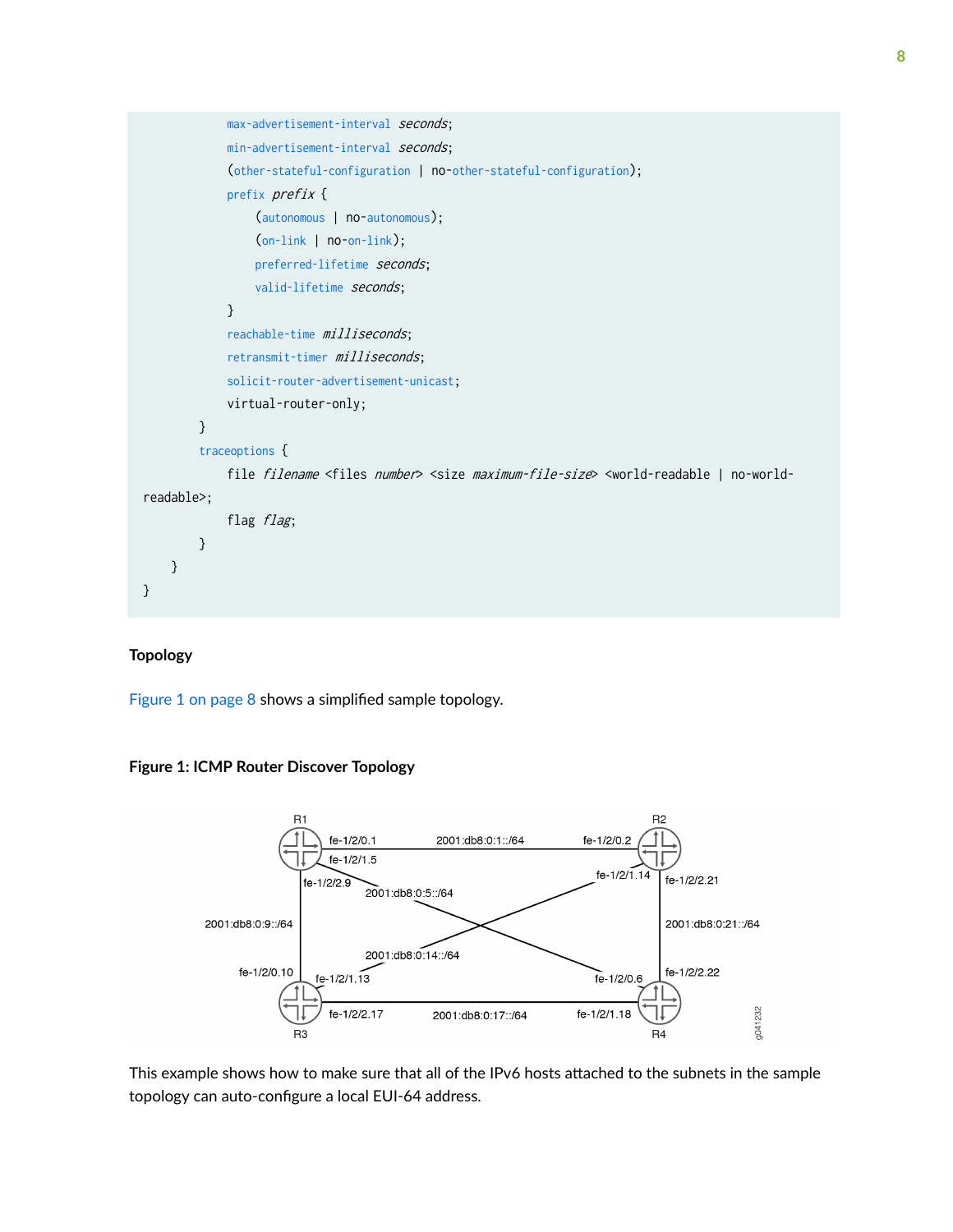<span id="page-15-0"></span>"CLI Quick Configuration" on page 9 shows the configuration for all of the devices in [Figure 1 on page](#page-14-0) [8.](#page-14-0) ["No Link Title" on page 10](#page-16-0) describes the steps on Device R1.

#### **Configuration**



#### **Procedure**

#### **CLI Quick Configuration**

To quickly configure this example, copy the following commands, paste them into a text file, remove any line breaks, change any details necessary to match your network configuration, and then copy and paste the commands into the CLI at the [edit] hierarchy level.

#### Device R1

```
set interfaces fe-1/2/0 unit 1 description to-P2
set interfaces fe-1/2/0 unit 1 family inet6 address 2001:db8:0:1::/64 eui-64
set interfaces fe-1/2/1 unit 5 description to-P4
set interfaces fe-1/2/1 unit 5 family inet6 address 2001:db8:0:5::/64 eui-64
set interfaces fe-1/2/2 unit 9 description to-P3
set interfaces fe-1/2/2 unit 9 family inet6 address 2001:db8:0:9::/64 eui-64
set interfaces lo0 unit 1 family inet6 address 2001:db8::1/128
set protocols router-advertisement interface fe-1/2/0.1 prefix 2001:db8:0:1::/64
set protocols router-advertisement interface fe-1/2/1.5 prefix 2001:db8:0:5::/64
set protocols router-advertisement interface fe-1/2/2.9 prefix 2001:db8:0:9::/64
```
#### Device R2

```
set interfaces fe-1/2/0 unit 2 description to-P1
set interfaces fe-1/2/0 unit 2 family inet6 address 2001:db8:0:1::/64 eui-64
set interfaces fe-1/2/1 unit 14 description to-P3
set interfaces fe-1/2/1 unit 14 family inet6 address 2001:db8:0:14::/64 eui-64
set interfaces fe-1/2/2 unit 21 description to-P4
set interfaces fe-1/2/2 unit 21 family inet6 address 2001:db8:0:21::/64 eui-64
set interfaces lo0 unit 2 family inet6 address 2001:db8::2/128
```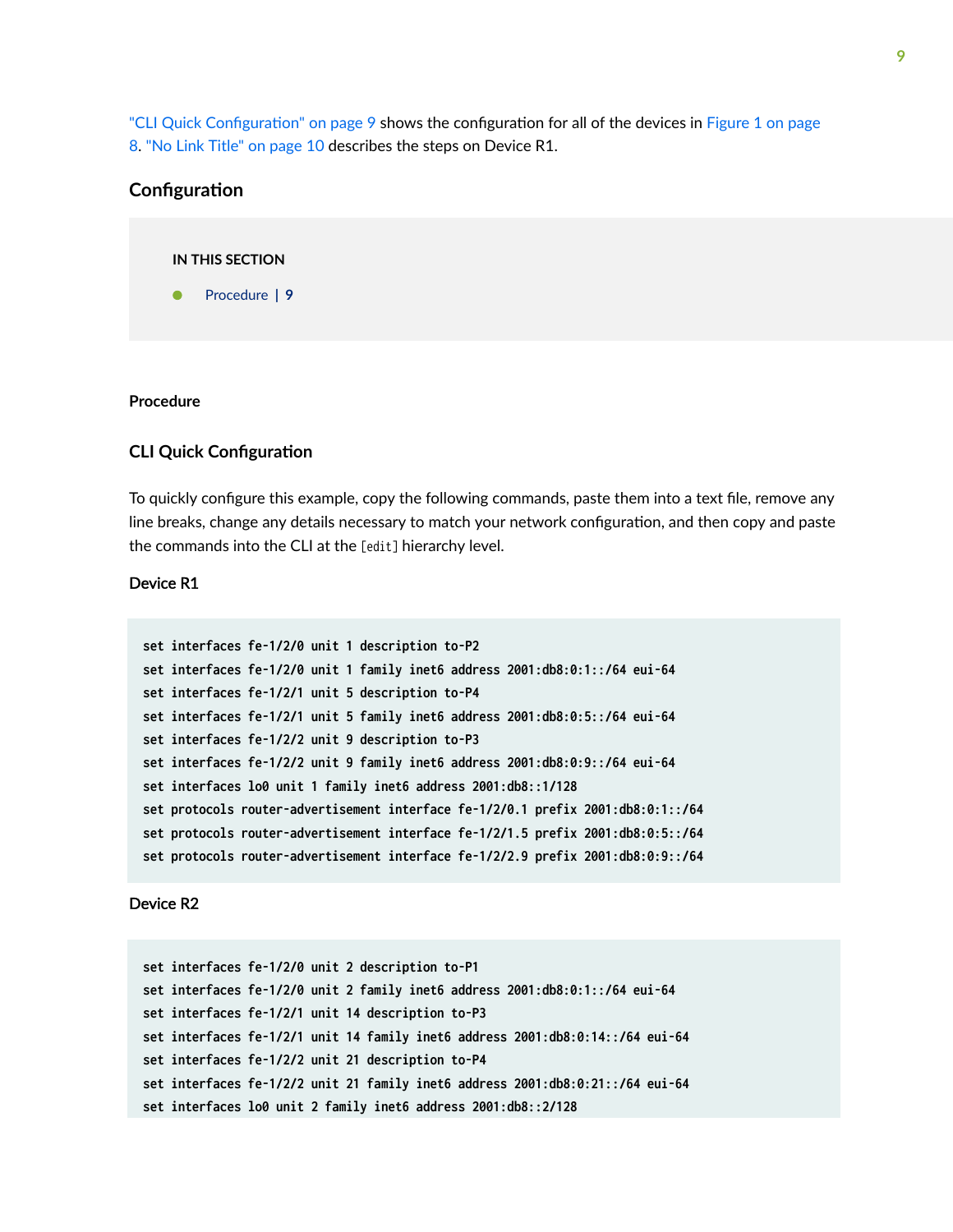```
set protocols router-advertisement interface fe-1/2/0.2 prefix 2001:db8:0:1::/64
set protocols router-advertisement interface fe-1/2/1.14 prefix 2001:db8:0:14::/64
set protocols router-advertisement interface fe-1/2/2.21 prefix 2001:db8:0:21::/64
```
#### Device R3

```
set interfaces fe-1/2/0 unit 10 description to-P1
set interfaces fe-1/2/0 unit 10 family inet6 address 2001:db8:0:9::/64 eui-64
set interfaces fe-1/2/1 unit 13 description to-P2
set interfaces fe-1/2/1 unit 13 family inet6 address 2001:db8:0:14::/64 eui-64
set interfaces fe-1/2/2 unit 17 description to-P4
set interfaces fe-1/2/2 unit 17 family inet6 address 2001:db8:0:17::/64 eui-64
set interfaces lo0 unit 3 family inet6 address 2001:db8::3/128
set protocols router-advertisement interface fe-1/2/0.10 prefix 2001:db8:0:9::/64
set protocols router-advertisement interface fe-1/2/1.13 prefix 2001:db8:0:14::/64
set protocols router-advertisement interface fe-1/2/2.17 prefix 2001:db8:0:17::/64
```
#### Device R4

```
set interfaces fe-1/2/0 unit 6 description to-P1
set interfaces fe-1/2/0 unit 6 family inet6 address 2001:db8:0:5::/64 eui-64
set interfaces fe-1/2/1 unit 18 description to-P3
set interfaces fe-1/2/1 unit 18 family inet6 address 2001:db8:0:17::/64 eui-64
set interfaces fe-1/2/2 unit 22 description to-P2
set interfaces fe-1/2/2 unit 22 family inet6 address 2001:db8:0:21::/64 eui-64
set interfaces lo0 unit 4 family inet6 address 2001:db8::4/128
set protocols router-advertisement interface fe-1/2/0.6 prefix 2001:db8:0:5::/64
set protocols router-advertisement interface fe-1/2/1.18 prefix 2001:db8:0:17::/64
set protocols router-advertisement interface fe-1/2/2.22 prefix 2001:db8:0:21::/64
```
#### **Step-by-Step Procedure**

The following example requires you to navigate various levels in the configuration hierarchy. For instructions on how to do that, see Using the CLI Editor in Configuration Mode in the [CLI User Guide.](https://www.juniper.net/documentation/en_US/junos/information-products/pathway-pages/junos-cli/junos-cli.html)

To configure a IPv6 neighbor discovery:

**1.** Configure the network interfaces.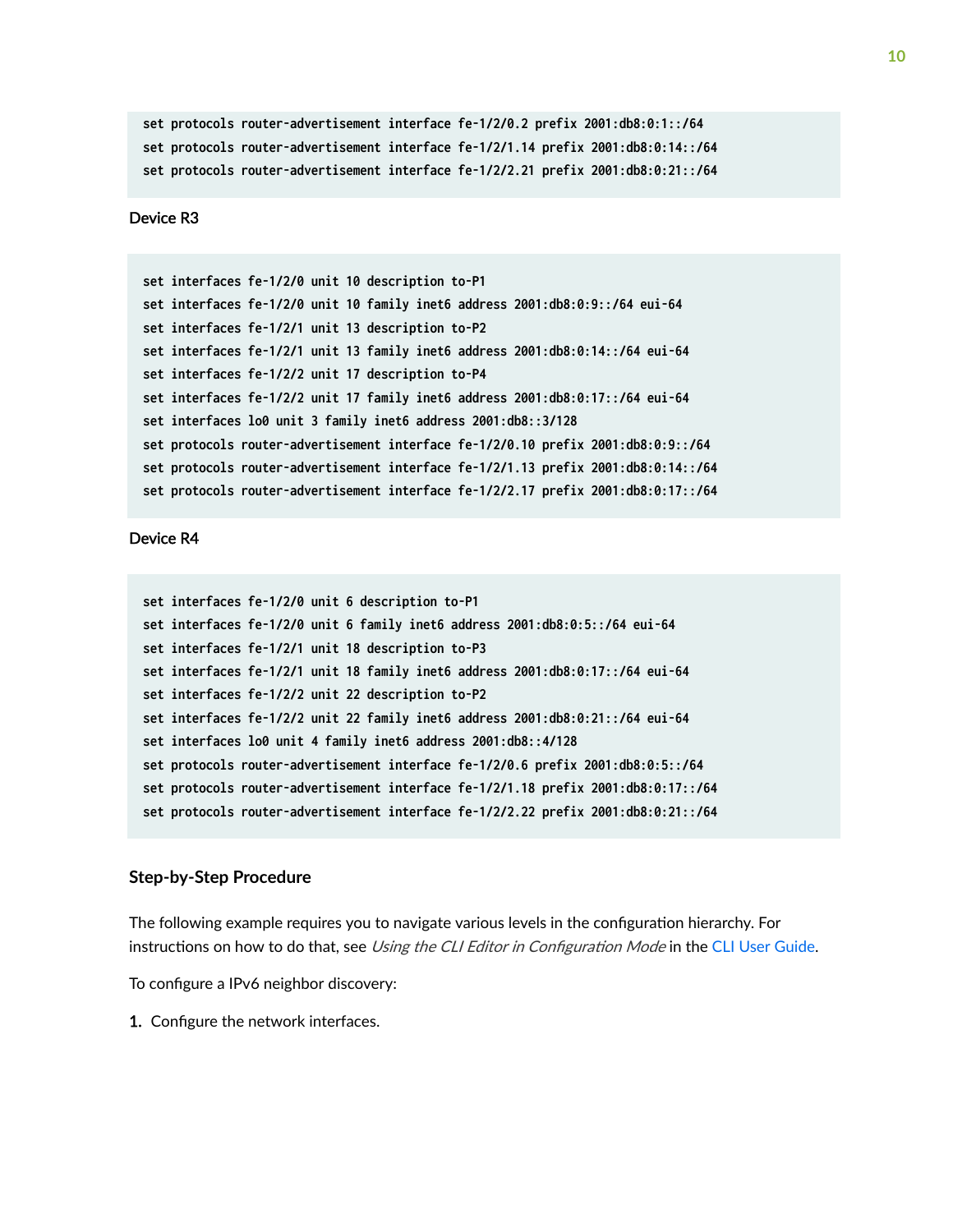This example shows multiple loopback interface addresses to simulate attached networks.

```
[edit interfaces]
user@R1# set fe-1/2/0 unit 1 description to-P2
user@R1# set fe-1/2/0 unit 1 family inet6 address 2001:db8:0:1::/64 eui-64
user@R1# set fe-1/2/1 unit 5 description to-P4
user@R1# set fe-1/2/1 unit 5 family inet6 address 2001:db8:0:5::/64 eui-64
user@R1# set fe-1/2/2 unit 9 description to-P3
user@R1# set fe-1/2/2 unit 9 family inet6 address 2001:db8:0:9::/64 eui-64
user@R1# set lo0 unit 1 family inet6 address 2001:db8::1/128
```
2. Enable neighbor discovery.

[edit protocols router-advertisement] user@R1# **set interface fe-1/2/0.1 prefix 2001:db8:0:1::/64** user@R1# **set interface fe-1/2/1.5 prefix 2001:db8:0:5::/64** user@R1# **set interface fe-1/2/2.9 prefix 2001:db8:0:9::/64**

#### **Results**

From configuration mode, confirm your configuration by entering the show interfaces and show protocols commands. If the output does not display the intended configuration, repeat the configuration instructions in this example to correct it.

```
user@R1# show interfaces
fe-1/2/0 {
    unit 1 {
         description to-P2;
        family inet6 {
             address 2001:db8:0:1::/64 {
                 eui-64;
 }
        }
    }
}
fe-1/2/1 {
    unit 5 {
         description to-P4;
         family inet6 {
             address 2001:db8:0:5::/64 {
```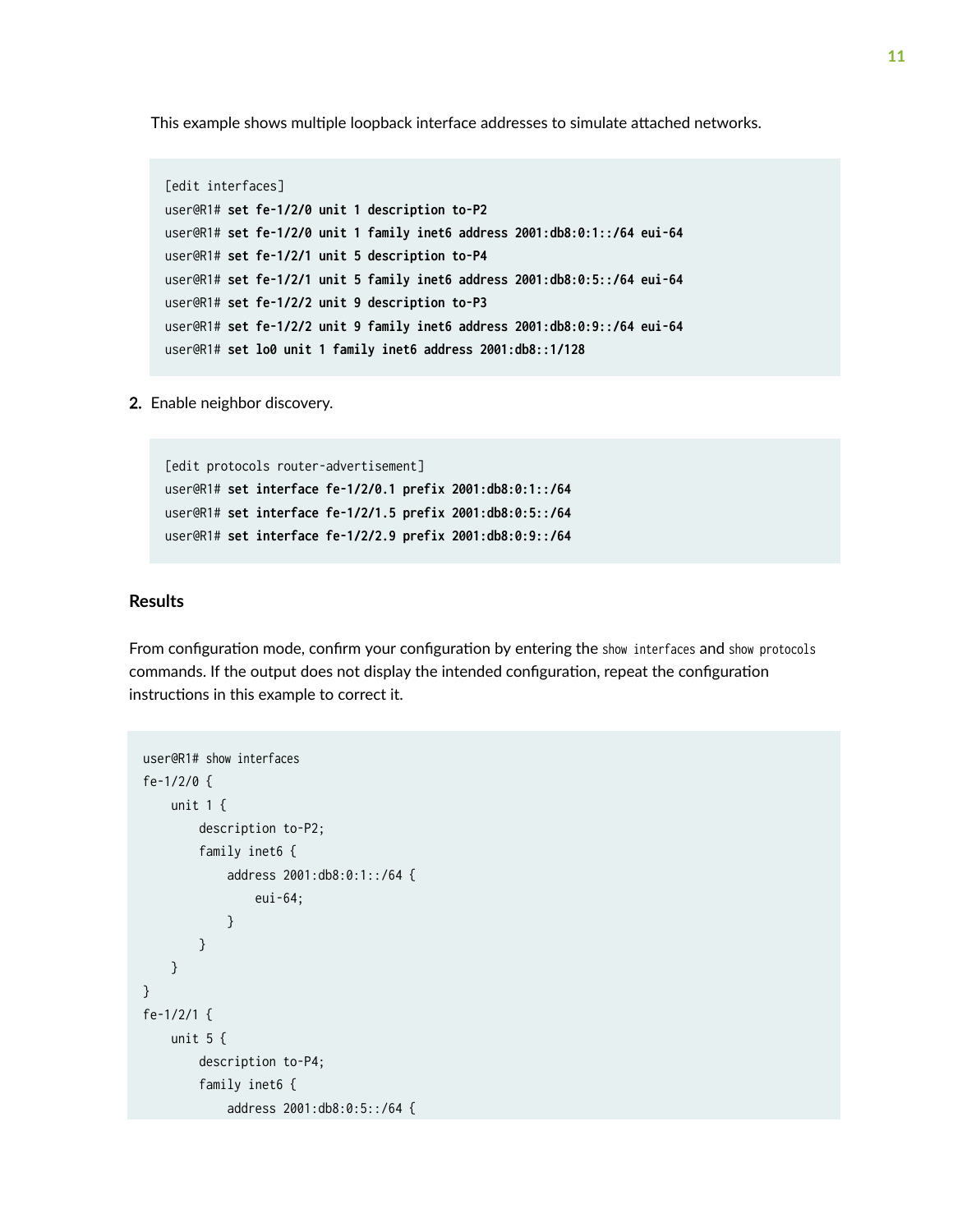```
 eui-64;
             }
         }
     }
}
fe-1/2/2 {
     unit 9 {
         description to-P3;
         family inet6 {
             address 2001:db8:0:9::/64 {
                 eui-64;
 }
         }
     }
}
lo0 {
     unit 1 {
         family inet6 {
             address 2001:db8::1/128;
         }
    }
}
```

```
user@R1# show protocols
router-advertisement {
     interface fe-1/2/0.1 {
         prefix 2001:db8:0:1::/64;
     }
     interface fe-1/2/1.5 {
         prefix 2001:db8:0:5::/64;
     }
     interface fe-1/2/2.9 {
         prefix 2001:db8:0:9::/64;
     }
}
```
If you are done configuring the device, enter commit from configuration mode.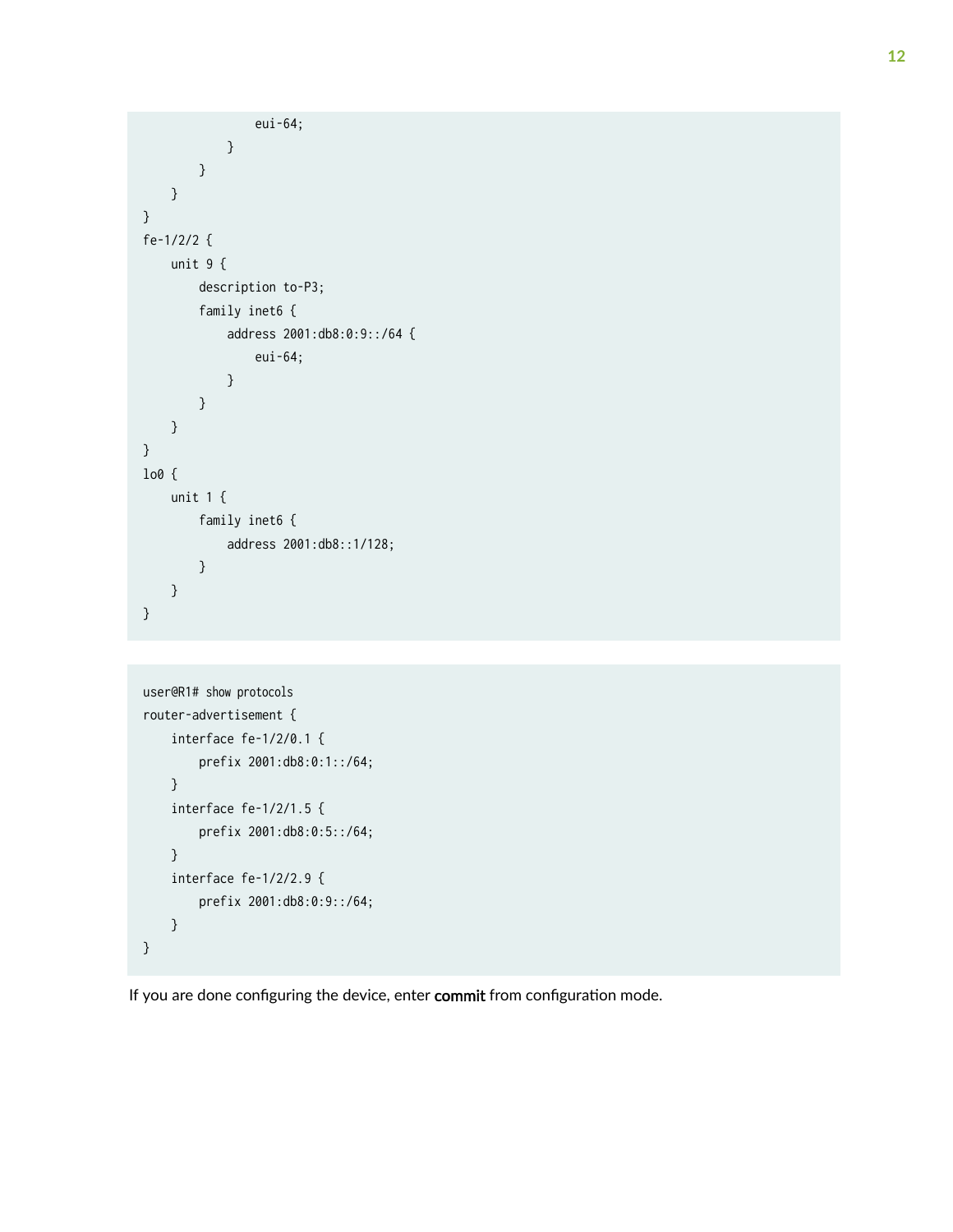#### <span id="page-19-0"></span>**Verification**

#### **IN THIS SECTION**

- Checking the Interfaces **| 13**
- [Pinging the Interfaces](#page-20-0) **| 14**
- [Checking the IPv6 Neighbor Cache](#page-21-0) **| 15**
- Verifying IPv6 Router Advertisements | 15
- [Tracing Neighbor Discovery Events](#page-23-0) **| 17**

To confirm that the configuration is working properly, perform this task:

#### **Checking the Interfaces**

#### **Purpose**

Verify that the interfaces are up, and view the assigned EUI-64 addresses.

#### Action

From operational mode, enter the show interfaces terse command.

| user@R1> show interfaces terse |    |    |                  |                         |                                     |
|--------------------------------|----|----|------------------|-------------------------|-------------------------------------|
| Interface                      |    |    | Admin Link Proto | Local                   | Remote                              |
| fe- $1/2/0$                    |    |    |                  |                         |                                     |
| $fe-1/2/0.1$                   | up | up | inet6            |                         | 2001: db8: 0:1: 2a0: a514: 0:14c/64 |
|                                |    |    |                  | fe80::2a0:a514:0:14c/64 |                                     |
| fe- $1/2/1.5$                  | up | up | inet6            |                         | 2001: db8: 0:5:2a0: a514: 0:54c/64  |
|                                |    |    |                  | fe80::2a0:a514:0:54c/64 |                                     |
| fe- $1/2/2.9$                  | up | up | inet6            |                         | 2001: db8: 0:9:2a0: a514:0:94c/64   |
|                                |    |    |                  | fe80::2a0:a514:0:94c/64 |                                     |
| 100                            |    |    |                  |                         |                                     |
| 100.1                          | up | up | inet6            | 2001: db8: : 1          |                                     |
|                                |    |    |                  | fe80::2a0:a50f:fc56:14c |                                     |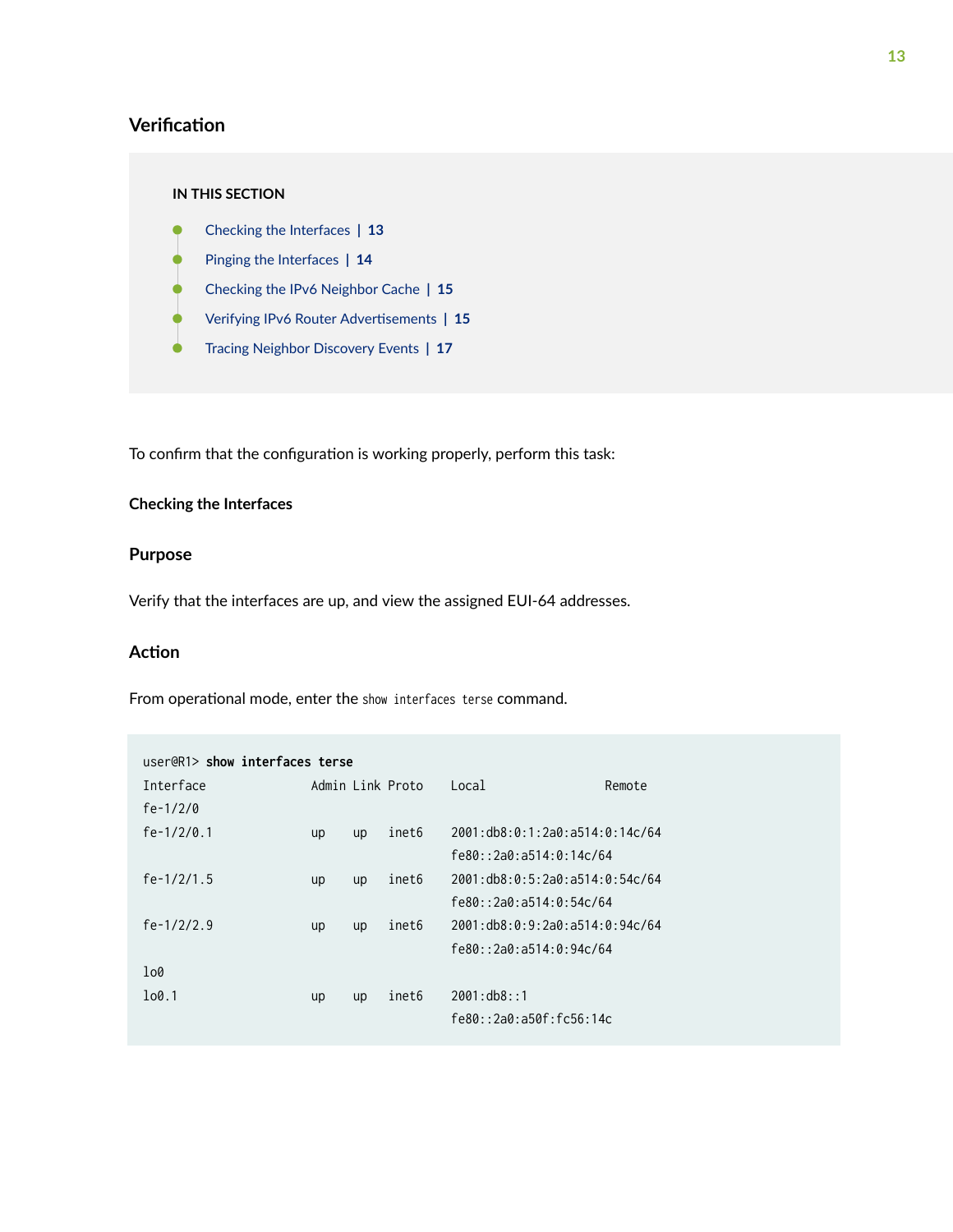#### <span id="page-20-0"></span>**Meaning**

The output shows that all interfaces are configured with the IPv6 (inet6) address family. Each IPv6enabled interface has two IPv6 addresses; one link-local address, and one global address. The global addresses match those shown in [Figure 1 on page 8](#page-14-0). Junos OS automatically creates a link-local address for any interface that is enabled for IPv6 operation. All link-local addresses begin with the fe80::/64 prefix. The host portion of the address is a full 64 bits long and matches the link-local interface identifier. When an interface address is configured using the eui-64 statement, its interface identifier matches the interface identifier of the link-local address. This is because link-local addresses are coded according to the EUI-64 specification.

#### **Pinging the Interfaces**

#### **Purpose**

Verify connectivity between the directly connected interfaces.

#### **Action**

1. Determine the remote router's IPv6 interface address.

On Device R2, run the show interfaces terse command for the interface that is directly connected to Device R1, and copy the global address into the capture buffer of your terminal emulator.

| user@R2> show interfaces fe-1/2/0.2 terse |    |           |                  |                                |        |  |  |
|-------------------------------------------|----|-----------|------------------|--------------------------------|--------|--|--|
| Interface                                 |    |           | Admin Link Proto | Local                          | Remote |  |  |
| fe-1/2/0.2                                | up | <b>UD</b> | inet6            | 2001:db8:0:1:2a0:a514:0:24c/64 |        |  |  |
|                                           |    |           |                  | fe80::2a0:a514:0:24c/64        |        |  |  |

2. On Device R1, run the ping command, using the global address that you copied.

|  |  | user@R1> ping 2001:db8:0:1:2a0:a514:0:24c |  |                                                                                    |  |
|--|--|-------------------------------------------|--|------------------------------------------------------------------------------------|--|
|  |  |                                           |  | PING6(56=40+8+8 bytes) 2001:db8:0:1:2a0:a514:0:14c --> 2001:db8:0:1:2a0:a514:0:24c |  |
|  |  |                                           |  | 16 bytes from 2001:db8:0:1:2a0:a514:0:24c, icmp_seq=0 hlim=64 time=20.412 ms       |  |
|  |  |                                           |  | 16 bytes from 2001:db8:0:1:2a0:a514:0:24c, icmp_seq=1 hlim=64 time=18.897 ms       |  |
|  |  |                                           |  | 16 bytes from 2001:db8:0:1:2a0:a514:0:24c, icmp_seq=2 hlim=64 time=1.389 ms        |  |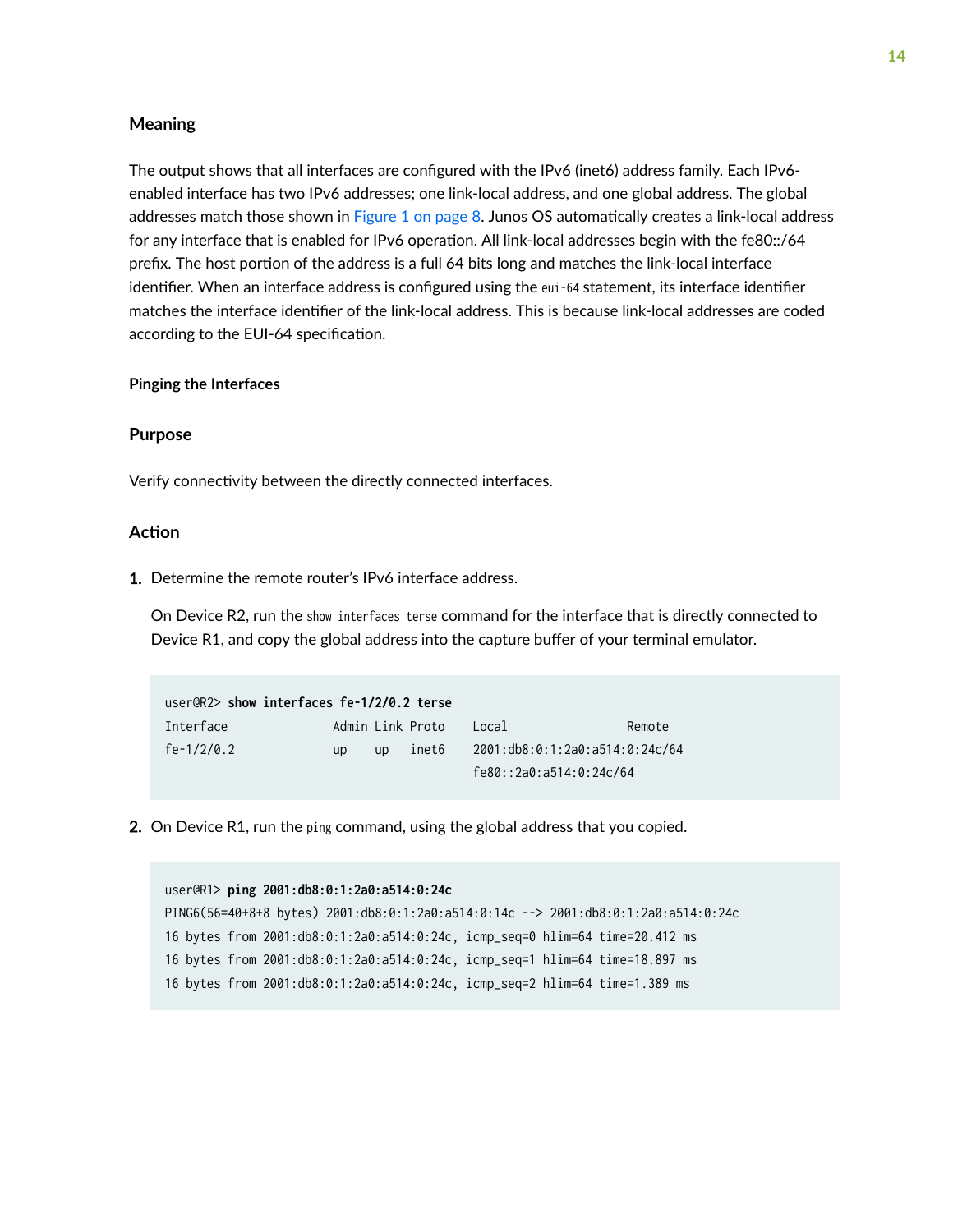#### <span id="page-21-0"></span>**Meaning**

Junos OS uses the same ping command for both IPv4 and IPv6 testing. The lack of any interior gateway protocol (IGP) in the network limits the ping testing to directly-connected neighbors. Repeat the ping test for other directly connected neighbors.

#### **Checking the IPv6 Neighbor Cache**

#### **Purpose**

Display information about the IPv6 neighbors.

After conducting ping testing, you can find an entries for interface addresses in the IPv6 neighbor cache.

#### **Action**

From operational mode, enter the [show ipv6 neighbors](#page-181-0) command.

| user@R1> show ipv6 neighbors                        |                         |                          |               |
|-----------------------------------------------------|-------------------------|--------------------------|---------------|
| IPv6 Address                                        | Linklayer Address State | Exp Rtr Secure Interface |               |
| 2001:db8:0:1:2a0:a514:0:24c 00:05:85:8f:c8:bd stale |                         | 546 yes no               | fe- $1/2/0.1$ |
| fe80::2a0:a514:0:24c                                | 00:05:85:8f:c8:bd stale | 258 yes no               | fe- $1/2/0.1$ |
| fe80::2a0:a514:0:64c                                | 00:05:85:8f:c8:bd stale | 111 yes no               | fe- $1/2/1.5$ |
| fe80::2a0:a514:0:a4c                                | 00:05:85:8f:c8:bd stale | 327 yes no               | $fe-1/2/2.9$  |

#### **Meaning**

In IPv6, the Address Resolution Protocol (ARP) has been replaced by the Neighbor Discovery Protocol (NDP). The IPv4 command show arp is replaced by the IPv6 command show ipv6 neighbors. The key pieces of information displayed by this command are the IP address, the MAC (Link Layer) address, and the interface.

#### **Verifying IPv6 Router Advertisements**

#### **Purpose**

Confirm that devices can be added to the network using SLAAC by ensuring that router advertisements are working properly.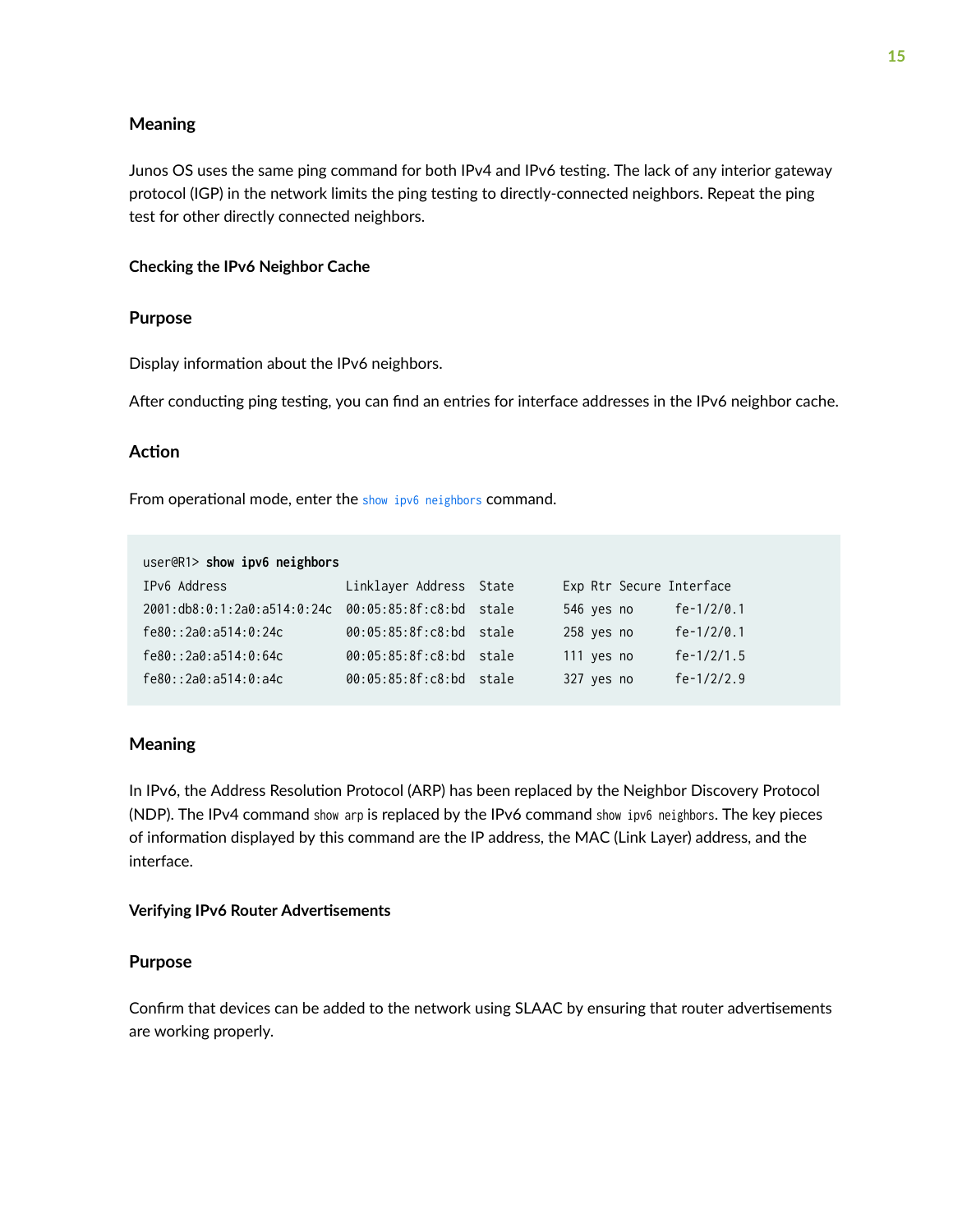#### **Action**

From operational mode, enter the show ipv6 router-advertisement command.

```
user@R1> show ipv6 router-advertisement
Interface: fe-1/2/0.1
   Advertisements sent: 37, last sent 00:01:41 ago
   Solicits received: 0
   Advertisements received: 38
   Advertisement from fe80::2a0:a514:0:24c, heard 00:05:46 ago
    Managed: 0
    Other configuration: 0
     Reachable time: 0 ms
     Default lifetime: 1800 sec
     Retransmit timer: 0 ms
     Current hop limit: 64
     Prefix: 2001:db8:0:1::/64
       Valid lifetime: 2592000 sec
       Preferred lifetime: 604800 sec
       On link: 1
       Autonomous: 1
Interface: fe-1/2/1.5
   Advertisements sent: 36, last sent 00:05:49 ago
   Solicits received: 0
   Advertisements received: 37
   Advertisement from fe80::2a0:a514:0:64c, heard 00:00:54 ago
    Managed: 0
     Other configuration: 0
     Reachable time: 0 ms
     Default lifetime: 1800 sec
     Retransmit timer: 0 ms
     Current hop limit: 64
     Prefix: 2001:db8:0:5::/64
       Valid lifetime: 2592000 sec
       Preferred lifetime: 604800 sec
       On link: 1
       Autonomous: 1
Interface: fe-1/2/2.9
   Advertisements sent: 36, last sent 00:01:37 ago
   Solicits received: 0
   Advertisements received: 38
   Advertisement from fe80::2a0:a514:0:a4c, heard 00:01:00 ago
```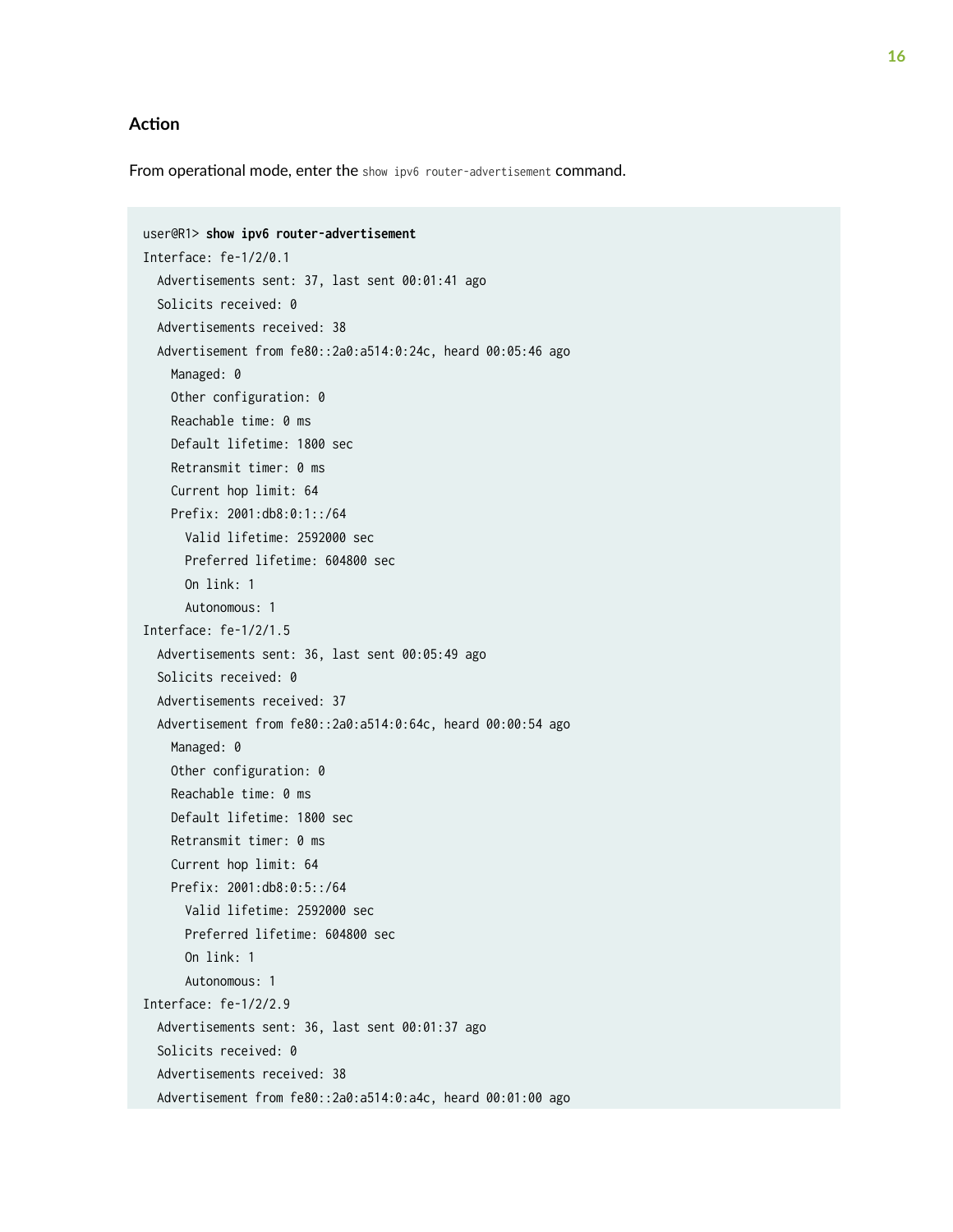<span id="page-23-0"></span>Managed: 0 Other configuration: 0 Reachable time: 0 ms Default lifetime: 1800 sec Retransmit timer: 0 ms Current hop limit: 64 Prefix: 2001:db8:0:9::/64 Valid lifetime: 2592000 sec Preferred lifetime: 604800 sec On link: 1 Autonomous: 1

#### **Meaning**

The output shows that router advertisements are being sent and received on Device R1's interfaces, indicating that both Device R1 and its directly connected neighbors are configured to generate routeradvertisements.

#### **Tracing Neighbor Discovery Events**

#### **Purpose**

Perform additional validation by tracing router advertisements.

#### **Action**

1. Configure trace operations.

```
[edit protocols router-advertisement traceoptions]
user@R1# set file ipv6-nd-trace
user@R1# set traceoptions flag all
user@R1# commit
```
2. Run the show log command.

```
user@R1> show log ipv6-nd-trace
Mar 29 14:07:16 trace_on: Tracing to "/var/log/P1/ipv6-nd-trace" started
Mar 29 14:07:16.287229 background dispatch running job ipv6_ra_delete_interface_config_job 
for task Router-Advertisement
Mar 29 14:07:16.287452 task_job_delete: delete background job
```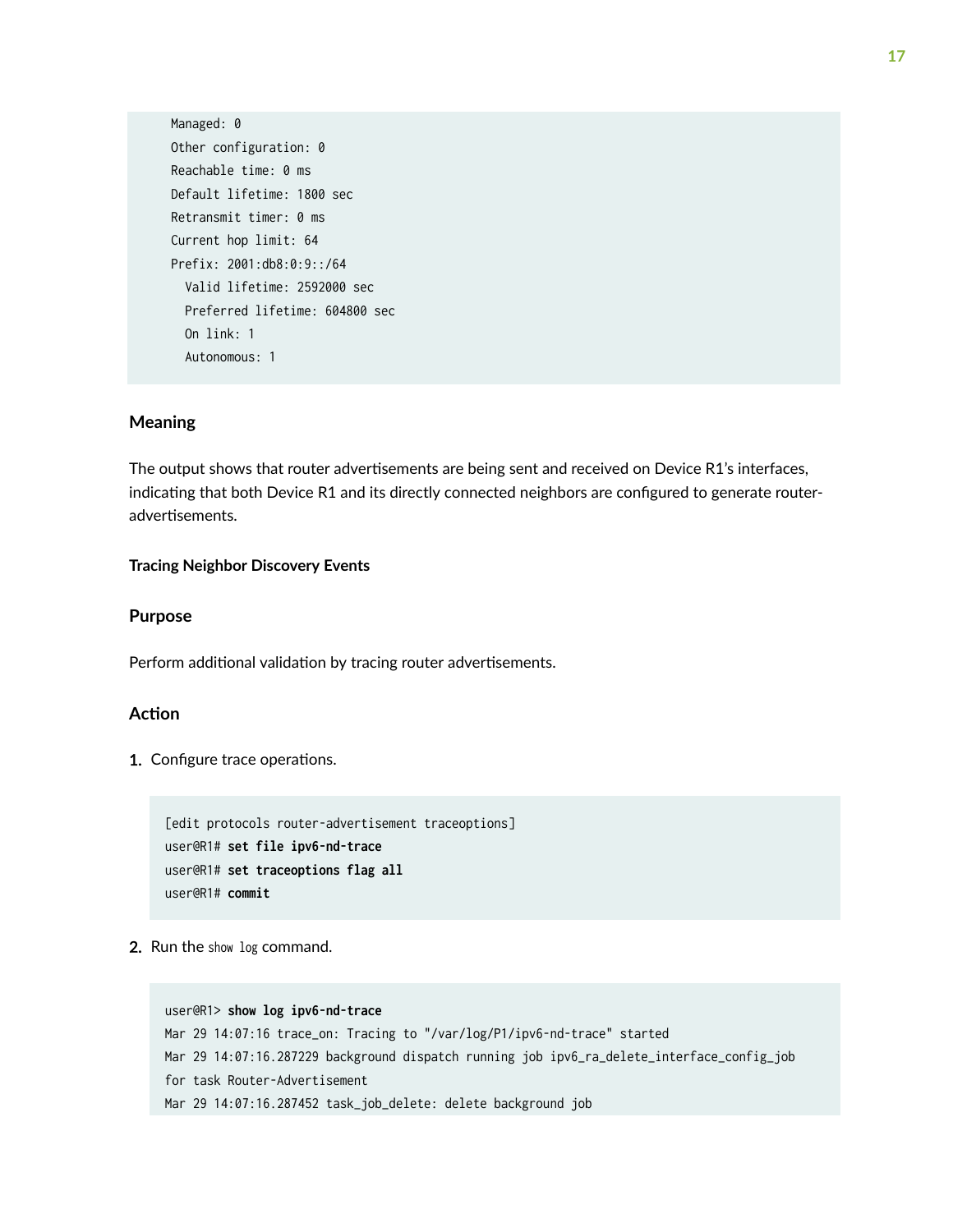ipv6\_ra\_delete\_interface\_config\_job for task Router-Advertisement Mar 29 14:07:16.287505 background dispatch completed job ipv6\_ra\_delete\_interface\_config\_job for task Router-Advertisement Mar 29 14:07:16.288288 ipv6\_ra\_iflchange(Router-Advertisement): ifl 0xb904378 ifl fe-1/2/2.9 104 change 0, intf 0xba140d8 Mar 29 14:07:16.288450 ipv6\_ra\_iflchange(Router-Advertisement): ifl 0xb904250 ifl fe-1/2/0.1 85 change 0, intf 0xba14000 Mar 29 14:07:16.288656 ipv6\_ra\_iflchange(Router-Advertisement): ifl 0xb9044a0 ifl fe-1/2/1.5 80 change 0, intf 0xba1406c Mar 29 14:07:16.289293 ipv6\_ra\_ifachange(Router-Advertisement): ifa 0xba002bc fe80::2a0:a514:0:54c ifl fe-1/2/1.5 80 change 0, intf 0xba1406c Mar 29 14:07:16.289358 -- nochange/add Mar 29 14:07:16.289624 ipv6\_ra\_ifachange(Router-Advertisement): ifa 0xba00230 2001:db8:0:5:2a0:a514:0:54c ifl fe-1/2/1.5 80 change 0, intf 0xba1406c Mar 29 14:07:16.289682 -- nochange/add Mar 29 14:07:16.289950 ipv6\_ra\_ifachange(Router-Advertisement): ifa 0xba001a4 fe80::2a0:a514:0:14c ifl fe-1/2/0.1 85 change 0, intf 0xba14000 Mar 29 14:07:16.290009 -- nochange/add Mar 29 14:07:16.290302 ipv6\_ra\_ifachange(Router-Advertisement): ifa 0xba00118 2001:db8:0:1:2a0:a514:0:14c ifl fe-1/2/0.1 85 change 0, intf 0xba14000 Mar 29 14:07:16.290365 -- nochange/add Mar 29 14:07:16.290634 ipv6\_ra\_ifachange(Router-Advertisement): ifa 0xba003d4 fe80::2a0:a514:0:94c ifl fe-1/2/2.9 104 change 0, intf 0xba140d8 Mar 29 14:07:16.290694 -- nochange/add Mar 29 14:07:16.290958 ipv6\_ra\_ifachange(Router-Advertisement): ifa 0xba00348 2001:db8:0:9:2a0:a514:0:94c ifl fe-1/2/2.9 104 change 0, intf 0xba140d8 Mar 29 14:07:16.291017 -- nochange/add Mar 29 14:07:20.808516 task\_job\_create\_foreground: create job ipv6 ra for task Router-Advertisement Mar 29 14:07:20.808921 foreground dispatch running job ipv6 ra for task Router-Advertisement Mar 29 14:07:20.809027 ipv6\_ra\_send\_advertisement: sending advertisement for ifl 104 to ff02::1 Mar 29 14:07:20.809087 (4810916) sending advertisement for ifl 104 Mar 29 14:07:20.809170 ifa 0xba00348 2001:db8:0:9:2a0:a514:0:94c/64 Mar 29 14:07:20.809539 --> sent 56 bytes Mar 29 14:07:20.809660 task\_timer\_reset: reset Router-Advertisement\_ipv6ra Mar 29 14:07:20.809725 task\_timer\_set\_oneshot\_latest: timer Router-Advertisement\_ipv6ra interval set to 7:07 Mar 29 14:07:20.809772 foreground dispatch completed job ipv6 ra for task Router-Advertisement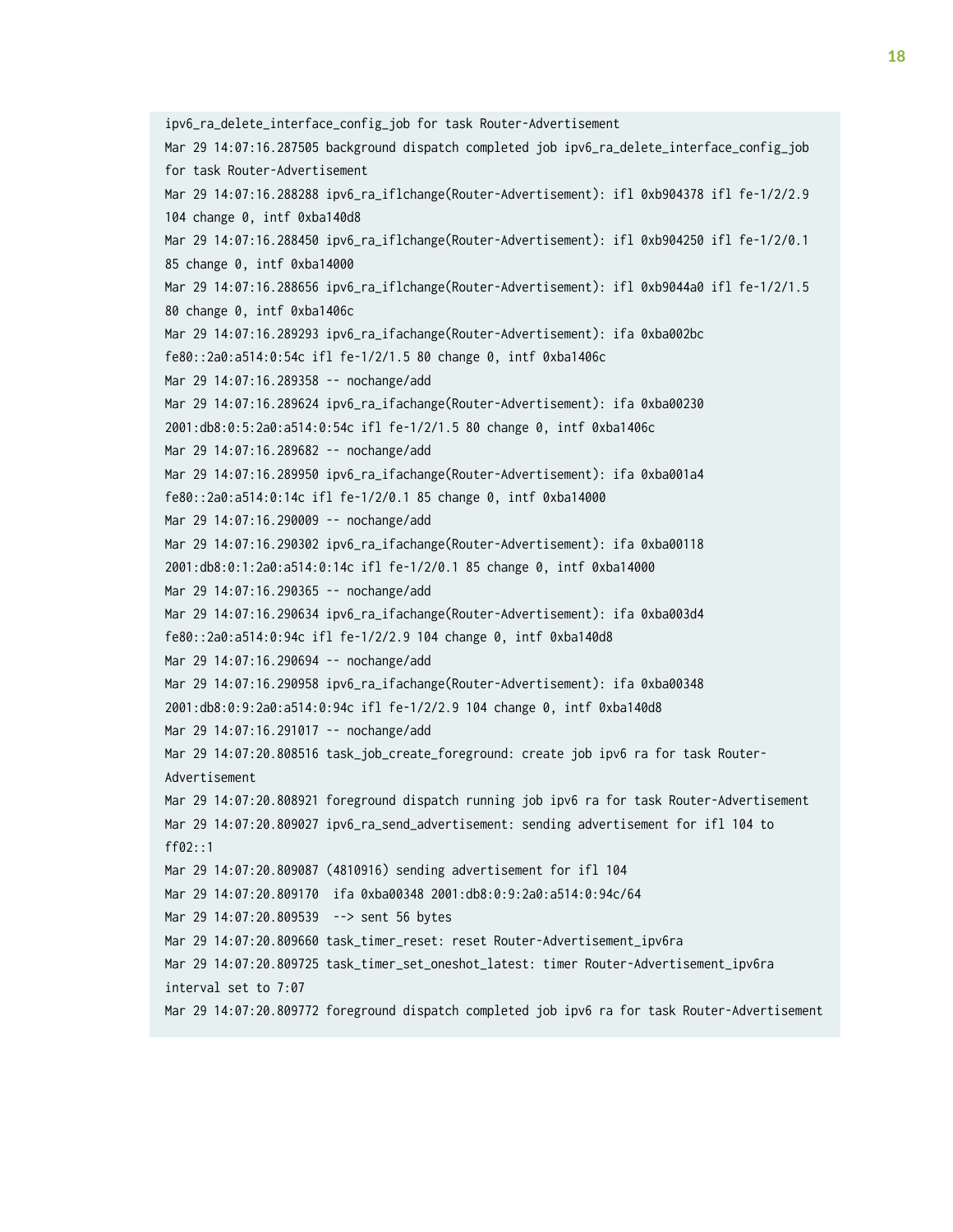#### <span id="page-25-0"></span>RELATED DOCUMENTATION

[Supported IPv4, TCP, and UDP Standards](https://www.juniper.net/documentation/en_US/junos/topics/reference/standards/ipv4-tcp-udp.html)

[Supported IPv6 Standards](https://www.juniper.net/documentation/en_US/junos/topics/reference/standards/ipv6.html)

[Accessing Standards Documents on the Internet](https://www.juniper.net/documentation/en_US/junos/topics/reference/general/standards-documents-accessing.html)

## **Secure IPv6 Neighbor Discovery**

#### **SUMMARY**

The Secure Neighbor Discovery (SEND) Protocol for IPv6 traffic prevents an attacker who has access to the broadcast segment from abusing NDP or ARP to trick hosts into sending the attacker traffic destined for someone else, a technique known as ARP poisoning.

#### **IN THIS SECTION**

- Understanding Secure IPv6 Neighbor Discovery **| 19**
- Example: Configuring Secure IPv6 Neighbor [Discovery](#page-26-0) **| 20**

### **Understanding Secure IPv6 Neighbor Discovery**

One of the functions of the IPv6 Neighbor Discovery Protocol (NDP) is to resolve network layer (IP) addresses to link layer (for example, Ethernet) addresses, a function performed in IPv4 by Address Resolution Protocol (ARP). The Secure Neighbor Discovery (SEND) Protocol prevents an attacker who has access to the broadcast segment from abusing NDP or ARP to trick hosts into sending the attacker traffic destined for someone else, a technique known as ARP poisoning.

To protect against ARP poisoning and other attacks against NDP functions, SEND should be deployed where preventing access to the broadcast segment might not be possible.

SEND uses RSA key pairs to produce cryptographically generated addresses, as defined in RFC 3972, Cryptographically Generated Addresses (CGA). This ensures that the claimed source of an NDP message is the owner of the claimed address.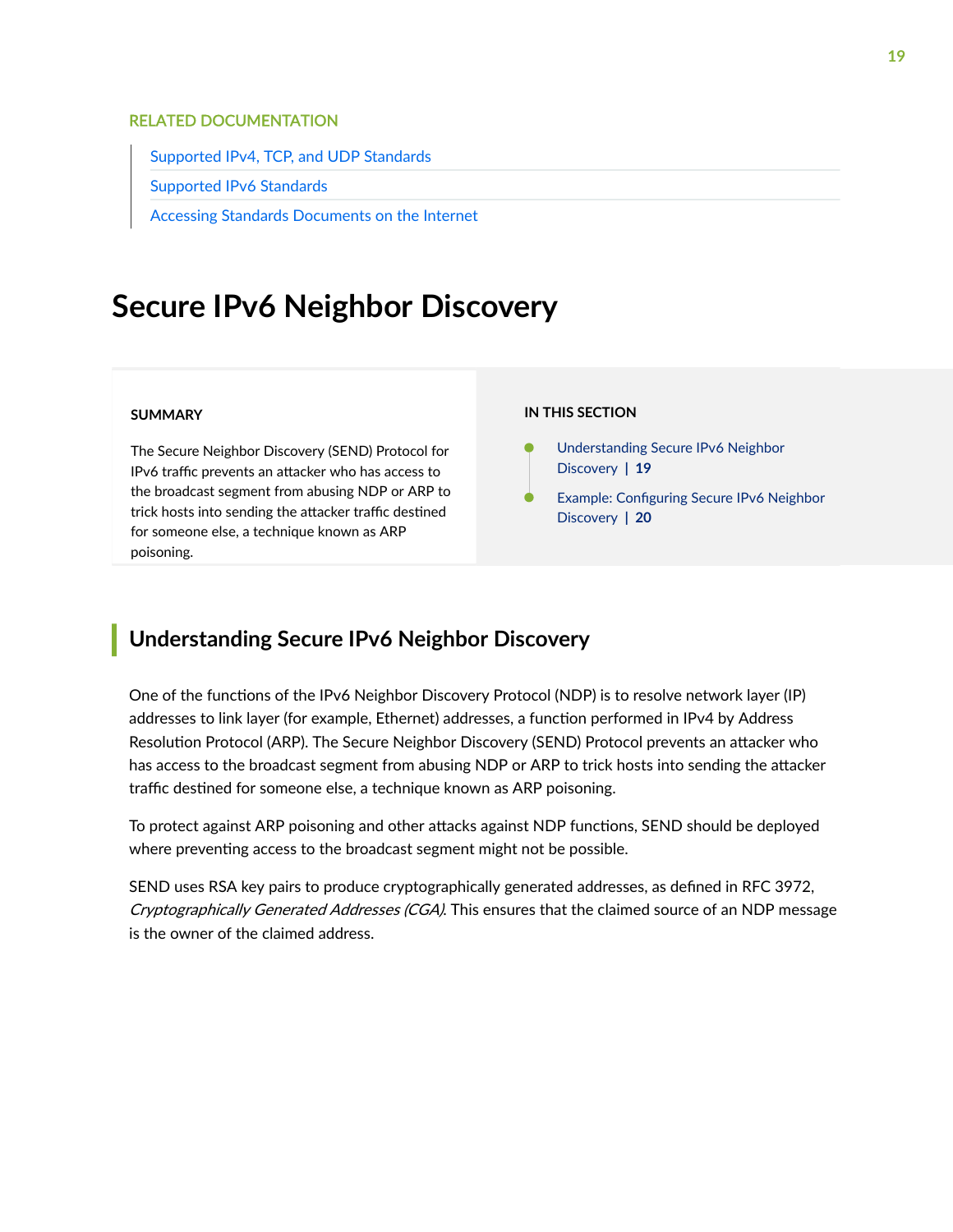## <span id="page-26-0"></span>**Example: Configuring Secure IPv6 Neighbor Discovery**

#### **IN THIS SECTION**

- Requirements **| 20**
- Overview **| 20**
- Configuration | 22
- Verification | 24

This example shows how to configure IPv6 Secure Neighbor Discovery (SEND).

#### **Requirements**

This example has the following requirements:

- Junos OS Release 9.3 or later
- IPv6 deployed in your network
- If you have not already done so, you must generate or install an RSA key pair.

To generate a new RSA key pair, enter the following command:

user@host> **request security pki generate-key-pair type rsa certificate-id certificate-id-name size size**

#### **Overview**

#### **IN THIS SECTION**

[Topology](#page-27-0) **| 21**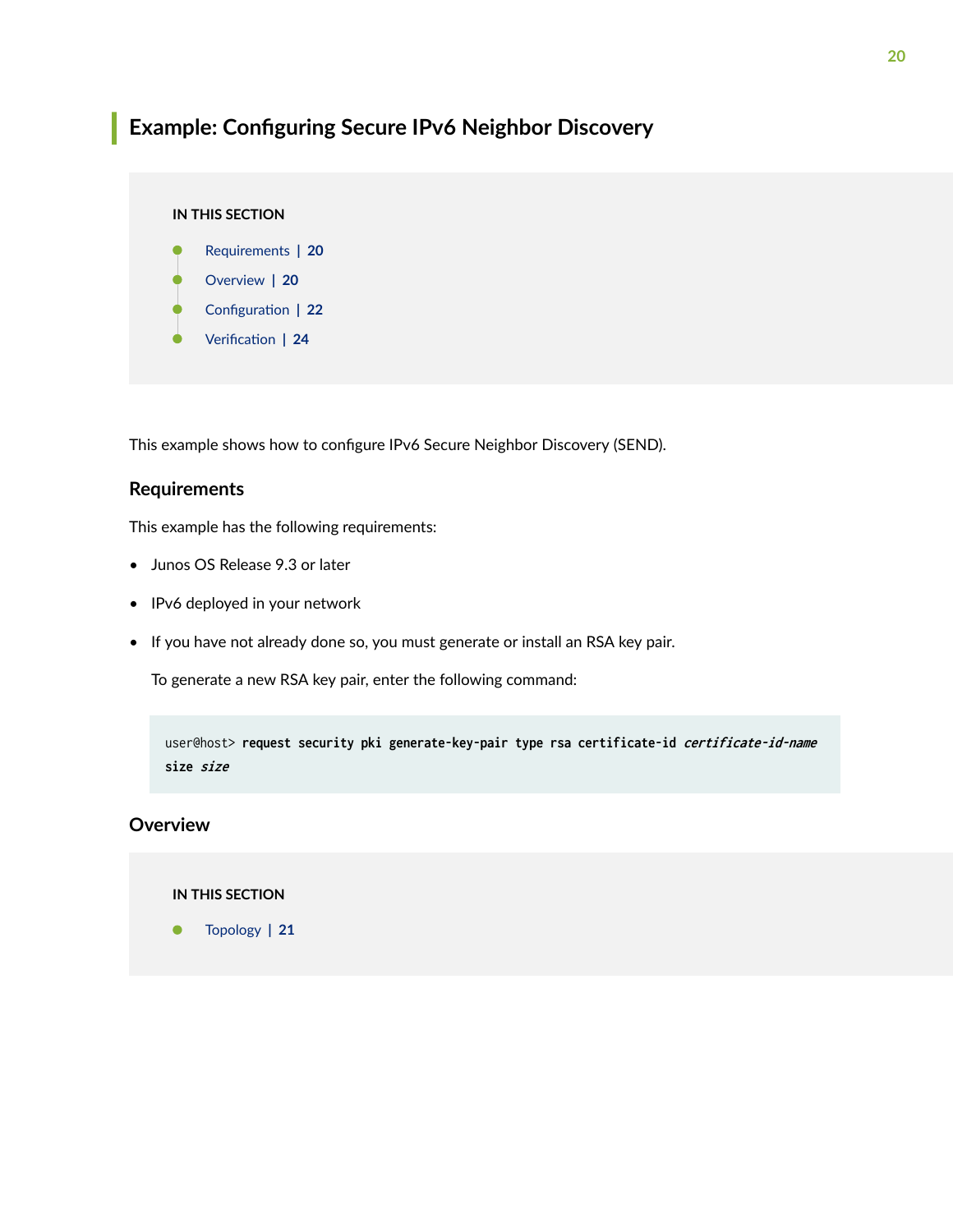<span id="page-27-0"></span>To configure SEND, include the following statements:

```
protocols {
    neighbor-discovery {
        onlink-subnet-only;
        secure {
             security-level {
                 (default | secure-messages-only);
 }
             cryptographic-address {
                 key-length number;
                 key-pair pathname;
 }
             timestamp {
                 clock-drift number;
                 known-peer-window seconds;
                 new-peer-window seconds;
 }
             traceoptions {
                file filename <files number> <match regular-expression> <size size> <world-
readable | no-world-readable>;
                flag flag;
                 no-remote-trace;
 }
        }
    }
}
```
Specify default to send and receive both secure and unsecured Neighbor Discovery Protocol (NDP) packets. To configure SEND to accept secured NDP messages only and to drop unsecured ones. specify secure-messages-only.

All nodes on the segment need to be configured with SEND if the secure-messages-only option is used, which is recommended unless only a small subset of devices require increased protection. Failure to configure SEND for all nodes might result in loss of connectivity.

#### **Topology**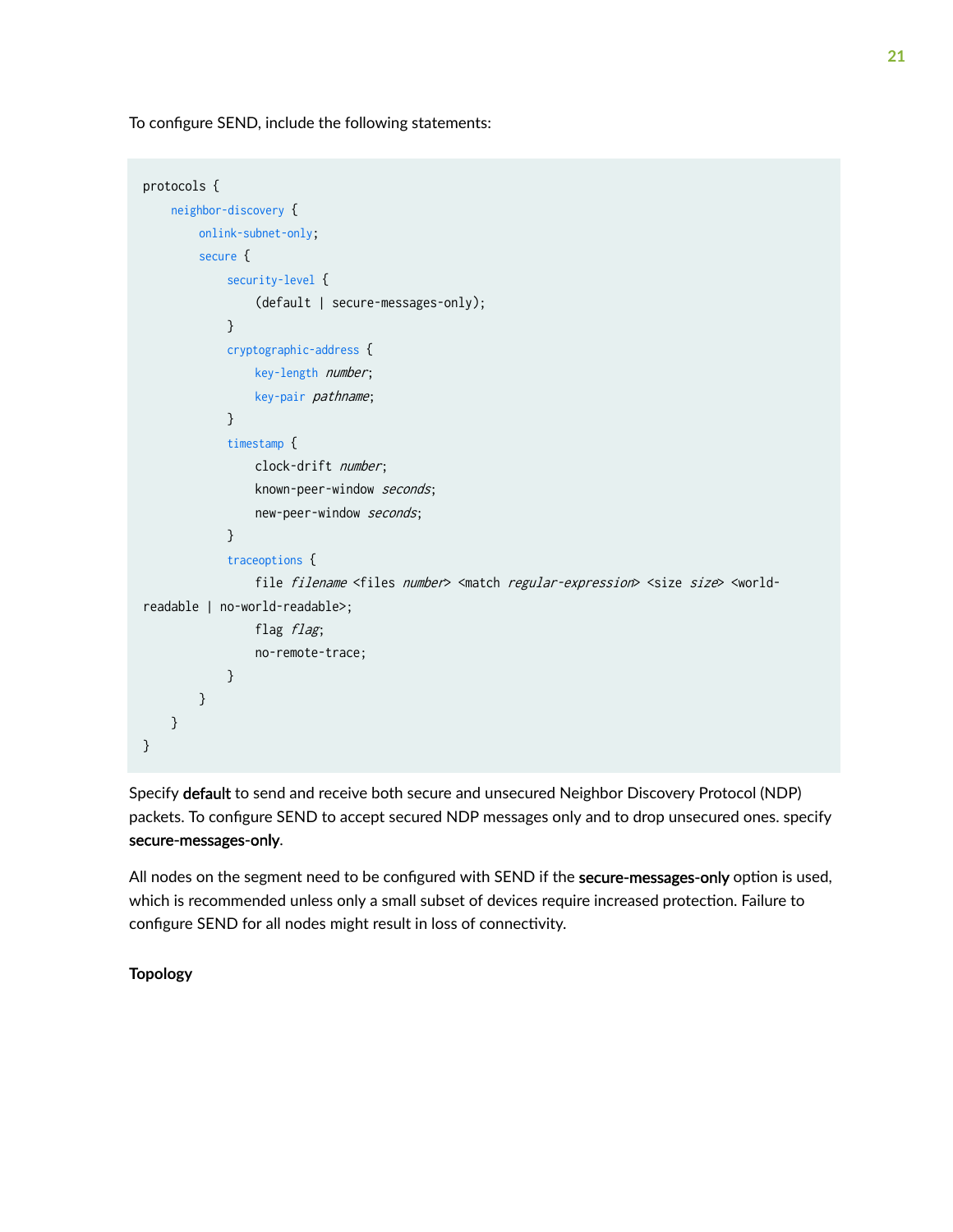#### <span id="page-28-0"></span>**Configuration**

**IN THIS SECTION**

Procedure **| 22**

#### **Procedure**

#### **CLI Quick Configuration**

To quickly configure this example, copy the following commands, paste them into a text file, remove any line breaks, change any details necessary to match your network configuration, and then copy and paste the commands into the CLI at the [edit] hierarchy level.

**set protocols neighbor-discovery secure security-level secure-messages-only set protocols neighbor-discovery secure cryptographic-address key-length 1024 set protocols neighbor-discovery secure cryptographic-address key-pair /var/etc/rsa\_key set protocols neighbor-discovery secure timestamp**

#### **Step-by-Step Procedure**

The following example requires you to navigate various levels in the configuration hierarchy. For information about navigating the CLI, see Using the CLI Editor in Configuration Mode in the [CLI User](https://www.juniper.net/documentation/en_US/junos/information-products/pathway-pages/junos-cli/junos-cli.html) [Guide](https://www.juniper.net/documentation/en_US/junos/information-products/pathway-pages/junos-cli/junos-cli.html).

To configure a secure IPv6 neighbor discovery:

1. Configure the security level.

[edit protocols neighbor-discovery secure] user@host# **set security-level secure-messages-only**

2. (Optional) Enable the key length.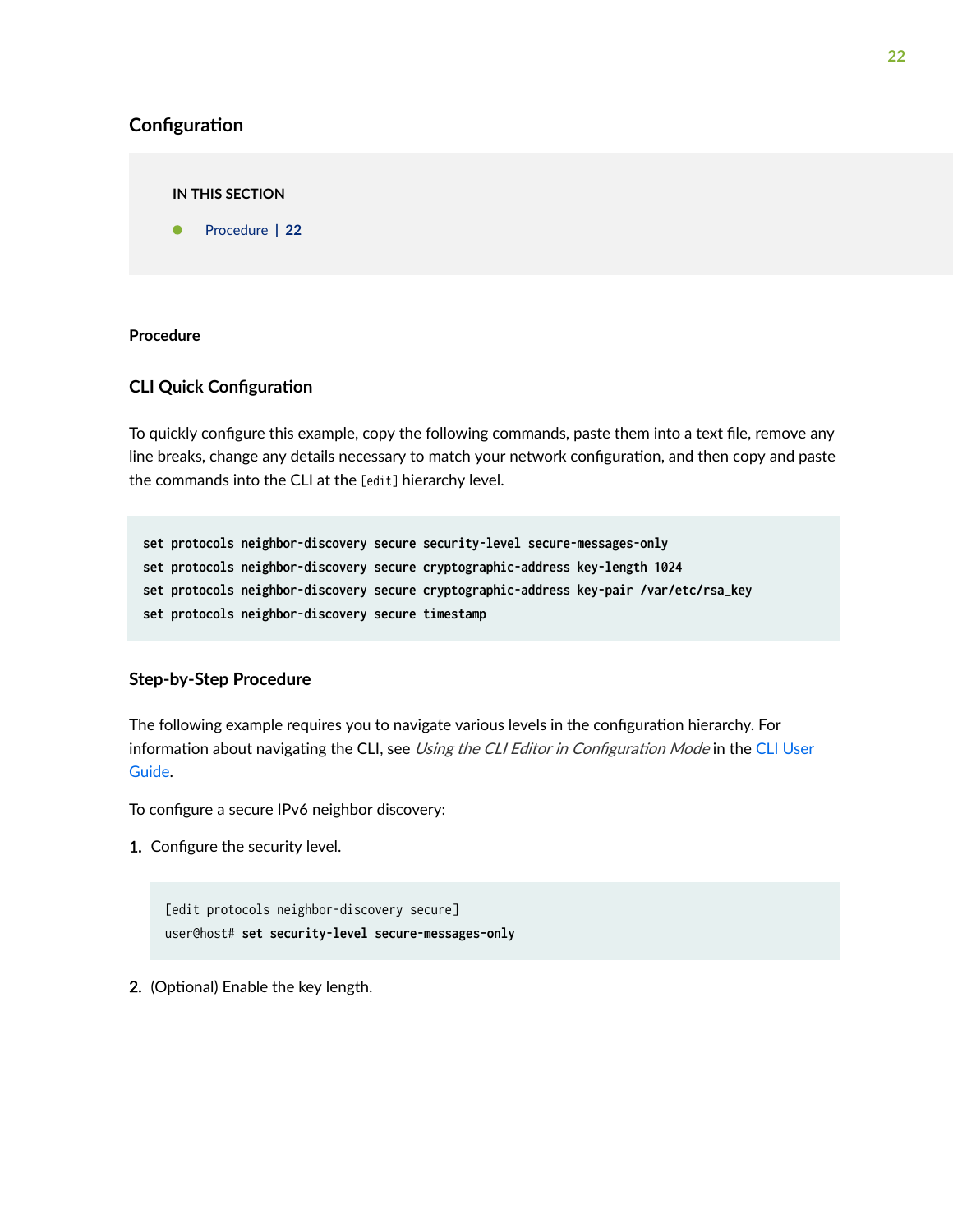The default key length is 1024.

```
[edit protocols neighbor-discovery secure]
user@host# set cryptographic-address key-length 1024
```
3. (Optional) Specify the directory path of the public-private key file generated for the cryptographic address.

The default location of the file is the /var/etc/rsa\_key directory.

```
[edit protocols neighbor-discovery secure]
user@host# set cryptographic-address key-pair /var/etc/rsa_key
```
4. (Optional) Configure a timestamp to ensure that solicitation and redirect messages are not being replayed.

[edit protocols neighbor-discovery secure] user@host# **set timestamp**

#### **Results**

From configuration mode, confirm your configuration by entering the show protocols command. If the output does not display the intended configuration, repeat the configuration instructions in this example to correct it.

```
user@host# show protocols
neighbor-discovery {
     secure {
         security-level {
              secure-messages-only;
         }
         cryptographic-address {
              key-length 1024;
              key-pair /var/etc/rsa_key;
         }
         timestamp;
     }
}
```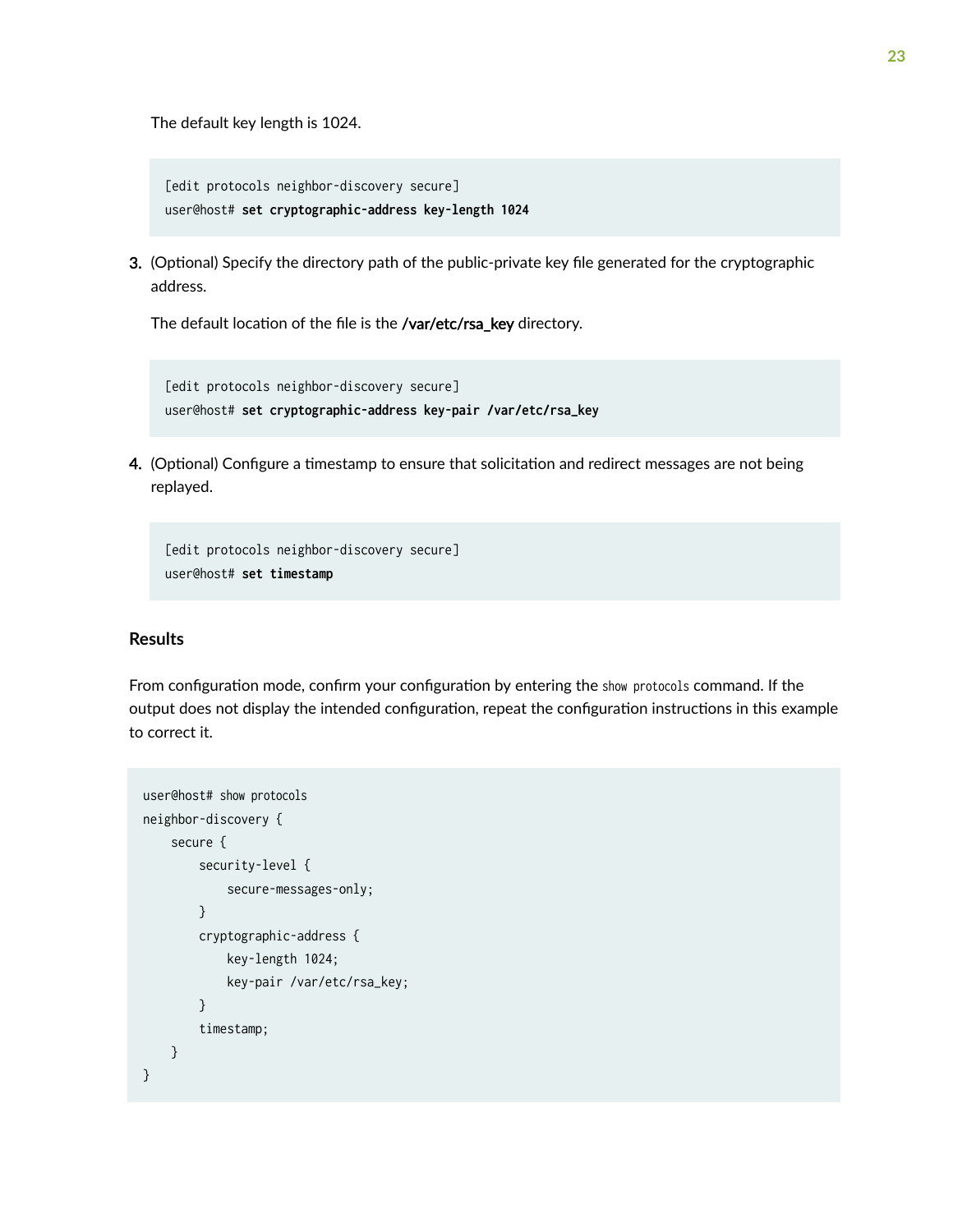<span id="page-30-0"></span>If you are done configuring the device, enter commit from configuration mode.

#### **Verification**

#### **IN THIS SECTION**

- Checking the IPv6 Neighbor Cache **| 24**
- Tracing Neighbor Discovery Events **| 24**

Confirm that the configuration is working properly.

#### **Checking the IPv6 Neighbor Cache**

#### **Purpose**

Display information about the IPv6 neighbors.

#### **Action**

From operational mode, enter the [show ipv6 neighbors](#page-181-0) command.

#### **Meaning**

In IPv6, the Address Resolution Protocol (ARP) has been replaced by the NDP. The IPv4 command show arp is replaced by the IPv6 command show ipv6 neighbors. The key pieces of information displayed by this command are the IP address, the MAC (Link Layer) address, and the interface.

#### **Tracing Neighbor Discovery Events**

#### **Purpose**

Perform additional validation by tracing SEND.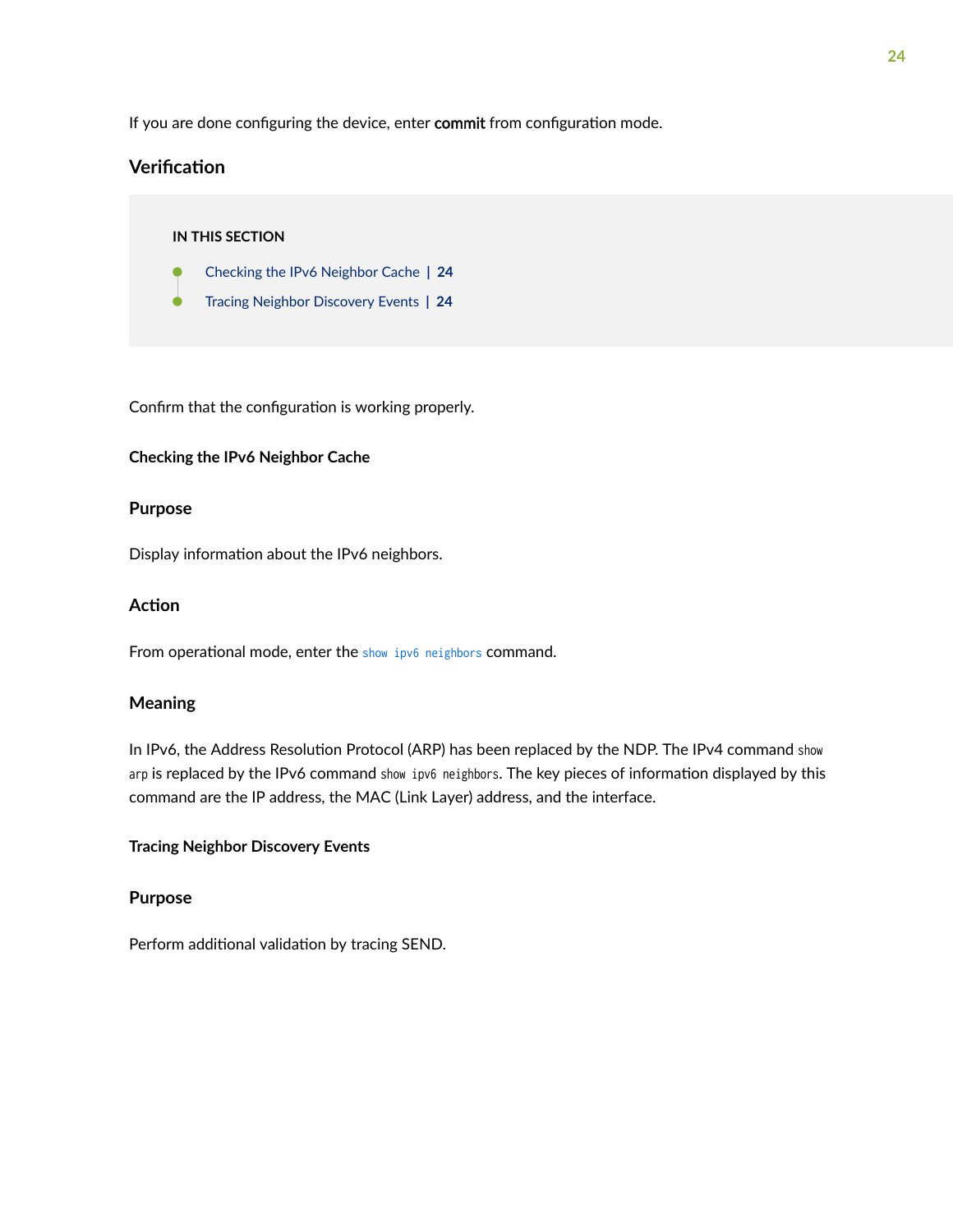#### **Action**

1. Configure trace operations.

[edit protocols neighbor-discovery secure] user@host# **set traceoptions file send-log** user@host# **set traceoptions flag all**

2. Run the show log command.

```
user@host> show log send-log
Apr 11 06:21:26 proto: outgoing pkt on idx 68 does not have CGA (fe80::2a0:a514:0:14c), 
dropping pkt
Apr 11 06:26:44 proto: sendd_msg_handler: recv outgoing 96 bytes on idx 70 with offset 40
Apr 11 06:26:44 dbg: sendd_proto_handler: Modifier (16)
         00 00 00 00 00 00 00 00 00 00 00 00 00 00 00 00
Apr 11 06:26:44 cga: snd_is_lcl_cga: BEFORE overriding cc, cc:0, ws->col:0
Apr 11 06:26:44 proto: outgoing pkt on idx 70 does not have CGA (fe80::2a0:a514:0:24c), 
dropping pkt
Apr 11 06:26:47 proto: sendd_msg_handler: recv outgoing 96 bytes on idx 68 with offset 40
Apr 11 06:26:47 dbg: sendd_proto_handler: Modifier (16)
         00 00 00 00 00 00 00 00 00 00 00 00 00 00 00 00
```
#### **Meaning**

The output shows that because the packet does not have a cryptographically generated address, the packet is dropped.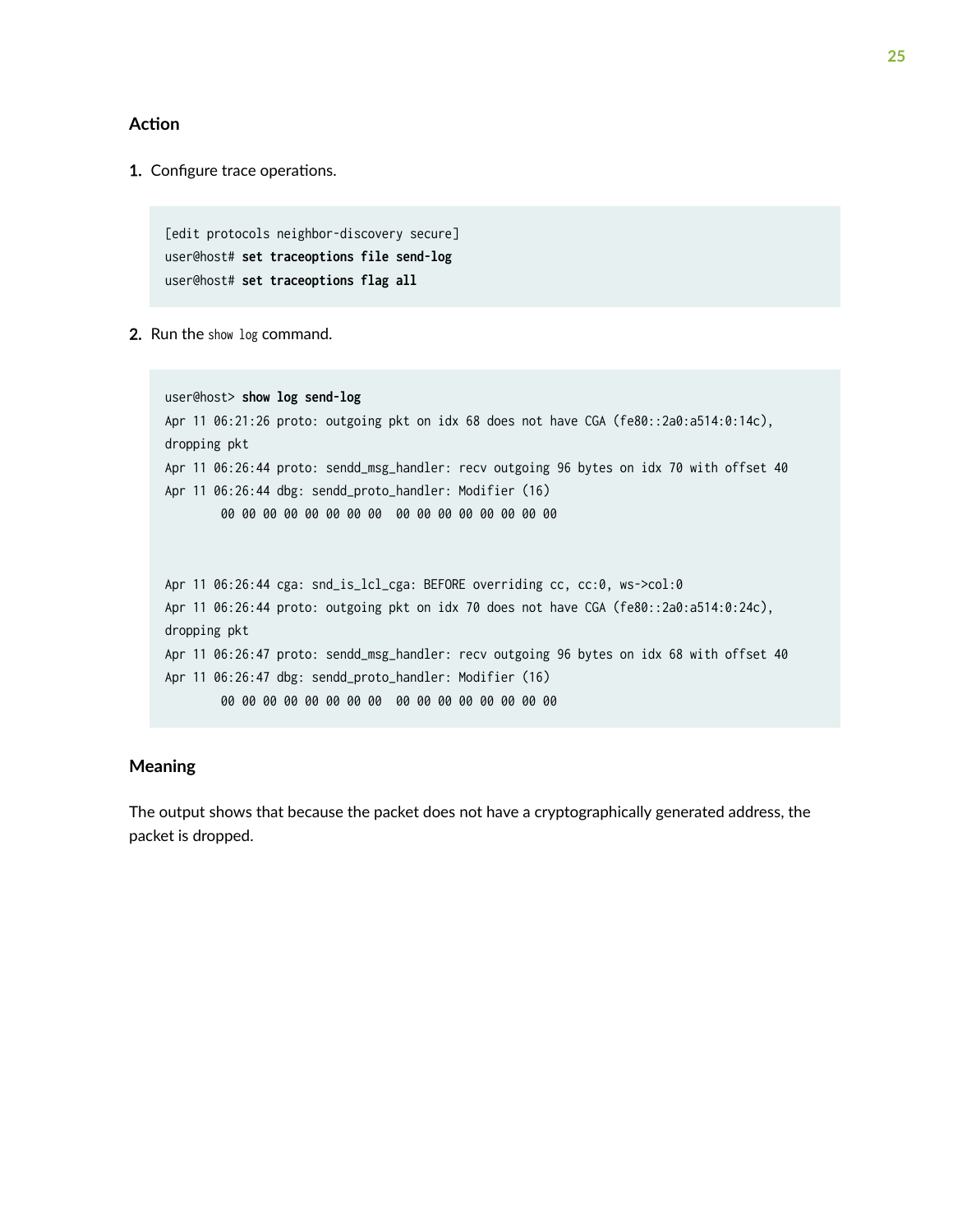## <span id="page-32-0"></span>**NDP Proxy and DAD Proxy**

#### **SUMMARY**

This topic provides details on Neighbor Discovery Protocol (NDP) proxy and Duplicate Address Detection (DAD) proxy functionality for interface restricted and interface unrestricted mode.

#### **IN THIS SECTION**

- Overview **| 26** Configuring NDP Proxy | 28
- Configuring DAD Proxy | 29

### **Overview**

#### **IN THIS SECTION**

- [NDP and DAD Proxy \(Interface Restricted Mode\)](#page-33-0) **| 27**
- [NDP and DAD Proxy \(Interface Unrestricted Mode\)](#page-33-0) **| 27**

The NDP proxy functionality enables packet forwarding among the hosts that are in the same subnet and restricted from communicating directly with each other. NDP proxy is required when you want to enable a host device on different physical segments with same subnet to communicate without an additional gateway and prefix. NDP proxy is like node or a router in the middle of multiple segments with same prefix.

When you configure the device as NDP proxy for addresses, the configured proxy interface (proxy router or node) sends the Neighbor Advertisement (NA) replies to Neighbor Solicitation (NS) on behalf of devices in a different physical segment.

The DAD proxy functionality enables a device to respond to DAD queries for a node that cannot communicate directly with other nodes in the same subnet.

**NOTE:** NDP or DAD proxy functionality does not work if the NS is for a link local address.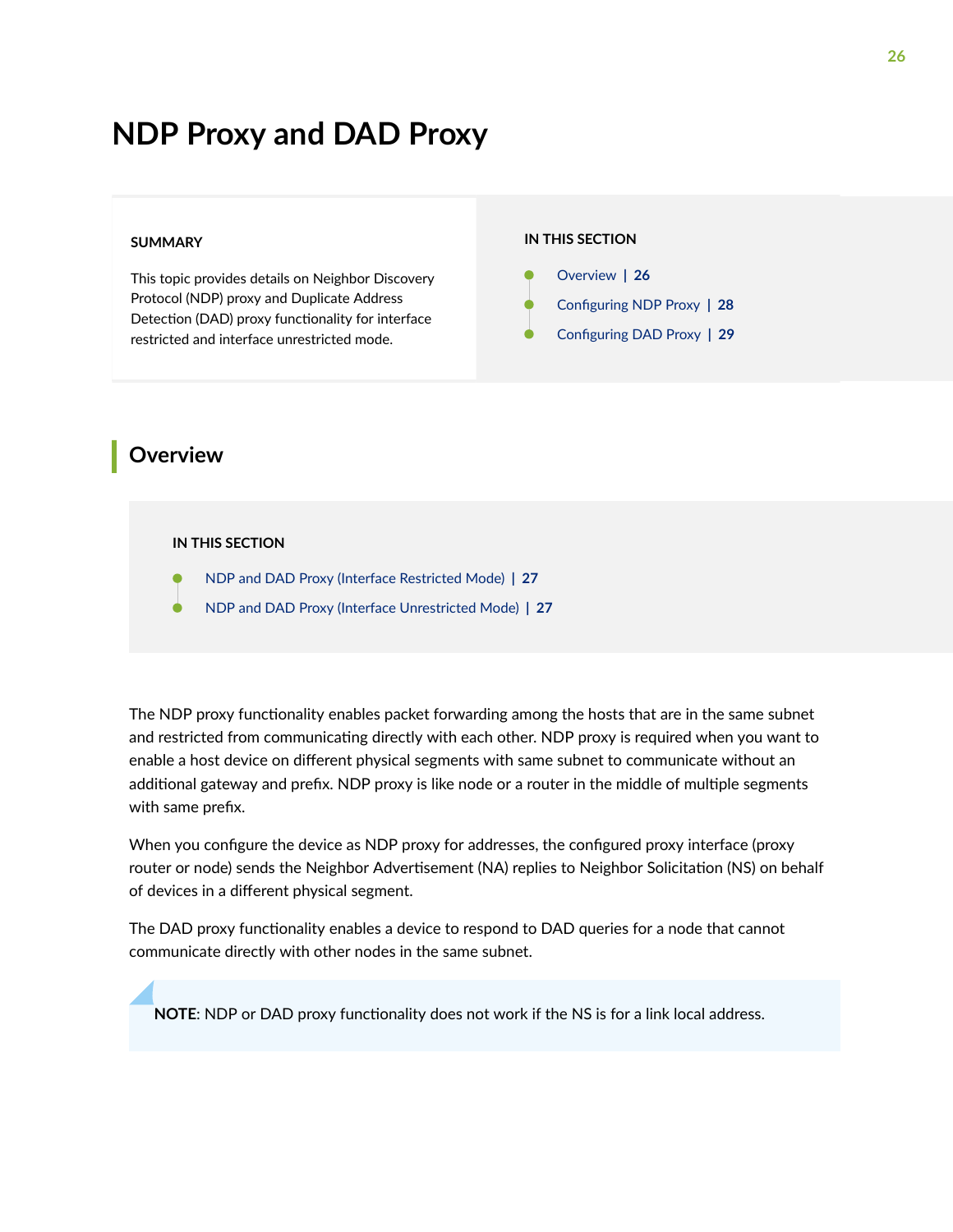#### <span id="page-33-0"></span>**NDP and DAD Proxy (Interface Restricted Mode)**

The NDP proxy functionality (interface restricted mode) enables packet forwarding among the hosts that are in the same subnet and restricted to communicate directly with each other. This functionality is primarily used in a scenario where the proxy node needs to apply access control and intercept traffic flowing among the hosts. When you configure NDP proxy on an SRX Series device, the device sends NA and responds to requests from devices seeking MAC addresses of IPv6 prefixes assigned to hosts inside the SRX Series device.

The DAD feature detects the usage of duplicate addresses on a local link by using Neighbor Solicitation (NS) messages. The DAD feature is for IPv6 address and functions similar to gratuitous ARP in IPv4.

#### **NDP and DAD Proxy (Interface Unrestricted Mode)**

Starting in Junos OS Release 22.1R1, we support NDP and DAD proxy functionality across multiple proxy configured interfaces (interface unrestricted mode). NDP interface unrestricted proxy works within the existing IPv6 ND functionality and is invoked only if its enabled. Interface unrestricted mode the ND functionality works together across all the configured interfaces for NDP and DAD proxy.

In earlier releases, NDP and DAD proxy functionality was limited and restricted to only the configured interface. Currently, NDP and DAD proxy functionality works across the multiple configured interfaces (interface unrestricted mode).

With NDP and DAD proxy functionality in interface unrestricted mode, the configured interfaces function together to send Neighbor Advertisement (NA) replies to Neighbor Solicitation (NS) on behalf of nodes in a different physical segment which are not directly reachable by the nodes in the originating segment without the overhead of additional prefix assignment.

When you enable NDP proxy in interface unrestricted mode on interfaces using the set interfaces interface-name unit number family inet6 ndp-proxy interface-unrestricted command, the proxy interfaces:

- Generates NA for NS requests. Requests are then sent from hosts on behalf of other hosts that are reachable on the subnet through the proxy interfaces.
- Generates NS and sends to all proxy interfaces for the subnet, when the requested address in NS is not available in the neighbor table.

Looks for forwardable routes for the targeted address in the route table that belongs to the ingress interface of the NS packet. Route lookup provides list of routes pointing to resolve next hops. Proxy uses these next hops to send NS on different ports configured.

**NOTE:** When the proxy does the route lookup and the resulting route next hop points to the same interface where the NS has arrived, then proxy drops that NS.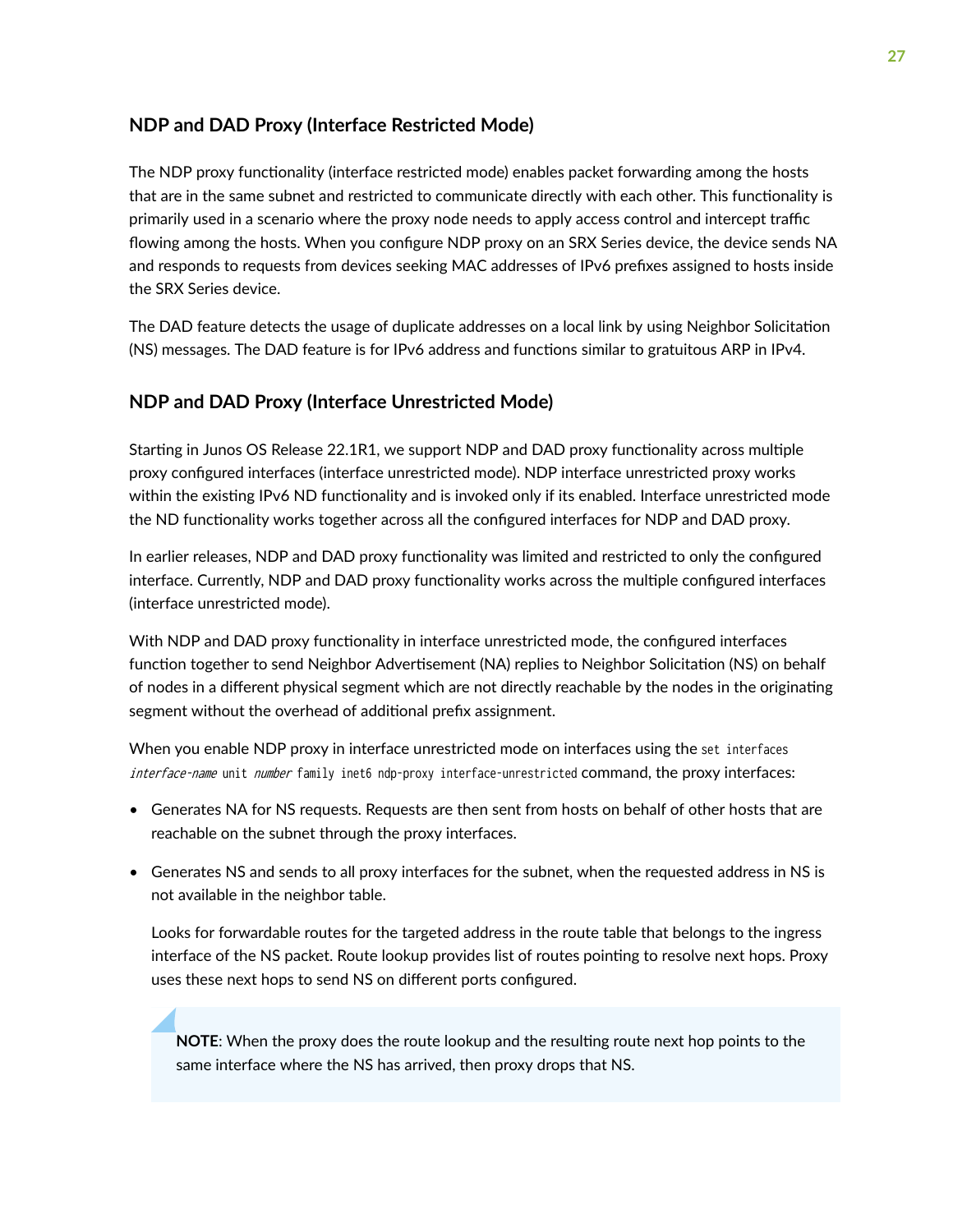- <span id="page-34-0"></span>• Allows you to enforce Neighbor Unreachability Detection (NUD) even if the requested target address is available in neighbor cache and is reachable. The force ND feature is useful when the hosts move from one segment to another. To enable the NDP proxy force resolve functionality use the set protocols neighbor-discovery ndp-proxy proxy-force-resolve command.
- $\bullet$  Forwards packets between hosts that it proxies, allowing communication between the hosts, once the neighbors are resolved.

The DAD feature detects the usage of duplicate addresses on a local link by using Neighbor Solicitation (NS) messages.

When you enable DAD proxy on multiple interfaces using the set interfaces *interface-name* unit <*number>* family inet6 dad-proxy interface-unrestricted command:

- DAD proxy generates NA reply for the DAD NS requests on behalf of other hosts, if the NS tentative address is reachable through other proxy interface.
- $\bullet$  When a DAD NS request arrives and if the tentative address is not available or in stale state in the neighbor cache, the DAD proxy initiates NUD on all other proxy interfaces except the received one.
- $\bullet$  If a DAD request is from a host for a tentative address that is already in the middle of a DAD process by another host, then DAD proxy replies with NA for both hosts.

## **Configuring NDP Proxy**

You can enable Neighbor Discovery Protocol (NDP) proxy in interface restricted mode or interface unrestricted mode (across multiple interfaces). You cannot configure both DAD proxy interface restricted mode and interface unrestricted mode simultaneously on an interface.

1. To enable NDP proxy restricted to an interface (interface restricted mode):

set interfaces *interface-name* family inet6 ndp-proxy interface-restricted

2. To enable NDP proxy on multiple interfaces (interface unrestricted mode):

set interfaces *interface-name* unit *number* family inet6 ndp-proxy interface-unrestricted

3. To enable or disable NDP proxy behavior of sending NS for already learnt entries that are reachable:

set protocols neighbor-discovery ndp-proxy proxy-force-resolve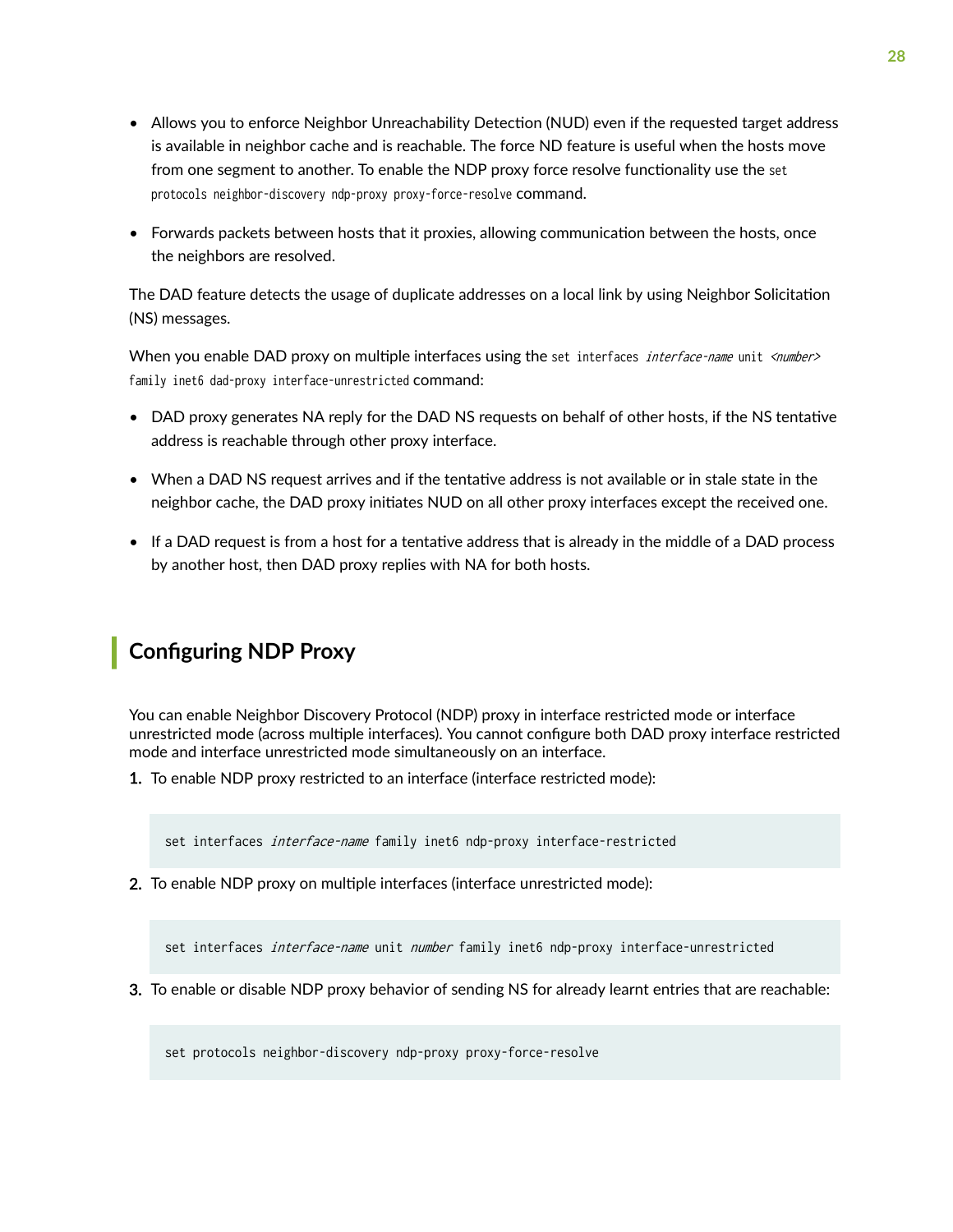<span id="page-35-0"></span>4. To disable NDP proxy for an address that is not present in neighbor cache:

set protocols neighbor-discovery ndp-proxy no-proxy-on-resolve

5. To get the statistics of events such as NDP proxy requests, NDP proxy conflicts, NDP proxy duplicates, NDP proxy resolve requests and dropped NDP packets:

show system statistics icmp6

## **Configuring DAD Proxy**

You can enable Duplicate Address Detection (DAD) proxy on a restricted interface (interface restricted mode) or across multiple interfaces (interface unrestricted mode. You cannot configure DAD proxy in interface restricted mode and interface unrestricted modes simultaneously.

To configure DAD proxy on an interface or on multiple interfaces:

1. To enable DAD proxy restricted to an interface (interface restricted mode):

set interfaces *interface-name* family inet6 dad-proxy interface-restricted

2. To enable DAD proxy on multiple interfaces (interface unrestricted mode):

set interfaces *interface-name* unit <number> family inet6 dad-proxy interface-unrestricted

3. To disable DAD proxy for an address that is not present in a neighbor cache:

set protocols neighbor-discovery dad-proxy no-proxy-on-resolve

4. To get the statistics of events such as DAD proxy requests, DAD proxy conflicts, DAD proxy duplicates, DAD proxy resolve requests and dropped DAD packets:

show system statistics icmp6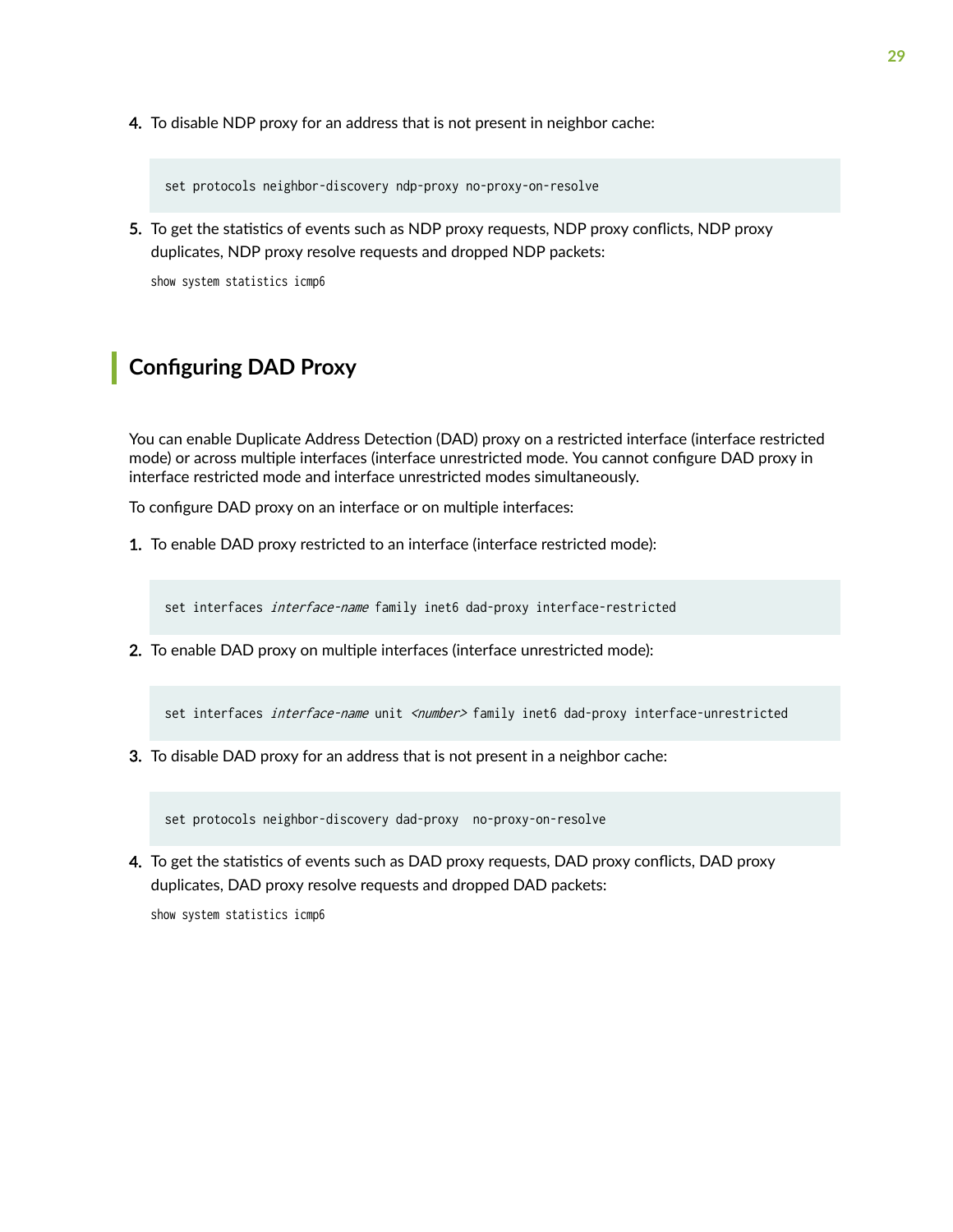## **Neighbor Discovery Cache Protection**

#### **SUMMARY**

NDP Cache Protection enables you to protect the routing engine from certain types of denial-ofservice (DoS) attacks in IPv6 deployment scenarios.

#### **IN THIS SECTION**

- Neighbor Discovery Cache Protection Overview **| 30**
- Configuring Neighbor Discovery Cache Protection | 31
- Example: Configuring Neighbor Discovery Cache Protection to Prevent Denial-of-Service Attacks | 33

### **Neighbor Discovery Cache Protection Overview**

Routing Engines can be susceptible to certain denial-of-service (DoS) attacks in IPv6 deployment scenarios. IPv6 subnets in general tend be very large—for example, a /64 subnet might have a high number of unassigned addresses. The control plane of the Routing Engine performs the address resolution for unknown addresses. An attacker can quickly overwhelm the control plane of the Routing Engine by generating resolution requests for this unassigned address space, resulting in a cache overflow. The attacker relies on both the number of requests generated and the rate at which requests are queued up. Such scenarios can tie up router resources and prevent the Routing Engine from answering valid neighbor solicitations and maintaining existing neighbor cache entries, effectively resulting in a DoS attack for legitimate users.

The strategies for mitigating such DoS attacks are as follows:

- Filter unused address space.
- Minimize the size of subnets.
- Configure discard routes for subnets.
- Enforce limits to the size and rate of resolution for entries in the neighbor discovery cache.

Neighbor discovery cache impact can be minimized by restricting the number of IPv6 neighbors and new unresolved next-hop addresses that can be added to the cache. You can set limits per interface by using the nd6-max-cache and the nd6-new-hold-limit configuration statements or system-wide by using the ndsystem-cache-limit configuration statement.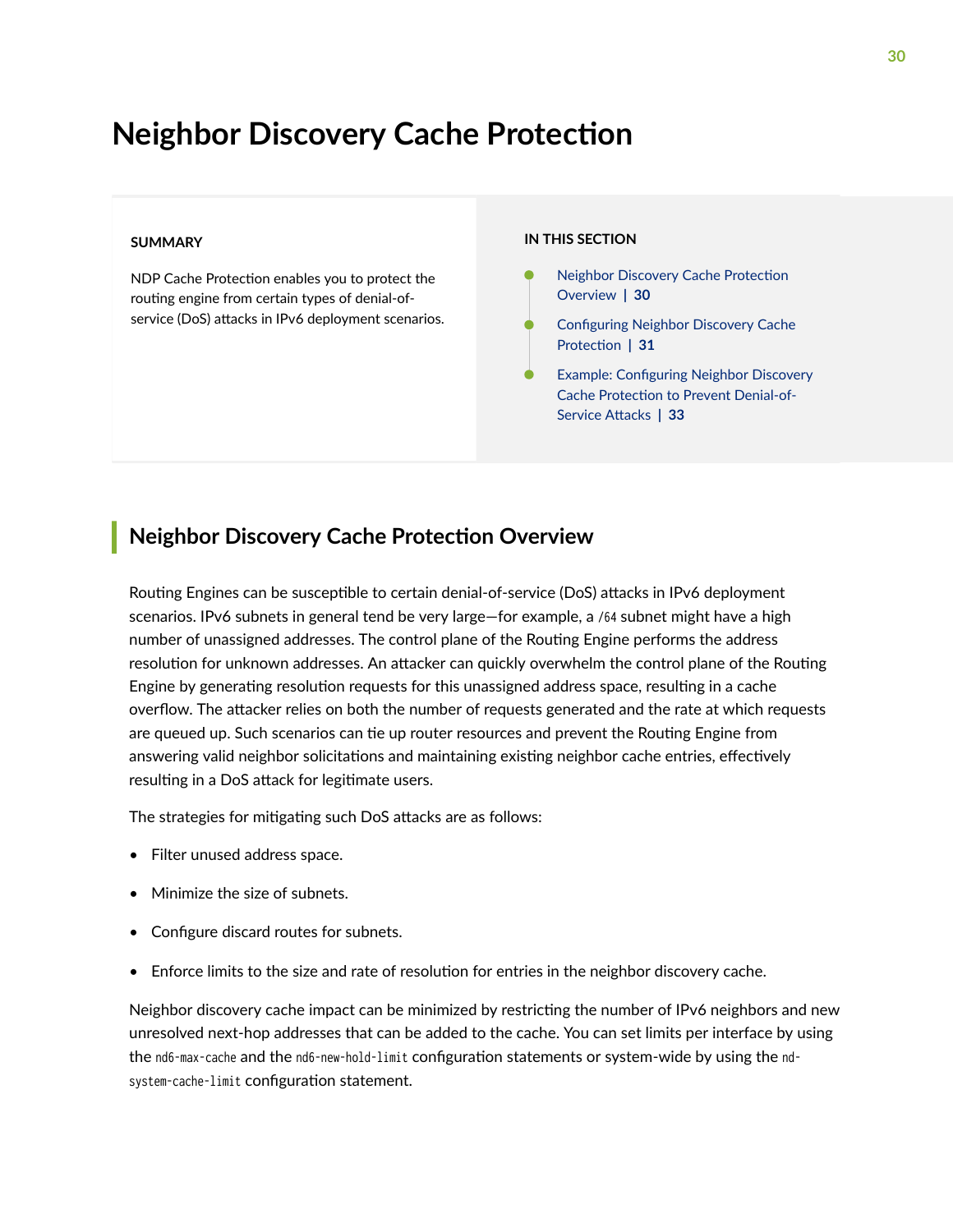<span id="page-37-0"></span>**NOTE**:

- For small sized platforms such as ACX, EX22XX, EX3200, EX33XX, and SRX, default is 20,000.
- For medium sized platforms such as EX4200, EX45XX, EX4300, EX62XX, QFX, and MX, default is 75,000.
- For rest of the platforms, default is 100,000.

### **Configuring Neighbor Discovery Cache Protection**

Routing Engines can be susceptible to certain types of denial-of-service (DoS) attacks in IPv6 deployment scenarios. IPv6 subnets in general tend be very large; for example, a /64 subnet might have a high number of unassigned addresses. The control plane of the Routing Engine performs the address resolution for unknown addresses. An attacker can quickly overwhelm the control plane of the Routing Engine by generating resolution requests for this unassigned address space, resulting in a cache overflow. An attacker relies on both the number of requests generated and the rate at which requests are queued up.

The neighbor discovery process is that part of the control plane that implements the Neighbor Discovery Protocol. It is responsible for performing address resolution and maintaining the entries in the neighbor cache. One way to mitigate the DoS attacks is by enforcing limits to the size of the neighbor discovery cache and the rate of resolution of new next-hop entries, and by prioritizing certain categories of neighbor discovery traffic. You can configure limits to the neighbor discovery cache per interface and systemwide.

Before you begin, ensure that you are running Junos OS Release 15.1 or later.

Local limits apply to individual interfaces and are defined for resolved and unresolved entries in the neighbor discovery queue, while global limits apply systemwide.

To configure neighbor discovery cache protection on an interface:

1. Configure IPv6 family for the interface.

[edit interfaces *interface-name* unit *unit number* family] user@host# **set inet6**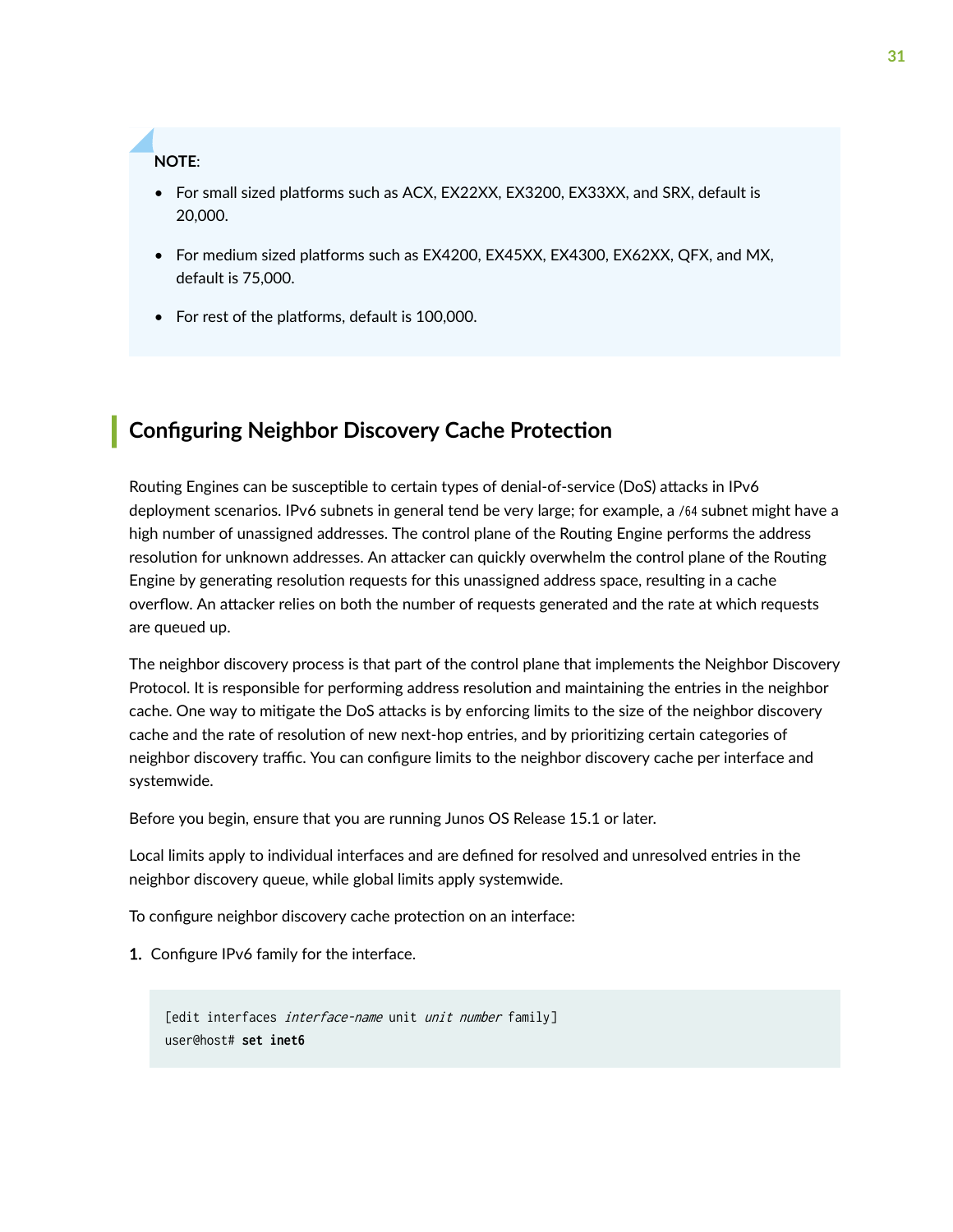2. Configure the maximum size of the neighbor discovery cache for the interface.

```
[edit interfaces interface-name unit unit number family inet6]
user@host# set nd6-max-cache limit
```
3. Configure the maximum number of unresolved entries in the neighbor discovery cache that can be attached to the interface.

```
[edit interfaces interface-name unit unit number family inet6]
user@host# set nd6-new-hold-limit limit
```
To verify the configuration, execute the show interfaces interface-name operational command.

To configure neighbor discovery cache protection systemwide:

• Configure the systemwide limit for the neighbor discovery cache.

```
[edit]
user@host# set system nd-system-cache-limit limit
```
To verify the configured system-wide limits, execute the show system statistics icmp6 operational command.

### **NOTE**:

- For small sized platforms such as ACX, EX22XX, EX3200, EX33XX, and SRX, default is 20,000.
- For medium sized platforms such as EX4200, EX45XX, EX4300, EX62XX, QFX, and MX, default is 75,000.
- For rest of the platforms, default is 100,000.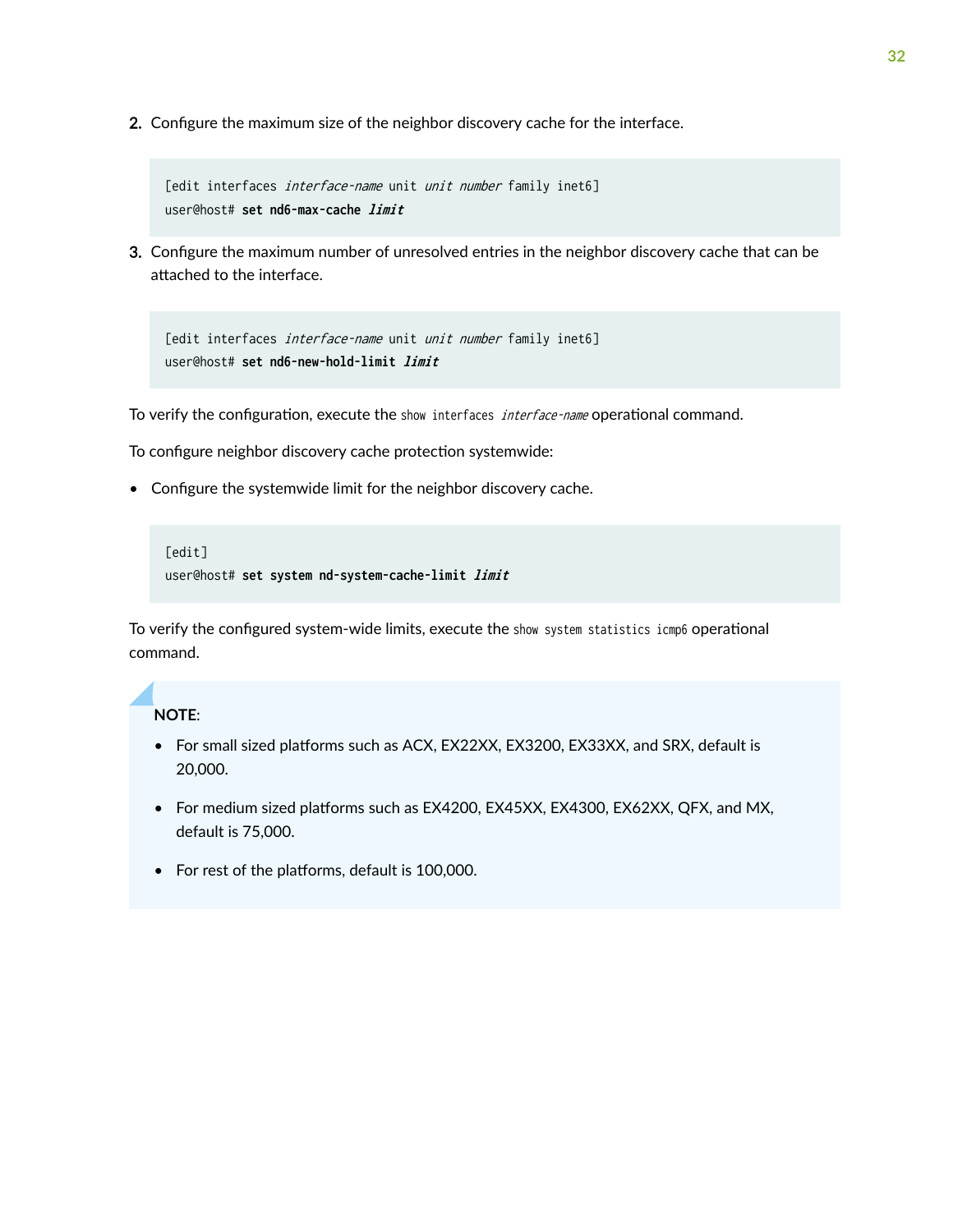## <span id="page-39-0"></span>**Example: Configuring Neighbor Discovery Cache Protection to Prevent Denial-of-Service Attacks**

### **IN THIS SECTION**

- Requirements **| 33**
- Overview **| 33**
- Configuration | 34
- Verification | 35

This example shows how to configure a limit to the number of IPv6 neighbor entries that can be added to the neighbor discovery. Enforcing limits to the number of entries in the cache mitigates denial-ofservice (DoS) attacks. The neighbor discovery cache feature supports two types of limits:

- Local–Local limits are configured per interface and are defined for resolved and unresolved entries in the neighbor discovery cache.
- Global–Global limits apply systemwide. A global limit is further defined separately for the public interfaces and management interfaces, for example, fxp0. The management interface has a single global limit and no local limit. The global limit enforces a systemwide cap on entries for the neighbor discovery cache, including for the loopback interface for the internal routing instance, as well as management interfaces and the public interfaces.

### **Requirements**

This example requires MX Series routers running Junos OS Release 15.1 or later.

### **Overview**

Routing Engines can be susceptible to certain types of DoS attacks in IPv6 deployment scenarios. IPv6 subnets in general tend be very large—for example, a /64 subnet might have a high number of unassigned addresses, which can be used to perform DoS attacks. The control plane of the Routing Engine performs the address resolution for unknown addresses. An attacker can quickly overwhelm the control plane of the Routing Engine by generating resolution requests for this unassigned address space and overflow the queue. The attacker relies on both the number of requests generated and the rate at which requests are queued up.

The neighbor discovery process is that part of the control plane that implements the Neighbor Discovery Protocol. It is responsible for performing address resolution and maintaining the neighbor cache. One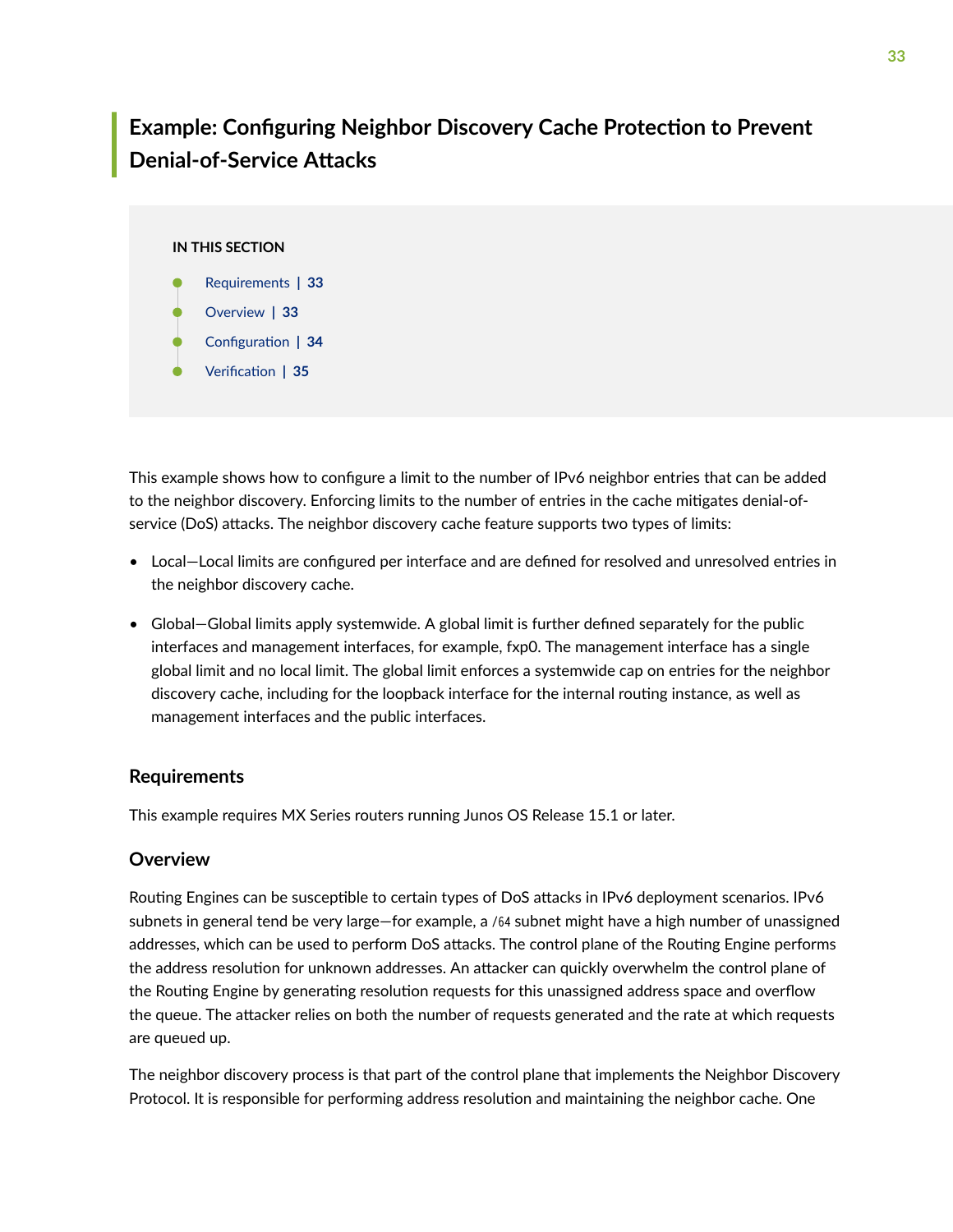<span id="page-40-0"></span>way to mitigate DoS attacks is by enforcing limits ot the neighbor discovery queue limits, which can be done by restricting queue size and the rate of resolution, and by prioritizing certain categories of neighbor discovery traffic.

### **Configuration**

#### **IN THIS SECTION**

- **CLI Quick Configuration | 34**
- Configuring Neighbor Discovery Cache Protection | 35
- [Results](#page-41-0) **| 35**

To configure neighbor discovery cache protection, perform these tasks:

#### **CLI Quick Configuration**

To quickly configure this example, copy the following commands, paste them into a text file, remove any line breaks, change any details necessary to match your network configuration, and copy and paste the commands into the CLI at the [edit] hierarchy level, and then enter commit from configuration mode.

```
set interfaces ge-0/3/0 unit 5 family inet6 nd6-max-cache 100
set interfaces ge-0/3/0 unit 5 family inet6 nd6-new-hold-limit 100
```
You can also configure a systemwide limit to the number of IPv6 neighbor entries in the neighbor discovery cache. This limit also includes the loopback interface, management interfaces, and the public interfaces.

#### **set system nd-system-cache-limit 100**

The limit distribution from the nd-system-cache-limit statement for different interface types is performed according to certain fixed percentages. When nd-system-cache-limit is defined as  $X$  and the internal routing interface neighbor discovery cache limit is  $Y$  (default is 200), then:

- Public maximum cache limit,  $Z = 80\%$  of  $(X Y)$
- Management interface maximum cache limit (for example, fxp0),  $M = 20\%$  of  $(X \cdot Y)$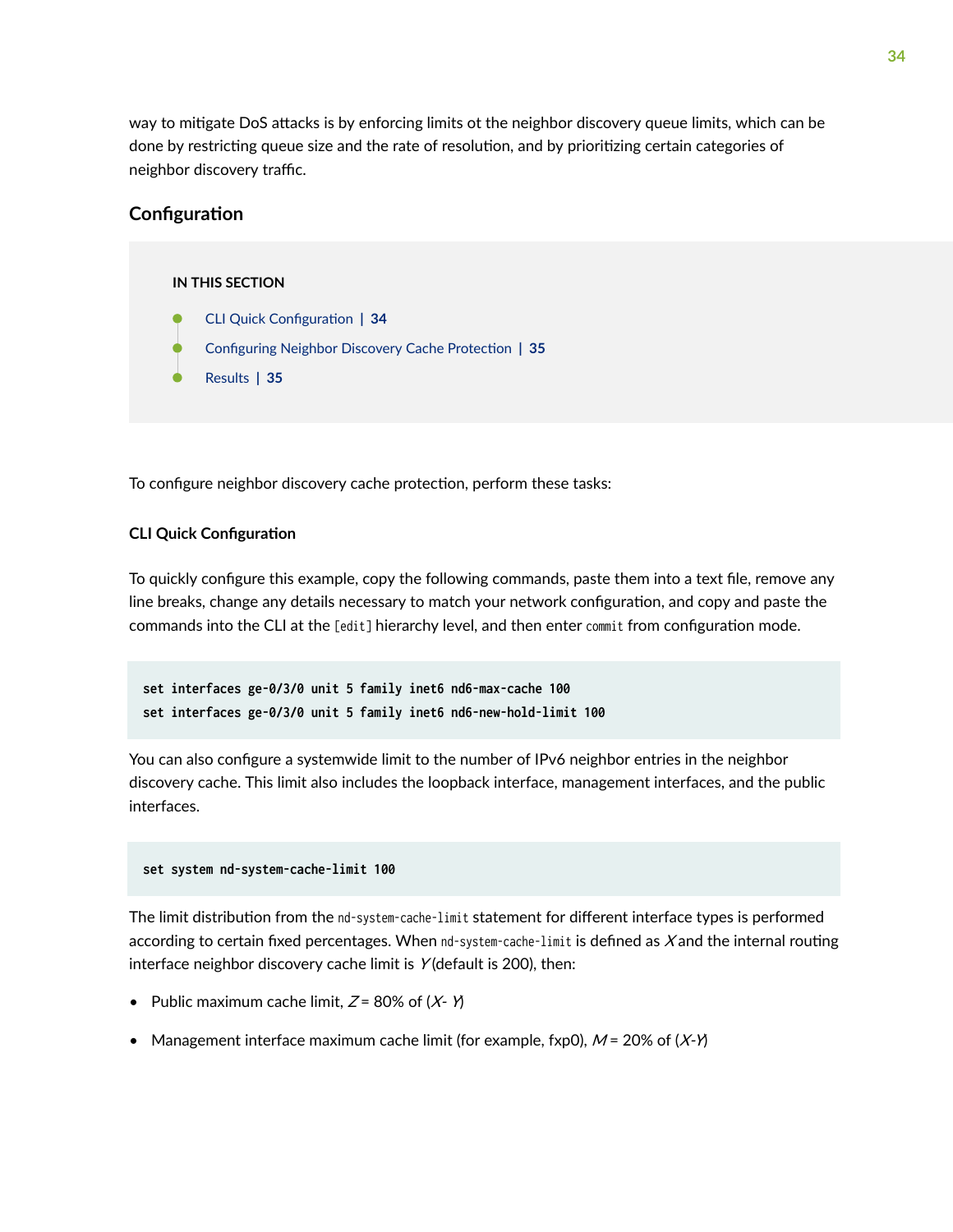#### <span id="page-41-0"></span>**Configuring Neighbor Discovery Cache Protection**

### **Step-by-Step Procedure**

The following example requires you to navigate various levels in the configuration hierarchy. For information about navigating the CLI, see Using the CLI Editor in Configuration Mode in the [CLI User](https://www.juniper.net/documentation/en_US/junos/information-products/pathway-pages/junos-cli/junos-cli.html) [Guide](https://www.juniper.net/documentation/en_US/junos/information-products/pathway-pages/junos-cli/junos-cli.html).

To configure neighbor discovery cache protection per interface:

• Configure the nd6-max-cache and nd6-new-hold-limit.

```
[edit]
user@host# set interfaces ge-0/3/0 unit 5 family inet6 nd6-max-cache 100
user@host# set interfaces ge-0/3/0 unit 5 family inet6 nd6-new-hold-limit 100
```
### **Results**

To confirm neighbor discovery cache protection locally, enter show interfaces ge-0/3/0 from configuration mode. If the output does not display the intended configuration, repeat the instructions in this example to correct the configuration.

```
[edit]
user@host# show interfaces ge-0/3/0
unit 5{
     family inet6 {
         nd6-max-cache 100;
         nd6-new-hold-limit 100;
     }
}
```
### **Verification**

#### **IN THIS SECTION**

- Verifying Neighbor Discovery Cache Protection Globally | 36
- Verifying Neighbor Discovery Cache Protection Locally | 37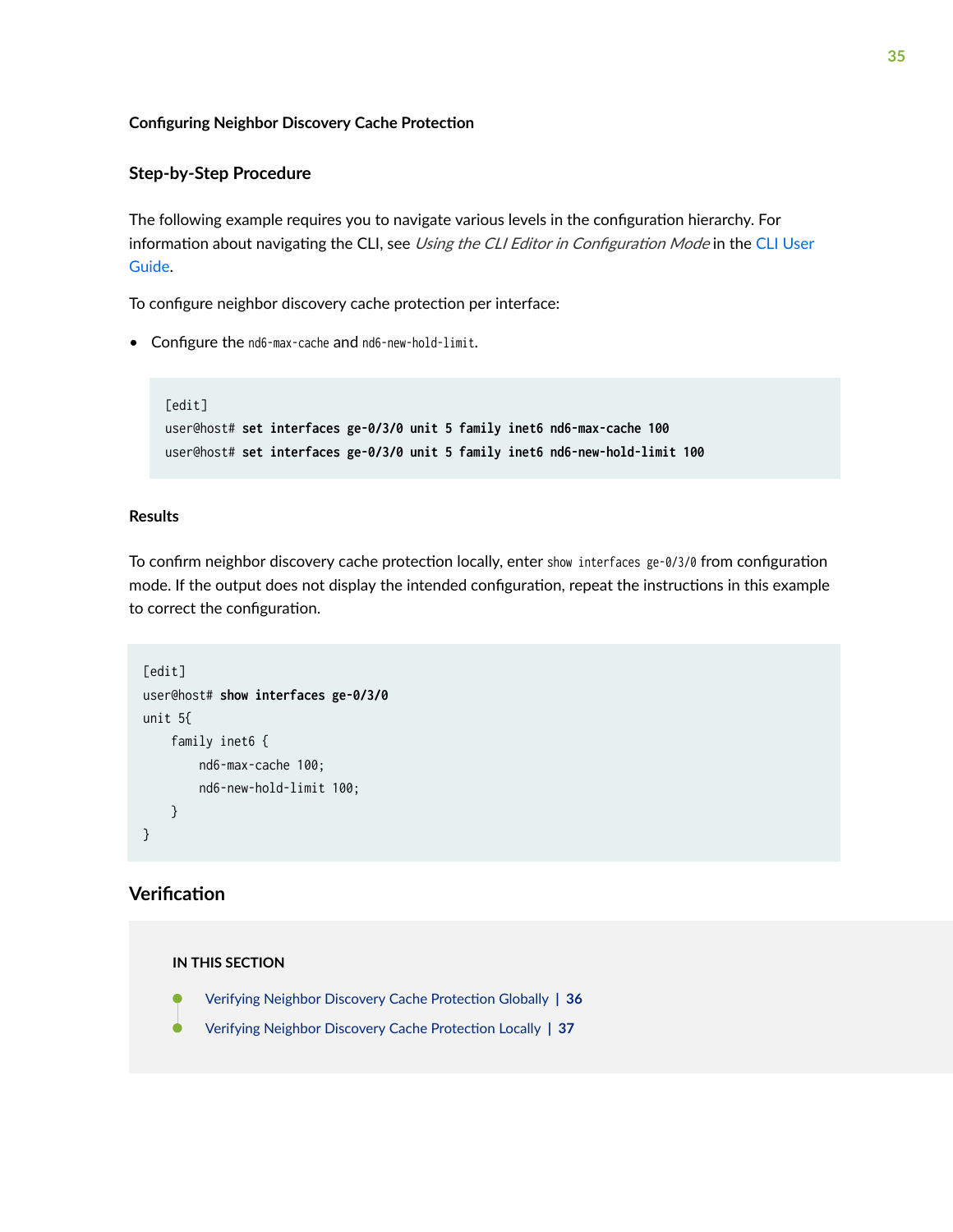<span id="page-42-0"></span>Confirm that the configuration is working properly.

### **Verifying Neighbor Discovery Cache Protection Globally**

### **Purpose**

Verify that the output reflects the systemwide limit for the neighbor discovery cache.

### **Action**

From operational mode, run the show system statistics icmp6 command.

|        | user@host> show system statistics icmp6                   |
|--------|-----------------------------------------------------------|
| icmp6: |                                                           |
|        | 79 Calls to icmp_error                                    |
|        | 0 Errors not generated because old message was icmp error |
|        | 0 Errors not generated because rate limitation            |
|        | Output histogram:                                         |
|        | 79 unreach                                                |
|        | 30 echo                                                   |
|        | 163 multicast listener query                              |
|        | 6 multicast listener report                               |
|        | 940 neighbor solicitation                                 |
|        | 694184 neighbor advertisement                             |
|        | 0 Messages with bad code fields                           |
|        | 0 Messages < minimum length                               |
|        | 0 Bad checksums                                           |
|        | 0 Messages with bad length                                |
|        | Input histogram:                                          |
|        | 10 echo reply                                             |
|        | 6 multicast listener report                               |
|        | 693975 neighbor solicitation                              |
|        | Histogram of error messages to be generated:              |
|        | 0 No route                                                |
|        | 0 Administratively prohibited                             |
|        | 0 Beyond scope                                            |
|        | 79 Address unreachable                                    |
|        | 0 Port unreachable                                        |
|        | 0 Time exceed transit                                     |
|        | 0 Time exceed reassembly                                  |
|        | 0 Erroneous header field                                  |
|        |                                                           |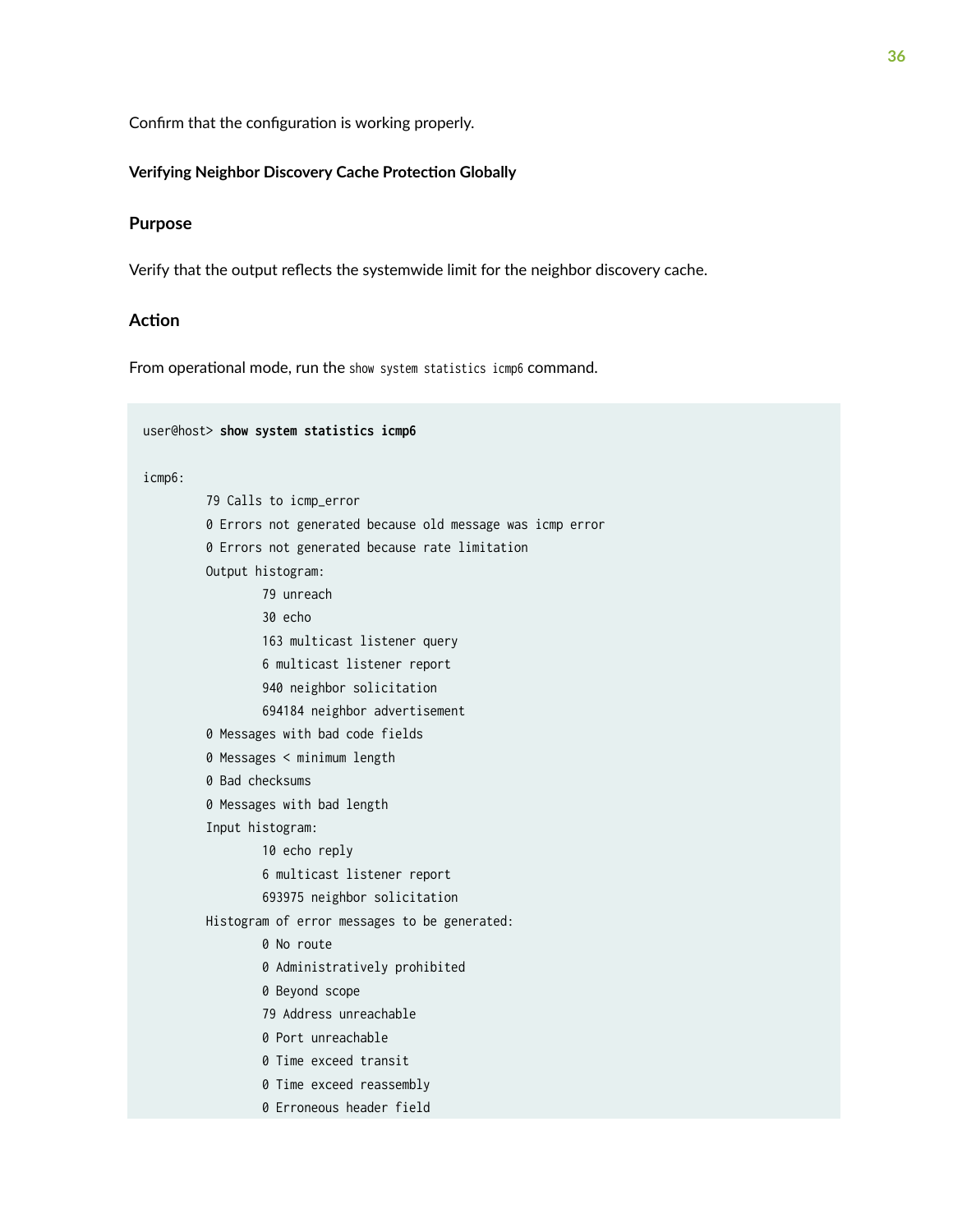<span id="page-43-0"></span> 0 Unrecognized next header 0 Unrecognized option 0 Unknown 0 Message responses generated 0 Messages with too many ND options 100000 Max System ND nh cache limit 79840 Max Public ND nh cache limit 200 Max IRI ND nh cache limit 19960 Max Management intf ND nh cache limit 79840 Current Public ND nexthops present 4 Current IRI ND nexthops present 0 Current Management ND nexthops present 909266 Total ND nexthops creation failed as limit reached 909266 Public ND nexthops creation failed as public limit reached 0 IRI ND nexthops creation failed as iri limit reached 0 Management ND nexthops creation failed as mgt limit reached

### **Meaning**

The systemwide cap enforced on the neighbor discovery cache entries is **100000**.

Management ND nexthops creation failed as mgt limit reached indicates the drop count for the management interface when the systemwide limit is reached. Total ND nexthops creation failed as limit reached indicates failure for management, public, or Internal routing instance interfaces, and Public ND nexthops creation failed as public limit reached indicates the drop count for public interfaces when the systemwide limit to the number of entries is reached.

### **Verifying Neighbor Discovery Cache Protection Locally**

### **Purpose**

Verify that the output reflects the configured interface limits.

### **Action**

From operational mode, run the show interfaces ge-0/3/0 command.

```
user@host> show interfaces ge-0/3/0
Logical interface ge-0/2/0.8 (Index 348) (SNMP ifIndex 690)
     Flags: Up SNMP-Traps 0x4000 VLAN-Tag [ 0x8100.8 ] Encapsulation: ENET2
     Input packets : 181628
```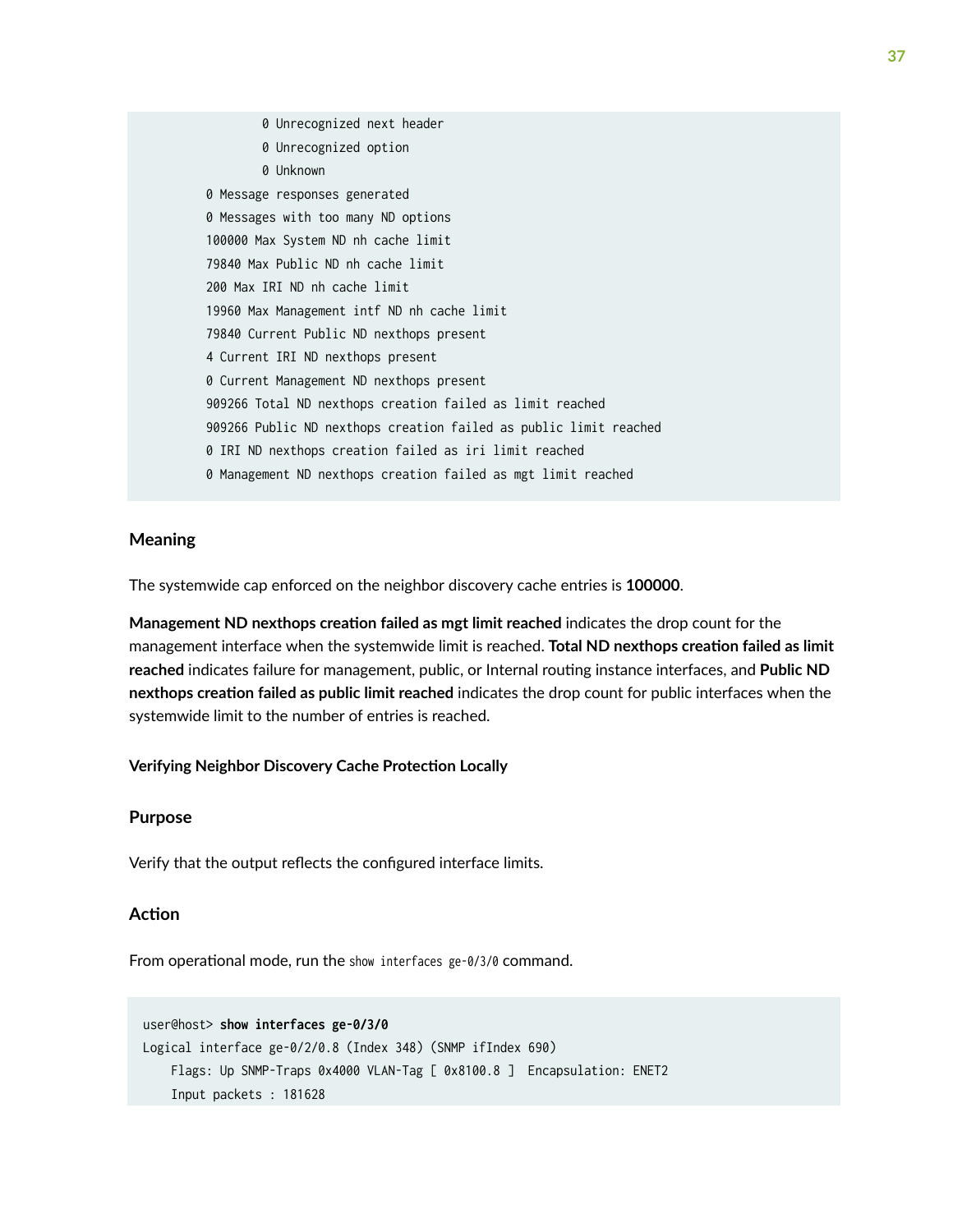```
 Output packets: 79872
     Protocol inet6, MTU: 1500
     Max nh cache: 100000, New hold nh limit: 100000, Curr nh cnt: 79840, Curr new hold cnt: 0, 
NH drop cnt: 0
       Flags: Is-Primary
       Addresses, Flags: Is-Preferred Is-Primary
         Destination: 8001:1::/64, Local: 8001:1::1:1
       Addresses, Flags: Is-Preferred
         Destination: fe80::/64, Local: fe80::56e0:3200:8c6:e0a4
     Protocol multiservice, MTU: Unlimited
```
#### **Meaning**

The maximum number of total entries and the maximum number of entries for new unresolved next-hop addresses that can be attached to interface ge-0/3/0 is 100000.

**NH drop cnt** refers to the number of neighbor discovery requests not serviced because the interface maximum queue size limits have been reached.

### RELATED DOCUMENTATION

[IPv6 Neighbor Discovery Overview](#page-8-0) **| 2** [nd-system-cache-limit](#page-98-0) **| 92** [nd6-max-cache](#page-100-0) **| 94** [nd6-new-hold-limit](#page-102-0) **| 96**

## **Router Advertisement Proxy**

### **SUMMARY**

Starting in Junos OS Release 22.1R1, we support Router Advertisement (RA) proxy functionality on SRX Series devices and vSRX 3.0. With this functionality, the device can proxy the RA packets from service provider router to the clients (host).

#### **IN THIS SECTION**

| Overview   39           |
|-------------------------|
| Configure RA Proxy   40 |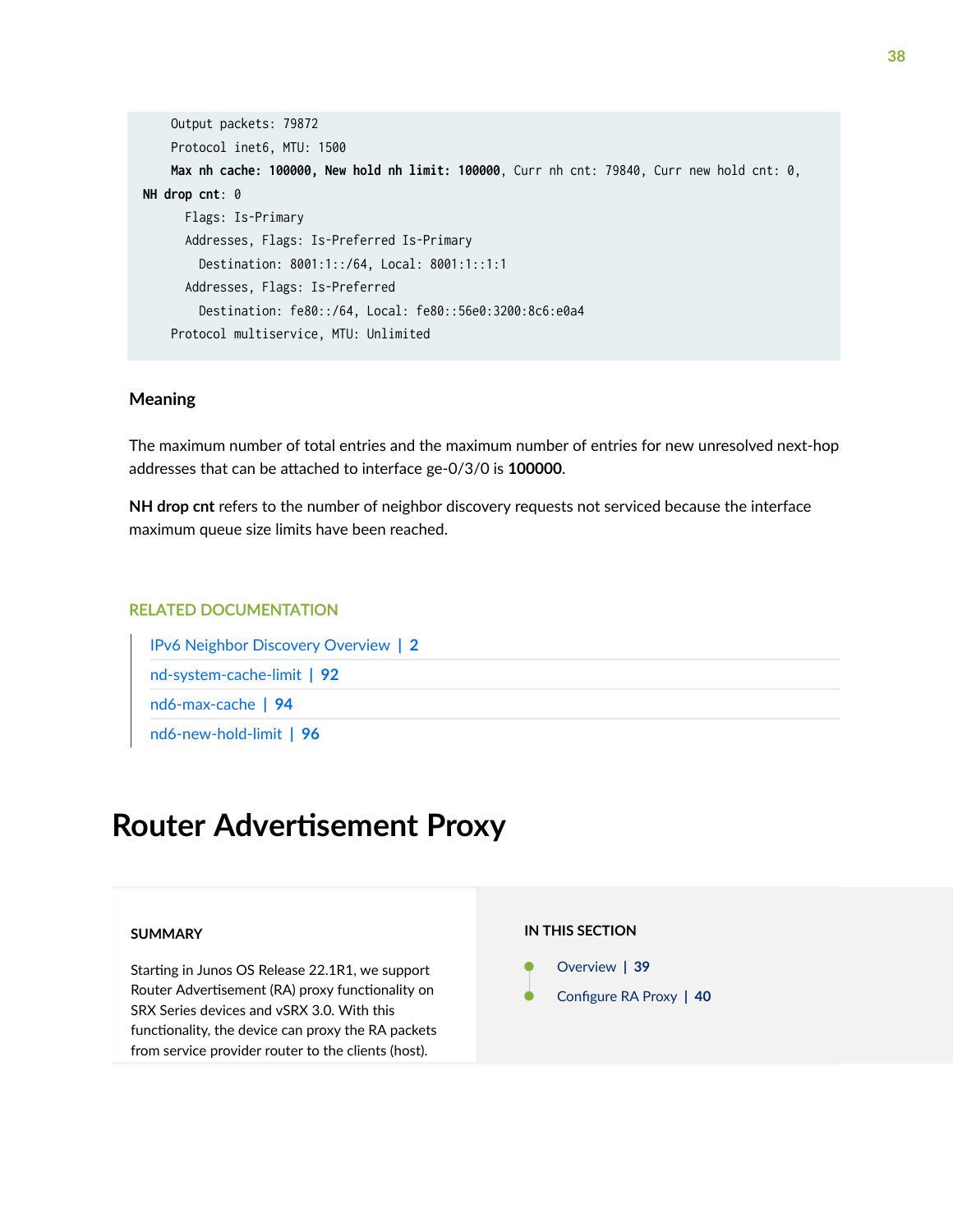### <span id="page-45-0"></span>**Overview**

#### **IN THIS SECTION**

**Benefits | 40** 

An IPv6 network deployment usually has one or more upstream routers to delegate IPv6 prefixes through Router Advertisement (RA) to clients. When a client connects to the network, the client starts sending Router Solicitations (RS) IPv6 requests. When clients send, upstream routers either respond with unicast (Layer 2 or Layer 3) RA or with multicast RA. Whenever a new client joins the network, a unicast or a multicast RA is sent to from the router to the client. If it is a multicast packet, then the existing clients also receive the RA, which results in traffic increase. The solution for handling the increased traffic is to enable IPv6 RA proxy to monitor the incoming unsolicited RA and RS packets.

RA proxy functionality conveys all the information that is received from the routers to the clients. The RA proxy information includes the following:

- Router Preference
- Router lifetime
- $\bullet$  Reachable time
- $\bullet$  Retransmit timer
- ICMPv6 Option (Source link-layer address)
- ICMPv6 Option (MTU)
- ICMPv6 Option (Prefix information)
- ICMPv6 Option (Route Information)
- ICMPv6 Option (DNS Search List)
- ICMPv6 Option (RDNSS option)

**NOTE**: The RA is processed as well as proxied, unless proxying is disabled. Also, when RA proxy is enabled, the RA packets received on the upstream interface proxied to all the downstream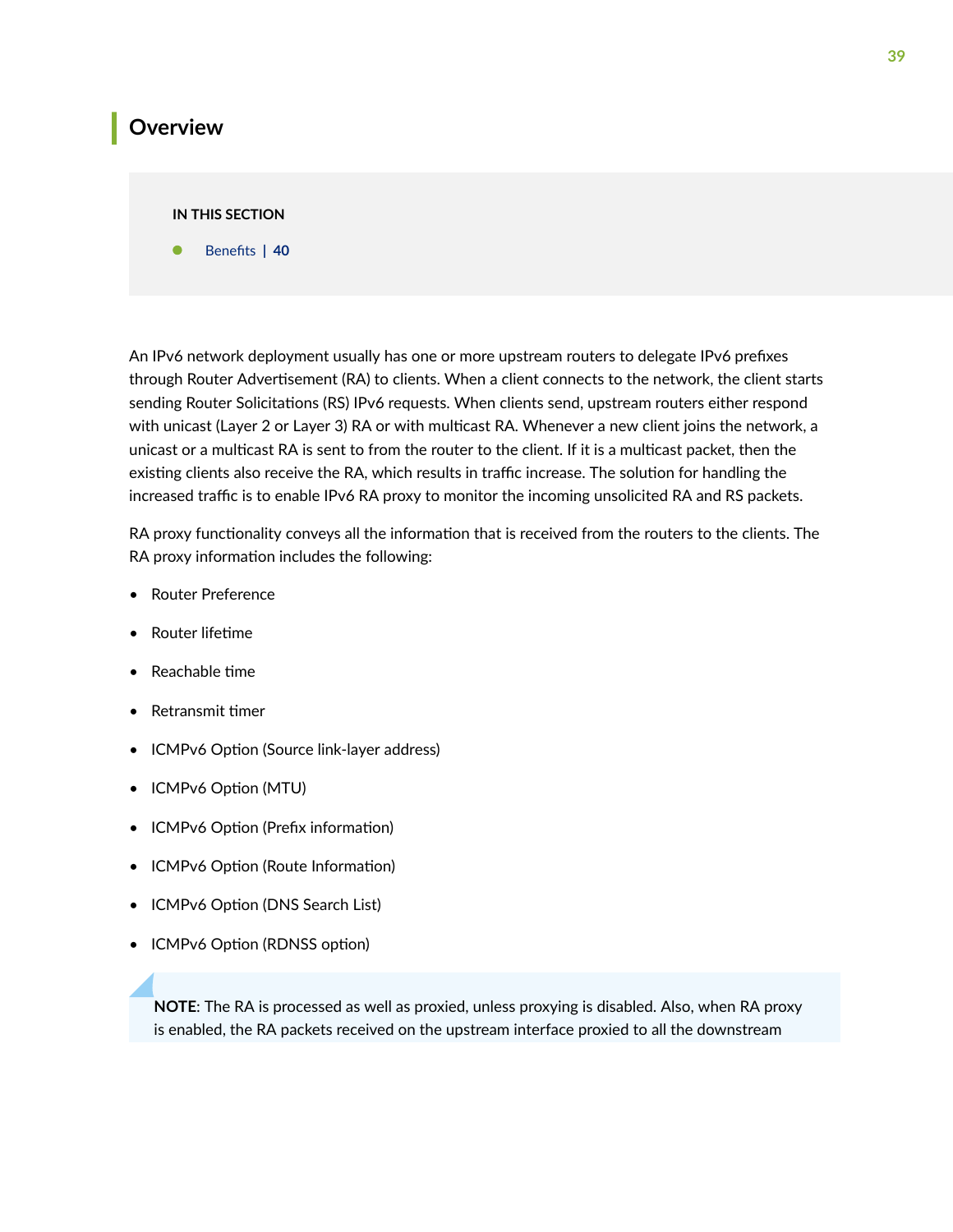<span id="page-46-0"></span>interfaces. The RA packets received on the downstream interface are not proxied to all the upstream interfaces.

### **Benefits**

- Helps in managemnet of traffic by snooping incoming unsolicited RA and Router Solicitations packets allowing transmission of information from service provider side routers to the clients.
- Loops are prevented using RA blackout timer.
- New proxy bit provides an indication that the RA packet is proxied.

### **Configure RA Proxy**

To enable RA proxy on an interface:

1. Configure the interface as upstream (service provider side interface) for RA proxy:

set protocols router-advertisement interface <interface-name> upstream-mode

2. Configure the interface as downstream (host side interface) for RA proxy:

set protocols router-advertisement interface <interface-name> downstream-mode

3. Configure the list of downstream interfaces for RA proxy:

set protocols router-advertisement interface <interface-name> downstream <downstreaminterface-name>

4. Configure preference to select configured or proxied parameters for downstream interface.

set protocols router-advertisement interface <interface-name> parameter-preference <preference ((configured | proxied)>

5. Configure passive mode option on an interface. If passive mode is configured on the interface, the interface receives and processes RA packets. The interface does not send RAs in (receive-only mode).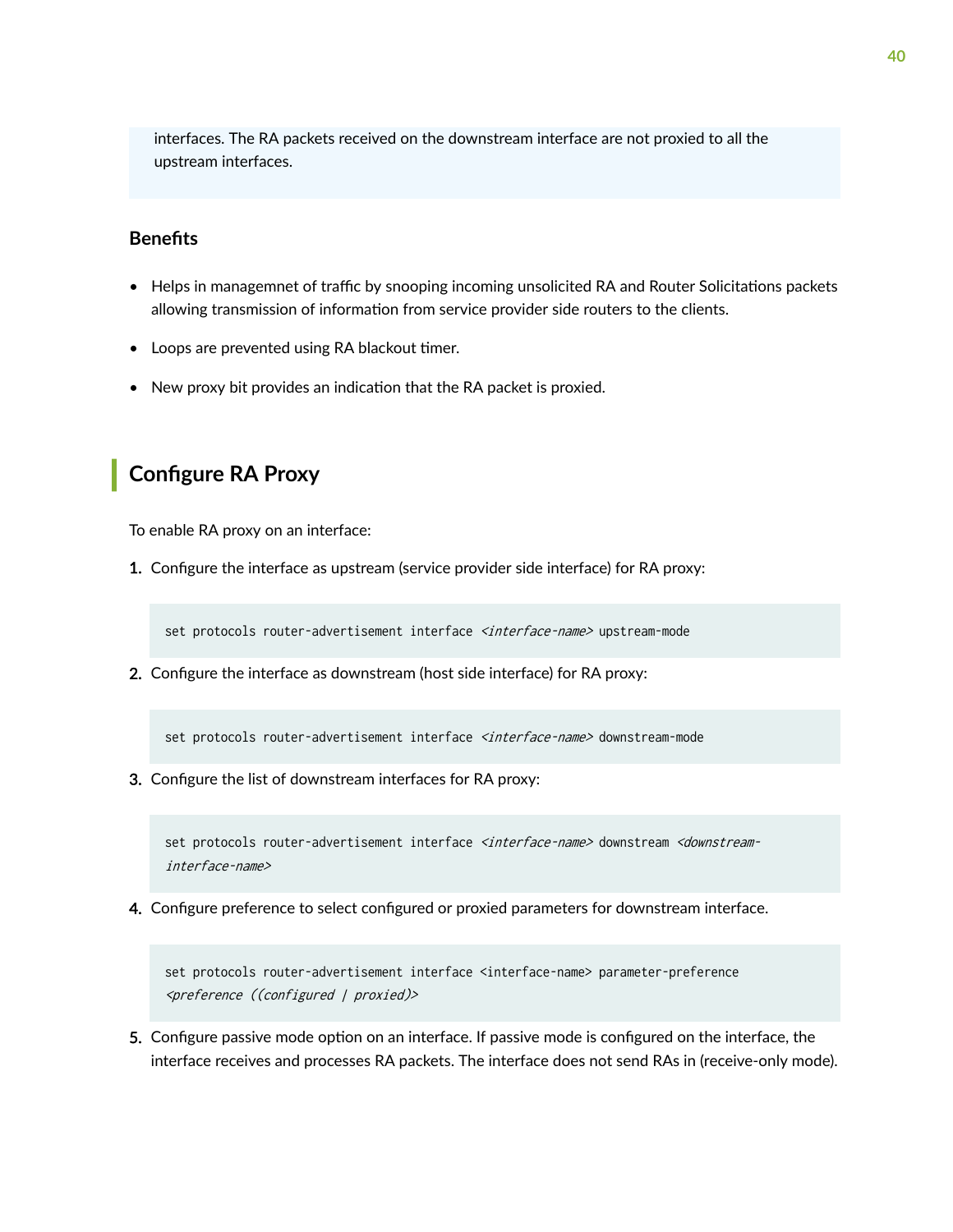The commit fails if the interface has both downstream and passive-mode option configured simultaneously. To enable passive mode (RA receive only mode) on an interface:

set protocols router-advertisement interface <interface-name> passive-mode

To view the details of configured RA proxy options listed below, use the show ipv6 router-advertisement.

- Upstream interfaces
- Downstream interfaces
- Proxy flag
- Proxy blackout timer
- Passive mode details

### SEE ALSO

| downstream   74            |  |
|----------------------------|--|
| downstream-mode   76       |  |
| upstream-mode   135        |  |
| parameter-preference   109 |  |
| passive-mode   111         |  |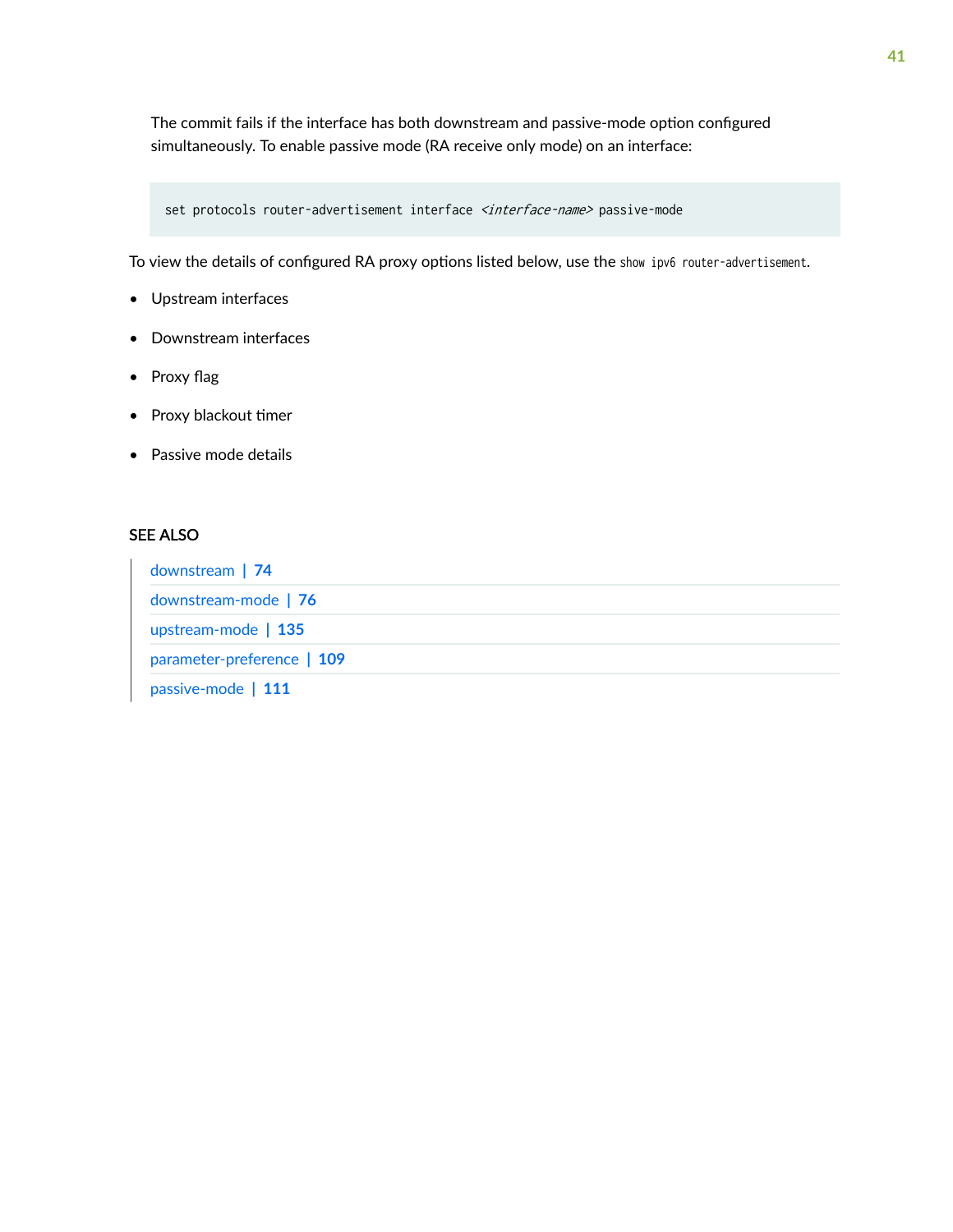

# Troubleshooting

Troubleshooting Network Issues | [43](#page-49-0)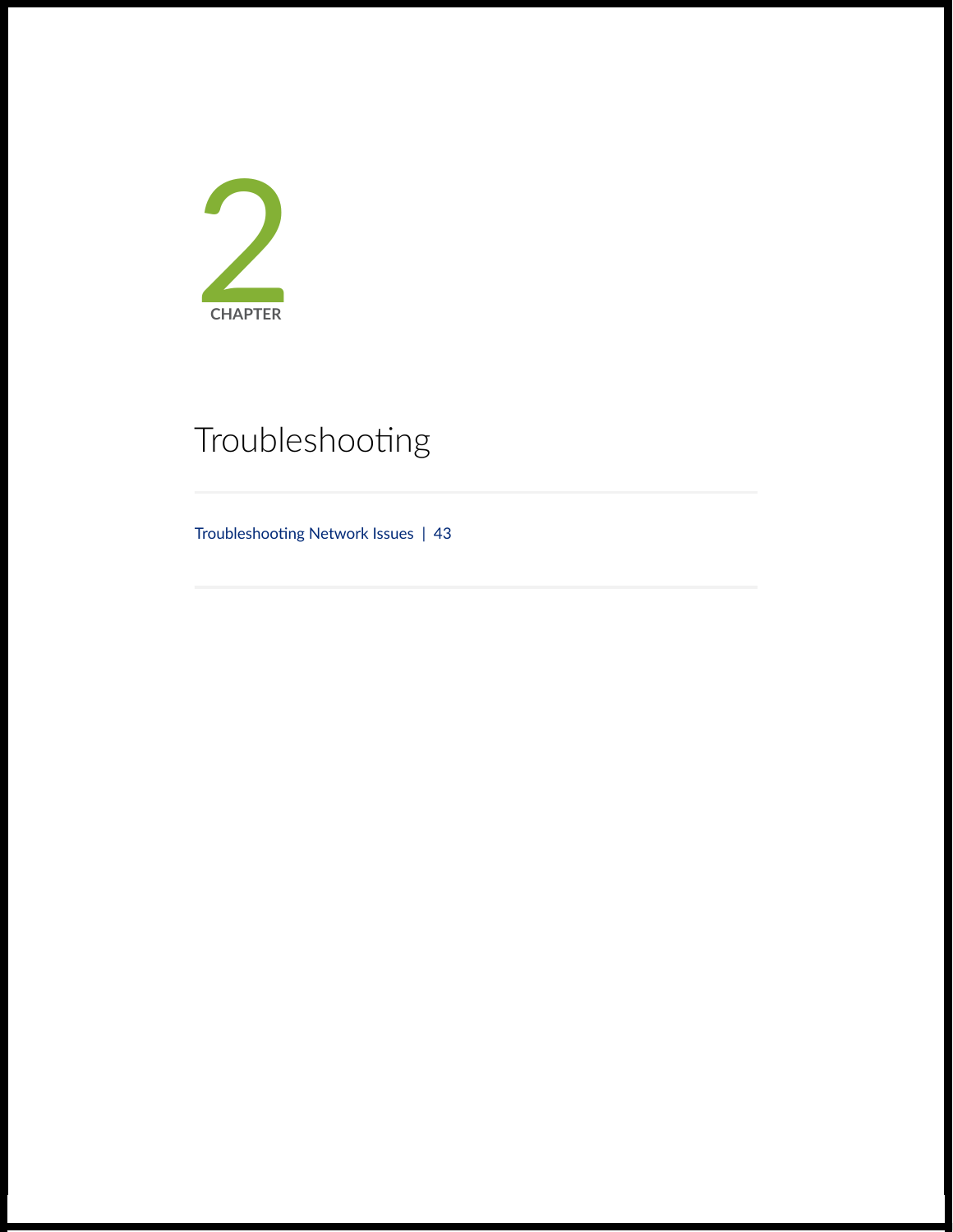## <span id="page-49-0"></span>**Troubleshooting Network Issues**

#### **IN THIS SECTION**

- Working with Problems on Your Network **| 43**
- Ò **Isolating a Broken Network Connection | 44**
- 1dentifying the Symptoms of a Broken Network Connection | 46
- Isolating the Causes of a Network Problem | 48
- Taking Appropriate Action for Resolving the Network Problem | 49
- Evaluating the Solution to Check Whether the Network Problem Is Resolved | 51
- **Checklist for Tracking Error Conditions | 53**
- **Configure Routing Protocol Process Tracing | 55**
- Configure Routing Protocol Tracing for a Specific Routing Protocol | 58
- Monitor Trace File Messages Written in Near-Real Time | 61
- [Stop Trace File Monitoring](#page-68-0) **| 62**

### **Working with Problems on Your Network**

#### **IN THIS SECTION**

- Problem **| 43**
- Solution | 44

### **Problem**

#### **Description**

This checklist provides links to troubleshooting basics, an example network, and includes a summary of the commands you might use to diagnose problems with the router and network.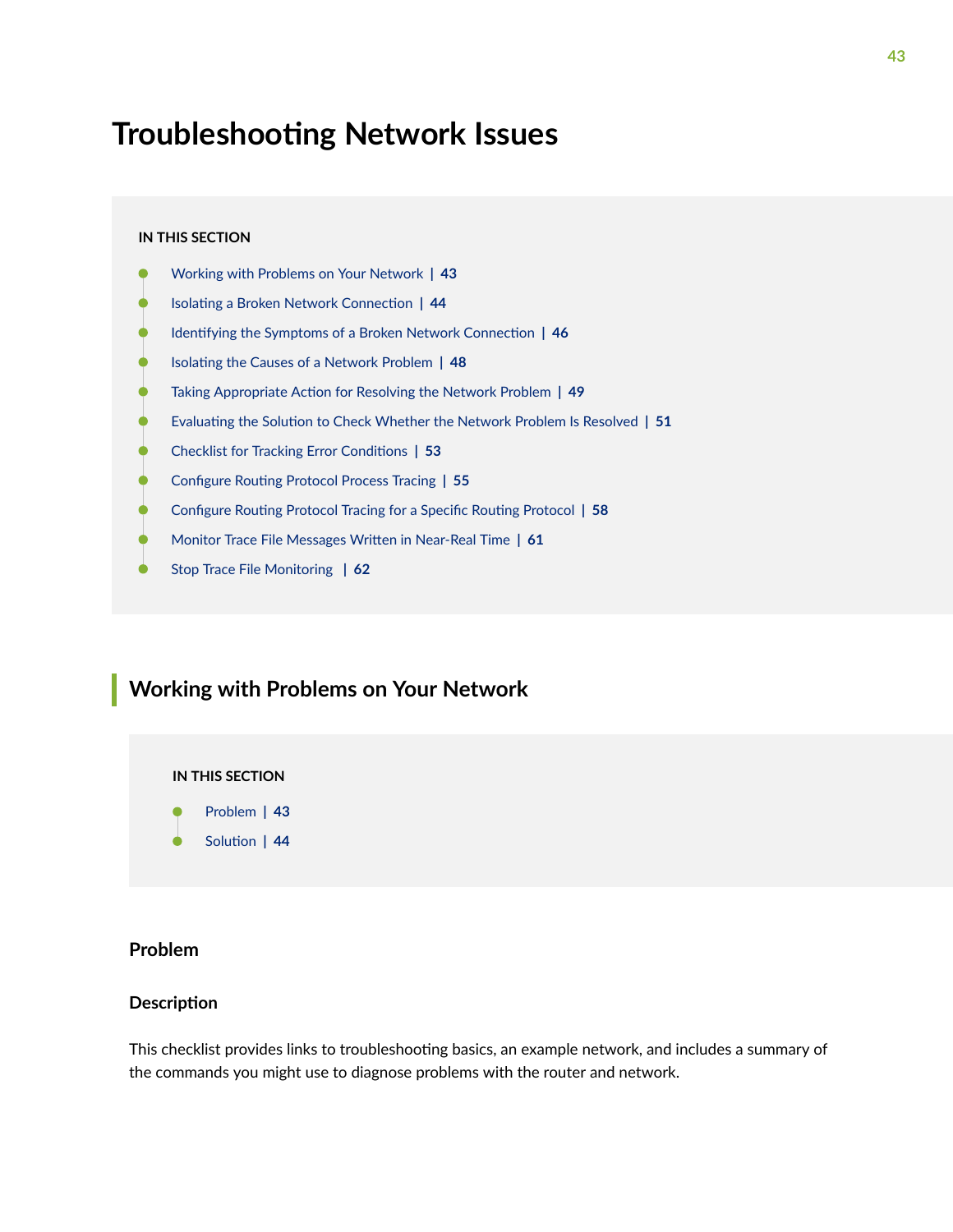### <span id="page-50-0"></span>**Solution**

### **Table 1: Checklist for Working with Problems on Your Network**

| Tasks                                                                                 | Command or Action                                                                                                                      |
|---------------------------------------------------------------------------------------|----------------------------------------------------------------------------------------------------------------------------------------|
| Isolating a Broken Network Connection                                                 |                                                                                                                                        |
| <b>1.</b> Identifying the Symptoms of a Broken Network<br>Connection                  | ping ( <i>ip-address</i>   <i>hostname</i> ) show route ( <i>ip-address</i><br>  hostname) traceroute (ip-address   hostname)          |
| <b>1.</b> Isolating the Causes of a Network Problem                                   | show $\le$ configuration   interfaces   protocols  <br>route $>$                                                                       |
| <b>1.</b> Taking Appropriate Action for Resolving the Network<br>Problem              | [edit] delete routing options static route<br>destination-prefix commit and-quit show route<br>destination-prefix                      |
| <b>1.</b> Evaluating the Solution to Check Whether the Network<br>Problem Is Resolved | show route ( <i>ip-address</i>   <i>hostname</i> ) ping ( <i>ip-address</i><br>  hostname) count 3 traceroute (ip-address)<br>hostname |

## **Isolating a Broken Network Connection**

By applying the standard four-step process illustrated in Figure 2 on page 44, you can isolate a failed node in the network. Note that the functionality described in this section is not supported in versions 15.1X49, 15.1X49-D30, or 15.1X49-D40.

### **Figure 2: Process for Diagnosing Problems in Your Network**

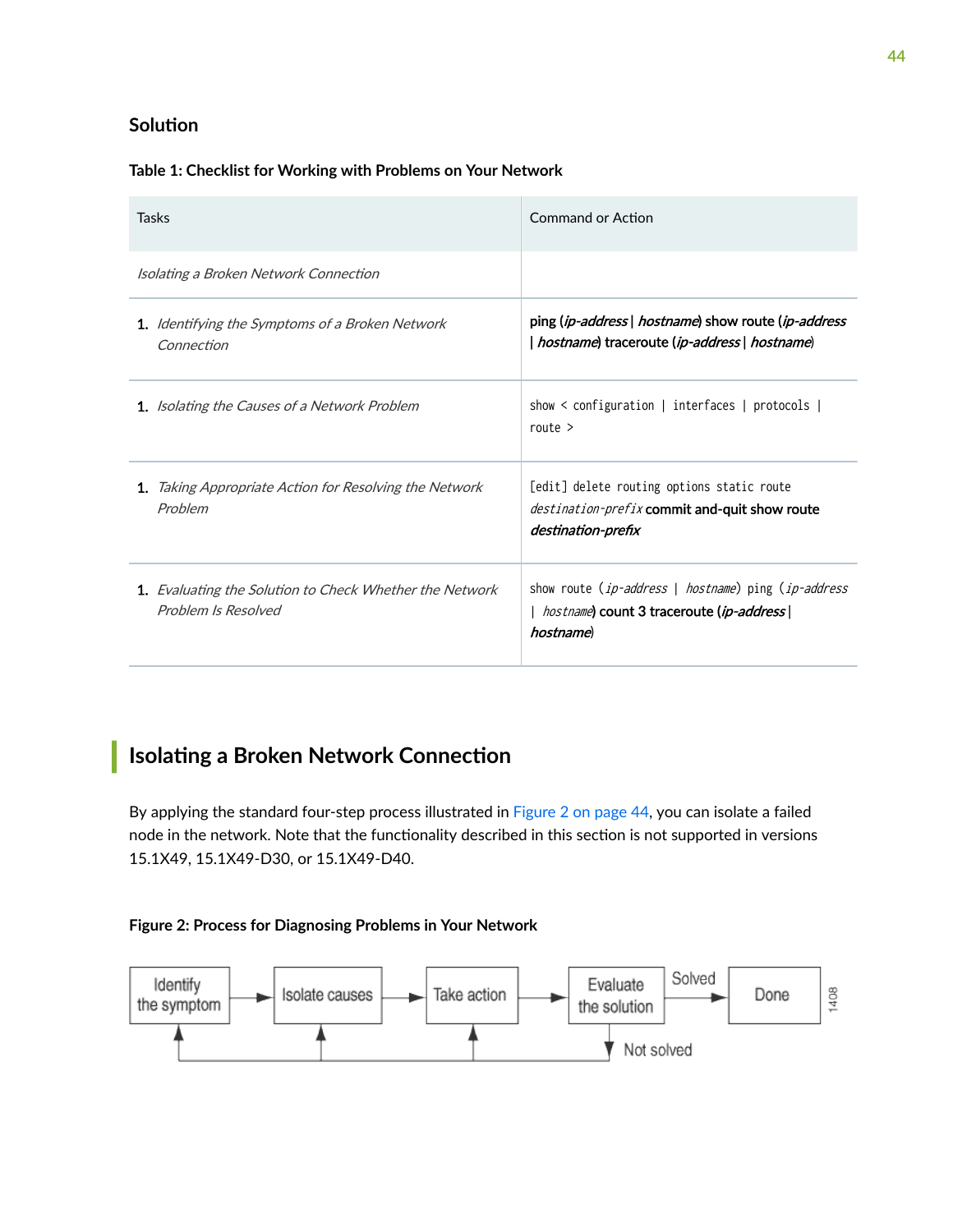Before you embark on the four-step process, however, it is important that you are prepared for the inevitable problems that occur on all networks. While you might find a solution to a problem by simply trying a variety of actions, you can reach an appropriate solution more quickly if you are systematic in your approach to the maintenance and monitoring of your network. To prepare for problems on your network, understand how the network functions under normal conditions, have records of baseline network activity, and carefully observe the behavior of your network during a problem situation.

Figure 3 on page 45 shows the network topology used in this topic to illustrate the process of diagnosing problems in a network.



#### **Figure 3: Network with a Problem**

The network in Figure 3 on page 45 consists of two autonomous systems (ASs). AS 65001 includes two routers, and AS 65002 includes three routers. The border router (R1) in AS 65001 announces aggregated prefixes 100.100/24 to the AS 65002 network. The problem in this network is that R6 does not have access to R5 because of a loop between R2 and R6.

To isolate a failed connection in your network, follow the steps in these topics:

• Isolating the Causes of a Network Problem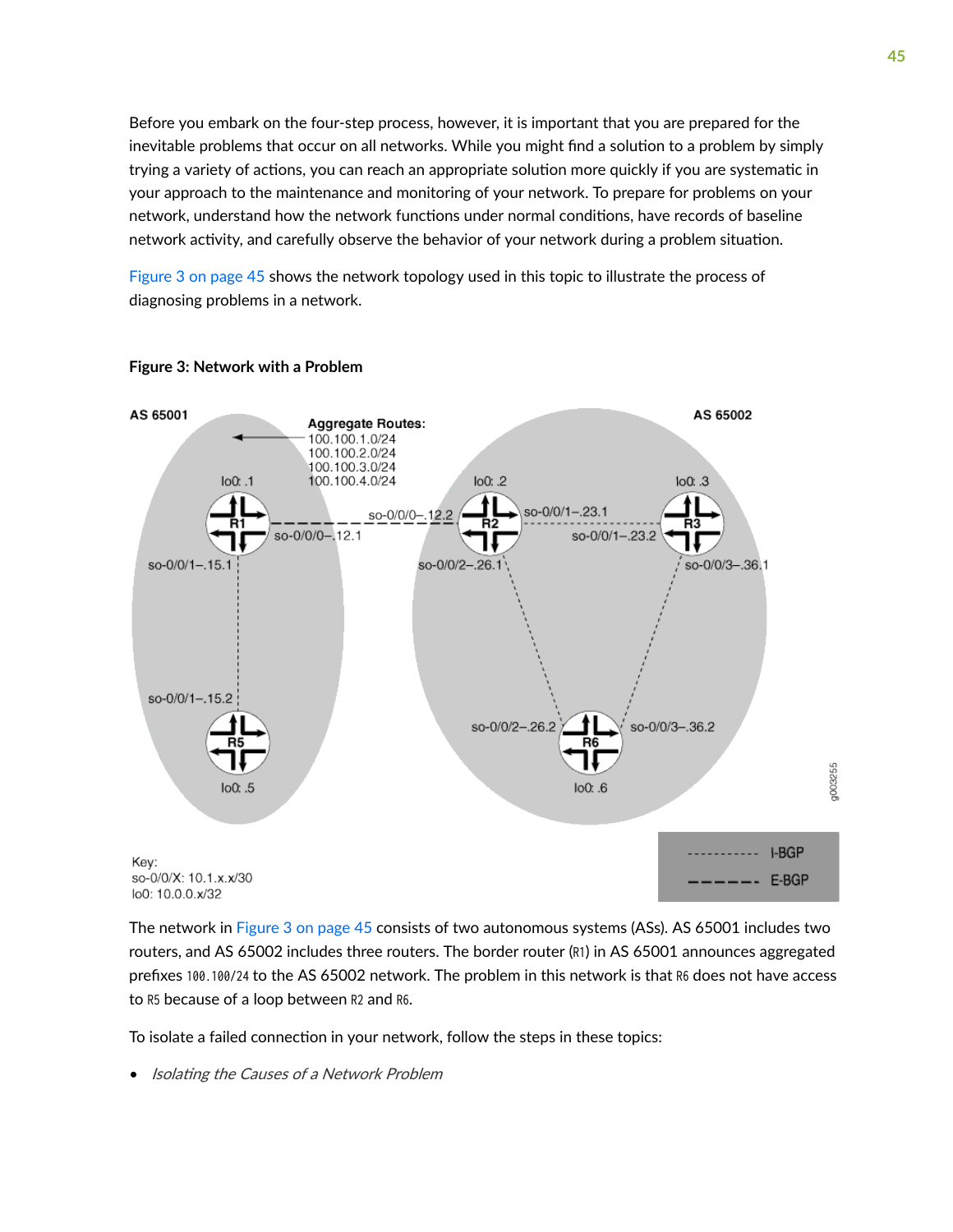- <span id="page-52-0"></span>• Taking Appropriate Action for Resolving the Network Problem
- Taking Appropriate Action for Resolving the Network Problem
- Evaluating the Solution to Check Whether the Network Problem Is Resolved

### **I** Identifying the Symptoms of a Broken Network Connection

**IN THIS SECTION**

- Problem **| 46**
- Solution | 46

### **Problem**

### **Description**

The symptoms of a problem in your network are usually quite obvious, such as the failure to reach a remote host.

### **Solution**

To identify the symptoms of a problem on your network, start at one end of your network and follow the routes to the other end, entering all or one of the following Junos OS command-line interfaces (CLI) operational mode commands:

```
 user@host> ping (ip-address | host-name)
user@host> show route (ip-address | host-name)
user@host> traceroute (ip-address | host-name)
```
### Sample Output

user@R6> **ping 10.0.0.5**  PING 10.0.0.5 (10.0.0.5): 56 data bytes 36 bytes from 10.1.26.1: Time to live exceeded Vr HL TOS Len ID Flg off TTL Pro cks Src Dst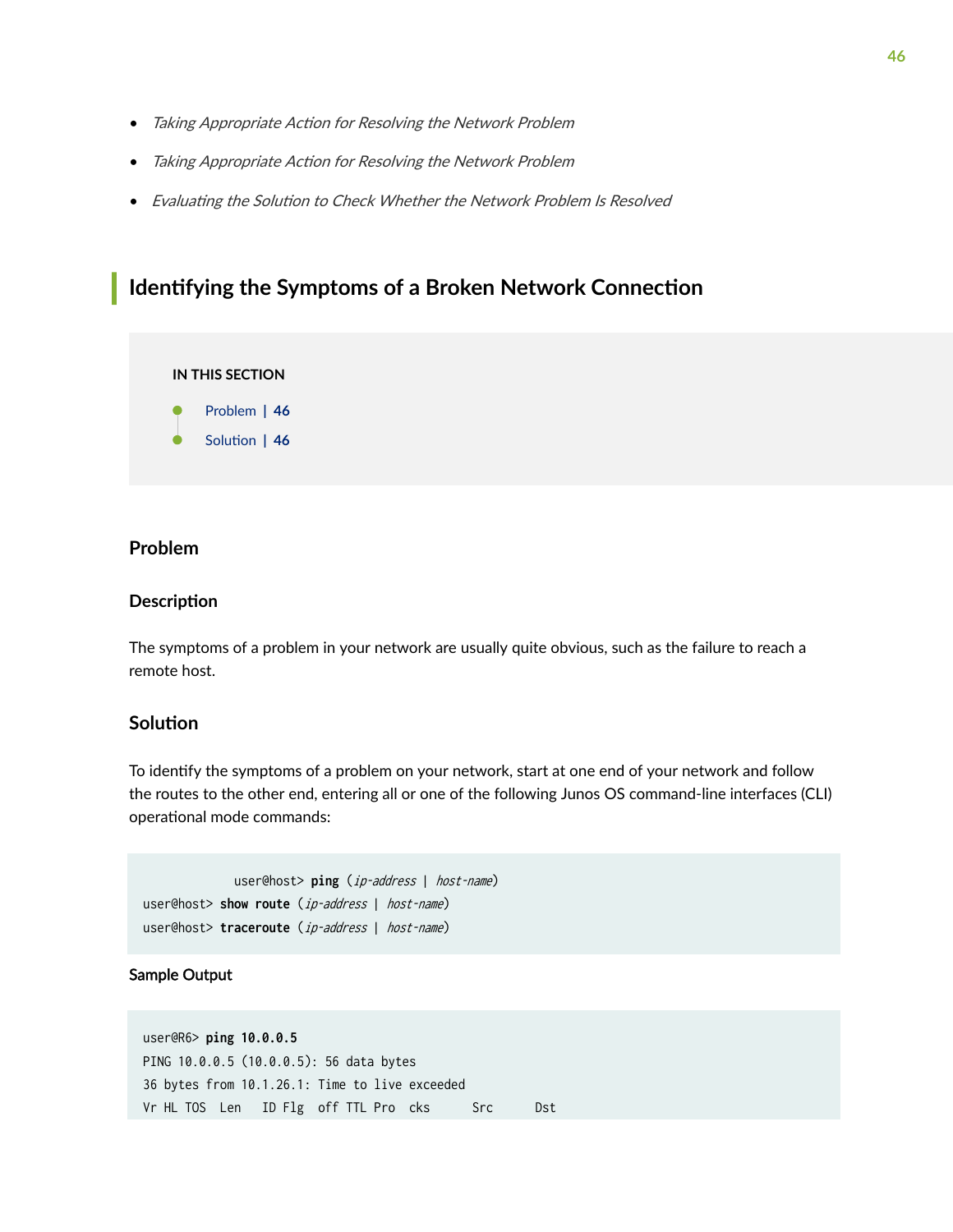```
 4 5 00 0054 e2db 0 0000 01 01 a8c6 10.1.26.2 10.0.0.5 
36 bytes from 10.1.26.1: Time to live exceeded
Vr HL TOS Len ID Flg off TTL Pro cks Src Dst
 4 5 00 0054 e2de 0 0000 01 01 a8c3 10.1.26.2 10.0.0.5 
36 bytes from 10.1.26.1: Time to live exceeded
Vr HL TOS Len ID Flg off TTL Pro cks Src Dst
 4 5 00 0054 e2e2 0 0000 01 01 a8bf 10.1.26.2 10.0.0.5 
^{\wedge}C--- 10.0.0.5 ping statistics ---
3 packets transmitted, 0 packets received, 100% packet loss
user@R6> show route 10.0.0.5
inet.0: 20 destinations, 20 routes (20 active, 0 holddown, 0 hidden)
+ = Active Route, - = Last Active, * = Both
10.0.0.5/32 *[IS-IS/165] 00:02:39, metric 10
                    > to 10.1.26.1 via so-0/0/2.0
user@R6> traceroute 10.0.0.5
traceroute to 10.0.0.5 (10.0.0.5), 30 hops max, 40 byte packets
 1 10.1.26.1 (10.1.26.1) 0.649 ms 0.521 ms 0.490 ms
 2 10.1.26.2 (10.1.26.2) 0.521 ms 0.537 ms 0.507 ms
  3 10.1.26.1 (10.1.26.1) 0.523 ms 0.536 ms 0.514 ms
  4 10.1.26.2 (10.1.26.2) 0.528 ms 0.551 ms 0.523 ms
  5 10.1.26.1 (10.1.26.1) 0.531 ms 0.550 ms 0.524 ms
```
#### Meaning

The sample output shows an unsuccessful ping command in which the packets are being rejected because the time to live is exceeded. The output for the show route command shows the interface (10.1.26.1) that you can examine further for possible problems. The traceroute command shows the loop between 10.1.26.1 (R2) and 10.1.26.2 (R6), as indicated by the continuous repetition of the two interface addresses.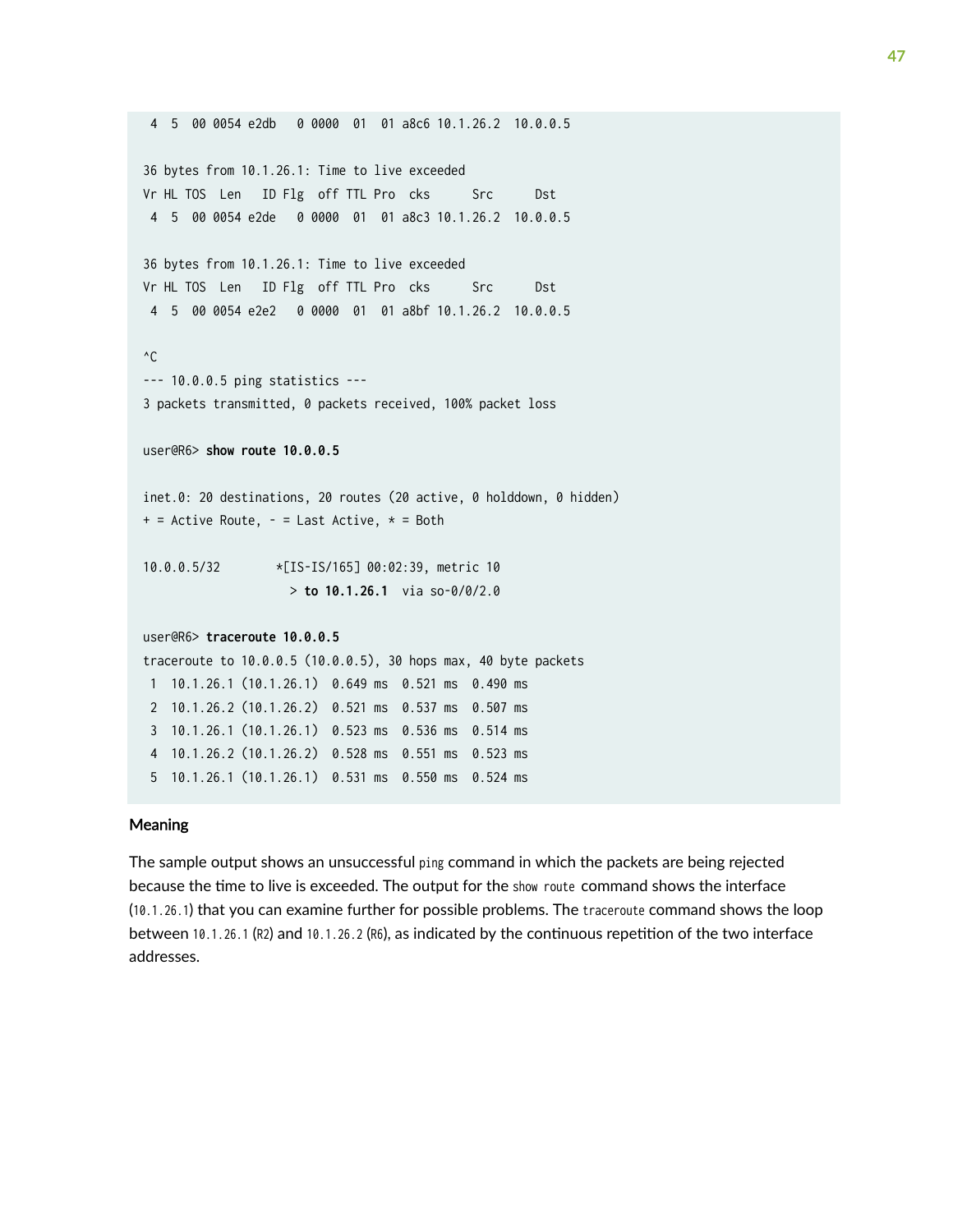## <span id="page-54-0"></span>**Isolating the Causes of a Network Problem**

### **IN THIS SECTION**

Problem **| 48**

Solution | 48

### **Problem**

### **Description**

A particular symptom can be the result of one or more causes. Narrow down the focus of your search to find each individual cause of the unwanted behavior.

### **Solution**

To isolate the cause of a particular problem, enter one or all of the following Junos OS CLI operational mode command:

```
 user@host> show < configuration | bgp | interfaces | isis | ospf | route
```
**>**

Your particular problem may require the use of more than just the commands listed above. See the appropriate command reference for a more exhaustive list of commonly used operational mode commands.

### Sample Output

| user@R6> show interfaces terse |    |    |                        |              |        |
|--------------------------------|----|----|------------------------|--------------|--------|
| Interface                      |    |    | Admin Link Proto Local |              | Remote |
| $so-0/0/0$                     | up | up |                        |              |        |
| $so-0/0/0.0$                   | up | up | inet                   | 10.1.56.2/30 |        |
|                                |    |    | iso                    |              |        |
| $so-0/0/2$                     | up | up |                        |              |        |
| $so-0/0/2.0$                   | up | up | inet                   | 10.1.26.2/30 |        |
|                                |    |    | iso                    |              |        |
| $so-0/0/3$                     | up | up |                        |              |        |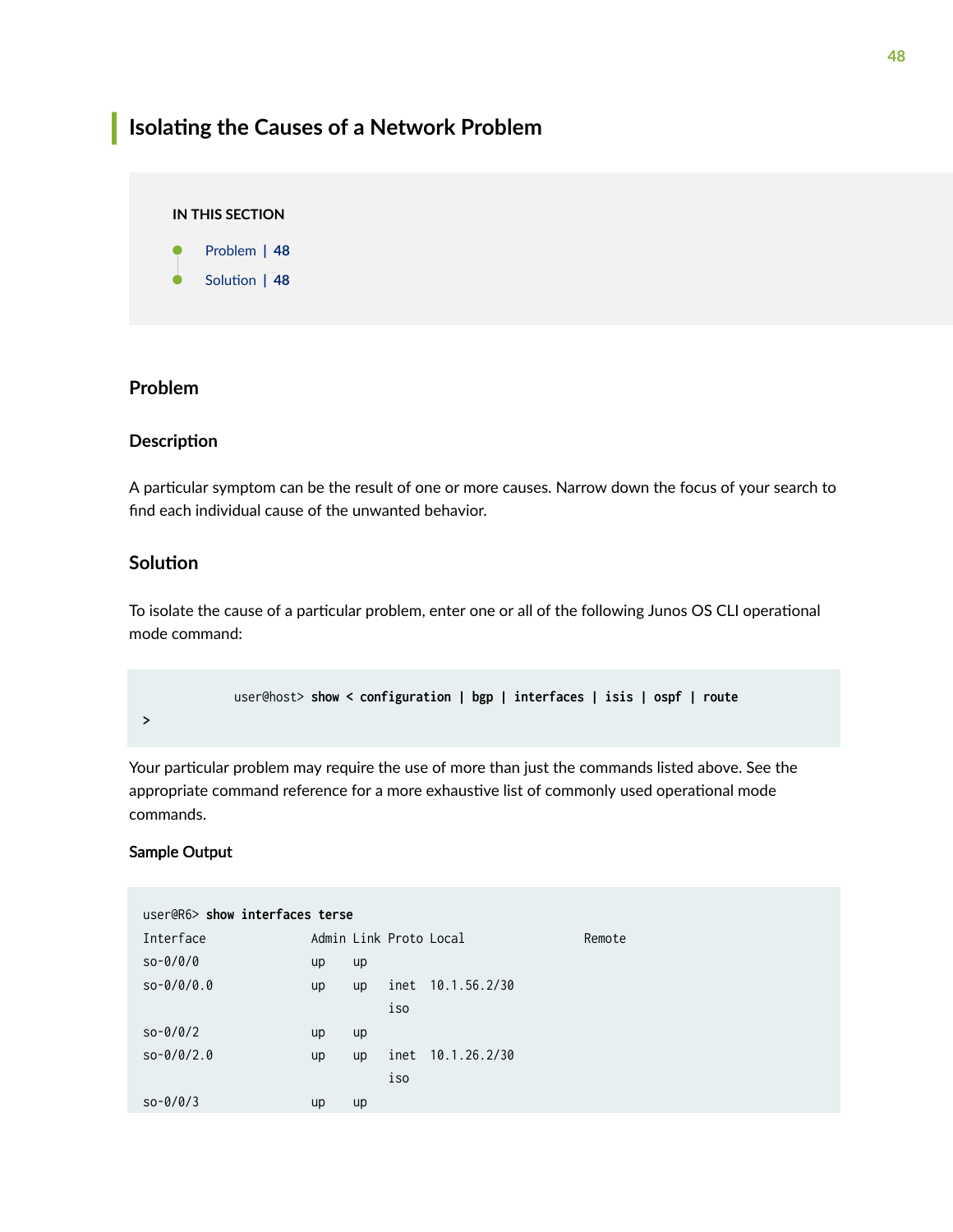<span id="page-55-0"></span>

| so-0/0/3.0 |                            | up. | <b>up</b> |      | inet 10.1.36.2/30 |
|------------|----------------------------|-----|-----------|------|-------------------|
|            |                            |     |           | 1.50 |                   |
|            | $[\dots$ Output truncated] |     |           |      |                   |

The following sample output is from R2:

```
user@R2> show route 10.0.0.5
inet.0: 22 destinations, 25 routes (22 active, 0 holddown, 0 hidden)
+ = Active Route, - = Last Active, * = Both
10.0.0.5/32 *[Static/5] 00:16:21
                    > to 10.1.26.2 via so-0/0/2.0
                    [BGP/170] 3d 20:23:35, MED 5, localpref 100
                      AS path: 65001 I
                     > to 10.1.12.1 via so-0/0/0.0
```
### Meaning

The sample output shows that all interfaces on R6 are up. The output from R2 shows that a static route [Static/5] configured on R2 points to R6 (10.1.26.2) and is the preferred route to R5 because of its low preference value. However, the route is looping from R2 to R6, as indicated by the missing reference to R5 (10.1.15.2).

### **Taking Appropriate Action for Resolving the Network Problem**

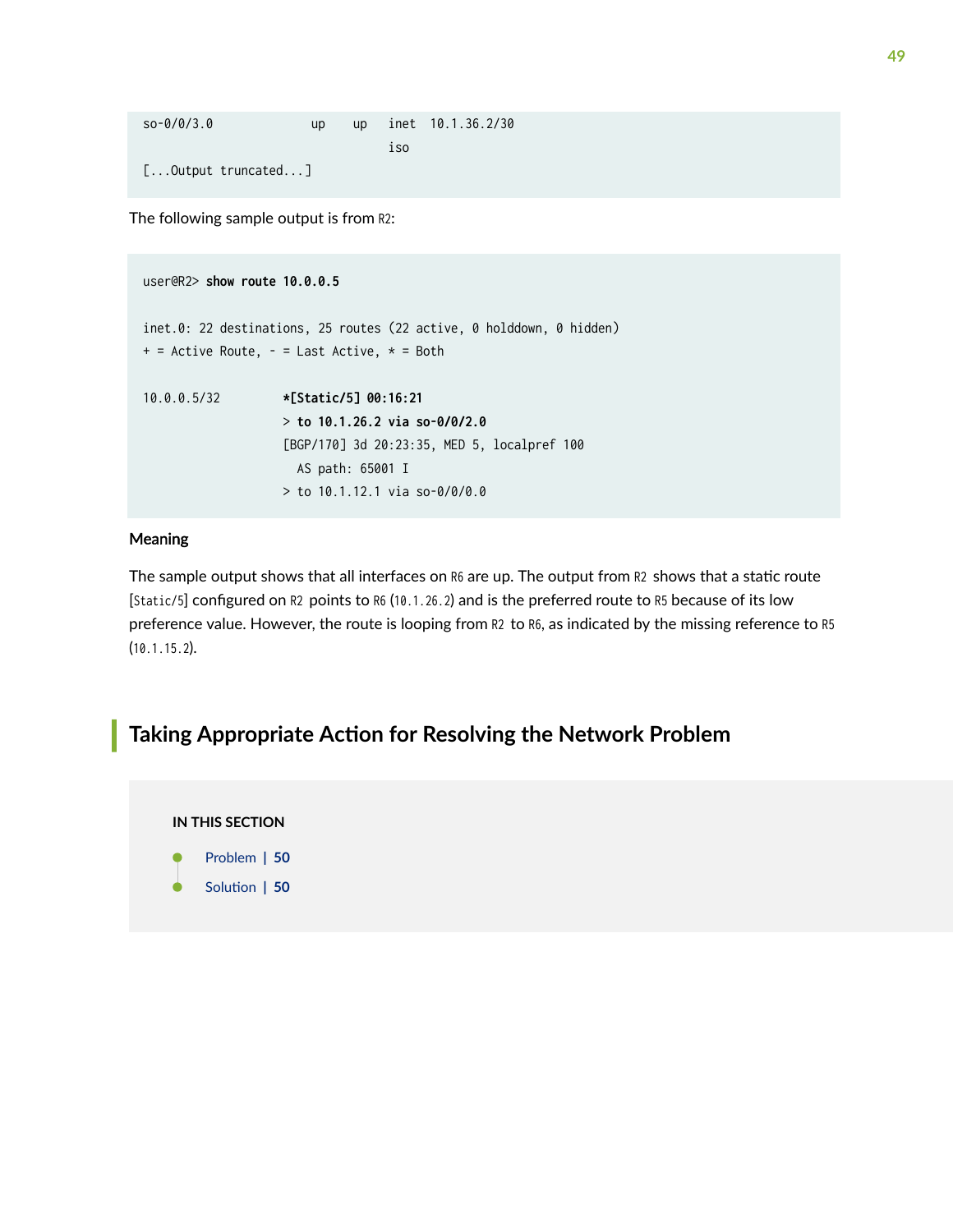### <span id="page-56-0"></span>**Problem**

### **Description**

The appropriate action depends on the type of problem you have isolated. In this example, a static route configured on R2 is deleted from the [routing-options] hierarchy level. Other appropriate actions might include the following:

### **Solution**

- Check the local router's configuration and edit it if appropriate.
- Troubleshoot the intermediate router.
- Check the remote host configuration and edit it if appropriate.
- Troubleshoot routing protocols.
- Identify additional possible causes.

To resolve the problem in this example, enter the following Junos OS CLI commands:

### [edit]

user@R2# **delete routing-options static route** destination-

prefix user@R2# **commit and-quit** user@R2# **show route** destination-prefix

### Sample Output

```
[edit]
user@R2# delete routing-options static route 10.0.0.5/32
[edit]
user@R2# commit and-quit
commit complete
Exiting configuration mode
user@R2> show route 10.0.0.5
inet.0: 22 destinations, 24 routes (22 active, 0 holddown, 0 hidden)
+ = Active Route, - = Last Active, * = Both
```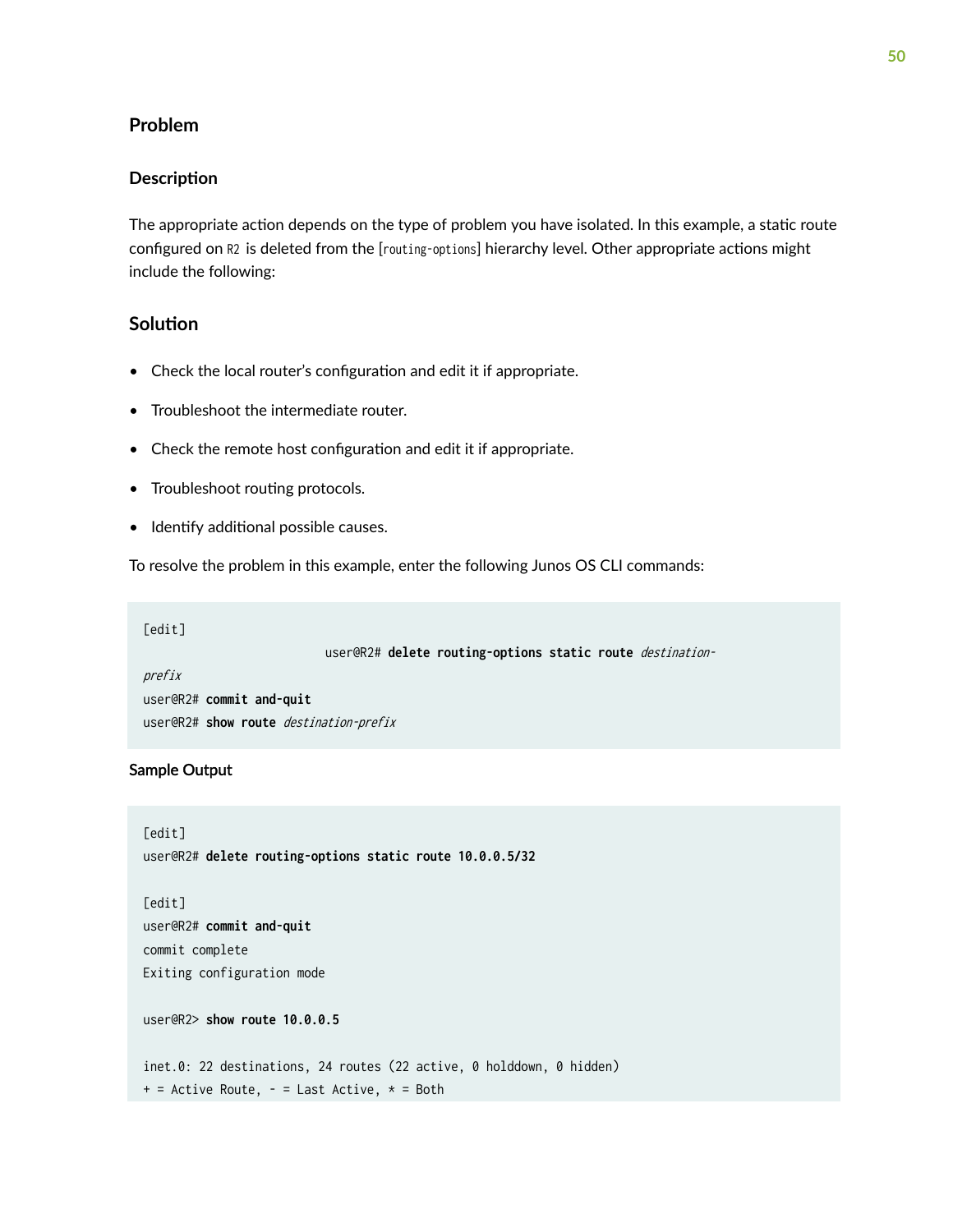<span id="page-57-0"></span>10.0.0.5/32 \***[BGP/170] 3d 20:26:17, MED 5, localpref 100 AS path: 65001 I** > to 10.1.12.1 via so-0/0/0.0

### Meaning

The sample output shows the static route deleted from the [routing-options] hierarchy and the new configuration committed. The output for the show route command now shows the BGP route as the preferred route, as indicated by the asterisk (\*).

## **Evaluating the Solution to Check Whether the Network Problem Is Resolved**

#### **IN THIS SECTION**

- Problem **| 51**
- Solution | 52

### **Problem**

### **Description**

If the problem is solved, you are finished. If the problem remains or a new problem is identified, start the process over again.

You can address possible causes in any order. In relation to the network in *Isolating a Broken Network* Connection, we chose to work from the local router toward the remote router, but you might start at a different point, particularly if you have reason to believe that the problem is related to a known issue, such as a recent change in configuration.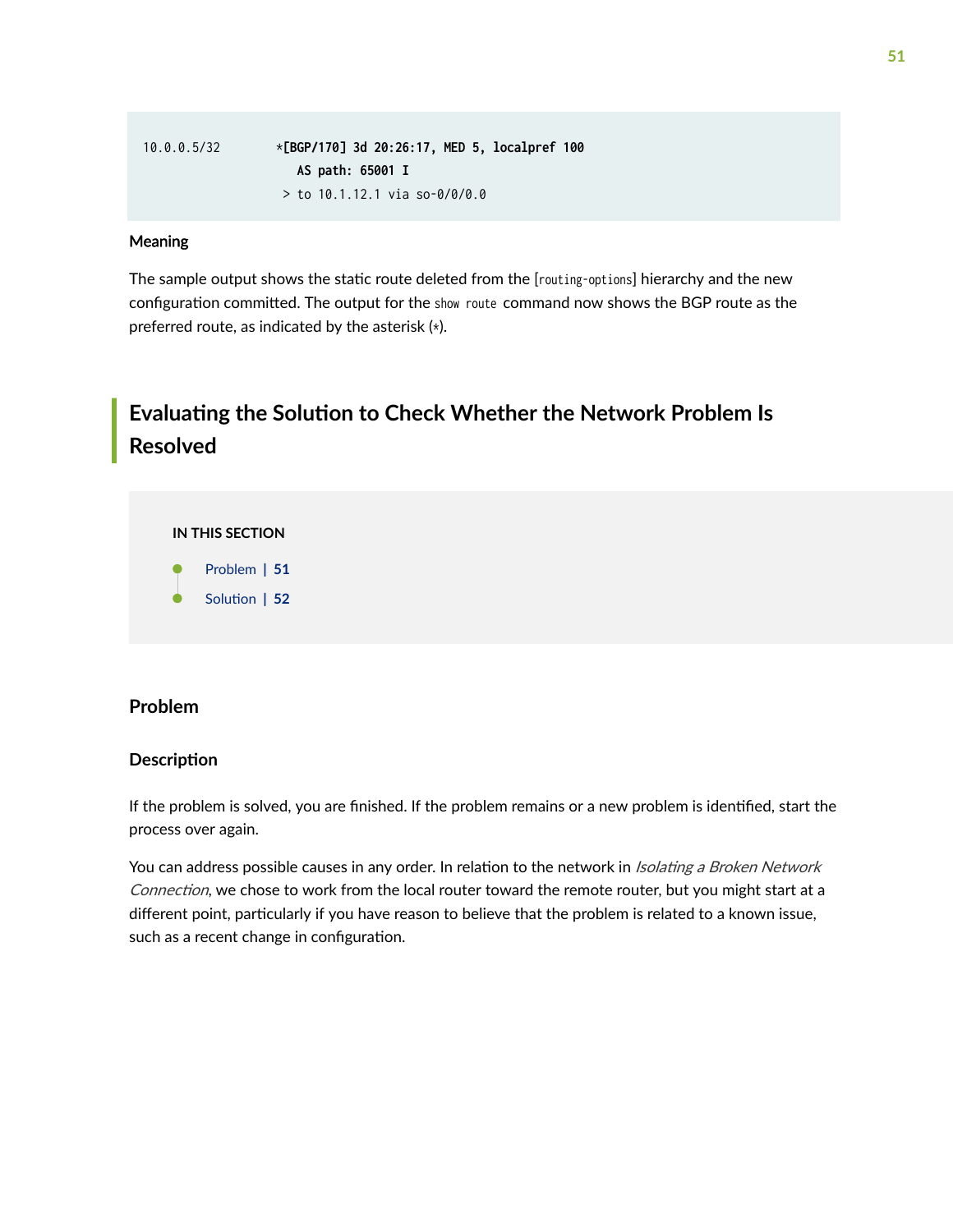### <span id="page-58-0"></span>**Solution**

To evaluate the solution, enter the following Junos OS CLI commands:

user@host> **show route** (*ip-address* | host-name) user@host> **ping** (ip-address | host-name) user@host> **traceroute** (ip-address | host-name)

### Sample Output

user@R6> **show route 10.0.0.5**  inet.0: 20 destinations, 20 routes (20 active, 0 holddown, 0 hidden)  $+$  = Active Route, - = Last Active,  $*$  = Both 10.0.0.5/32 \***[BGP/170]** 00:01:35, MED 5, localpref 100, from 10.0.0.2 AS path: 65001 I > to 10.1.26.1 via so-0/0/2.0 user@R6> **ping 10.0.0.5** PING 10.0.0.5 (10.0.0.5): 56 data bytes 64 bytes from 10.0.0.5: icmp\_seq=0 ttl=253 time=0.866 ms 64 bytes from 10.0.0.5: icmp\_seq=1 ttl=253 time=0.837 ms 64 bytes from 10.0.0.5: icmp\_seq=2 ttl=253 time=0.796 ms  $^{\wedge}$ C --- 10.0.0.5 ping statistics --- 3 packets transmitted, 3 packets received, 0% packet loss round-trip min/avg/max/stddev = 0.796/0.833/0.866/0.029 ms user@R6> **traceroute 10.0.0.5** traceroute to 10.0.0.5 (10.0.0.5), 30 hops max, 40 byte packets 1 10.1.26.1 (10.1.26.1) 0.629 ms 0.538 ms 0.497 ms 2 10.1.12.1 (10.1.12.1) 0.534 ms 0.538 ms 0.510 ms 3 10.0.0.5 (10.0.0.5) 0.776 ms 0.705 ms 0.672 ms

### Meaning

The sample output shows that there is now a connection between R6 and R5. The show route command shows that the BGP route to R5 is preferred, as indicated by the asterisk  $(*)$ . The ping command is successful and the traceroute command shows that the path from R6 to R5 is through R2 (10.1.26.1), and then through R1 (10.1.12.1).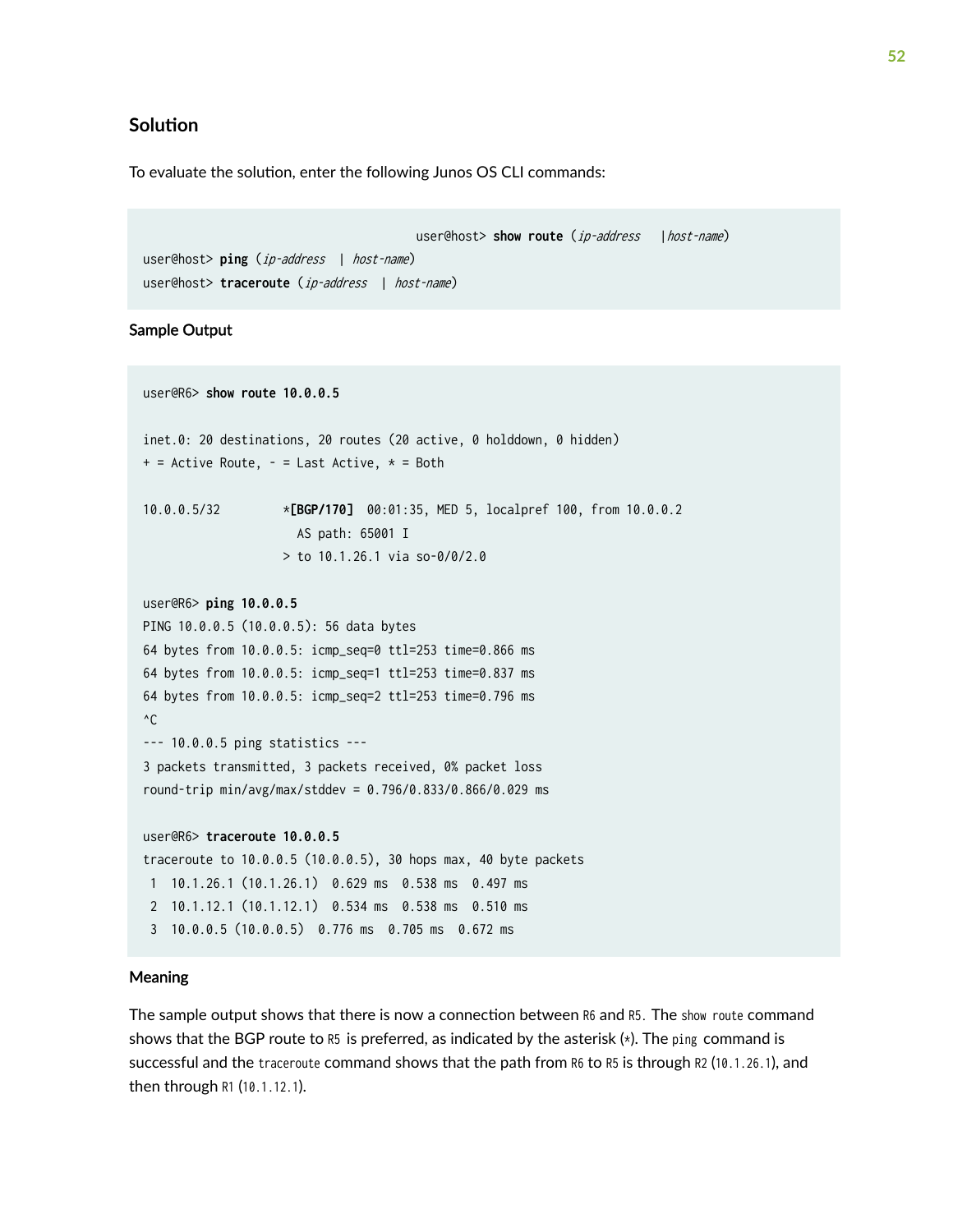## <span id="page-59-0"></span>**Checklist for Tracking Error Conditions**

### **IN THIS SECTION** Problem **| 53**

Solution | 53

### **Problem**

### **Description**

Table 2 on page 53 provides links and commands for configuring routing protocol daemon tracing, Border Gateway Protocol (BGP), Intermediate System-to-Intermediate System (IS-IS) protocol, and Open Shortest Path First (OSPF) protocol tracing to diagnose error conditions.

### **Solution**

### **Table 2: Checklist for Tracking Error Conditions**

| <b>Tasks</b>                                                          | <b>Command or Action</b>                                                                                                  |
|-----------------------------------------------------------------------|---------------------------------------------------------------------------------------------------------------------------|
| <b>Configure Routing Protocol Process Tracing</b>                     |                                                                                                                           |
| 1. Configure Routing Protocol Process Tracing                         | [edit] edit routing-options traceoptions<br><i>filename</i> size <i>size</i> files <i>number</i> show col<br>log filename |
| 1. Configure Routing Protocol Tracing for a Specific Routing Protocol | [edit] edit protocol protocol-name trace<br>filename size size files number show con<br>log filename                      |
| 1. Monitor Trace File Messages Written in Near-Real Time              | monitor start <i>filename</i>                                                                                             |
| 1. Stop Trace File Monitoring                                         | monitor stop filename                                                                                                     |
|                                                                       |                                                                                                                           |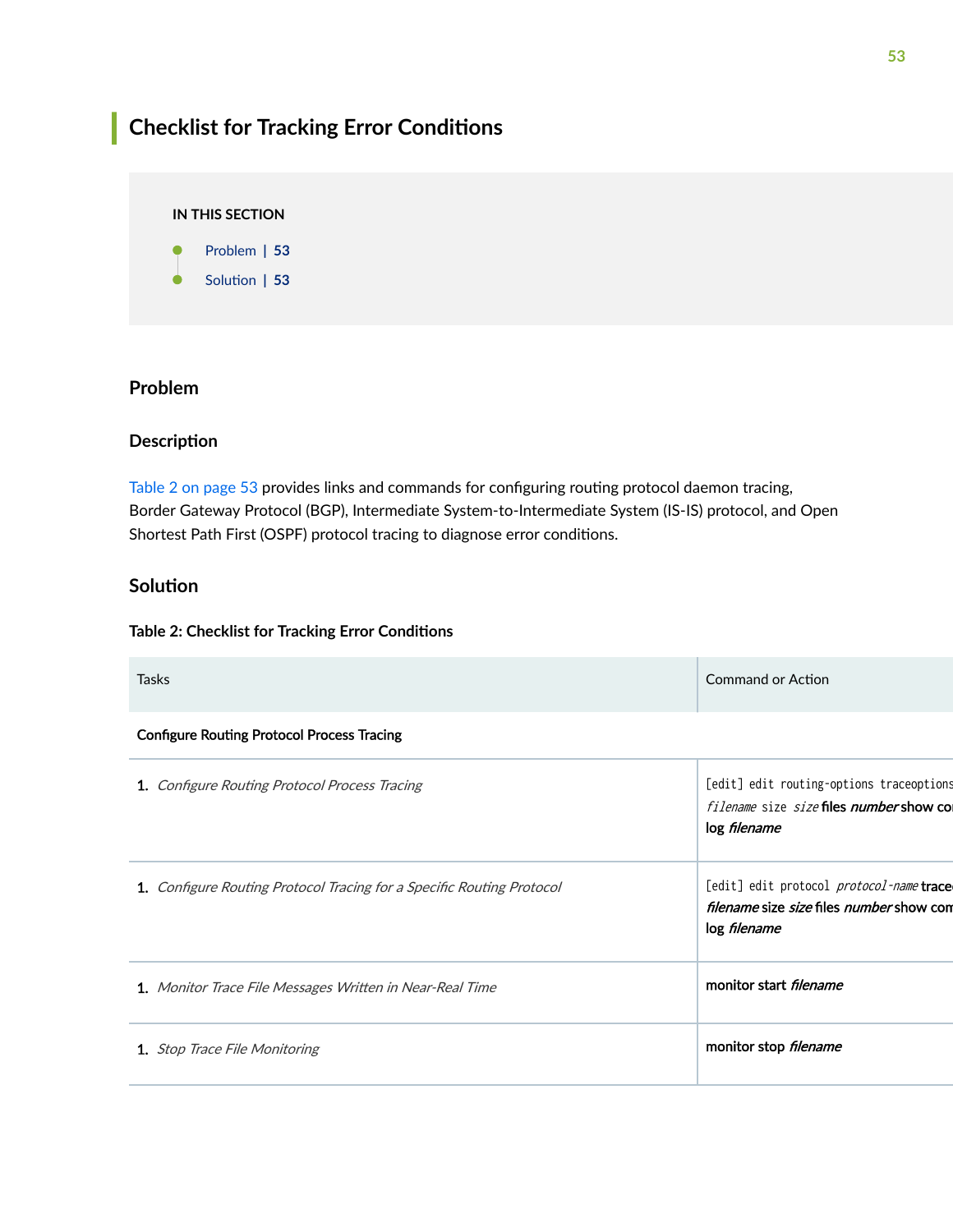**54**

### Table 2: Checklist for Tracking Error Conditions (Continued)

| Tasks                                                      | <b>Command or Action</b>                                                             |
|------------------------------------------------------------|--------------------------------------------------------------------------------------|
| <b>Configure BGP-Specific Options</b>                      |                                                                                      |
| 1. Display Detailed BGP Protocol Information               | [edit] edit protocol bgp traceoptions se<br>detail show commit run show log filename |
| 1. Display Sent or Received BGP Packets                    | [edit] edit protocol bgp traceoptions se<br>(send   receive) show commit run show lo |
| 1. Diagnose BGP Session Establishment Problems             | [edit] edit protocol bgp set traceoption<br>detail show commit run show log filename |
| <b>Configure IS-IS-Specific Options</b>                    |                                                                                      |
| 1. Displaying Detailed IS-IS Protocol Information          | [edit] edit protocol isis traceoptions s<br>detail show commit run show log filename |
| 1. Displaying Sent or Received IS-IS Protocol Packets      | [edit] edit protocols isis traceoptions<br>(send   receive) show commit run show lo  |
| 1. Analyzing IS-IS Link-State PDUs in Detail               | [edit] edit protocols isis traceoptions<br>detail show commit run show log filename  |
| <b>Configure OSPF-Specific Options</b>                     |                                                                                      |
| 1. Diagnose OSPF Session Establishment Problems            | [edit] edit protocols ospf traceoptions<br>detail show commit run show log filename  |
| 1. Analyze OSPF Link-State Advertisement Packets in Detail | [edit] edit protocols ospf traceoptions<br>update detail show commit run show log    |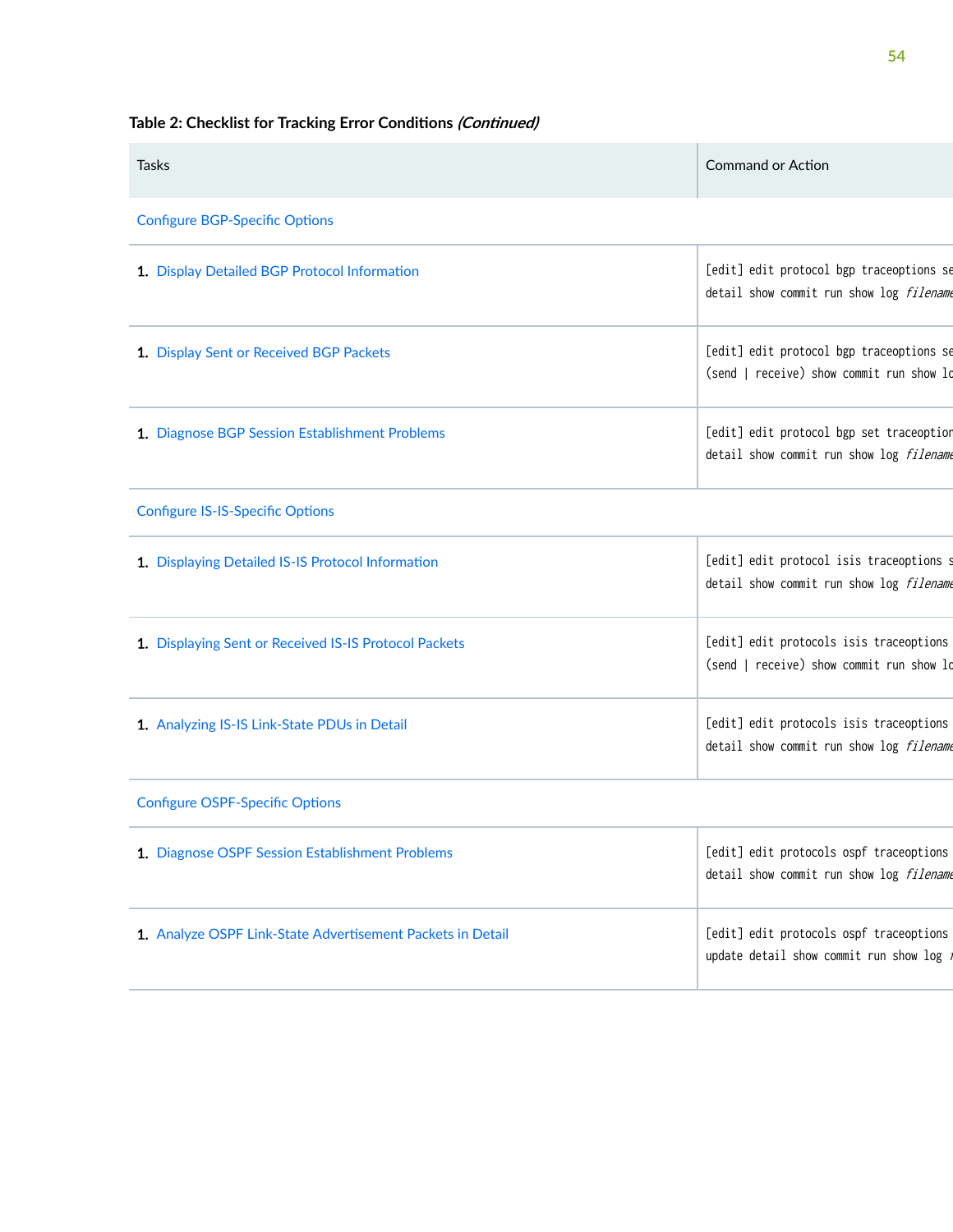### <span id="page-61-0"></span>**Configure Routing Protocol Process Tracing**

### **IN THIS SECTION**

Action | 55

[Meaning](#page-63-0) **| 57**

### **Action**

To configure routing protocol process (rpd) tracing, follow these steps:

1. In configuration mode, go to the following hierarchy level:

[edit] user@host# **edit routing-options traceoptions**

2. Configure the file, file size, number, and flags:

```
[edit routing-options traceoptions]
user@host# set file filename size size file number 
[edit routing-options traceoptions]
user@host# set flag flag
```
For example:

[edit routing-options traceoptions] user@host# **set file daemonlog size 10240 files 10** [edit routing-options traceoptions] user@host# **set flag general** 

3. Verify the configuration:

user@host# **show**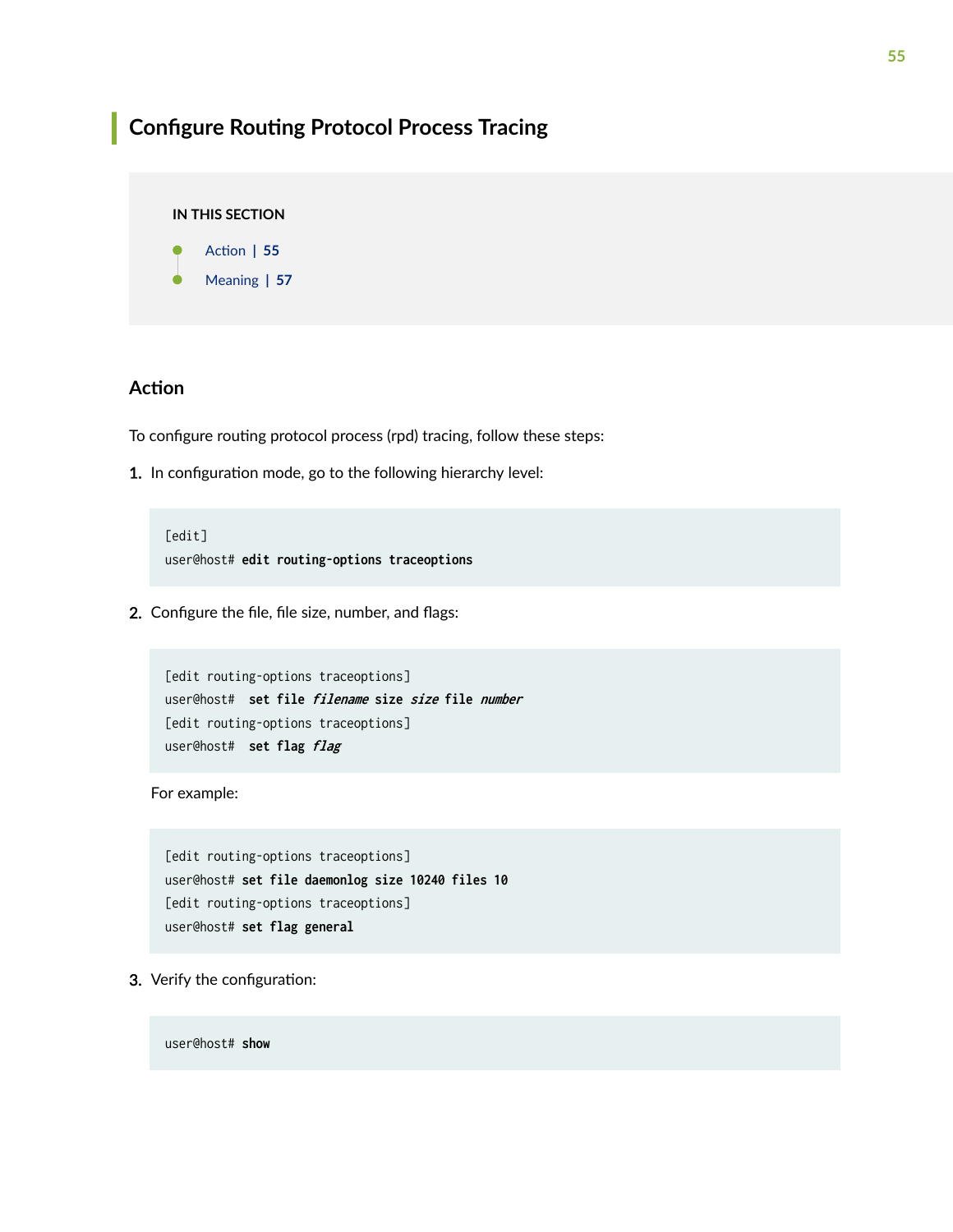For example:

[edit routing-options traceoptions] user@host# **show**  file daemonlog size 10k files 10; flag general;

4. Commit the configuration:

user@host# **commit**

**NOTE:** Some traceoptions flags generate an extensive amount of information. Tracing can also slow down the operation of routing protocols. Delete the traceoptions configuration if you no longer require it.

1. View the contents of the file containing the detailed messages:

user@host# **run show log filename** 

For example:

```
[edit routing-options traceoptions]
user@pro4-a# run show log daemonlog 
Sep 17 14:17:31 trace_on: Tracing to "/var/log/daemonlog" started
Sep 17 14:17:31 Tracing flags enabled: general
Sep 17 14:17:31 inet_routerid_notify: Router ID: 10.255.245.44
Sep 17 14:17:31 inet_routerid_notify: No Router ID assigned
Sep 17 14:17:31 Initializing LSI globals
Sep 17 14:17:31 LSI initialization complete
Sep 17 14:17:31 Initializing OSPF instances
Sep 17 14:17:31 Reinitializing OSPFv2 instance master
Sep 17 14:17:31 OSPFv2 instance master running
[...Output truncated...]
```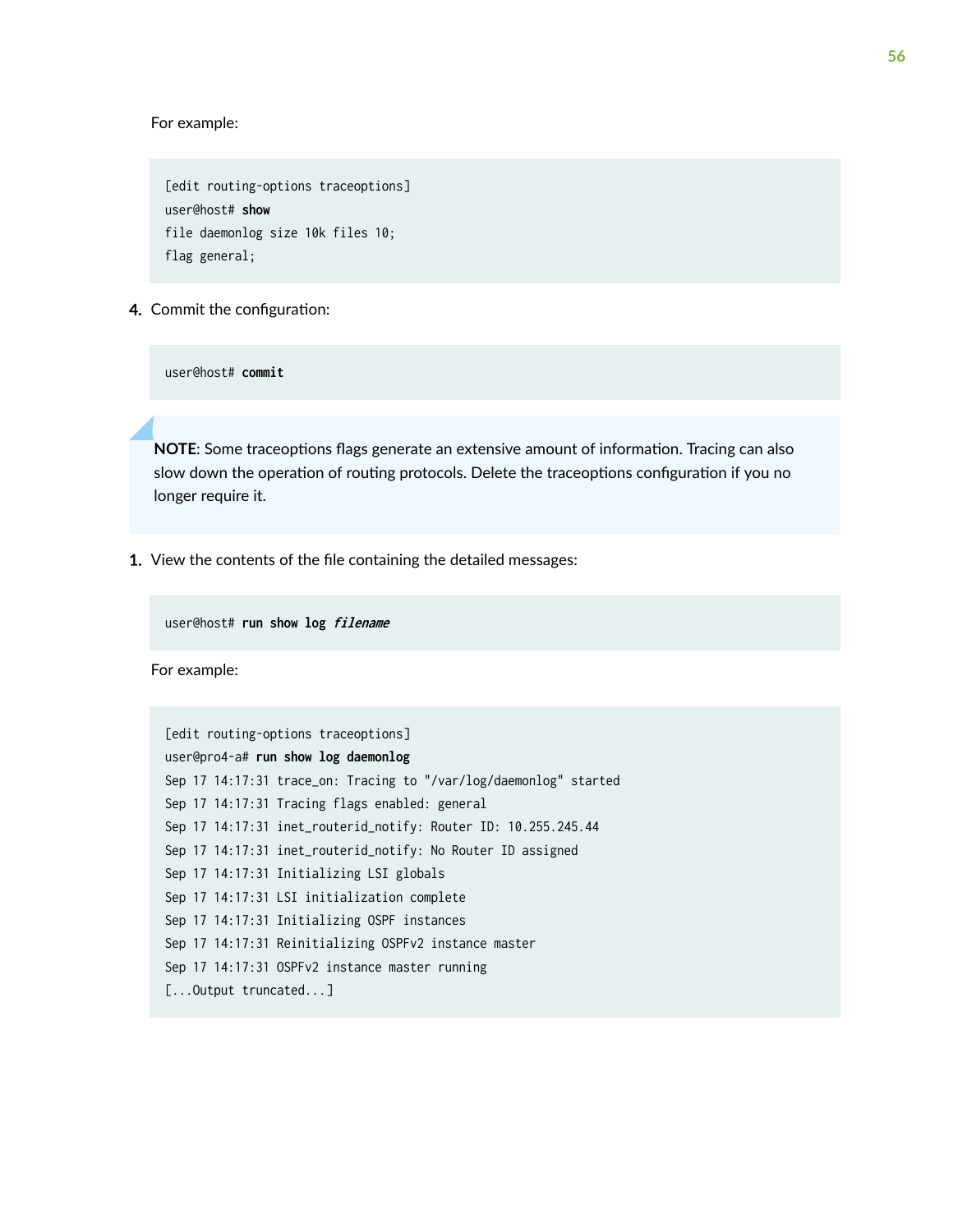### <span id="page-63-0"></span>**Meaning**

Table 3 on page 57 lists tracing flags and example output for Junos-supported routing protocol daemon tracing.

**Table 3: Routing Protocol Daemon Tracing Flags** 

| <b>Tracing Flag</b> | Description                                         | Example Output                                                                                                                                                                                                                                                                                                                                                                                                                                                                                                                                                                                                                                                                                                                                                                                                                                                                                                                                                                                                                                                                                                                                                                                                                                                                         |
|---------------------|-----------------------------------------------------|----------------------------------------------------------------------------------------------------------------------------------------------------------------------------------------------------------------------------------------------------------------------------------------------------------------------------------------------------------------------------------------------------------------------------------------------------------------------------------------------------------------------------------------------------------------------------------------------------------------------------------------------------------------------------------------------------------------------------------------------------------------------------------------------------------------------------------------------------------------------------------------------------------------------------------------------------------------------------------------------------------------------------------------------------------------------------------------------------------------------------------------------------------------------------------------------------------------------------------------------------------------------------------------|
| all                 | All operations                                      | Not available.                                                                                                                                                                                                                                                                                                                                                                                                                                                                                                                                                                                                                                                                                                                                                                                                                                                                                                                                                                                                                                                                                                                                                                                                                                                                         |
| general             | Normal<br>operations and<br>routing table<br>change | Not available.                                                                                                                                                                                                                                                                                                                                                                                                                                                                                                                                                                                                                                                                                                                                                                                                                                                                                                                                                                                                                                                                                                                                                                                                                                                                         |
| normal              | Normal<br>operations                                | Not available.                                                                                                                                                                                                                                                                                                                                                                                                                                                                                                                                                                                                                                                                                                                                                                                                                                                                                                                                                                                                                                                                                                                                                                                                                                                                         |
| policy              | Policy<br>operations and<br>actions                 | Nov 29 22:19:58 export: Dest 10.0.0.0 proto Static Nov 29 22:19:58<br>policy_match_qual_or: Qualifier proto Sense: 0 Nov 29 22:19:58 policy_match_qual_or:<br>Qualifier proto Sense: 0 Nov 29 22:19:58 export: Dest 10.10.10.0 proto IS-IS                                                                                                                                                                                                                                                                                                                                                                                                                                                                                                                                                                                                                                                                                                                                                                                                                                                                                                                                                                                                                                             |
| route               | Routing table<br>changes                            | Nov 29 22:23:59 Nov 29 22:23:59 rtlist_walker_job: rt_list walk for RIB inet.0 started<br>with 42 entries Nov 29 22:23:59 rt_flash_update_callback: flash KRT (inet.0) start Nov<br>29 22:23:59 rt_flash_update_callback: flash KRT (inet.0) done Nov 29 22:23:59<br>rtlist_walker_job: rt_list walk for inet.0 ended with 42 entries Nov 29 22:23:59 Nov 29<br>22:23:59 KRT Request: send len 68 v14 seq 0 CHANGE route/user af 2 addr 172.16.0.0<br>nhop-type unicast nhop 10.10.10.33 Nov 29 22:23:59 KRT Request: send len 68 v14<br>seq 0 ADD route/user af 2 addr 172.17.0.0 nhop-type unicast nhop 10.10.10.33 Nov 29<br>22:23:59 KRT Request: send len 68 v14 seq 0 ADD route/user af 2 addr 10.149.3.0<br>nhop-type unicast nhop 10.10.10.33 Nov 29 22:24:19 trace_on: Tracing to "/var/log/<br>rpdlog" started Nov 29 22:24:19 KRT Request: send len 68 v14 seq 0 DELETE route/<br>user af 2 addr 10.10.218.0 nhop-type unicast nhop 10.10.10.29 Nov 29 22:24:19<br>RELEASE 10.10.218.0 255.255.255.0 gw 10.10.10.29,10.10.10.33 BGP pref 170/-101<br>metric so-1/1/0.0,so-1/1/1.0 <release delete="" ext="" int=""> as 65401 Nov 29 22:24:19 KRT<br/>Request: send len 68 v14 seq 0 DELETE route/user af 2 addr 172.18.0.0 nhop-type<br/>unicast nhop 10.10.10.33</release> |
| state               | State<br>transitions                                | Not available.                                                                                                                                                                                                                                                                                                                                                                                                                                                                                                                                                                                                                                                                                                                                                                                                                                                                                                                                                                                                                                                                                                                                                                                                                                                                         |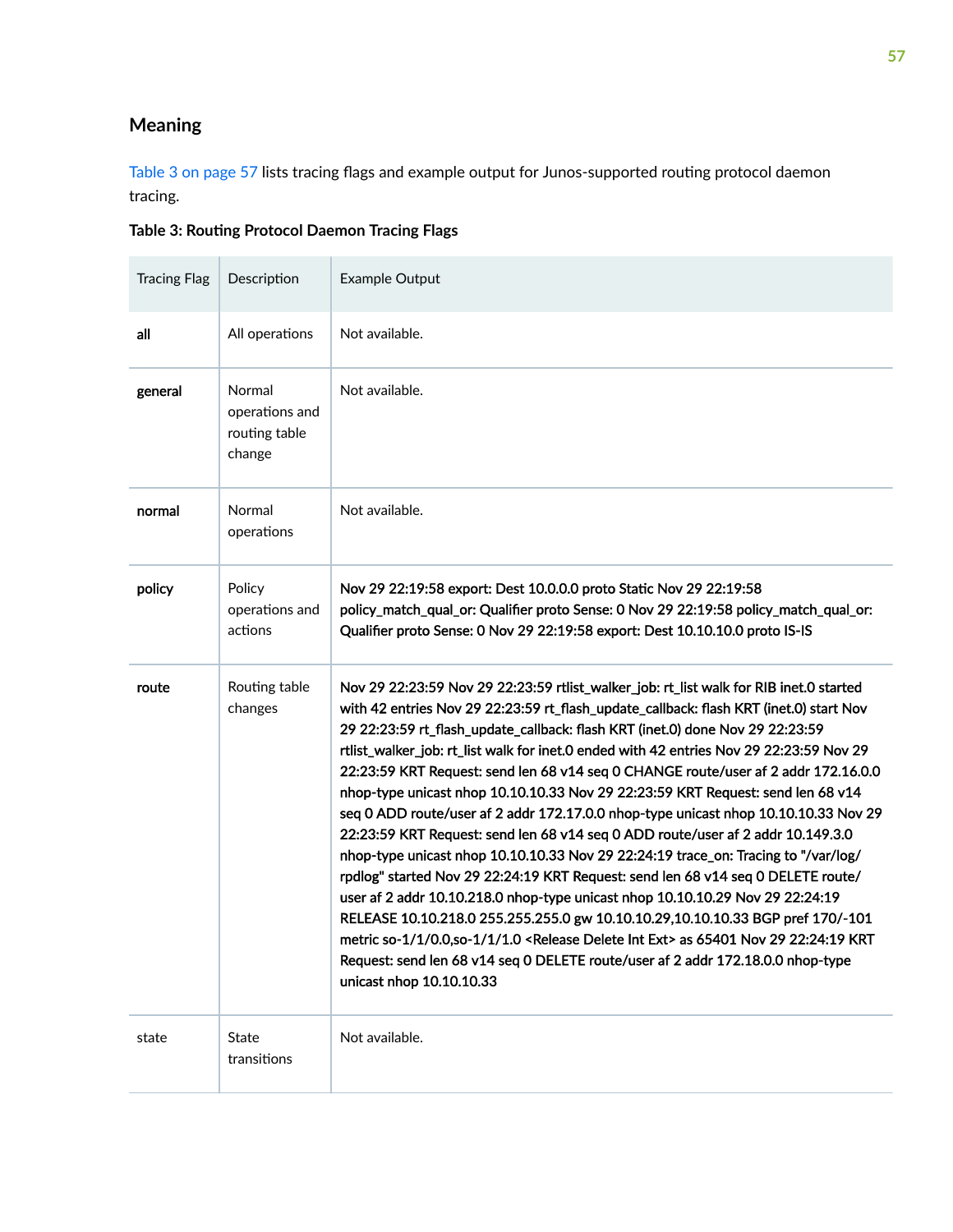| <b>Tracing Flag</b> | Description                                 | Example Output                                                                                                                                                                                                                                                                                                                                                                                                                                                                                                                                                                                                                                                                                                                                                                                                                                                                                                                                                                                                                                                             |
|---------------------|---------------------------------------------|----------------------------------------------------------------------------------------------------------------------------------------------------------------------------------------------------------------------------------------------------------------------------------------------------------------------------------------------------------------------------------------------------------------------------------------------------------------------------------------------------------------------------------------------------------------------------------------------------------------------------------------------------------------------------------------------------------------------------------------------------------------------------------------------------------------------------------------------------------------------------------------------------------------------------------------------------------------------------------------------------------------------------------------------------------------------------|
| task                | Interface<br>transactions<br>and processing | Nov 29 22:50:04 foreground dispatch running job task_collect for task Scheduler Nov 29<br>22:50:04 task_collect_job: freeing task MGMT_Listen (DELETED) Nov 29 22:50:04<br>foreground dispatch completed job task_collect for task Scheduler Nov 29 22:50:04<br>background dispatch running job rt_static_update for task RT Nov 29 22:50:04<br>task_job_delete: delete background job rt_static_update for task RT Nov 29 22:50:04<br>background dispatch completed job rt_static_update for task RT Nov 29 22:50:04<br>background dispatch running job Flash update for task RT Nov 29 22:50:04 background<br>dispatch returned job Flash update for task RT Nov 29 22:50:04 background dispatch<br>running job Flash update for task RT Nov 29 22:50:04 task_job_delete: delete<br>background job Flash update for task RT Nov 29 22:50:04 background dispatch<br>completed job Flash update for task RT Nov 29 22:50:04 background dispatch running<br>job Flash update for task RT Nov 29 22:50:04 task_job_delete: delete background job<br>Flash update for task RT |
| timer               | Timer usage                                 | Nov 29 22:52:07 task_timer_hiprio_dispatch: ran 1 timer Nov 29 22:52:07 main: running<br>normal priority timer queue Nov 29 22:52:07 main: ran 1 timer Nov 29 22:52:07<br>task_timer_hiprio_dispatch: running high priority timer queue Nov 29 22:52:07<br>task_timer_hiprio_dispatch: ran 1 timer Nov 29 22:52:07 main: running normal priority<br>timer queue Nov 29 22:52:07 main: ran 1 timer Nov 29 22:52:07 main: running normal<br>priority timer queue Nov 29 22:52:07 main: ran 2 timers                                                                                                                                                                                                                                                                                                                                                                                                                                                                                                                                                                          |

### <span id="page-64-0"></span>Table 3: Routing Protocol Daemon Tracing Flags *(Continued)*

## **Configure Routing Protocol Tracing for a Specific Routing Protocol**

### **IN THIS SECTION**

- Action | 58
- [Meaning](#page-66-0) **| 60**

### **Action**

To configure routing protocol tracing for a specific routing protocol, follow these steps: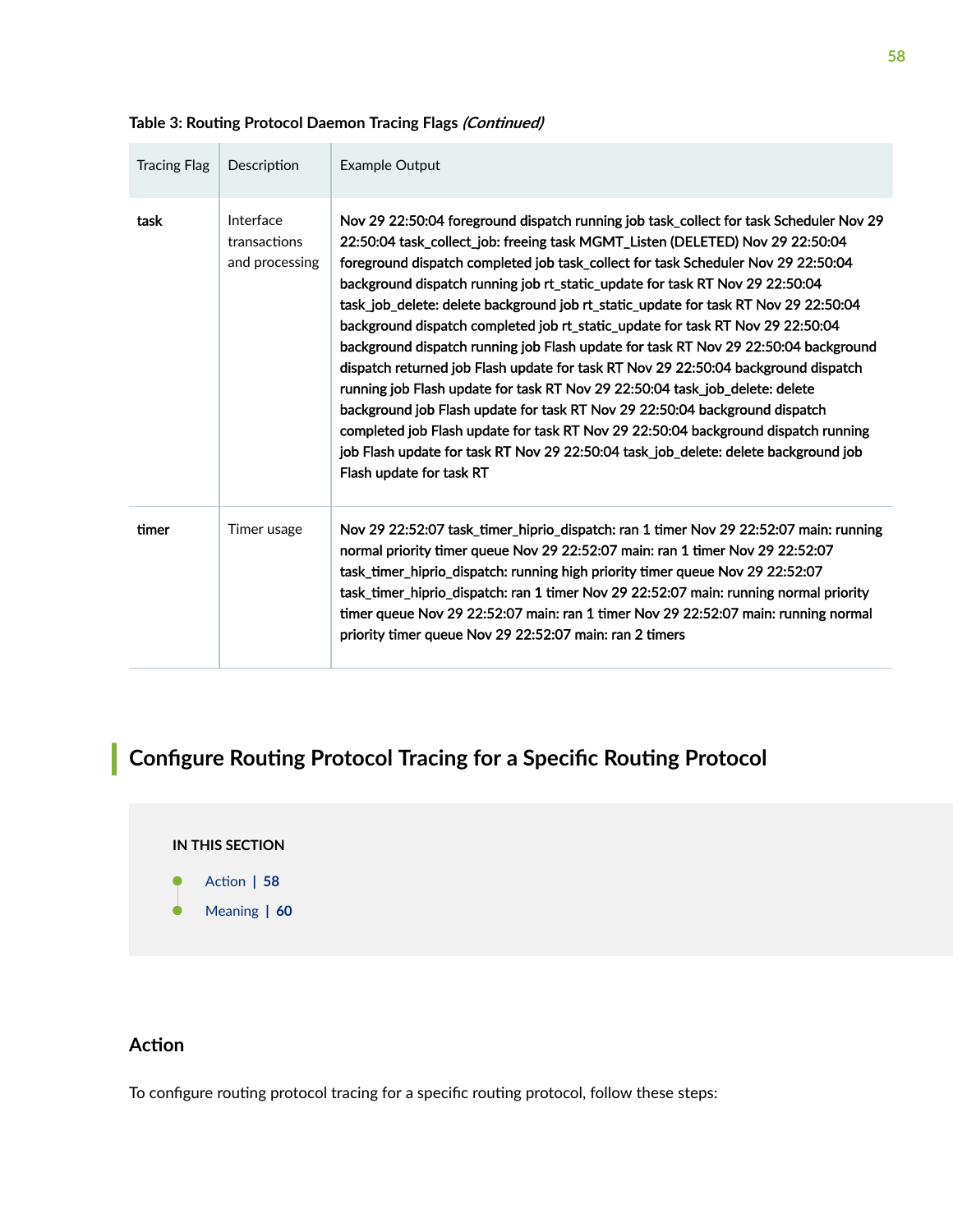1. In configuration mode, go to the following hierarchy level:

[edit]

user@host# **edit protocol protocol-name traceoptions**

2. Configure the file, file size, number, and flags:

[edit protocols protocol name traceoptions] user@host# **set file filename size size files number** 

[edit protocols protocol name traceoptions] user@host# **set flag flag** 

For example:

[edit protocols ospf traceoptions] user@host# **set file ospflog size 10240 files 10** [edit protocols ospf traceoptions] user@host# **set flag general** 

3. Verify the configuration:

user@host# **show**

For example:

[edit protocols ospf traceoptions] user@host# **show**  file ospflog size 10k files 10; flag general;

4. Commit the configuration:

user@host# **commit**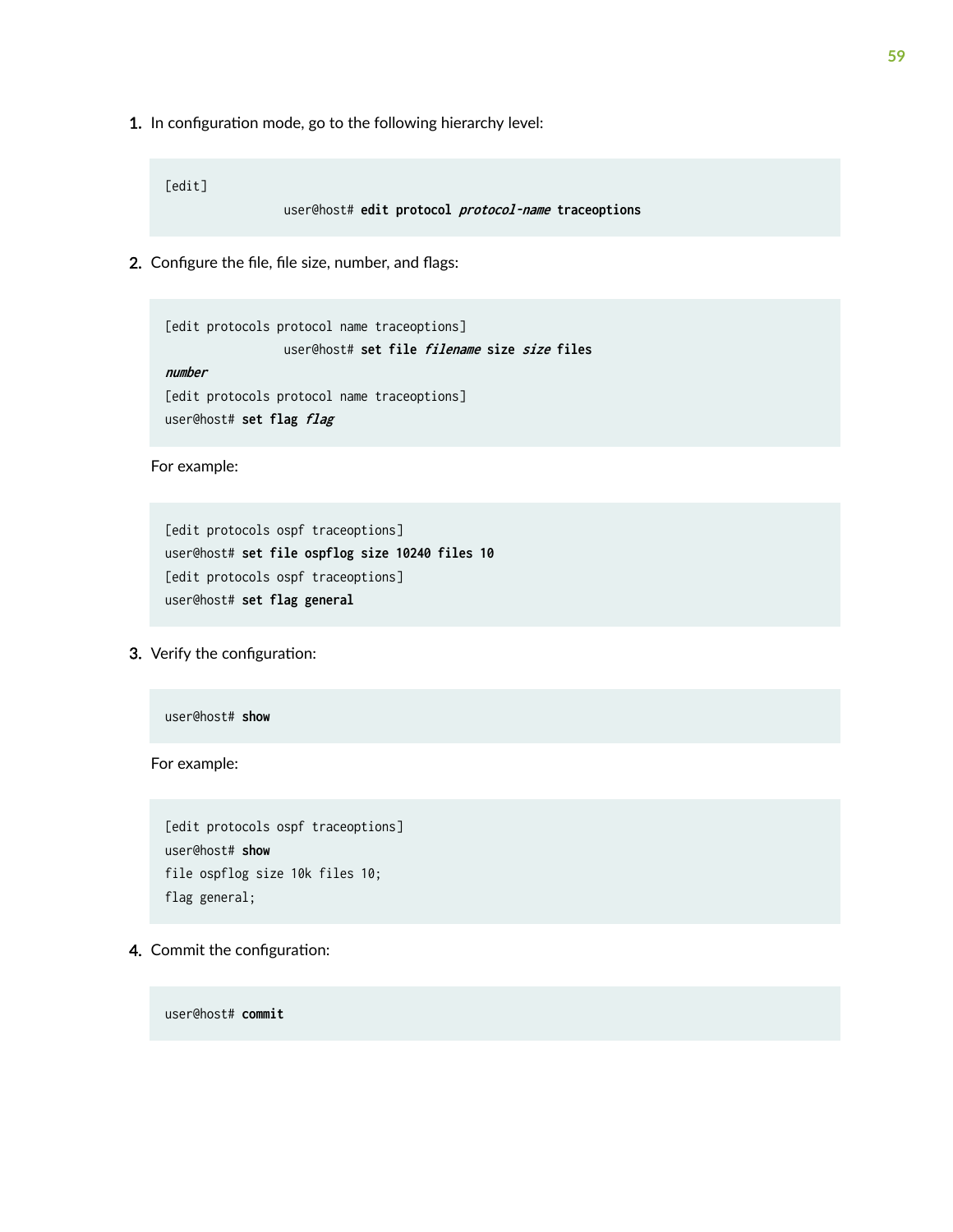<span id="page-66-0"></span>5. View the contents of the file containing the detailed messages:

user@host# **run show log filename** 

For example:

| [edit protocols ospf traceoptions]                                  |                  |                      |  |                          |  |
|---------------------------------------------------------------------|------------------|----------------------|--|--------------------------|--|
| user@pro4-a# run show log ospflog                                   |                  |                      |  |                          |  |
| Sep 17 14:23:10 trace_on: Tracing to "/var/log/ospflog" started     |                  |                      |  |                          |  |
| Sep 17 14:23:10 rt_flash_update_callback: flash OSPF (inet.0) start |                  |                      |  |                          |  |
| Sep 17 14:23:10 OSPF: multicast address 224.0.0.5/32, route ignored |                  |                      |  |                          |  |
| Sep 17 14:23:10 rt_flash_update_callback: flash OSPF (inet.0) done  |                  |                      |  |                          |  |
|                                                                     |                  |                      |  | pref $10/0$ metric $1/0$ |  |
| $fe-0/0/0.0$ <delete int=""></delete>                               |                  |                      |  |                          |  |
|                                                                     |                  |                      |  | pref 10/0 metric 1/0     |  |
| $fe-0/0/0.0$ <active int=""></active>                               |                  |                      |  |                          |  |
| Sep 17 14:23:10 ADD                                                 |                  |                      |  | pref 10/0 metric 1/0     |  |
| $fe-0/0/0.0$ <active int=""></active>                               |                  |                      |  |                          |  |
| Sep 17 14:23:10 CHANGE                                              | 10.255.245.48/32 | gw 10.10.208.69 OSPF |  | pref 10/0 metric 1/0     |  |
| $fe-0/0/0.0$ <delete int=""></delete>                               |                  |                      |  |                          |  |
| Sep 17 14:23:10 CHANGE                                              | 10.255.245.48/32 | gw 10.10.208.69 OSPF |  | pref 10/0 metric 1/0     |  |
| $fe-0/0/0.0$ <active int=""></active>                               |                  |                      |  |                          |  |
| Sep 17 14:23:10 ADD 10.255.245.48/32                                |                  | gw 10.10.208.69 OSPF |  | pref 10/0 metric 1/0     |  |
| $fe-0/0/0.0$ <active int=""></active>                               |                  |                      |  |                          |  |
| Sep 17 14:23:10 rt_close: 4/4 routes proto OSPF                     |                  |                      |  |                          |  |
| $[\dots 0$ utput truncated]                                         |                  |                      |  |                          |  |

### **Meaning**

Table 4 on page 60 lists standard tracing options that are available globally or that can be applied to specific protocols. You can also configure tracing for a specific BGP peer or peer group. For more information, see the Junos System Basics Configuration Guide.

| Table 4: Standard Trace Options for Routing Protocols |  |
|-------------------------------------------------------|--|
|-------------------------------------------------------|--|

| <b>Tracing Flag</b> | Description    |
|---------------------|----------------|
| all                 | All operations |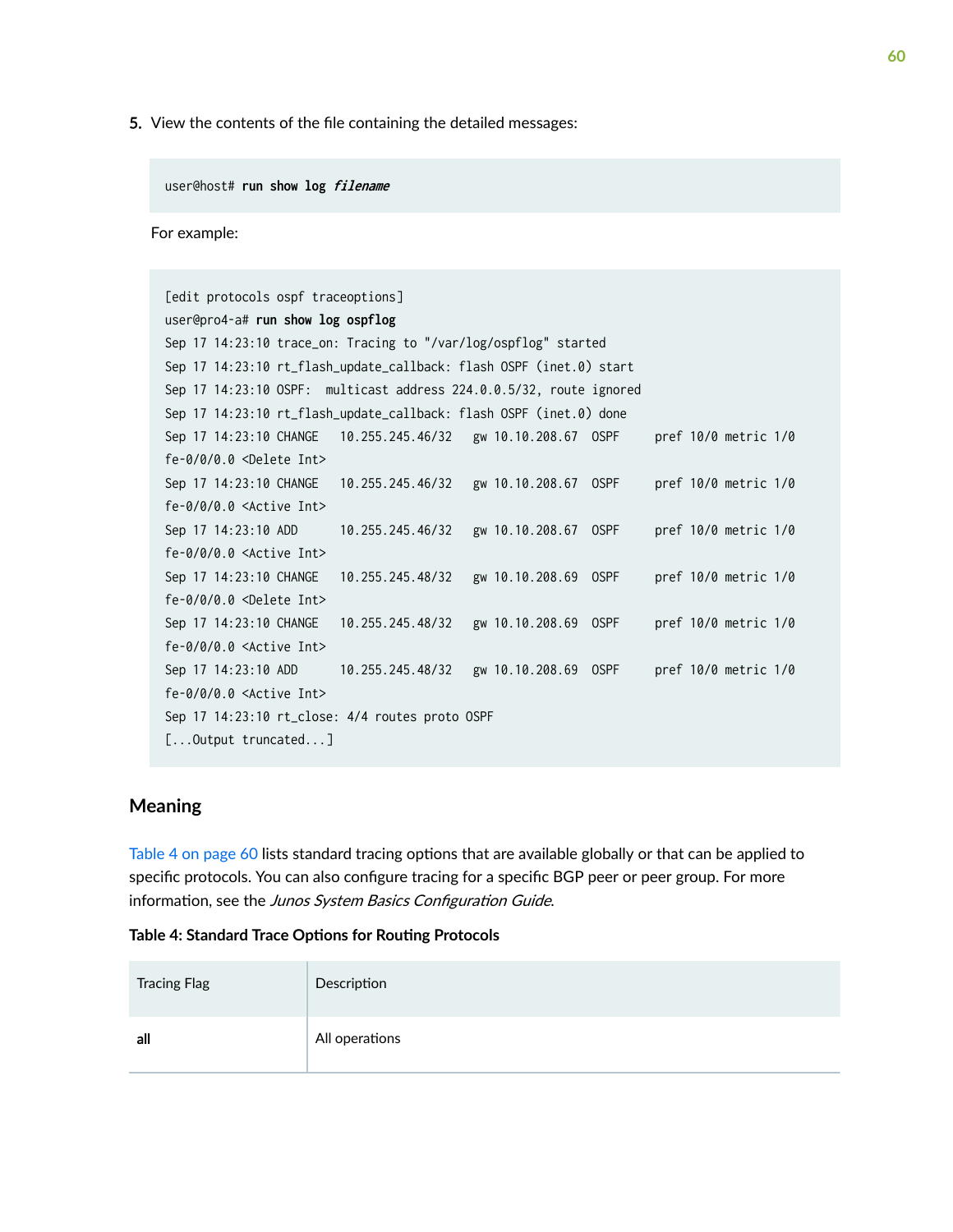| <b>Tracing Flag</b> | Description                                 |
|---------------------|---------------------------------------------|
| general             | Normal operations and routing table changes |
| normal              | Normal operations                           |
| policy              | Policy operations and actions               |
| route               | Routing table changes                       |
| state               | State transitions                           |
| task                | Interface transactions and processing       |
| timer               | Timer usage                                 |

### <span id="page-67-0"></span>Table 4: Standard Trace Options for Routing Protocols *(Continued)*

## **Monitor Trace File Messages Written in Near-Real Time**

**IN THIS SECTION**

- Purpose **| 61**
- Action | **62**

### **Purpose**

To monitor messages in near-real time as they are being written to a trace file.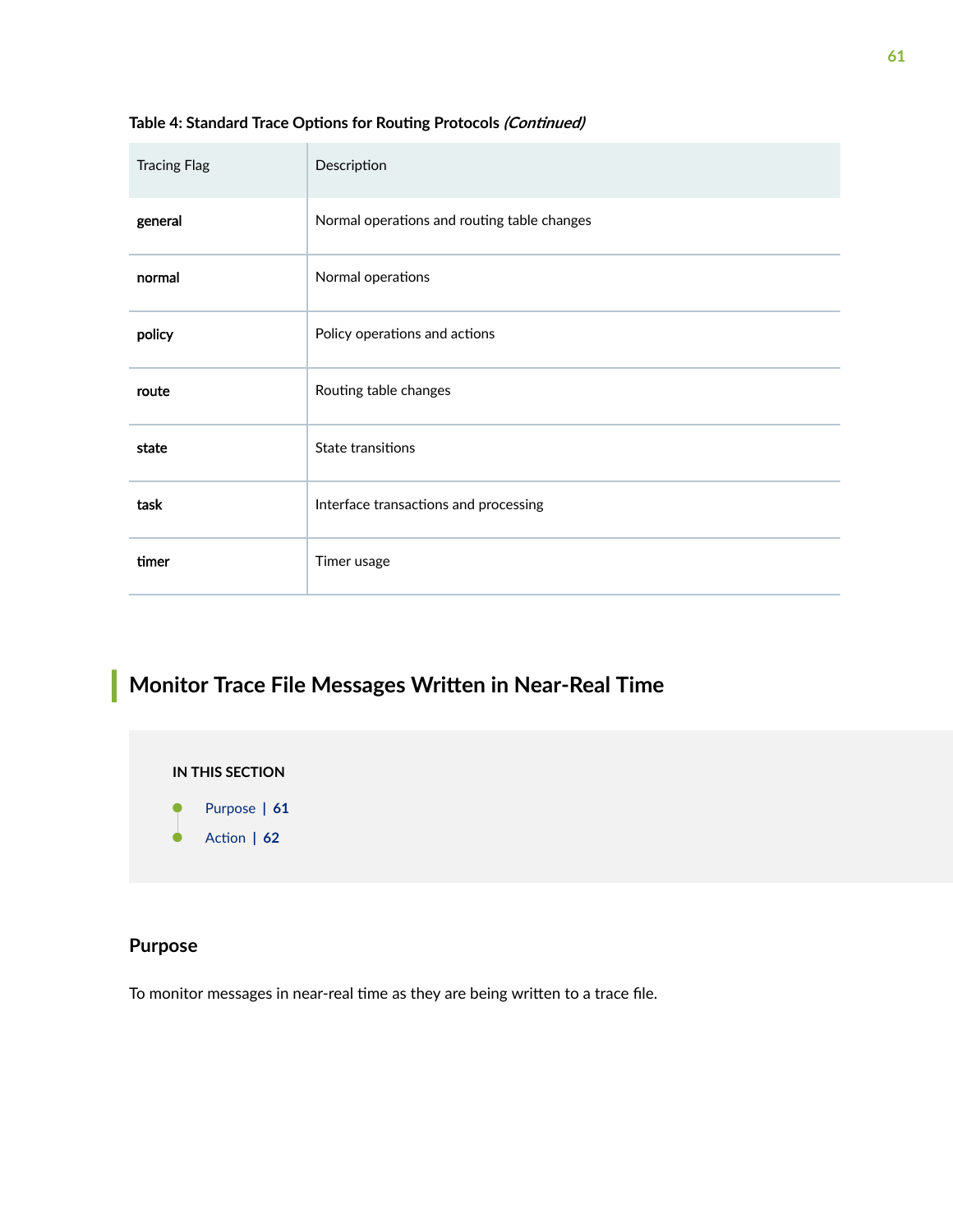### <span id="page-68-0"></span>**Action**

To monitor messages in near-real time as they are being written to a trace file, use the following Junos OS command-line interface (CLI) operational mode command:

user@host> **monitor start filename** 

### **Sample Output**

#### **command-name**

```
user@host> monitor start isis 
user@host>
*** isis ***
Sep 15 18:32:21 Updating LSP isis5.02-00 in database
Sep 15 18:32:21 Updating L2 LSP isis5.02-00 in TED
Sep 15 18:32:21 Adding a half link from isis5.02 to isis6.00
Sep 15 18:32:21 Adding a half link from isis5.02 to isis5.00
Sep 15 18:32:21 Adding a half link from isis5.02 to isis6.00
Sep 15 18:32:21 Adding a half link from isis5.02 to isis5.00
Sep 15 18:32:21 Scheduling L2 LSP isis5.02-00 sequence 0xd87 on interface fxp2.3
Sep 15 18:32:21 Updating LSP isis5.00-00 in database
Sep 15 18:32:21 Updating L1 LSP isis5.00-00 in TED
Sep 15 18:32:21 Sending L2 LSP isis5.02-00 on interface fxp2.3
Sep 15 18:32:21 sequence 0xd87, checksum 0xc1c8, lifetime 1200
```
### **Stop Trace File Monitoring**

### **IN THIS SECTION**

- Action | **63**
- [Sample Output](#page-69-0) **| 63**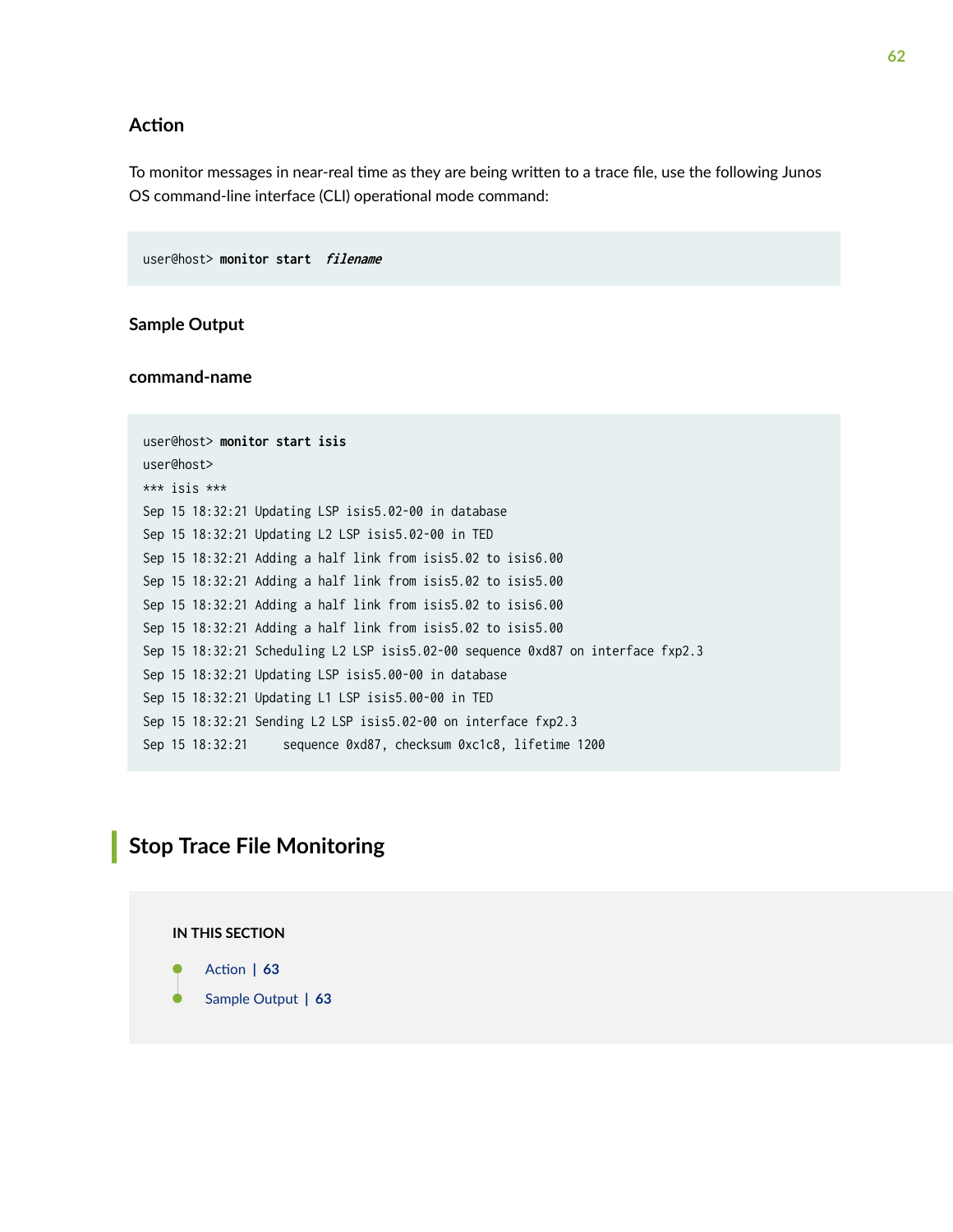### <span id="page-69-0"></span>**Action**

To stop monitoring a trace file in near-real time, use the following Junos OS CLI operational mode command after you have started monitoring:

user@host **monitor stop filename** 

### **Sample Output**

```
user@host> monitor start isis
user@host> 
*** isis ***
Sep 15 18:32:21 Updating LSP isis5.02-00 in database
Sep 15 18:32:21 Updating L2 LSP isis5.02-00 in TED
Sep 15 18:32:21 Adding a half link from isis5.02 to isis6.00
Sep 15 18:32:21 Adding a half link from isis5.02 to isis5.00
Sep 15 18:32:21 Adding a half link from isis5.02 to isis6.00
Sep 15 18:32:21 Adding a half link from isis5.02 to isis5.00
Sep 15 18:32:21 Scheduling L2 LSP isis5.02-00 sequence 0xd87 on interface fxp2.3
Sep 15 18:32:21 Updating LSP isis5.00-00 in database
Sep 15 18:32:21 Updating L1 LSP isis5.00-00 in TED
Sep 15 18:32:21 Sending L2 LSP isis5.02-00 on interface fxp2.3
Sep 15 18:32:21 sequence 0xd87, checksum 0xc1c8, lifetime 1200
monitor stop isis
user@host>
```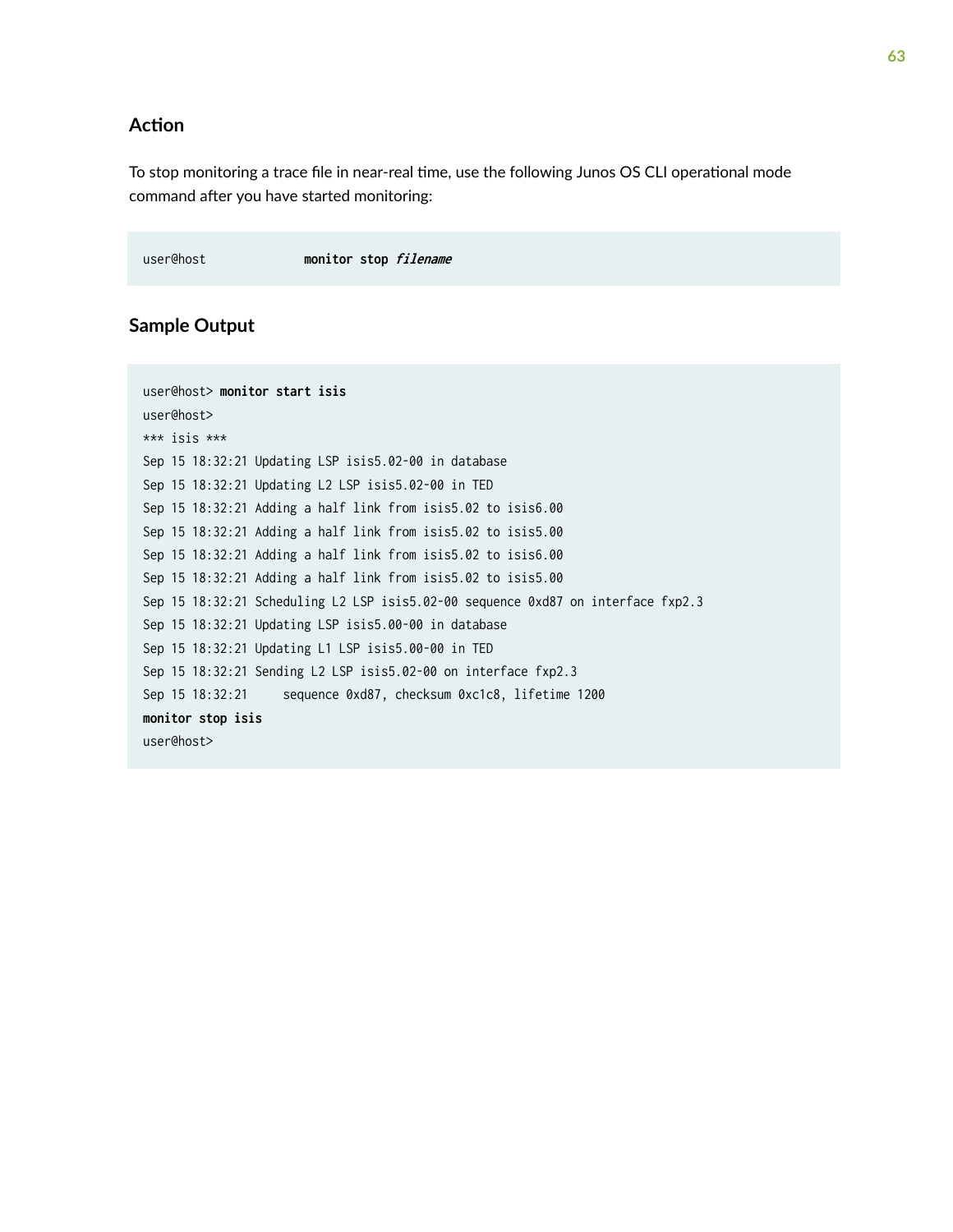

## Configuration Statements

[autonomous](#page-72-0) | [66](#page-72-0) [cryptographic-address](#page-73-0) | [67](#page-73-0) [current-hop-limit](#page-75-0) | [69](#page-75-0) [dad-proxy](#page-76-0) | [70](#page-76-0) default-lifetime | [72](#page-78-0) [downstream](#page-80-0) | [74](#page-80-0) [downstream-mode](#page-82-0) | [76](#page-82-0) [interface \(Protocols IPv6 Neighbor Discovery\)](#page-83-0) | [77](#page-83-0) [key-length](#page-85-0) | [79](#page-85-0) [key-pair](#page-87-0) | [81](#page-87-0) [link-mtu](#page-89-0) | [83](#page-89-0) managed-configuration  $| 84$  $| 84$ max-advertisement-interval (Protocols IPv6 Neighbor Discovery) | [86](#page-92-0) min-advertisement-interval (Protocols IPv6 Neighbor Discovery) | [88](#page-94-0) nd-retransmit-timer | [90](#page-96-0) [nd-system-cache-limit](#page-98-0) | [92](#page-98-0) [nd6-max-cache](#page-100-0) | [94](#page-100-0) [nd6-new-hold-limit](#page-102-0) | [96](#page-102-0) [ndp](#page-104-0) | [98](#page-104-0) [ndp-proxy](#page-105-0) | [99](#page-105-0)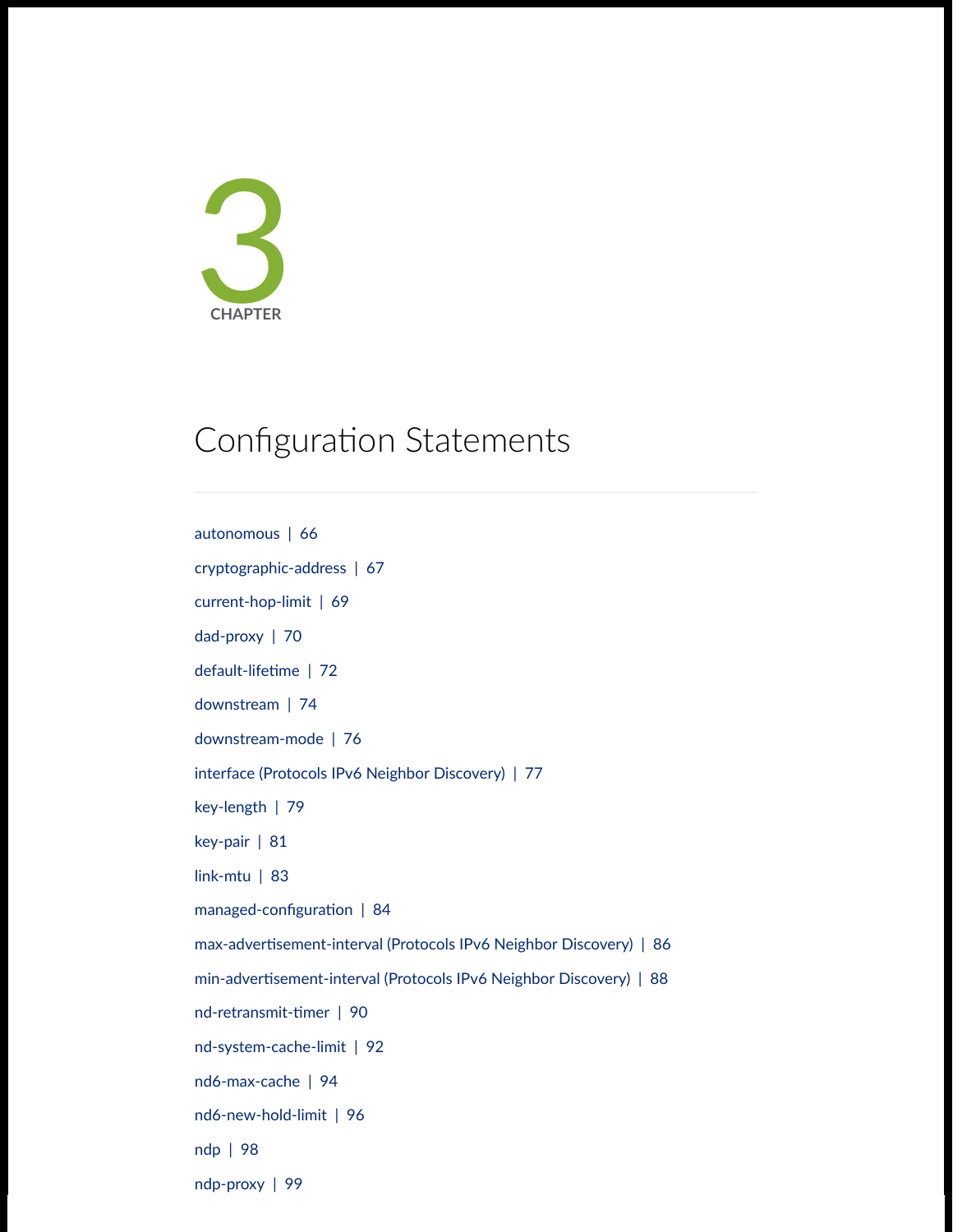[neighbor-discovery](#page-107-0) | [101](#page-107-0)

[on-link](#page-110-0) | [104](#page-110-0)

[onlink-subnet-only](#page-112-0) | [106](#page-112-0)

other-stateful-configuration | [107](#page-113-0)

[parameter-preference](#page-115-0) | [109](#page-115-0)

[passive-mode](#page-117-0) | [111](#page-117-0)

preference (IPv6 Router Advertisement) | [112](#page-118-0)

preferred-lifetime | [114](#page-120-0)

prefix (Protocols IPv6 Neighbor Discovery) | [116](#page-122-0)

reachable-time | [117](#page-123-0)

retransmit-timer | [119](#page-125-0)

router-advertisement | [121](#page-127-0)

[secure](#page-128-0) | [122](#page-128-0)

[security-level](#page-130-0) | [124](#page-130-0)

solicit-router-advertisement-unicast | [126](#page-132-0)

 $time stamp$  | [127](#page-133-0)

traceoptions (Protocols IPv6 Neighbor Discovery) | [129](#page-135-0)

traceoptions (Protocols Secure Neighbor Discovery) | [132](#page-138-0)

[upstream-mode](#page-141-0) | [135](#page-141-0)

valid-lifetime | [136](#page-142-0)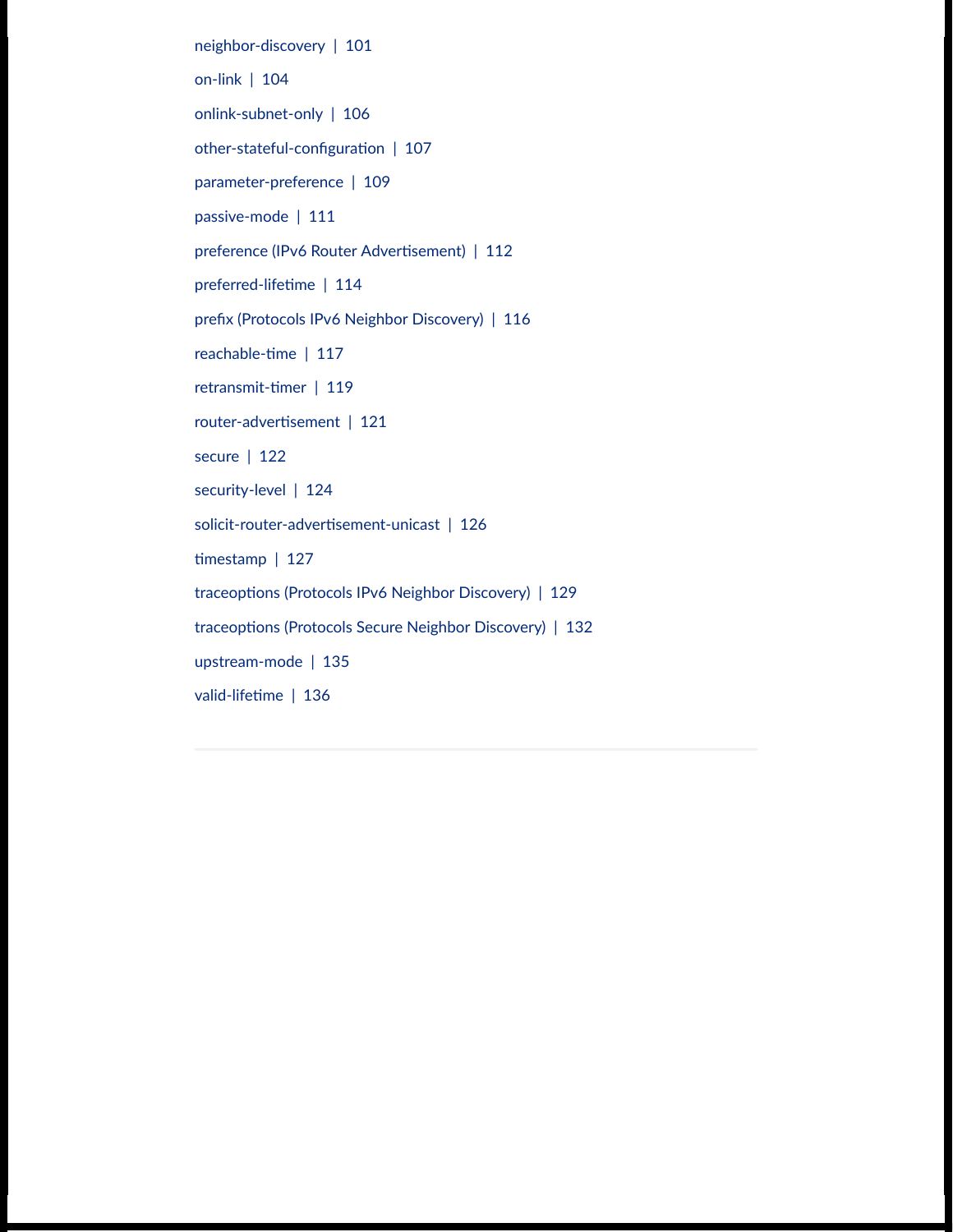# <span id="page-72-0"></span>**autonomous**

#### **IN THIS SECTION**

- Syntax **| 66**
- Hierarchy Level **| 66**
- **Description** | 66
- [Default](#page-73-0) **| 67**
- [Required Privilege Level](#page-73-0) **| 67**
- Release Information | 67

#### **Syntax**

(autonomous | no-autonomous);

# **Hierarchy Level**

[edit logical-systems *logical-system-name* protocols router-advertisement interface interfacename [prefix](#page-122-0) prefix],

[edit protocols router-advertisement interface interface-name [prefix](#page-122-0) prefix]

### **Description**

Specify whether prefixes in the router advertisement messages are used for stateless address autoconfiguration:

- autonomous-Use prefixes for address autoconfiguration.
- no-autonomous-Do not use prefixes for address autoconfiguration.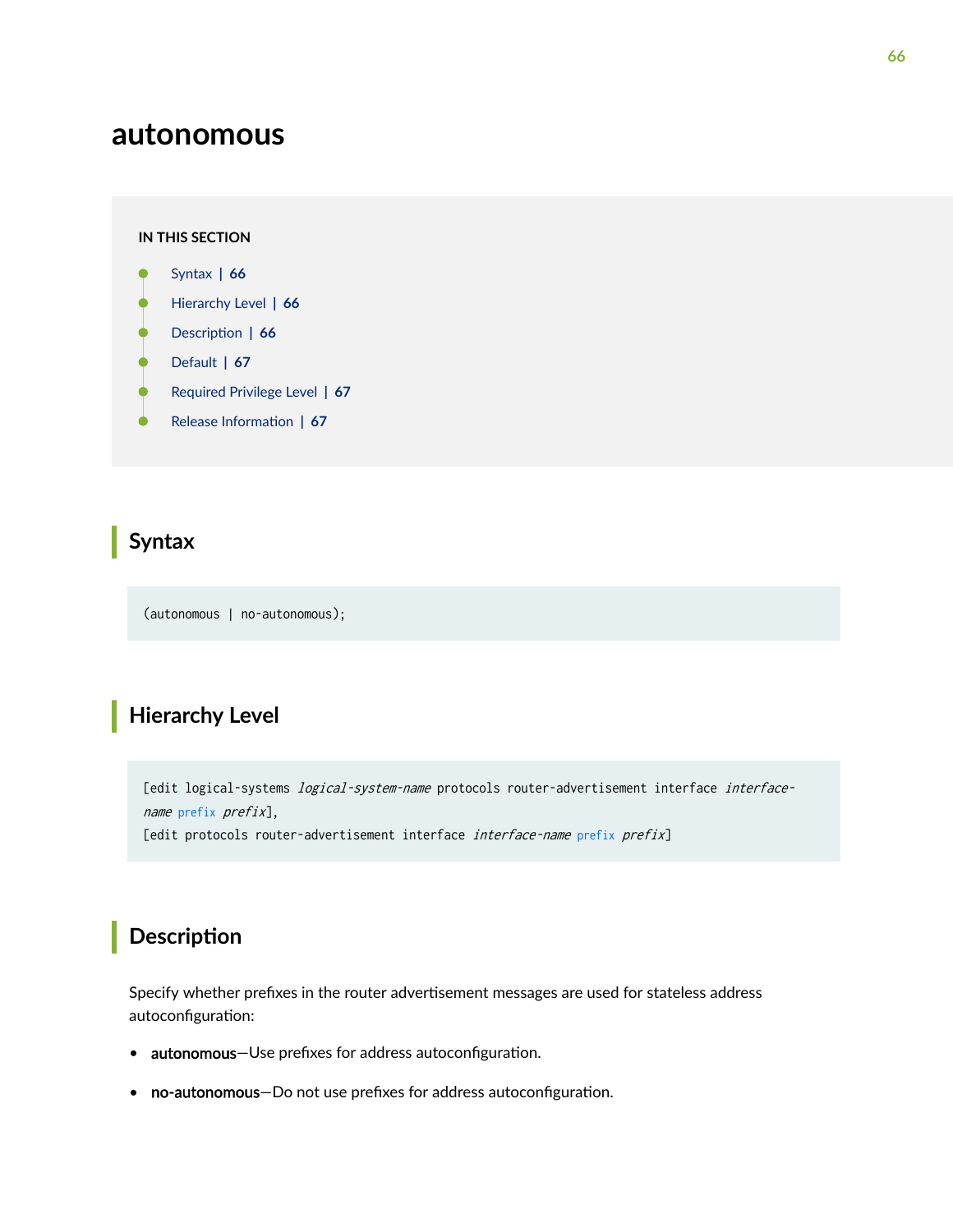### <span id="page-73-0"></span>**Default**

#### autonomous

# Required Privilege Level

routing-To view this statement in the configuration.

routing-control-To add this statement to the configuration.

# **Release Information**

Statement introduced before Junos OS Release 7.4.

#### **RELATED DOCUMENTATION**

Example: Configuring IPv6 Interfaces and Enabling Neighbor Discovery

# cryptographic-address

#### IN THIS SECTION

- Syntax | 68  $\bullet$
- $\bullet$ Hierarchy Level | 68
- Ò Description | 68
- Required Privilege Level | 68 ۰
- $\bullet$ Release Information | 68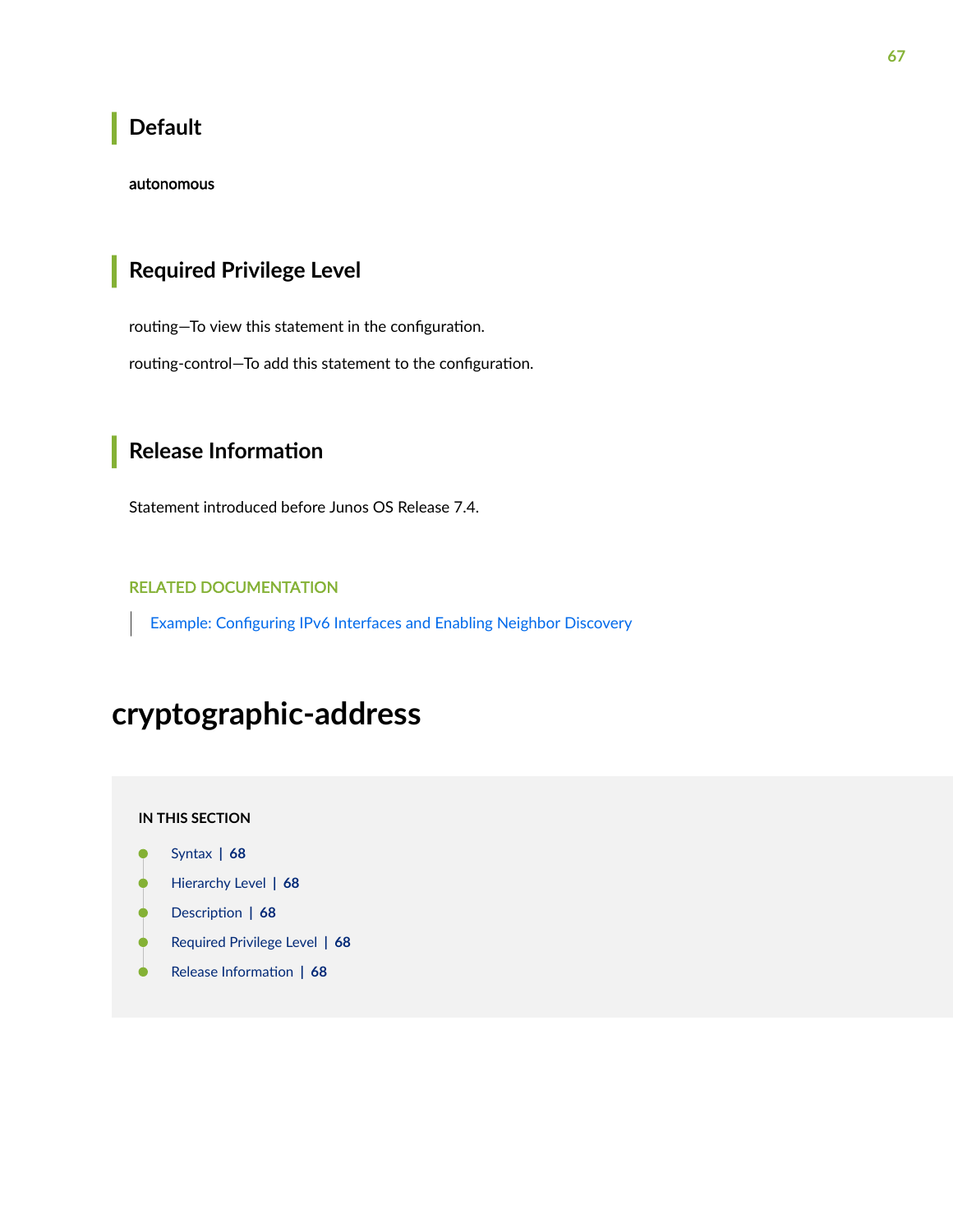#### <span id="page-74-0"></span>**Syntax**

```
cryptographic-address {
     key-length number;
     key-pair pathname;
}
```
### **Hierarchy Level**

[edit protocols [neighbor-discovery](#page-107-0) [secure](#page-128-0)]

#### **Description**

Configure parameters for cryptographically generated addresses for Secure Neighbor Discovery.

The Secure Neighbor Discovery (SEND) Protocol uses cryptographically generated addresses (CGAs), as defined in RFC 3972, Cryptographically Generated Addresses, to ensure that the sender of a Neighbor Discovery Protocol (NDP) message is the "owner" of the claimed address. Each node must generate a public-private key pair before it can claim an address. The CGA is included in all outgoing neighbor solicitation and neighbor advertisement messages.

The remaining statements are explained separately. See [CLI Explorer.](https://apps.juniper.net/cli-explorer/)

#### **Required Privilege Level**

routing level–To view this statement in the configuration.

routing-control-To add this statement to the configuration.

#### **Release Information**

Statement introduced in Junos OS Release 9.3.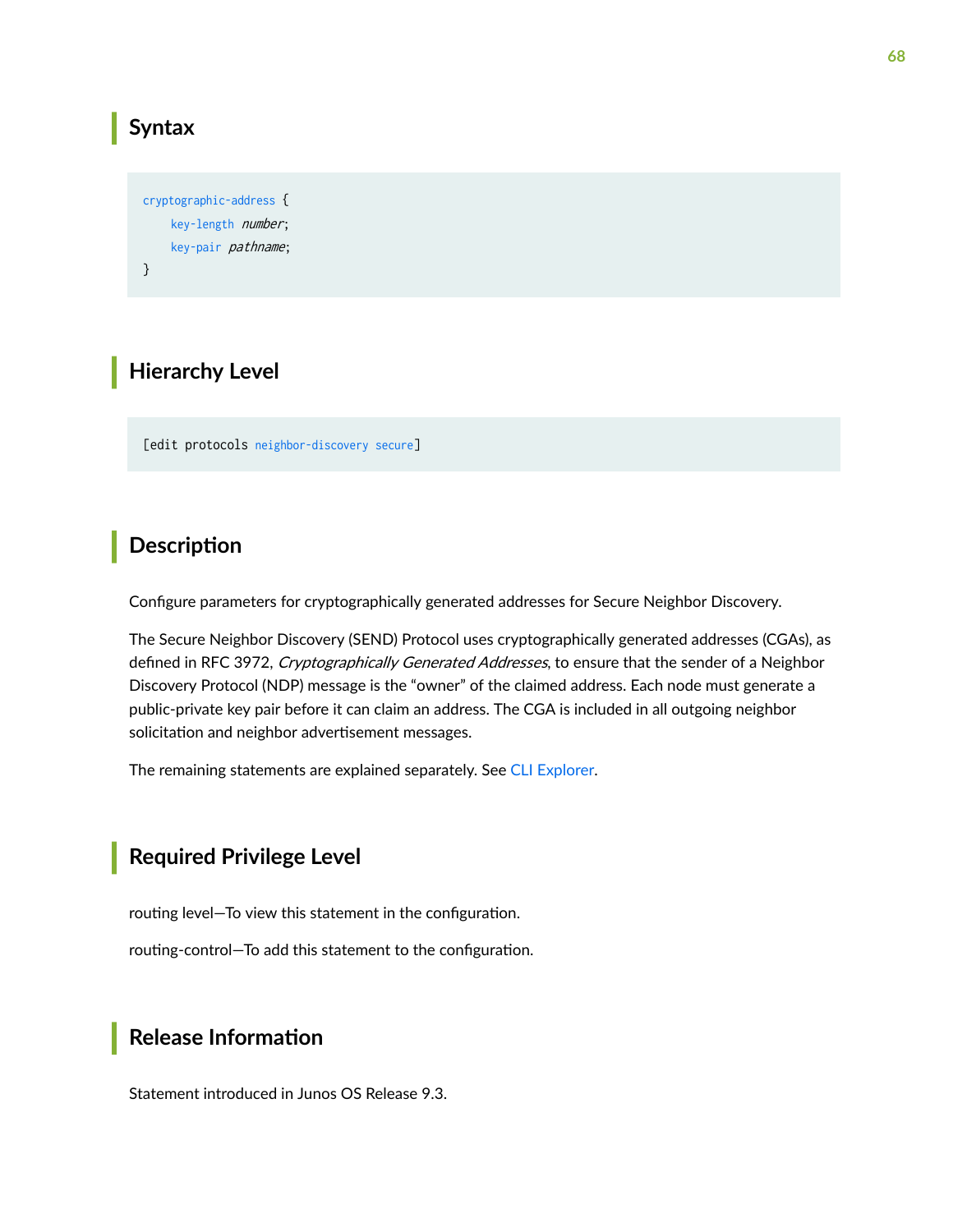#### <span id="page-75-0"></span>RELATED DOCUMENTATION

Example: Configuring Secure IPv6 Neighbor Discovery | 20 [Understanding Secure IPv6 Neighbor Discovery](#page-25-0) **| 19**

# **current-hop-limit**

**IN THIS SECTION**

- Syntax **| 69**
- Hierarchy Level **| 69**
- Description | 70
- [rঞons](#page-76-0) **| 70**
- $\bullet$ [Required Privilege Level](#page-76-0) **| 70**
- $\bullet$ Release Information | 70

#### **Syntax**

current-hop-limit *number*;

# **Hierarchy Level**

[edit logical-systems *logical-system-name* protocols router-advertisement [interface](#page-83-0) interfacename],

[edit protocols router-advertisement [interface](#page-83-0) interface-name]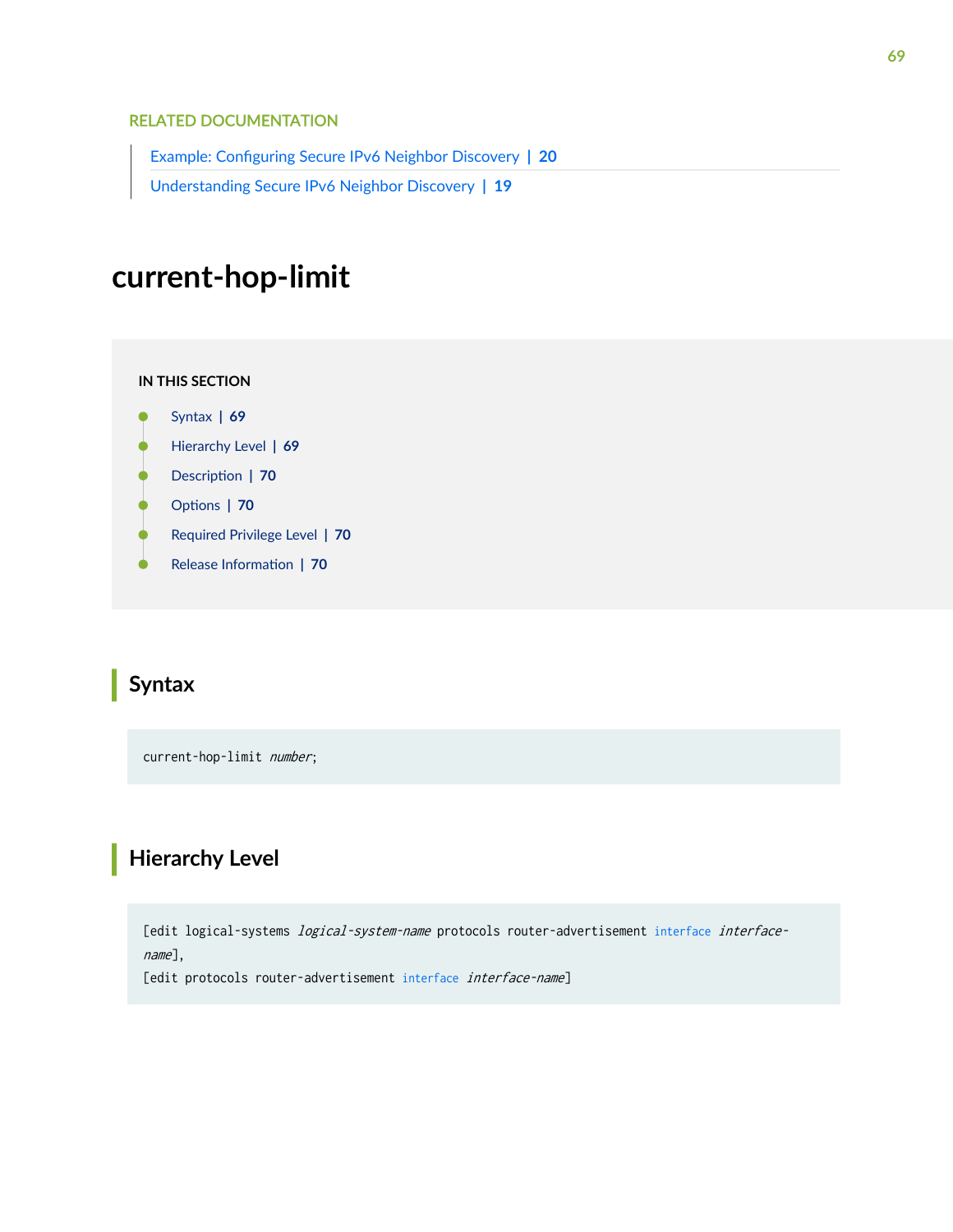### <span id="page-76-0"></span>**Description**

Set the default value placed in the hop count field of the IP header for outgoing packets.

### Options

number-Hop limit. A value of 0 means the limit is unspecified by this router.

- Range: 0 through 255
- Default: 64

### **Required Privilege Level**

routing-To view this statement in the configuration.

routing-control-To add this statement to the configuration.

### **Release Information**

Statement introduced before Junos OS Release 7.4.

#### **RELATED DOCUMENTATION**

Example: Configuring IPv6 Interfaces and Enabling Neighbor Discovery

# dad-proxy

#### **IN THIS SECTION**

Syntax | 71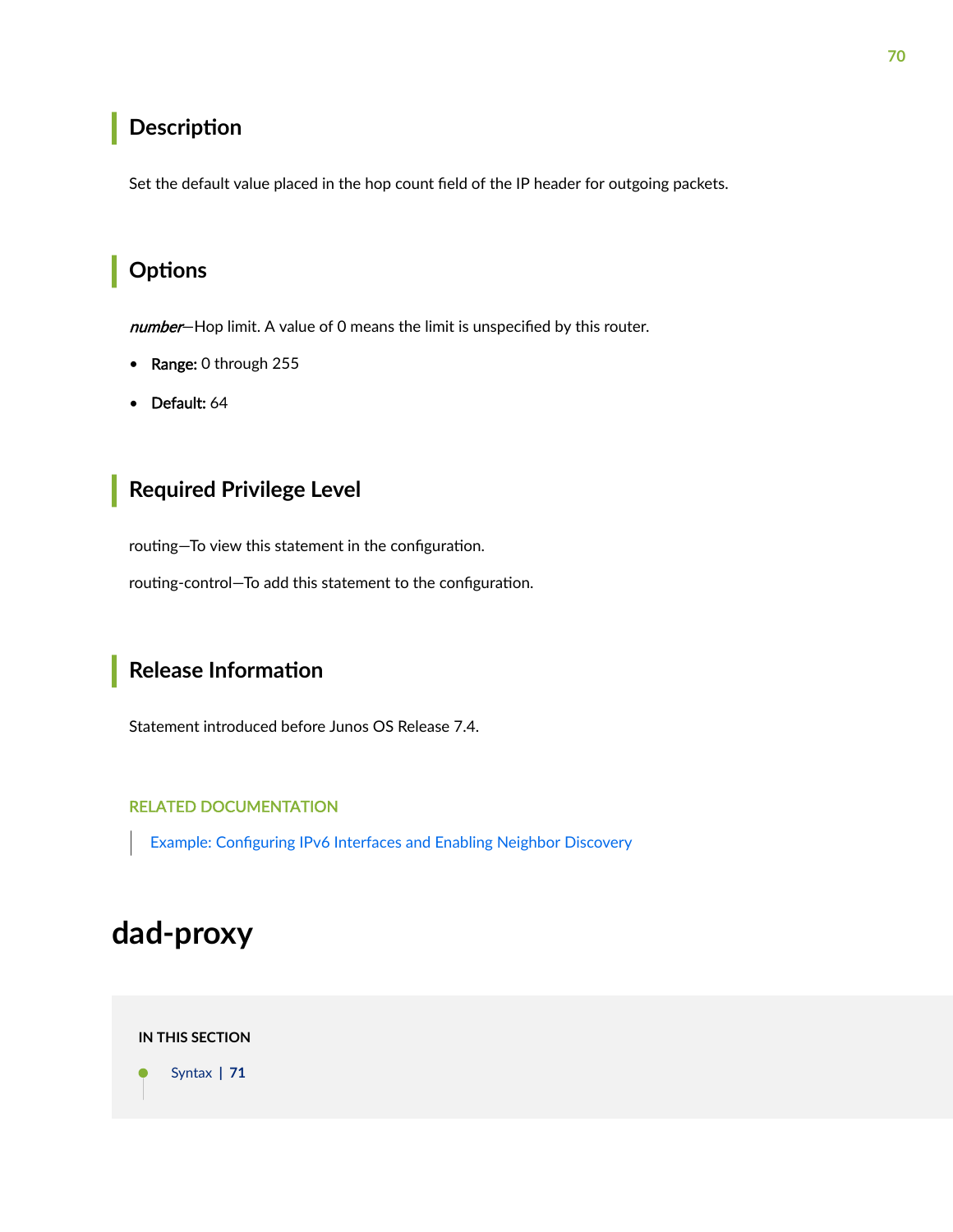- <span id="page-77-0"></span>Hierarchy Level **| 71**  $\bullet$
- Description | 71
- Options | 72
- [Required Privilege Level](#page-78-0) **| 72**
- Release Information | 72

#### **Syntax**

```
 dad-proxy {
 interface-restricted;
 interface-unrestricted;
 }
```
# **Hierarchy Level**

[edit dynamic-profiles name interfaces name unit name family inet6], [edit dynamic-profiles name logical-systems name interfaces name unit name family inet6], [edit interfaces *name* unit *name* family inet6]

# **Description**

DAD proxy on interface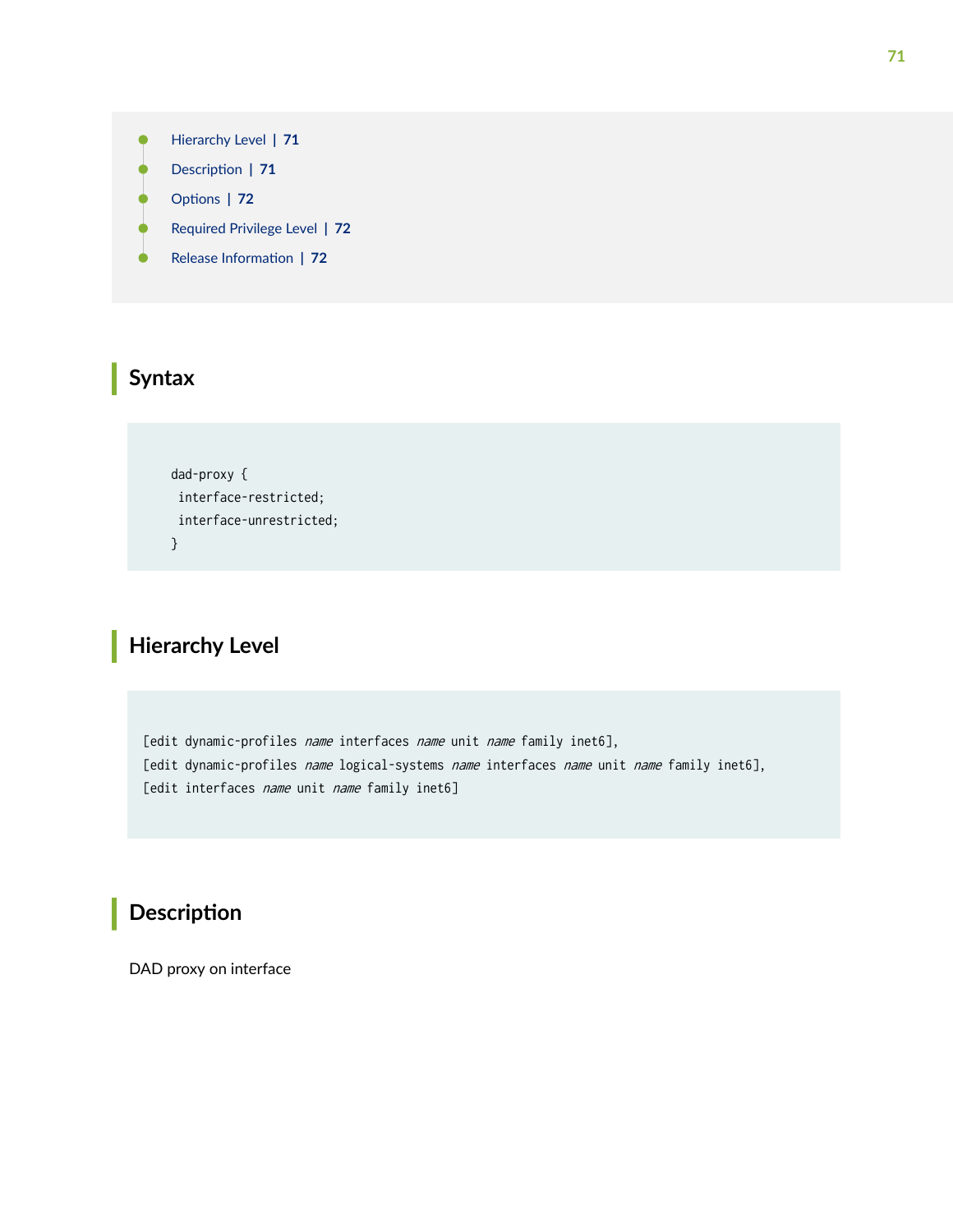## <span id="page-78-0"></span>Options

| interface-restricted   | Enable DAD interface proxy restricted to interface   |
|------------------------|------------------------------------------------------|
| interface-unrestricted | Enable DAD interface proxy unrestricted to interface |

# Required Privilege Level

interface-To view this statement in the configuration.

interface-control-To add this statement to the configuration.

### **Release Information**

Statement introduced in Junos OS Release 21.1R1

Option interface-unrestricted introduced in Junos OS Release 22.1R1 (on SRX Series and vSRX 3.0 platform).

NOTE: You cannot configure both interface restricted and interface unrestricted modes on the same interface simultaneously.

# default-lifetime

#### IN THIS SECTION

- Syntax | 73
- Hierarchy Level | 73
- Description | 73
- Options | 73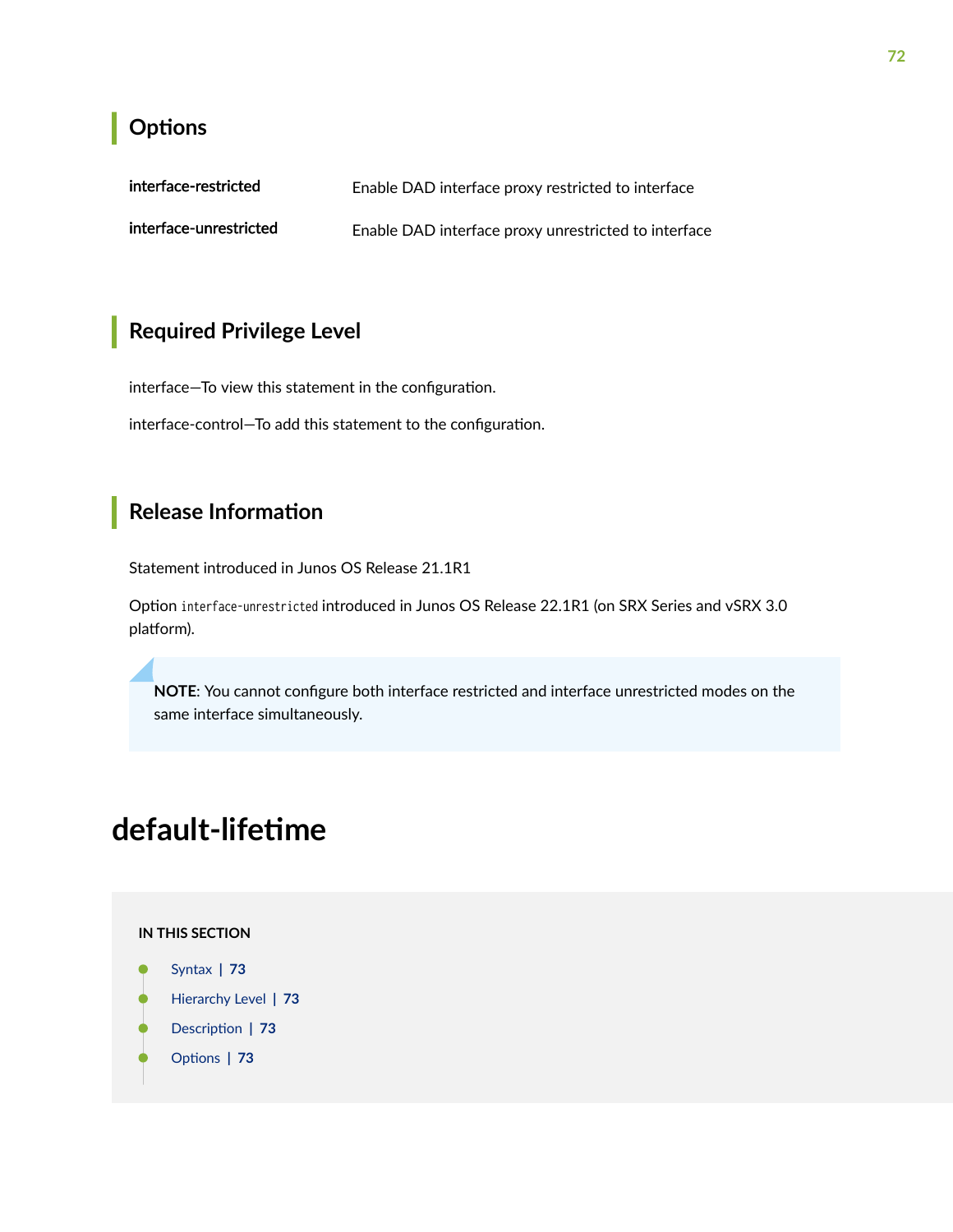- <span id="page-79-0"></span>Required Privilege Level | 73  $\bullet$
- ė Release Information | 74

### Syntax

default-lifetime seconds:

#### **Hierarchy Level**

[edit logical-systems *logical-system-name* protocols router-advertisement interface interface $name]$ ,

[edit protocols router-advertisement interface interface-name]

### **Description**

Configure the lifetime associated with a default router.

## Options

seconds-Default lifetime. A value of 0 means this router is not the default router.

- Range: Maximum advertisement interval value through 9000 seconds
- Default: Three times the maximum advertisement interval value

### **Required Privilege Level**

routing-To view this statement in the configuration.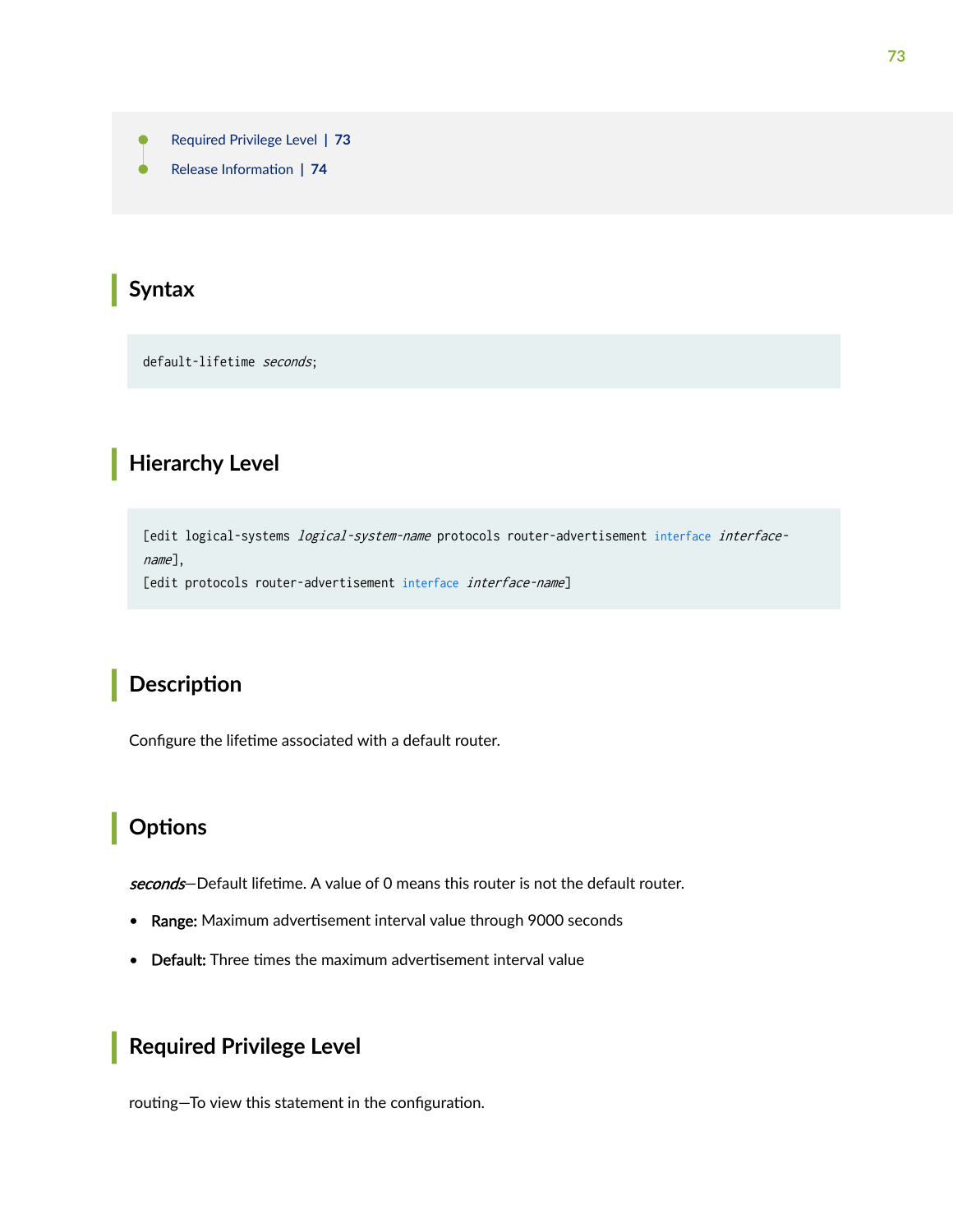<span id="page-80-0"></span>routing-control-To add this statement to the configuration.

# Release Information

Statement introduced before Junos OS Release 7.4.

#### **RELATED DOCUMENTATION**

max-advertisement-interval (Protocols IPv6 Neighbor Discovery) | 86 Example: Configuring IPv6 Interfaces and Enabling Neighbor Discovery

# downstream

#### IN THIS SECTION

- Syntax | 74  $\bullet$
- Hierarchy Level | 75 Ò
- Ò Description | 75
- Options | 75
- $\bullet$ Required Privilege Level | 75
- $\bullet$ Release Information | 75

### Syntax

downstream name;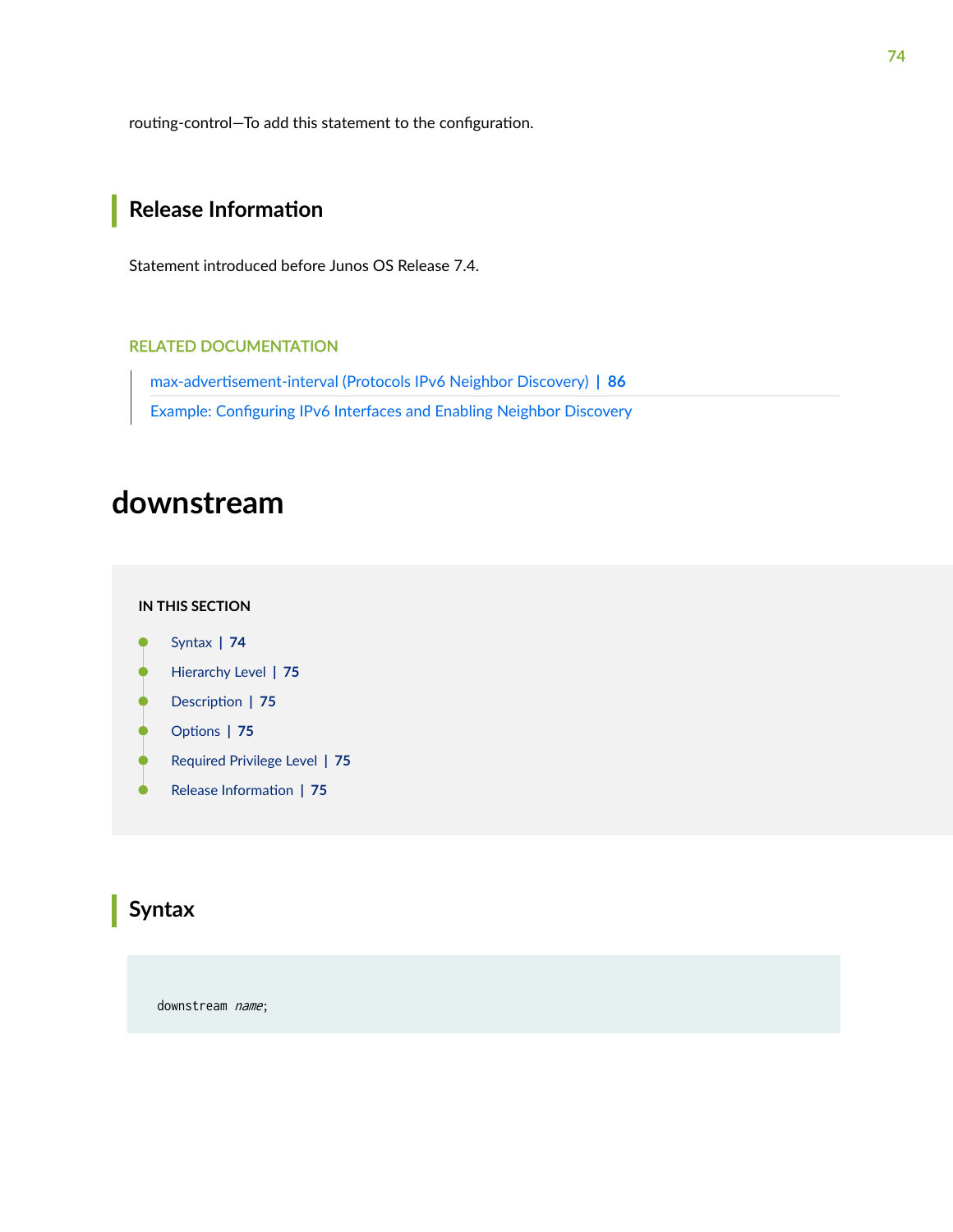## <span id="page-81-0"></span>**Hierarchy Level**

[edit logical-systems name protocols router-advertisement interface], [edit protocols router-advertisement interface]

# Description

Configure the list of downstream interfaces for RA proxy

### Options

Configure the downstream interface for RA proxy name

### **Required Privilege Level**

routing-To view this statement in the configuration.

routing-control-To add this statement to the configuration.

## **Release Information**

Statement introduced in Junos OS Release 22.1R1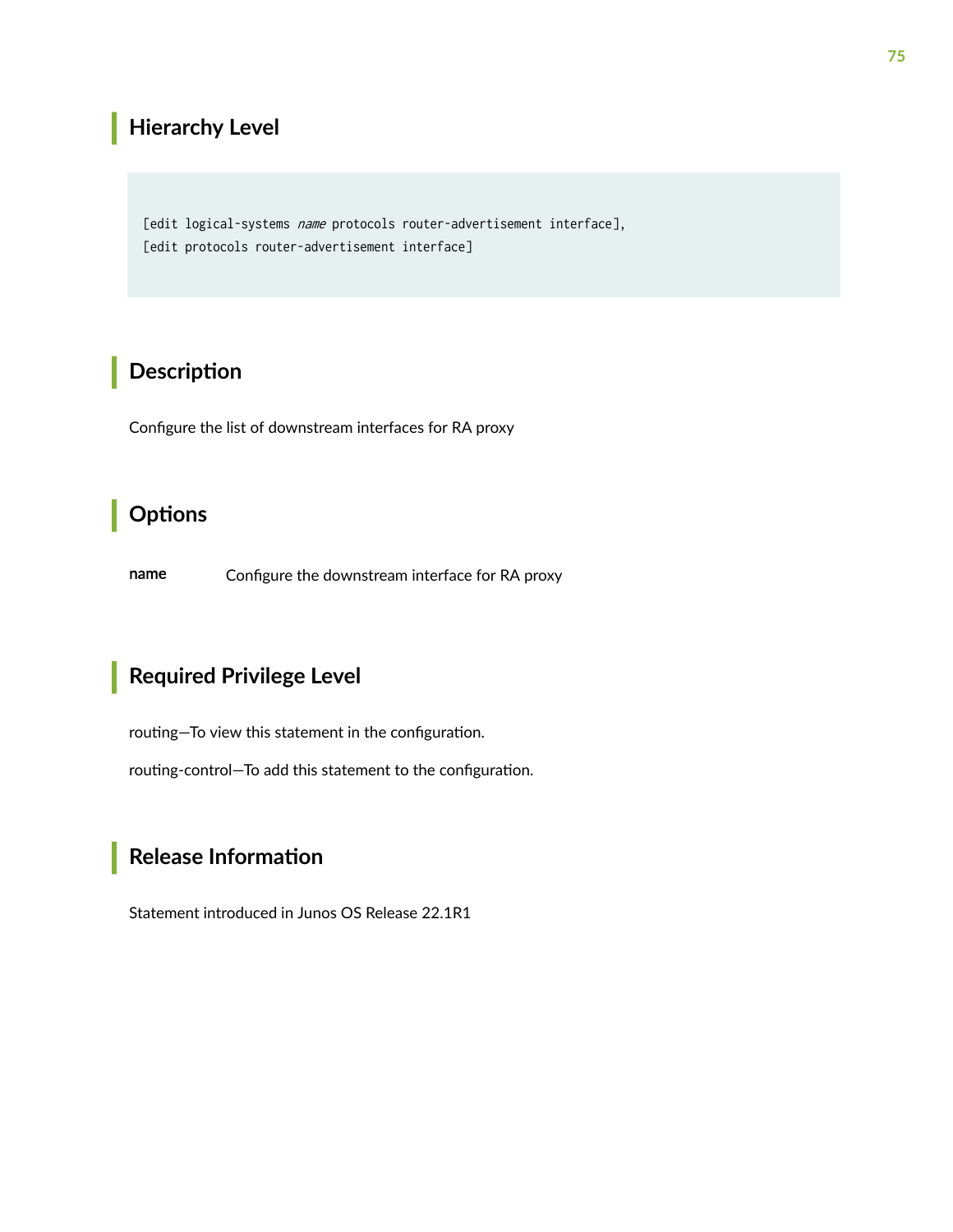# **downstream-mode**

#### **IN THIS SECTION**

- Syntax **| 76**
- Hierarchy Level **| 76**  $\bullet$
- Ó **Description** | 76
- $\bullet$ [Required Privilege Level](#page-83-0) **| 77**
- ۰ Release Information | 77

## **Syntax**

downstream-mode;

# **Hierarchy Level**

[edit logical-systems name protocols router-advertisement interface], [edit protocols router-advertisement interface]

# **Description**

Configure the interface as downstream interface for RA proxy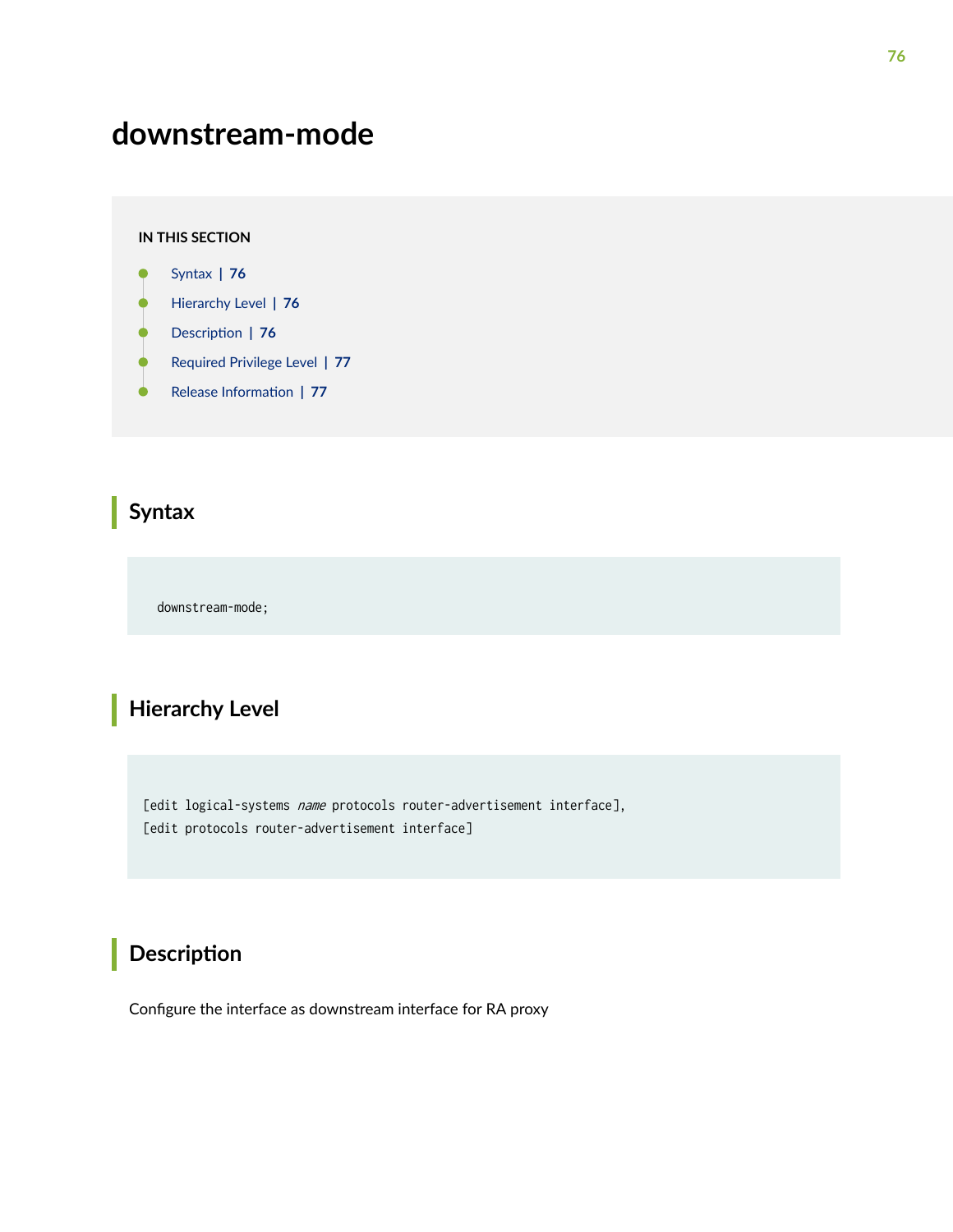### <span id="page-83-0"></span>**Required Privilege Level**

routing-To view this statement in the configuration.

routing-control-To add this statement to the configuration.

### **Release Information**

Statement introduced in Junos OS Release 22.1R1

# **interface (Protocols IPv6 Neighbor Discovery)**

#### **IN THIS SECTION**

- Syntax **| 77**
- [Hierarchy Level](#page-84-0) **| 78**
- **Description** | 78
- **Options** | 78
- [Required Privilege Level](#page-85-0) **| 79** Ŏ
- Release Information | 79

#### **Syntax**

interface interface-name { [current-hop-limit](#page-75-0) *number*; [default-lifetime](#page-78-0) seconds; ([link-mtu](#page-89-0) | no-[link-mtu](#page-89-0)); ([managed-configuration](#page-90-0) | no-[managed-configuration](#page-90-0)); [max-advertisement-interval](#page-92-0) seconds; [min-advertisement-interval](#page-94-0) seconds; ([other-stateful-configuration](#page-113-0) | no-[other-stateful-configuration](#page-113-0));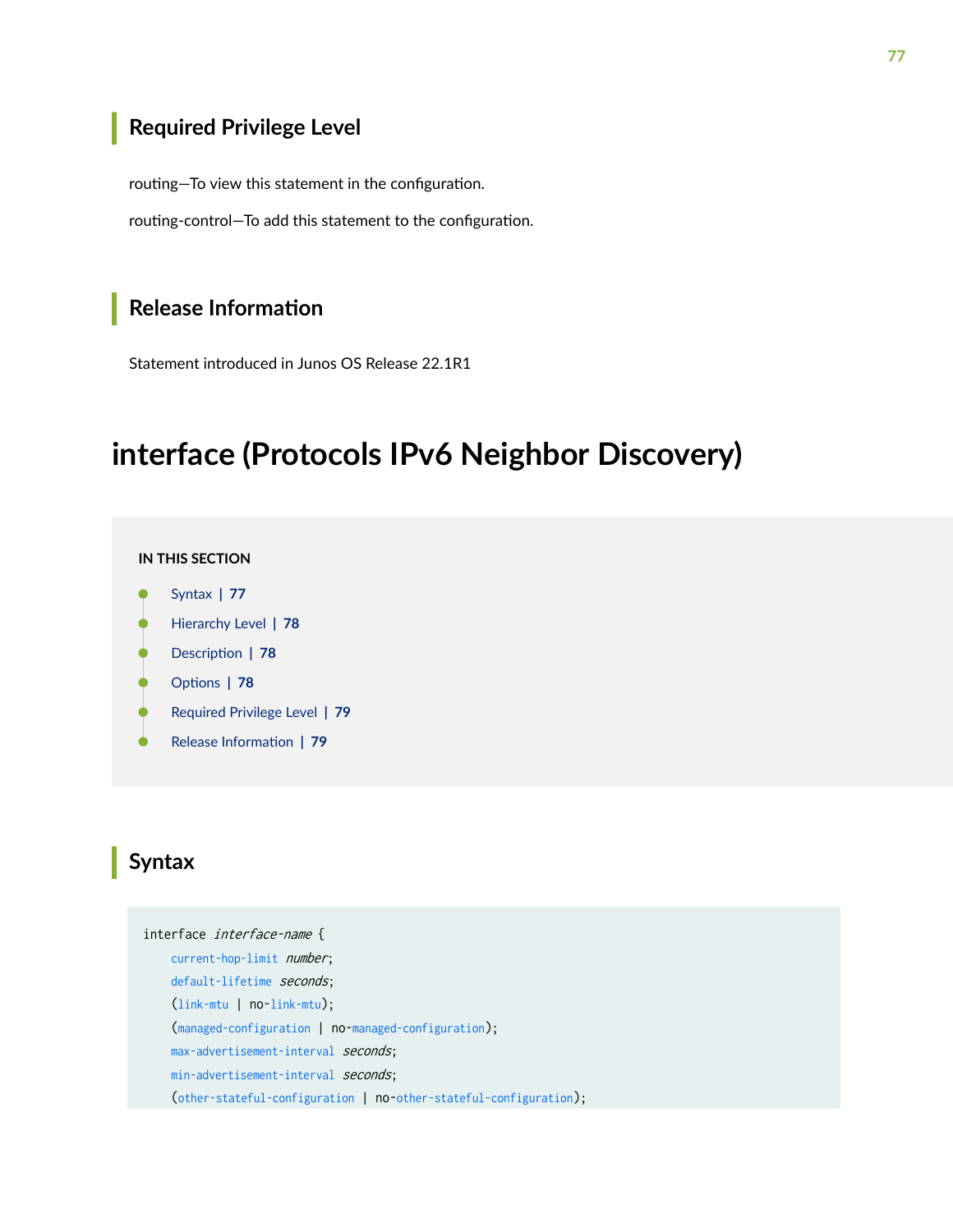```
 prefix prefix {
      (autonomous | no-autonomous);
      (on-link | no-on-link);
     preferred-lifetime seconds;
     valid-lifetime seconds;
 }
 reachable-time milliseconds;
 retransmit-timer milliseconds;
 solicit-router-advertisement-unicast;
```
#### **Hierarchy Level**

}

[edit logical-systems *logical-system-name* protocols [router-advertisement](#page-127-0)], [edit protocols [router-advertisement](#page-127-0)]

#### **Description**

Configure router advertisement properties on an interface. To configure more than one interface, include the interface statement multiple times.

The Junos OS enters the Neighbor Discovery Protocol (NDP) packets into the routing platform cache even if there is no known route to the source.

If you are using Virtual Router Redundancy Protocol (VRRP) for IPv6, you must include the virtual-routeronly statement on both the primary and backup VRRP on the IPv6 router.

### **Options**

interface-name—Name of an interface. Specify the full interface name, including the physical and logical address components.

The remaining statements are explained separately. See [CLI Explorer.](https://www.juniper.net/documentation/content-applications/cli-explorer/)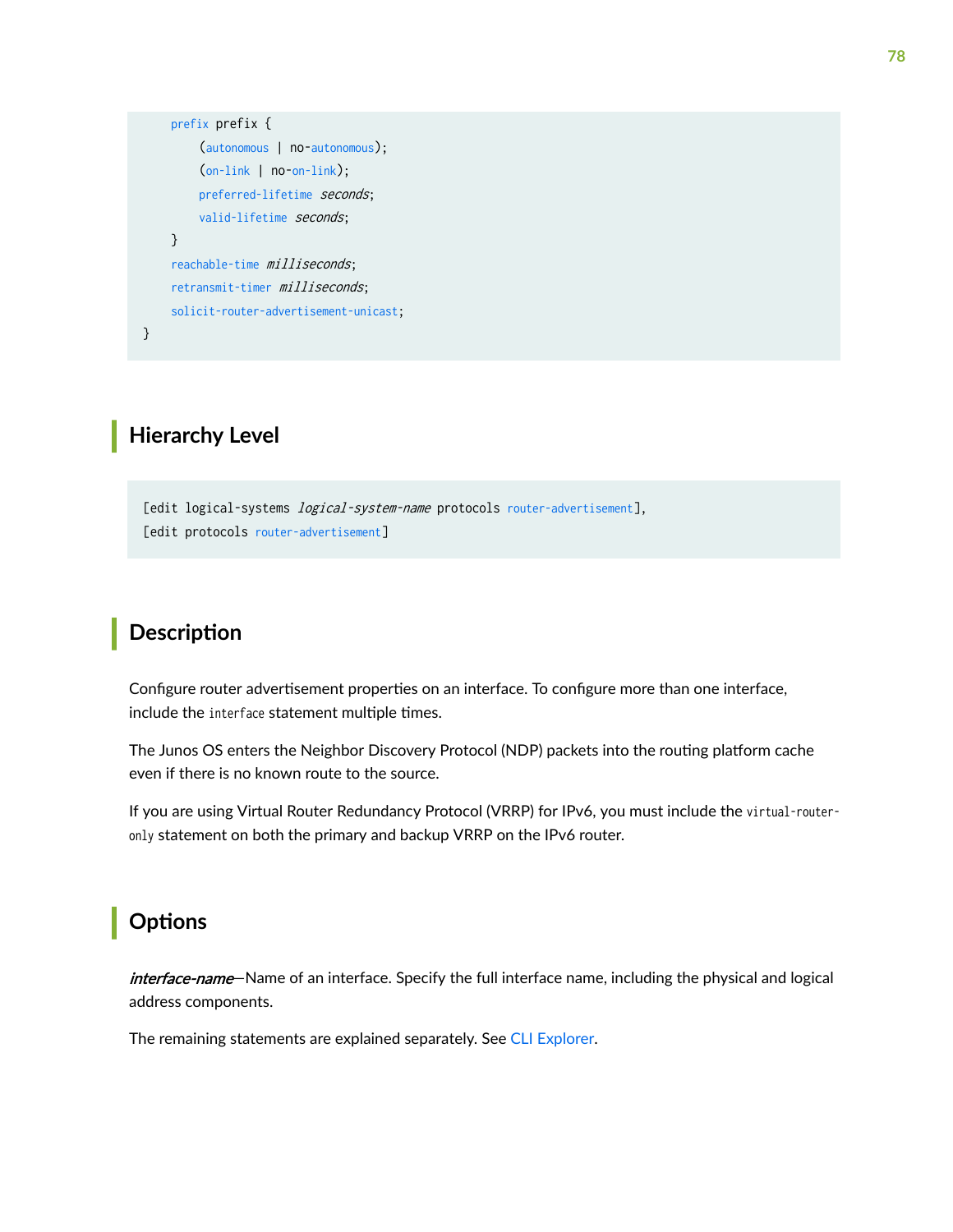# <span id="page-85-0"></span>**Required Privilege Level**

routing-To view this statement in the configuration.

routing-control-To add this statement to the configuration.

#### **Release Information**

Statement introduced before Junos OS Release 7.4.

"solicit-router-advertisement-unicast" on page 126 statement added from 15.1 Release onwards.

#### RELATED DOCUMENTATION

Example: Configuring IPv6 Interfaces and Enabling Neighbor Discovery [Secure IPv6 Neighbor Discovery](#page-25-0) **| 19**

# **key-length**

#### **IN THIS SECTION**

- [Syntax](#page-86-0) **| 80**
- [Hierarchy Level](#page-86-0) **| 80**
- Description | 80
- [Default](#page-86-0) **| 80**
- **Options** | 80
- [Required Privilege Level](#page-86-0) **| 80**  $\bullet$
- $\bullet$ Release Information | 81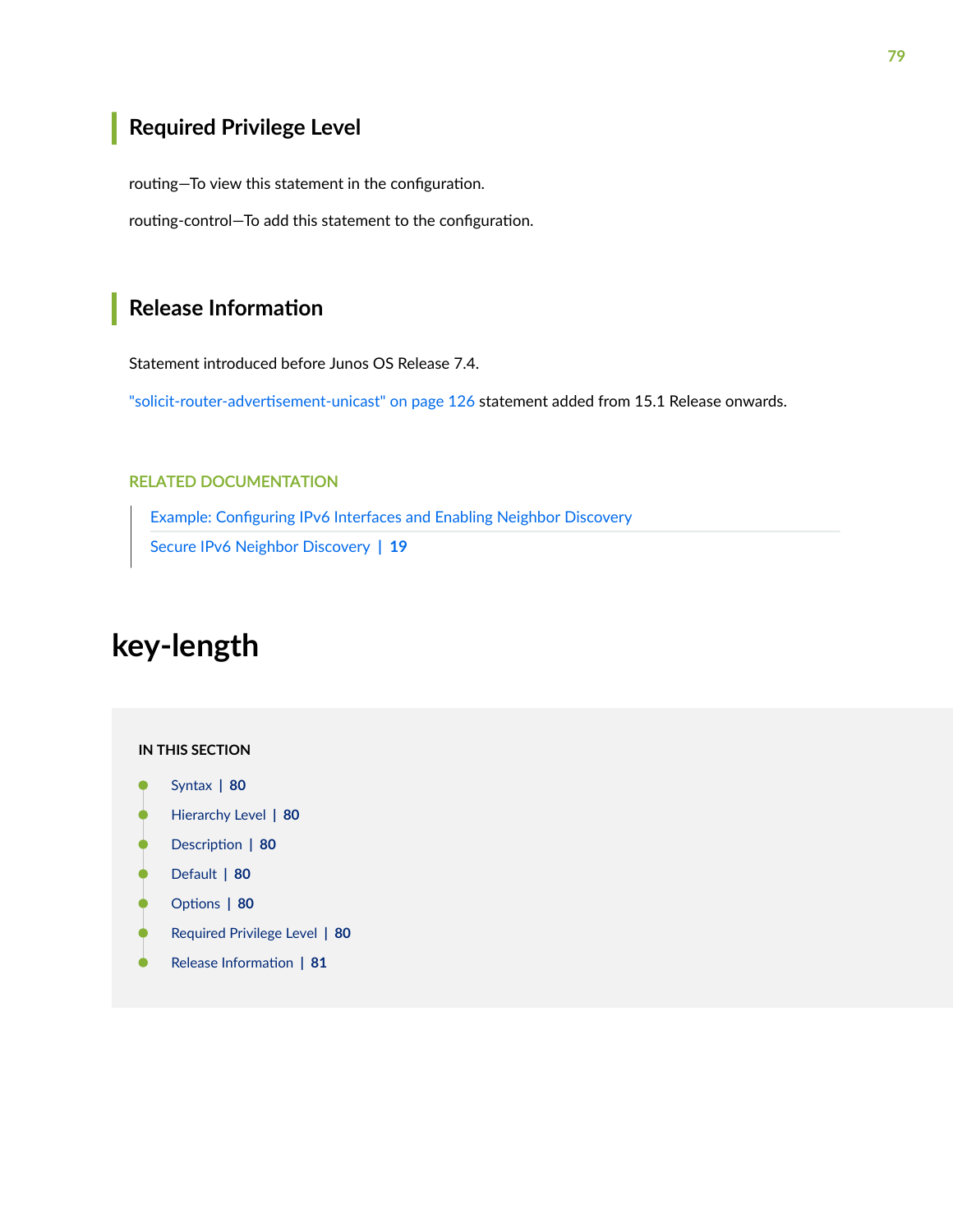### <span id="page-86-0"></span>**Syntax**

key-length number;

## **Hierarchy Level**

[edit protocols neighbor-discovery secure cryptographic-address]

## Description

Specify the length of the RSA key used to generate the public-private key pair for the cryptographic address.

### **Default**

1024

## **Options**

number-RSA key length.

• Range: 1024 through 2048

# **Required Privilege Level**

routing-To view this statement in the configuration.

routing-control-To add this statement to the configuration.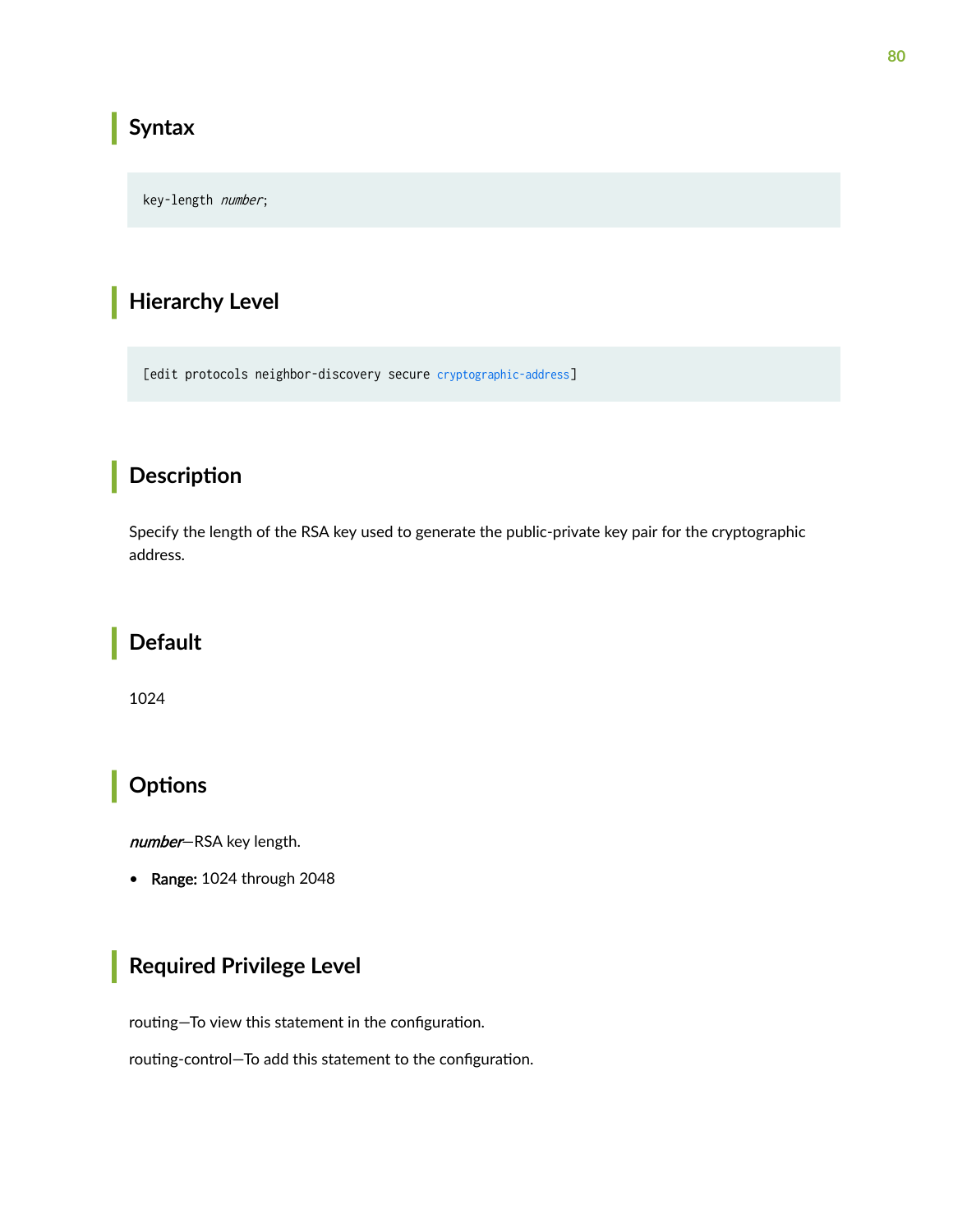### <span id="page-87-0"></span>**Release Information**

Statement introduced in Junos OS Release 9.3.

#### RELATED DOCUMENTATION

[Secure IPv6 Neighbor Discovery](#page-25-0) **| 19**

# **key-pair**

#### **IN THIS SECTION**

- Syntax **| 81** C
- Hierarchy Level **| 81**  $\bullet$
- Description | 82 ė
- [Default](#page-88-0) **| 82**
- **Options** | 82
- [Required Privilege Level](#page-88-0) **| 82**  $\bullet$
- $\bullet$ Release Information | 82

### **Syntax**

key-pair pathname;

# **Hierarchy Level**

[edit protocols neighbor-discovery secure [cryptographic-address](#page-73-0)]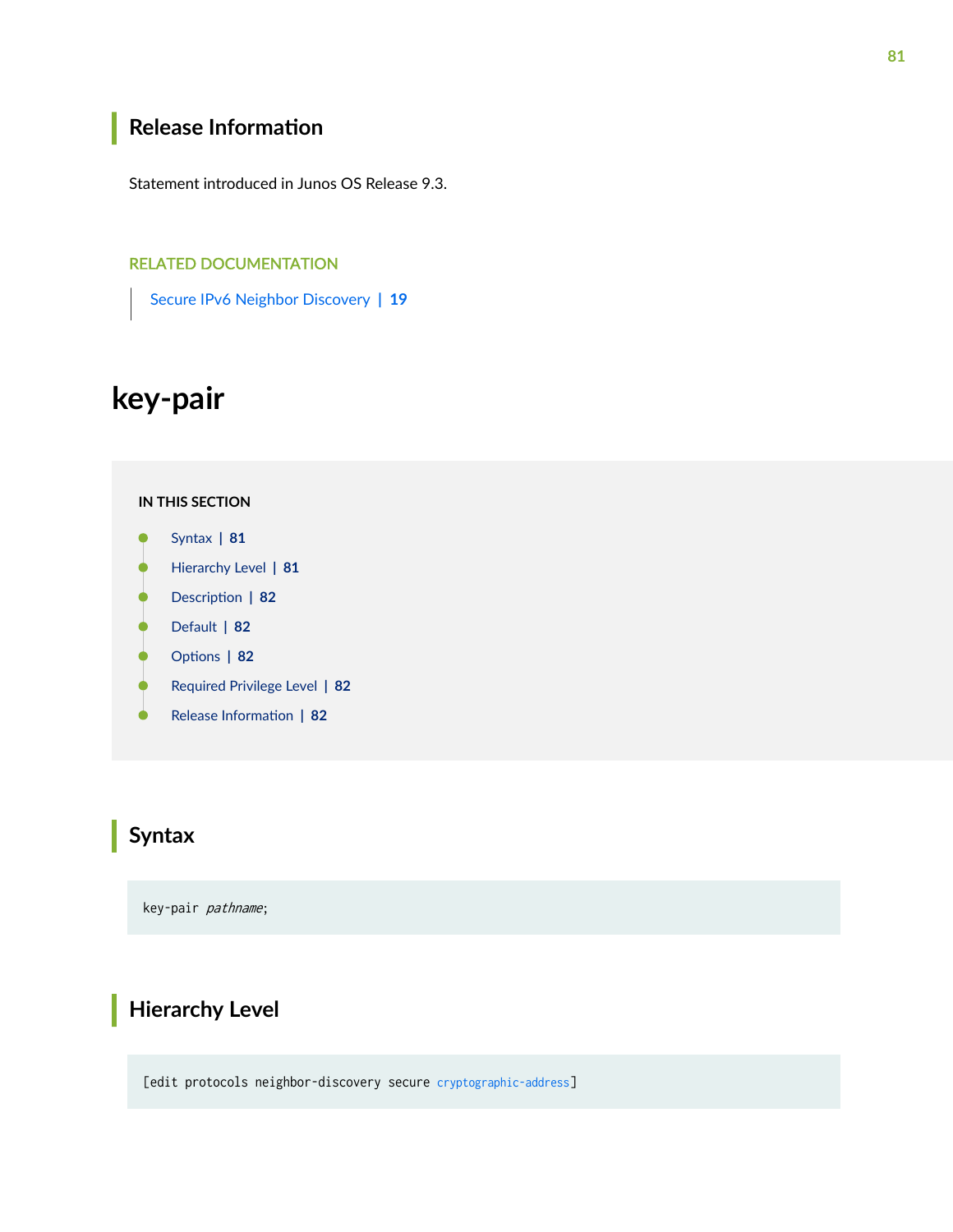### <span id="page-88-0"></span>**Description**

Specify the directory path of the public-private key file generated for the cryptographic address.

A cryptographic address is dynamically generated based on a public key and a subnet prefix.

## **Default**

The default location of the file is the /var/etc/rsa\_key directory.

## Options

pathname-Directory path of the public-private key file.

# **Required Privilege Level**

routing-To view this statement in the configuration. routing-control-To add this statement to the configuration.

## Release Information

Statement introduced in Junos OS Release 9.3.

#### **RELATED DOCUMENTATION**

Secure IPv6 Neighbor Discovery | 19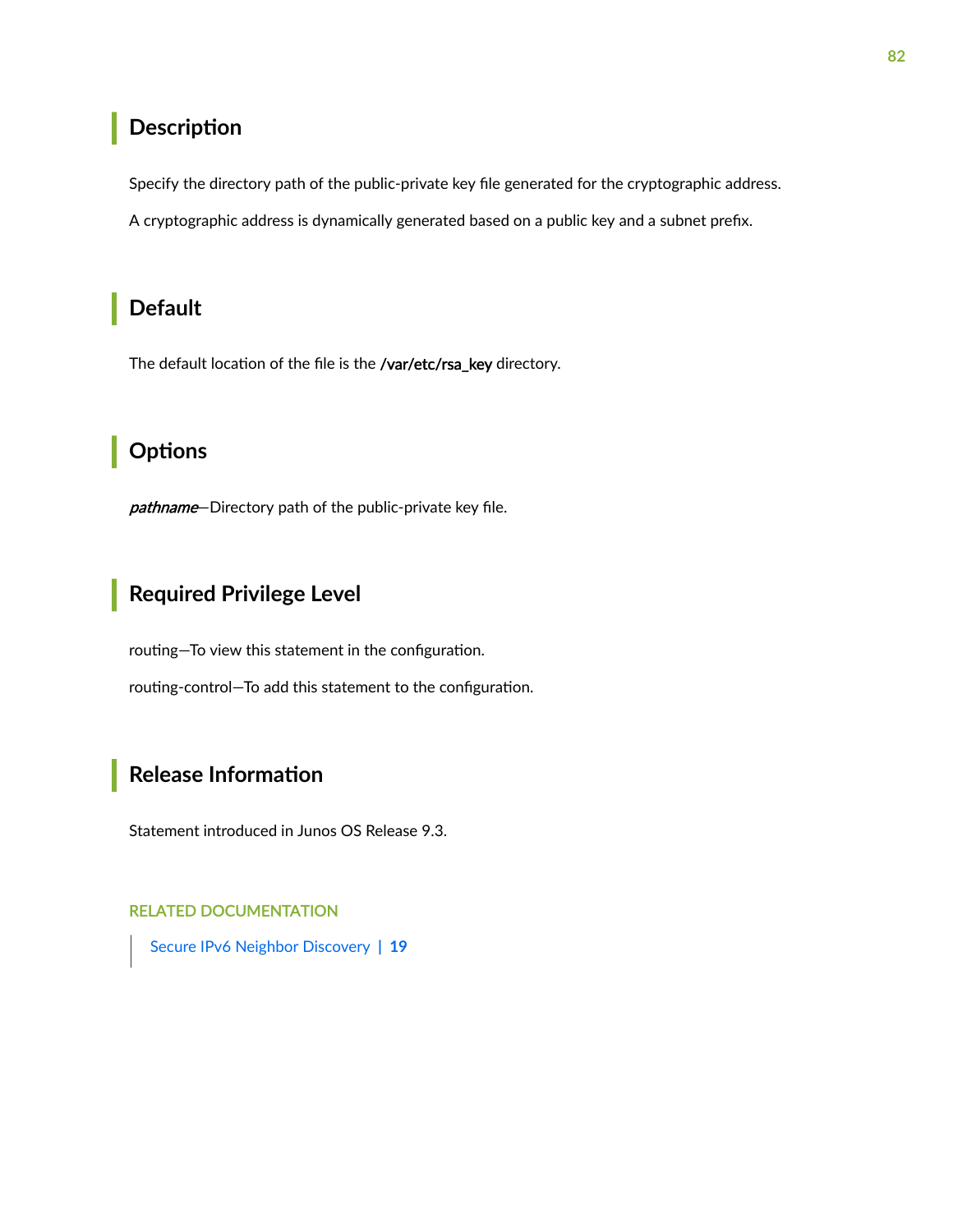# <span id="page-89-0"></span>**link-mtu**

#### **IN THIS SECTION**

- Syntax **| 83**
- Hierarchy Level **| 83** Ò
- Description | 83
- Ó [Default](#page-90-0) **| 84**
- ė [Required Privilege Level](#page-90-0) **| 84**
- Ò Release Information | 84

#### **Syntax**

(link-mtu | no-link-mtu);

# **Hierarchy Level**

[edit logical-systems *logical-system-name* protocols router-advertisement [interface](#page-83-0) interfacename],

[edit protocols router-advertisement [interface](#page-83-0) interface-name]

# **Description**

Specify whether to include the maximum transmission unit (MTU) option in router advertisement messages:

- link-mtu-Includes the MTU option in router advertisements.
- no-link-mtu-Does not include the MTU option in router advertisements.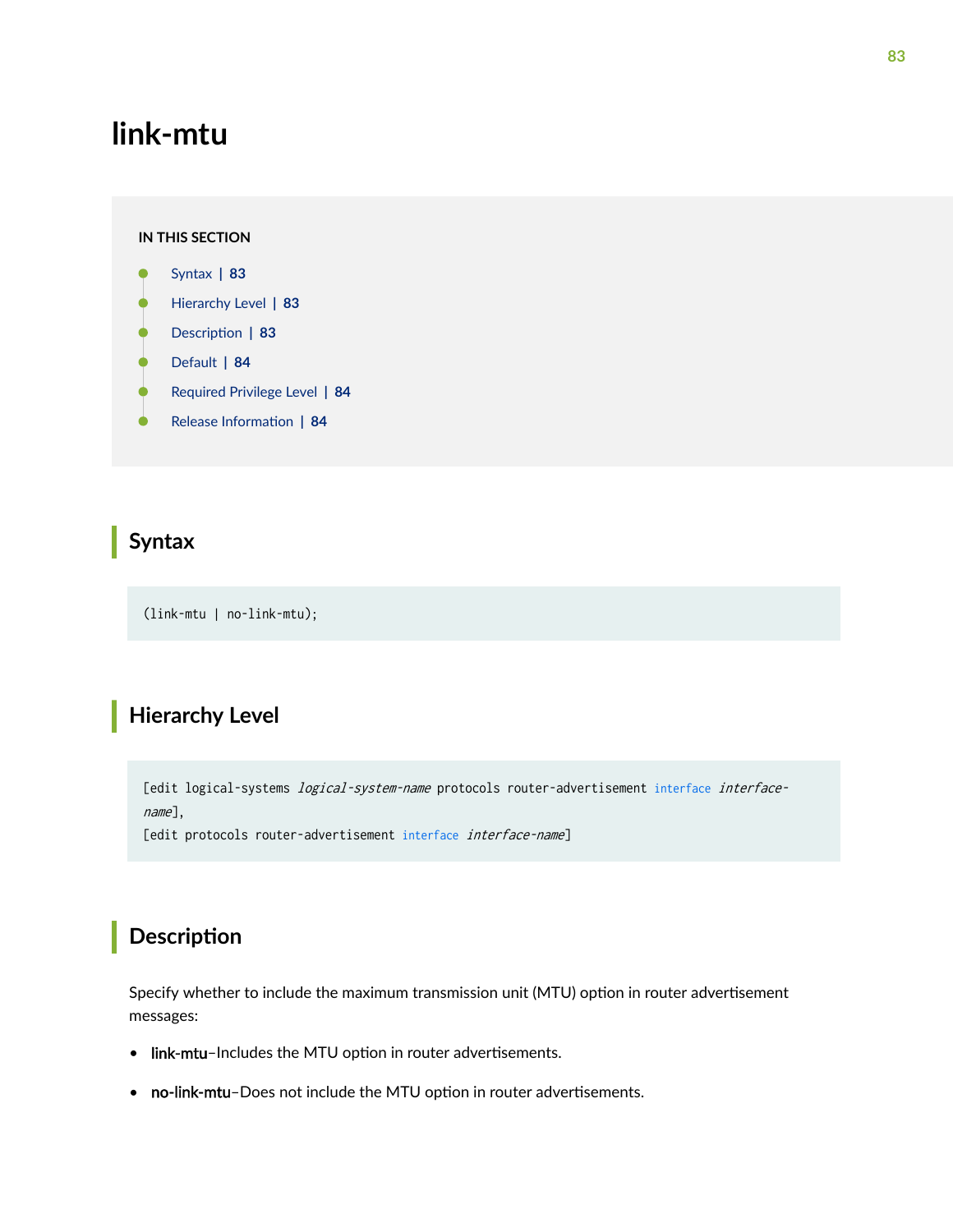<span id="page-90-0"></span>The MTU option included in router advertisement messages ensures that all nodes on a link use the same MTU value in situations where the link MTU is not well known.

#### **Default**

Router advertisement messages do not include the MTU option.

# Required Privilege Level

routing-To view this statement in the configuration.

routing-control-To add this statement to the configuration.

### **Release Information**

Statement introduced in Junos OS 10.3.

#### **RELATED DOCUMENTATION**

Example: Configuring IPv6 Interfaces and Enabling Neighbor Discovery

# managed-configuration

#### **IN THIS SECTION**



- Hierarchy Level | 85
- $\bullet$ Description | 85
- Default | 86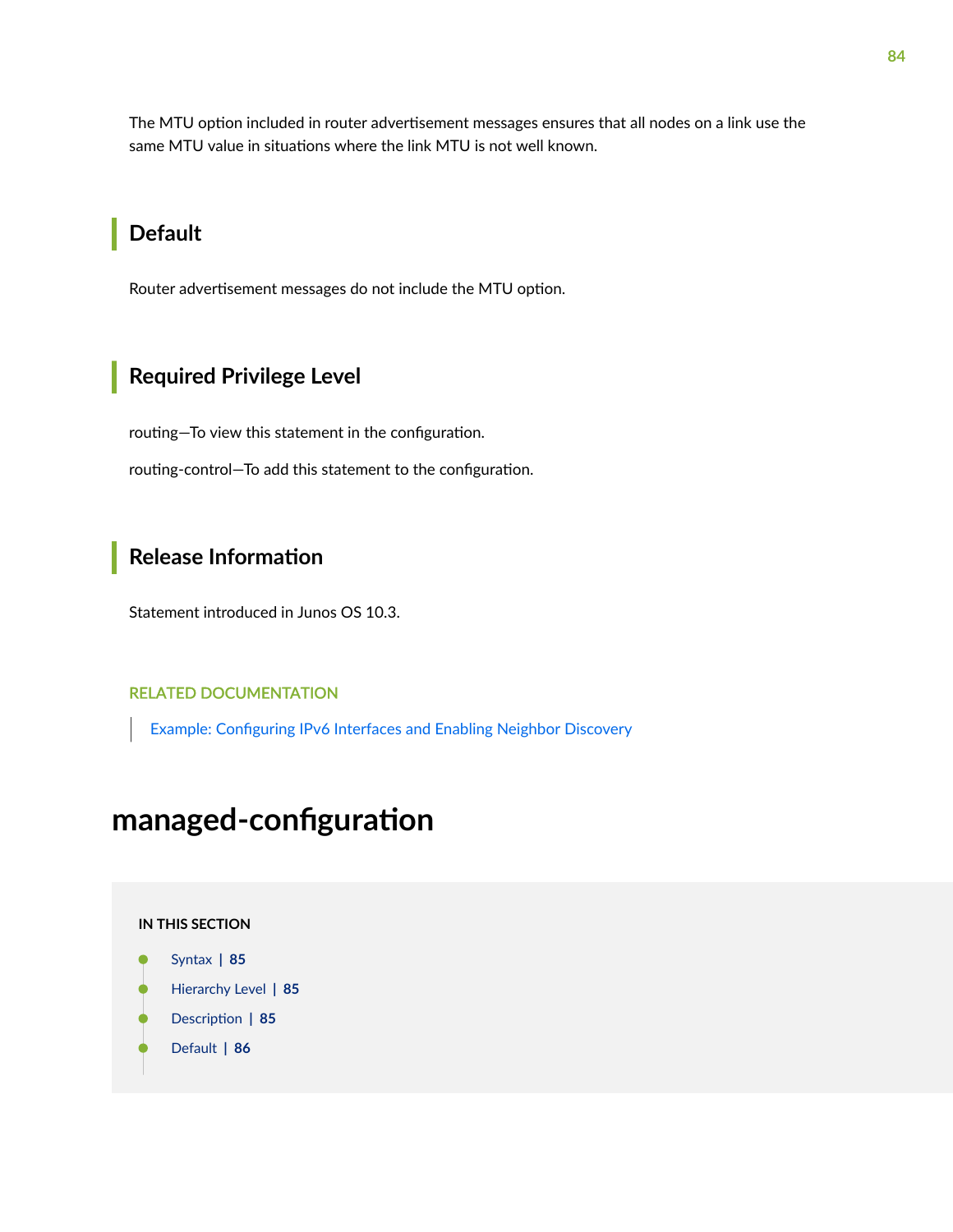- <span id="page-91-0"></span>[Required Privilege Level](#page-92-0) **| 86**
- Release Information | 86

#### **Syntax**

(managed-configuration | no-managed-configuration);

#### **Hierarchy Level**

[edit logical-systems *logical-system-name* protocols router-advertisement [interface](#page-83-0) interfacename],

[edit protocols router-advertisement [interface](#page-83-0) interface-name]

#### **Description**

Specify whether to enable the host to use a stateful autoconfiguration protocol for address autoconfiguration, along with any stateless autoconfiguration already configured:

- managed-configuration–Enable host to use stateful autoconfiguration.
- no-managed-configuration-Disable host from using stateful autoconfiguration.

You can set two fields in the router advertisement message to enable stateful autoconfiguration on a host: the managed configuration field and the other stateful configuration field. Setting the managed configuration field enables the host to use a stateful autoconfiguration protocol for address autoconfiguration, along with any stateless autoconfiguration already configured. Setting the other stateful configuration field enables autoconfiguration of other nonaddress-related information.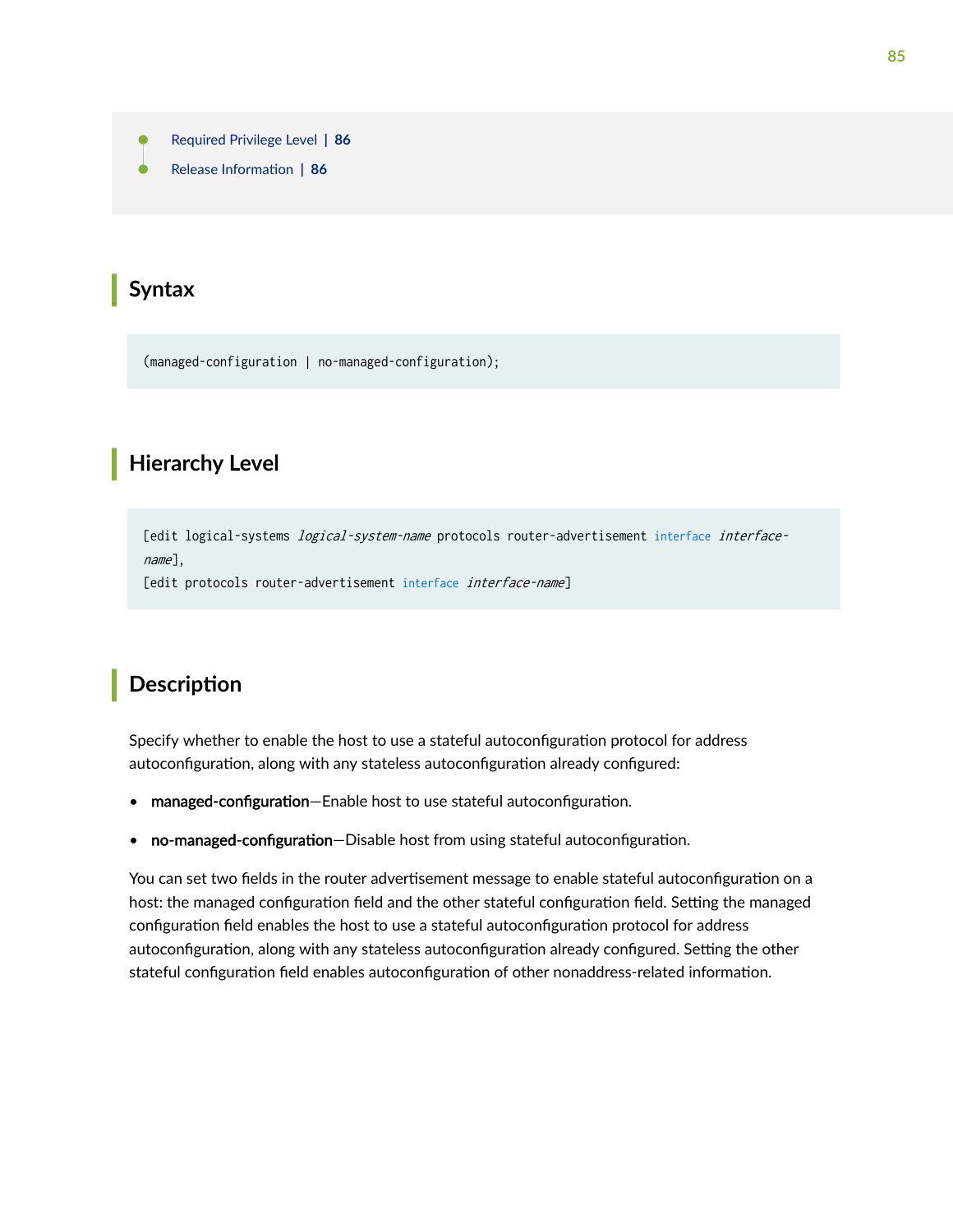### <span id="page-92-0"></span>**Default**

Stateful autoconfiguration is disabled.

#### **Required Privilege Level**

routing-To view this statement in the configuration.

routing-control-To add this statement to the configuration.

### **Release Information**

Statement introduced before Junos OS Release 7.4.

#### RELATED DOCUMENTATION

Example: Configuring IPv6 Interfaces and Enabling Neighbor Discovery other-stateful-configuration | 107

# max-advertisement-interval (Protocols IPv6 **Neighbor Discovery)**

#### **IN THIS SECTION**

- [Syntax](#page-93-0) **| 87**
- [Hierarchy Level](#page-93-0) **| 87**
- Description | 87
- **Options** | 87
- [Required Privilege Level](#page-94-0) **| 88**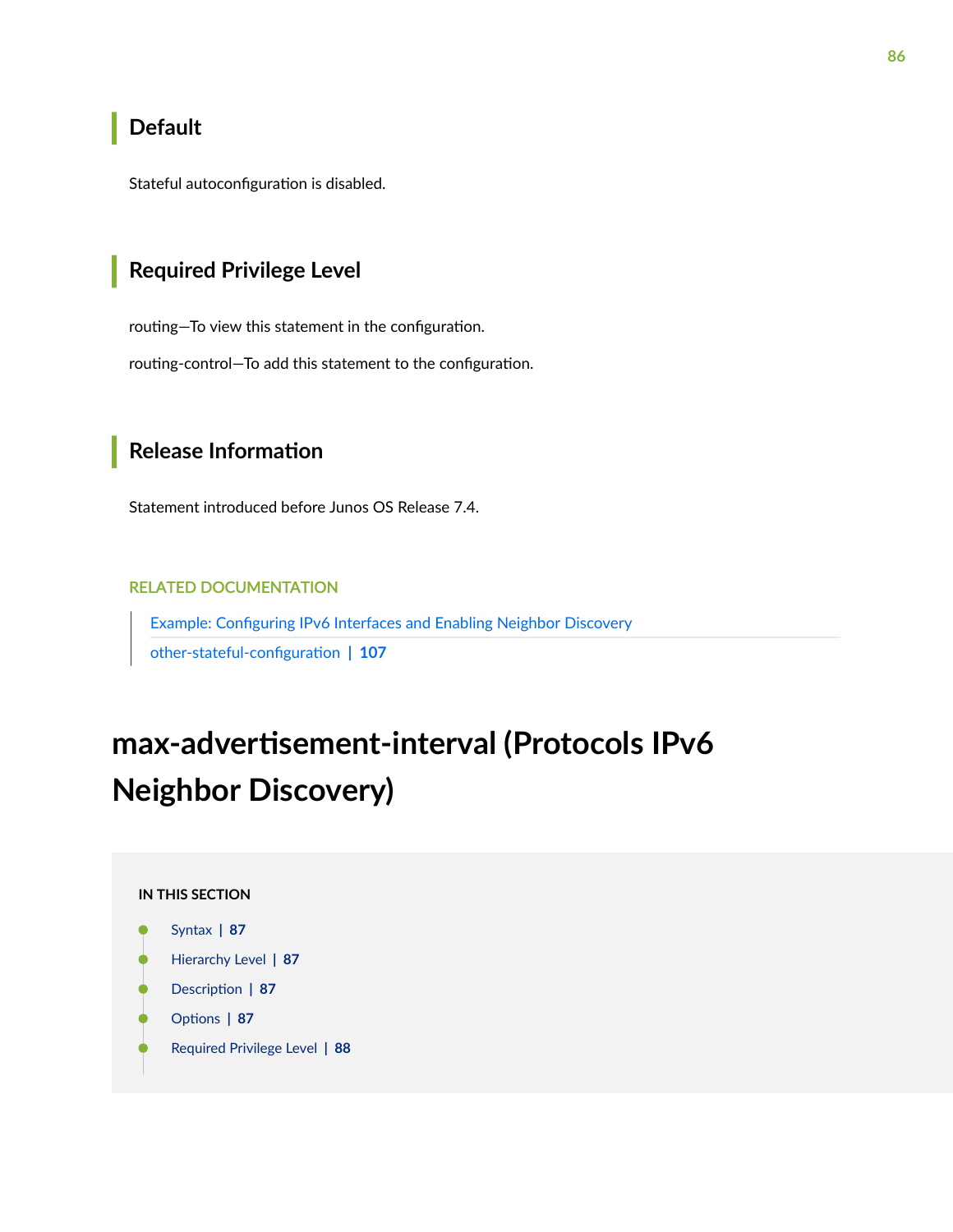<span id="page-93-0"></span>Release Information | 88

## **Syntax**

max-advertisement-interval seconds;

## **Hierarchy Level**

[edit logical-systems *logical-system-name* protocols router-advertisement [interface](#page-83-0) interfacename],

[edit protocols router-advertisement [interface](#page-83-0) interface-name]

## **Description**

Set the maximum interval between each router advertisement message.

The router sends router advertisements on each interface configured to transmit messages. The advertisements include route information and indicate to network hosts that the router is operational. The router sends these messages periodically, with a time range defined by minimum and maximum values.

# **Options**

seconds-Maximum interval.

- Range: 4 through 1800 seconds
- Default: 600 seconds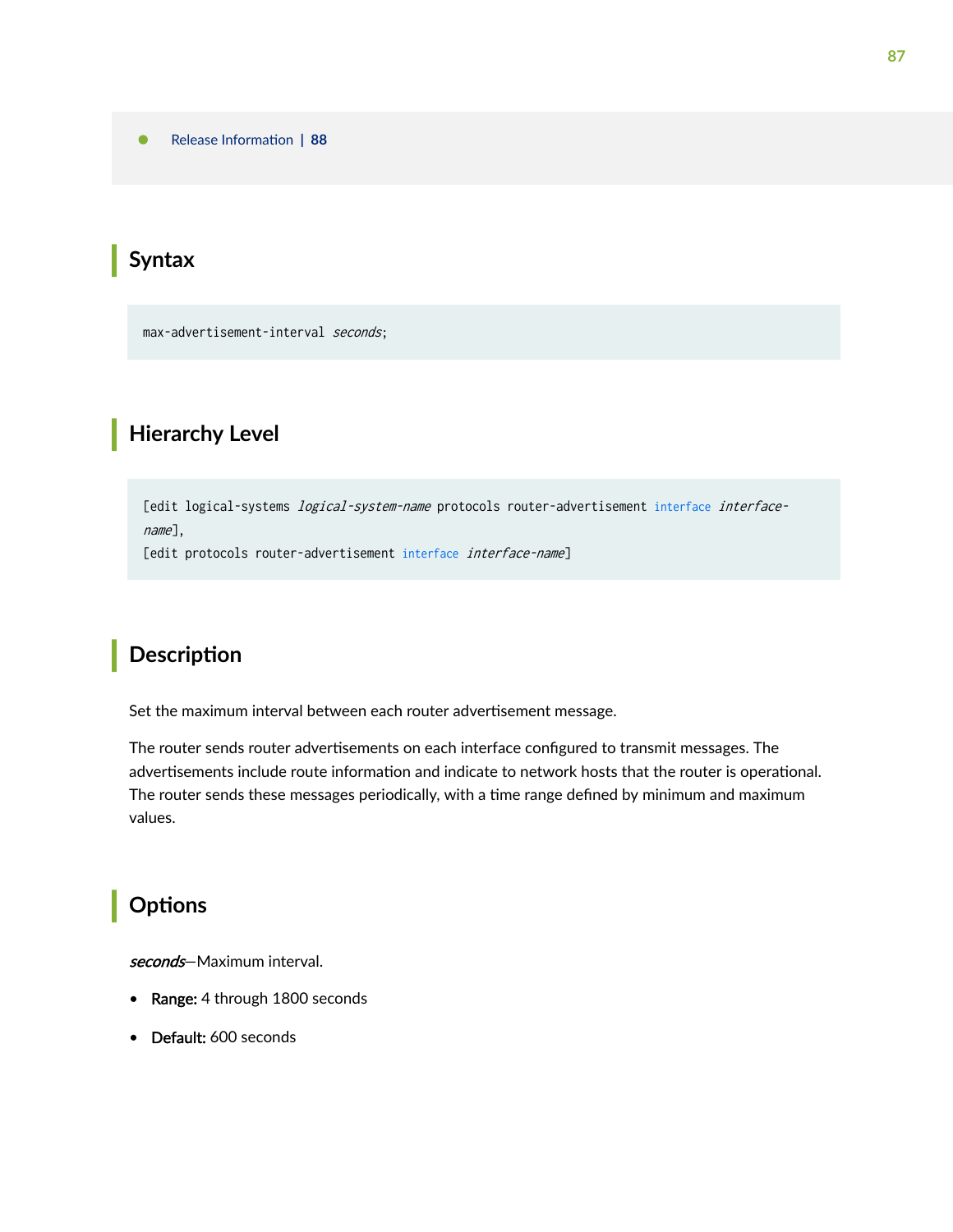### <span id="page-94-0"></span>Required Privilege Level

routing-To view this statement in the configuration.

routing-control-To add this statement to the configuration.

### **Release Information**

Statement introduced before Junos OS Release 7.4.

#### **RELATED DOCUMENTATION**

min-advertisement-interval (Protocols IPv6 Neighbor Discovery) | 88 Example: Configuring IPv6 Interfaces and Enabling Neighbor Discovery

# min-advertisement-interval (Protocols IPv6 **Neighbor Discovery)**

#### IN THIS SECTION

- Syntax | 89
- Hierarchy Level | 89
- Description | 89
- Options | 89
- Required Privilege Level | 90
- $\bullet$ Release Information | 90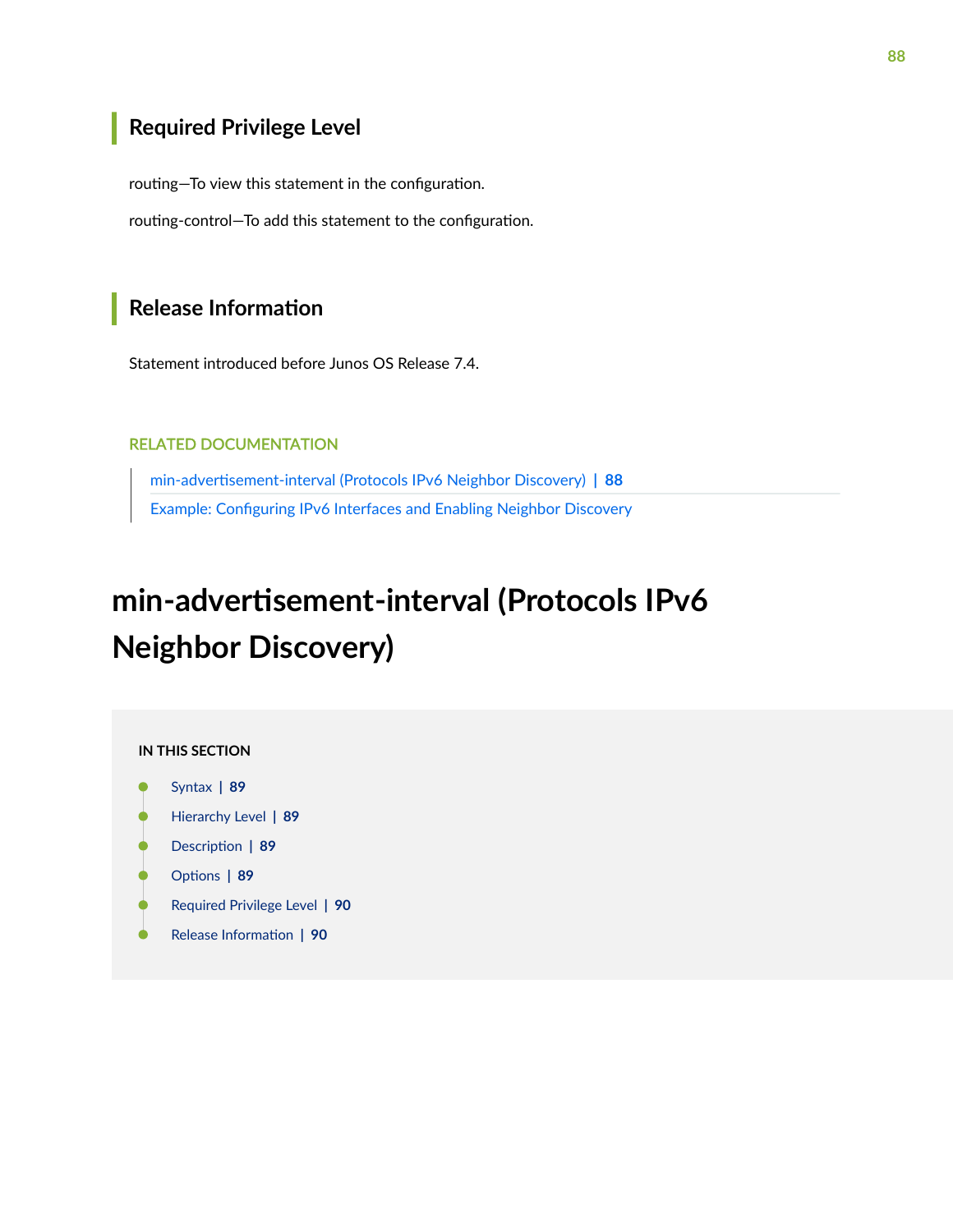### <span id="page-95-0"></span>**Syntax**

min-advertisement-interval seconds;

### **Hierarchy Level**

[edit logical-systems *logical-system-name* protocols router-advertisement [interface](#page-83-0) interfacename],

[edit protocols router-advertisement [interface](#page-83-0) interface-name]

### **Description**

Set the minimum interval between each router advertisement message.

The router sends router advertisements on each interface configured to transmit messages. The advertisements include route information and indicate to network hosts that the router is operational. The router sends these messages periodically, with a time range defined by minimum and maximum values.

### **Options**

seconds-Minimum interval.

- Range: 3 seconds through three-quarter times the maximum advertisement interval value
- Default: One-third the maximum advertisement interval value

By default, the maximum advertisement interval is 600 seconds and the minimum advertisement interval is one-third the maximum interval, or 200 seconds.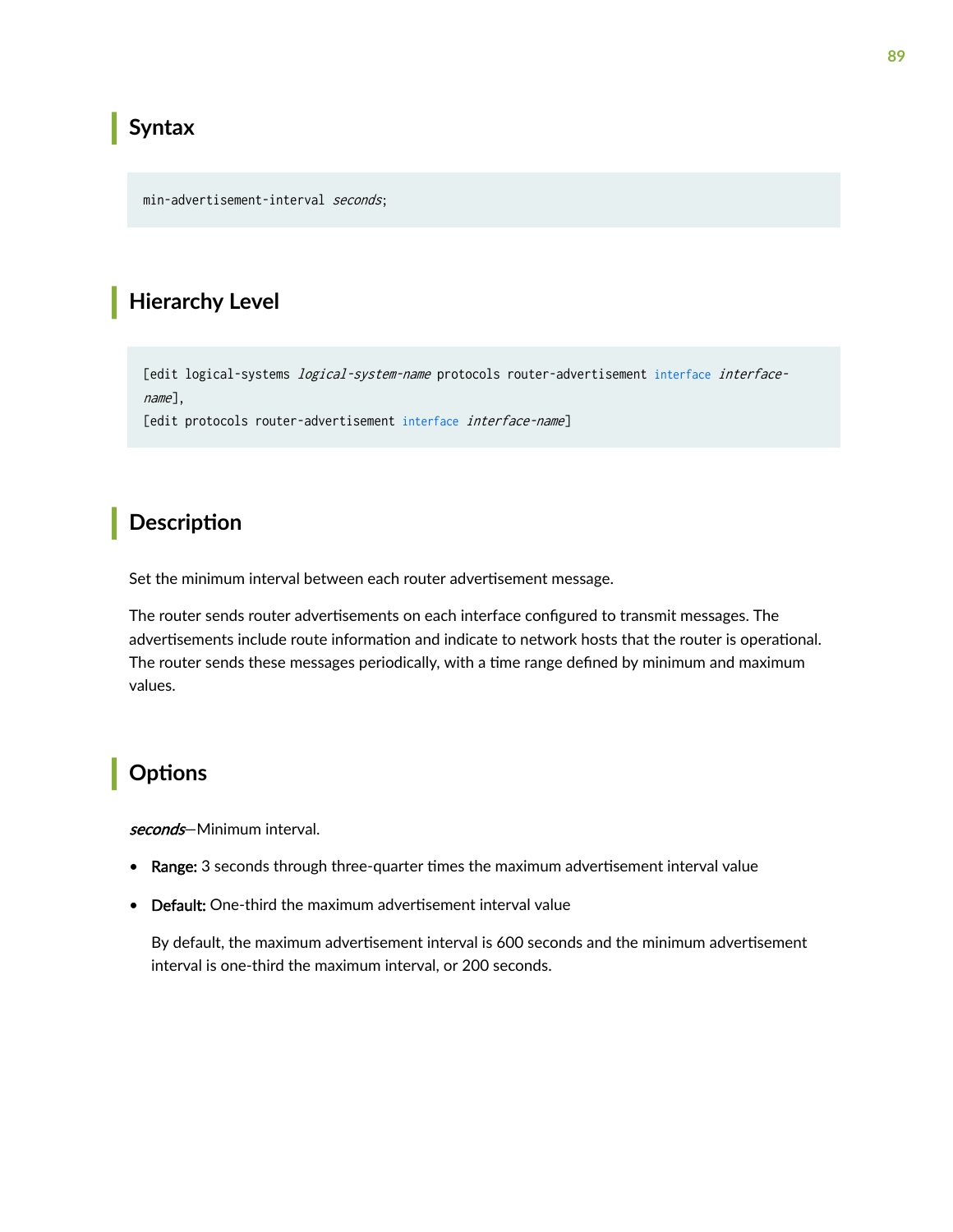# <span id="page-96-0"></span>Required Privilege Level

routing-To view this statement in the configuration.

routing-control-To add this statement to the configuration.

#### **Release Information**

Statement introduced before Junos OS Release 7.4.

#### **RELATED DOCUMENTATION**

max-advertisement-interval (Protocols IPv6 Neighbor Discovery) | 86 Example: Configuring IPv6 Interfaces and Enabling Neighbor Discovery

# nd-retransmit-timer

#### **IN THIS SECTION**

- Syntax | 90  $\bullet$
- Hierarchy Level | 91 ė
- Description | 91
- Options | 91
- Required Privilege Level | 91
- $\bullet$ Release Information | 91

#### Syntax

nd-retransmit-timer milliseconds;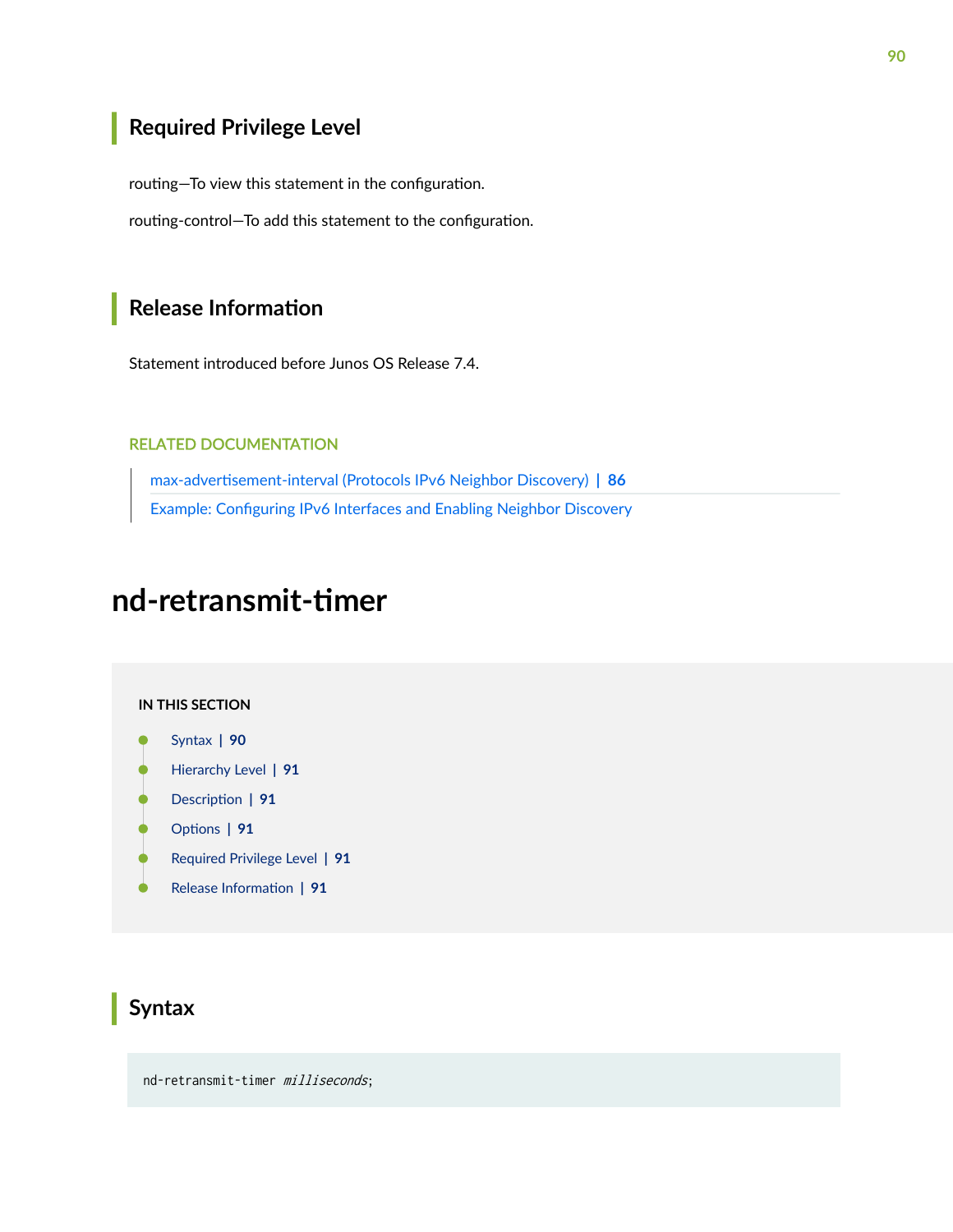#### <span id="page-97-0"></span>**Hierarchy Level**

#### [edit system]

#### **Description**

Set the retransmit timer for neighbor discovery messages. Whenever the state of a neighbor during the Neighbor Discovery (ND) process changes from stale to probe, the value of the retransmit timer controls the interval between the neighbor solicitation messages that are sent out. Also, the retransmit timer controls the time for which the neighbor is in the probe state. A device sends a neighbor solicitation message after the specified number of milliseconds in the nd-retransmit-timer statement, until a reachability confirmation is received. If a solicited neighbor advertisement (NA) message is not received from the neighbor in response to the soliciation message sent from the device, the neighbor remains in the probe state.

#### **Options**

milliseconds—Retransmission frequency.

• Default: 0 milliseconds

#### **Required Privilege Level**

routing-To view this statement in the configuration.

routing-control-To add this statement to the configuration.

#### **Release Information**

Statement introduced in Junos OS Release 15.1.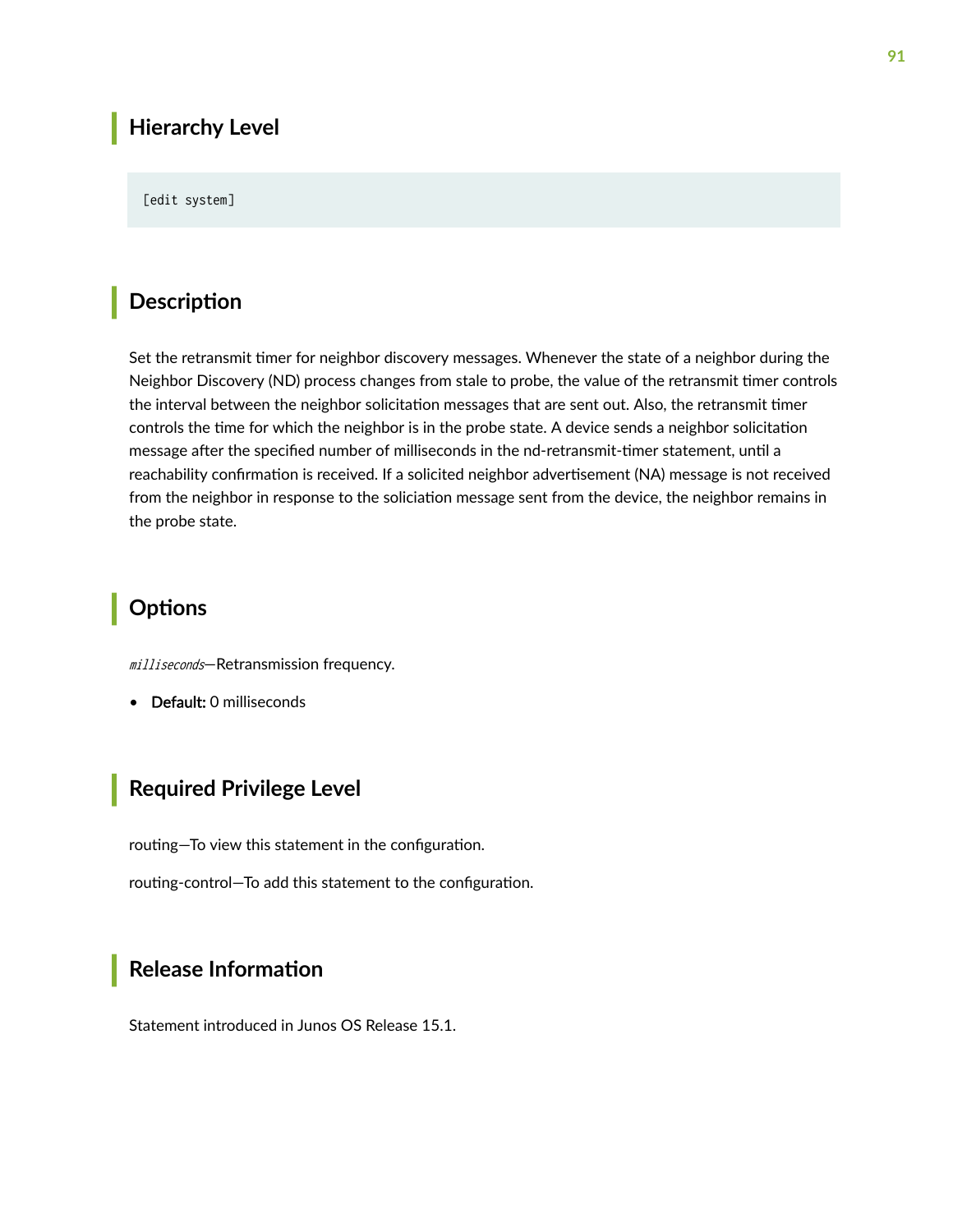#### <span id="page-98-0"></span>RELATED DOCUMENTATION

Using NDRA to Provide IPv6 WAN Link Addressing Overview

# **nd-system-cache-limit**

#### **IN THIS SECTION**

- Syntax **| 92**
- Hierarchy Level **| 92** ●
- Description | 93 Ó
- [Default](#page-99-0) **| 93**
- **Options** | 93 Ó
- $\bullet$ [Required Privilege Level](#page-99-0) **| 93**
- Release Information | 93  $\bullet$

### **Syntax**

nd-system-cache-limit number;

## **Hierarchy Level**

[edit system]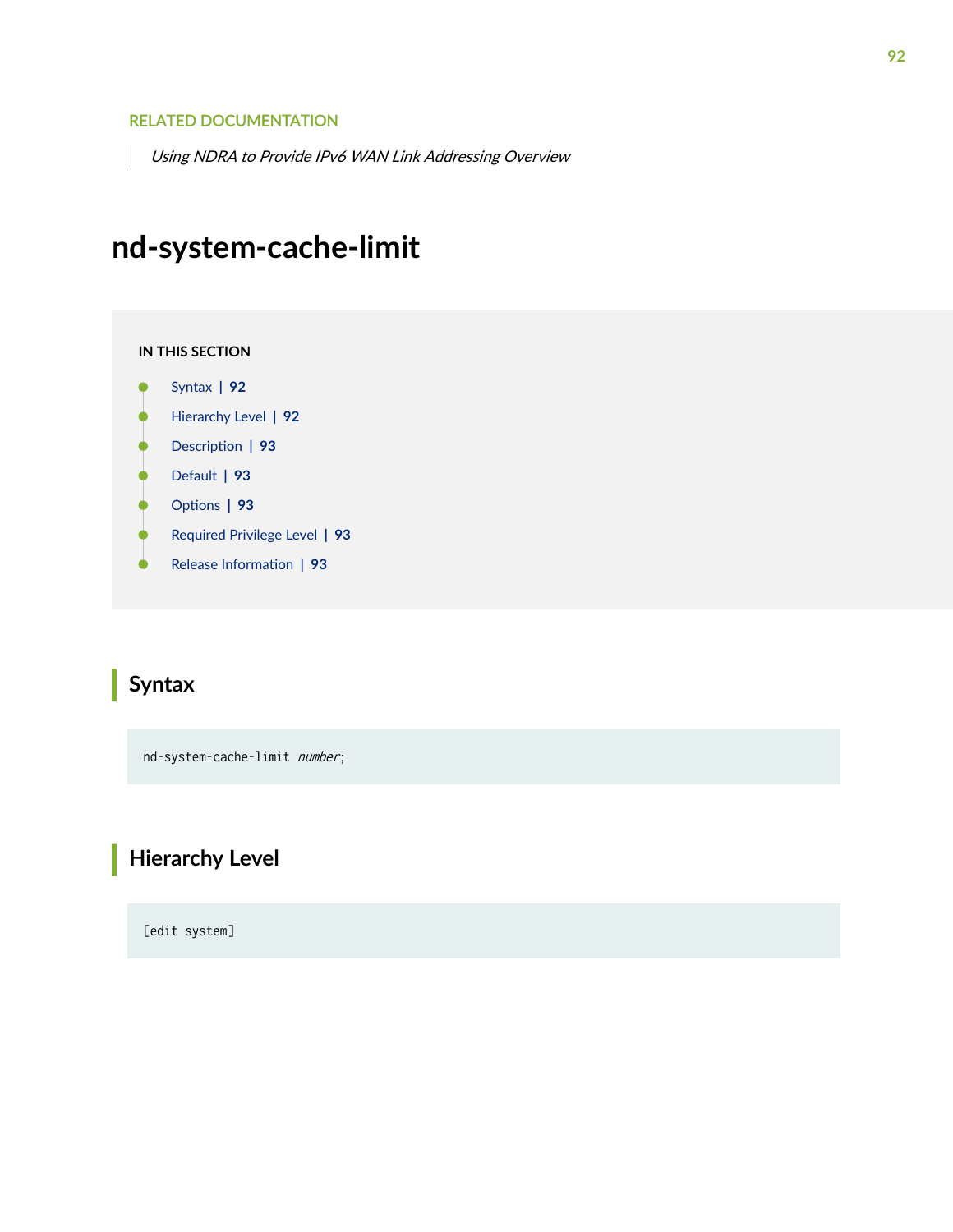#### <span id="page-99-0"></span>Description

Specify the maximum system cache size for IPv6 next-hop addresses. This limit enforces a systemwide cap on the neighbor discovery cache entries for all interfaces, including the loopback interface for the internal routing instance, management interfaces, and the public interfaces.

## **Default**

100,000

# **Options**

number Maximum system cache size for IPv6 next-hop addresses.

Range: 200 through 2,000,000  $\bullet$ 

## **Required Privilege Level**

admin-To view this statement in the configuration.

admin-control-To add this statement to the configuration.

# **Release Information**

Statement introduced in Junos OS Release 15.1.

#### **RELATED DOCUMENTATION**

Example: Configuring Neighbor Discovery Cache Protection to Prevent Denial-of-Service Attacks | 33

nd6-max-cache | 94

nd6-new-hold-limit | 96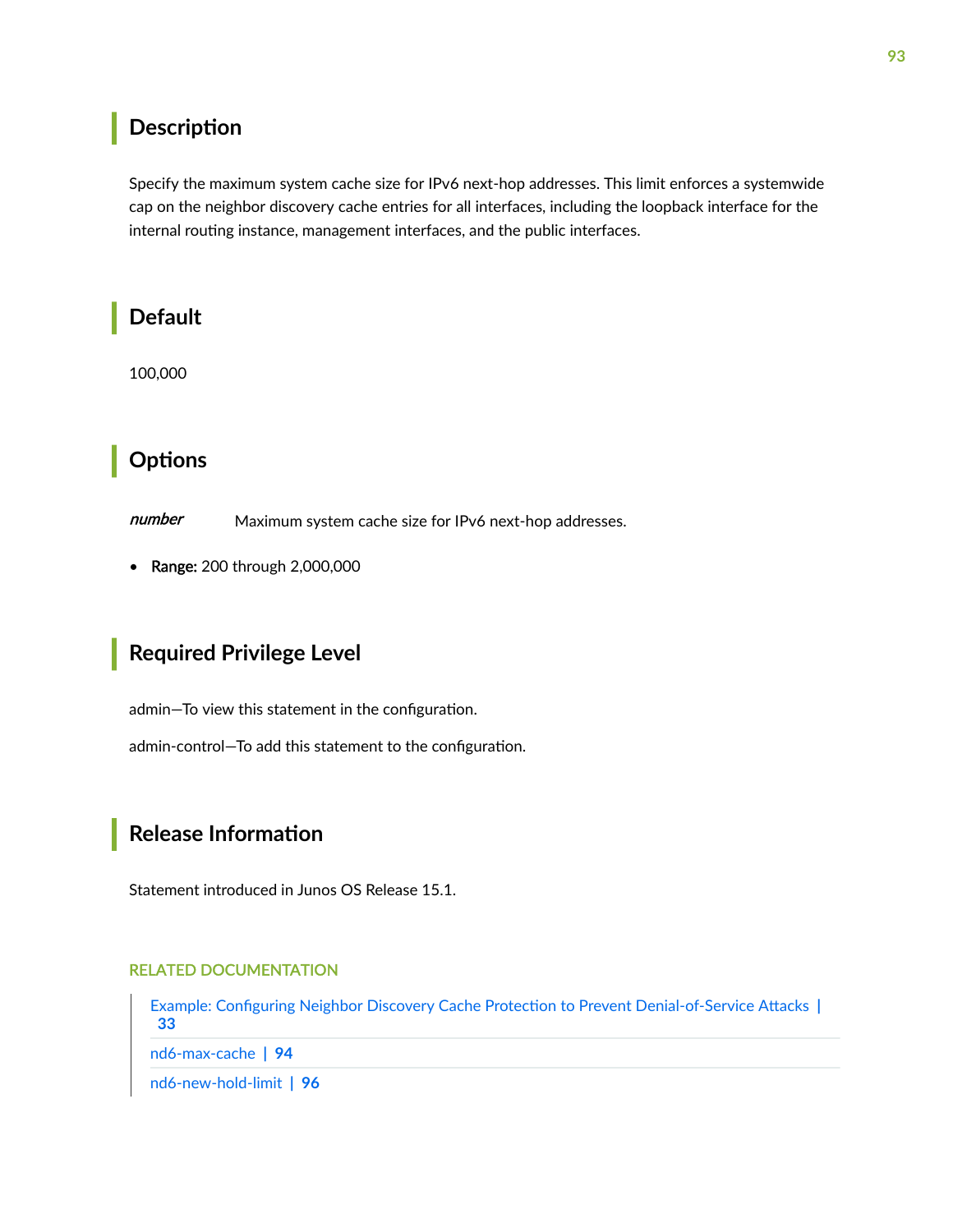# <span id="page-100-0"></span>**nd6-max-cache**

#### **IN THIS SECTION**

- Syntax **| 94**
- Hierarchy Level **| 94** Ò
- Description | 94
- Ó [Default](#page-101-0) **| 95**
- Ċ Options | 95
- [Required Privilege Level](#page-101-0) **| 95**  $\bullet$
- ۰ Release Information | 95

### **Syntax**

nd6-max-cache nd6-max-cache;

### **Hierarchy Level**

[edit interfaces interface-name unit logical-unit-number family inet6]

### **Description**

Specify the maximum number of entries that can be added to the Neighbor Discovery Protocol (NDP) IPv6 neighbor discovery cache for an interface. When this maximum is reached, no new entries are allowed.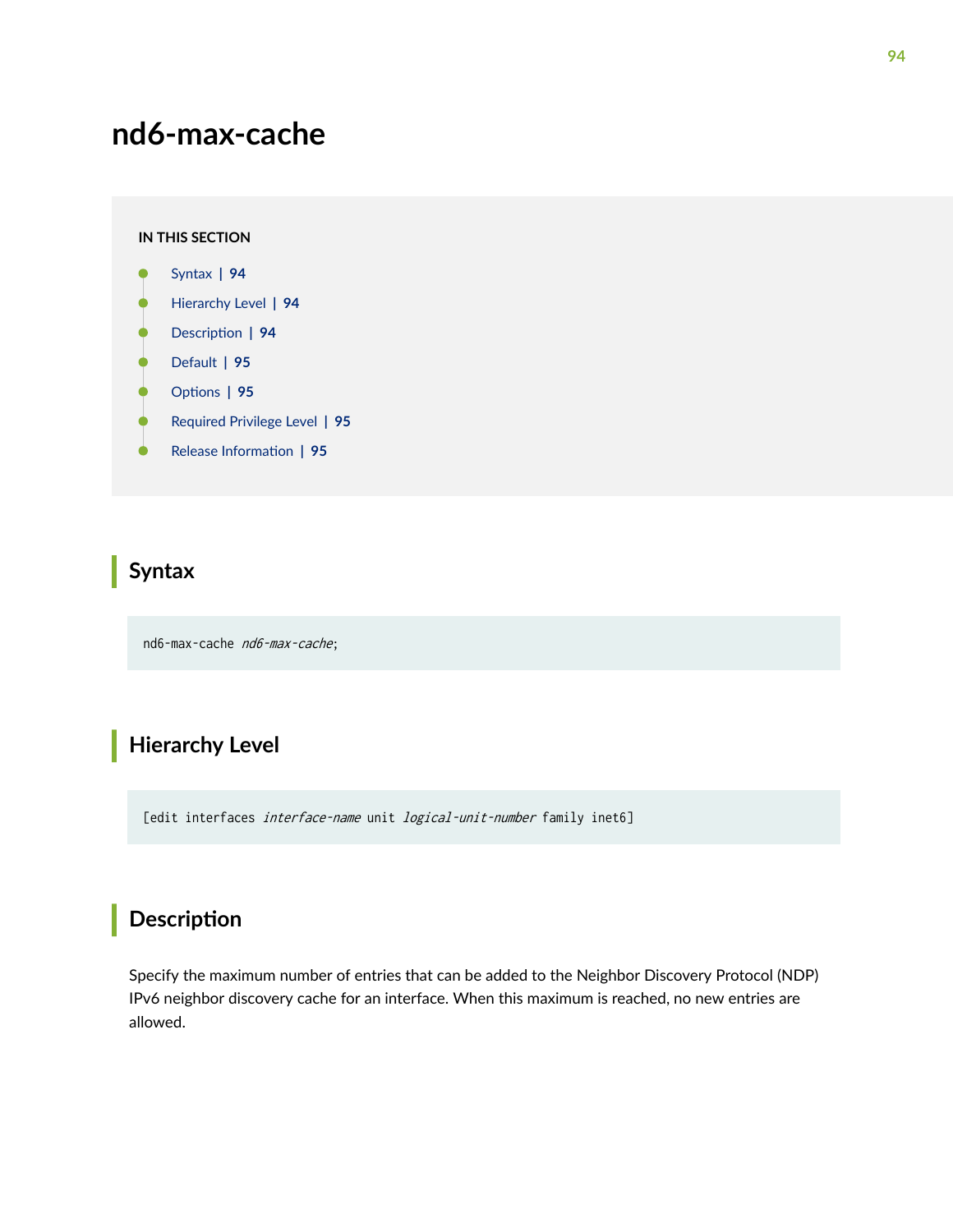#### <span id="page-101-0"></span>**Default**

- 100,000 for M Series.
- 75,000 for MX Series and QFX Series.
- 20,000 for EX Series.

### **Options**

nd6-max-cache Maximum size of the neighbor discovery next-hop cache for an interface.

- Range: 1 through 2,000,000 for MX Series or QFX Series.
- Range: 1 through 700,000 for M Series.

### **Required Privilege Level**

interface—To view this statement in the configuration.

interface-control-To add this statement to the configuration.

### **Release Information**

Statement introduced in Junos OS Release 15.1.

#### RELATED DOCUMENTATION

Configuring Neighbor Discovery Cache Protection | 31 Example: Configuring Neighbor Discovery Cache Protection to Prevent Denial-of-Service Attacks |  **[33](#page-39-0)** [IPv6 Neighbor Discovery Overview](#page-8-0) **| 2** [nd6-new-hold-limit](#page-102-0) **| 96**

[nd-system-cache-limit](#page-98-0) **| 92**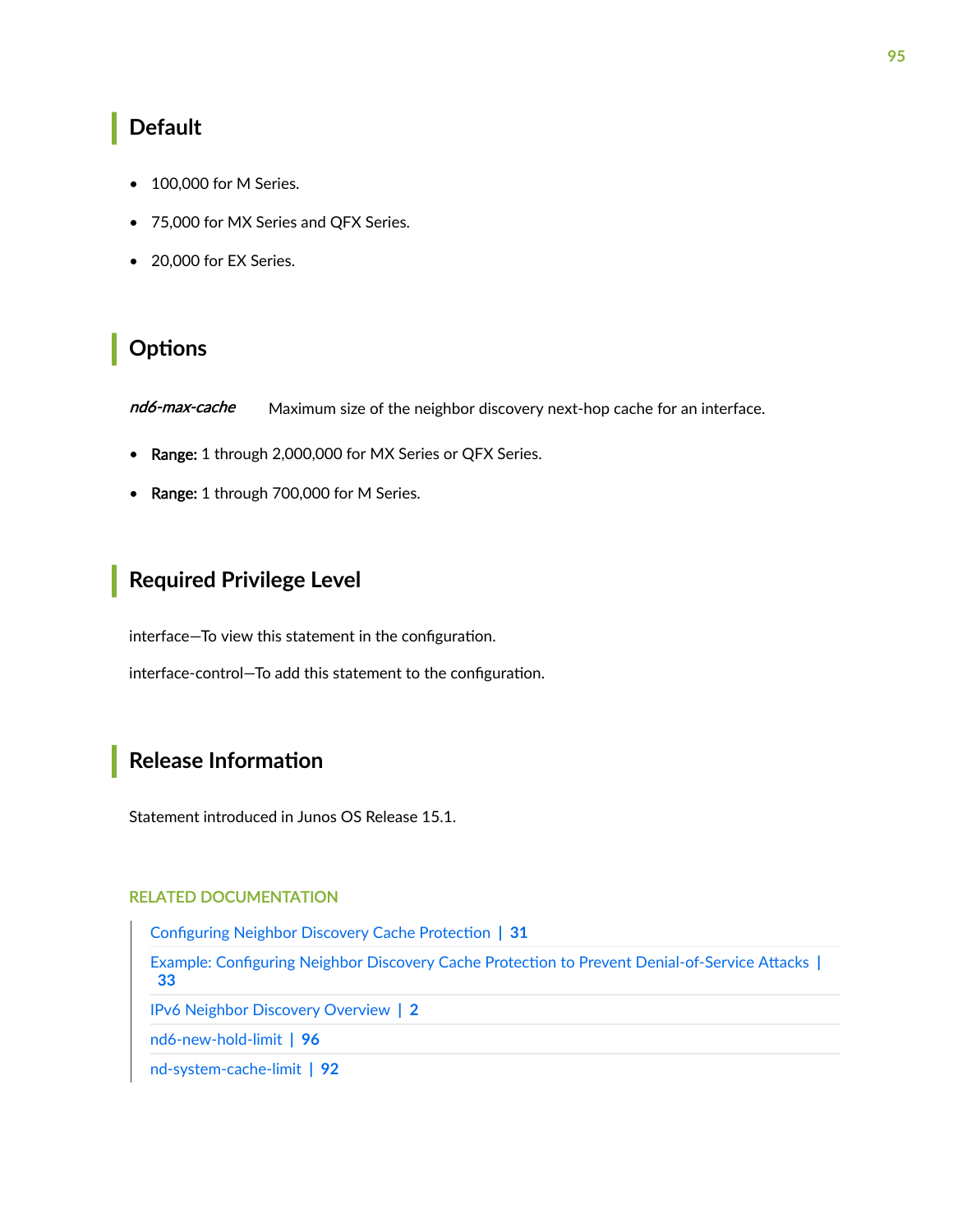# <span id="page-102-0"></span>**nd6-new-hold-limit**

#### **IN THIS SECTION**

- Syntax **| 96**
- Hierarchy Level **| 96** Ò
- Description | 96
- Ó [Default](#page-103-0) **| 97**
- ė **Options** | 97
- [Required Privilege Level](#page-103-0) **| 97**  $\bullet$
- ۰ Release Information | 97

### **Syntax**

nd6-new-hold-limit nd6-new-hold-limit;

### **Hierarchy Level**

[edit interfaces *interface-name* unit *logical-unit-number* family inet6]

## **Description**

Specify the maximum number of entries for unresolved next-hop addresses that can be added to the Neighbor Discovery Protocol (NDP) IPv6 neighbor discovery cache for an interface.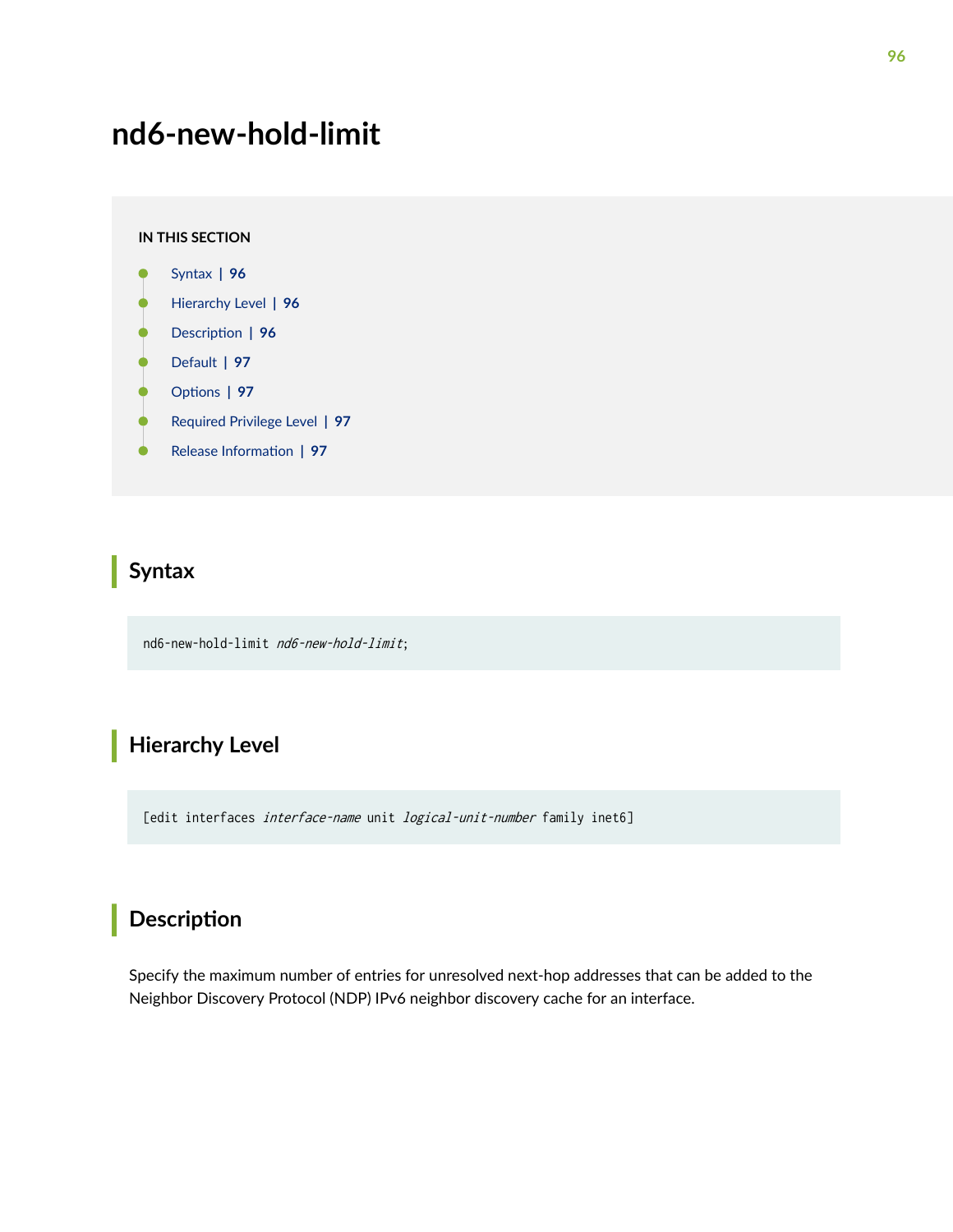### <span id="page-103-0"></span>**Default**

- 100,000 for M Series.
- 75,000 for MX Series and QFX Series.
- 20,000 for EX Series.

### **Options**

nd6-new-holdlimit Maximum number of new unresolved next-hop addresses that can be added to the IPv6 neighbor discovery cache.

• Range: 1 through 2,000,000

#### **Required Privilege Level**

interface—To view this statement in the configuration.

interface-control-To add this statement to the configuration.

#### **Release Information**

Statement introduced in Junos OS Release 15.1.

#### RELATED DOCUMENTATION

Configuring Neighbor Discovery Cache Protection | 31

Example: Configuring Neighbor Discovery Cache Protection to Prevent Denial-of-Service Attacks |  **[33](#page-39-0)**

[IPv6 Neighbor Discovery Overview](#page-8-0) **| 2**

[nd-system-cache-limit](#page-98-0) **| 92**

[nd6-max-cache](#page-100-0) **| 94**

nd6-stale-time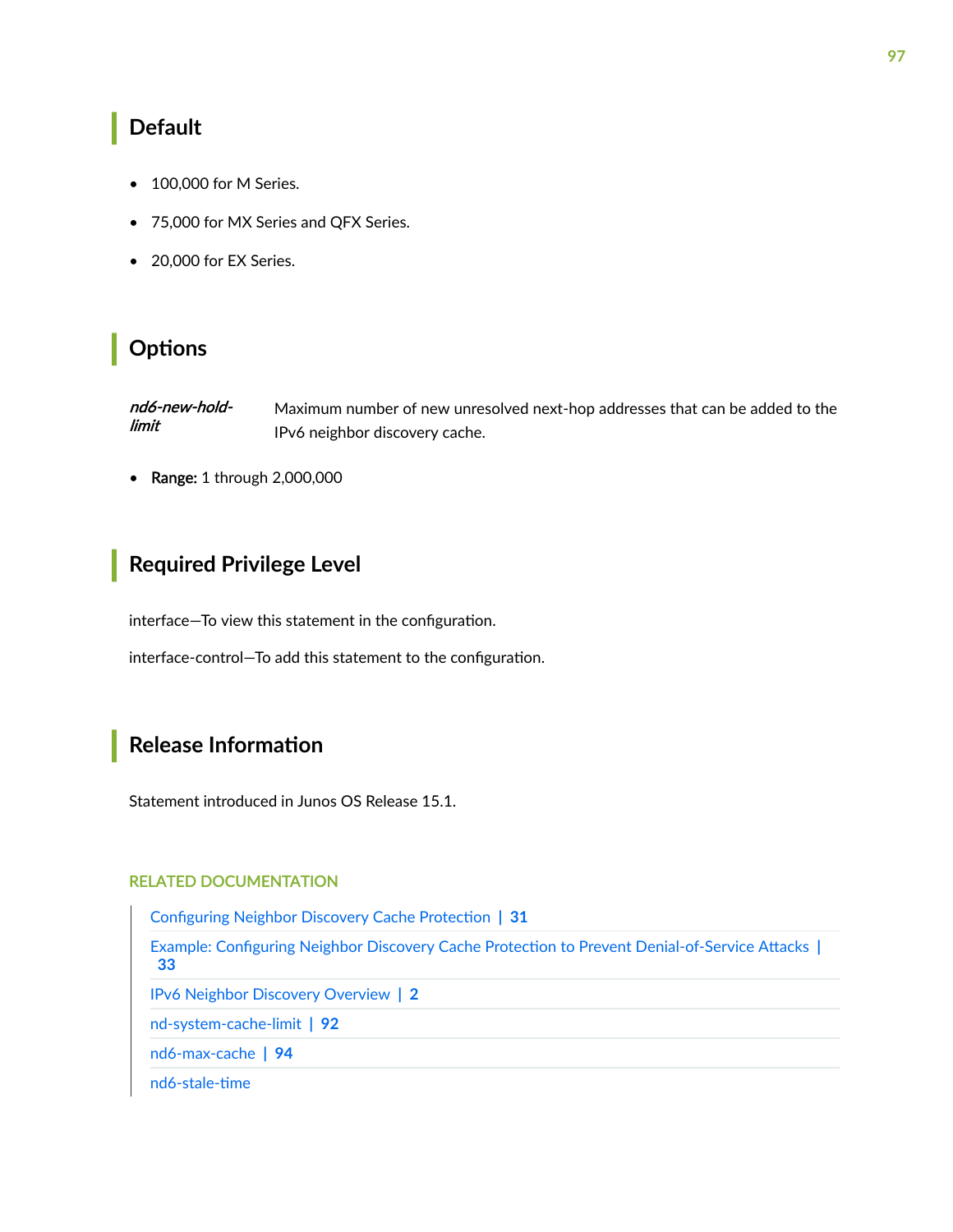# **ndp**

#### **IN THIS SECTION**

- Syntax **| 98**
- Hierarchy Level **| 98**  $\bullet$
- Release Information | 99  $\bullet$
- Description | 99
- $\bullet$ **Options** | 99
- [Required Privilege Level](#page-105-0) **| 99**

#### **Syntax**

```
 ndp name {
mac mac;
 multicast-mac multicast-mac;
 l2-interface l2-interface;
publish (mac mac | multicast-mac multicast-mac;
 }
```
# **Hierarchy Level**

[edit dynamic-profiles name interfaces name unit name family inet6 address], [edit dynamic-profiles name logical-systems name interfaces name unit name family inet6 address], [edit interfaces name unit name family inet6 address]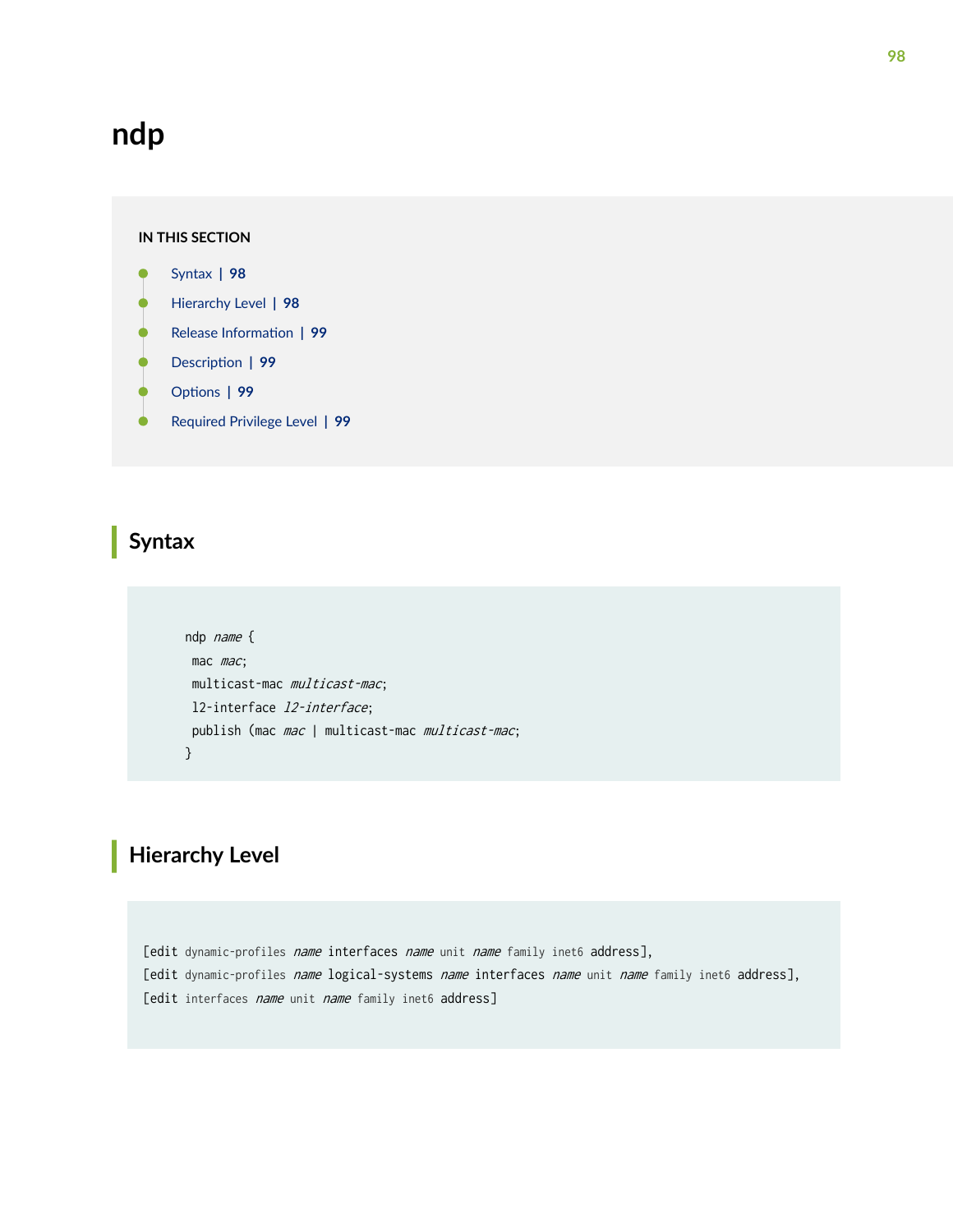# <span id="page-105-0"></span>**Release Information**

# **Description**

Configures static Neighbor Discovery Protocol (NDP) entries.

# **p** Options

| name          | Specify the destination IP address.               |
|---------------|---------------------------------------------------|
| mac           | Specify the MAC address.                          |
| multicast-mac | Specify the multicast MAC address.                |
| 12-interface  | Specify the Layer 2 interface name for NDP entry. |
| publish       | Use this to reply to NDP requests for this entry. |
|               |                                                   |

The remaining statements are explained separately. See [CLI Explorer.](https://apps.juniper.net/cli-explorer/)

# **Required Privilege Level**

interface

# **ndp-proxy**

**IN THIS SECTION**

Syntax **[| 100](#page-106-0)**  $\bullet$ 

[Hierarchy Level](#page-106-0) **| 100** Ò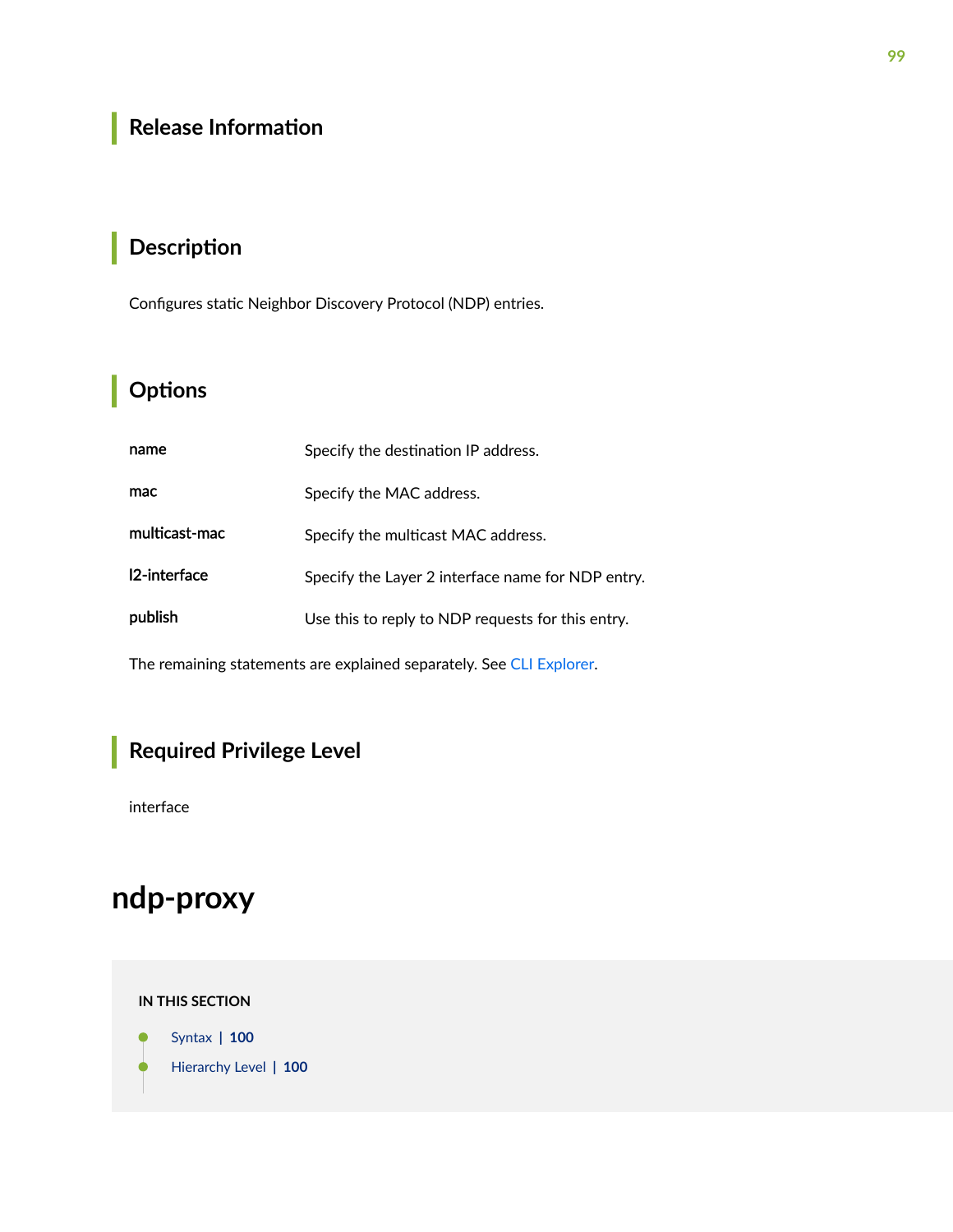- <span id="page-106-0"></span>Description | 100
- rঞons **| 100**
- [Required Privilege Level](#page-107-0) **| 101**
- Release Information | 101

# **Syntax**

 ndp-proxy { interface-restricted; interface-unrestricted; }

## **Hierarchy Level**

[edit dynamic-profiles *name* interfaces *name* unit *name* family inet6], [edit dynamic-profiles name logical-systems name interfaces name unit name family inet6], [edit interfaces *name* unit *name* family inet6]

### **Description**

Enable NDP proxy on interface

### **Options**

interface-restricted Enable NDP interface proxy restricted to interface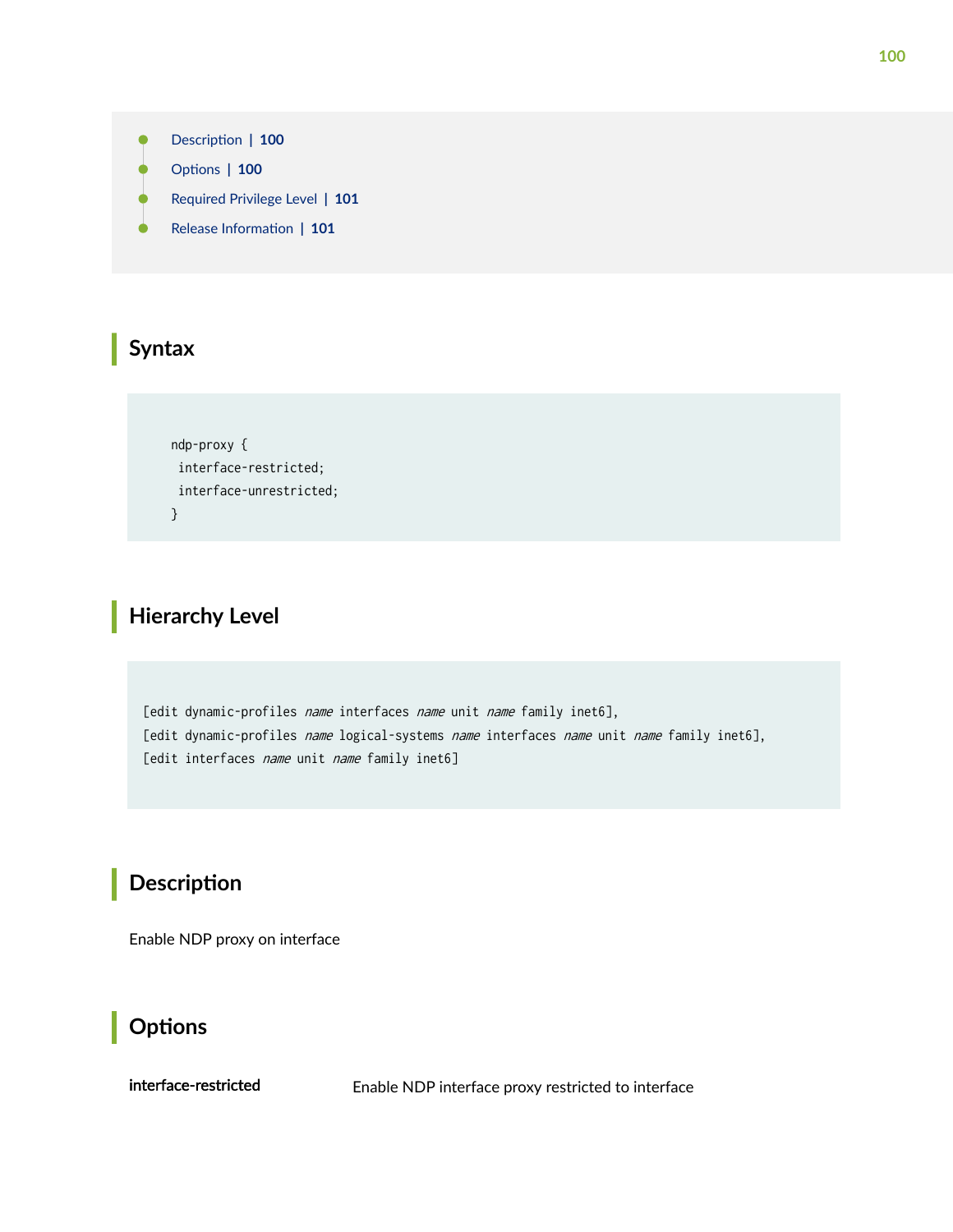<span id="page-107-0"></span>interface-unrestricted

Enable NDP interface proxy unrestricted to interface

### **Required Privilege Level**

interface-To view this statement in the configuration.

interface-control-To add this statement to the configuration.

### **Release Information**

Statement introduced in Junos OS Release 21.1R1

Option interface-unrestricted introduced in Junos OS Release 22.1R1 (on SRX Series and vSRX 3.0 platform).

NOTE: You cannot configure both interface restricted and interface unrestricted modes on the same interface simultaneously.

# neighbor-discovery

#### IN THIS SECTION

- Syntax | 102
- Hierarchy Level | 102
- Description | 103
- Options | 103
- Default | 103
- Required Privilege Level | 103
- Release Information | 103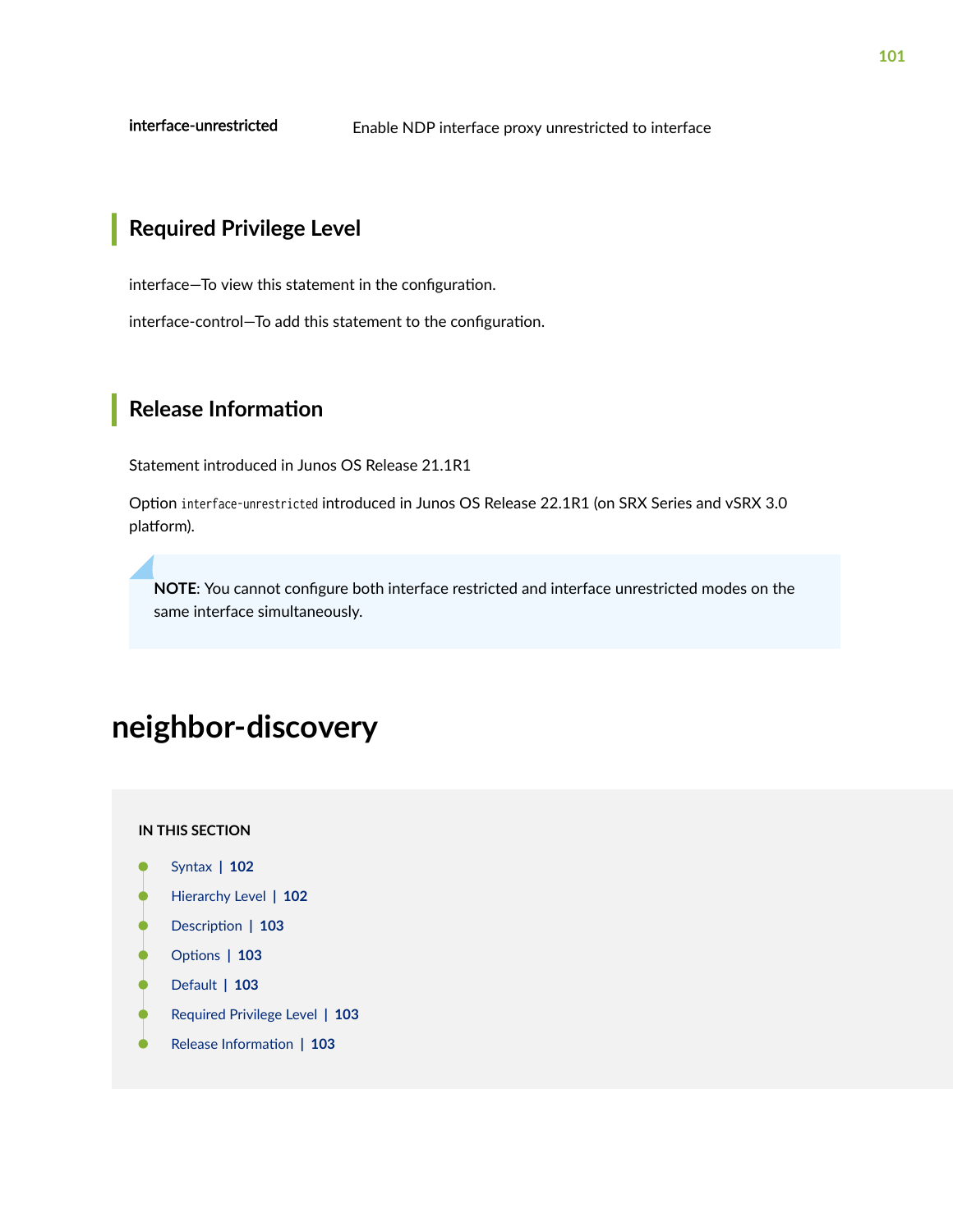## **Syntax**

```
neighbor-discovery 
  dad-proxy {
  no-proxy-on-resolve;
  }
  ndp-proxy {
  no-proxy-on-resolve;
  proxy-force-resolve;
  }
  no-dad-on-state-change;
     onlink-subnet-only;
     secure {
         security-level {
              (default | secure-messages-only);
         }
         cryptographic-address {
              key-length number;
              key-pair pathname;
         }
         timestamp {
             clock-drift number;
              known-peer-window number;
             new-peer-window number;
         }
         traceoptions {
             file filename <files number> <match regular-expression> <size size> <world-
readable | no-world-readable>;
            flag flag;
              no-remote-trace;
         }
     }
}
```
## **Hierarchy Level**

[edit protocols]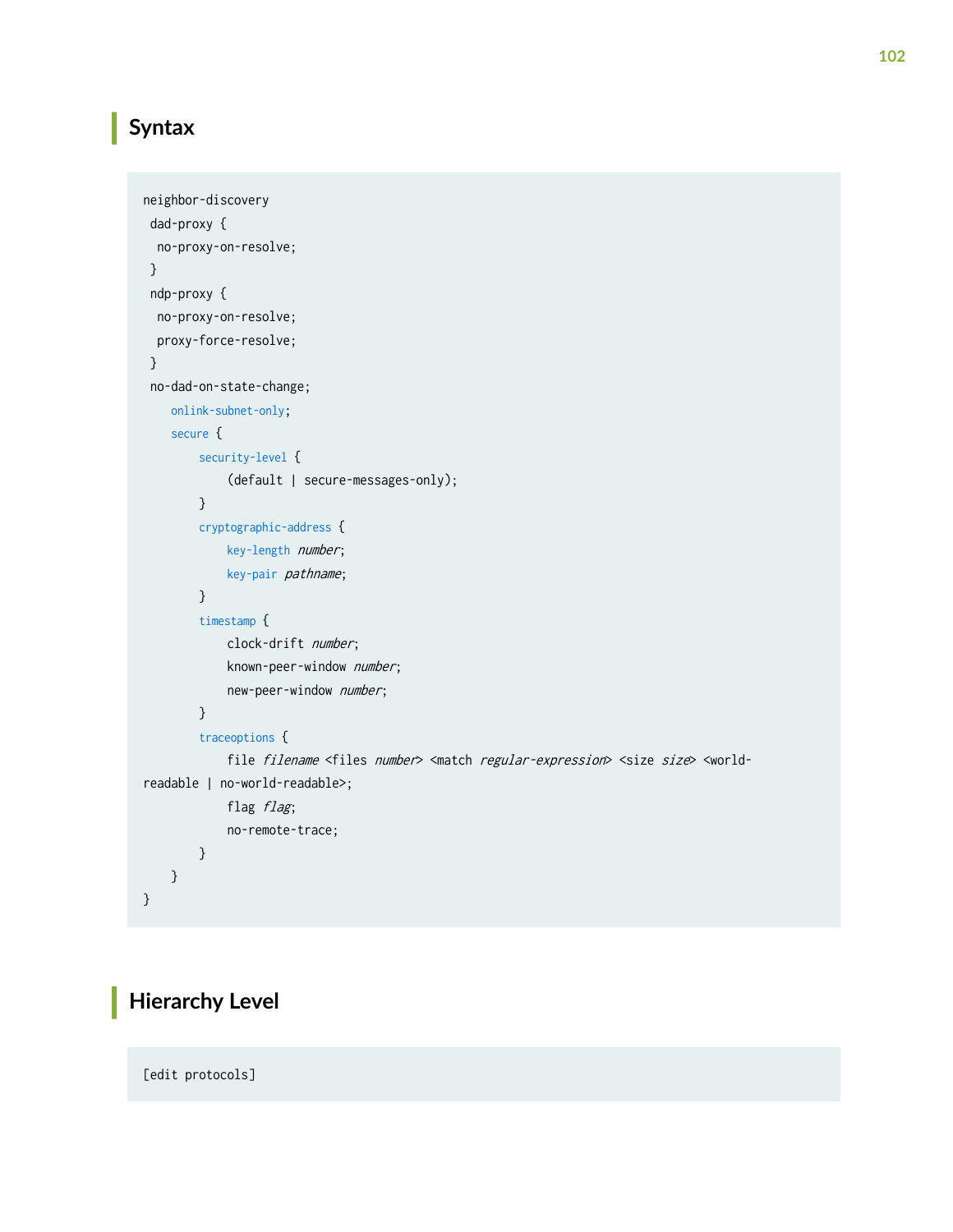## Description

Enable Secure Neighbor Discovery.

## Options

| dad-proxy                  | Configure DAD proxy behaviour.                                                 |  |  |  |
|----------------------------|--------------------------------------------------------------------------------|--|--|--|
|                            | no-proxy-on-resolve-Disable proxy on unresolved address<br>$\bullet$           |  |  |  |
| ndp-proxy                  | Configure NDP proxy behaviour.                                                 |  |  |  |
|                            | no-proxy-on-resolve—Disable proxy on unresolved address<br>$\bullet$           |  |  |  |
|                            | • proxy-force-resolve-Enable Neighbor Solicitation for already learned address |  |  |  |
| no-dad-on-state-<br>change | Disable DAD on interface state change.                                         |  |  |  |

The remaining statements are explained separately. See CLI Explorer.

## **Default**

Disabled

# Required Privilege Level

routing-To view this statement in the configuration.

routing-control-To add this statement to the configuration.

## Release Information

Statement introduced in Junos OS Release 9.3.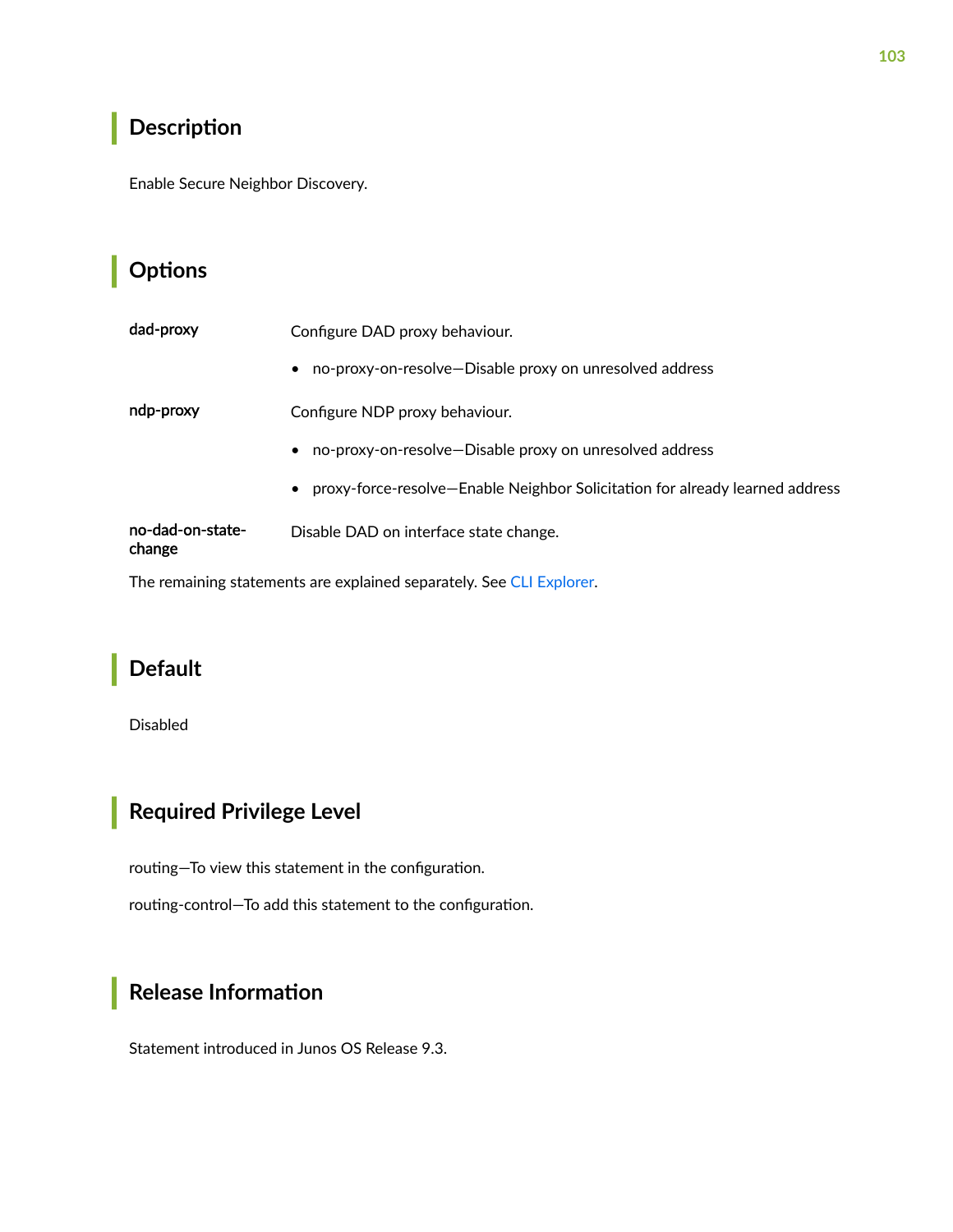<span id="page-110-0"></span>Option proxy-force-resolve introduced onn SRX Series and vSRX 3.0 platforms in Junos OS Release 22.1R1.

#### RELATED DOCUMENTATION

[Secure IPv6 Neighbor Discovery](#page-25-0) **| 19**

# **on-link**

#### **IN THIS SECTION**

- Syntax **| 104**
- Hierarchy Level **| 104** Ò
- Ó Description | 105
- [Default](#page-111-0) **| 105**
- [Required Privilege Level](#page-111-0) **| 105**
- Release Information | 105

## **Syntax**

(on-link | no-on-link);

### **Hierarchy Level**

[edit logical-systems *logical-system-name* protocols router-advertisement interface *interface*name [prefix](#page-122-0) prefix],

[edit protocols router-advertisement interface interface-name [prefix](#page-122-0) prefix]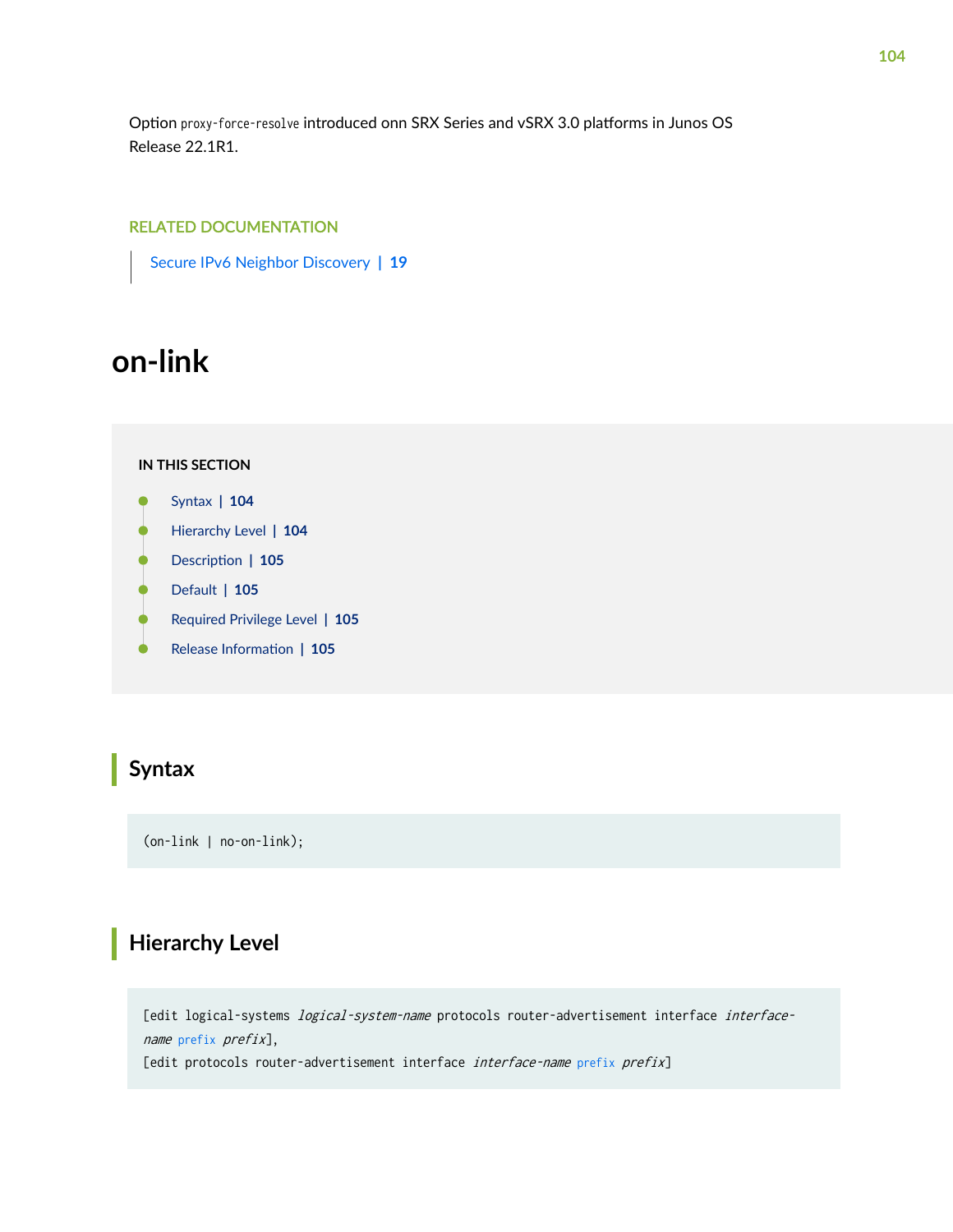## <span id="page-111-0"></span>**Description**

Specify whether to enable prefixes to be used for onlink determination:

- no-on-link-Disable prefixes from being used for onlink determination.
- on-link–Enable prefixes to be used for onlink determination.

Router advertisement messages carry prefixes and information about them. A prefix is onlink when it is assigned to an interface on a specified link. The prefixes specify whether they are onlink or not onlink. A node considers a prefix to be onlink if it is represented by one of the link's prefixes, a neighboring router specifies the address as the target of a redirect message, a neighbor advertisement message is received for the (target) address, or any neighbor discovery message is received from the address. These prefixes are also used for address autoconfiguration. The information about the prefixes specifies the lifetime of the prefixes, whether the prefix is autonomous, and whether the prefix is onlink.

### **Default**

Prefixes are onlink unless explicitly disabled.

### **Required Privilege Level**

routing-To view this statement in the configuration.

routing-control-To add this statement to the configuration.

### **Release Information**

Statement introduced before Junos OS Release 7.4.

#### RELATED DOCUMENTATION

Example: Configuring IPv6 Interfaces and Enabling Neighbor Discovery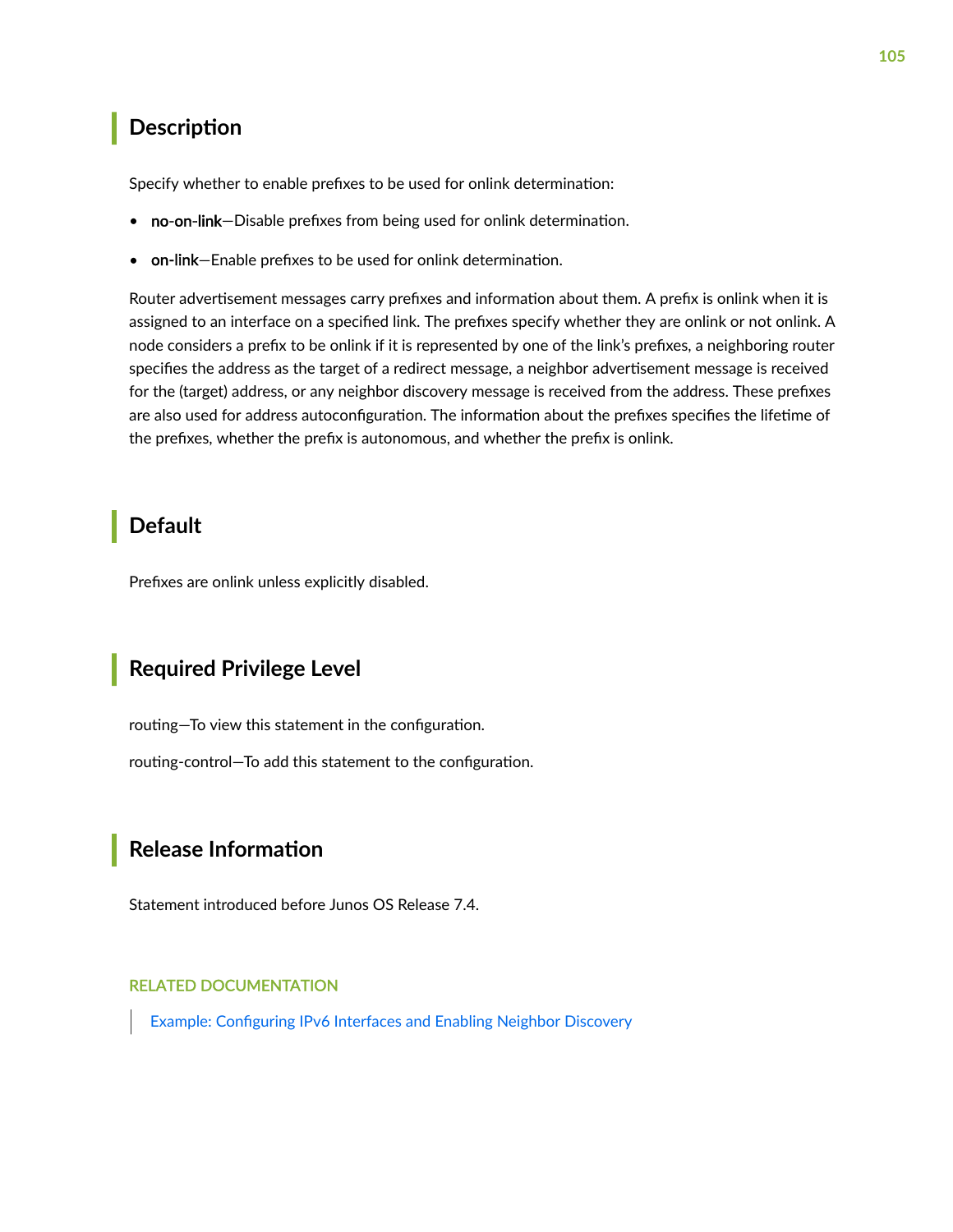# <span id="page-112-0"></span>**onlink-subnet-only**

#### **IN THIS SECTION**

- Syntax **| 106**
- Hierarchy Level **| 106**
- Description | 106
- [Default](#page-113-0) **| 107**
- [Required Privilege Level](#page-113-0) **| 107**
- Release Information | 107

### **Syntax**

onlink-subnet-only;

## **Hierarchy Level**

[edit logical-systems *logical-system-name* protocols neighbor-discovery], [edit protocols neighbor-discovery]

### **Description**

Enable this option to prevent the device from responding to a neighbor solicitation (NS) from a prefix that is not included as one of the device interface prefixes.

After configuring the onlink-subnet-only statement, the Routing Engine needs to be restarted using the request system reboot both-routing-engines command. If the attacker's IPv6 destination address is already in the forwarding-table, it is not removed after you configure the onlink-subnet-only statement, and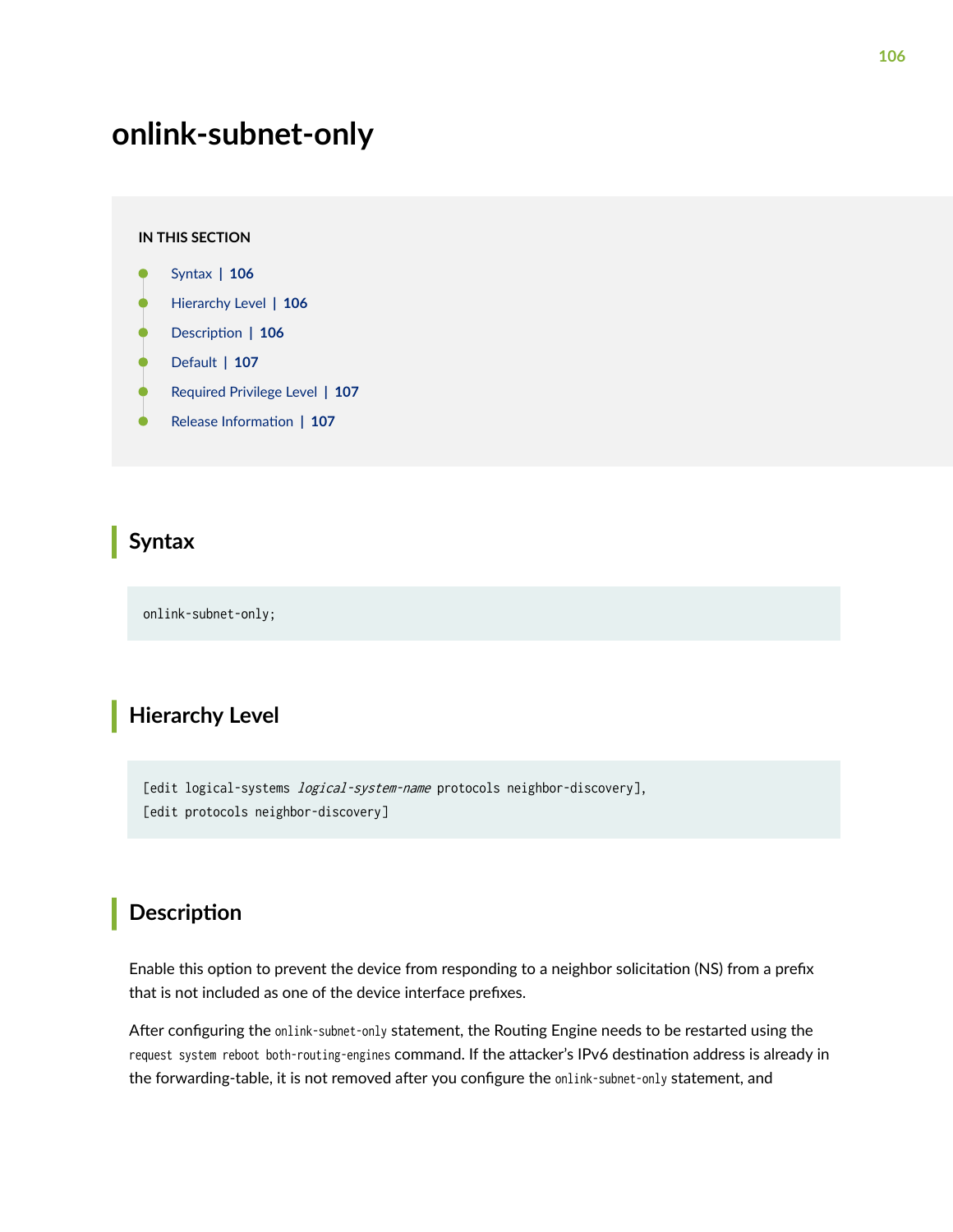<span id="page-113-0"></span>therefore the device continues to respond to ping NSs. Restarting the Routing Engine removes the entry from the forwarding table.

### **Default**

**Disabled** 

### **Required Privilege Level**

admin- To view this statement in the configuration.

admin-control- To add this statement to the configuration.

### **Release Information**

Statement introduced in Junos OS Release 10.0.

#### **RELATED DOCUMENTATION**

Understanding How to Control Inbound Traffic Based on Protocols

https://www.juniper.net/documentation/en\_US/junos/information-products/pathway-pages/configguide-routing/config-guide-routing-neighbor-discovery.html

# other-stateful-configuration

#### IN THIS SECTION

- Syntax | 108
- Hierarchy Level | 108
- Description | 108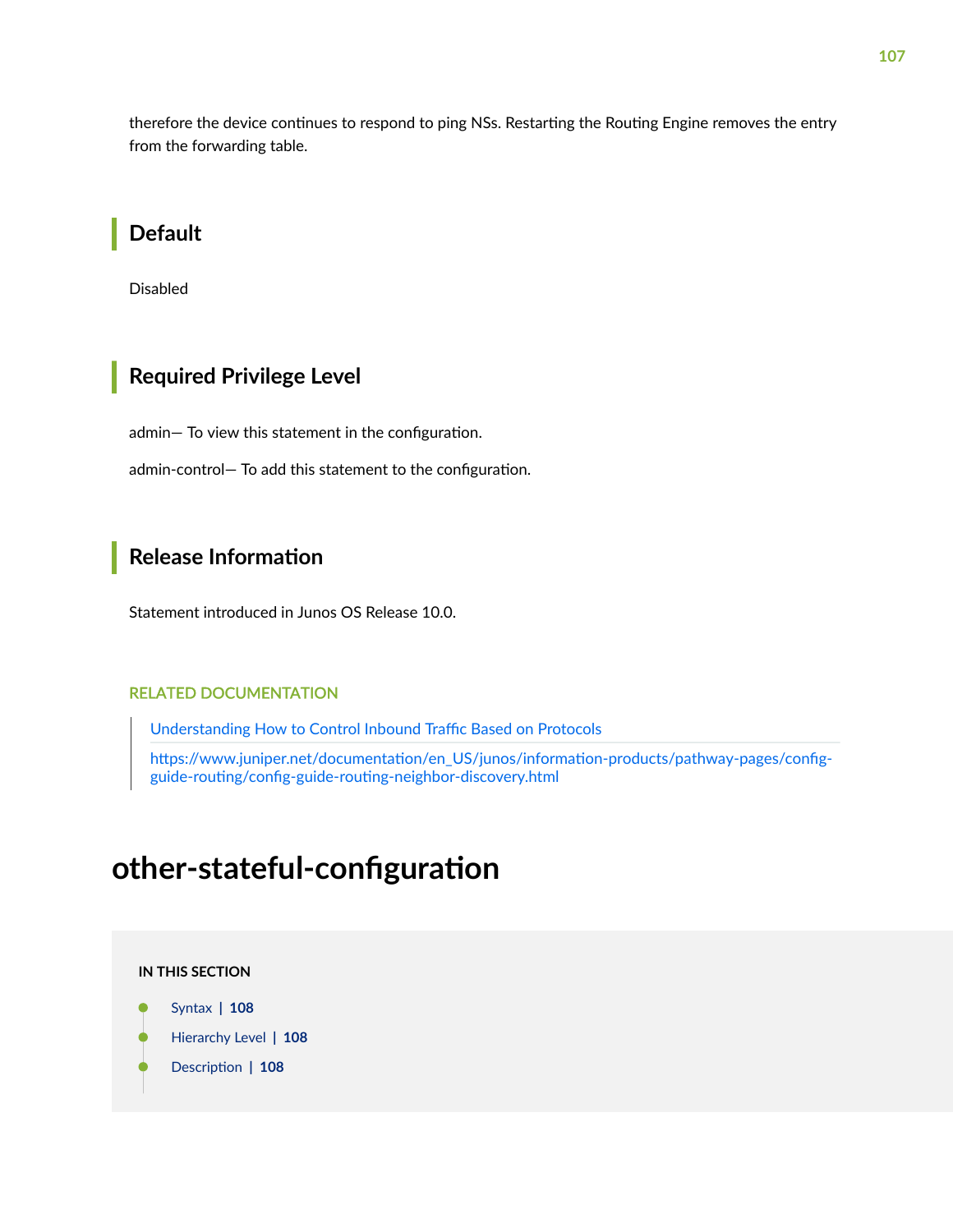<span id="page-114-0"></span>

## **Syntax**

(other-stateful-configuration | no-other-stateful-configuration);

## **Hierarchy Level**

[edit logical-systems *logical-system-name* protocols router-advertisement [interface](#page-83-0) interfacename],

[edit protocols router-advertisement [interface](#page-83-0) interface-name]

## **Description**

Specify whether to enable autoconfiguration of other nonaddress-related information:

- no-other-stateful-configuration-Disable autoconfiguration of other nonaddress-related information.
- other-stateful-configuration-Enable autoconfiguration of other nonaddress-related information.

## **Default**

By default, stateful autoconfiguration is disabled.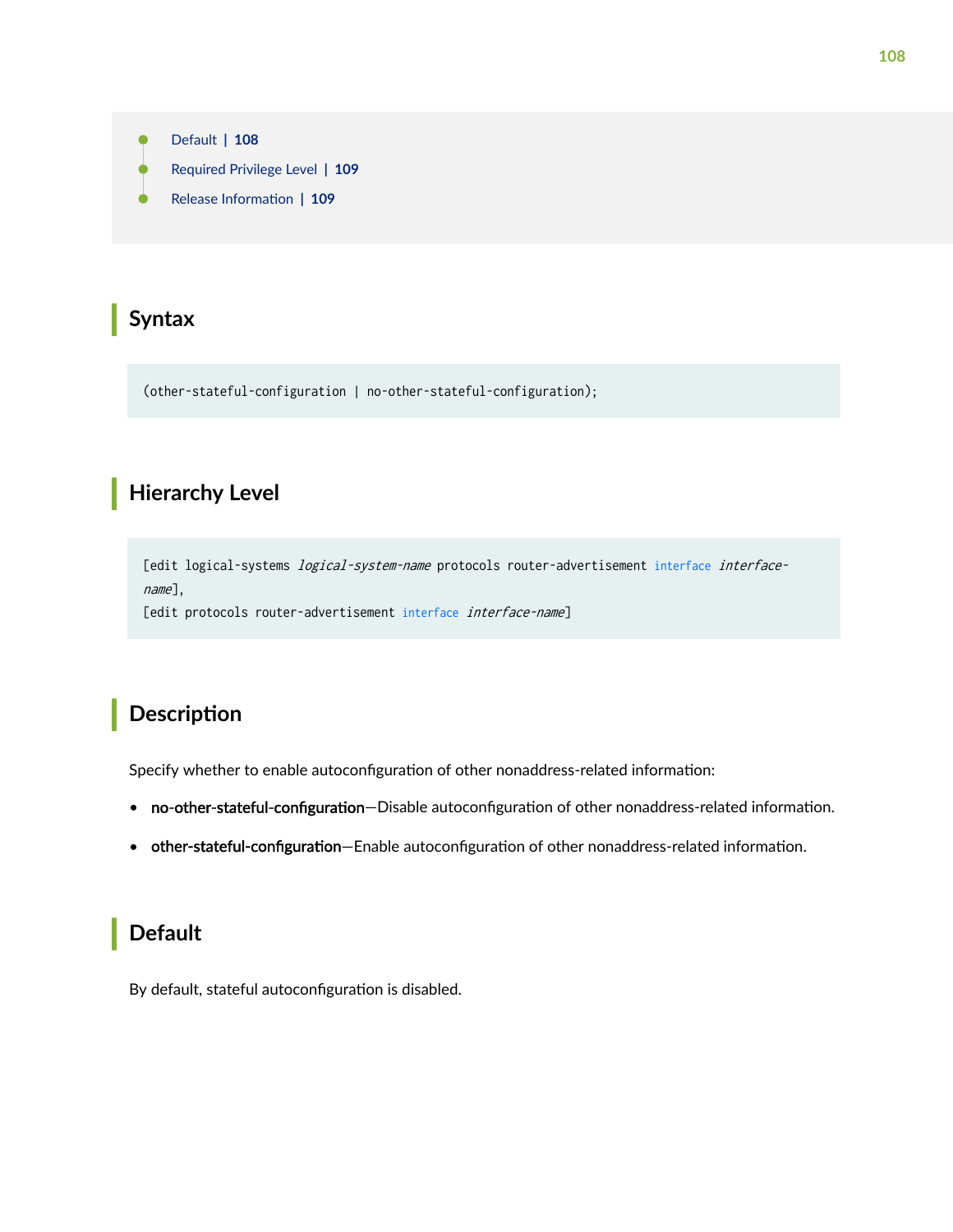## <span id="page-115-0"></span>Required Privilege Level

routing-To view this statement in the configuration.

routing-control-To add this statement to the configuration.

### **Release Information**

Statement introduced before Junos OS Release 7.4.

#### **RELATED DOCUMENTATION**

Example: Configuring IPv6 Interfaces and Enabling Neighbor Discovery Secure IPv6 Neighbor Discovery | 19

# parameter-preference

#### **IN THIS SECTION**

- Syntax | 110
- Hierarchy Level | 110 Ŏ
- Description | 110
- Options | 110
- Required Privilege Level | 110
- $\bullet$ Release Information | 111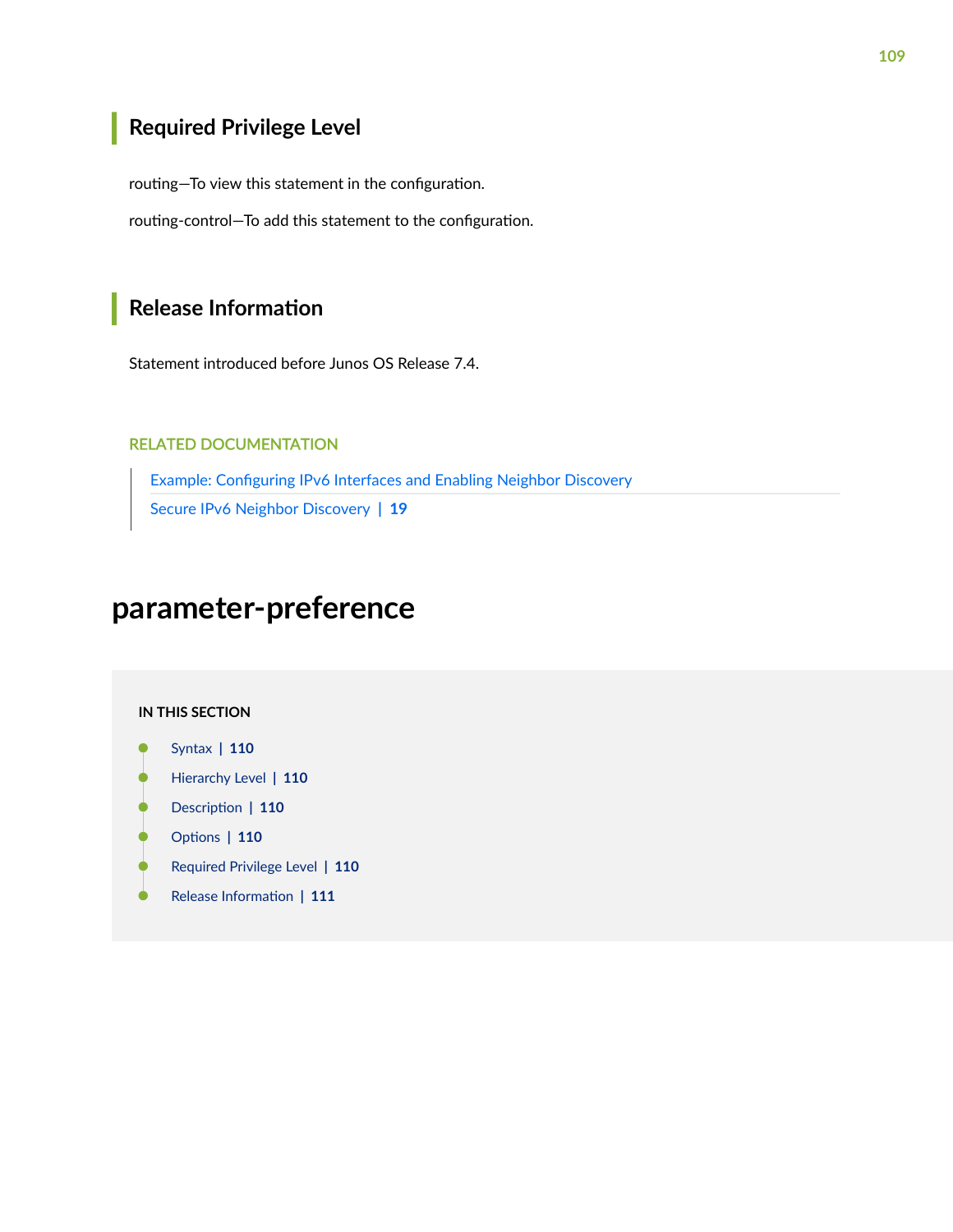## <span id="page-116-0"></span> $\vert$  Syntax

parameter-preference(configured | proxied);

## **Hierarchy Level**

[edit logical-systems name protocols router-advertisement interface], [edit protocols router-advertisement interface]

## Description

Preference to select configured or proxied parameters for downstream interface.

## Options

configured Send configured parameters on downstream interface

proxied Send proxied parameters on downstream interface

### **Required Privilege Level**

routing-To view this statement in the configuration.

routing-control-To add this statement to the configuration.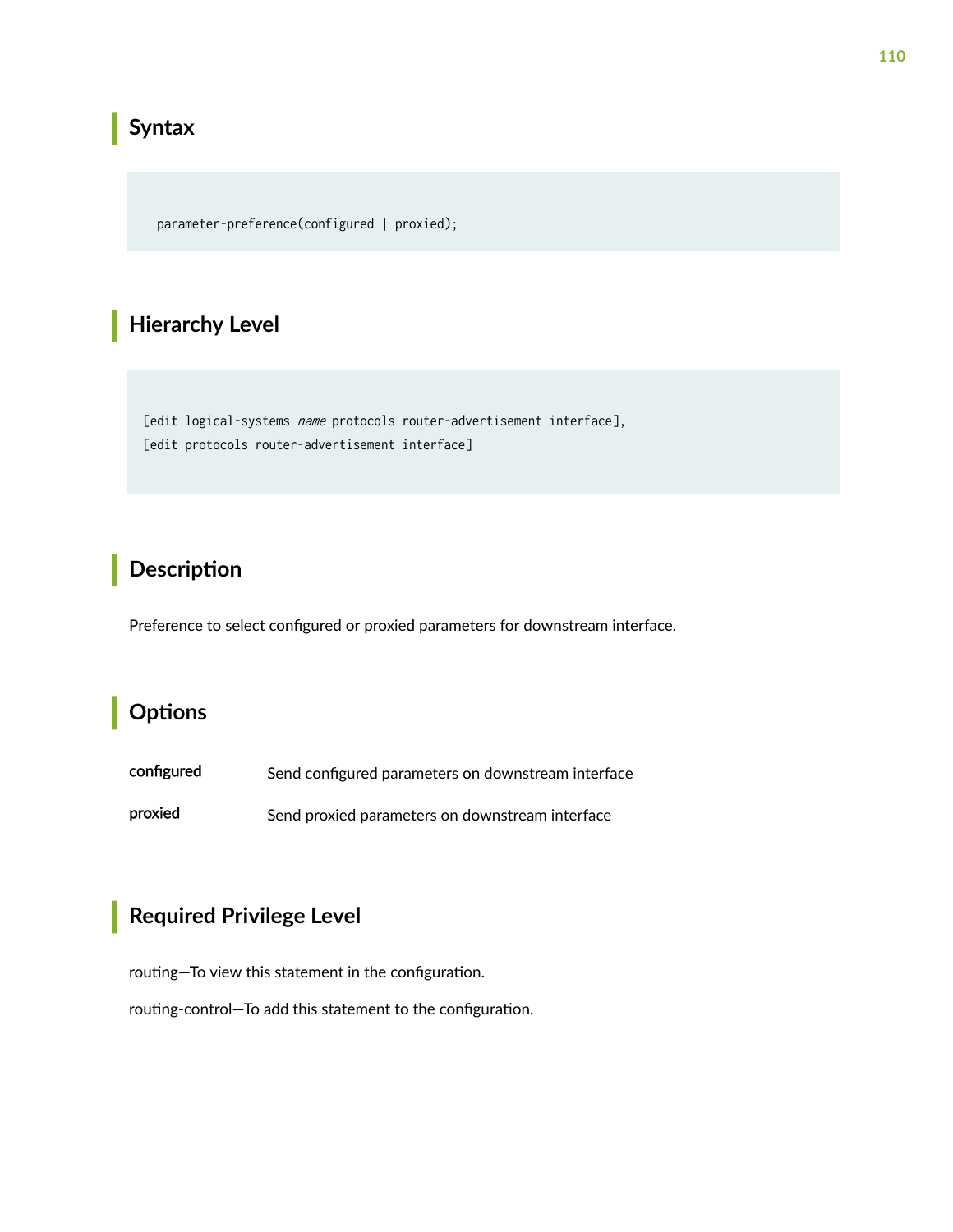## <span id="page-117-0"></span>**Release Information**

Statement introduced in Junos OS Release 22.1R1

# **passive-mode**

#### **IN THIS SECTION**

- Syntax **| 111**
- Hierarchy Level **| 111**
- $\bullet$ **Description | 112**
- $\bullet$ [Required Privilege Level](#page-118-0) **| 112**
- Release Information | 112  $\bullet$

## **Syntax**

passive-mode;

## **Hierarchy Level**

[edit logical-systems name protocols router-advertisement interface], [edit protocols router-advertisement interface]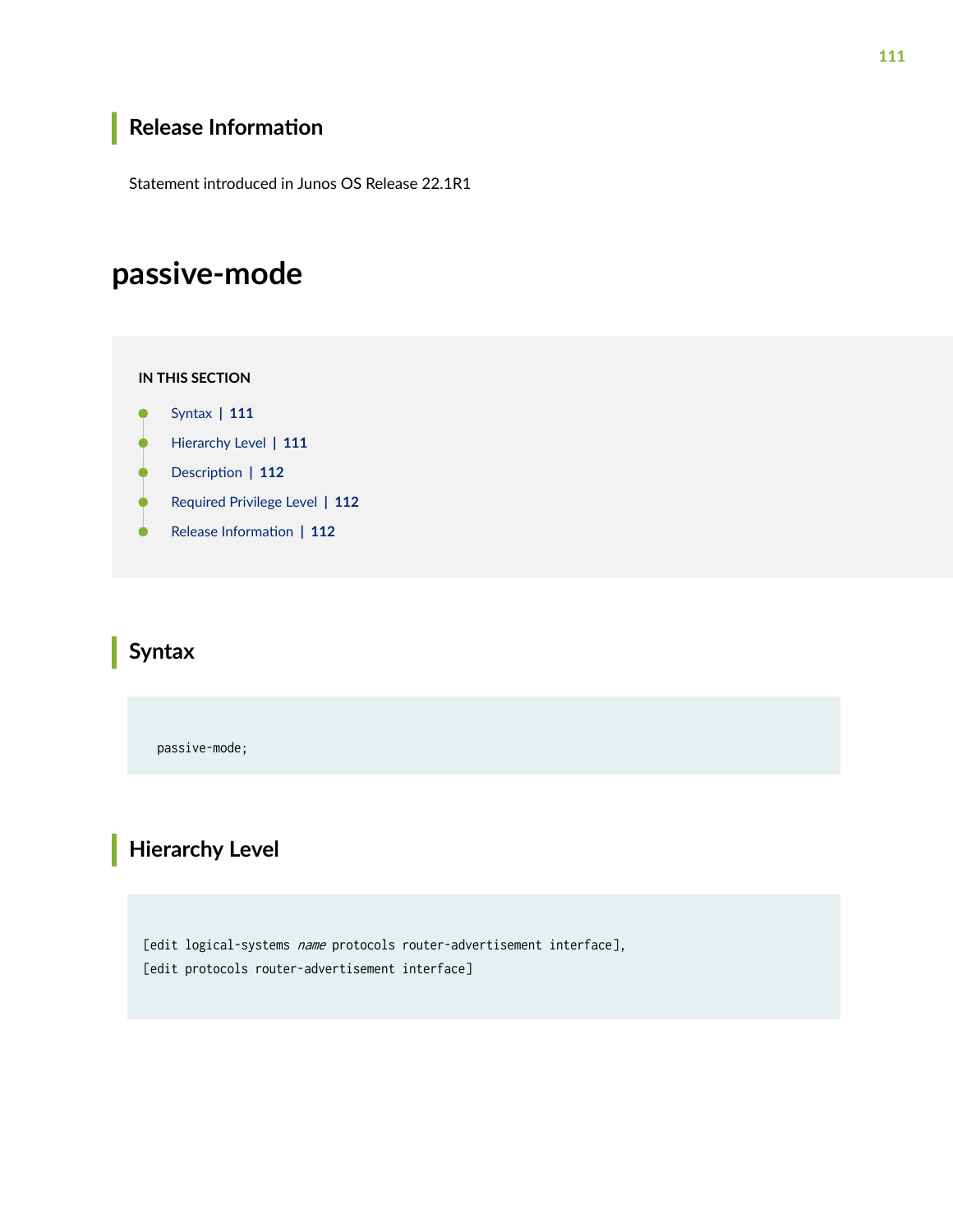### <span id="page-118-0"></span>**Description**

Configure passive mode on an interface. When you configure this option on the interface, the interface only reieves and processes the RA packets and does not send the RAs (receive-only mode). The commit fails if the interface has both downstream and passive-mode option configured.

Configure RA receive only mode

## Required Privilege Level

routing-To view this statement in the configuration. routing-control-To add this statement to the configuration.

### **Release Information**

Statement introduced in Junos OS Release 22.1R1.

# preference (IPv6 Router Advertisement)

#### IN THIS SECTION

- Syntax | 113
- Hierarchy Level | 113
- ó Description | 113
- Options | 113
- Required Privilege Level | 114
- Release Information | 114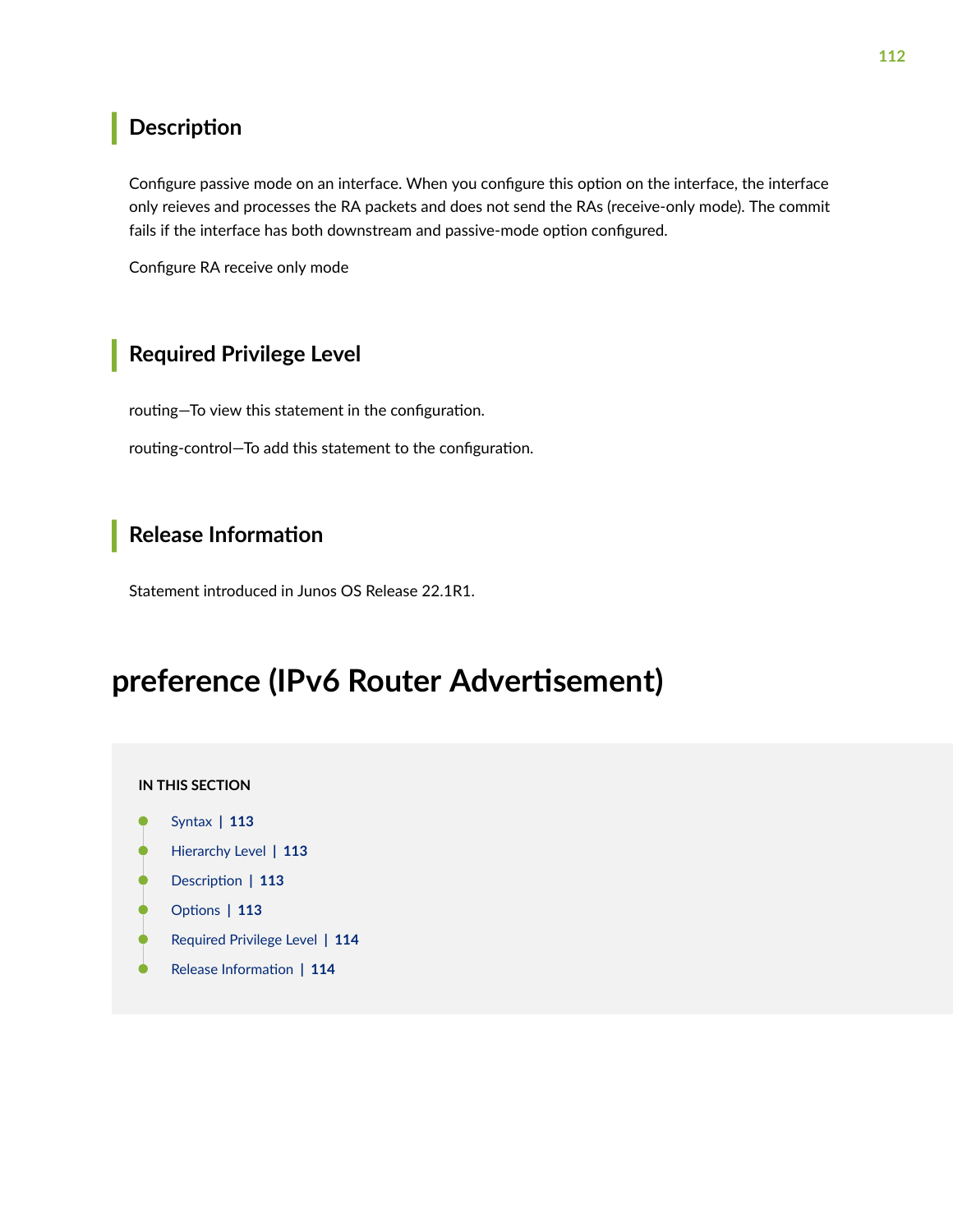## <span id="page-119-0"></span>**Syntax**

preference (high | low | medium);

### **Hierarchy Level**

[edit logical-systems *logical-system-name* protocols router-advertisement [interface](#page-83-0) interfacename],

[edit protocols router-advertisement [interface](#page-83-0) interface-name]

## **Description**

Specify the router preference that is communicated to IPv6 hosts through router advertisements. The preference value in the router advertisements enables IPv6 hosts to select a default router to reach a remote destination.

The preference can be configured when there are multiple devices that route to distinct sets of prefixes and where one of the devices would lead to considerably fewer redirects. You can indicate a lower preference for a new device that is not completely configured yet, so that hosts do not adopt this new device as the default device and thus avoid traffic loss.

## **Options**

You can specify different levels of preference depending on your requirements:

| high |  | Specify a high preference for a device. |  |
|------|--|-----------------------------------------|--|
|      |  |                                         |  |

- low Specify a low preference for a device.
- medium Specify a medium preference for a device. This is the default preference.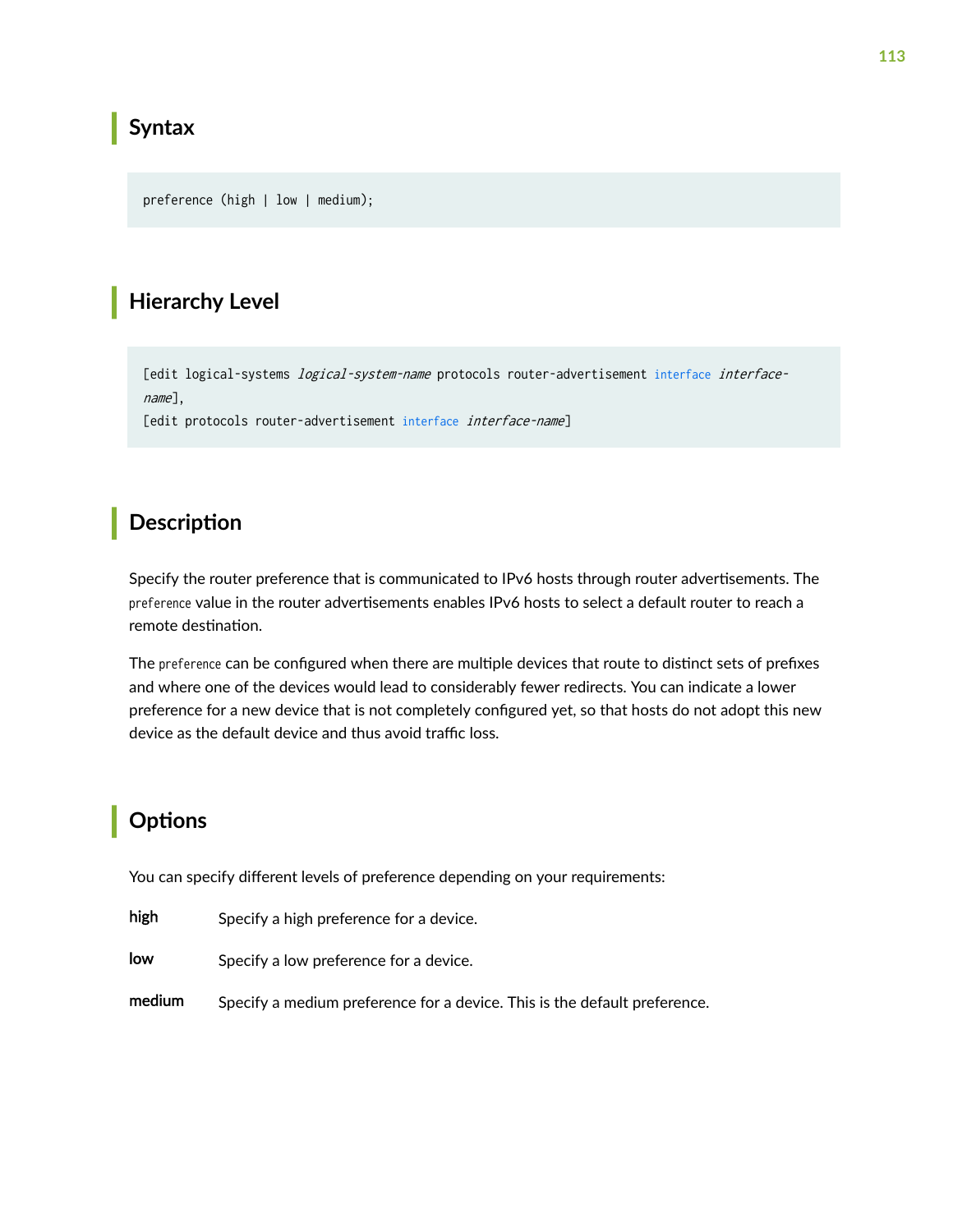## <span id="page-120-0"></span>**Required Privilege Level**

routing-To view this statement in the configuration.

routing-control-To add this statement to the configuration.

### **Release Information**

Statement introduced in Junos OS Release 16.1.

#### RELATED DOCUMENTATION

Example: Configuring IPv6 Interfaces and Enabling Neighbor Discovery

# preferred-lifetime

#### **IN THIS SECTION**

- Syntax **| 114** Ô
- [Hierarchy Level](#page-121-0) **| 115** Ó
- Description | 115 ė
- **Options** | 115 Ó
- $\bullet$ [Required Privilege Level](#page-121-0) **| 115**
- $\bullet$ Release Information | 115

### **Syntax**

preferred-lifetime seconds;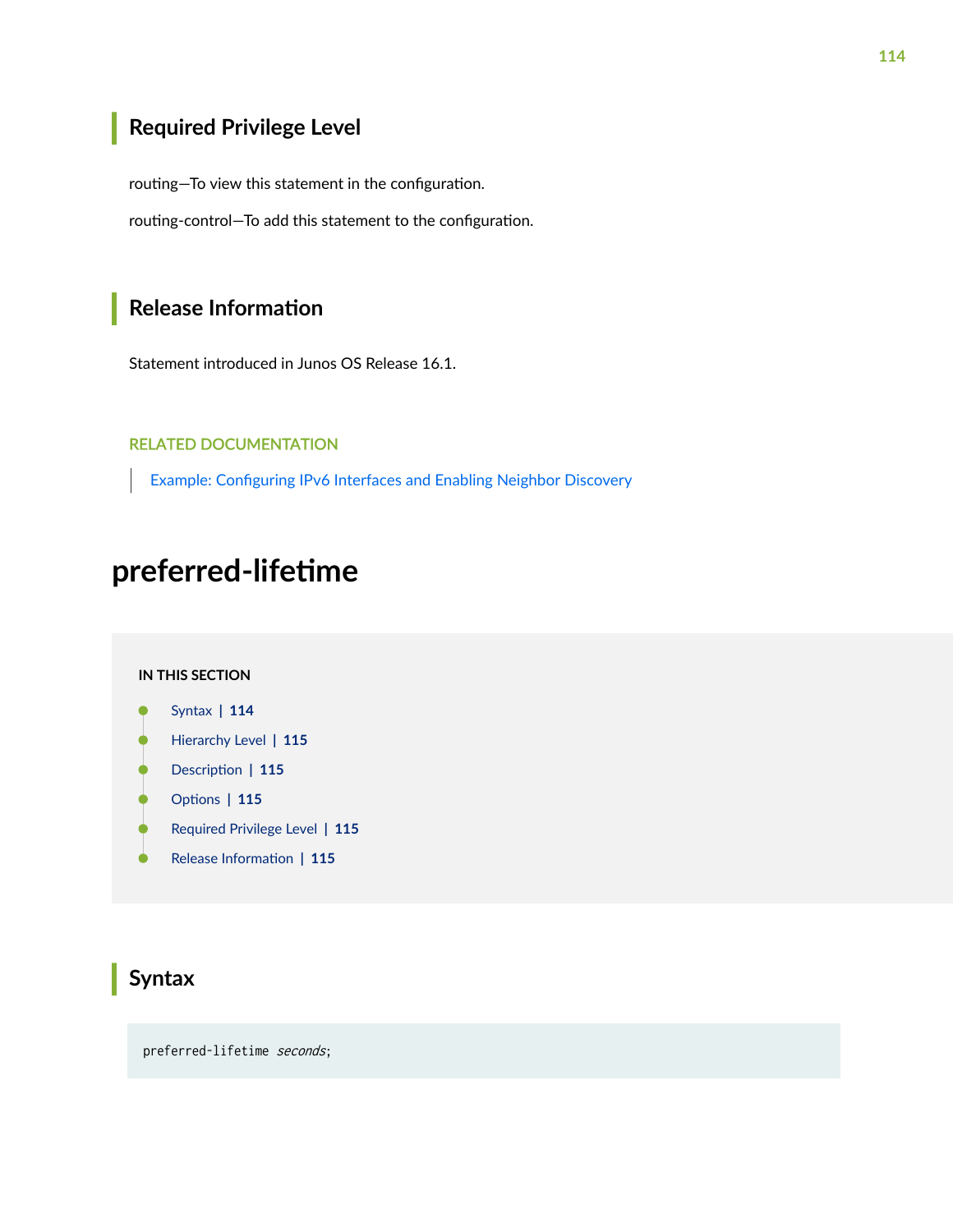### <span id="page-121-0"></span>**Hierarchy Level**

[edit logical-systems *logical-system-name* protocols router-advertisement interface interfacename [prefix](#page-122-0) prefix],

[edit protocols router-advertisement interface interface-name [prefix](#page-122-0) prefix]

## **Description**

Specify how long the prefix generated by stateless autoconfiguration remains preferred.

### **Options**

seconds–Preferred lifetime, in seconds. If you set the preferred lifetime to Oxffffffff, the lifetime is infinite. The preferred lifetime is never greater than the valid lifetime.

• Default: 604,800 seconds

### **Required Privilege Level**

routing-To view this statement in the configuration.

routing-control-To add this statement to the configuration.

## **Release Information**

Statement introduced before Junos OS Release 7.4.

#### RELATED DOCUMENTATION

valid-lifetime | 136

Example: Configuring IPv6 Interfaces and Enabling Neighbor Discovery

[Secure IPv6 Neighbor Discovery](#page-25-0) **| 19**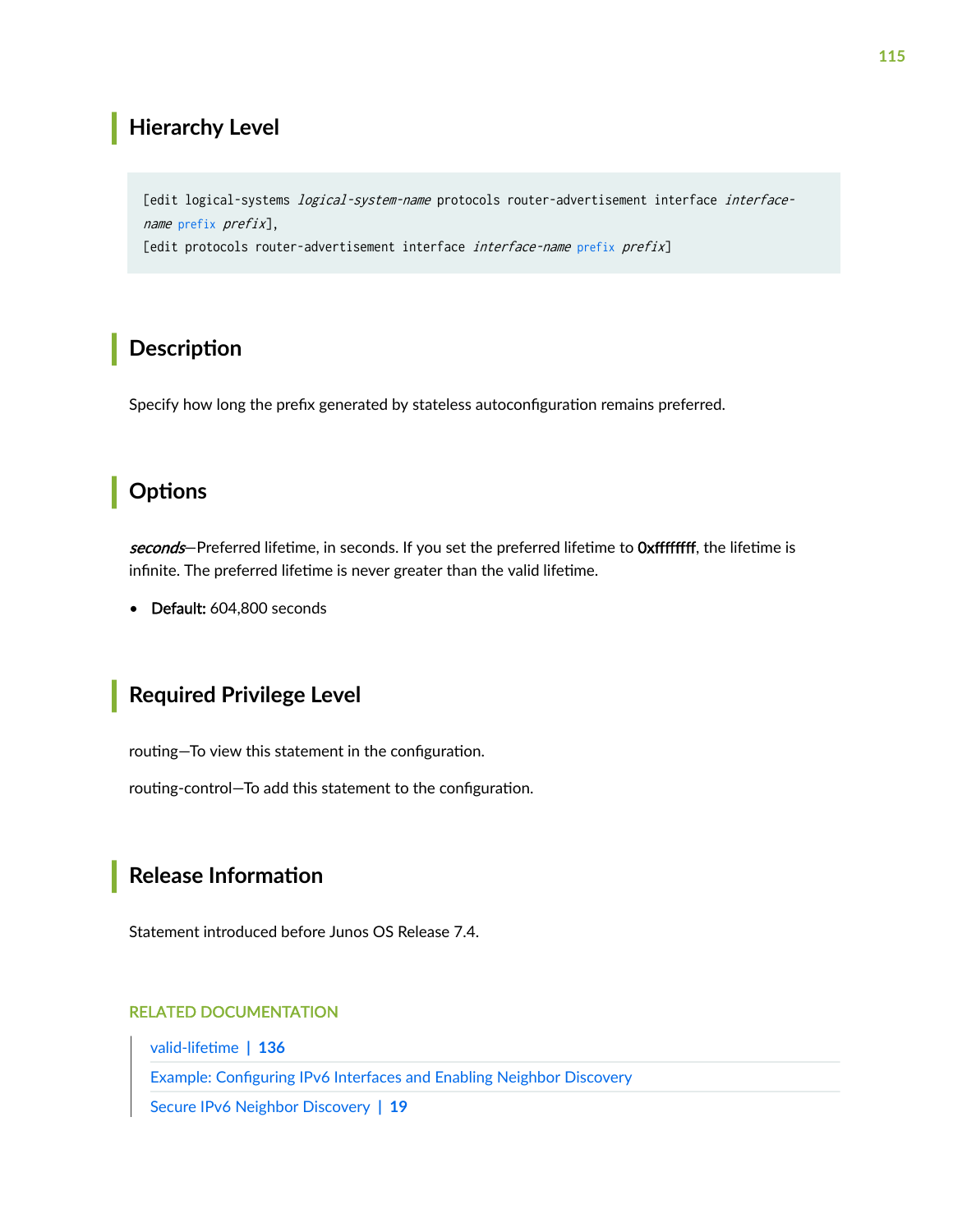# <span id="page-122-0"></span>prefix (Protocols IPv6 Neighbor Discovery)

```
IN THIS SECTION
     Syntax | 116
\bulletHierarchy Level | 116
    Description | 117
ó
    Options | 117
    Required Privilege Level | 117
     Release Information | 117
```
## **Syntax**

```
prefix prefix {
     (autonomous | no-autonomous);
     (on-link | no-on-link);
     preferred-lifetime seconds;
    valid-lifetime seconds;
```
}

## **Hierarchy Level**

[edit logical-systems *logical-system-name* protocols router-advertisement [interface](#page-83-0) *interface*name],

[edit protocols router-advertisement [interface](#page-83-0) interface-name]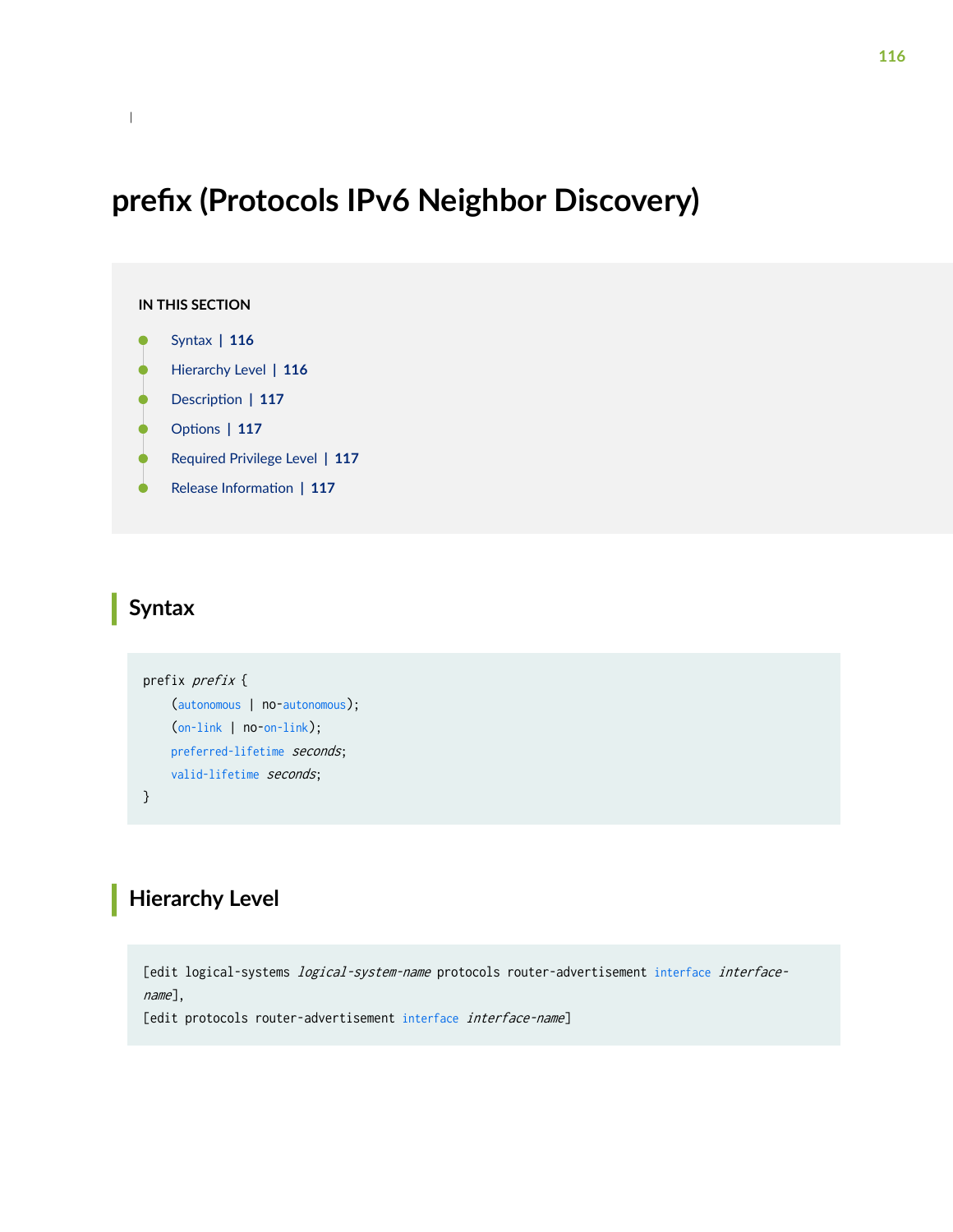## <span id="page-123-0"></span>**Description**

Configure prefix properties in router advertisement messages.

### Options

prefix-Prefix name.

The remaining statements are explained separately. See CLI Explorer.

## Required Privilege Level

routing-To view this statement in the configuration.

routing-control-To add this statement to the configuration.

### **Release Information**

Statement introduced before Junos OS Release 7.4.

#### **RELATED DOCUMENTATION**

Example: Configuring IPv6 Interfaces and Enabling Neighbor Discovery

# reachable-time

IN THIS SECTION

Syntax | 118

Hierarchy Level | 118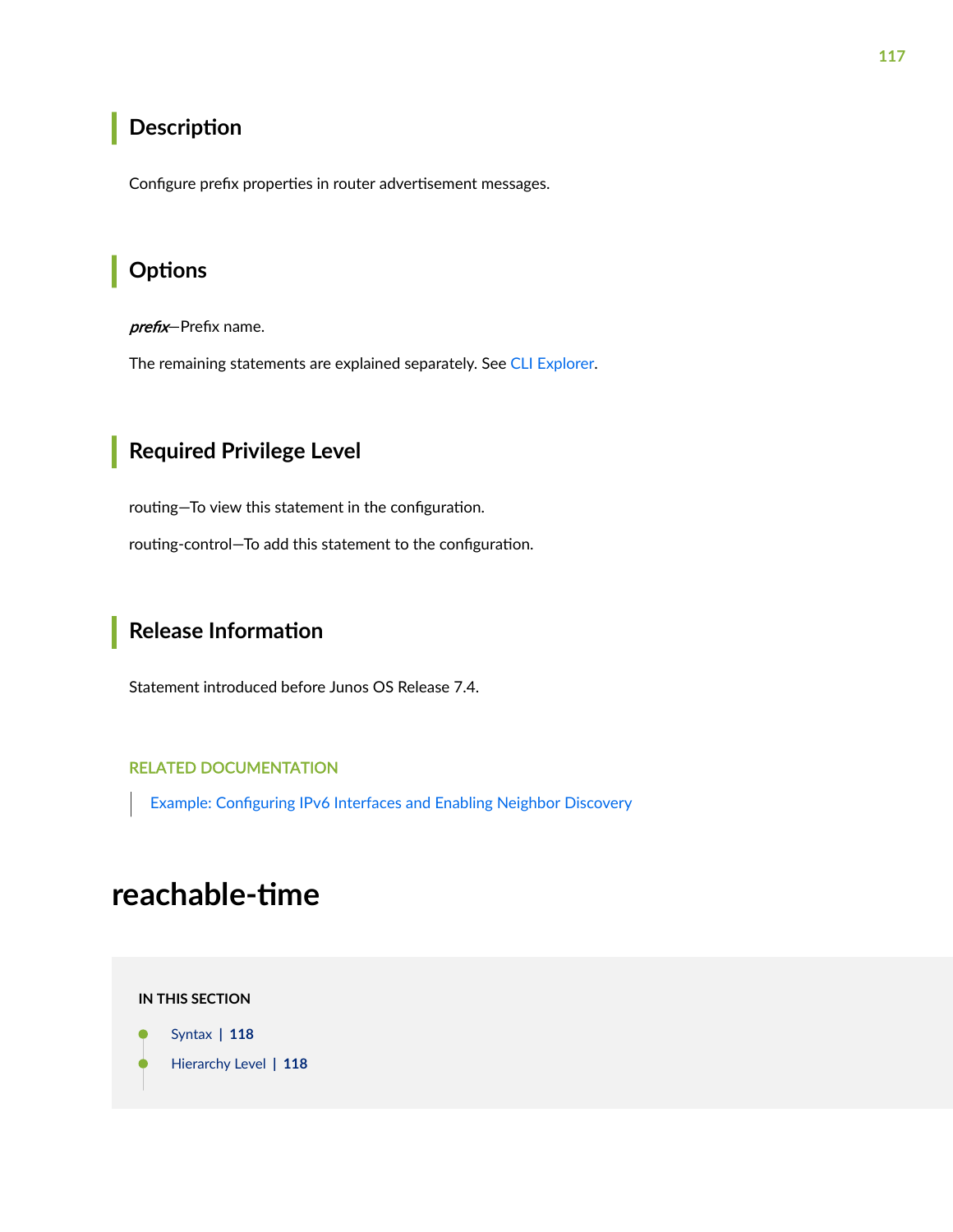- <span id="page-124-0"></span>Description | 118
- rঞons **| 118**
- [Required Privilege Level](#page-125-0) **| 119**
- Release Information | 119

### **Syntax**

reachable-time milliseconds;

## **Hierarchy Level**

[edit logical-systems *logical-system-name* protocols router-advertisement [interface](#page-83-0) interfacename],

[edit protocols router-advertisement [interface](#page-83-0) interface-name]

## **Description**

Set the length of time that a node considers a neighbor reachable until another reachability confirmation is received from that neighbor.

After receiving a reachability confirmation from a neighbor, a node considers that neighbor reachable for a certain amount of time without receiving another confirmation. This mechanism is used for neighbor unreachability detection, a mechanism for finding link failures to a target node.

## **Options**

milliseconds-Reachability time limit.

• Range: 0 through 3,600,000 milliseconds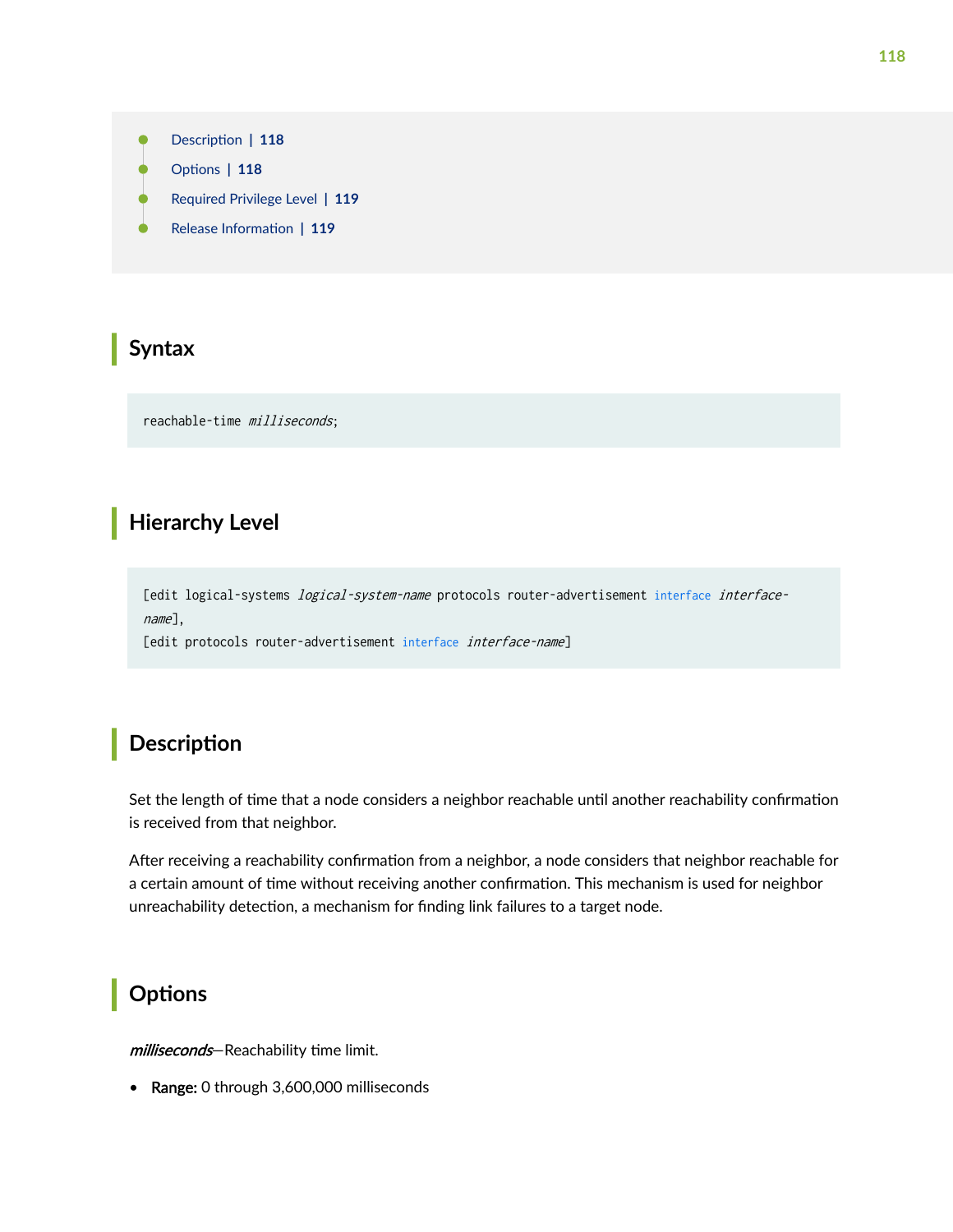<span id="page-125-0"></span>• Default: 0 milliseconds

## **Required Privilege Level**

routing-To view this statement in the configuration. routing-control-To add this statement to the configuration.

## **Release Information**

Statement introduced before Junos OS Release 7.4.

#### RELATED DOCUMENTATION

Example: Configuring IPv6 Interfaces and Enabling Neighbor Discovery [Secure IPv6 Neighbor Discovery](#page-25-0) **| 19**

# retransmit-timer

**IN THIS SECTION**

- Syntax **[| 120](#page-126-0)**
- [Hierarchy Level](#page-126-0) **| 120**  $\bullet$
- Ó Description | 120
- **Options | 120**
- $\bullet$ [Required Privilege Level](#page-126-0) **| 120**
- $\bullet$ Release Information | 120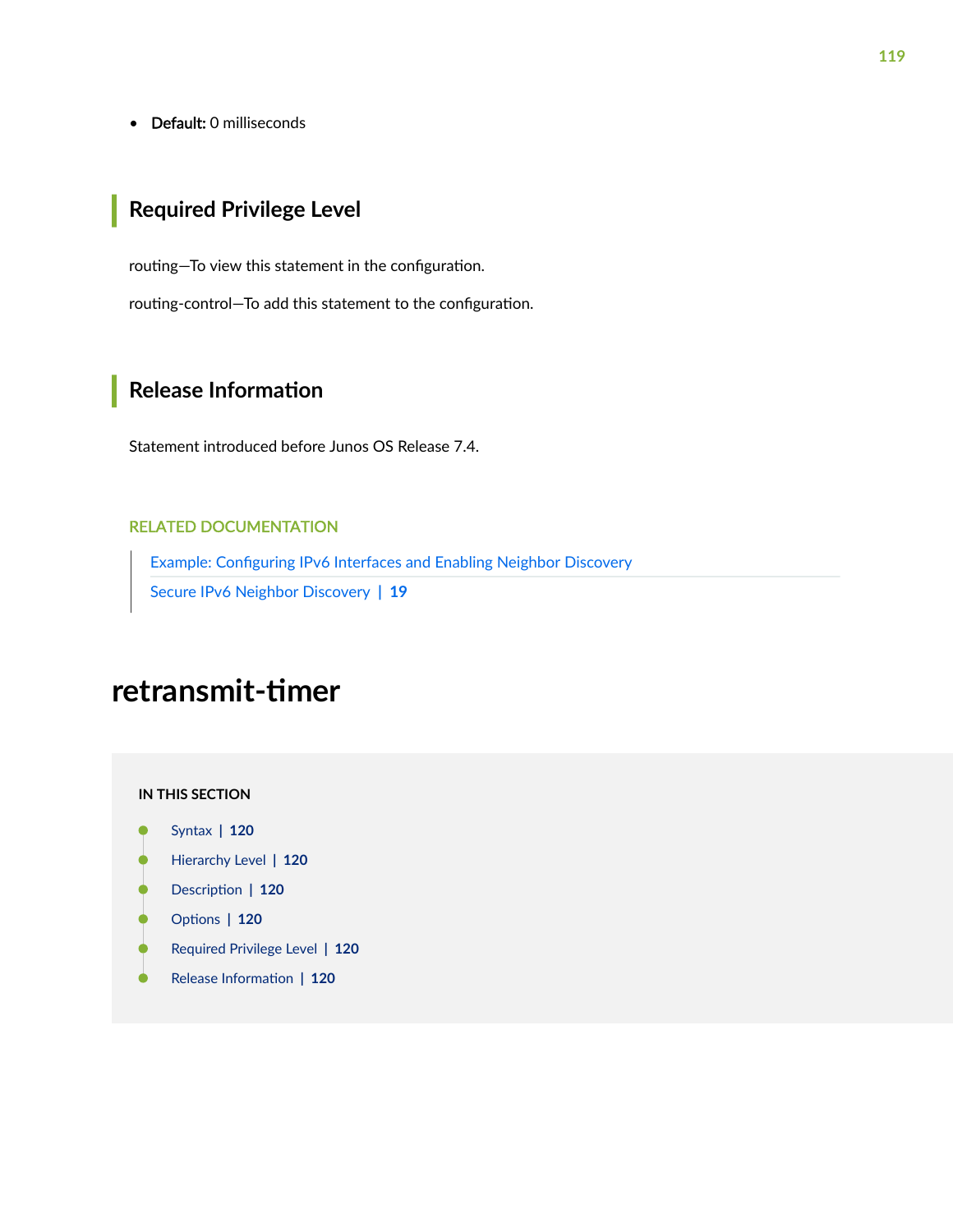### <span id="page-126-0"></span>**Syntax**

retransmit-timer milliseconds;

### **Hierarchy Level**

[edit logical-systems *logical-system-name* protocols router-advertisement interface interface $name]$ ,

[edit protocols router-advertisement interface interface-name]

## Description

Set the retransmission frequency of neighbor solicitation messages. This timer is used to detect when a neighbor has become unreachable and to resolve addresses.

## Options

milliseconds-Retransmission frequency.

• Default: 0 milliseconds

## **Required Privilege Level**

routing-To view this statement in the configuration.

routing-control-To add this statement to the configuration.

## Release Information

Statement introduced before Junos OS Release 7.4.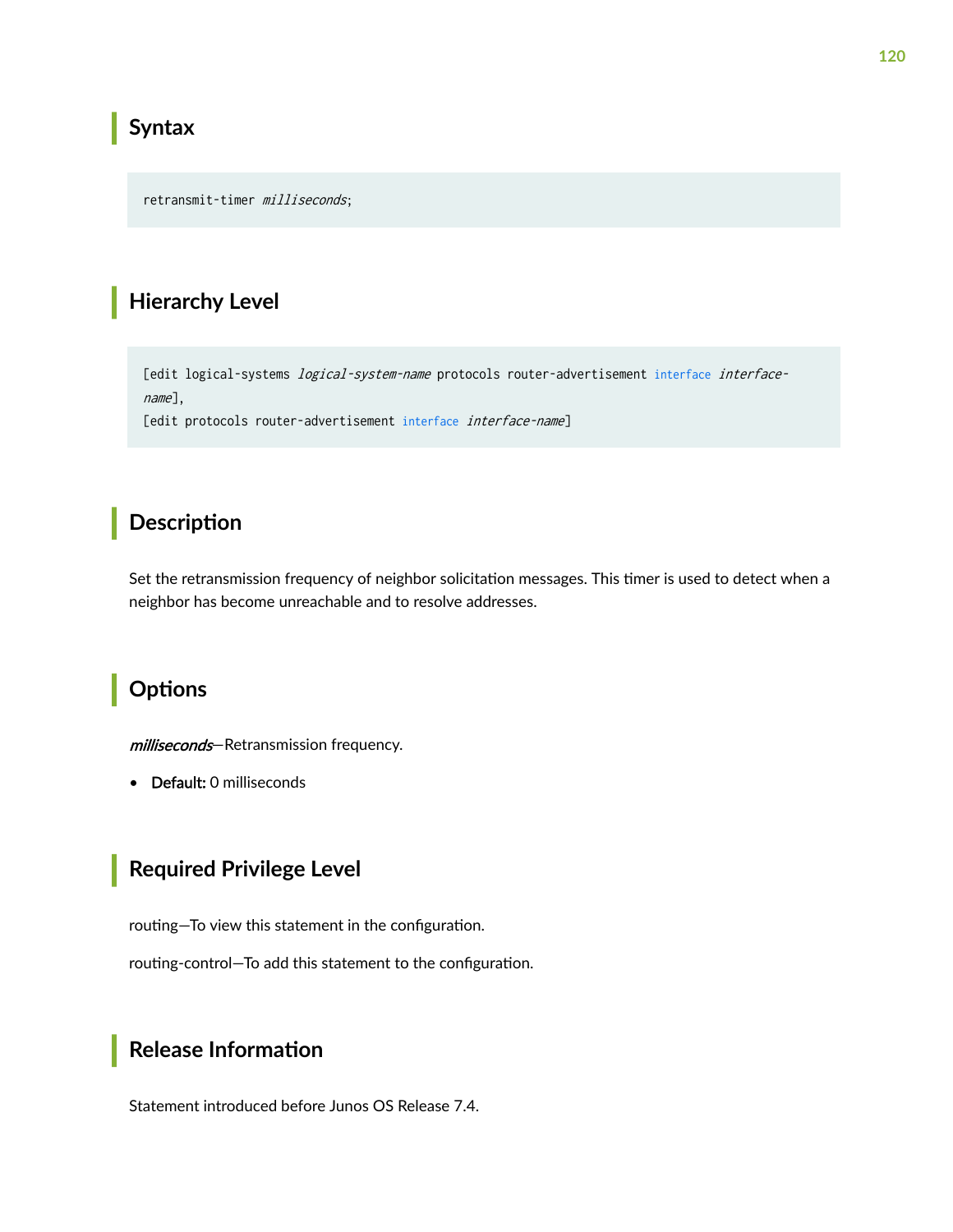#### <span id="page-127-0"></span>RELATED DOCUMENTATION

Example: Configuring IPv6 Interfaces and Enabling Neighbor Discovery

[Secure IPv6 Neighbor Discovery](#page-25-0) **| 19**

# $r$ outer-advertisement

#### **IN THIS SECTION**

- Syntax **| 121**  $\bullet$
- Hierarchy Level **| 121** Ŏ
- $\bullet$ **Description** | 121
- [Required Privilege Level](#page-128-0) **| 122**
- $\bullet$ Release Information | 122

## **Syntax**

router-advertisement {...}

## **Hierarchy Level**

```
[edit logical-systems logical-system-name protocols],
[edit protocols]
```
## **Description**

Enable router advertisement.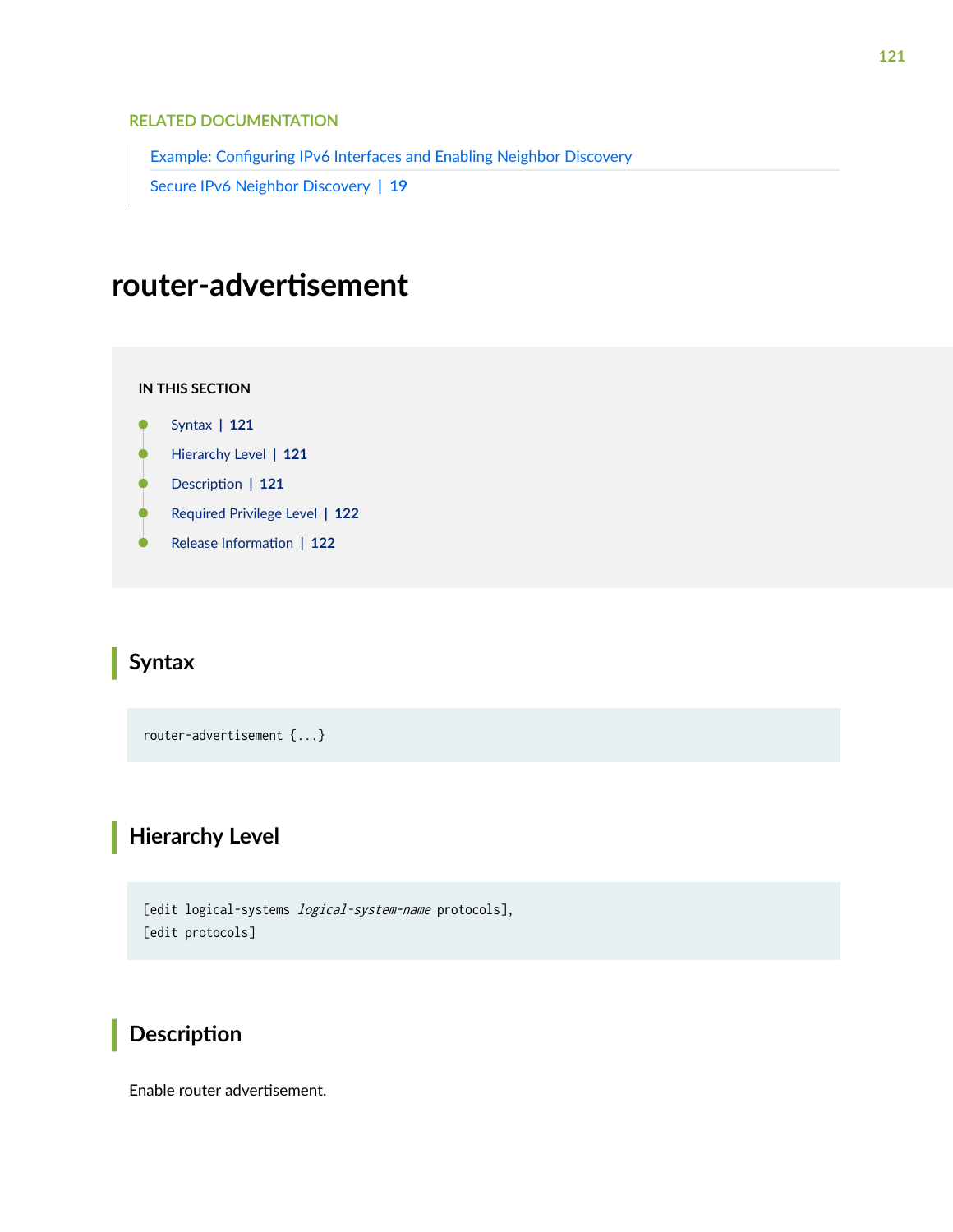<span id="page-128-0"></span>The remaining statements are explained separately. See [CLI Explorer.](https://apps.juniper.net/cli-explorer/)

## **Required Privilege Level**

routing-To view this statement in the configuration. routing-control-To add this statement to the configuration.

## **Release Information**

Statement introduced before Junos OS Release 7.4.

#### RELATED DOCUMENTATION

Example: Configuring IPv6 Interfaces and Enabling Neighbor Discovery [Secure IPv6 Neighbor Discovery](#page-25-0) **| 19**

### **secure**

#### **IN THIS SECTION**

- Syntax **[| 123](#page-129-0)**
- [Hierarchy Level](#page-129-0) **| 123** Ó
- Description | 123
- $\bullet$ [Required Privilege Level](#page-130-0) **| 124**
- Ò Release Information | 124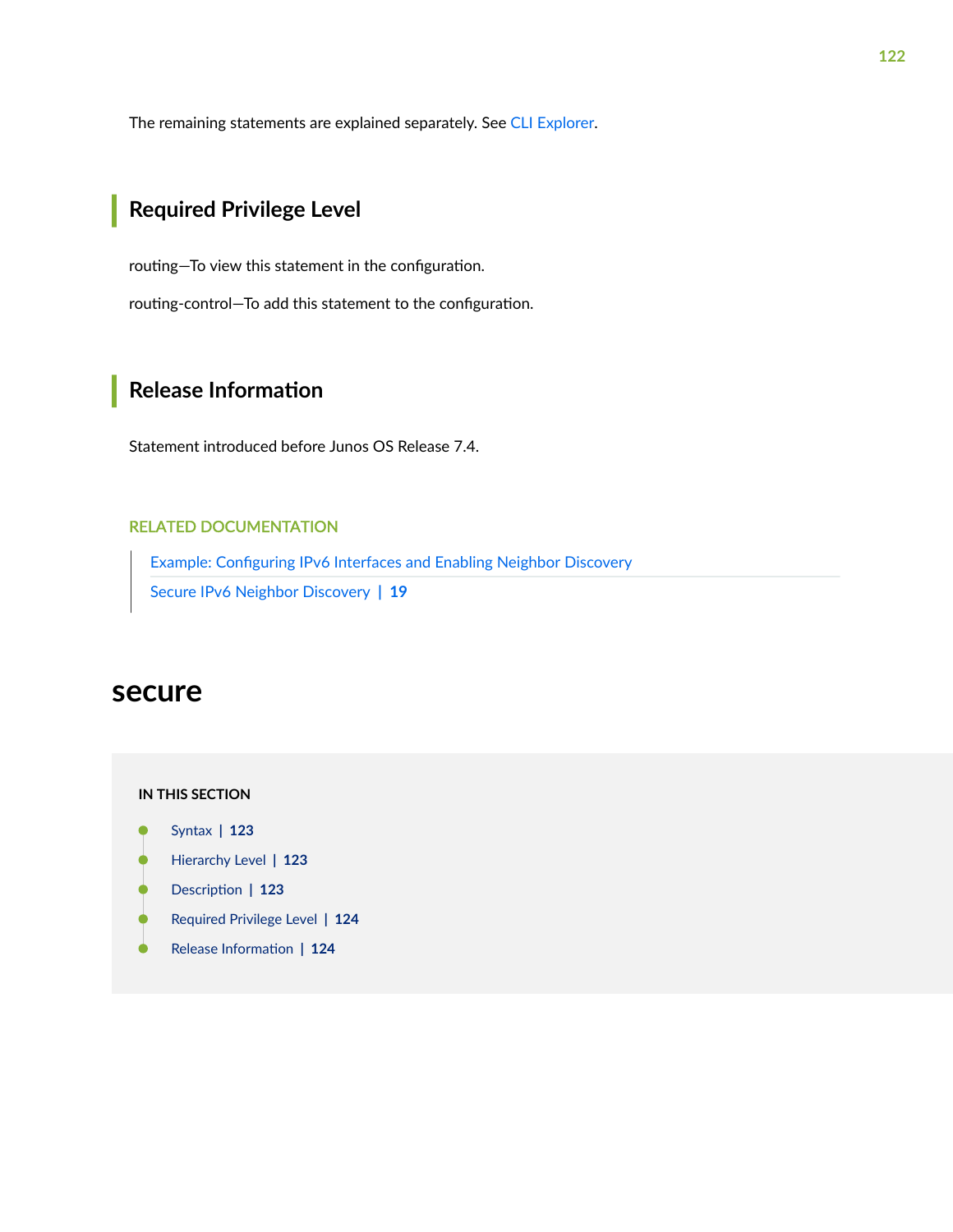## <span id="page-129-0"></span>**Syntax**

```
secure {
     security-level {
         (default | secure-messages-only);
     }
     cryptographic-address {
         key-length number;
         key-pair pathname;
     }
     timestamp {
         clock-drift number;
         known-peer-window seconds;
        new-peer-window seconds;
     }
     traceoptions {
        file filename <files number> <match regular-expression> <size size> <world-readable | no-
world-readable>;
        flag flag;
         no-remote-trace;
     }
}
```
## **Hierarchy Level**

[edit protocols [neighbor-discovery](#page-107-0)]

## **Description**

Configure parameters for Secure Neighbor Discovery.

The remaining statements are explained separately. See [CLI Explorer.](https://apps.juniper.net/cli-explorer/)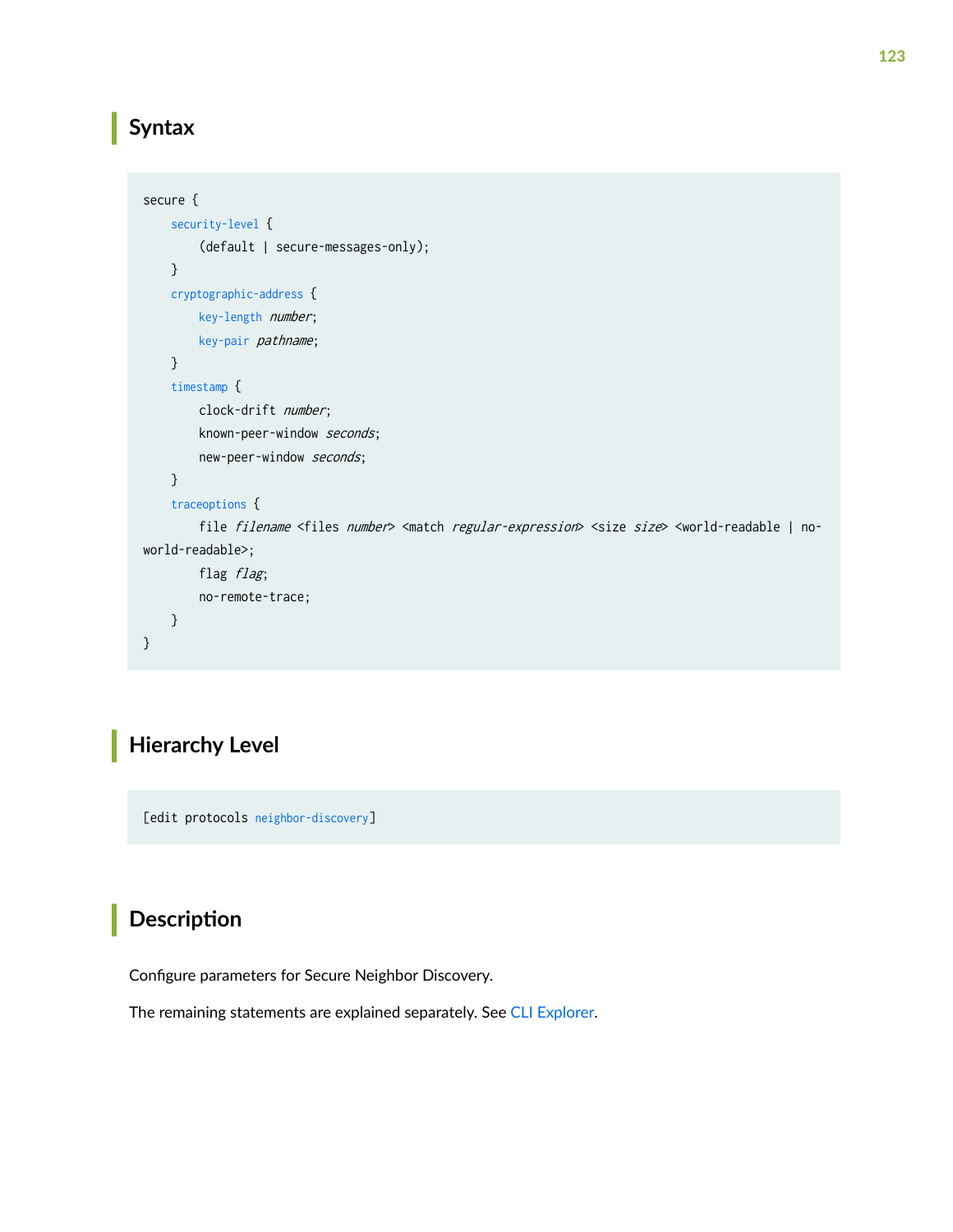## <span id="page-130-0"></span>Required Privilege Level

routing-To view this statement in the configuration.

routing-control-To add this statement to the configuration.

## Release Information

Statement introduced in Junos OS Release 9.3.

#### **RELATED DOCUMENTATION**

Secure IPv6 Neighbor Discovery | 19

# security-level

#### **IN THIS SECTION**

- Syntax | 125
- Hierarchy Level | 125 Ó
- Description | 125 Ŏ
- Options | 125
- Required Privilege Level | 125 ۰
- $\bullet$ Release Information | 125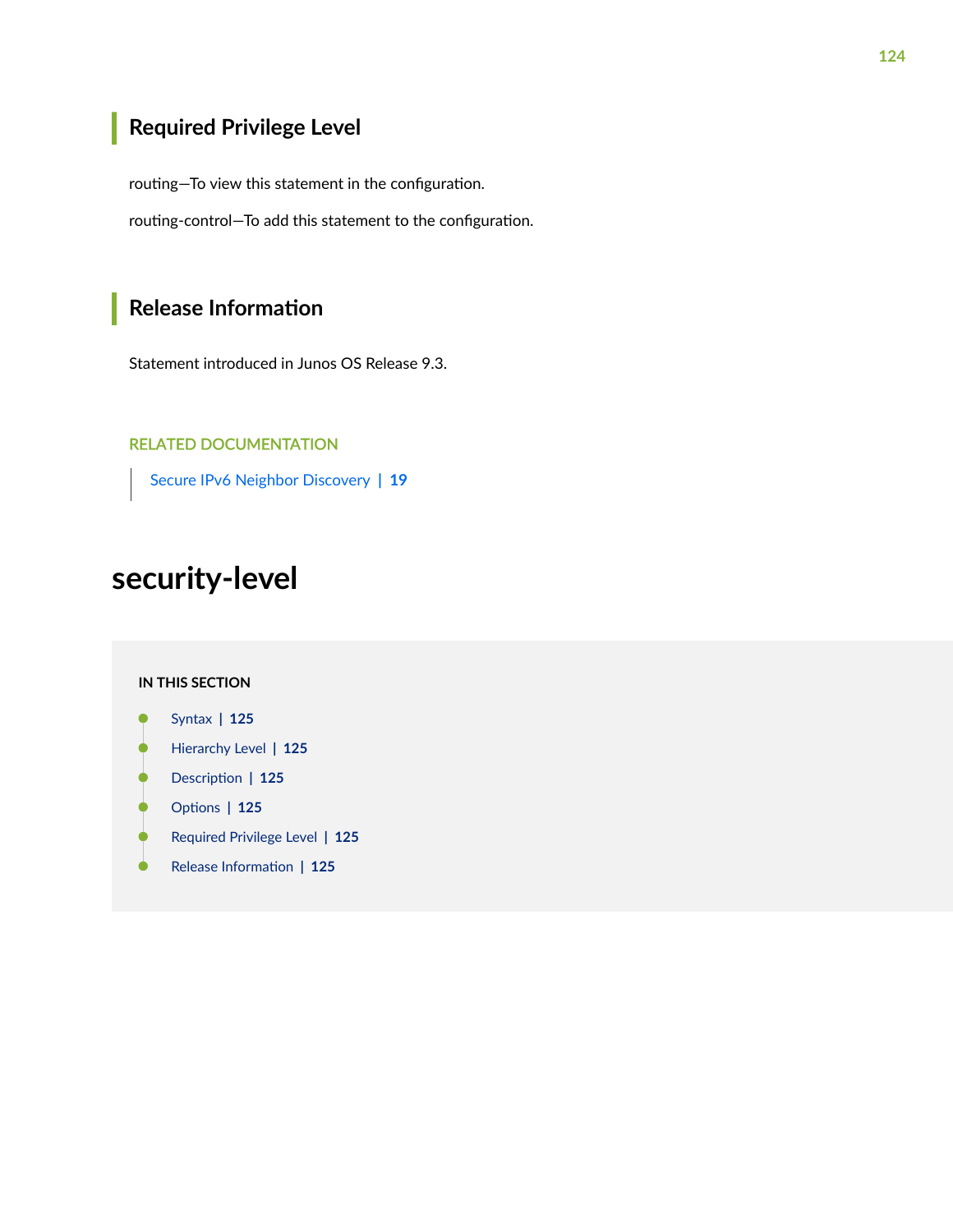### <span id="page-131-0"></span>**Syntax**

```
security-level {
    (default | secure-messages-only);
\}
```
## **Hierarchy Level**

[edit protocols neighbor-discovery secure]

## Description

Configure the type of security mode for Secure Neighbor Discovery.

## Options

default-Accept and transmit both secure and unsecured messages.

secure-messages-only-Accept secure messages only. Discard unsecured messages.

## Required Privilege Level

routing-To view this statement in the configuration.

routing-control-To add this statement to the configuration.

## **Release Information**

Statement introduced in Junos OS Release 9.3.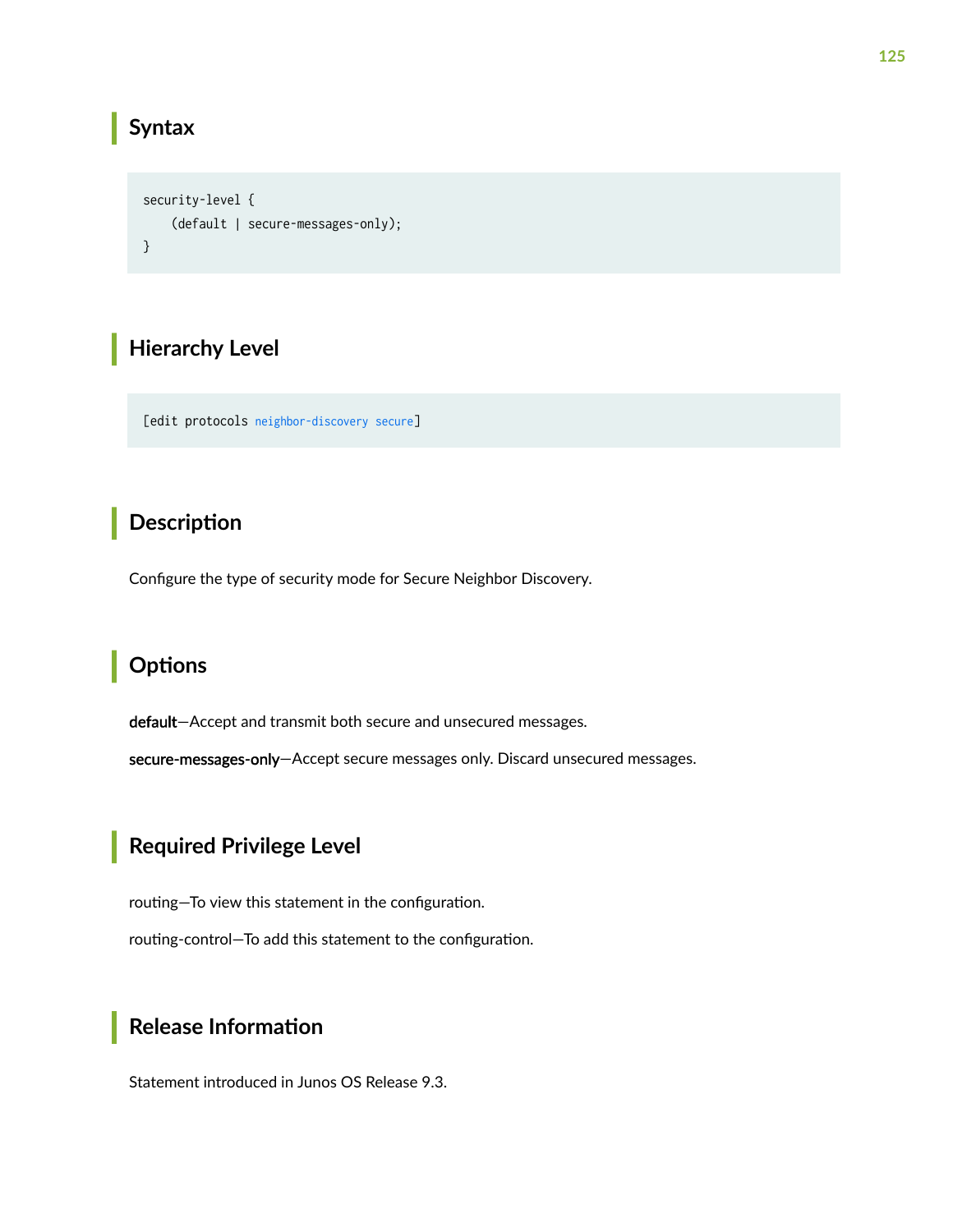#### RELATED DOCUMENTATION

[Secure IPv6 Neighbor Discovery](#page-25-0) **| 19**

# solicit-router-advertisement-unicast

#### **IN THIS SECTION**

- $\bullet$ Syntax **| 126**
- Ò Hierarchy Level **| 126**
- Ŏ Description | 126
- $\bullet$ [Required Privilege Level](#page-133-0) **| 127**
- Release Information | 127

### **Syntax**

solicit-router-advertisement-unicast;

## **Hierarchy Level**

[edit protocols router-advertisement interface interface-name]

### **Description**

Configure devices to send router advertisements as unicast in response to the router solicitation message sent by IPv6 routers.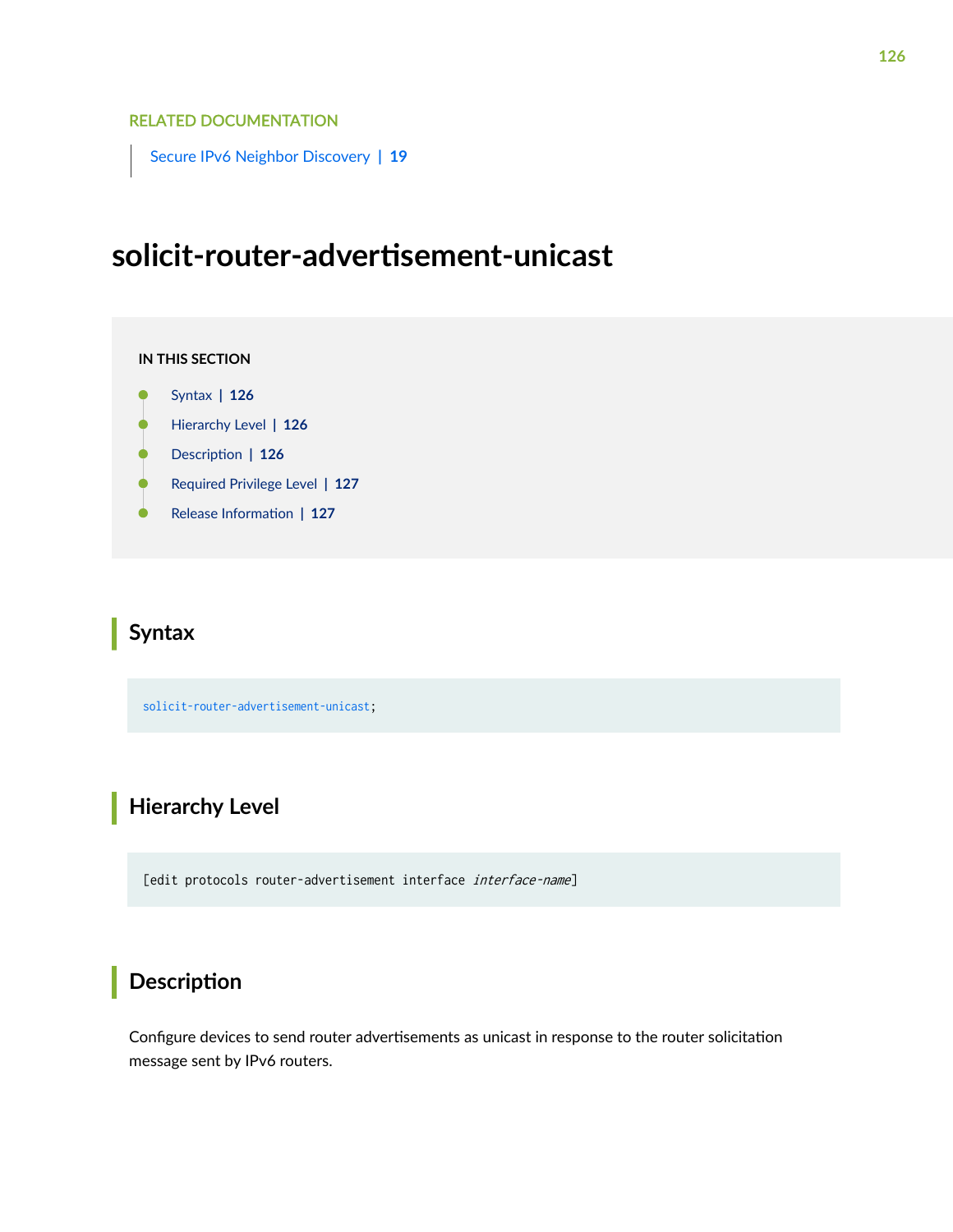## <span id="page-133-0"></span>Required Privilege Level

routing-To view this statement in the configuration.

routing-control-To add this statement to the configuration.

### **Release Information**

Statement introduced in Junos OS Release 15.1R1 onwards.

#### **RELATED DOCUMENTATION**

https://www.juniper.net/documentation/en\_US/junos/information-products/pathway-pages/configguide-routing/config-guide-routing-neighbor-discovery.html

# timestamp

#### IN THIS SECTION

- Syntax | 127
- Hierarchy Level | 128
- Description | 128
- Ó Options | 128
- $\bullet$ Required Privilege Level | 128
- Release Information | 129  $\bullet$

### **Syntax**

timestamp { clock-drift value;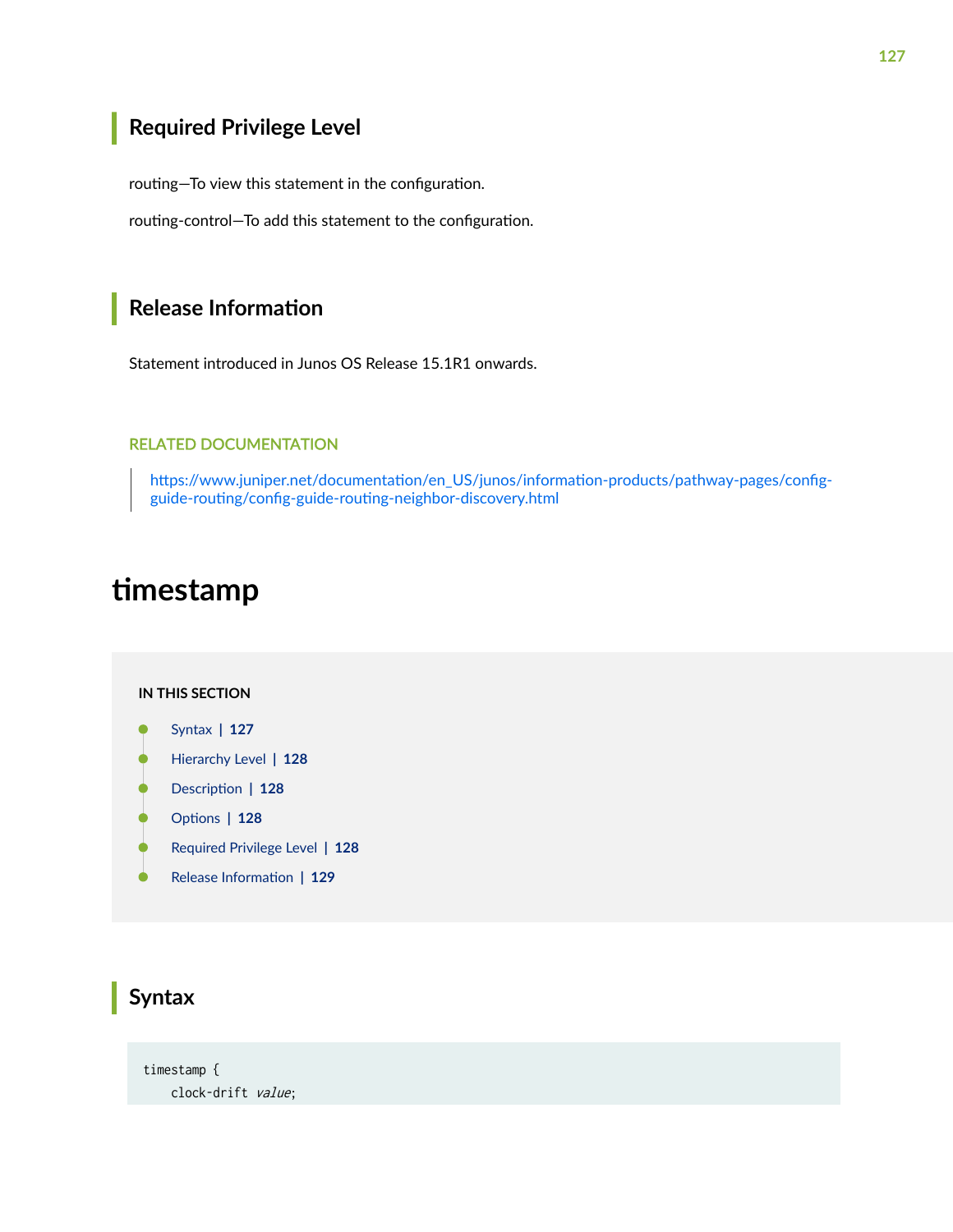<span id="page-134-0"></span>known-peer-window seconds; new-peer-window seconds;

 $\mathcal{E}$ 

### **Hierarchy Level**

[edit protocols neighbor-discovery secure]

## Description

Configure timestamp options, which are used to ensure that solicitation and redirect messages are not being replayed.

## Options

clock-drift value-Specify the allowable drift in time between the synchronization of peers. For value, specify a fractional value of 100.

• Default: 0.01

known-peer-window seconds-Specify the expected interval in seconds between Secure Neighbor Discovery messages from an established peer. A message from a known peer that arrives after the specified interval is discarded.

Default: 1 second  $\bullet$ 

new-peer-window *seconds*-Specify the maximum allowable time in seconds between the timestamp of a Secure Neighbor Discovery message from a new peer and when it can be accepted.

• Default: 300 seconds

## **Required Privilege Level**

routing-To view this statement in the configuration.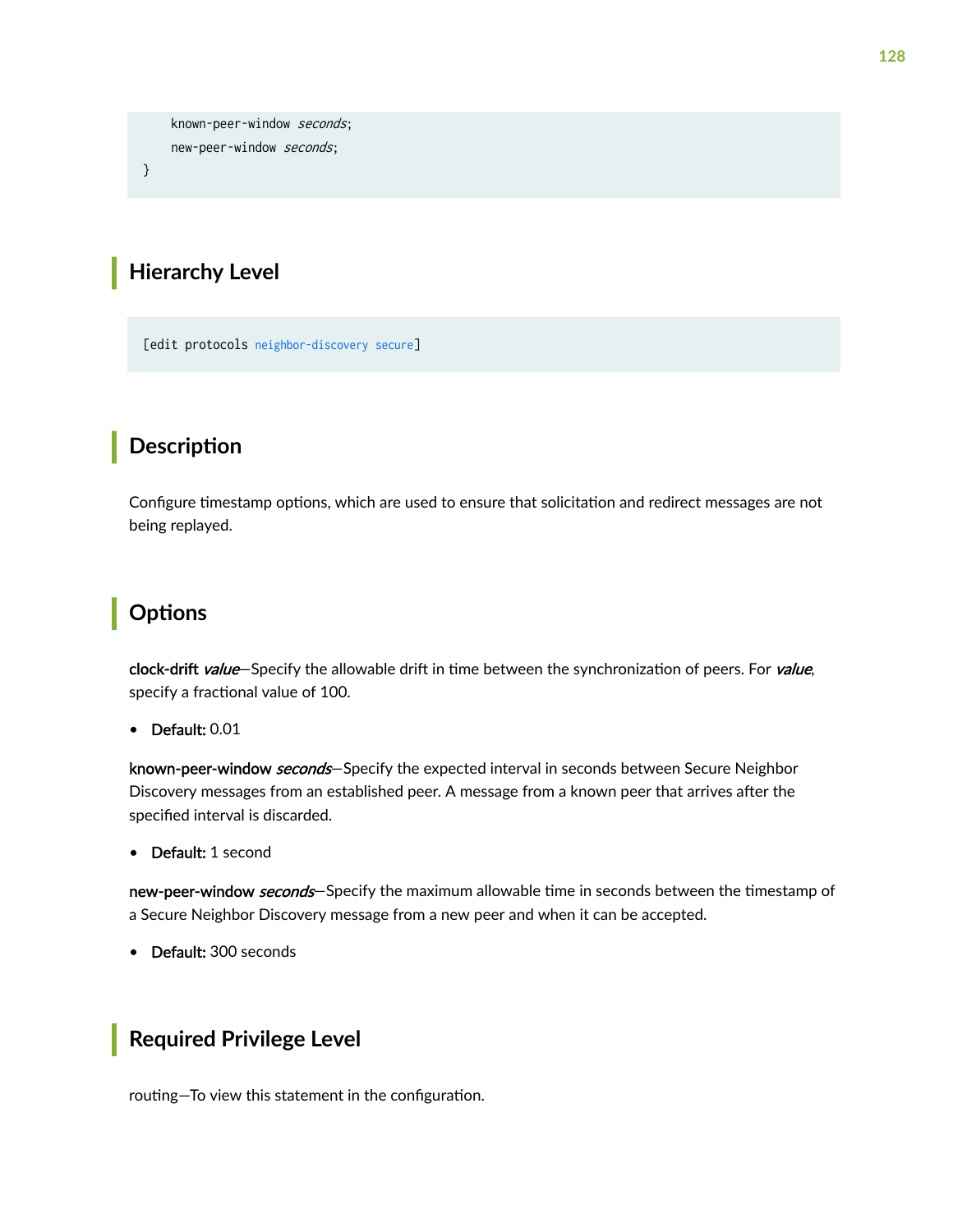<span id="page-135-0"></span>routing-control-To add this statement to the configuration.

### **Release Information**

Statement introduced in Junos OS Release 9.3.

#### **RELATED DOCUMENTATION**

Secure IPv6 Neighbor Discovery | 19

# traceoptions (Protocols IPv6 Neighbor Discovery)

#### IN THIS SECTION

- Syntax | 129
- Hierarchy Level | 130
- Description | 130 O
- Default | 130
- Options | 130
- Required Privilege Level | 131
- Release Information | 132  $\bullet$

### **Syntax**

```
traceoptions {
   file filename <files number> <size size> <world-readable | no-world-readable>;
    flag flag <disable>;
\}
```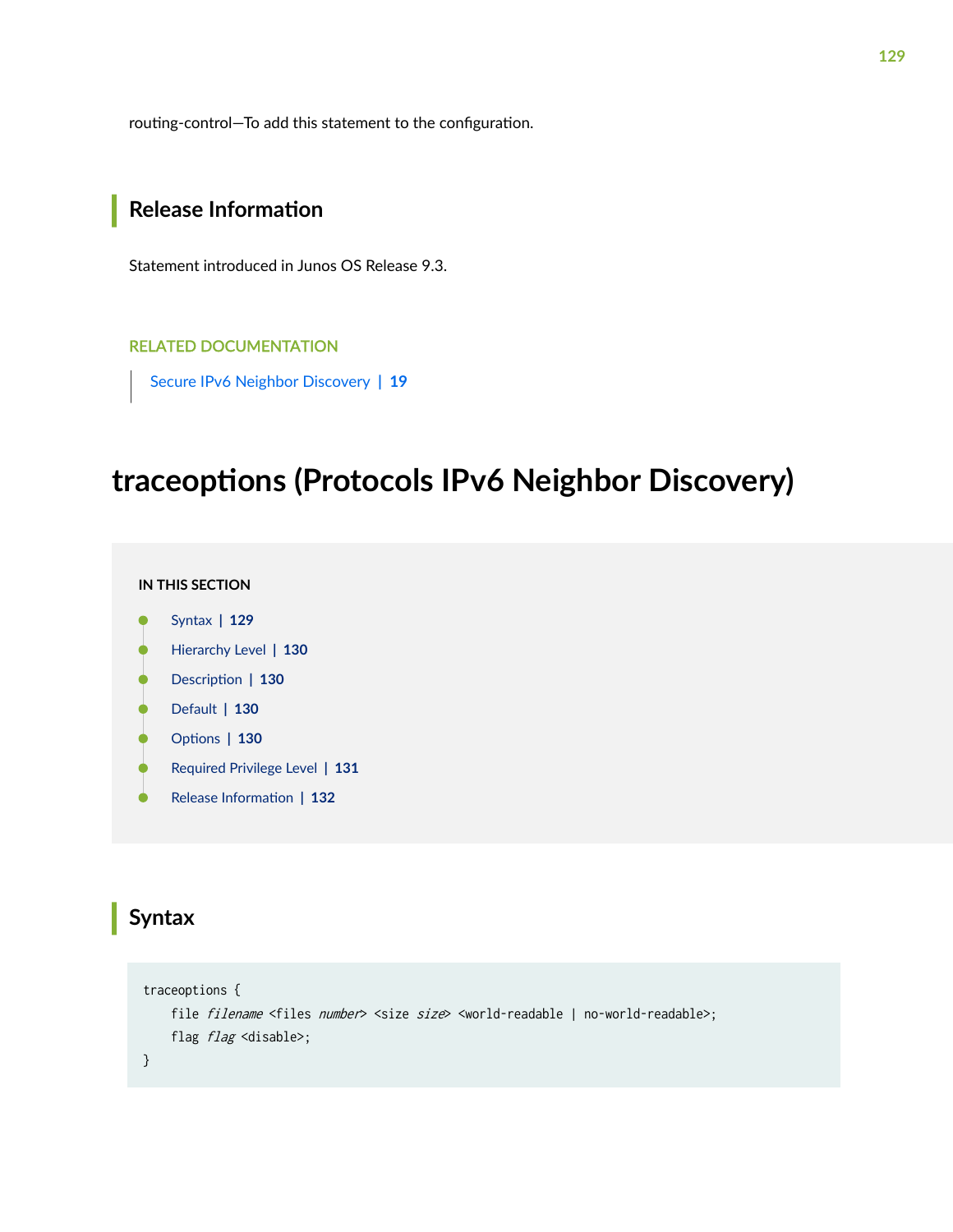## <span id="page-136-0"></span>**Hierarchy Level**

[edit logical-systems *logical-system-name* protocols router-advertisement], [edit protocols router-advertisement]

### **Description**

For IPv6 neighbor discovery, specify router advertisement protocol-level tracing options.

Trace IPv6 Neighbor Discovery protocol traffic to help debug Neighbor Discovery protocol issues.

Global tracing options are inherited from the configuration set by the traceoptions statement at the [edit routing-options] hierarchy level. You can override the following global trace options for the IPv6 Neighbor Discovery protocol using the traceoptions flag statement included at the [edit protocols routeradvertisement] hierarchy level:

## **Default**

The default trace options are inherited from the global traceoptions statement.

## **Options**

disable–(Optional) Disable the tracing operation. One use of this option is to disable a single operation when you have defined a broad group of tracing operations, such as all.

file *filename*—Name of the file to receive the output of the tracing operation. Enclose the name in quotation marks. We recommend that you place router advertisement tracing output in the file /var/log/ router-advertisement-log.

files number-(Optional) Maximum number of trace files. When a trace file named trace-file reaches its maximum size, it is renamed *trace-file.*0, then *trace-file.1*, and so on, until the maximum number of trace files is reached. Then, the oldest trace file is overwritten. If you specify a maximum number of files, you must also specify a maximum file size with the size option.

- Range: 2 through 1000 files
- Default: 10 files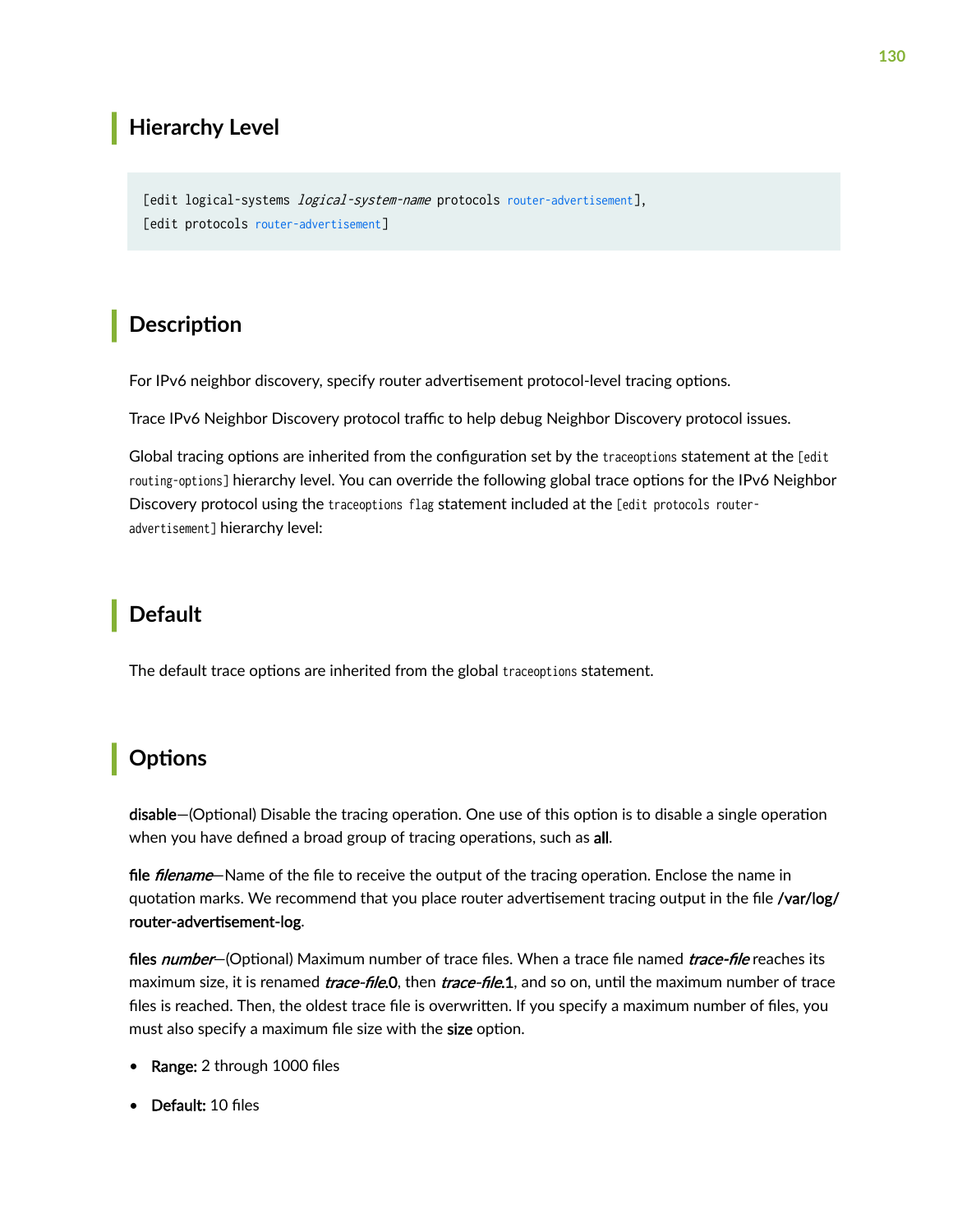<span id="page-137-0"></span>flag flag-Tracing operation to perform. To specify more than one tracing operation, include multiple flag statements.

• all-All tracing operations

**NOTE:** Use the trace flag all with caution as this may cause the CPU to become very busy.

- general—A combination of the normal and route trace operations
- normal-All normal operations.
- Default: If you do not specify this option, only unusual or abnormal operations are traced.
- **policy**—Policy operations and actions
- route-Routing table changes
- state-State transitions
- task-IPv6 interface transactions and processing
- timer-IPv6 neighbor discovery protocol timer processing

no-world-readable–(Optional) Prevent any user from reading the log file.

size size-(Optional) Maximum size of each trace file, in kilobytes (KB) or megabytes (MB). When a trace file named *trace-file* reaches this size, it is renamed *trace-file.*0. When the *trace-file* again reaches its maximum size, *trace-file*.0 is renamed *trace-file*.1 and *trace-file* is renamed *trace-file*.0. This renaming scheme continues until the maximum number of trace files is reached. Then, the oldest trace file is overwritten. If you specify a maximum file size, you must also specify a maximum number of trace files with the files option.

- Syntax: xk to specify KB, xm to specify MB, or xg to specify GB
- Range: 10 KB through the maximum file size supported on your system
- Default: 128 KB

world-readable-(Optional) Allow any user to read the log file.

### **Required Privilege Level**

routing-To view this statement in the configuration.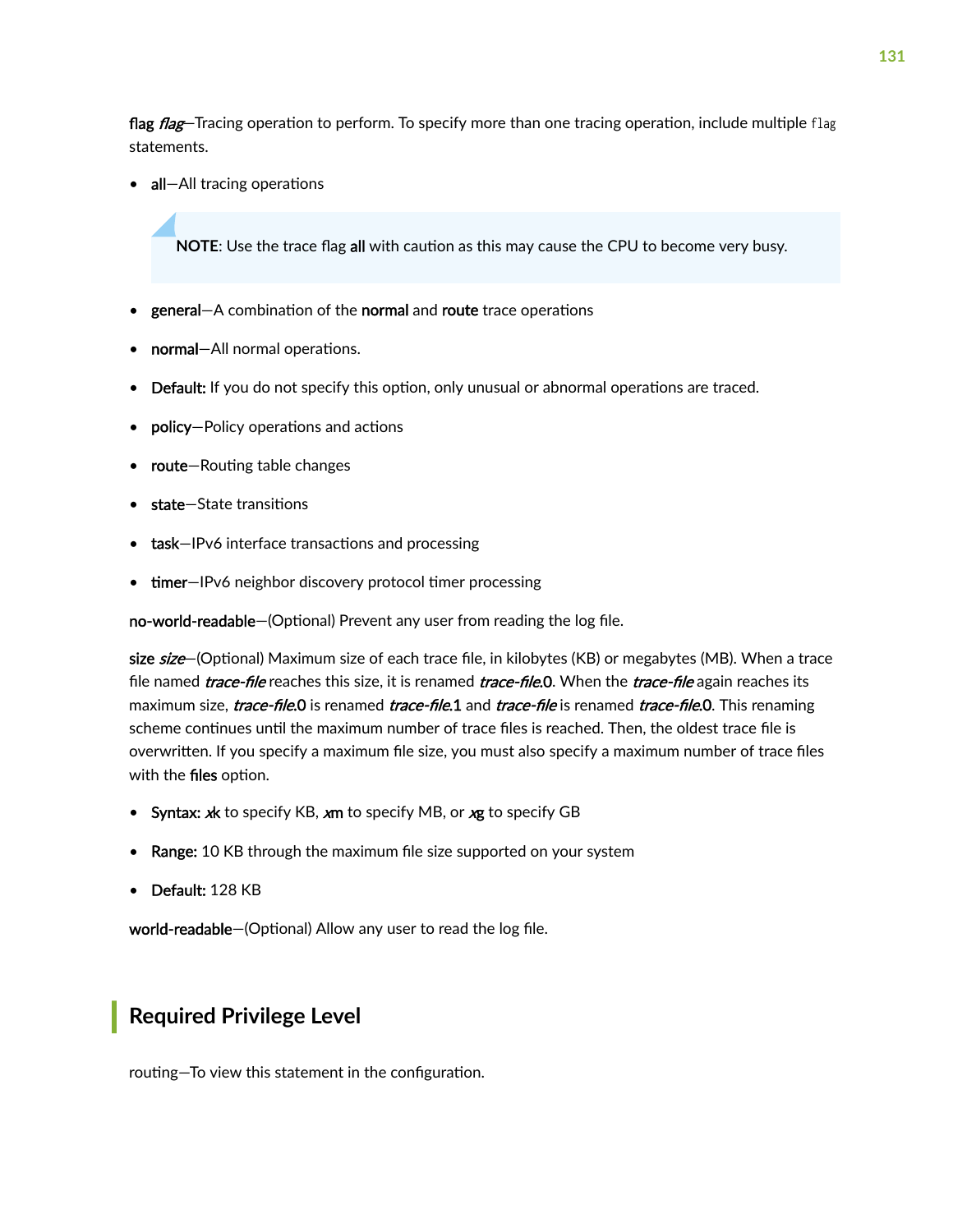<span id="page-138-0"></span>routing-control-To add this statement to the configuration.

### **Release Information**

Statement introduced before Junos OS Release 7.4.

#### **RELATED DOCUMENTATION**

Example: Configuring IPv6 Interfaces and Enabling Neighbor Discovery

# traceoptions (Protocols Secure Neighbor Discovery)

#### IN THIS SECTION

- Syntax | 132
- Hierarchy Level | 133
- Description | 133
- Options | 133
- Required Privilege Level | 134
- Release Information | 134  $\bullet$

## Syntax

```
traceoptions {
    file filename <files number> <match regular-expression> <size size> <world-readable | no-
world-readable>;
    flag flag;
    no-remote-trace;
\}
```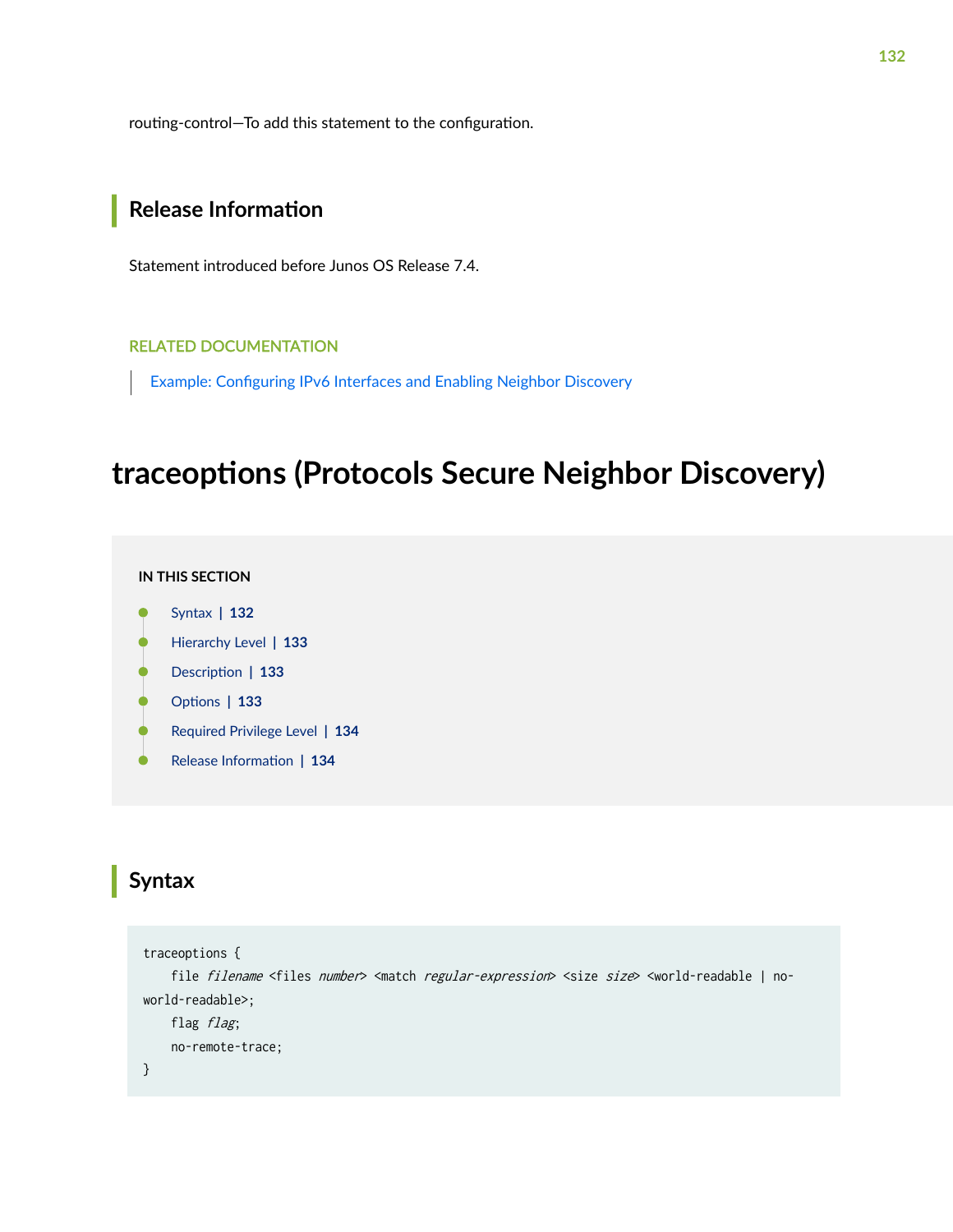## <span id="page-139-0"></span>**Hierarchy Level**

[edit protocols [neighbor-discovery](#page-107-0) [secure](#page-128-0)]

## **Description**

Configure tracing operations for Secure Neighbor Discovery events. To specify more than one tracing operation, include multiple flag statements.

## **Options**

file *filename*—Name of the file to receive the tracing operation. Enclose the name within quotation marks. All files are placed in the directory /var/log.

files number–(Optional) Maximum number of trace files. When a trace file named trace-file reaches its maximum size, it is renamed *trace-file*.0, then *trace-file*.1 and so on, until the maximum number of trace files is reached. Then the oldest trace file is overwritten.

If you specify a maximum number of files, you must also specify a maximum file size with the size option.

- Range: 2 through 1000 files
- Default: 10 files

flag—Tracing operation to perform. To specify more than one tracing operation, include multiple flag statements.

#### Secure Neighbor Discovery Tracing Options

- configuration-All configuration events.
- cryptographic-address-Cryptographically generated address events.
- protocol-All protocol processing events.
- rsa-RSA events.

#### **Global Tracing Options**

• all-All tracing operations.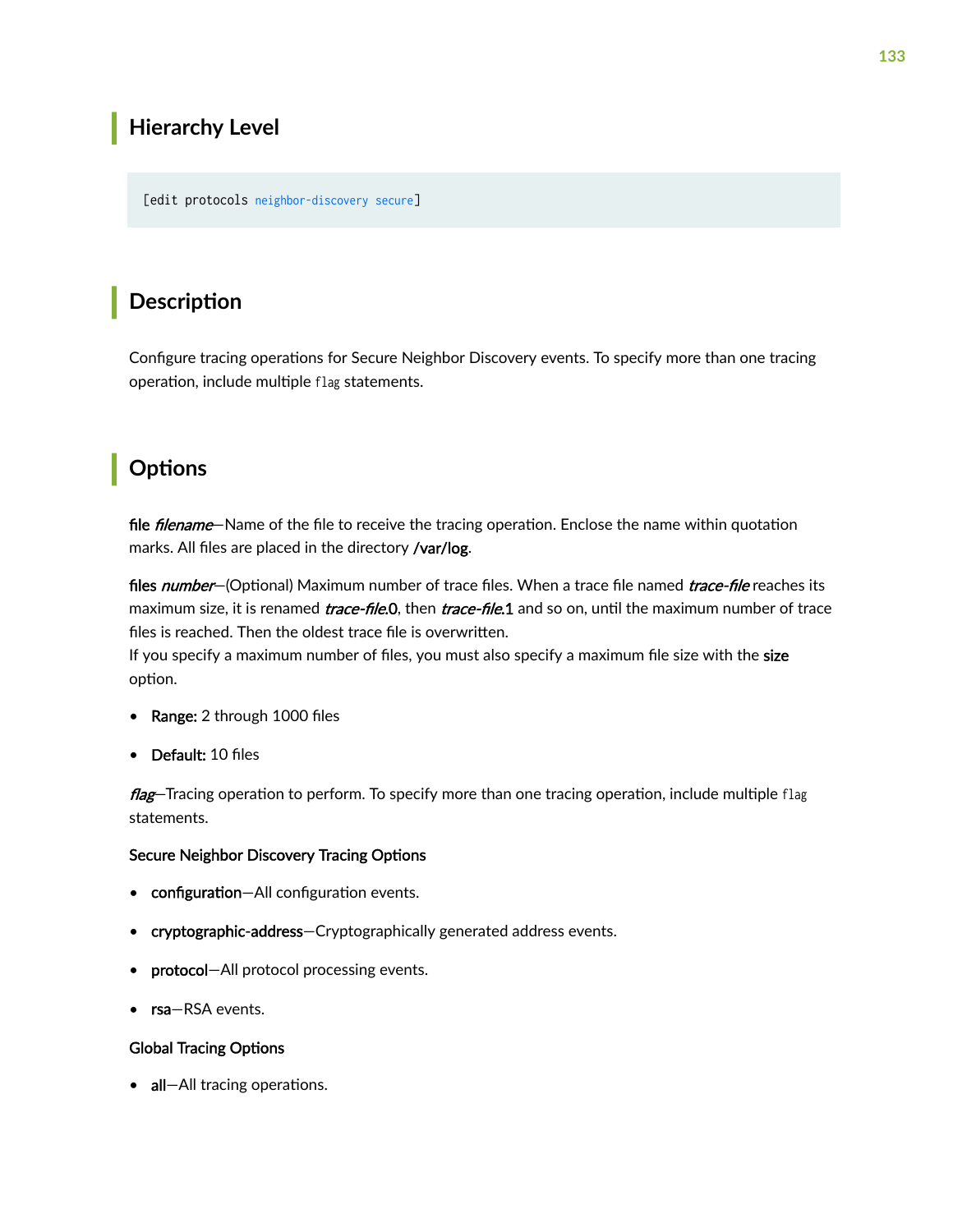<span id="page-140-0"></span>You can specify one or more of following flag modifiers:

- detail-Provide detailed trace information.
- receive-Packets being received.
- send-Packets being transmitted.

match regular-expression-(Optional) Specify a regular expression to match the output of the trace file you want to log.

no-remote-trace—Disable remote tracing globally or for a specific tracing operation.

no-world-readable-(Optional) Prevent any user from reading this log file.

size size-(Optional) Maximum size of each trace file, in kilobytes (KB) or megabytes (MB). When a trace file named *trace-file* reaches this size, it is renamed *trace-file*.0. When the *trace-file* again reaches its maximum size, *trace-file*.0 is renamed *trace-file.*1, and *trace-file* is renamed *trace-file*.0. This renaming scheme continues until the maximum number of trace files is reached. Then the oldest trace file is overwritten.

- Syntax: xk to specify KB, xm to specify MB, or xg to specify GB
- Range: 10 KB through the maximum file size supported on your system
- Default: 128 KB

world-readable-(Optional) Allow any user to read this log file.

### **Required Privilege Level**

routing and trace–To view this statement in the configuration.

routing-control and trace-control—To add this statement to the configuration.

### **Release Information**

Statement introduced in Junos OS Release 9.3.

#### RELATED DOCUMENTATION

Example: Configuring IPv6 Interfaces and Enabling Neighbor Discovery | 6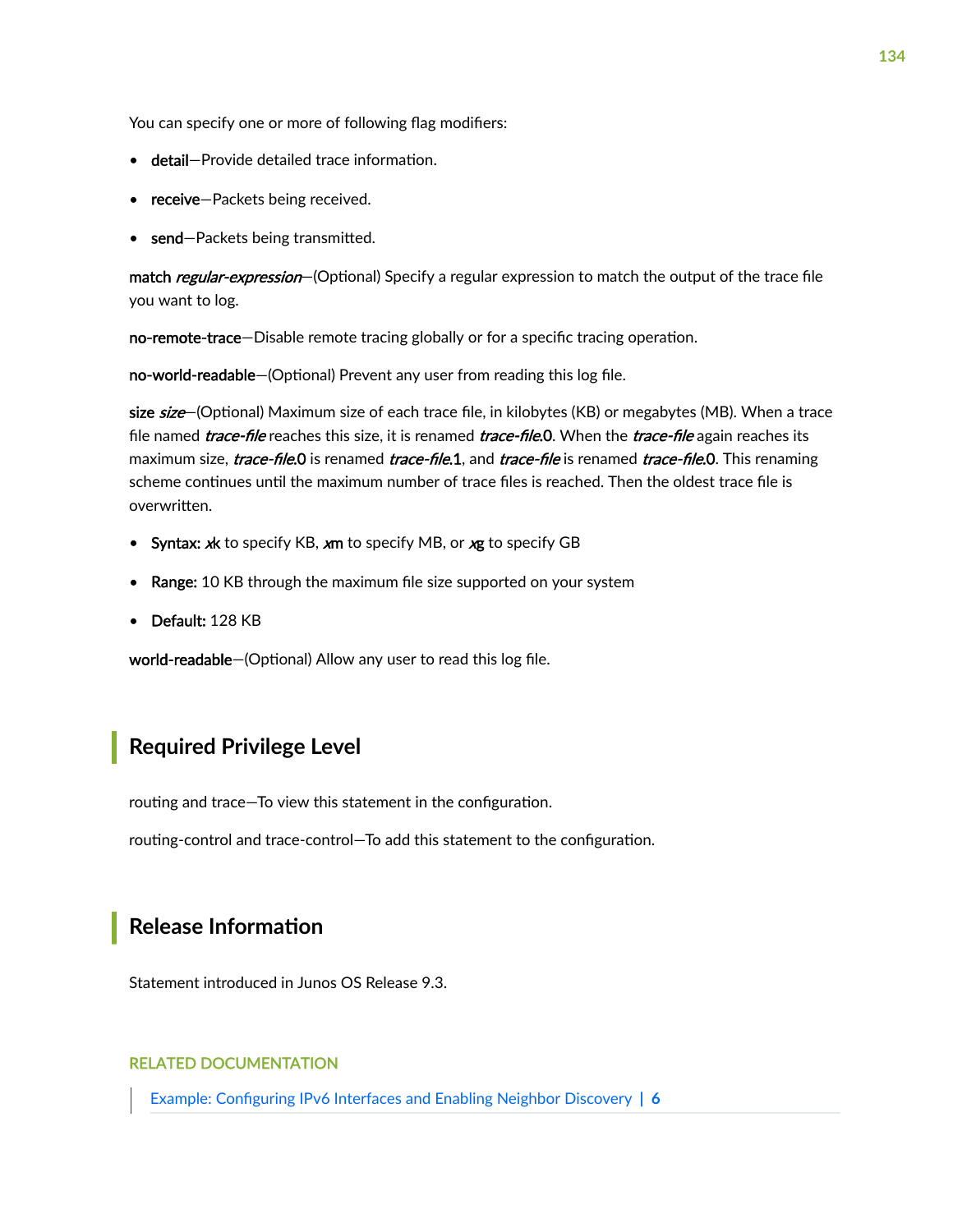[Understanding Secure IPv6 Neighbor Discovery](#page-25-0) **| 19** [Understanding IPv6 Neighbor Discovery](https://www.juniper.net/documentation/en_US/junos/topics/concept/ipv6-neighbor-discovery-understanding.html)

# **upstream-mode**

#### **IN THIS SECTION**

- Syntax **| 135**
- Hierarchy Level **| 135**
- **Description** | 136
- $\bullet$ [Required Privilege Level](#page-142-0) **| 136**
- Release Information | 136

## **Syntax**

upstream-mode;

## **Hierarchy Level**

[edit logical-systems name protocols router-advertisement interface], [edit protocols router-advertisement interface]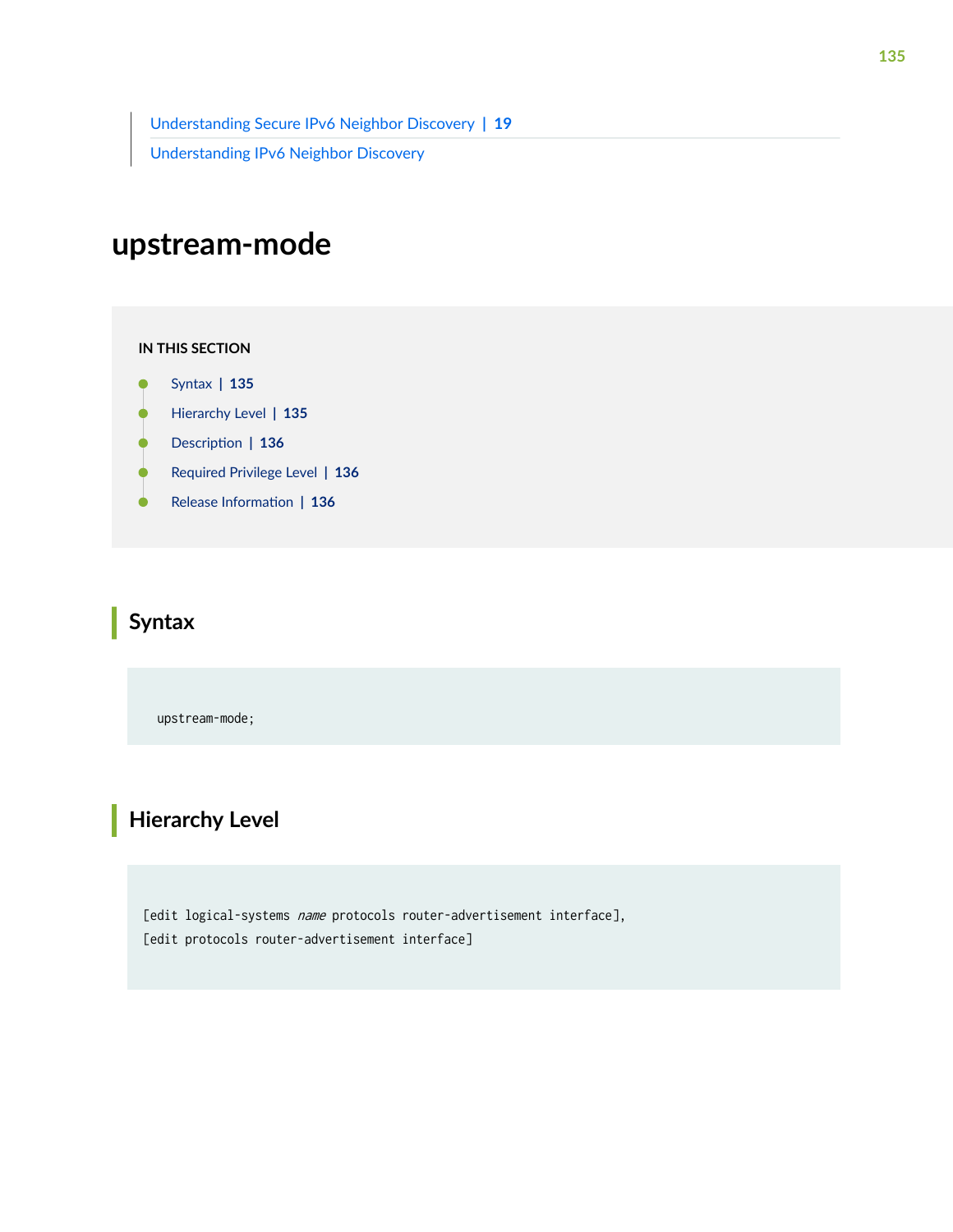## <span id="page-142-0"></span>**Description**

Configure the interface as upstream interface for RA proxy.

## **Required Privilege Level**

routing-To view this statement in the configuration.

routing-control-To add this statement to the configuration.

## **Release Information**

Statement introduced in Junos OS Release 22.1R1

# valid-lifetime

#### **IN THIS SECTION**

- Syntax **| 136**
- [Hierarchy Level](#page-143-0) **| 137**
- Description | 137
- **Options** | 137
- $\bullet$ [Required Privilege Level](#page-143-0) **| 137**
- $\bullet$ Release Information | 137

## **Syntax**

valid-lifetime seconds;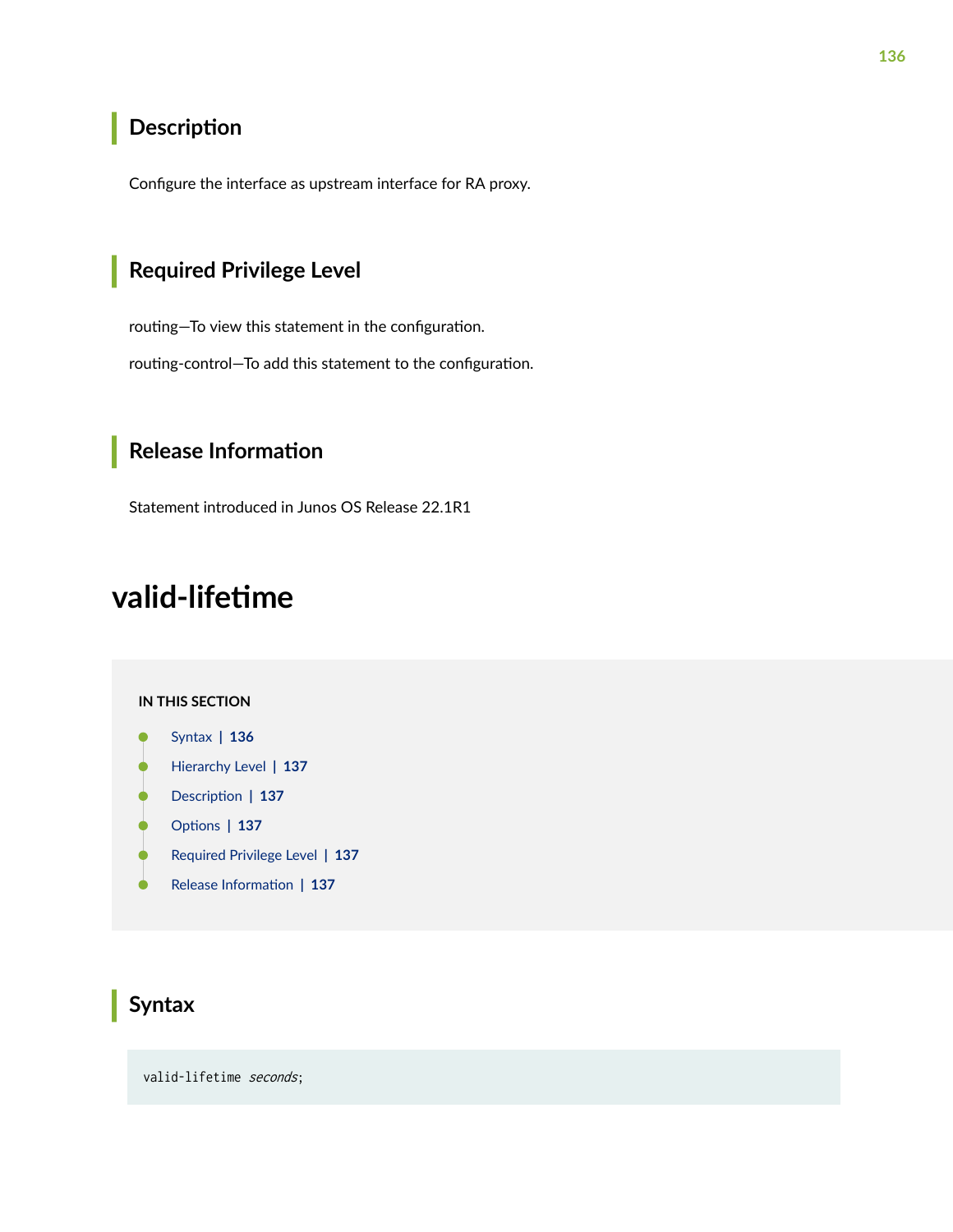### <span id="page-143-0"></span>**Hierarchy Level**

[edit logical-systems *logical-system-name* protocols router-advertisement interface interfacename prefix prefix], [edit protocols router-advertisement interface interface-name prefix prefix]

## Description

Specify how long the prefix remains valid for onlink determination.

## Options

seconds-Valid lifetime, in seconds. If you set the valid lifetime to Oxffffffff, the lifetime is infinite.

• Default: 2,592,000 seconds

## **Required Privilege Level**

routing-To view this statement in the configuration.

routing-control-To add this statement to the configuration.

## Release Information

Statement introduced before Junos OS Release 7.4.

#### **RELATED DOCUMENTATION**

preferred-lifetime | 114

Example: Configuring IPv6 Interfaces and Enabling Neighbor Discovery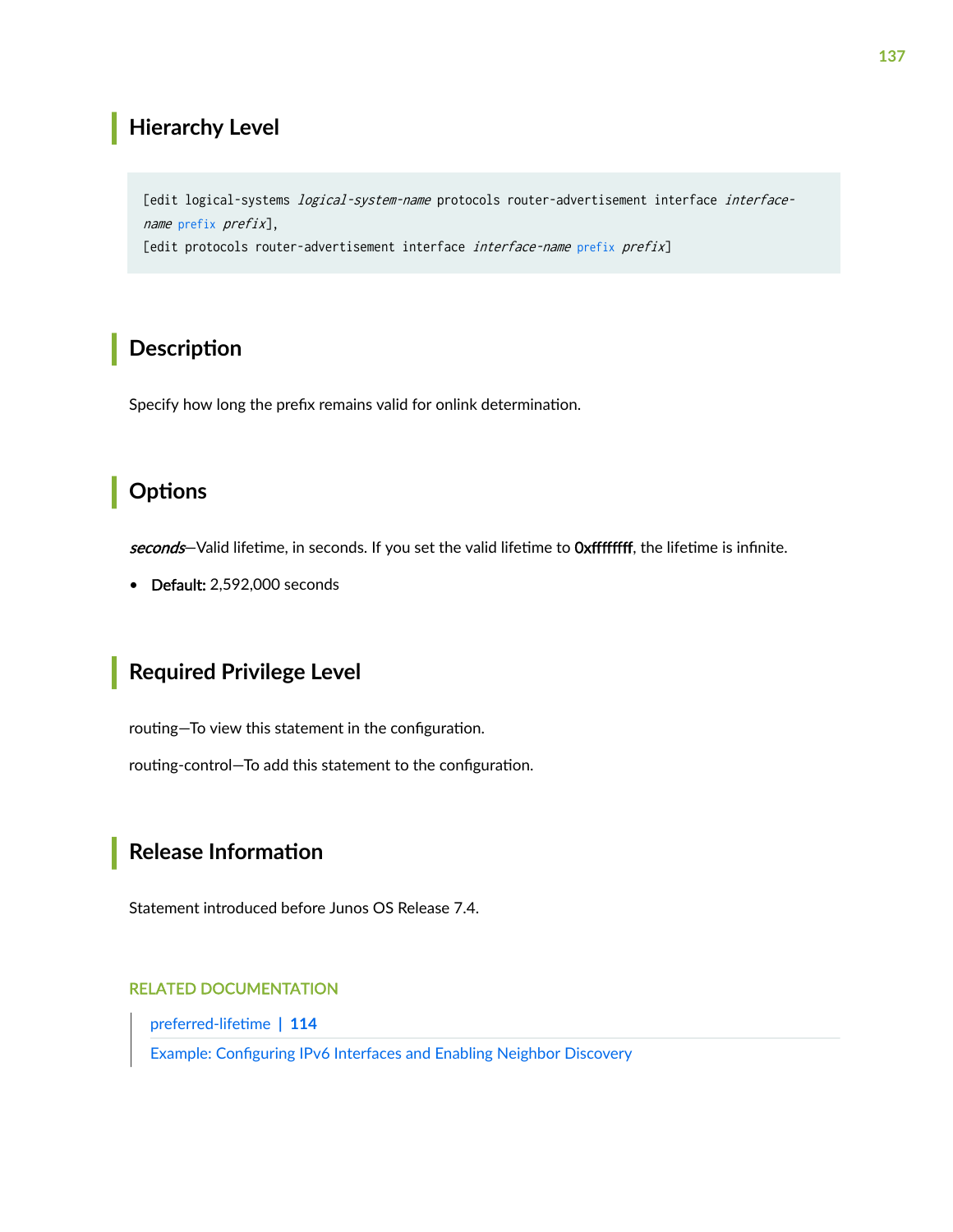

# Operational Commands

[clear ipv6 neighbors](#page-145-0) | [139](#page-145-0) clear ipv6 router-advertisement | [141](#page-147-0) [monitor interface](#page-149-0) | [143](#page-149-0) [monitor start](#page-167-0) | [161](#page-167-0) [monitor stop](#page-170-0) | [164](#page-170-0) [ping](#page-172-0) | [166](#page-172-0) [show ipv6 neighbors](#page-181-0) | [175](#page-181-0) show ipv6 router-advertisement | [179](#page-185-0) [show log](#page-191-0) | [185](#page-191-0) [traceroute](#page-199-0) | [193](#page-199-0) show system statistics icmp6 | [201](#page-207-0) show ipv6 router-advertisement | [211](#page-217-0)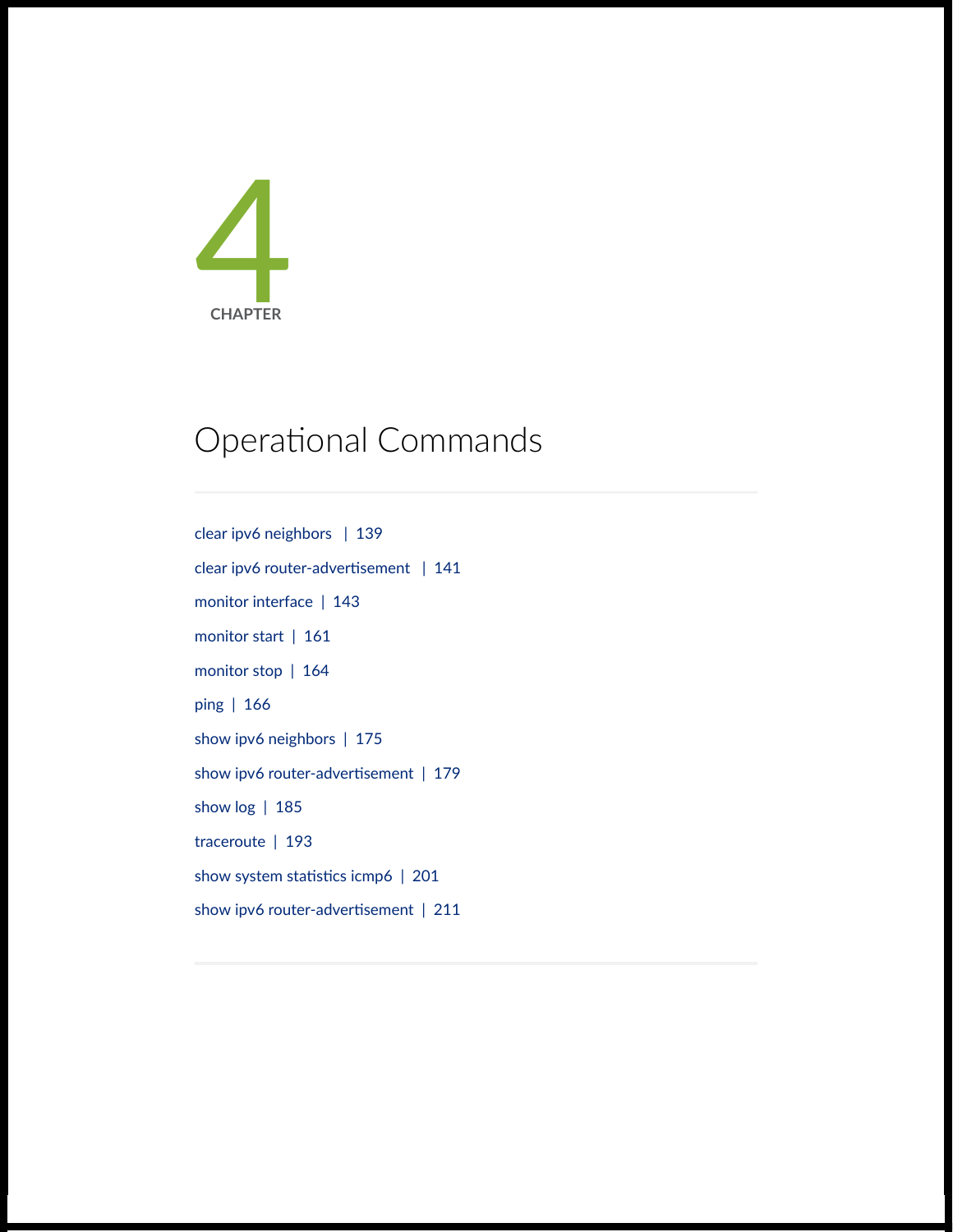## <span id="page-145-0"></span>**clear ipv6 neighbors**

#### **IN THIS SECTION**

- Syntax **| 139**
- Description | 139 Ò
- **Options | 140**
- [Required Privilege Level](#page-146-0) **| 140**
- [Output Fields](#page-146-0) **| 140**
- [Sample Output](#page-146-0) **| 140**
- Ò Release Information | 141

## **Syntax**

```
clear ipv6 neighbors
\langle \text{all} \rangle< host hostname>
< interface interface-name>
< logical-system logical-system-name>
< tenant name>
```
< vpn vpn-name>

## **Description**

Clear IPv6 neighbor cache information.

**NOTE**: On Junos OS Evolved, issuing the clear ipv6 neighbors command clears the cache for IPv6 neighbors in a reachable state.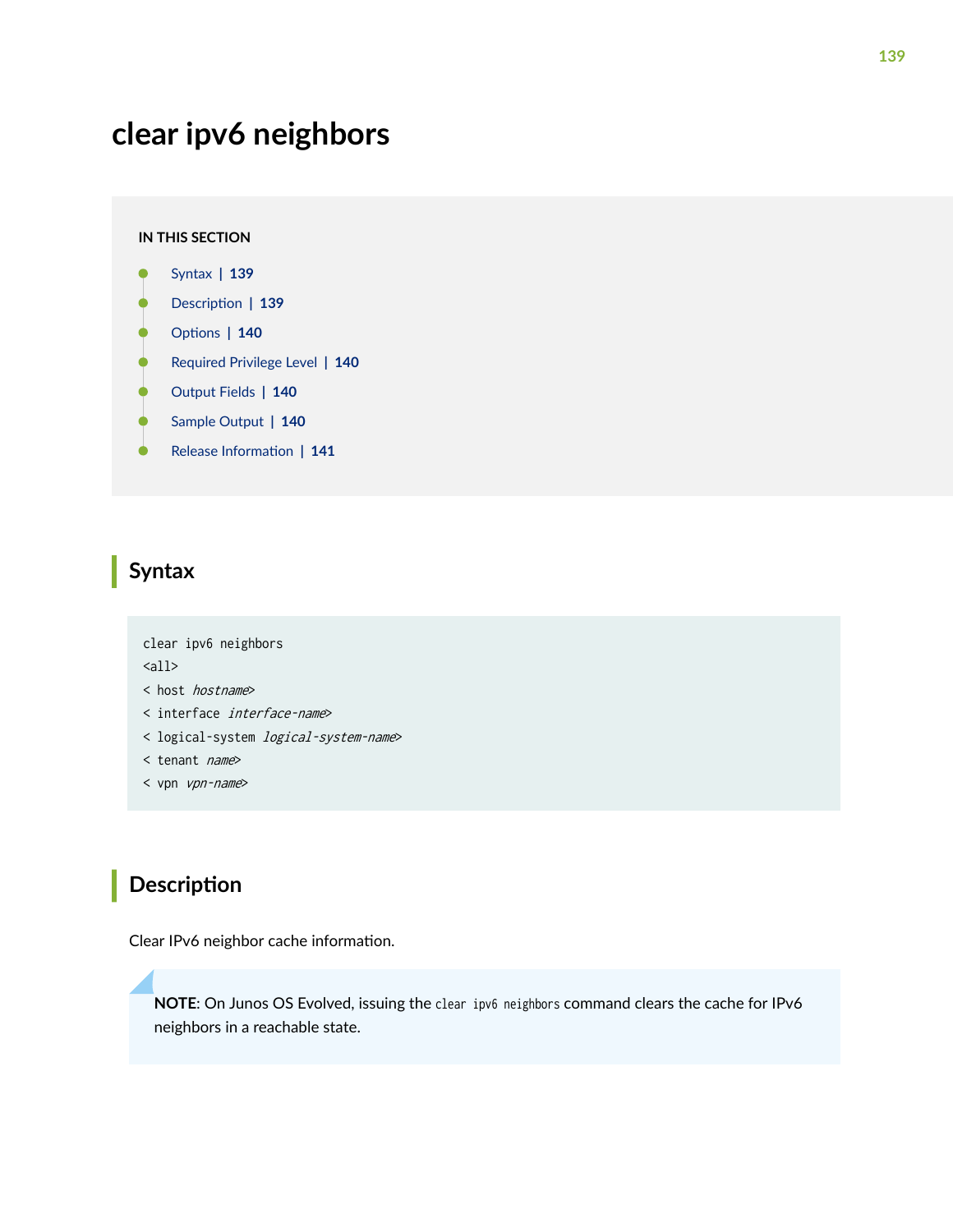## <span id="page-146-0"></span>**p** Options

| none                                   | Clear all IPv6 neighbor cache information.                                                                        |  |
|----------------------------------------|-------------------------------------------------------------------------------------------------------------------|--|
| all                                    | (Optional) Clear all IPv6 neighbor cache information.                                                             |  |
| host <i>hostname</i>                   | (Optional) Clear the information for the specified IPv6 neighbors.                                                |  |
| interface <i>interface-name</i>        | (Optional) Clear the information about IPv6 for the specified logical<br>interface.                               |  |
| logical-system logical-<br>system-name | (Optional) Clear the IPv6 entries for the specified logical system; only<br>available in the main router context. |  |
| tenant <i>name</i>                     | (Optional) Clear the IPv6 entries for the specified tenant system; only<br>available in the main router context.  |  |
| vpn <i>vpn-name</i>                    | (Optional) Clear entries in the IPv6 table for the specified virtual private<br>network's (VPN) routing table.    |  |

## **Required Privilege Level**

view

## **Output Fields**

When you enter this command, you are provided feedback on the status of your request.

## **Sample Output**

**clear ipv6 neighbors**

user@host> **clear ipv6 neighbors**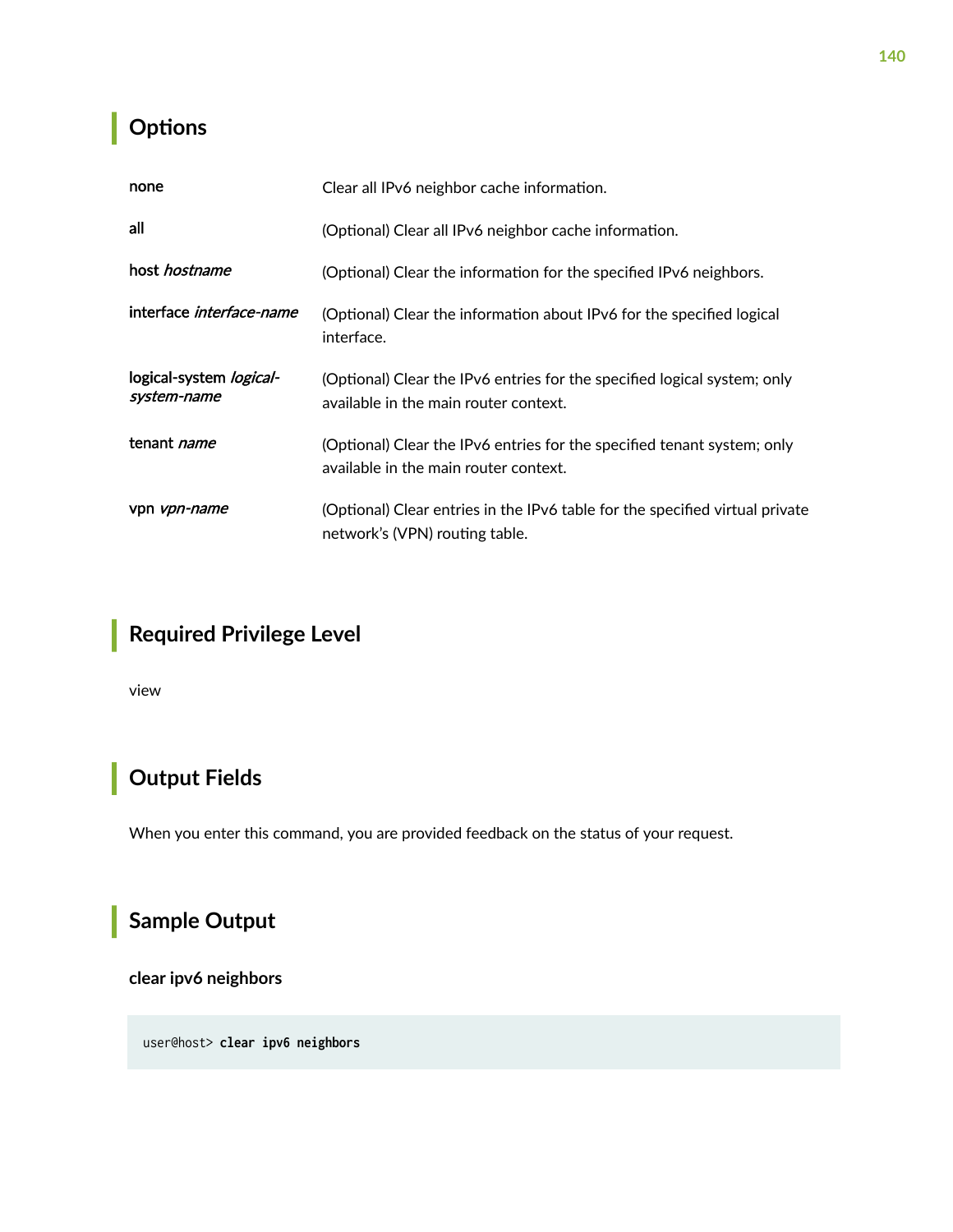## <span id="page-147-0"></span>**Release Information**

Command introduced before Junos OS Release 7.4.

#### RELATED DOCUMENTATION

[show ipv6 neighbors](#page-181-0) **| 175**

## clear ipv6 router-advertisement

#### **IN THIS SECTION**

- Syntax **| 141**
- Description | 141 ė
- **Options | 142**
- [Required Privilege Level](#page-148-0) **| 142**
- [Output Fields](#page-148-0) **| 142**
- [Sample Output](#page-148-0) **| 142** Ó
- Ò Release Information | 142

## **Syntax**

clear ipv6 router-advertisement <interface interface> <logical-system (all | logical-system-name)>

## **Description**

Clear IPv6 router advertisement counters.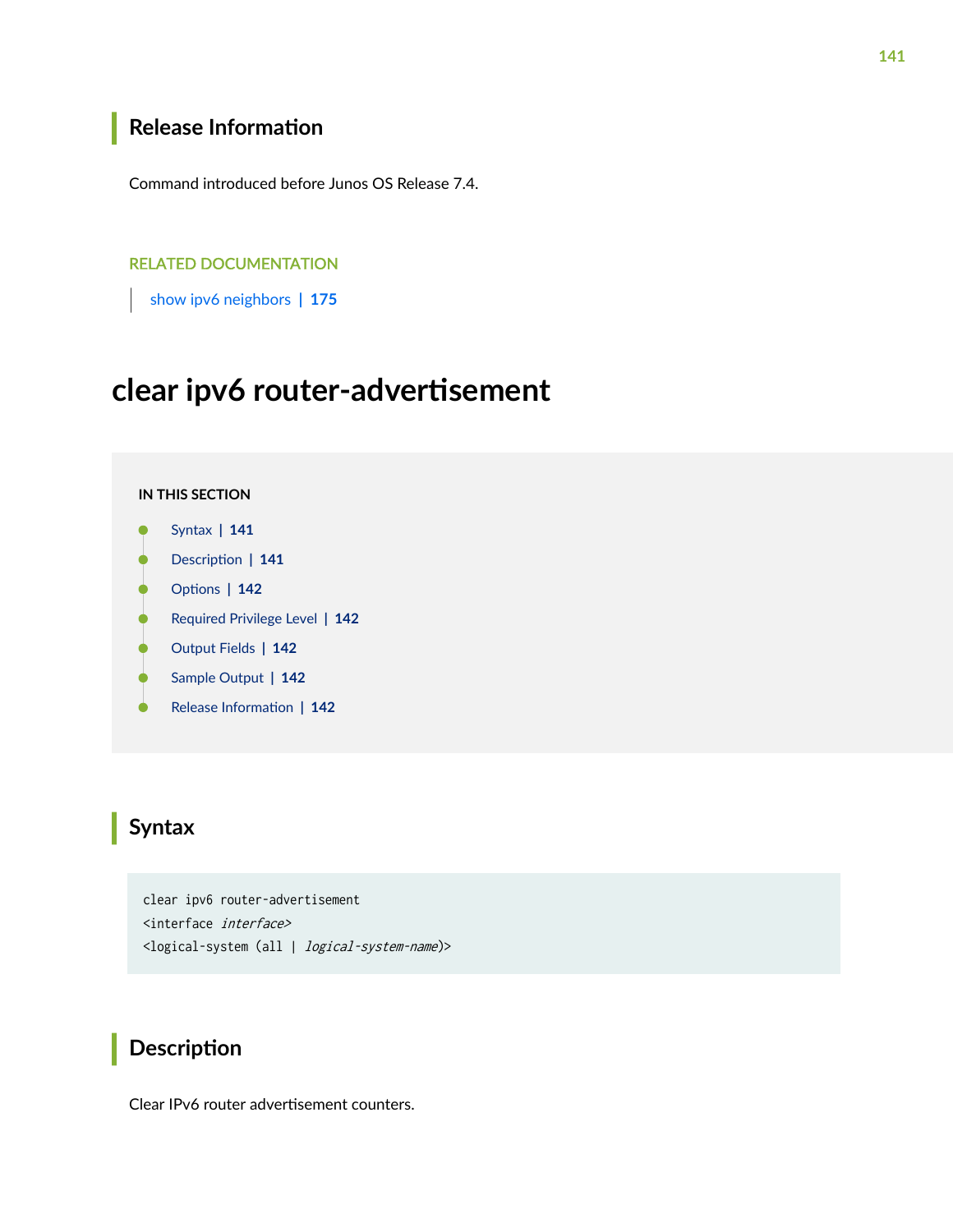## <span id="page-148-0"></span>**Properises**

| none                                                  | Clear IPv6 router advertisement counters for all interfaces.                                   |  |
|-------------------------------------------------------|------------------------------------------------------------------------------------------------|--|
| interface <i>interface</i>                            | (Optional) Clear IPv6 router advertisement counters for the specified<br>interface.            |  |
| logical-system (all   <i>logical-</i><br>system-name) | (Optional) Perform this operation on all logical systems or on a<br>particular logical system. |  |

## **Required Privilege Level**

view

## **Output Fields**

When you enter this command, you are provided feedback on the status of your request.

## **Sample Output**

clear ipv6 router-advertisement

user@host> **clear ipv6 router-advertisement**

## **Release Information**

Command introduced before Junos OS Release 7.4.

### RELATED DOCUMENTATION

show ipv6 router-advertisement | 179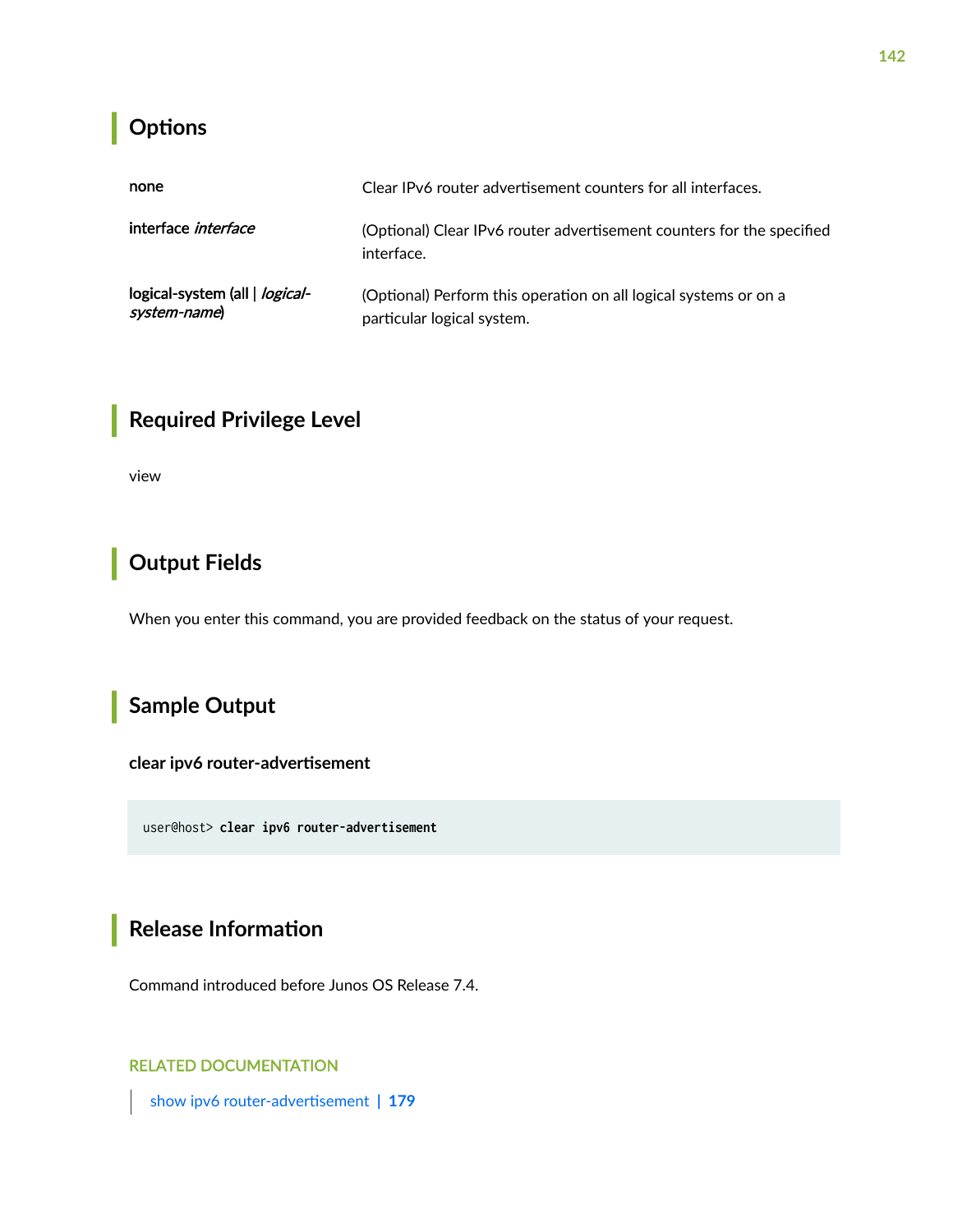## <span id="page-149-0"></span>**monitor interface**

#### **IN THIS SECTION**

- Syntax **| 143**
- Ò Description | 143
- **Options** | 144
- $\blacksquare$  Additional Information | 144
- [Required Privilege Level](#page-152-0) **| 146**
- [Output Fields](#page-152-0) **| 146**
- Ŏ [Sample Output](#page-155-0) **| 149**
- Release Information | 161

### **Syntax**

monitor interface <interface-name | traffic <detail>>

### **Description**

Display real-time statistics about interfaces, updating the statistics every second. Check for and display common interface failures, such as SONET/SDH and T3 alarms, loopbacks detected, and increases in framing errors.

**NOTE**: On Junos OS Evolved, you can use the monitor interface command over SSH sessions, but console and Telnet sessions are not supported.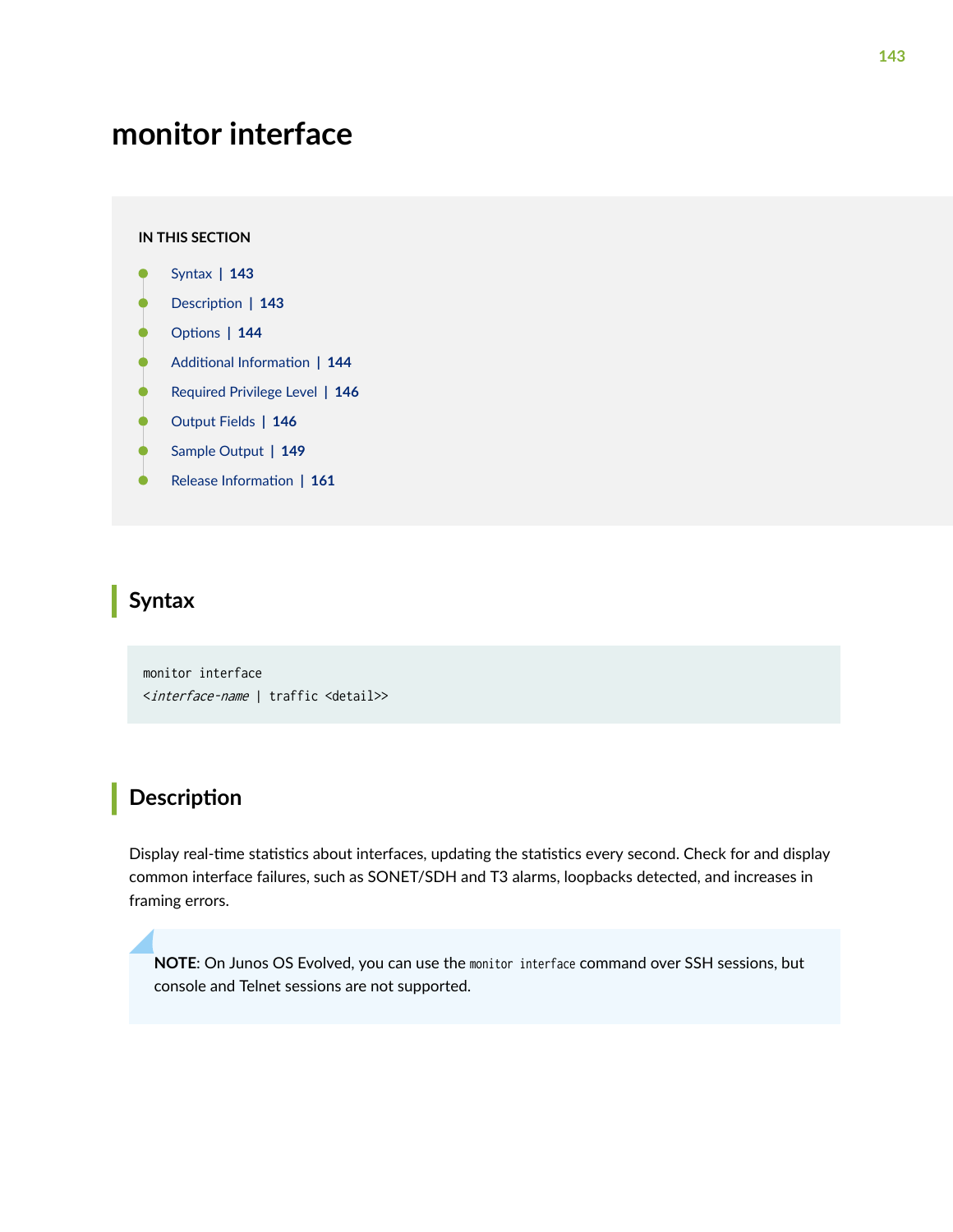<span id="page-150-0"></span>**NOTE**: This command is not supported on the QFX3000 QFabric switch.

## **Options**

| none               | Display real-time statistics for all interfaces.                                                                                                                                                                            |
|--------------------|-----------------------------------------------------------------------------------------------------------------------------------------------------------------------------------------------------------------------------|
| detail             | (Optional) With traffic option only, display detailed output.                                                                                                                                                               |
| interface-<br>name | (Optional) Display real-time statistics for the specified interface. In a TX Matrix or TX<br>Matrix Plus router, display real-time statistics for the physical interfaces on the<br>specified line-card chassis (LCC) only. |
| traffic            | (Optional) Display traffic data for all active interfaces. In a TX Matrix or TX Matrix Plus<br>router, display real-time statistics for the physical interfaces on the specified LCC only.                                  |

## **Additional Information**

The output of this command shows how much each field has changed since you started the command or since you cleared the counters by pressing the c key. For a description of the statistical information provided in the output of this command, see the show interfaces extensive command for a particular interface type in the [CLI Explorer](https://www.juniper.net/documentation/content-applications/cli-explorer/junos/). To control the output of the monitor interface command while it is running, use the keys listed in Table 5 on page 144. The keys are not case-sensitive.

#### **Table 5: Output Control Keys for the monitor interface interface-name Command**

| Key | Action                                                                                                                                                                                                          |
|-----|-----------------------------------------------------------------------------------------------------------------------------------------------------------------------------------------------------------------|
|     | Clears (returns to zero) the delta counters since monitor interface was started. This does not clear the<br>accumulative counter. To clear the accumulative counter, use the clear interfaces interval command. |
|     | Freezes the display, halting the display of updated statistics and delta counters.                                                                                                                              |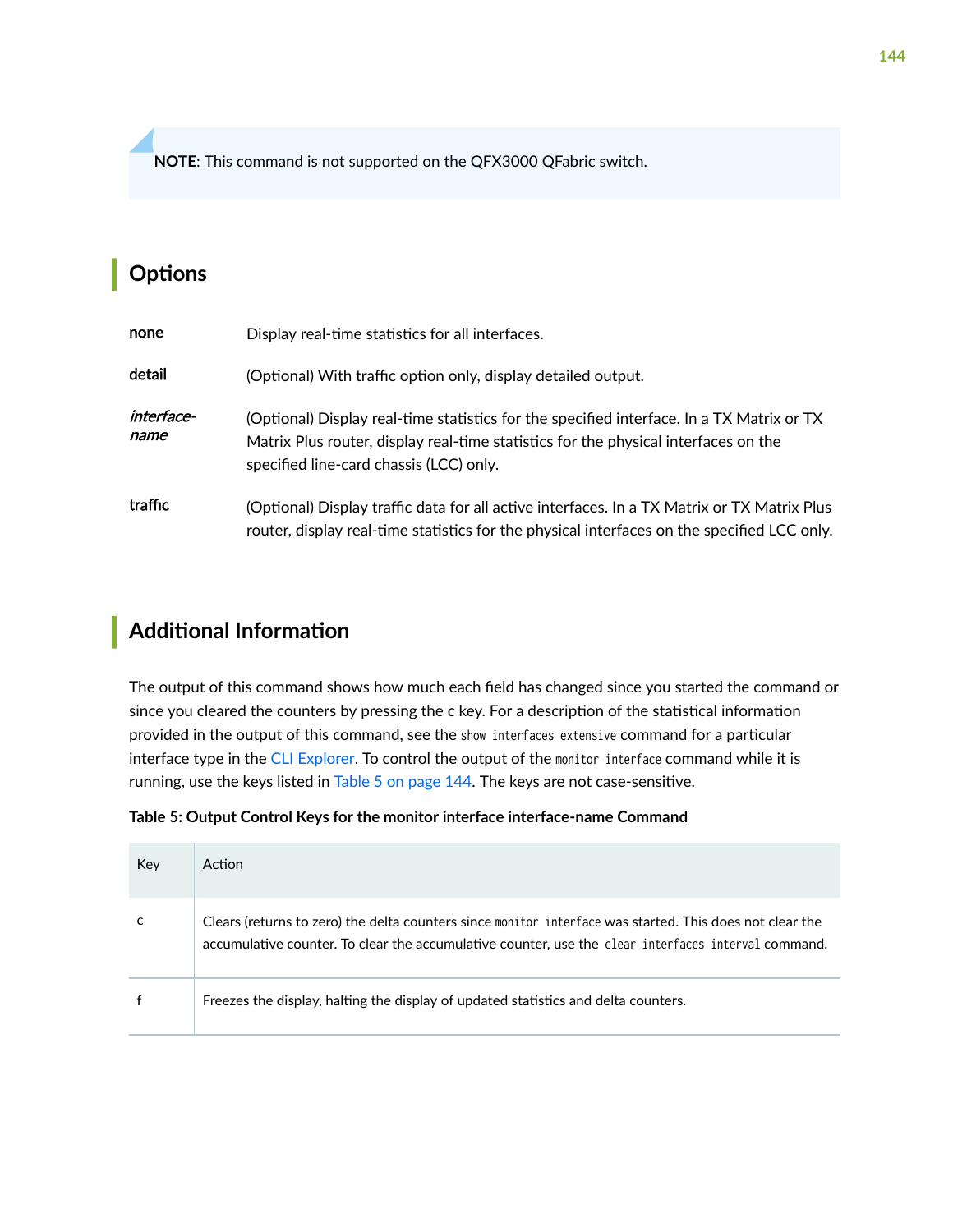| Key      | Action                                                                                                                                                                              |
|----------|-------------------------------------------------------------------------------------------------------------------------------------------------------------------------------------|
|          | Displays information about a different interface. The command prompts you for the name of a specific<br>interface.                                                                  |
| n        | Displays information about the next interface. The monitor interface command displays the physical or<br>logical interfaces in the same order as the show interfaces terse command. |
| g or Esc | Quits the command and returns to the command prompt.                                                                                                                                |
| t        | Thaws the display, resuming the update of the statistics and delta counters.                                                                                                        |

Table 5: Output Control Keys for the monitor interface interface-name Command *(Continued)* 

To control the output of the monitor interface traffic command while it is running, use the keys listed in Table 6 on page 145. The keys are not case-sensitive.

Table 6: Output Control Keys for the monitor interface traffic Command

| Key      | Action                                                                                                           |
|----------|------------------------------------------------------------------------------------------------------------------|
| b        | Displays the statistics in units of bytes and bits per second (bps).                                             |
| c        | Clears (return to 0) the delta counters in the Current Delta column. The statistics counters are not<br>cleared. |
| d        | Displays the Current Delta column (instead of the rate column) in bps or packets per second (pps).               |
| р        | Displays the statistics in units of packets and packets per second (pps).                                        |
| q or Esc | Quits the command and returns to the command prompt.                                                             |
| r        | Displays the rate column (instead of the Current Delta column) in bps and pps.                                   |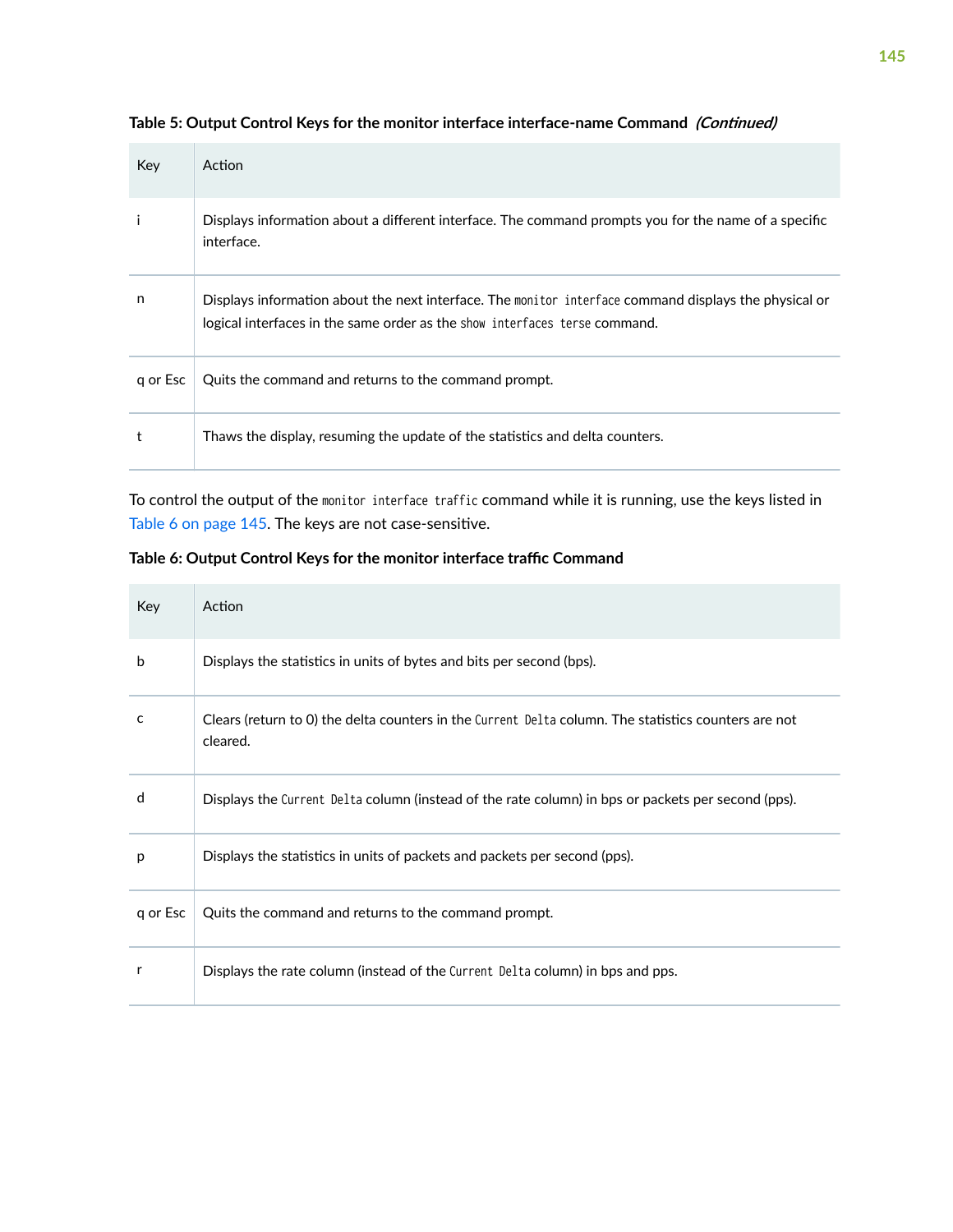## <span id="page-152-0"></span>**Required Privilege Level**

trace

## **Output Fields**

Table 7 on page 146 describes the output fields for the monitor interface command. Output fields are listed in the approximate order in which they appear.

| <b>Field Name</b> | <b>Field Description</b>                                                                                                                                                                                                                                                                  | Level of Output |
|-------------------|-------------------------------------------------------------------------------------------------------------------------------------------------------------------------------------------------------------------------------------------------------------------------------------------|-----------------|
| router1           | Hostname of the router.                                                                                                                                                                                                                                                                   | All levels      |
| Seconds           | How long the monitor interface command has been running or how<br>long since you last cleared the counters.                                                                                                                                                                               | All levels      |
| Time              | Current time (UTC).                                                                                                                                                                                                                                                                       | All levels      |
| Delay $x/y/z$     | Time difference between when the statistics were displayed and the<br>actual clock time.<br>$x$ –Time taken for the last polling (in milliseconds).<br>٠<br>$y$ -Minimum time taken across all pollings (in milliseconds).<br>z-Maximum time taken across all pollings (in milliseconds). | All levels      |
| Interface         | Short description of the interface, including its name, status, and<br>encapsulation.                                                                                                                                                                                                     | All levels      |
| Link              | State of the link: Up, Down, or Test.                                                                                                                                                                                                                                                     | All levels      |
| Current delta     | Cumulative number for the counter in question since the time shown in<br>the Seconds field, which is the time since you started the command or<br>last cleared the counters.                                                                                                              | All levels      |

**Table 7: monitor interface Output Fields**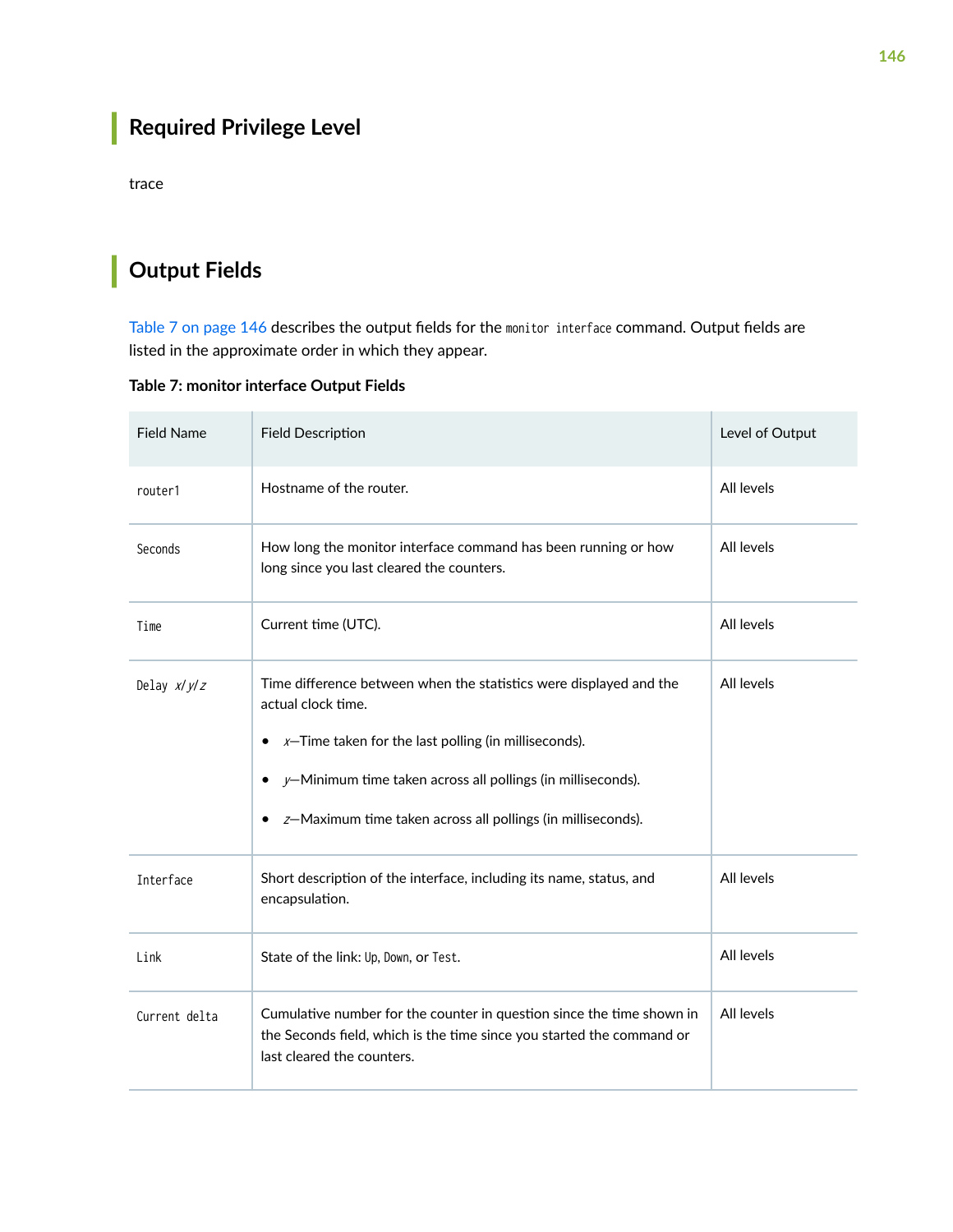| <b>Field Name</b>  | <b>Field Description</b>                                                                                                                                                                                                                                                                                                                                                                                                                                                                                                                                                                                               | Level of Output |
|--------------------|------------------------------------------------------------------------------------------------------------------------------------------------------------------------------------------------------------------------------------------------------------------------------------------------------------------------------------------------------------------------------------------------------------------------------------------------------------------------------------------------------------------------------------------------------------------------------------------------------------------------|-----------------|
| Local Statistics   | (Logical interfaces only) Number and rate of bytes and packets destined<br>to the router or switch through the specified interface. When a burst of<br>traffic is received, the value in the output packet rate field might briefly<br>exceed the peak cell rate. It usually takes less than 1 second for this<br>counter to stabilize.<br>Input bytes-Number of bytes received on the interface.<br>Output bytes-Number of bytes transmitted on the interface.<br>Input packets-Number of packets received on the interface.<br>Output packets-Number of packets transmitted on the interface.                        | All levels      |
| Remote Statistics  | (Logical interfaces only) Statistics for traffic transiting the router or<br>switch. When a burst of traffic is received, the value in the output<br>packet rate field might briefly exceed the peak cell rate. It usually takes<br>less than 1 second for this counter to stabilize.<br>Input bytes-Number of bytes received on the interface.<br>Output bytes-Number of bytes transmitted on the interface.<br>Input packets-Number of packets received on the interface.<br>Output packets-Number of packets transmitted on the interface.                                                                          | All levels      |
| Traffic statistics | Total number of bytes and packets received and transmitted on the<br>interface. These statistics are the sum of the local and remote statistics.<br>When a burst of traffic is received, the value in the output packet rate<br>field might briefly exceed the peak cell rate. It usually takes less than 1<br>second for this counter to stabilize.<br>Input bytes-Number of bytes received on the interface.<br>٠<br>Output bytes-Number of bytes transmitted on the interface.<br>Input packets-Number of packets received on the interface.<br>Output packets-Number of packets transmitted on the interface.<br>٠ | All levels      |

Table 7: monitor interface Output Fields (Continued)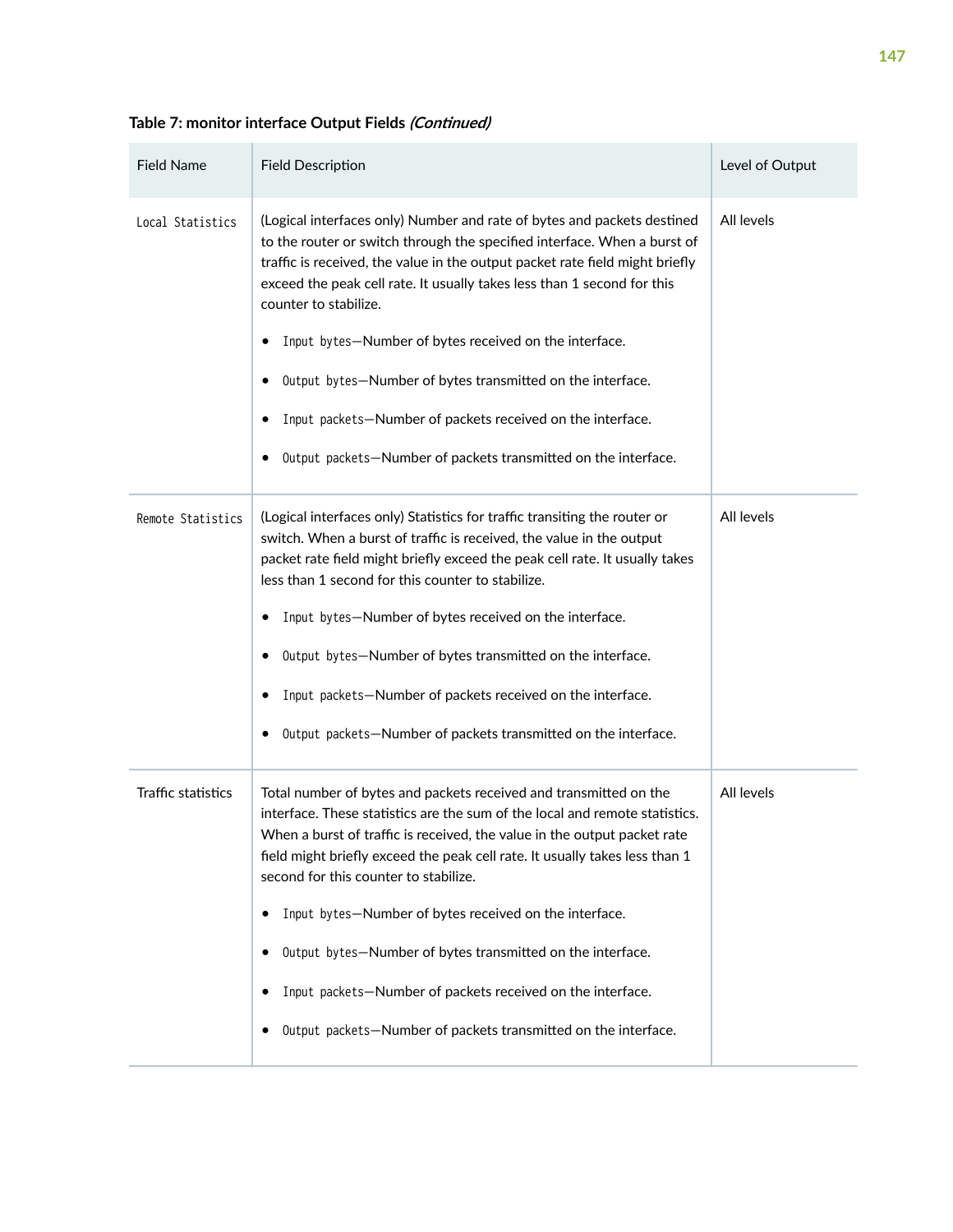| <b>Field Name</b>                   | <b>Field Description</b>                                                                                                                                                                                                                                                                           | Level of Output |
|-------------------------------------|----------------------------------------------------------------------------------------------------------------------------------------------------------------------------------------------------------------------------------------------------------------------------------------------------|-----------------|
| Description                         | With the traffic option, displays the interface description configured at<br>the [edit interfaces interface-name] hierarchy level.                                                                                                                                                                 | detail          |
| <b>Input Errors</b>                 | Sum of incoming frame aborts and FCS errors.                                                                                                                                                                                                                                                       | All levels      |
| Input Drops                         | Number of packets dropped by the input queue of the I/O Manager<br>ASIC. If the interface is saturated, this number increments once for<br>every packet that is dropped by the ASIC's RED mechanism.                                                                                               | All levels      |
| Input Framing<br>errors             | Number of packets received with an invalid frame checksum (FCS).                                                                                                                                                                                                                                   | All levels      |
| Policed discards                    | Number of frames that the incoming packet match code discarded<br>because they were not recognized or not of interest. Usually, this field<br>reports protocols that the Junos OS does not handle.                                                                                                 | All levels      |
| L3 incompletes                      | Number of incoming packets discarded because they failed Layer 3<br>(usually IPv4) sanity checks of the header. For example, a frame with<br>less than 20 bytes of available IP header is discarded. L3 incomplete<br>errors can be ignored by configuring the ignore-13-incompletes<br>statement. | All levels      |
| L <sub>2</sub> channel errors       | Number of times the software did not find a valid logical interface for an<br>incoming frame.                                                                                                                                                                                                      | All levels      |
| L <sub>2</sub> mismatch<br>timeouts | Number of malformed or short packets that caused the incoming packet<br>handler to discard the frame as unreadable.                                                                                                                                                                                | All levels      |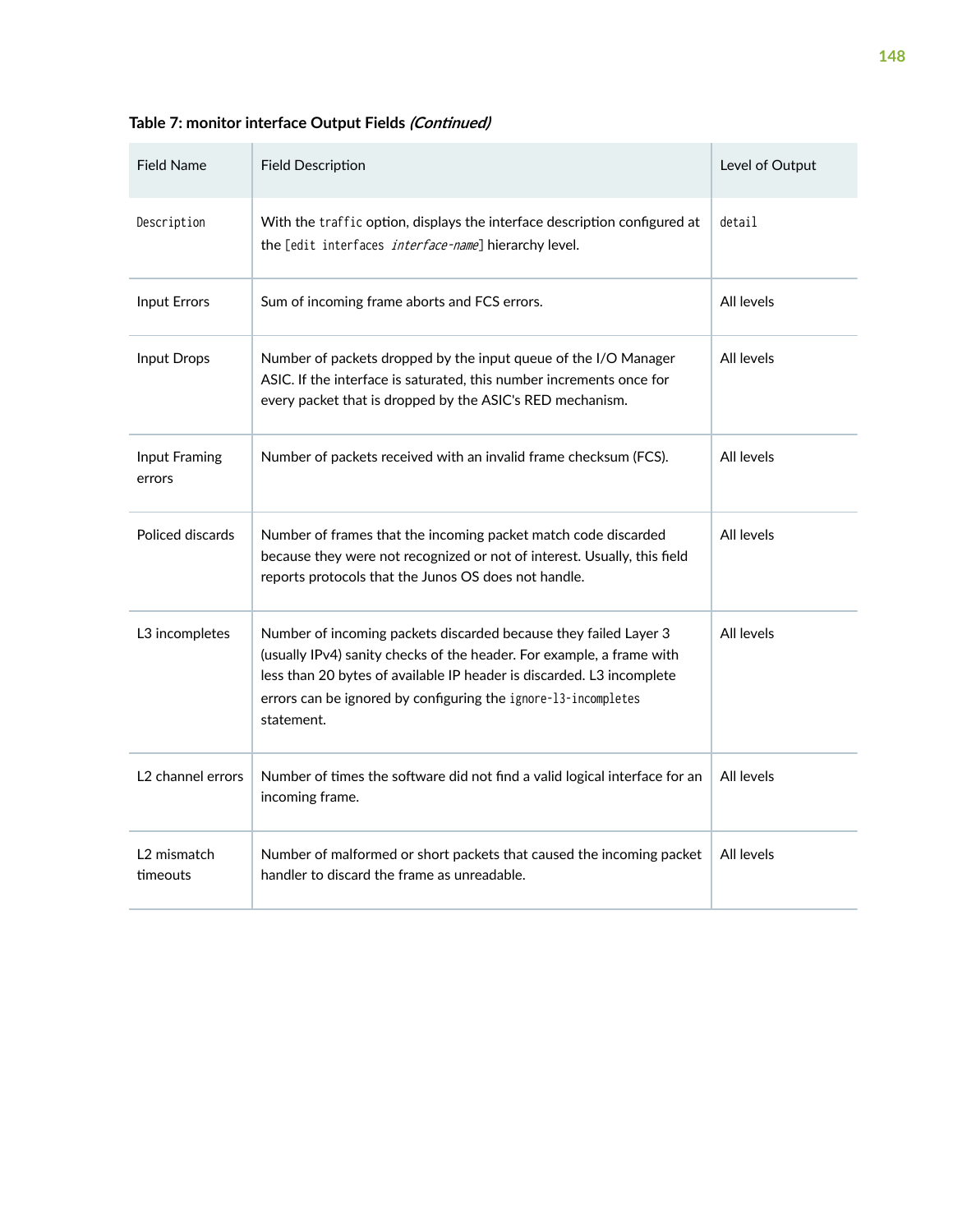## <span id="page-155-0"></span>**Sample Output**

### **monitor interface (Physical)**

| user@host> monitor interface so-0/0/0       |                  |                |  |
|---------------------------------------------|------------------|----------------|--|
| router1                                     | Seconds: 19      | Time: 15:46:29 |  |
|                                             |                  |                |  |
| Interface: so-0/0/0, Enabled, Link is Up    |                  |                |  |
| Encapsulation: PPP, Keepalives, Speed: OC48 |                  |                |  |
| Traffic statistics:                         |                  | Current Delta  |  |
| Input packets:                              | 6045 (0 pps)     | [11]           |  |
| Input bytes:                                | 6290065 (0 bps)  | $[13882]$      |  |
| Output packets:                             | 10376 (0 pps)    | $[10]$         |  |
| Output bytes:                               | 10365540 (0 bps) | $[9418]$       |  |
| Encapsulation statistics:                   |                  |                |  |
| Input keepalives:                           | 1901             | [2]            |  |
| Output keepalives:                          | 1901             | [2]            |  |
| NCP state: Opened                           |                  |                |  |
| LCP state: Opened                           |                  |                |  |
| Error statistics:                           |                  |                |  |
| Input errors:                               | 0                | [0]            |  |
| Input drops:                                | 0                | [0]            |  |
| Input framing errors:                       | 0                | [0]            |  |
| Policed discards:                           | 0                | [0]            |  |
| L3 incompletes:                             | 0                | [0]            |  |
| L2 channel errors:                          | 0                | [0]            |  |
| L2 mismatch timeouts:                       | 0                | [0]            |  |
| Carrier transitions:                        | $\mathbf{1}$     | [0]            |  |
| Output errors:                              | 0                | [0]            |  |
| Output drops:                               | 0                | [0]            |  |
| Aged packets:                               | 0                | [0]            |  |
| Active alarms : None                        |                  |                |  |
| Active defects: None                        |                  |                |  |
| SONET error counts/seconds:                 |                  |                |  |
| LOS count                                   | $\mathbf{1}$     | [0]            |  |
| LOF count                                   | $\mathbf{1}$     | [0]            |  |
| SEF count                                   | $\mathbf{1}$     | [0]            |  |
| $ES-S$                                      | 0                | [0]            |  |
| $SES-S$                                     | 0                | [0]            |  |
| SONET statistics:                           |                  |                |  |
| BIP-B1                                      | 458871           | [0]            |  |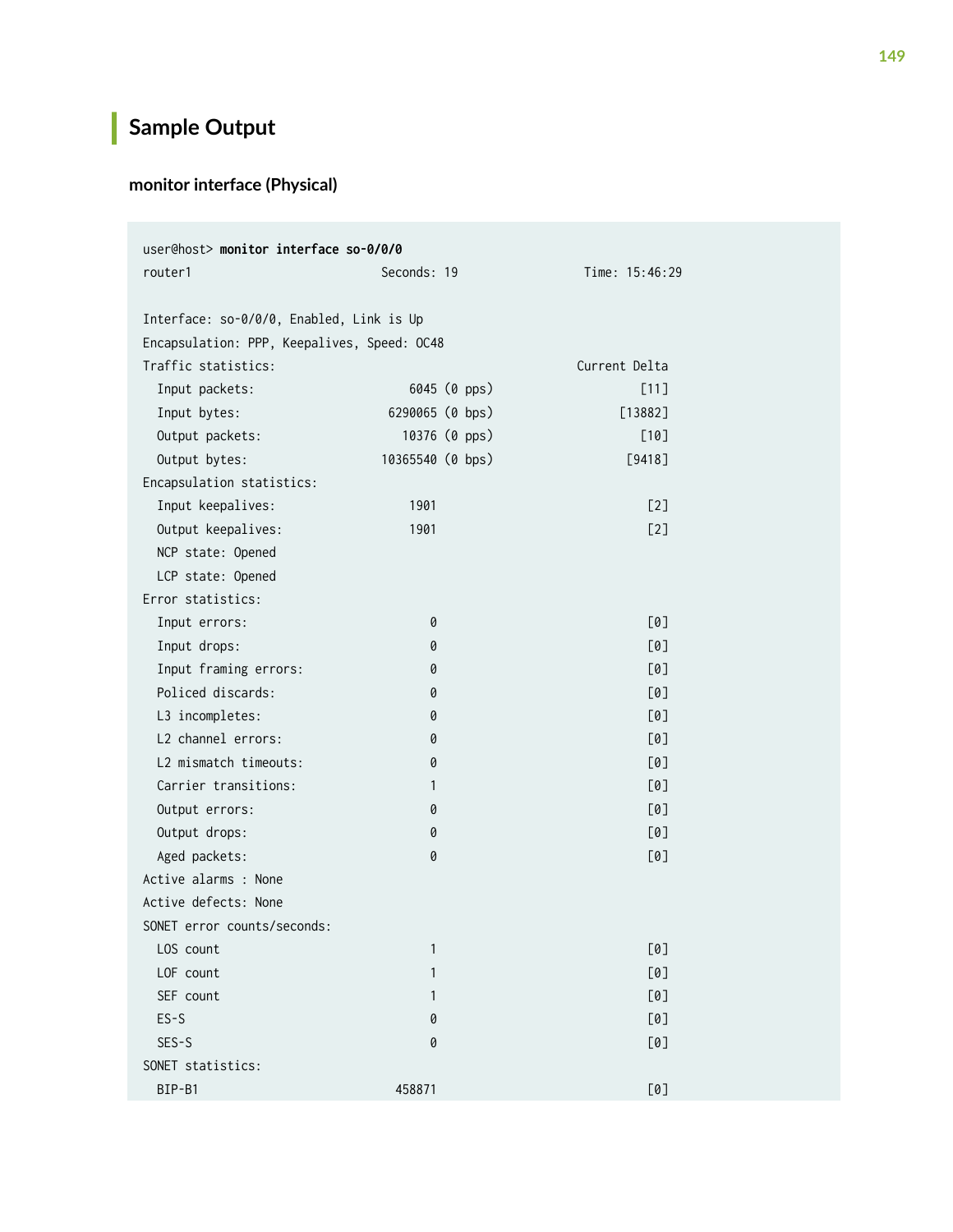| BIP-B2                                                                    | 460072             | [0]    |  |  |
|---------------------------------------------------------------------------|--------------------|--------|--|--|
| REI-L                                                                     | 465610             | [0]    |  |  |
| BIP-B3                                                                    | 458978             | [0]    |  |  |
| $REI-P$                                                                   | 458773             | [0]    |  |  |
| Received SONET overhead:                                                  |                    |        |  |  |
| F1 : 0x00 J0                                                              | : 0x00 K1          | : 0x00 |  |  |
| K2 : 0x00 S1                                                              | : 0x00 C2          | : 0x00 |  |  |
| $C2$ (cmp) : 0x00 F2 : 0x00 Z3                                            |                    | : 0x00 |  |  |
| Z4 : 0x00 S1(cmp) : 0x00                                                  |                    |        |  |  |
| Transmitted SONET overhead:                                               |                    |        |  |  |
| F1<br>: 0x00 J0                                                           | : 0x01 K1          | : 0x00 |  |  |
| K2<br>: 0x00 S1                                                           | : 0x00 C2          | : 0xcf |  |  |
| F2<br>: 0x00 Z3                                                           | $9 \times 00$ $74$ | : 0x00 |  |  |
|                                                                           |                    |        |  |  |
| Next='n', Quit='q' or ESC, Freeze='f', Thaw='t', Clear='c', Interface='i' |                    |        |  |  |

### **monitor interface (OTN Interface)**

user@host> **monitor interface ge-7/0/0**

| Interface: ge-7/0/0, Enabled, Link is Up  |  |
|-------------------------------------------|--|
| Encapsulation: Ethernet, Speed: 10000mbps |  |
| Traffic statistics:                       |  |
| 0 (0 bps)<br>Input bytes:                 |  |
| 0 (0 bps)<br>Output bytes:                |  |
| 0 (0 pps)<br>Input packets:               |  |
| 0 (0 pps)<br>Output packets:              |  |
| Error statistics:                         |  |
| 0<br>Input errors:                        |  |
| Ø<br>Input drops:                         |  |
| Input framing errors:<br>Ø                |  |
| Policed discards:<br>Ø                    |  |
| L3 incompletes:<br>0                      |  |
| L2 channel errors:<br>0                   |  |
| L2 mismatch timeouts:<br>0                |  |
| 5<br>Carrier transitions:                 |  |
| 0<br>Output errors:                       |  |
| 0<br>Output drops:                        |  |
| Aged packets:<br>0                        |  |
| Active alarms : None                      |  |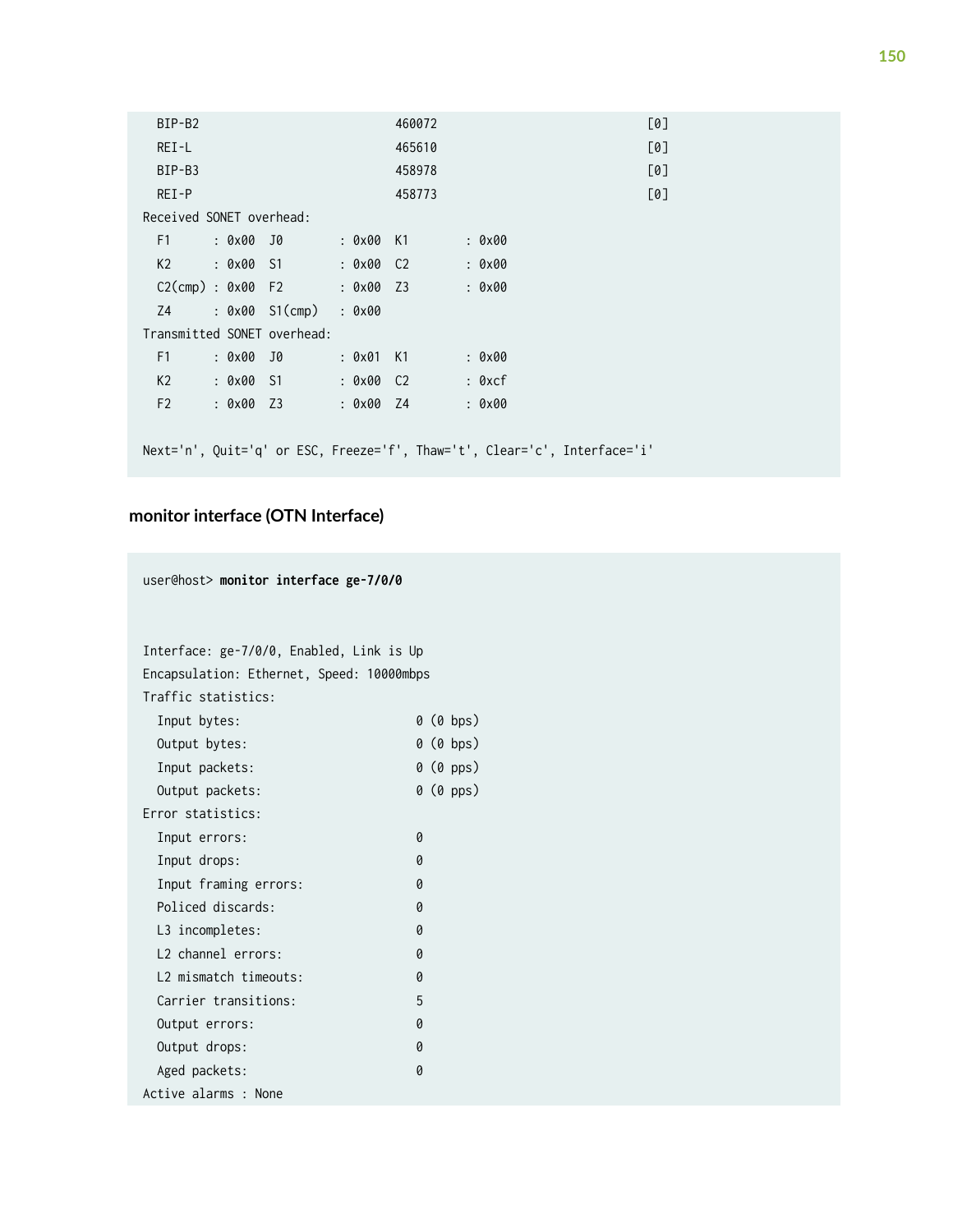| Active defects: None                              |                |   |
|---------------------------------------------------|----------------|---|
| Input MAC/Filter statistics:                      |                |   |
| Unicast packets                                   | 0              |   |
| Broadcast packets                                 | 0              |   |
| Multicast packets                                 | 0              |   |
| Oversized frames                                  | 0              |   |
| Packet reject count                               | 0              |   |
| DA rejects                                        | 0              |   |
| SA rejects                                        | 0              |   |
| Output MAC/Filter Statistics:                     |                |   |
| Unicast packets                                   | 0              |   |
| Broadcast packets                                 | 0              |   |
| Multicast packets                                 | 0              |   |
| Packet pad count                                  | 0              |   |
| Packet error count                                | 0              |   |
| OTN Link 0                                        |                |   |
| OTN Alarms: OTU_BDI, OTU_TTIM, ODU_BDI            |                |   |
| OTN Defects: OTU_BDI, OTU_TTIM, ODU_BDI, ODU_TTIM |                |   |
| OTN OC - Seconds                                  |                |   |
| L <sub>OS</sub>                                   | $\overline{2}$ |   |
| <b>LOF</b>                                        | 9              |   |
| OTN OTU - FEC Statistics                          |                |   |
| Corr err ratio                                    | N/A            |   |
| Corr bytes                                        | 0              |   |
| Uncorr words                                      | 0              |   |
| OTN OTU - Counters                                |                |   |
| <b>BIP</b>                                        | 0              |   |
| <b>BBE</b>                                        | 0              |   |
| ES                                                | 0              |   |
| <b>SFS</b>                                        | 0              |   |
| <b>UAS</b>                                        | 422            |   |
| OTN ODU - Counters                                |                |   |
| BIP                                               | 0              |   |
| <b>BBE</b>                                        | 0              |   |
| ES                                                | 0              |   |
| <b>SES</b>                                        | 0              |   |
| <b>UAS</b>                                        | 422            |   |
| OTN ODU - Received Overhead                       | APSPCC 0-3:    | 0 |
|                                                   |                |   |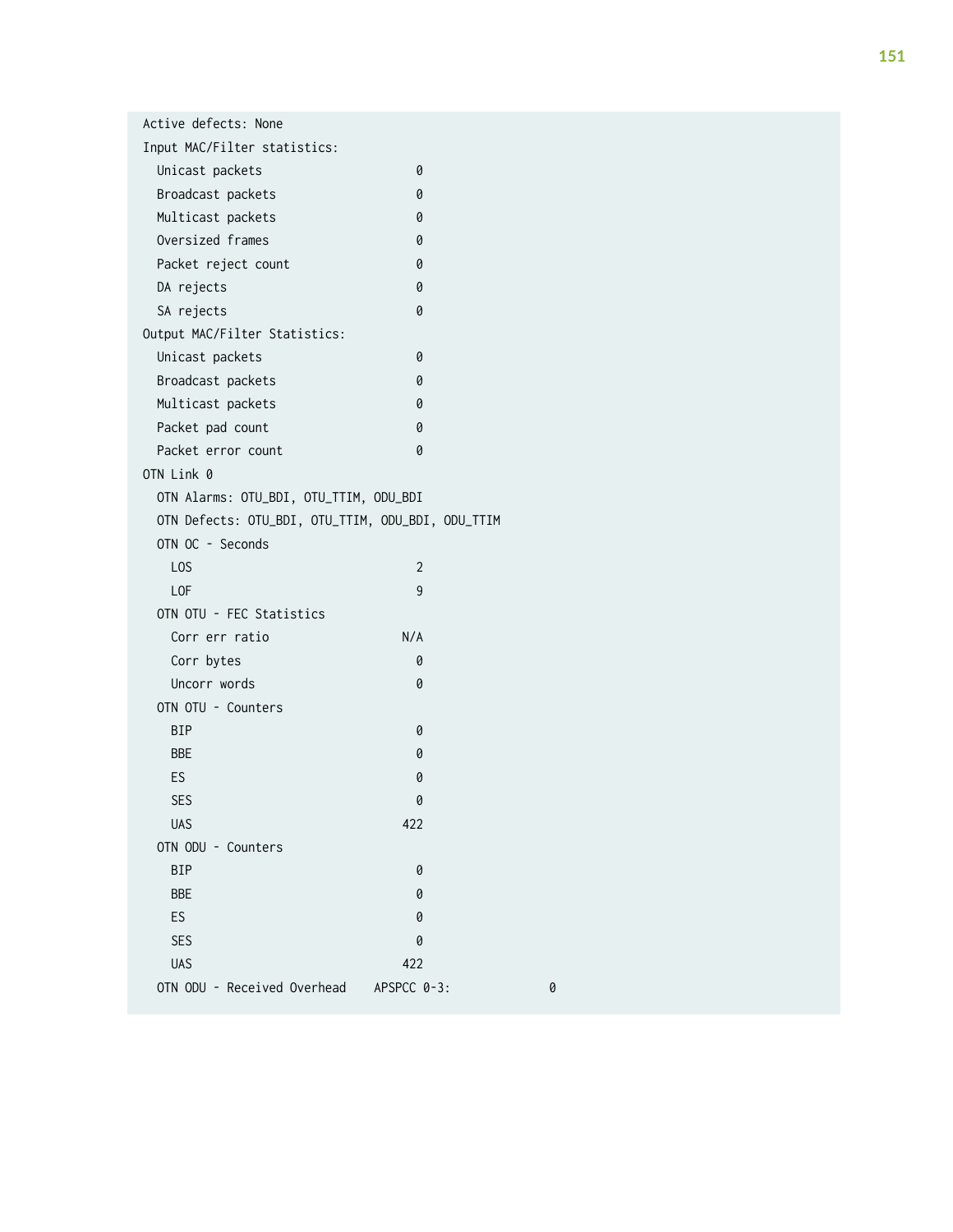### **monitor interface (MX480 Router with MPC5E and 10-Gigabit Ethernet OTN Interface)**

| user@host> monitor interface xe-0/0/3     |                |               |
|-------------------------------------------|----------------|---------------|
| Interface: xe-0/0/3, Enabled, Link is Up  |                |               |
| Encapsulation: Ethernet, Speed: 10000mbps |                |               |
| Traffic statistics:                       |                | Current delta |
| Input bytes:                              | $0$ ( $0$ bps) | [0]           |
| Output bytes:                             | $0$ ( $0$ bps) | [0]           |
| Input packets:                            | $0$ ( $0$ pps) | [0]           |
| Output packets:                           | 0 (0 pps)      | [0]           |
| Error statistics:                         |                |               |
| Input errors:                             | 0              | [0]           |
| Input drops:                              | 0              | [0]           |
| Input framing errors:                     | 0              | [0]           |
| Policed discards:                         | 0              | [0]           |
| L3 incompletes:                           | 0              | [0]           |
| L2 channel errors:                        | 0              | [0]           |
| L2 mismatch timeouts:                     | 0              | [0]           |
| Carrier transitions:                      | 5              | [0]           |
| Output errors:                            | 0              | [0]           |
| Output drops:                             | 0              | [0]           |
| Aged packets:                             | 0              | [0]           |
| Active alarms : None                      |                |               |
| Active defects: None                      |                |               |
| PCS statistics:                           | Seconds        |               |
| <b>Bit Errors</b>                         | 0              | [0]           |
| Errored blocks                            | 4              | [0]           |
| Input MAC/Filter statistics:              |                |               |
| Unicast packets                           | 0              | [0]           |
| Broadcast packets                         | 0              | [0]           |
| Multicast packets                         | 0              | [0]           |
| Oversized frames                          | 0              | [0]           |
| Packet reject count                       | 0              | [0]           |
| DA rejects                                | 0              | [0]           |
| SA rejects                                | 0              | [0]           |
| Output MAC/Filter Statistics:             |                |               |
| Unicast packets                           | 0              | [0]           |
| Broadcast packets                         | 0              | [0]           |
| Multicast packets                         | 0              | [0]           |
| Packet pad count                          | 0              | [0]           |
| Packet error count                        | 0              | [0]           |
|                                           |                |               |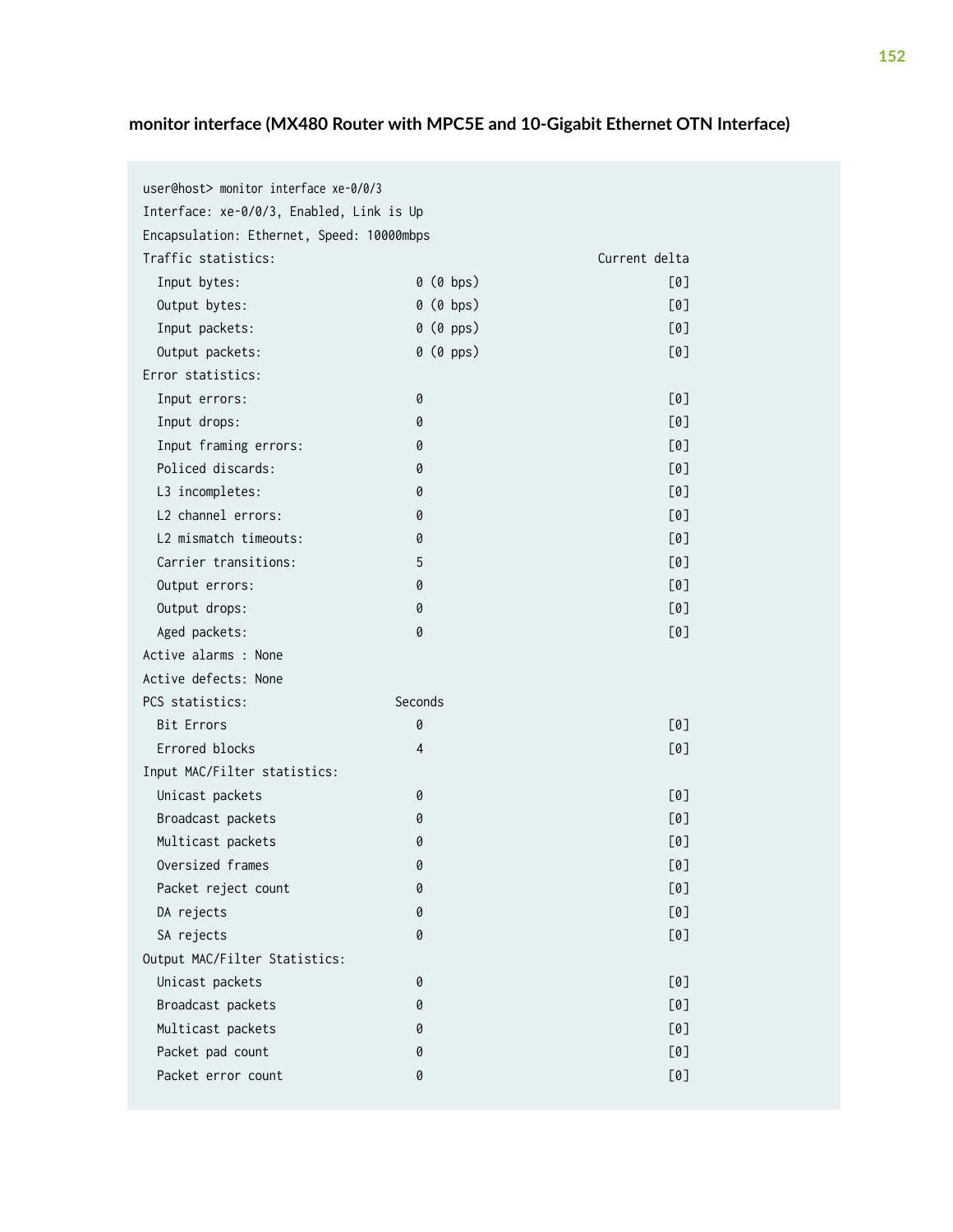### **monitor interface (MX480 Router with MPC5E and 100-Gigabit Ethernet Interface)**

|                                            | user@host> monitor interface et-2/1/0 |                |               |  |
|--------------------------------------------|---------------------------------------|----------------|---------------|--|
| Interface: et-2/1/0, Enabled, Link is Up   |                                       |                |               |  |
| Encapsulation: Ethernet, Speed: 100000mbps |                                       |                |               |  |
| Traffic statistics:                        |                                       |                | Current delta |  |
| Input bytes:                               |                                       | 0 (0 bps)      | [0]           |  |
| Output bytes:                              |                                       | $0$ ( $0$ bps) | [0]           |  |
| Input packets:                             |                                       | $0$ ( $0$ pps) | [0]           |  |
| Output packets:                            |                                       | 0 (0 pps)      | [0]           |  |
| Error statistics:                          |                                       |                |               |  |
| Input errors:                              | 0                                     |                | [0]           |  |
| Input drops:                               | 0                                     |                | [0]           |  |
| Input framing errors:                      | 0                                     |                | [0]           |  |
| Policed discards:                          | 0                                     |                | [0]           |  |
| L3 incompletes:                            | 0                                     |                | [0]           |  |
| L2 channel errors:                         | 0                                     |                | [0]           |  |
| L2 mismatch timeouts:                      | 0                                     |                | [0]           |  |
| Carrier transitions:                       | 263                                   |                | [0]           |  |
| Output errors:                             | 0                                     |                | [0]           |  |
| Output drops:                              | 0                                     |                | [0]           |  |
| Aged packets:                              | 0                                     |                | [0]           |  |
| OTN Link 0                                 |                                       |                |               |  |
| OTN Alarms:                                |                                       |                |               |  |
| OTN Defects:                               |                                       |                |               |  |
| OTN OC - Seconds                           |                                       |                |               |  |
| L <sub>0</sub> S                           | 129                                   |                | [0]           |  |
| L <sub>OF</sub>                            | $\overline{2}$                        |                | [0]           |  |
| OTN OTU - FEC Statistics                   |                                       |                |               |  |
| Corr err ratio                             | $8E-5$                                |                |               |  |
| Corr bytes                                 | 169828399453                          |                | [0]           |  |
| Uncorr words                               | 28939961456                           |                | [0]           |  |
| OTN OTU - Counters                         |                                       |                | [0]           |  |
| <b>BIP</b>                                 | 0                                     |                |               |  |
| <b>BBE</b>                                 | 0                                     |                | [0]           |  |
| ES                                         | 24                                    |                | [0]           |  |
| <b>SES</b>                                 | 0                                     |                | [0]           |  |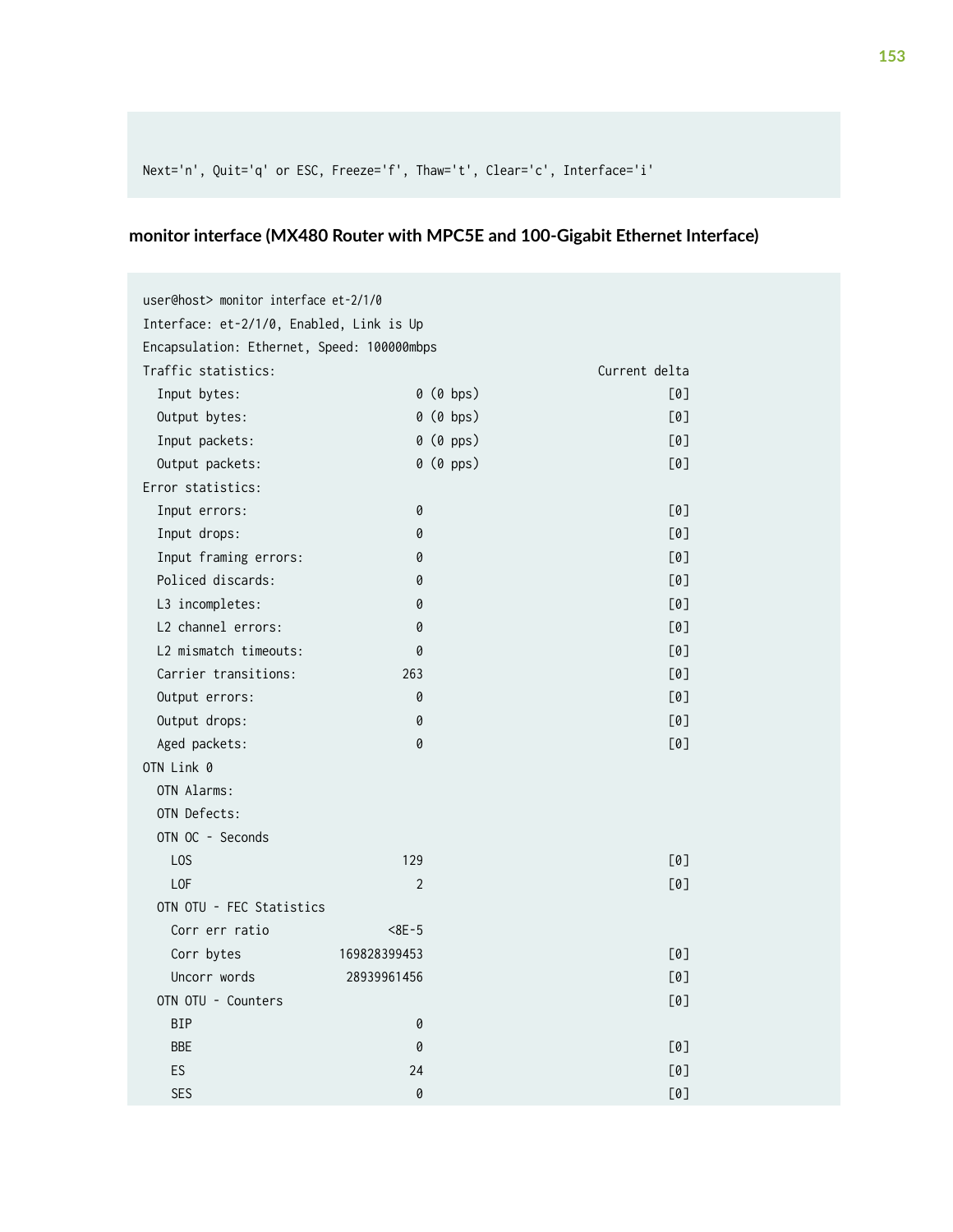| <b>UAS</b>                  | 1255                                                                      | [0] |
|-----------------------------|---------------------------------------------------------------------------|-----|
| OTN ODU - Counters          |                                                                           | [0] |
| <b>BIP</b>                  | 0                                                                         |     |
| <b>BBE</b>                  | 0                                                                         | [0] |
| <b>ES</b>                   | 24                                                                        | [0] |
| <b>SES</b>                  | 0                                                                         | [0] |
| <b>UAS</b>                  | 1256                                                                      | [0] |
| OTN ODU - Received Overhead |                                                                           | [0] |
| $APSPCC 0-3:$               | 00 00 00 00                                                               |     |
|                             |                                                                           |     |
|                             |                                                                           |     |
|                             | Next='n', Quit='q' or ESC, Freeze='f', Thaw='t', Clear='c', Interface='i' |     |

## **monitor interface (MX2010 Router with MPC6E and 10-Gigabit Ethernet OTN Interface)**

| user@host> monitor interface xe-6/1/0     |                |                        |  |  |
|-------------------------------------------|----------------|------------------------|--|--|
| Interface: xe-6/1/0, Enabled, Link is Up  |                |                        |  |  |
| Encapsulation: Ethernet, Speed: 10000mbps |                |                        |  |  |
| Traffic statistics:                       |                | Current delta          |  |  |
| Input bytes:                              | $0$ ( $0$ bps) | $\lceil 0 \rceil$      |  |  |
| Output bytes:                             | $0$ ( $0$ bps) | $\lceil 0 \rceil$      |  |  |
| Input packets:                            | $0$ ( $0$ pps) | $\lceil 0 \rceil$      |  |  |
| Output packets:                           | 0 (0 pps)      | [0]                    |  |  |
| Error statistics:                         |                |                        |  |  |
| Input errors:                             | 0              | [0]                    |  |  |
| Input drops:                              | 0              | $\lceil 0 \rceil$      |  |  |
| Input framing errors:                     | 0              | $\lceil \theta \rceil$ |  |  |
| Policed discards:                         | 0              | [0]                    |  |  |
| L3 incompletes:                           | 0              | $\lceil 0 \rceil$      |  |  |
| L2 channel errors:                        | 0              | $\lceil 0 \rceil$      |  |  |
| L2 mismatch timeouts:                     | 0              | [0]                    |  |  |
| Carrier transitions:                      | 1              | [0]                    |  |  |
| Output errors:                            | 0              | [0]                    |  |  |
| Output drops:                             | 0              | [0]                    |  |  |
| Aged packets:                             | 0              | [0]                    |  |  |
| Active alarms : None                      |                |                        |  |  |
| Active defects: None                      |                |                        |  |  |
| PCS statistics:                           | Seconds        |                        |  |  |
| <b>Bit Errors</b>                         | 0              | [0]                    |  |  |
| Errored blocks                            | 1              | [0]                    |  |  |
| Input MAC/Filter statistics:              |                |                        |  |  |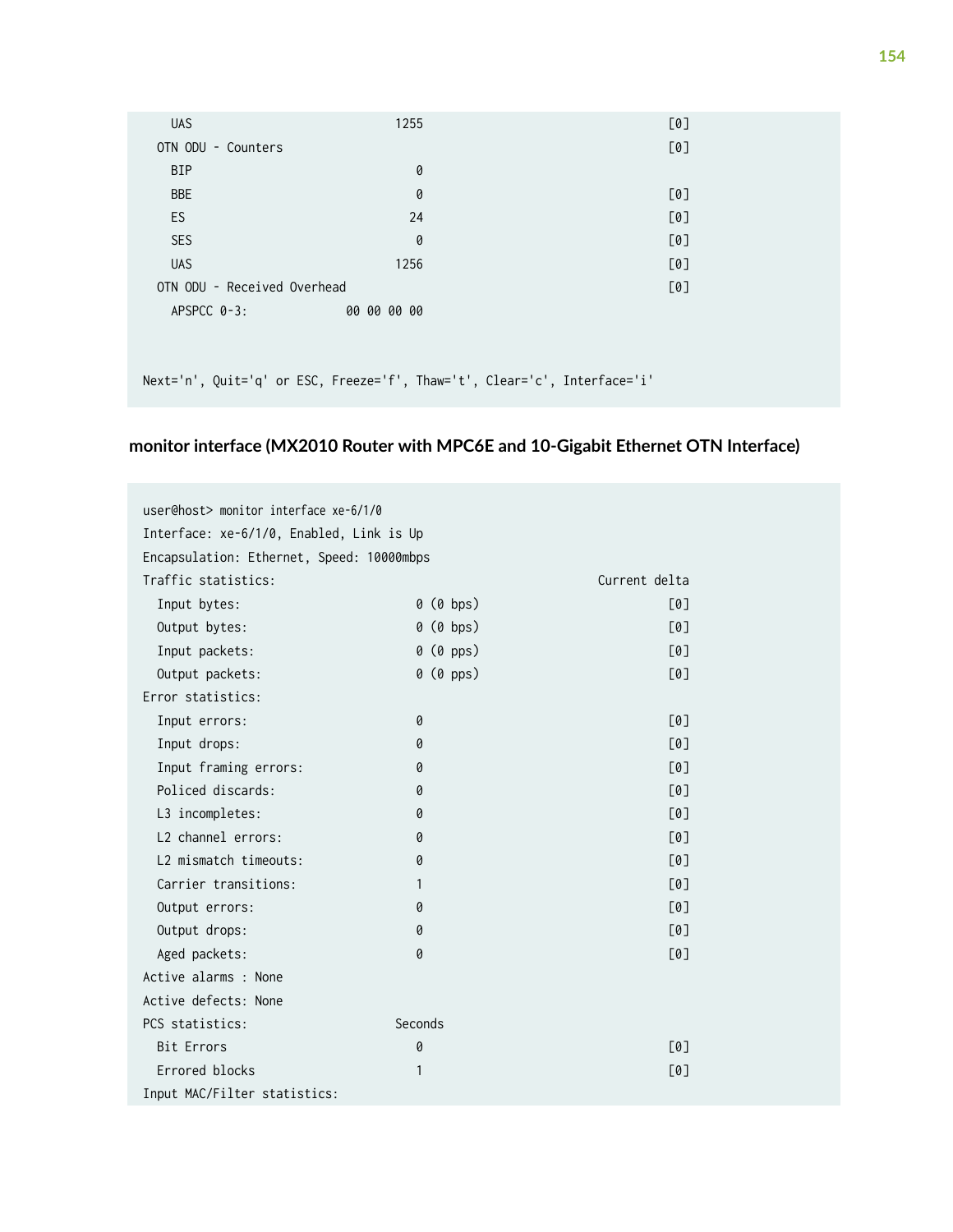| Unicast packets               | 0 | [0] |
|-------------------------------|---|-----|
| Broadcast packets             | 0 | [0] |
| Multicast packets             | 0 | [0] |
| Oversized frames              | 0 | [0] |
| Packet reject count           | 0 | [0] |
| DA rejects                    | 0 | [0] |
| SA rejects                    | 0 | [0] |
| Output MAC/Filter Statistics: |   |     |
| Unicast packets               | 0 | [0] |
| Broadcast packets             | 0 | [0] |
| Multicast packets             | 0 | [0] |
| Packet pad count              | 0 | [0] |
| Packet error count            | 0 | [0] |
|                               |   |     |
|                               |   |     |

### **monitor interface (MX2010 Router with MPC6E and 100-Gigabit Ethernet OTN Interface)**

| user@host> monitor interface et-9/0/0      |                |                        |  |
|--------------------------------------------|----------------|------------------------|--|
| Interface: et-9/0/0, Enabled, Link is Up   |                |                        |  |
|                                            |                |                        |  |
| Encapsulation: Ethernet, Speed: 100000mbps |                |                        |  |
| Traffic statistics:                        |                | Current delta          |  |
| Input bytes:                               | 0 (0 bps)      | $\lceil 0 \rceil$      |  |
| Output bytes:                              | $0$ ( $0$ bps) | $\lceil 0 \rceil$      |  |
| Input packets:                             | $0$ ( $0$ pps) | $\lceil \theta \rceil$ |  |
| Output packets:                            | $0$ ( $0$ pps) | $\lceil \theta \rceil$ |  |
| Error statistics:                          |                |                        |  |
| Input errors:                              | 0              | $\lceil \theta \rceil$ |  |
| Input drops:                               | 0              | $\lceil 0 \rceil$      |  |
| Input framing errors:                      | 0              | $\lceil \theta \rceil$ |  |
| Policed discards:                          | 0              | $\lceil 0 \rceil$      |  |
| L3 incompletes:                            | 0              | $\lceil \theta \rceil$ |  |
| L <sub>2</sub> channel errors:             | 0              | $\lceil 0 \rceil$      |  |
| L2 mismatch timeouts:                      | 0              | $\lceil 0 \rceil$      |  |
| Carrier transitions:                       | 1              | $\lceil \theta \rceil$ |  |
| Output errors:                             | 0              | $\lceil \theta \rceil$ |  |
| Output drops:                              | 0              | $\lceil \theta \rceil$ |  |
| Aged packets:                              | 0              | [0]                    |  |
|                                            |                |                        |  |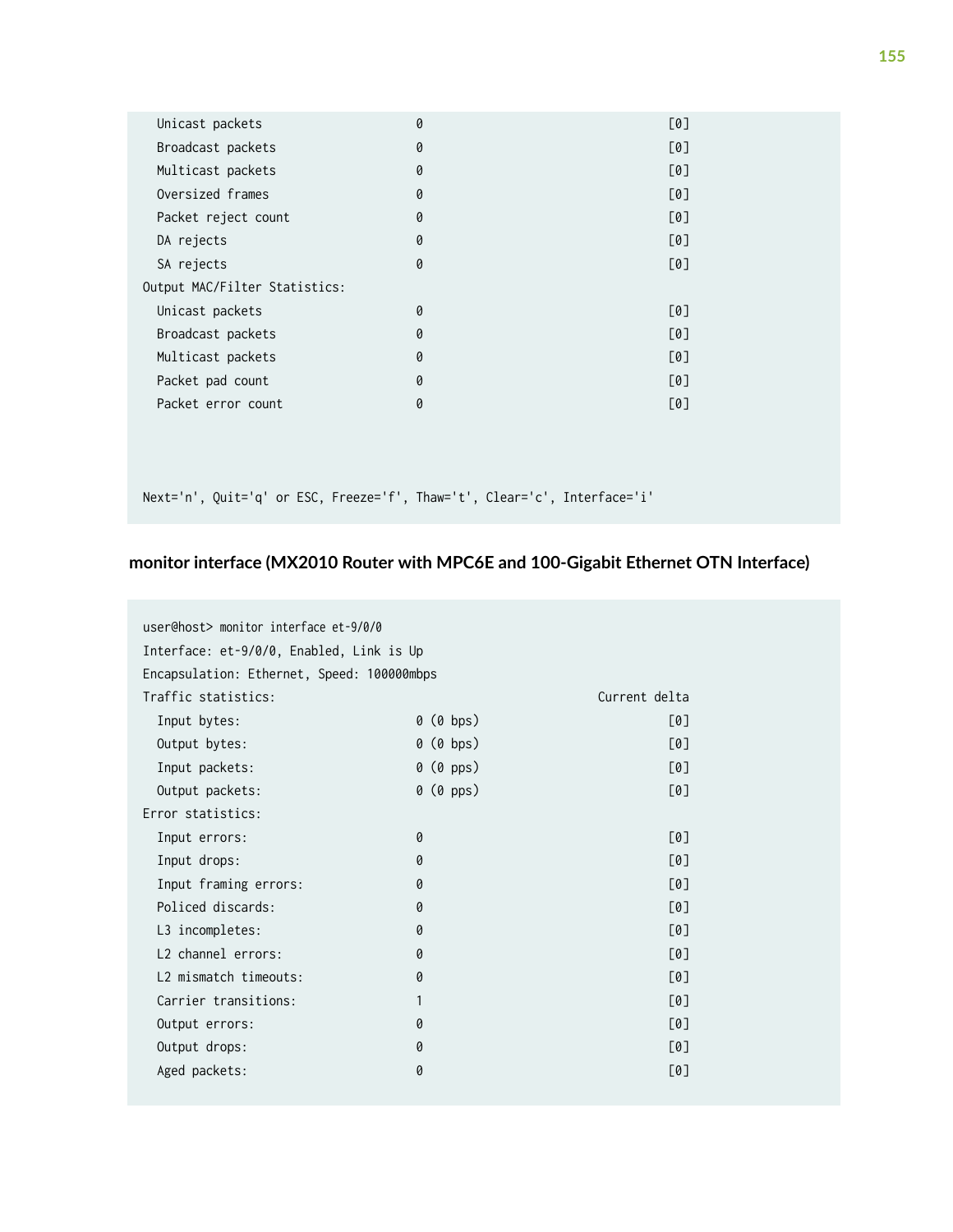### **monitor interface (MX2020 Router with MPC6E and 10-Gigabit Ethernet OTN Interface)**

| user@host> monitor interface xe-3/0/0     |                |                |  |  |
|-------------------------------------------|----------------|----------------|--|--|
| host name                                 | Seconds: 67    | Time: 23:46:46 |  |  |
|                                           |                | Delay: 0/0/13  |  |  |
| Interface: xe-3/0/0, Enabled, Link is Up  |                |                |  |  |
| Encapsulation: Ethernet, Speed: 10000mbps |                |                |  |  |
| Traffic statistics:                       |                | Current delta  |  |  |
| Input bytes:                              | $0$ ( $0$ bps) | [0]            |  |  |
| Output bytes:                             | $0$ ( $0$ bps) | [0]            |  |  |
| Input packets:                            | $0$ ( $0$ pps) | [0]            |  |  |
| Output packets:                           | 0 (0 pps)      | [0]            |  |  |
| Error statistics:                         |                |                |  |  |
| Input errors:                             | 0              | [0]            |  |  |
| Input drops:                              | 0              | [0]            |  |  |
| Input framing errors:                     | 0              | [0]            |  |  |
| Policed discards:                         | 0              | [0]            |  |  |
| L3 incompletes:                           | 0              | [0]            |  |  |
| L2 channel errors:                        | 0              | [0]            |  |  |
| L2 mismatch timeouts:                     | 0              | [0]            |  |  |
| Carrier transitions:                      | 3              | [0]            |  |  |
| Output errors:                            | 0              | [0]            |  |  |
| Output drops:                             | 0              | [0]            |  |  |
| Aged packets:                             | 0              | [0]            |  |  |
| OTN Link 0                                |                |                |  |  |
| OTN Alarms:                               |                |                |  |  |
| OTN Defects:                              |                |                |  |  |
| OTN OC - Seconds                          |                |                |  |  |
| L <sub>0</sub> S                          | 0              | [0]            |  |  |
| LOF                                       | 0              | [0]            |  |  |
| OTN OTU - FEC Statistics                  |                |                |  |  |
| Corr err ratio                            | N/A            |                |  |  |
| Corr bytes                                | 0              | [0]            |  |  |
| Uncorr words                              | 0              | [0]            |  |  |
| OTN OTU - Counters                        |                | [0]            |  |  |
| <b>BIP</b>                                | 0              |                |  |  |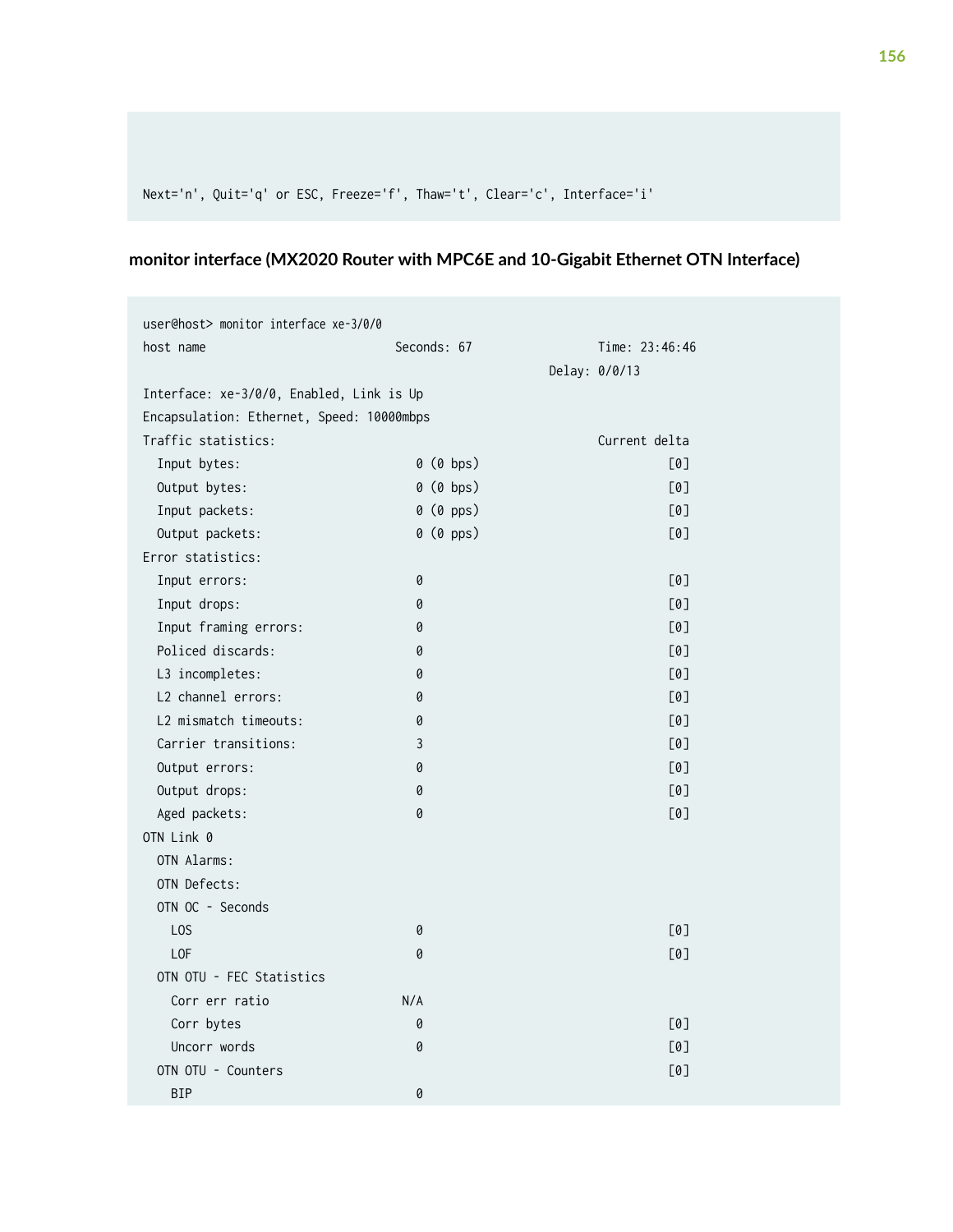| <b>BBE</b>                  | 0           | [0] |
|-----------------------------|-------------|-----|
| ES                          | 0           | [0] |
| SES                         | 0           | [0] |
| <b>UAS</b>                  | 0           | [0] |
| OTN ODU - Counters          |             | [0] |
| <b>BIP</b>                  | 0           |     |
| <b>BBE</b>                  | 0           | [0] |
| ES                          | 0           | [0] |
| SES                         | 0           | [0] |
| <b>UAS</b>                  | 0           | [0] |
| OTN ODU - Received Overhead |             | [0] |
| APSPCC 0-3:                 | 00 00 00 00 |     |

### **monitor interface (Logical)**

|                                                         | user@host> monitor interface so-1/0/0.0                                   |                |                  |                   |
|---------------------------------------------------------|---------------------------------------------------------------------------|----------------|------------------|-------------------|
| host name                                               | Seconds: 16                                                               |                | Time: $15:33:39$ |                   |
|                                                         |                                                                           |                | Delay: 0/0/1     |                   |
|                                                         | Interface: so-1/0/0.0, Enabled, Link is Down                              |                |                  |                   |
|                                                         | Flags: Hardware-Down Point-To-Point SNMP-Traps                            |                |                  |                   |
| Encapsulation: PPP                                      |                                                                           |                |                  |                   |
| Local statistics:                                       |                                                                           |                | Current delta    |                   |
| Input bytes:                                            | 0                                                                         |                |                  | [0]               |
| Output bytes:                                           | 0                                                                         |                |                  | $\lceil 0 \rceil$ |
| Input packets:                                          | 0                                                                         |                |                  | [0]               |
| Output packets:                                         | 0                                                                         |                |                  | [0]               |
| Remote statistics:                                      |                                                                           |                |                  |                   |
| Input bytes:                                            |                                                                           | $0$ ( $0$ bps) |                  | [0]               |
| Output bytes:                                           |                                                                           | $0$ ( $0$ bps) |                  | [0]               |
| Input packets:                                          |                                                                           | $0$ ( $0$ pps) |                  | [0]               |
| Output packets:                                         |                                                                           | $0$ ( $0$ pps) |                  | [0]               |
| Traffic statistics:                                     |                                                                           |                |                  |                   |
| Destination address: 192.168.8.193, Local: 192.168.8.21 |                                                                           |                |                  |                   |
|                                                         |                                                                           |                |                  |                   |
|                                                         | Next='n', Quit='q' or ESC, Freeze='f', Thaw='t', Clear='c', Interface='i' |                |                  |                   |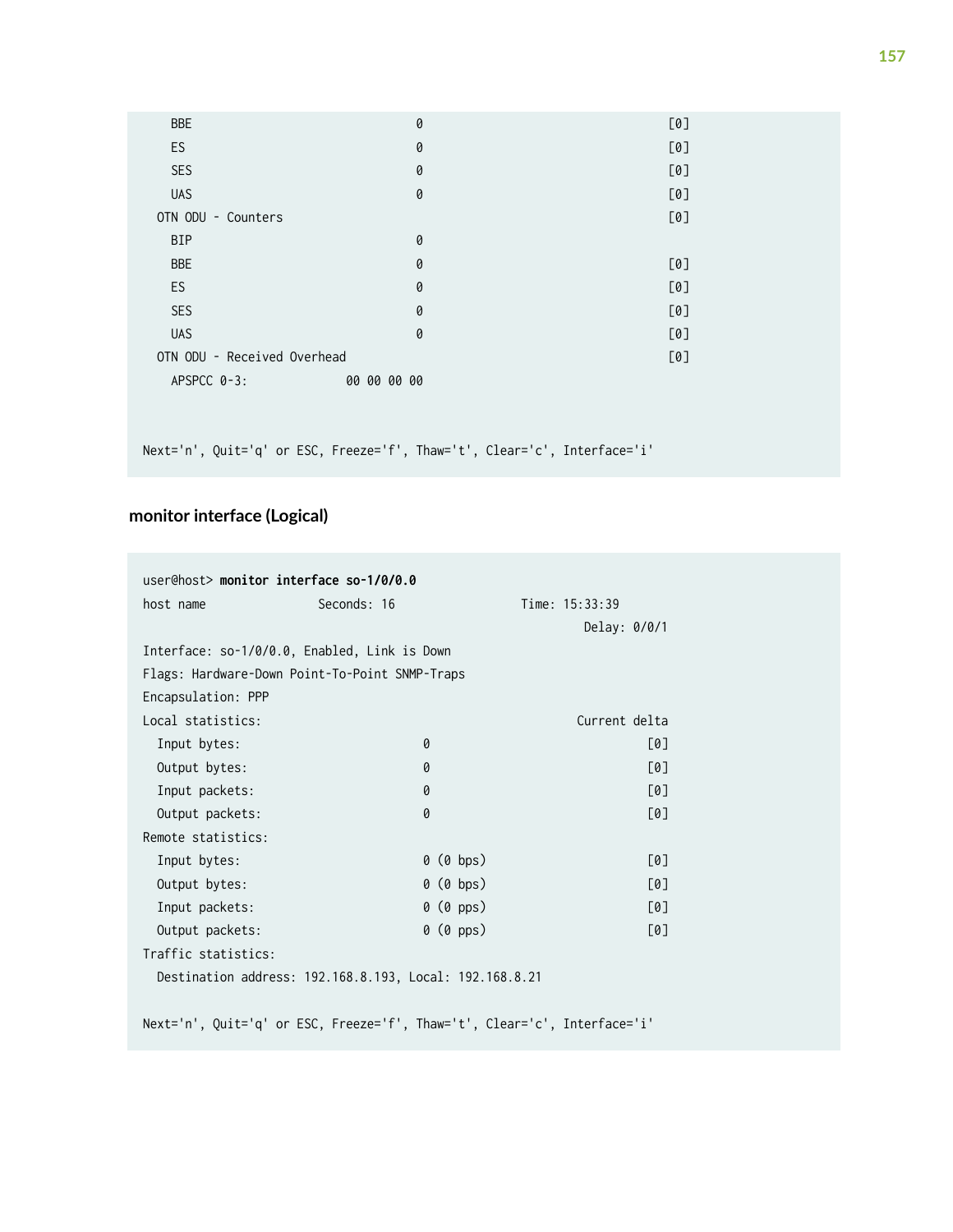## **monitor interface (QFX3500 Switch)**

| user@switch> monitor interface ge-0/0/0     |                       |               |
|---------------------------------------------|-----------------------|---------------|
| Interface: ge-0/0/0, Enabled, Link is Down  |                       |               |
| Encapsulation: Ethernet, Speed: Unspecified |                       |               |
| Traffic statistics:                         |                       | Current delta |
| Input bytes:                                | $0$ ( $0$ bps)        | [0]           |
| Output bytes:                               | $0$ ( $0$ bps)        | [0]           |
| Input packets:                              | $0$ ( $0$ pps)        | [0]           |
| Output packets:                             | $0$ ( $0$ pps)        | [0]           |
| Error statistics:                           |                       |               |
| Input errors:                               | 0                     | [0]           |
| Input drops:                                | 0                     | [0]           |
| Input framing errors:                       | 0                     | [0]           |
| Policed discards:                           | 0                     | [0]           |
| L3 incompletes:                             | 0                     | [0]           |
| L <sub>2</sub> channel errors:              | 0                     | [0]           |
| L2 mismatch timeouts:                       | 0                     | [0]           |
| Carrier transitions:                        | 0                     | [0]           |
| Output errors:                              | 0                     | [0]           |
| Output drops:                               | 0                     | [0]           |
| Aged packets:                               | 0                     | [0]           |
| Active alarms : LINK                        |                       |               |
| Active defects: LINK                        |                       |               |
| Input MAC/Filter statistics:                |                       |               |
| Unicast packets                             | 0                     | [0]           |
| Broadcast packets                           | Multicast packet<br>0 | [0]           |
| Interface warnings:                         |                       |               |
| o Outstanding LINK alarm                    |                       |               |

### monitor interface traffic

| host name  |      | user@host> monitor interface traffic<br>Seconds: 15 |       | Time: 12:31:09 |       |
|------------|------|-----------------------------------------------------|-------|----------------|-------|
| Interface  | Link | Input packets                                       | (pps) | Output packets | (pps) |
| $so-1/0/0$ | Down | 0                                                   | (0)   | 0              | (0)   |
| $so-1/1/0$ | Down | 0                                                   | (0)   | 0              | (0)   |
| $so-1/1/1$ | Down | 0                                                   | (0)   | 0              | (0)   |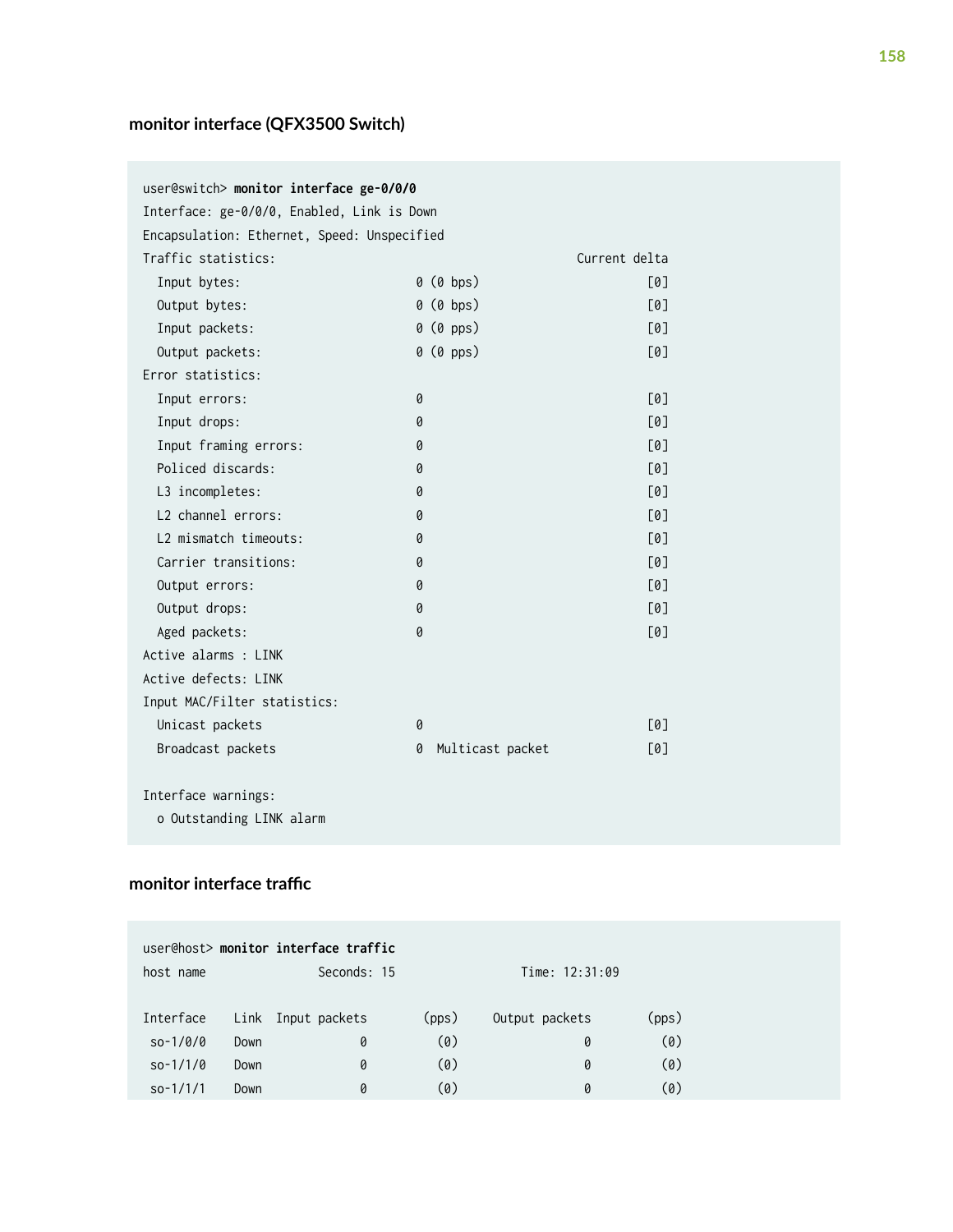| $so-1/1/2$   | Down | 0      | (0) | 0                                                                           | (0) |  |
|--------------|------|--------|-----|-----------------------------------------------------------------------------|-----|--|
| $so-1/1/3$   | Down | 0      | (0) | 0                                                                           | (0) |  |
| $t3-1/2/0$   | Down | 0      | (0) | 0                                                                           | (0) |  |
| $t3-1/2/1$   | Down | 0      | (0) | 0                                                                           | (0) |  |
| $t3-1/2/2$   | Down | 0      | (0) | 0                                                                           | (0) |  |
| $t3-1/2/3$   | Down | 0      | (0) | 0                                                                           | (0) |  |
| $so-2/0/0$   | Up   | 211035 | (1) | 36778                                                                       | (0) |  |
| $so-2/0/1$   | Up   | 192753 | (1) | 36782                                                                       | (0) |  |
| $so-2/0/2$   | Up   | 211020 | (1) | 36779                                                                       | (0) |  |
| $so-2/0/3$   | Up   | 211029 | (1) | 36776                                                                       | (0) |  |
| $so-2/1/0$   | Up   | 189378 | (1) | 36349                                                                       | (0) |  |
| $so-2/1/1$   | Down | 0      | (0) | 18747                                                                       | (0) |  |
| $so-2/1/2$   | Down | 0      | (0) | 16078                                                                       | (0) |  |
| $so-2/1/3$   | Up   | 0      | (0) | 80338                                                                       | (0) |  |
| $at - 2/3/0$ | Up   | 0      | (0) | 0                                                                           | (0) |  |
| $at - 2/3/1$ | Down | 0      | (0) | 0                                                                           | (0) |  |
|              |      |        |     |                                                                             |     |  |
|              |      |        |     | Bytes=b, Clear=c, Delta=d, Packets=p, Quit=q or ESC, Rate=r, Up=^U, Down=^D |     |  |

### monitor interface traffic (QFX3500 Switch)

| switch    |      |                    | Seconds: 7 |                | Time: 16:04:37 |
|-----------|------|--------------------|------------|----------------|----------------|
|           |      |                    |            |                |                |
| Interface |      | Link Input packets | (pps)      | Output packets | (pps)          |
| ge-0/0/0  | Down | 0                  | (0)        | 0              | (0)            |
| ge-0/0/1  | Up   | 392187             | (0)        | 392170         | (0)            |
| ge-0/0/2  | Down | 0                  | (0)        | 0              | (0)            |
| ge-0/0/3  | Down | 0                  | (0)        | 0              | (0)            |
| ge-0/0/4  | Down | 0                  | (0)        | 0              | (0)            |
| ge-0/0/5  | Down | 0                  | (0)        | 0              | (0)            |
| ge-0/0/6  | Down | 0                  | (0)        | 0              | (0)            |
| ge-0/0/7  | Down | 0                  | (0)        | 0              | (0)            |
| ge-0/0/8  | Down | 0                  | (0)        | 0              | (0)            |
| ge-0/0/9  | Up   | 392184             | (0)        | 392171         | (0)            |
| ge-0/0/10 | Down | 0                  | (0)        | 0              | (0)            |
| ge-0/0/11 | Down | 0                  | (0)        | 0              | (0)            |
| ge-0/0/12 | Down | 0                  | (0)        | 0              | (0)            |
| ge-0/0/13 | Down | 0                  | (0)        | 0              | (0)            |
| ge-0/0/14 | Down | 0                  | (0)        | 0              | (0)            |
| ge-0/0/15 | Down | 0                  | (0)        | 0              | (0)            |
|           |      |                    |            |                |                |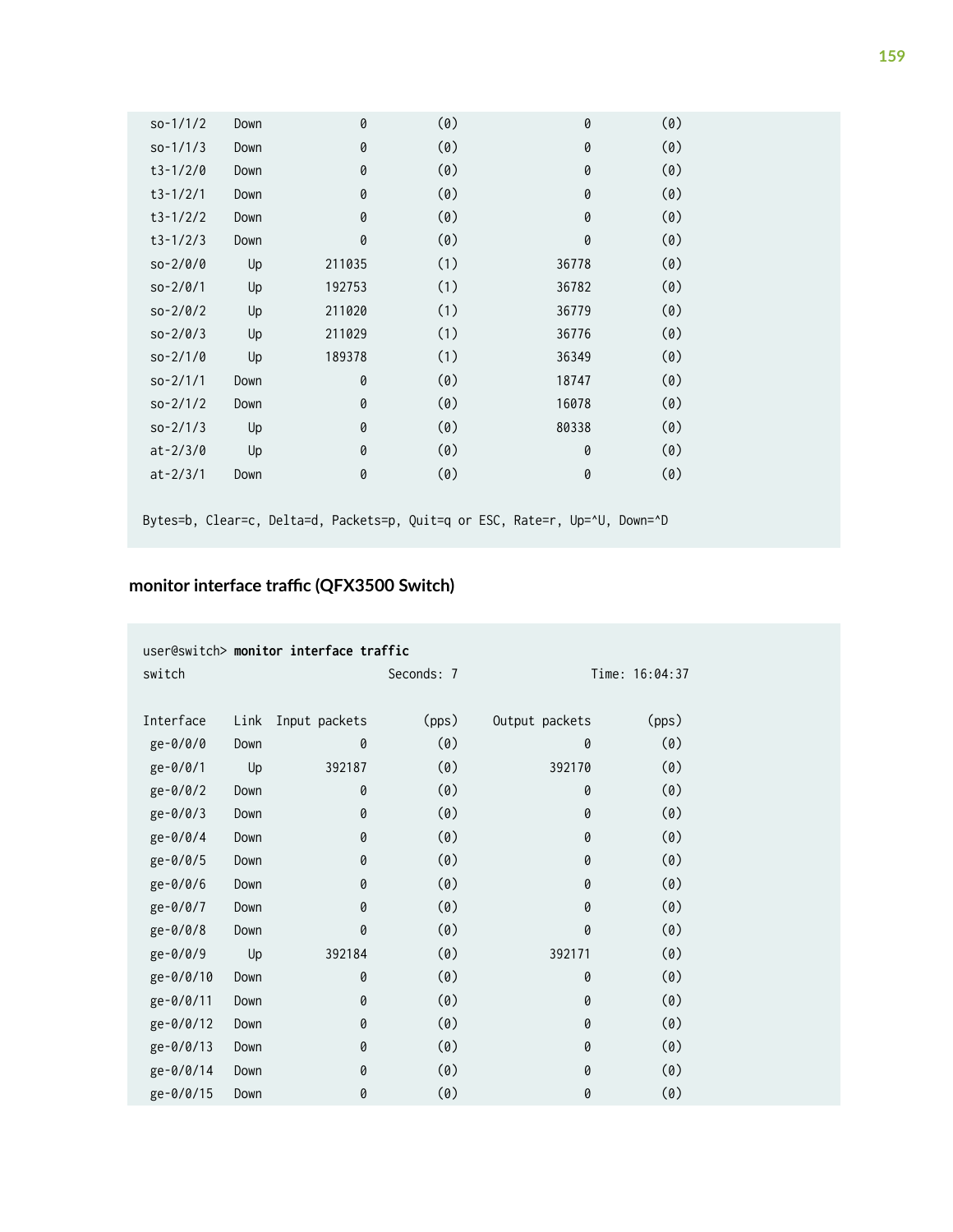| ge-0/0/16       | Down | 0      | (0) | 0       | (0) |  |
|-----------------|------|--------|-----|---------|-----|--|
| ge-0/0/17       | Down | 0      | (0) | 0       | (0) |  |
| ge-0/0/18       | Down | 0      | (0) | 0       | (0) |  |
| ge-0/0/19       | Down | 0      | (0) | 0       | (0) |  |
| ge-0/0/20       | Down | 0      | (0) | 0       | (0) |  |
| ge-0/0/21       | Down | 0      | (0) | 0       | (0) |  |
| ge-0/0/22       | Up   | 392172 | (0) | 392187  | (0) |  |
| ge-0/0/23       | Up   | 392185 | (0) | 392173  | (0) |  |
| $vcp-\theta$    | Down | 0      |     | 0       |     |  |
| $vcp-1$         | Down | 0      |     | 0       |     |  |
| ae0             | Down | 0      | (0) | 0       | (0) |  |
| $b$ me $\theta$ | Up   | 0      |     | 1568706 |     |  |

### monitor interface traffic detail (QFX3500 Switch)

|           |      | user@switch> monitor interface traffic detail |       |                |     |                   |
|-----------|------|-----------------------------------------------|-------|----------------|-----|-------------------|
| switch    |      |                                               |       | Seconds: 74    |     | Time:             |
| 16:03:02  |      |                                               |       |                |     |                   |
|           |      |                                               |       |                |     |                   |
| Interface | Link | Input packets                                 | (pps) | Output packets |     | (pps) Description |
| ge-0/0/0  | Down | 0                                             | (0)   | 0              | (0) |                   |
| ge-0/0/1  | Up   | 392183                                        | (0)   | 392166         | (0) |                   |
| ge-0/0/2  | Down | 0                                             | (0)   | 0              | (0) |                   |
| ge-0/0/3  | Down | 0                                             | (0)   | 0              | (0) |                   |
| ge-0/0/4  | Down | 0                                             | (0)   | 0              | (0) |                   |
| ge-0/0/5  | Down | 0                                             | (0)   | 0              | (0) |                   |
| ge-0/0/6  | Down | 0                                             | (0)   | 0              | (0) |                   |
| ge-0/0/7  | Down | 0                                             | (0)   | 0              | (0) |                   |
| ge-0/0/8  | Down | 0                                             | (0)   | 0              | (0) |                   |
| ge-0/0/9  | Up   | 392181                                        | (0)   | 392168         | (0) |                   |
| ge-0/0/10 | Down | 0                                             | (0)   | 0              | (0) |                   |
| ge-0/0/11 | Down | 0                                             | (0)   | 0              | (0) |                   |
| ge-0/0/12 | Down | 0                                             | (0)   | 0              | (0) |                   |
| ge-0/0/13 | Down | 0                                             | (0)   | 0              | (0) |                   |
| ge-0/0/14 | Down | 0                                             | (0)   | 0              | (0) |                   |
| ge-0/0/15 | Down | 0                                             | (0)   | 0              | (0) |                   |
| ge-0/0/16 | Down | 0                                             | (0)   | 0              | (0) |                   |
| ge-0/0/17 | Down | 0                                             | (0)   | 0              | (0) |                   |
| ge-0/0/18 | Down | 0                                             | (0)   | 0              | (0) |                   |
| ge-0/0/19 | Down | 0                                             | (0)   | 0              | (0) |                   |
| ge-0/0/20 | Down | 0                                             | (0)   | 0              | (0) |                   |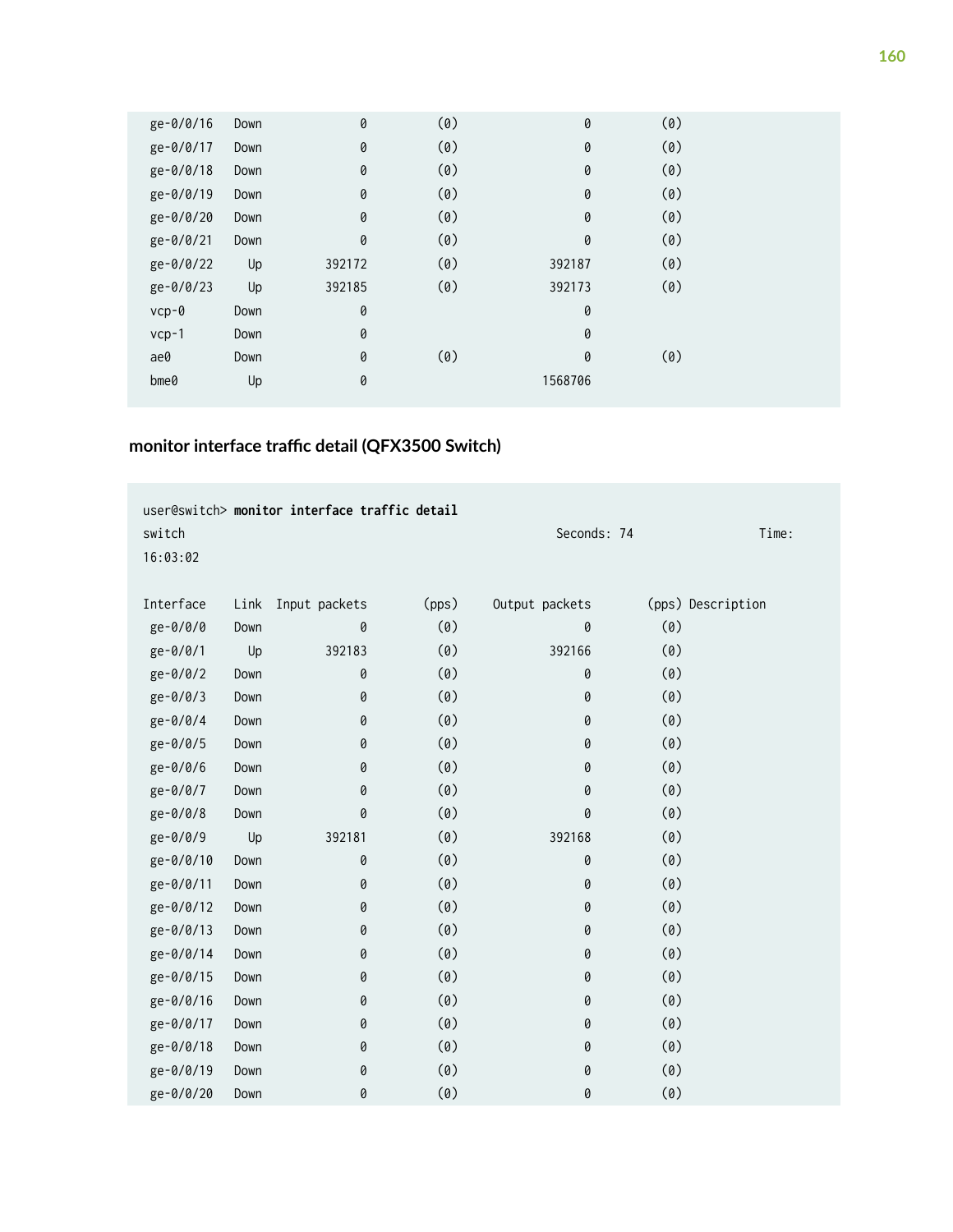<span id="page-167-0"></span>

| ge-0/0/21       | Down | 0      | (0) | 0       | (0) |  |
|-----------------|------|--------|-----|---------|-----|--|
| ge-0/0/22       | Up   | 392169 | (0) | 392184  | (1) |  |
| ge-0/0/23       | Up   | 392182 | (0) | 392170  | (0) |  |
| $vcp-\theta$    | Down | 0      |     | 0       |     |  |
| $vcp-1$         | Down | 0      |     | 0       |     |  |
| ae0             | Down | 0      | (0) | 0       | (0) |  |
| $b$ me $\theta$ | Up   | 0      |     | 1568693 |     |  |
|                 |      |        |     |         |     |  |

## **Release Information**

Command introduced before Junos OS Release 7.4.

## **monitor start**

#### **IN THIS SECTION**

- Syntax **| 161** ●
- Description | 162 Ŏ
- **Options** | 162  $\bullet$
- **Additional Information | 162** Ò
- [Required Privilege Level](#page-168-0) **| 162** ė
- Ó [Output Fields](#page-168-0) **| 162**
- $\bullet$ [Sample Output](#page-169-0) **| 163**
- $\bullet$ Release Information | 163

## **Syntax**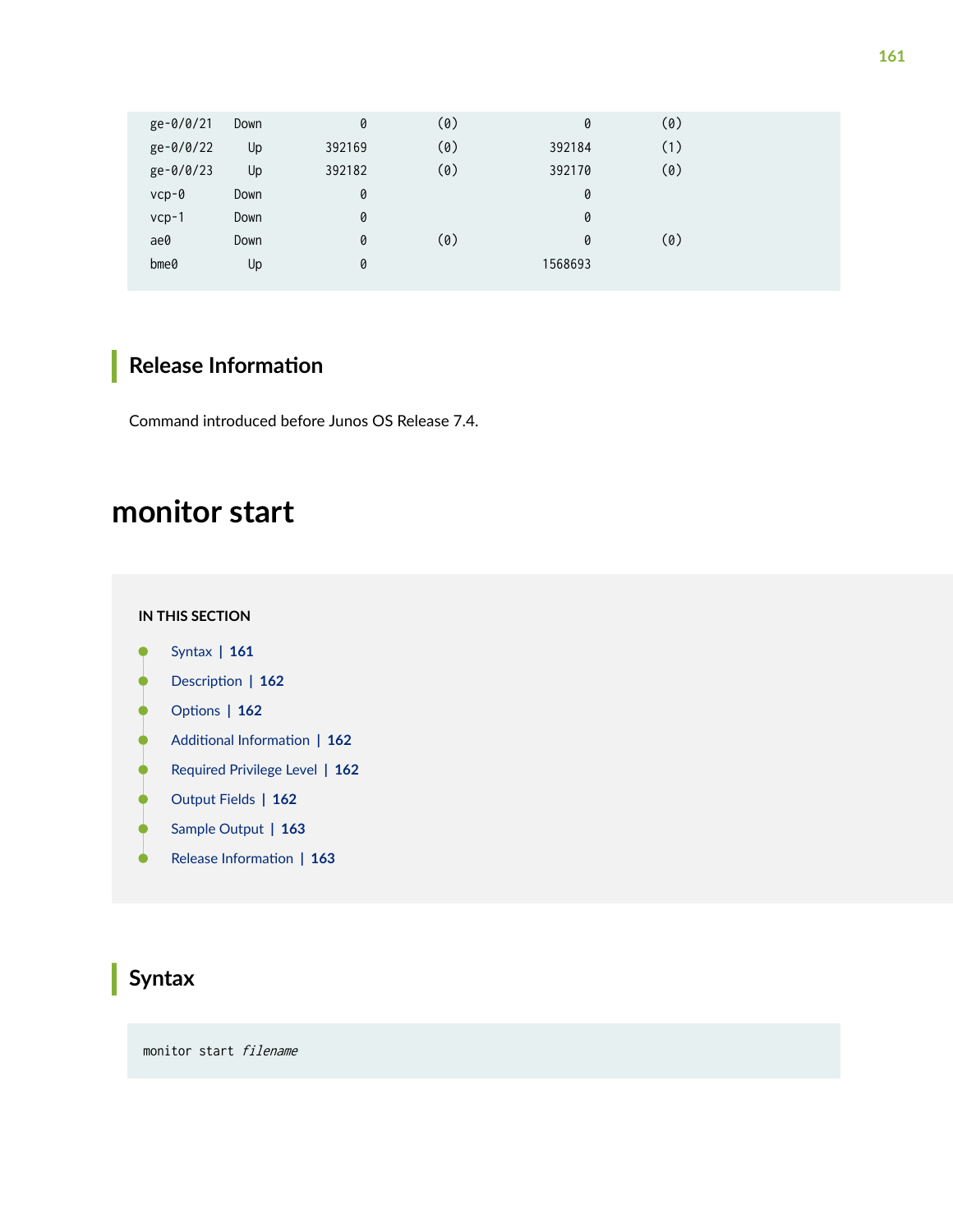### <span id="page-168-0"></span>**Description**

Start displaying the system log or trace file and additional entries being added to those files.

## **Options**

Filename Specific log or trace file.

## **Additional Information**

Log files are generated by the routing protocol process or by system logging. The log files generated by system logging are configured with the syslog statement at the [edit system] hierarchy level and the options statement at the [edit routing-options] hierarchy level. The trace files generated by the routing protocol process are configured with traceoptions statements at the [edit routing-options], [edit interfaces], and [edit protocols protocol] hierarchy levels.

**NOTE:** To monitor a log file within a logical system, issue the monitor start *logical-system-name/* filename command.

**Required Privilege Level**

trace

## **Output Fields**

[Table 8 on page 163](#page-169-0) describes the output fields for the monitor start command. Output fields are listed in the approximate order in which they appear.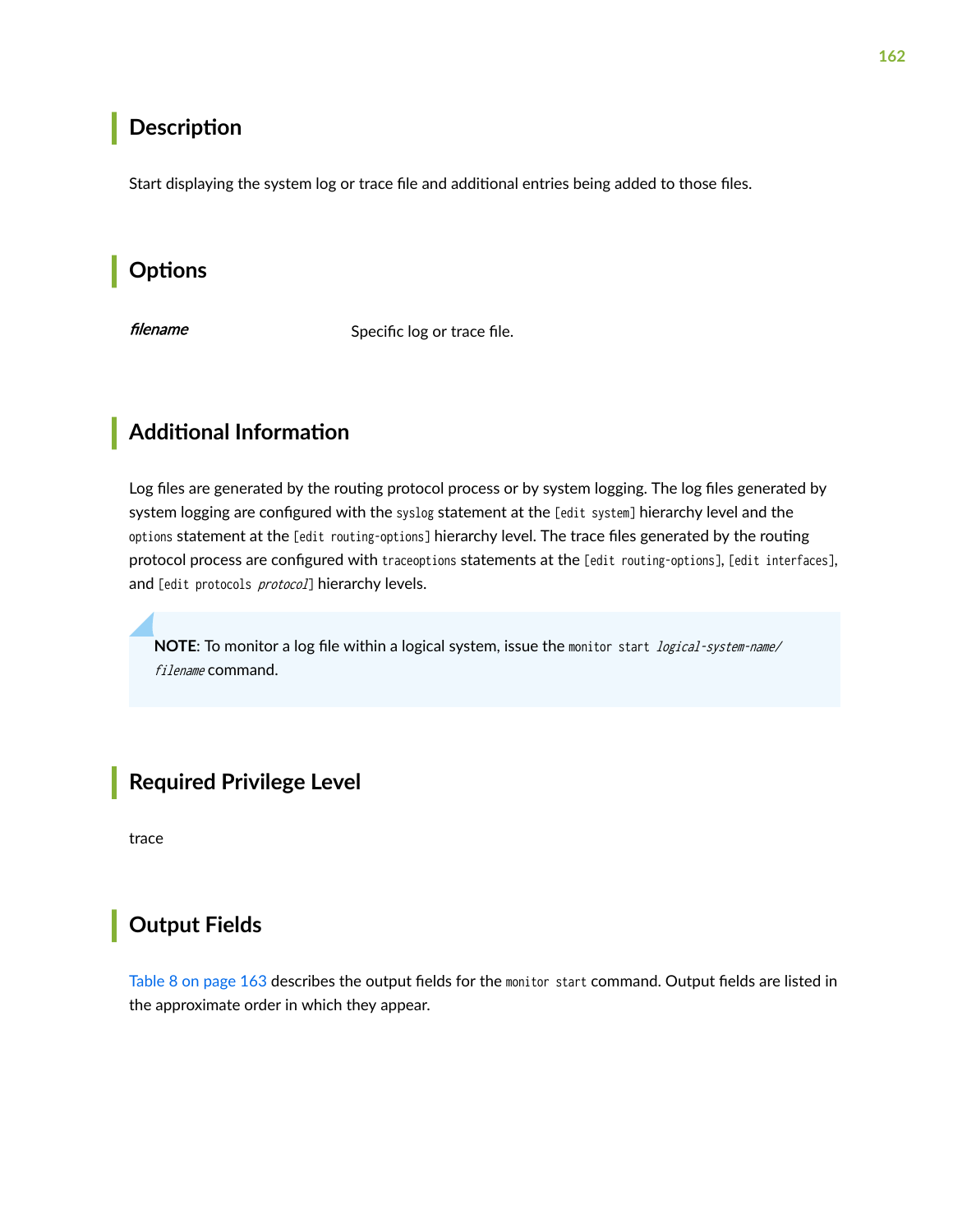#### <span id="page-169-0"></span>**Table 8: monitor start Output Fields**

| Field Name              | <b>Field Description</b>                                                                                                                      |
|-------------------------|-----------------------------------------------------------------------------------------------------------------------------------------------|
| *** <i>filename</i> *** | Name of the file from which entries are being displayed. This line is displayed<br>initially and when the command switches between log files. |
| Date and time           | Timestamp for the log entry.                                                                                                                  |

### **Sample Output**

#### **monitor start**

```
user@host> monitor start system-log
*** system-log***
Jul 20 15:07:34 hang sshd[5845]: log: Generating 768 bit RSA key.
Jul 20 15:07:35 hang sshd[5845]: log: RSA key generation complete.
Jul 20 15:07:35 hang sshd[5845]: log: Connection from 204.69.248.180 port 912
Jul 20 15:07:37 hang sshd[5845]: log: RSA authentication for root accepted.
Jul 20 15:07:37 hang sshd[5845]: log: ROOT LOGIN as 'root' from host.example.com
Jul 20 15:07:37 hang sshd[5845]: log: Closing connection to 204.69.248.180
```
## **Release Information**

Command introduced before Junos OS Release 7.4.

#### RELATED DOCUMENTATION

[monitor list](https://www.juniper.net/documentation/en_US/junos/topics/reference/command-summary/monitor-list.html)

monitor stop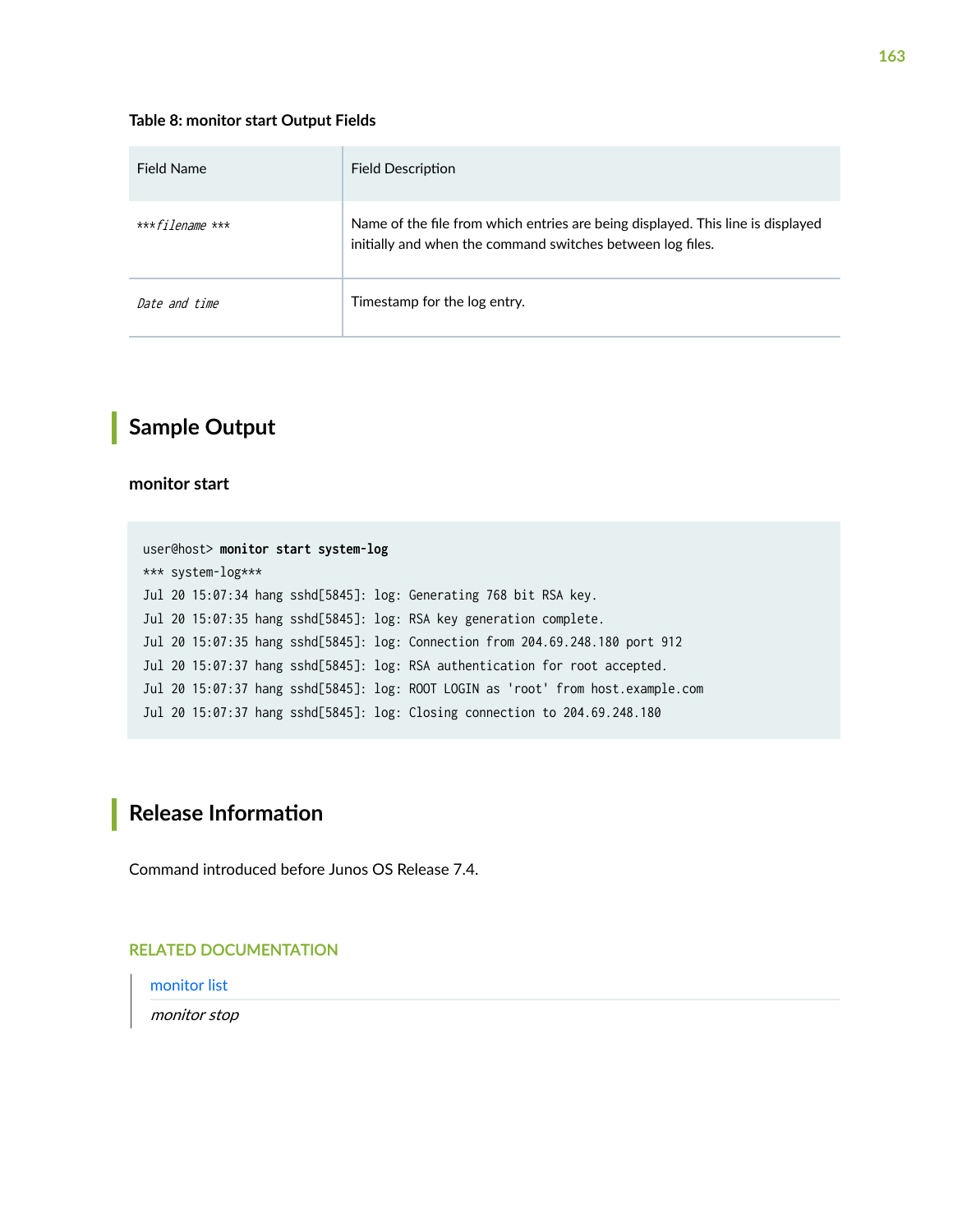## <span id="page-170-0"></span>**monitor stop**

#### **IN THIS SECTION**

- Syntax **| 164**
- Description | 164 Ò
- **Options** | 164
- Ó **Additional Information | 165**
- [Required Privilege Level](#page-171-0) **| 165** Ċ
- [Output Fields](#page-171-0) **| 165** Ó
- $\bullet$ [Sample Output](#page-171-0) **| 165**
- Release Information | 165 Ò

## **Syntax**

monitor stop filename

## **Description**

Stop displaying the system log or trace file.

## **Options**

filename Specific log or trace file.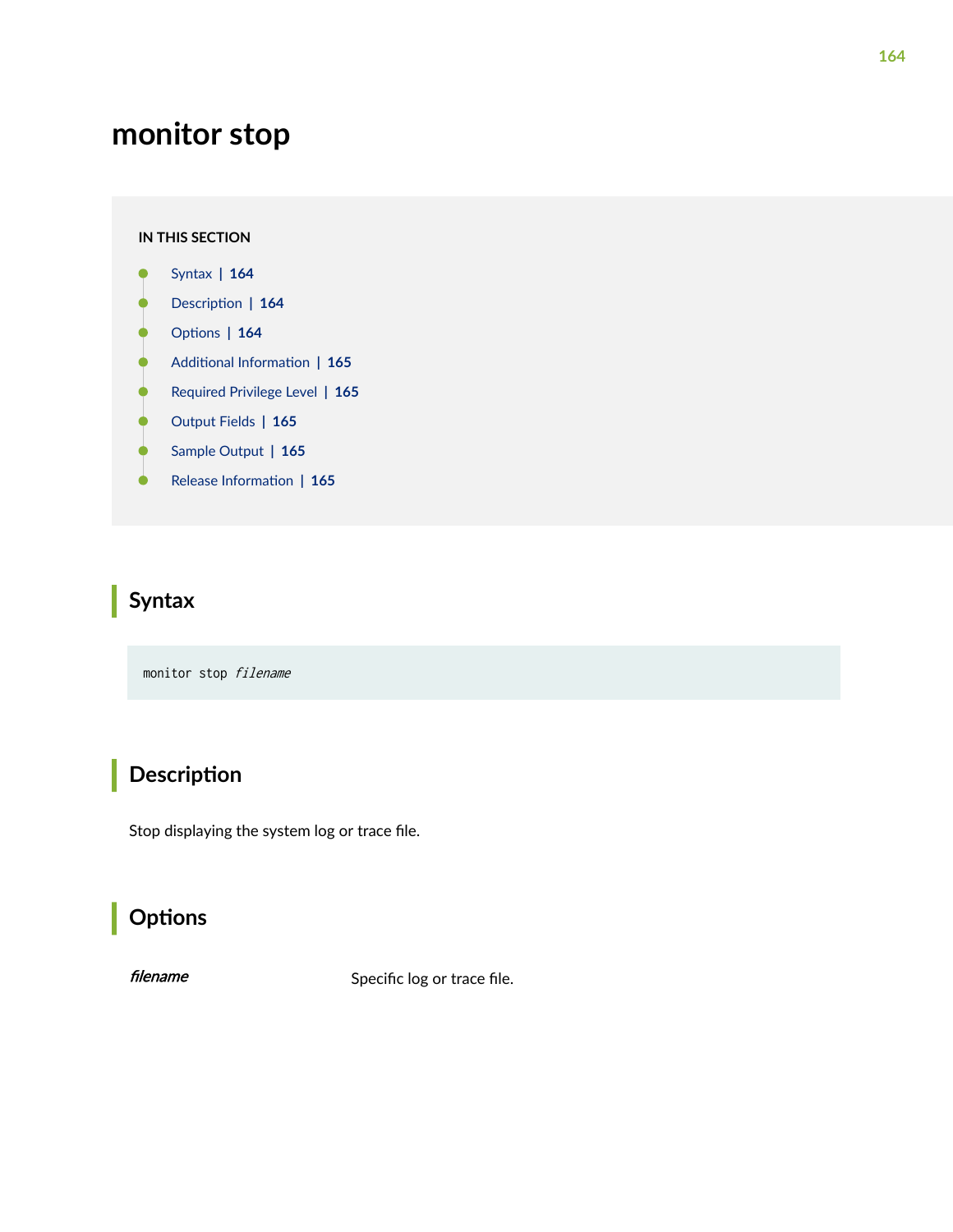## <span id="page-171-0"></span>**Additional Information**

Log files are generated by the routing protocol process or by system logging. The log files generated by system logging are those configured with the syslog statement at the [edit system] hierarchy level and the options statement at the [edit routing-options] hierarchy level. The trace files generated by the routing protocol process are those configured with traceoptions statements at the [edit routing-options], [edit interfaces], and [edit protocols protocol] hierarchy levels.

### **Required Privilege Level**

trace

## **Output Fields**

This command produces no output.

## **Sample Output**

**monitor stop**

user@host> **monitor stop**

## **Release Information**

Command introduced before Junos OS Release 7.4.

#### RELATED DOCUMENTATION

[monitor list](https://www.juniper.net/documentation/en_US/junos/topics/reference/command-summary/monitor-list.html)

monitor start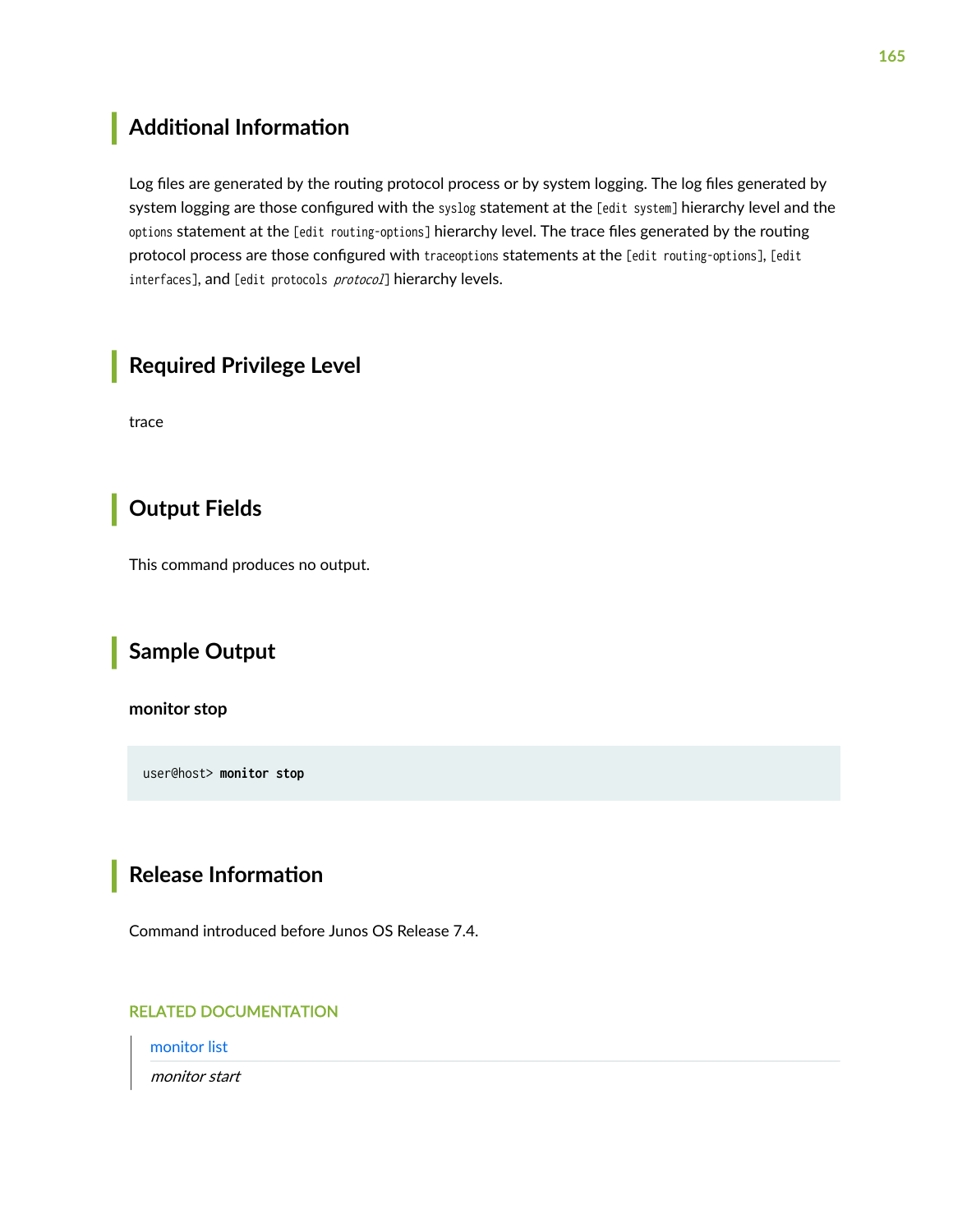## <span id="page-172-0"></span>**ping**

#### **IN THIS SECTION**

- Syntax **| 166**
- [Syntax \(QFX Series\)](#page-173-0) **| 167**
- [Syntax \(Junos OS Evolved\)](#page-173-0) **| 167**
- **Description** | 168
- **Options** | 168 Ċ
- [Required Privilege Level](#page-177-0) **| 171** Ó
- [Output Fields](#page-177-0) **| 171**
- [Sample Output](#page-178-0) **| 172**
- Release Information | 175  $\bullet$

## **Syntax**

ping host <bypass-routing> <ce-ip destination-ip-address instance routing-instance-name source-ip source-ip-address> <count requests> <do-not-fragment> <inet | inet6> <interface source-interface> <interval seconds> <no-resolve> <pattern string> <rapid> <record-route> <routing-instance routing-instance-name> <logical-system logical-system-name> <tenant tenant-name> <size bytes> <source source-address> <tos type-of-service>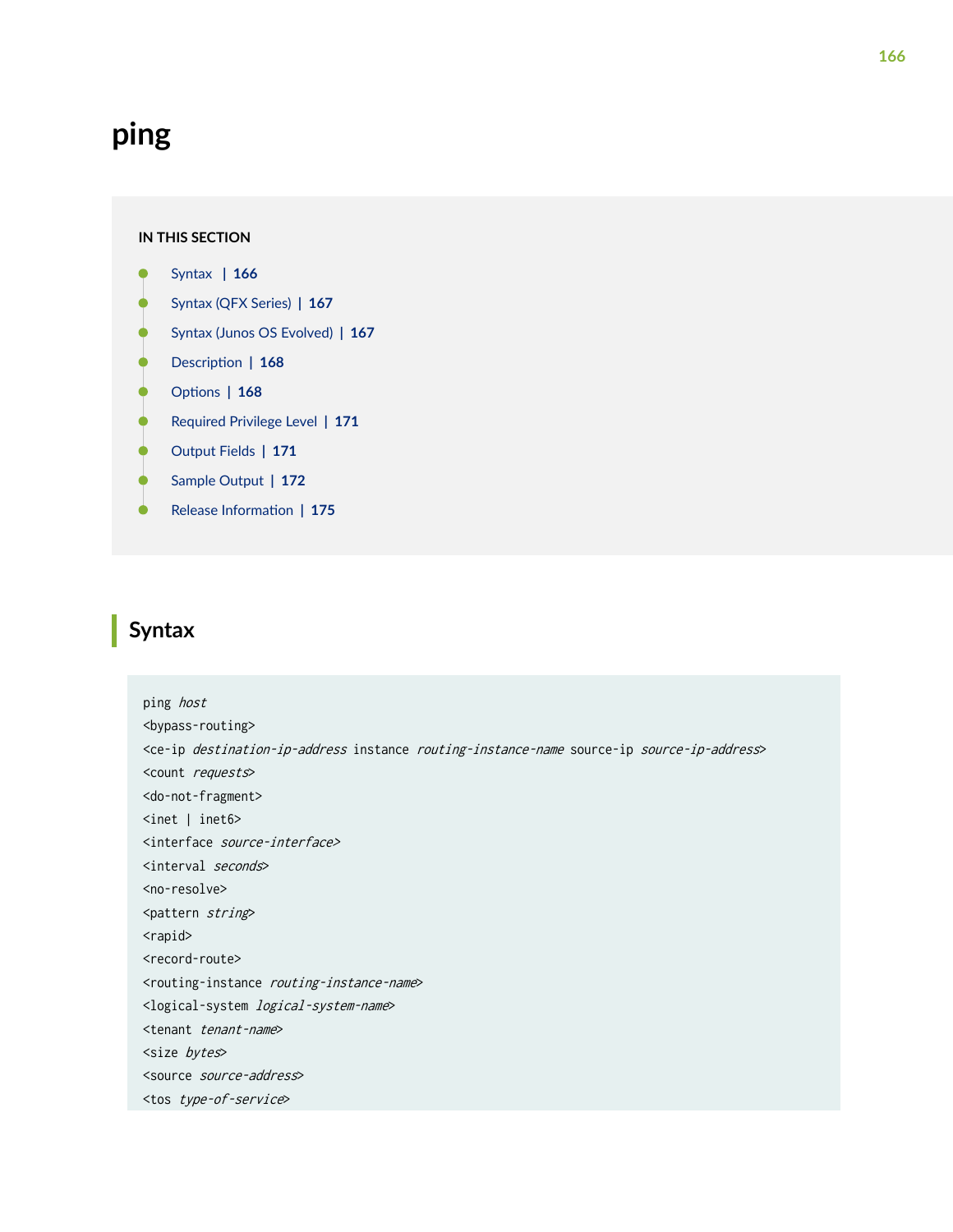<span id="page-173-0"></span><ttl value> <verbose> <wait seconds>

## **Syntax (QFX Series)**

ping host <bypass-routing> <count requests> <detail> <do-not-fragment> <inet> <interface source-interface> <interval seconds> <logical-system logical-system-name> <loose-source value> <mac-address mac-address> <no-resolve> <pattern string> <rapid> <record-route> <routing-instance routing-instance-name> <size bytes> <source source-address> <strict> < strict-source value> <tos type-of-service> <ttl value> <verbose> <wait seconds>

## **Syntax (Junos OS Evolved)**

ping host <bypass-routing> <ce-ip destination-ip-address instance routing-instance-name source-ip source-ip-address>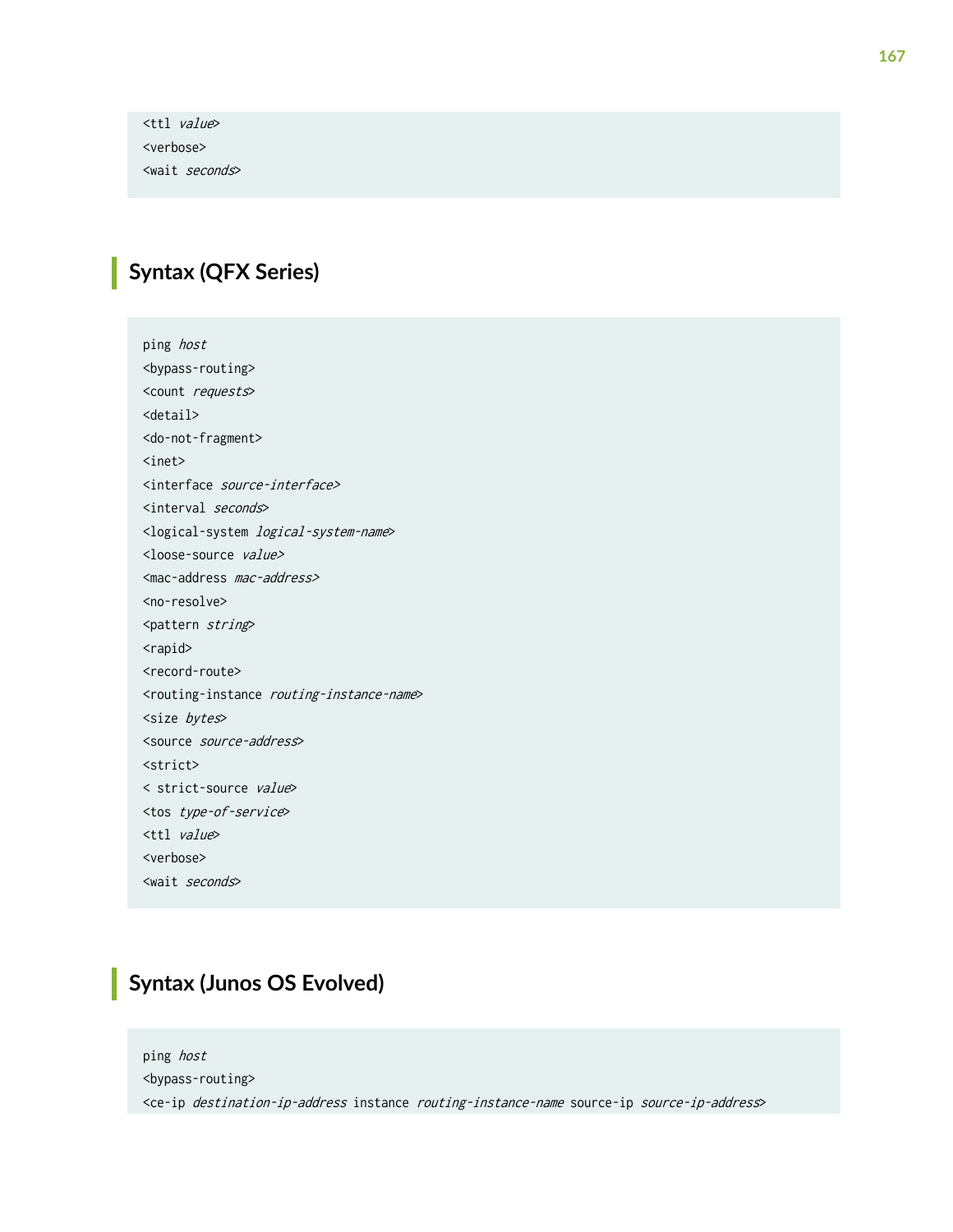<span id="page-174-0"></span><count requests> <do-not-fragment> <inet | inet6> <interface source-interface> <interval seconds> <no-resolve> <pattern string> <rapid> <record-route> <routing-instance routing-instance-name> <size bytes> <source source-address> <tos type-of-service> <ttl value> <verbose> <wait seconds>

## **Description**

Check host reachability and network connectivity. The ping command sends Internet Control Message Protocol (ICMP) ECHO\_REQUEST messages to elicit ICMP ECHO\_RESPONSE messages from the specified host. Press Ctrl+c to interrupt a ping command.

## **Options**

| host                                                                                                                | IP address or hostname of the remote system to ping.                                                                                                                                                                                                                                                                                                                                                       |
|---------------------------------------------------------------------------------------------------------------------|------------------------------------------------------------------------------------------------------------------------------------------------------------------------------------------------------------------------------------------------------------------------------------------------------------------------------------------------------------------------------------------------------------|
| bypass-routing                                                                                                      | (Optional) Bypass the normal routing tables and send ping requests directly to a<br>system on an attached network. If the system is not on a directly attached<br>network, an error is returned. Use this option to ping a local system through an<br>interface that has no route through it.                                                                                                              |
| ce-ip <i>destination-ip-</i><br><i>address</i> instance<br>routing-instance-<br>name source-ip<br>source-ip-address | (MX Series routers with MPC and MIC interfaces only) (Optional) Check the<br>connectivity information of customer edge (CE) devices, such as reachability,<br>attachment points, and MAC addresses, from a provider edge (PE) device in a<br>virtual private LAN service (VPLS), hierarchical VPLS (H-VPLS), and Ethernet<br>VPN (EVPN) network. The ce-ip option is based on the LSP ping infrastructure, |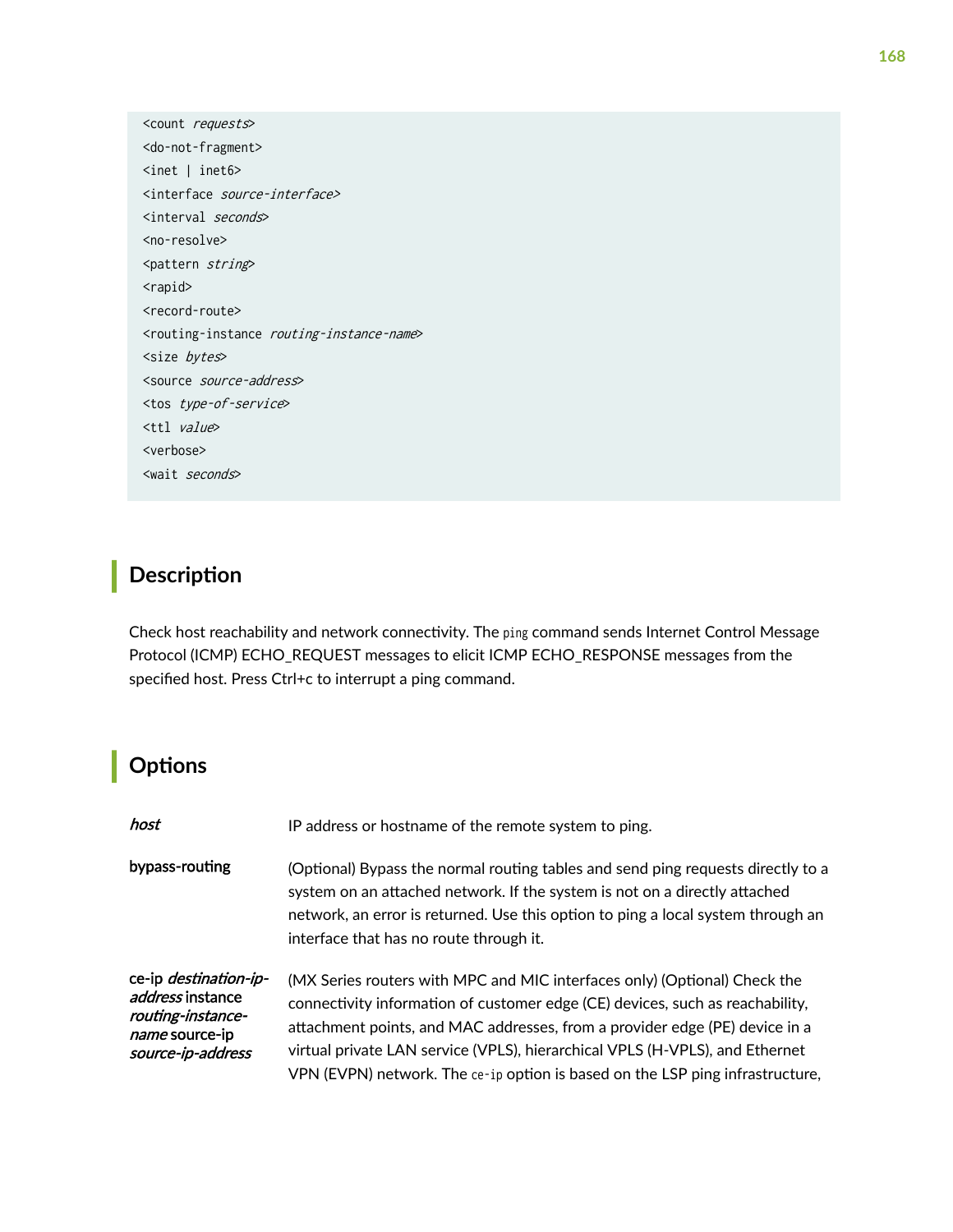where the ping utility is extended to use the CE device IP address as the target host and the PE device loopback address as the source for a specific VPLS or Name of the VPLS or EVPN routing instance. The command output displays the connectivity information of the CE device based on the configured routing

address count requests (Optional) Number of ping requests to send. The range of values is 1 through 2,000,000,000. The default value is an unlimited number of requests.

EVPN routing instance.

instance type.

IPv4 address of the CE device to ping.

Loopback address of the PE device.

destination-ipaddress

instance routinginstance-name

source-ip source-ip-

- detail **the Contain-Contain-** (Optional) This option is not supported for Junos OS Evolved Release 18.3R1. Include in the output the interface on which the ping reply was received.
- do-not-fragment (Optional) Set the do-not-fragment (DF) flag in the IP header of the ping packets.

For Junos OS Evolved Release 18.3R1, IPv6 ping does not have do-not-fragment support. The ping command is identified as IPv6 Ping when destination is IPv6 address or inet6 option is used.

For Junos OS IPv6 packets, this option disables fragmentation.

**NOTE**: In Junos OS Release 11.1 and later, when issuing the ping command for an IPv6 route with the do-not-fragment option, the maximum ping packet size is calculated by subtracting 48 bytes (40 bytes for the IPV6 header and 8 bytes for the ICMP header) from the MTU. Therefore, if the ping packet size (including the 48-byte header) is greater than the MTU, the ping operation might fail.

inet (Optional) Ping Packet Forwarding Engine IPv4 routes.

inet6 (Optional) Ping Packet Forwarding Engine IPv6 routes.

interface sourceinterface (Optional) Interface to use to send the ping requests.

interval seconds (Optional) How often to send ping requests. The range of values, in seconds, is 1 through infinity. The default value is 1.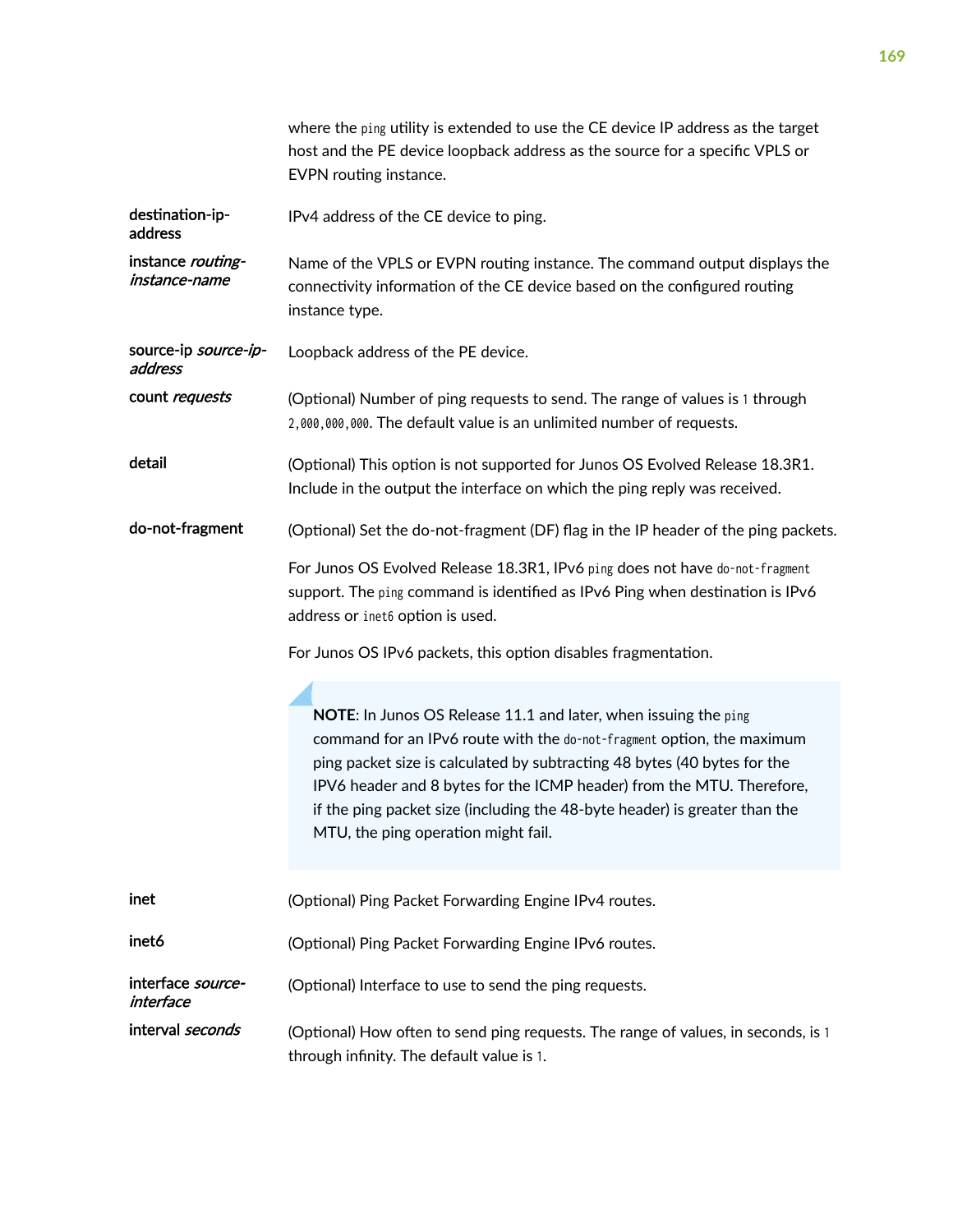| logical-<br>system logical-                   | (Optional) Name of logical system from which to send the ping requests.                                                                                                                                                                                                              |  |  |  |  |
|-----------------------------------------------|--------------------------------------------------------------------------------------------------------------------------------------------------------------------------------------------------------------------------------------------------------------------------------------|--|--|--|--|
| system-name                                   | Alternatively, enter the set cli logical-system logical-system-name command and<br>then run the ping command. To return to the main router or switch, enter the<br>clear cli logical-system command.                                                                                 |  |  |  |  |
| tenant <i>tenant-name</i>                     | (Optional) Name of tenant system from which to send the ping requests.                                                                                                                                                                                                               |  |  |  |  |
| loose-source value                            | (Optional) Intermediate loose source route entry (IPv4). Open a set of values.                                                                                                                                                                                                       |  |  |  |  |
| mac-address mac-<br>address                   | (Optional) Ping the physical or hardware address of the remote system you are<br>trying to reach.                                                                                                                                                                                    |  |  |  |  |
| no-resolve                                    | (Optional) Do not attempt to determine the hostname that corresponds to the IP<br>address.                                                                                                                                                                                           |  |  |  |  |
| pattern string                                | (Optional) Specify a hexadecimal fill pattern to include in the ping packet.                                                                                                                                                                                                         |  |  |  |  |
| rapid                                         | (Optional) Send ping requests rapidly. The results are reported in a single<br>message, not in individual messages for each ping request. By default, five ping<br>requests are sent before the results are reported. To change the number of<br>requests, include the count option. |  |  |  |  |
| record-route                                  | (Optional) Record and report the packet's path (IPv4).                                                                                                                                                                                                                               |  |  |  |  |
| routing-instance<br>routing-instance-<br>name | (Optional) Name of the routing instance for the ping attempt. For Junos OS<br>Evolved, the routing-instance option supports only mgmt_junos.                                                                                                                                         |  |  |  |  |
| size bytes                                    | (Optional) Size of ping request packets. The range of values, in bytes, is 0 through<br>65,468. The default value is 56, which is effectively 64 bytes because 8 bytes of<br>ICMP header data are added to the packet.                                                               |  |  |  |  |
| source <i>source-</i><br>address              | (Optional) IP address of the outgoing interface. This address is sent in the IP<br>source address field of the ping request. If this option is not specified, the default<br>address is usually the loopback interface (lo.0).                                                       |  |  |  |  |
| strict                                        | (Optional) Use the strict source route option (IPv4).                                                                                                                                                                                                                                |  |  |  |  |
| strict-source value                           | (Optional) Intermediate strict source route entry (IPv4). Open a set of values.                                                                                                                                                                                                      |  |  |  |  |
| tos type-of-service                           | (Optional) Set the type-of-service (ToS) field in the IP header of the ping packets.<br>The range of values is $\theta$ through 255.                                                                                                                                                 |  |  |  |  |
|                                               | If the device configuration includes the dscp-code-point value statement at the<br>[edit class-of-service host-outbound-traffic] hierarchy level, the configured DSCP                                                                                                                |  |  |  |  |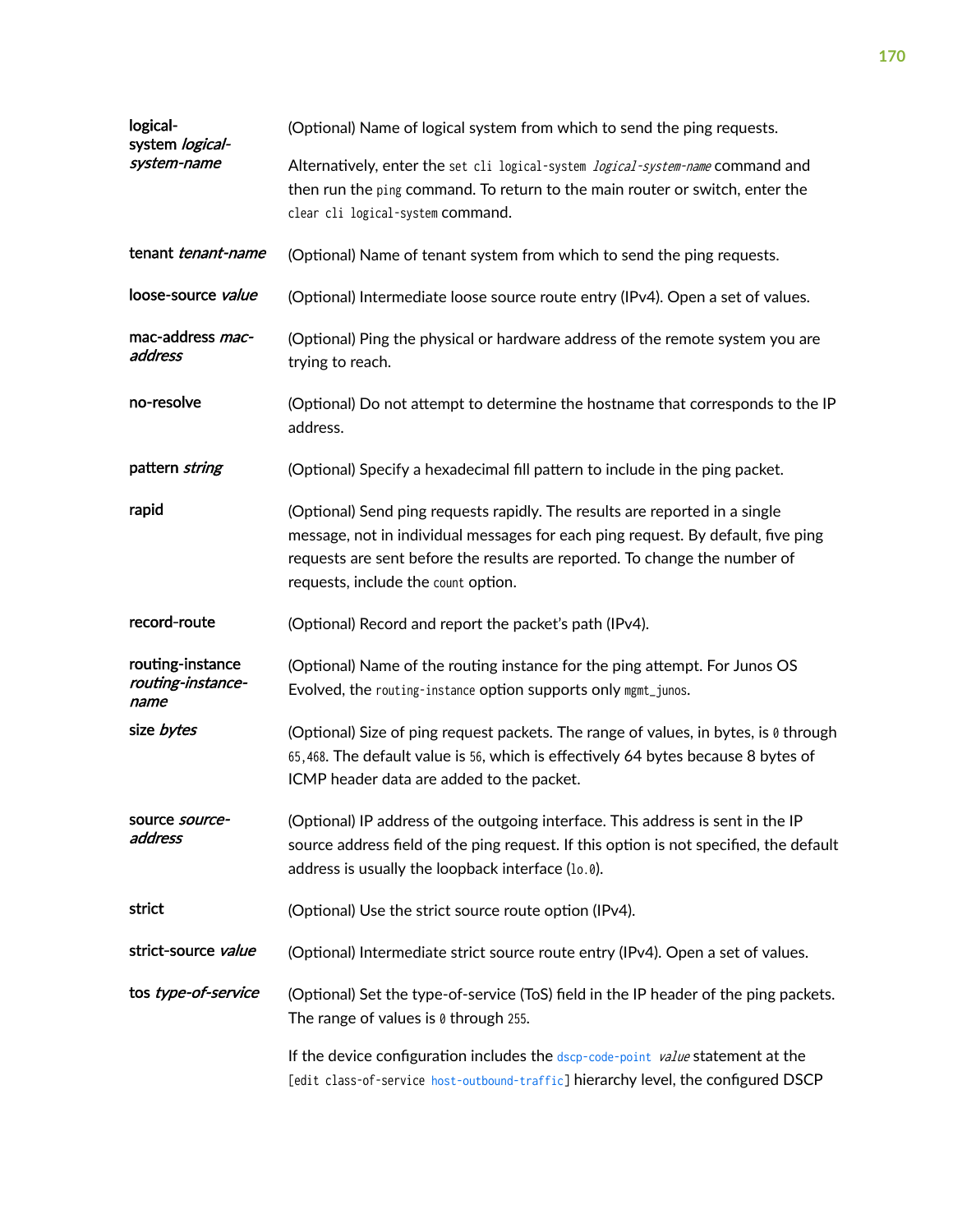<span id="page-177-0"></span>

|                           | value overrides the value specified in this command option. In this case, the ToS<br>field of ICMP echo request packets sent on behalf of this command carries the<br>DSCP value specified in the dscp-code-point configuration statement instead of the<br>value you specify in this command option. |
|---------------------------|-------------------------------------------------------------------------------------------------------------------------------------------------------------------------------------------------------------------------------------------------------------------------------------------------------|
| ttl value                 | (Optional) Time-to-live (TTL) value to include in the ping request (IPv6). The<br>range of values is $\theta$ through 255.                                                                                                                                                                            |
| verbose                   | (Optional) Display detailed output.                                                                                                                                                                                                                                                                   |
| vpls <i>instance-name</i> | (Optional) Ping the instance to which this VPLS belongs.                                                                                                                                                                                                                                              |
| wait seconds              | (Optional) Maximum wait time, in seconds, after the final packet is sent. If this<br>option is not specified, the default delay is 10 seconds. If this option is used<br>without the count option, a default count of 5 packets is used.                                                              |

## **Required Privilege Level**

network

## **Output Fields**

When you enter this command, you are provided feedback on the status of your request. An exclamation point (!) indicates that an echo reply was received. A period (.) indicates that an echo reply was not received within the timeout period. An x indicates that an echo reply was received with an error code. These packets are not counted in the received packets count. They are accounted for separately.

When pinging a nonexistant route, the display output of ping command does not print the number of packets sent or received or the packet loss.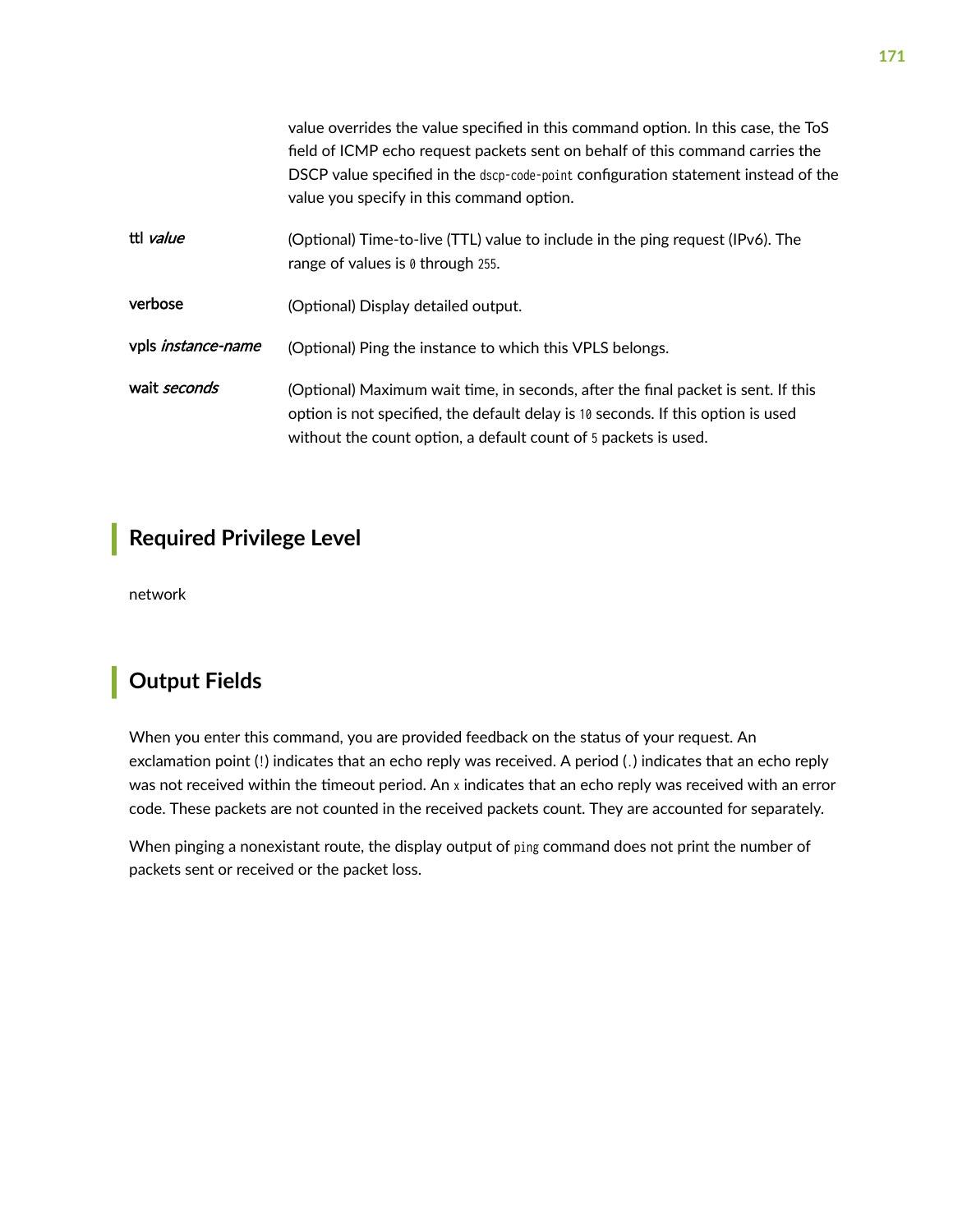### <span id="page-178-0"></span>**Sample Output**

 $\frac{1}{2}$  ping ce-ip *destination-ip-address* instance *routing-instance-name* source-ip *source-ip-address* **(EVPN)**

```
user@host> ping ce-ip 10.0.0.4 instance foo source-ip 127.0.0.1
! -> PE5|foo|evpn|ge-0/0/2.100, 00:11:22:33:44:55:66:77:88:99|12:23:ab:98:34:05
! -> PE5|foo|evpn|ge-0/0/2.100, 00:11:22:33:44:55:66:77:88:99|12:23:ab:98:34:05
! -> PE5|foo|evpn|ge-0/0/2.100, 00:11:22:33:44:55:66:77:88:99|12:23:ab:98:34:05
! -> PE5|foo|evpn|ge-0/0/2.100, 00:11:22:33:44:55:66:77:88:99|12:23:ab:98:34:05
! -> PE5|foo|evpn|ge-0/0/2.100, 00:11:22:33:44:55:66:77:88:99|12:23:ab:98:34:05
--- ce-ip ping statistics ---
5 packets transmitted, 5 packets received, 0% packet loss
```
### $p$ ing ce-ip *destination-ip-address* instance *routing-instance-name* source-ip *source-ip-address* **(VPLS)**

```
user@host> ping ce-ip 10.0.0.4 instance foo source-ip 127.0.0.1
! -> PE2|foo|vpls|ge-0/0/2.100|12:23:ab:98:34:02
! -> PE2|foo|vpls|ge-0/0/2.100|12:23:ab:98:34:02
! -> PE2|foo|vpls|ge-0/0/2.100|12:23:ab:98:34:02
! -> PE2|foo|vpls|ge-0/0/2.100|12:23:ab:98:34:02
! -> PE2|foo|vpls|ge-0/0/2.100|12:23:ab:98:34:02
--- ce-ip ping statistics ---
5 packets transmitted, 5 packets received, 0% packet loss
```
#### **ping hostname**

Output for Junos OS Evolved:

user@host> **ping device1.example.com** PING device1.example.com (192.0.2.0): 56(84) bytes of data. 64 bytes from 192.0.2.0: icmp\_seq=1 ttl=64 time=44.7 ms 64 bytes from 192.0.2.0: icmp\_seq=2 ttl=64 time=3.76 ms  $^{\wedge}C$ --- device1.example.com ping statistics ---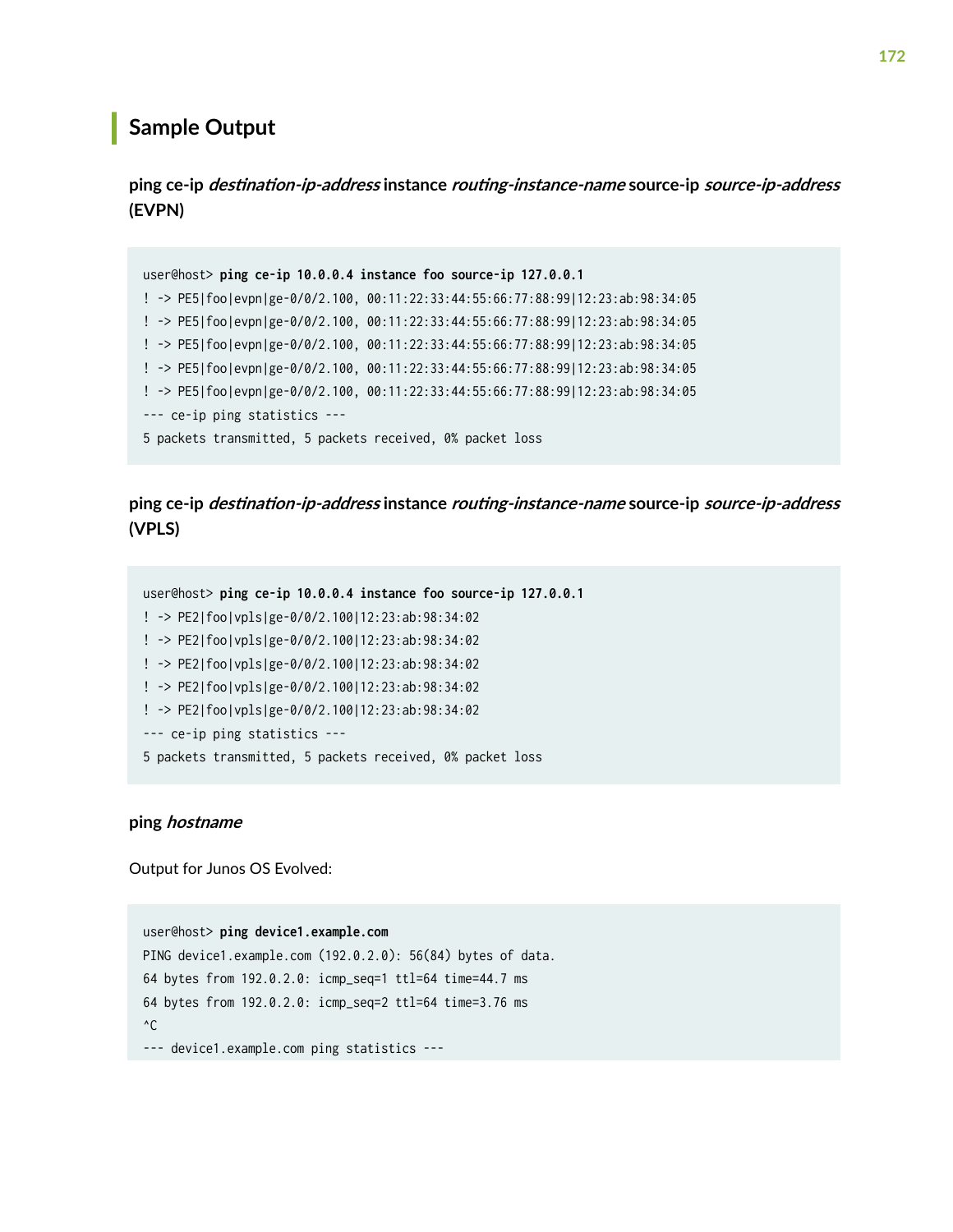```
2 packets transmitted, 2 received, 0% packet loss, time 1001ms
rtt min/avg/max/mdev = 3.765/24.235/44.705/20.470 ms
```
Output for Junos OS:

```
user@host> ping device1.example.com
PING device1.example.com (192.0.2.0): 56 data bytes
64 bytes from 192.0.2.0: icmp_seq=0 ttl=253 time=1.028 ms
64 bytes from 192.0.2.0: icmp_seq=1 ttl=253 time=1.053 ms
64 bytes from 192.0.2.0: icmp_seq=2 ttl=253 time=1.025 ms
64 bytes from 1192.0.2.0: icmp_seq=3 ttl=253 time=1.098 ms
64 bytes from 192.0.2.0: icmp_seq=4 ttl=253 time=1.032 ms
64 bytes from 192.0.2.0: icmp_seq=5 ttl=253 time=1.044 ms
^C --- device1.example.com ping statistics ---
2 packets transmitted, 2 packets received, 0% packet loss
round-trip min/avg/max/stddev = 0.492/0.641/0.789/0.148 ms
```
#### **ping hostname rapid**



When you use the **ping host rapid** command in Junos OS Evolved, you will see an indicator .. for missing replies only. No indicator !! for received replies is displayed.

Output for Junos OS Evolved:

```
user@host> ping device1.example.com rapid
PING device1.example.com (192.0.2.0): 56(84) bytes of data.
..
--- device1.example.com ping statistics ---
5 packets transmitted, 3 received, 40% packet loss, time 505ms
rtt min/avg/max/mdev = 0.026/0.081/0.137/0.044 ms, ipg/ewma 126.258/0.112 ms
```
Output for Junos OS:

```
user@host> ping device1.example.com rapid
PING device1.example.com (192.0.2.0): 56 data bytes
!!!!!
--- device1.example.com ping statistics ---
```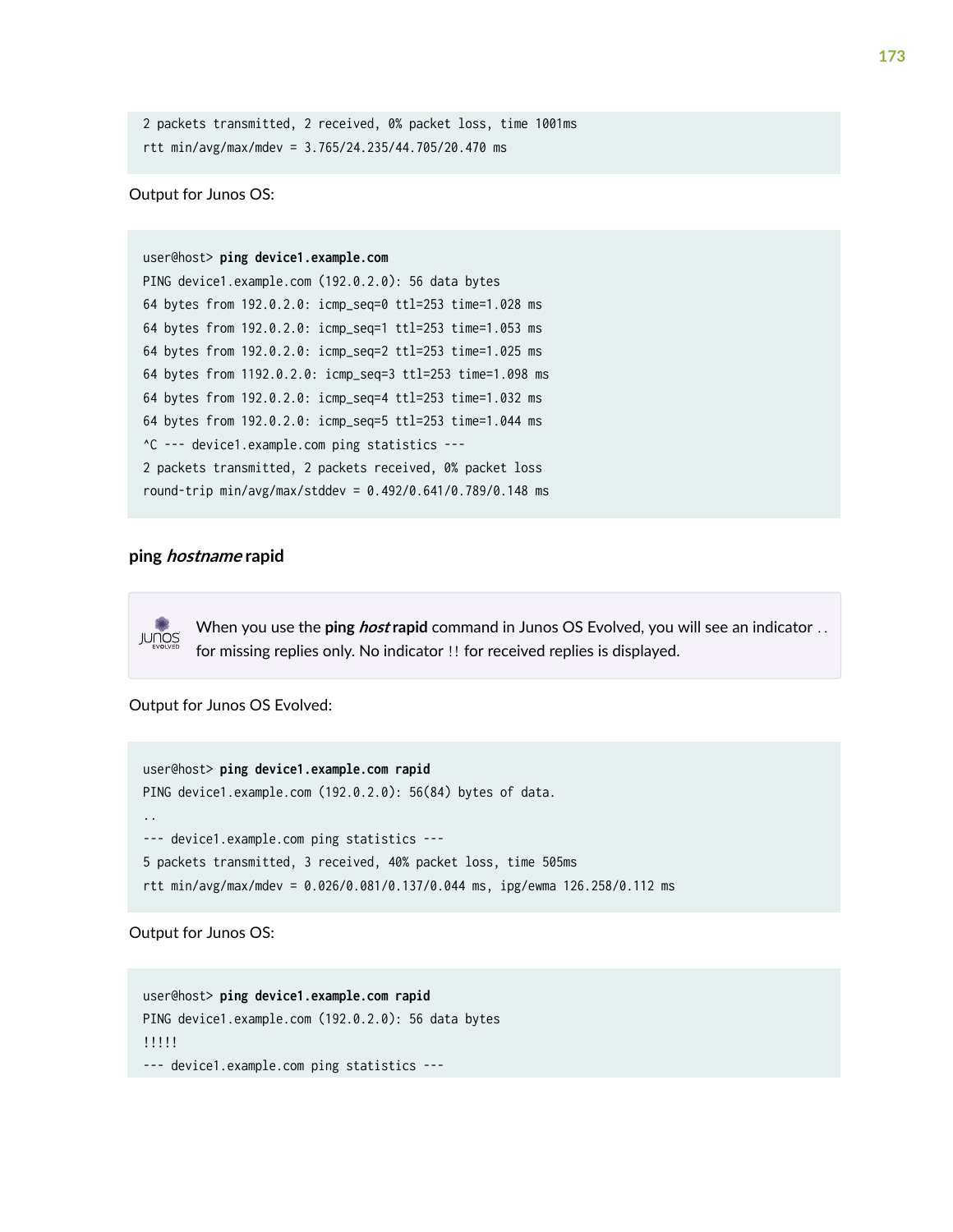5 packets transmitted, 5 packets received, 0% packet loss round-trip min/avg/max/stddev = 0.956/0.974/1.025/0.026 ms

#### **ping hostname size count**

user@host> **ping device1.example.com size 200 count 5** PING device1.example.com (192.0.2.0): 200 data bytes 208 bytes from 192.0.2.0: icmp\_seq=0 ttl=253 time=1.759 ms 208 bytes from 192.0.2.0: icmp\_seq=1 ttl=253 time=2.075 ms 208 bytes from 192.0.2.0: icmp\_seq=2 ttl=253 time=1.843 ms 208 bytes from 192.0.2.0: icmp\_seq=3 ttl=253 time=1.803 ms 208 bytes from 192.0.2.0: icmp\_seq=4 ttl=253 time=17.898 ms

--- device1.example.com ping statistics --- 5 packets transmitted, 5 packets received, 0% packet loss round-trip min/avg/max = 1.759/5.075/17.898 ms

#### **ping hostname count size (No route to host)**

Output for Junos OS Evolved:

user@host> **ping 40.0.0.2 count 20 size 500** connect: No route to host

Output for Junos OS:

```
user@host> ping 40.0.0.2 count 20 size 500
Aug 02 12:56:56 [INFO ] Step 2: Host and Transit ping has to fail
Aug 02 12:56:56 [TRACE] [R0 evo-ptx-b] [cmd] run ping 40.0.0.2 rapid count 50 size 500
Aug 02 12:57:21 [TRACE] [R0 evo-ptx-b] PING 40.0.0.2 (40.0.0.2): 500 data bytes
Aug 02 12:57:21 [TRACE] [R0 evo-ptx-b] ping: sendto: No route to host
Aug 02 12:57:21 [TRACE] [R0 evo-ptx-b] .ping: sendto: No route to host
Aug 02 12:57:21 [TRACE] [R0 evo-ptx-b] ping: sendto: No route to host
Aug 02 12:57:21 [TRACE] [R0 evo-ptx-b] .ping: .sendto: No route to host
Aug 02 12:57:21 [TRACE] [R0 evo-ptx-b] ping: sendto: No route to host
ug 02 12:57:21 [TRACE] [R0 evo-ptx-b] ..
Aug 02 12:57:21 [TRACE] [R0 evo-ptx-b] --- 40.0.0.2 ping statistics ---
```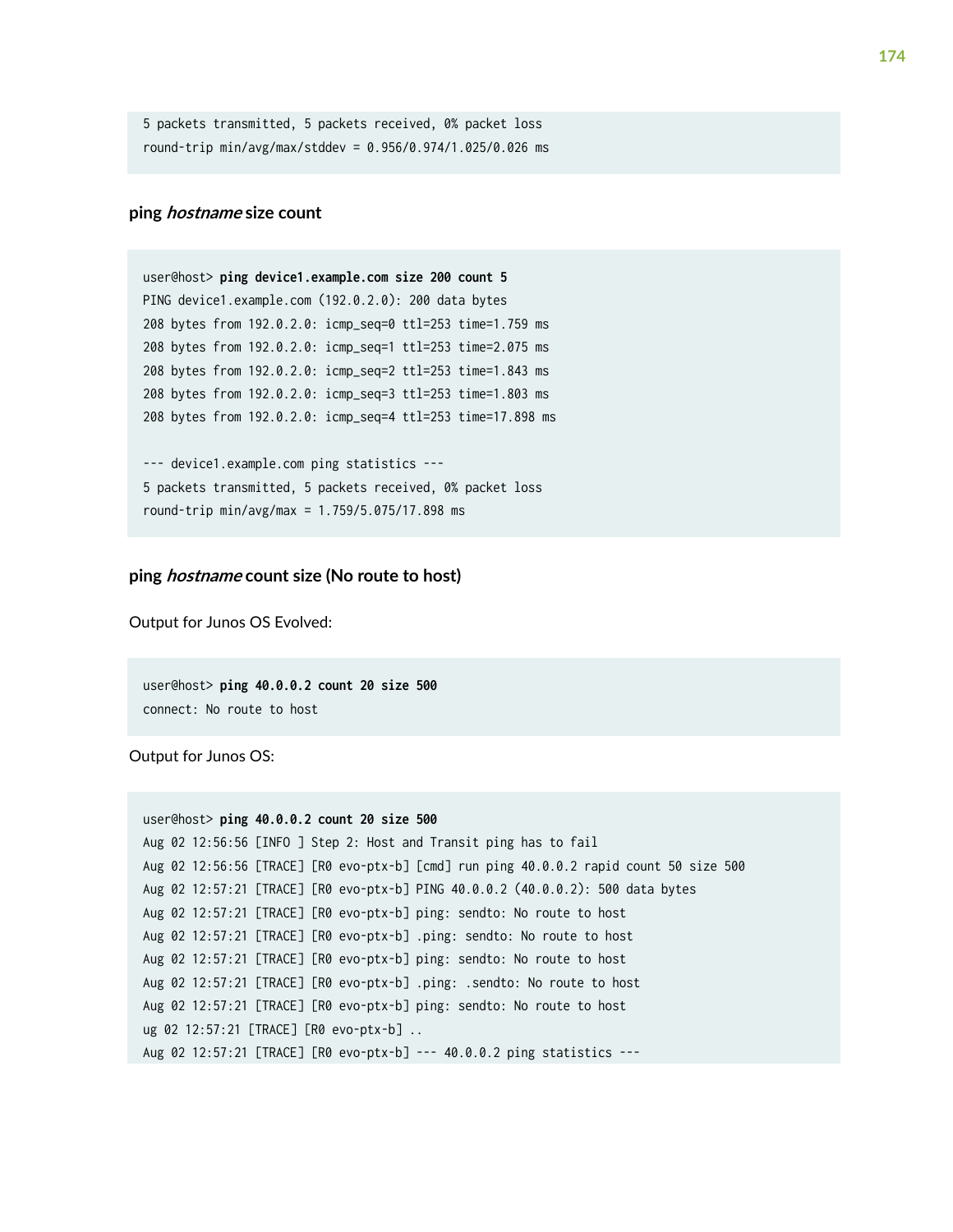Aug 02 12:57:21 [TRACE] [R0 evo-ptx-b] 50 packets transmitted, 0 packets received, 100% packet loss

### **Release Information**

Command introduced before Junos OS Release 7.4.

ce-ip option introduced in Junos OS Release 17.3 for MX Series routers with MPC and MIC interfaces.

The following options are deprecated for Junos OS Evolved Release 18.3R1: detail, logical-system, loosesource, mac-address, strict, strict-source, and vpls.

The command tenant option is introduced in Junos OS Release 19.2R1 for SRX Series.

### RELATED DOCUMENTATION

Rate Limit ICMPv4 and ICMPv6 Traffic Pinging Customer Edge Device IP Address

# **show ipv6 neighbors**

#### **IN THIS SECTION**

- Syntax **[| 176](#page-182-0)**
- Description | 176
- [rঞons](#page-182-0) **| 176**
- [Required Privilege Level](#page-183-0) **| 177**
- [Output Fields](#page-183-0) **| 177**
- [Sample Output](#page-184-0) **| 178**
- Release Information | 178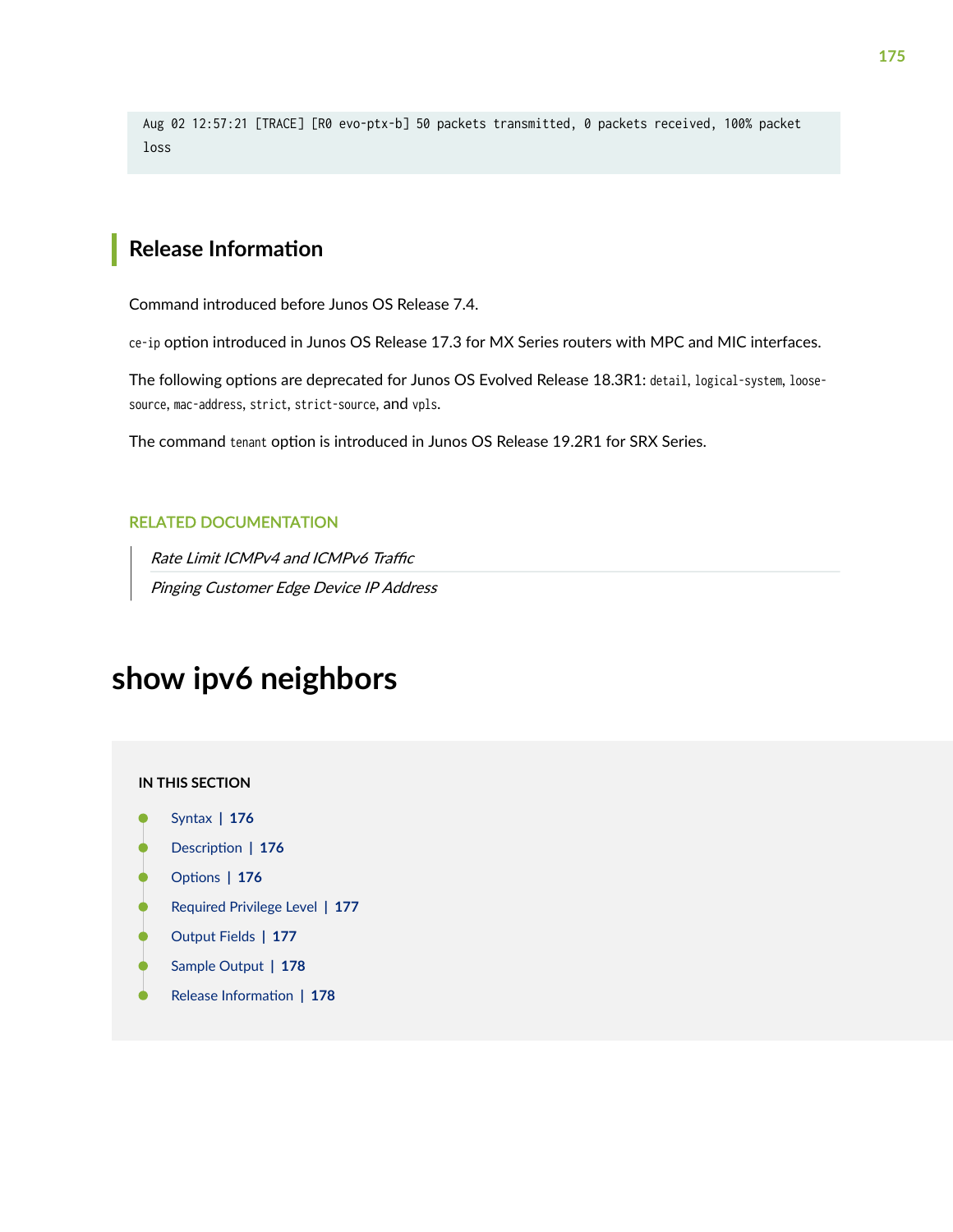# <span id="page-182-0"></span>**Syntax**

show ipv6 neighbors <flags> <hostname host-name> <interface interface-name> <logical-system logical-system-name> <reference-count count> <tenant name> <vpn vpn-name>

## **Description**

Display information about the IPv6 neighbor cache.

NOTE: Starting with Junos OS Release 16.1, show ipv6 neighbors command does not display the underlying ifl information if enhanced-convergence statement at [edit irb unit unit-number] hierarchy level and enhanced-ip statement at [edit chassis network-services] hierarchy level is configured for the destination interface IRB.

## **Options**

| none                                          | Display the entries in the IPv6 table.                                                                              |
|-----------------------------------------------|---------------------------------------------------------------------------------------------------------------------|
| flags                                         | (Optional) Display the flags set, if any.                                                                           |
| hostname <i>host-name</i>                     | (Optional) Display the hostname.                                                                                    |
| interface interface-<br>name                  | (Optional) Display information about IPv6 for the specified logical interface                                       |
| logical-system <i>logical-</i><br>system-name | (Optional) Display the IPv6 entries for the specified logical system; only<br>available on the main router context. |
| reference-count <i>count</i>                  | (Optional) Display the IPv6 next-hop reference count.                                                               |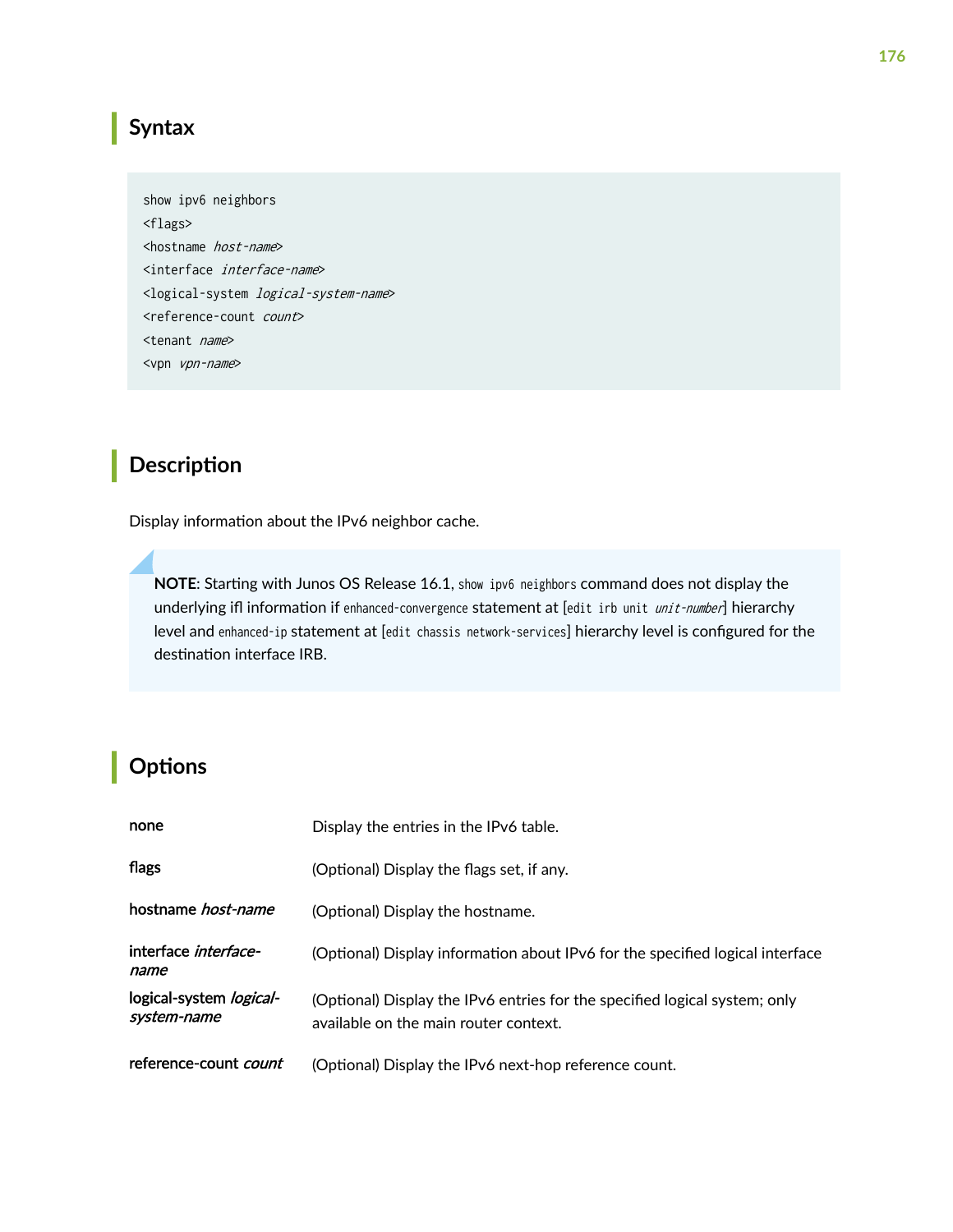<span id="page-183-0"></span>

| tenant <i>name</i>  | (Optional) Displays the IPv6 entries for the specified tenant system; only<br>available in the main router context. |
|---------------------|---------------------------------------------------------------------------------------------------------------------|
| vpn <i>vpn-name</i> | (Optional) Display entries in the IPv6 table for the specified virtual private<br>network's (VPN) routing table.    |

# **Required Privilege Level**

view

# **Output Fields**

Table 9 on page 177 describes the output fields for the show ipv6 neighbors command. Output fields are listed in the approximate order in which they appear.

| Table 9: show ipv6 neighbors Output Fields |  |  |
|--------------------------------------------|--|--|
|                                            |  |  |

| <b>Field Name</b>        | <b>Field Description</b>                                                                          |
|--------------------------|---------------------------------------------------------------------------------------------------|
| <b>IPv6 Address</b>      | Name of the IPv6 interface.                                                                       |
| <b>Linklayer Address</b> | Link-layer address.                                                                               |
| <b>State</b>             | State of the link: up, down, incomplete, reachable, stale, or unreachable.                        |
| Exp                      | Number of seconds until the entry expires.                                                        |
| Rtr                      | Whether the neighbor is a routing device: yes or no.                                              |
| <b>Secure</b>            | Whether this entry was created using the Secure Neighbor Discovery (SEND)<br>protocol: yes or no. |
| Interface                | Name of the interface.                                                                            |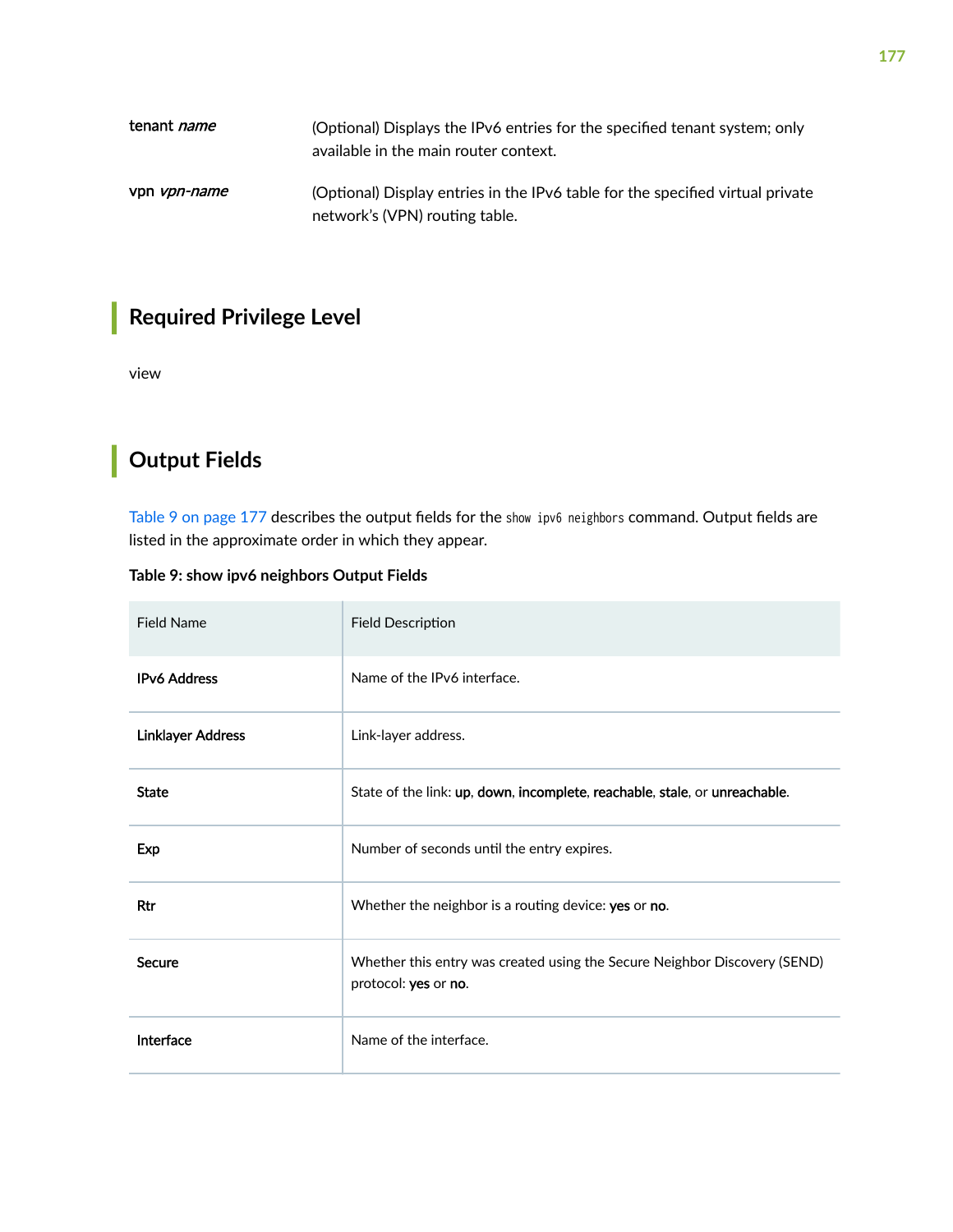# <span id="page-184-0"></span>**Sample Output**

#### **show ipv6 neighbors**

| user@host> show ipv6 neighbors                      |                         |  |                          |               |  |
|-----------------------------------------------------|-------------------------|--|--------------------------|---------------|--|
| IPv6 Address                                        | Linklayer Address State |  | Exp Rtr Secure Interface |               |  |
| 2001:db8:0:1:2a0:a514:0:24c 00:05:85:8f:c8:bd stale |                         |  | 546 yes no               | fe- $1/2/0.1$ |  |
| fe80::2a0:a514:0:24c                                | 00:05:85:8f:c8:bd stale |  | 258 yes no               | fe- $1/2/0.1$ |  |
| fe80::2a0:a514:0:64c                                | 00:05:85:8f:c8:bd stale |  | 111 yes no               | $fe-1/2/1.5$  |  |
| fe80::2a0:a514:0:a4c                                | 00:05:85:8f:c8:bd stale |  | 327 yes no               | $fe-1/2/2.9$  |  |

### **show ipv6 neighbors**

The command displaying the underlying I2 ifl information when enhanced-convergence statement and enhanced-ip statement is not configured.

| IPv6 Address | Linklayer Address State             |  |  | Exp Rtr Secure Interface |
|--------------|-------------------------------------|--|--|--------------------------|
| 23:23:0:0:2  | 00:00:23:00:00:02 reachable 0 no no |  |  | irb.0 [xe-2/2/0.0]       |

The command not displaying the underlying I2 ifl information when enhanced-convergence statement and enhanced-ip statement is configured.

| IPv6 Address | Linklayer Address State             |  |  | Exp Rtr Secure Interface |
|--------------|-------------------------------------|--|--|--------------------------|
| 23:23:0:0:2  | 00:00:23:00:00:02 reachable 0 no no |  |  | irb.0                    |

## **Release Information**

Command introduced before Junos OS Release 7.4.

flags, hostname, interface, logical-system, reference-count, tenant, and vpn options added in Junos OS Release 18.3.

### RELATED DOCUMENTATION

[clear ipv6 neighbors](#page-145-0) **| 139**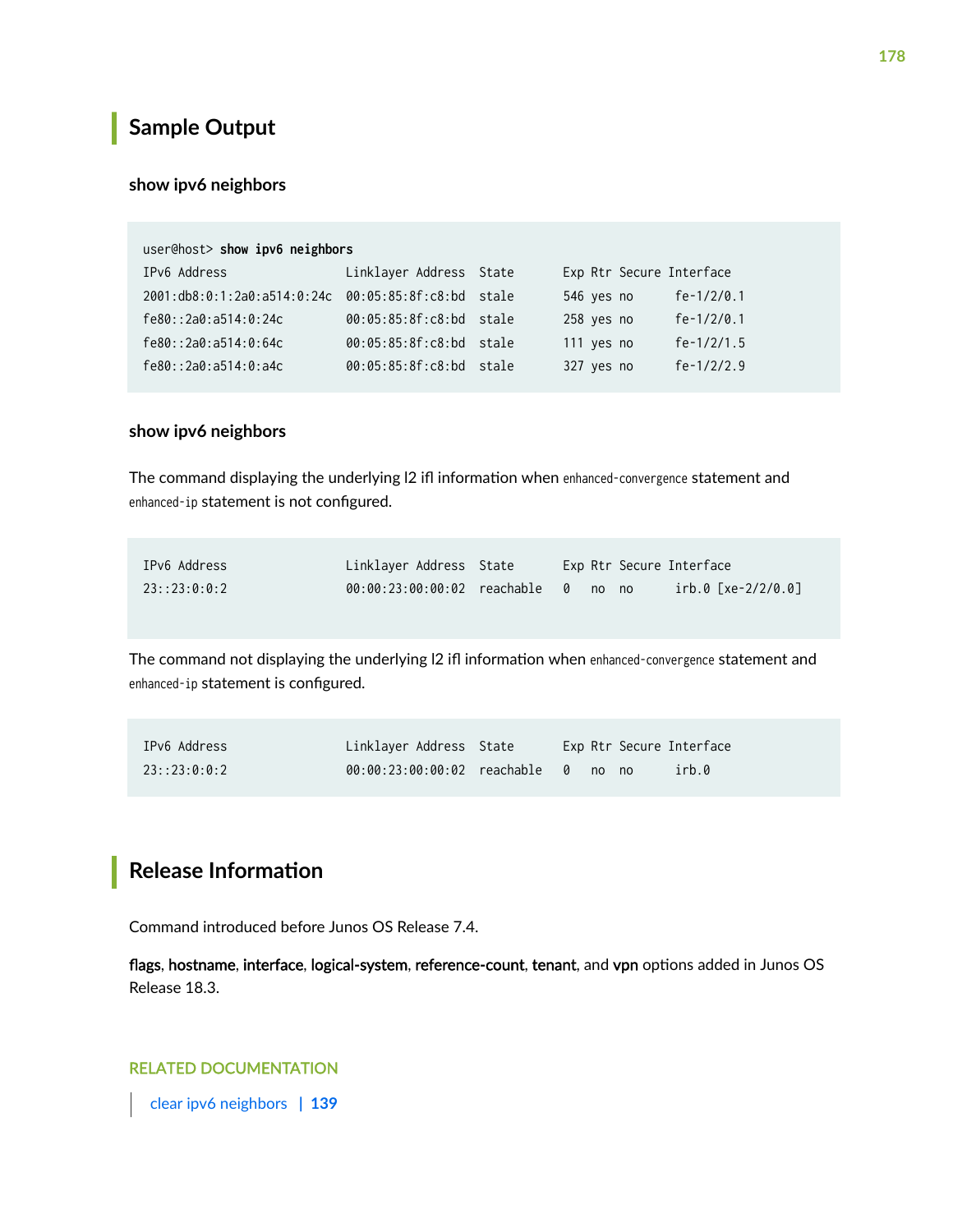# show ipv6 router-advertisement

#### **IN THIS SECTION**

- Syntax **| 179**
- Description | 179 Ò
- [rঞons](#page-186-0) **| 180**
- Ó  $A$ dditional Information | 180
- [Required Privilege Level](#page-186-0) **| 180** Ċ
- [Output Fields](#page-186-0) **| 180**
- $\bullet$ [Sample Output](#page-188-0) **| 182**
- Release Information | 185

### **Syntax**

show ipv6 router-advertisement <conflicts> <interface interface> <logical-system (all | logical-system-name)> <prefix prefix/prefix length>

## **Description**

Display information about IPv6 router advertisements, including statistics about messages sent and received on interfaces, and information received from advertisements from other routers.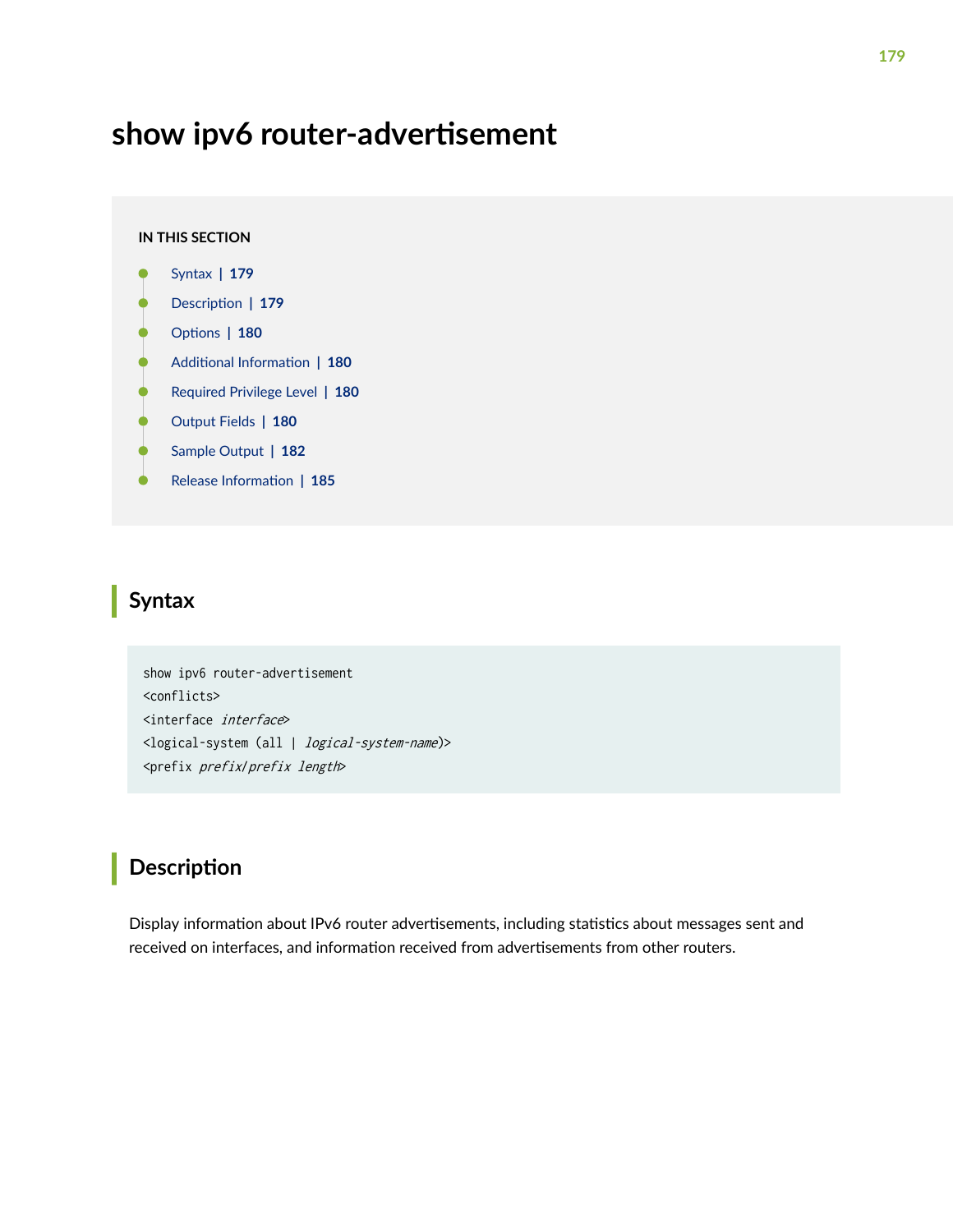## <span id="page-186-0"></span>**Properises**

| none                                           | Display all IPv6 router advertisement information for all interfaces.                          |
|------------------------------------------------|------------------------------------------------------------------------------------------------|
| conflicts                                      | (Optional) Display only the IPv6 router advertisement information that<br>is conflicting.      |
| interface <i>interface</i>                     | (Optional) Display IPv6 router advertisement information for the<br>specified interface.       |
| logical-system (all   logical-<br>system-name) | (Optional) Perform this operation on all logical systems or on a<br>particular logical system. |
| prefix <i>prefix/prefix length</i>             | (Optional) Display IPv6 router advertisement information for the<br>specified prefix.          |

# **Additional Information**

The display identifies conflicting information by enclosing the value the router is advertising in brackets.

## **Required Privilege Level**

view

# **Output Fields**

Table 10 on page 180 describes the output fields for the show ipv6 router-advertisement command. Output fields are listed in the approximate order in which they appear.

### Table 10: show ipv6 router-advertisement Output Fields

| <b>Field Name</b> | <b>Field Description</b> |
|-------------------|--------------------------|
| Interface         | Name of the interface.   |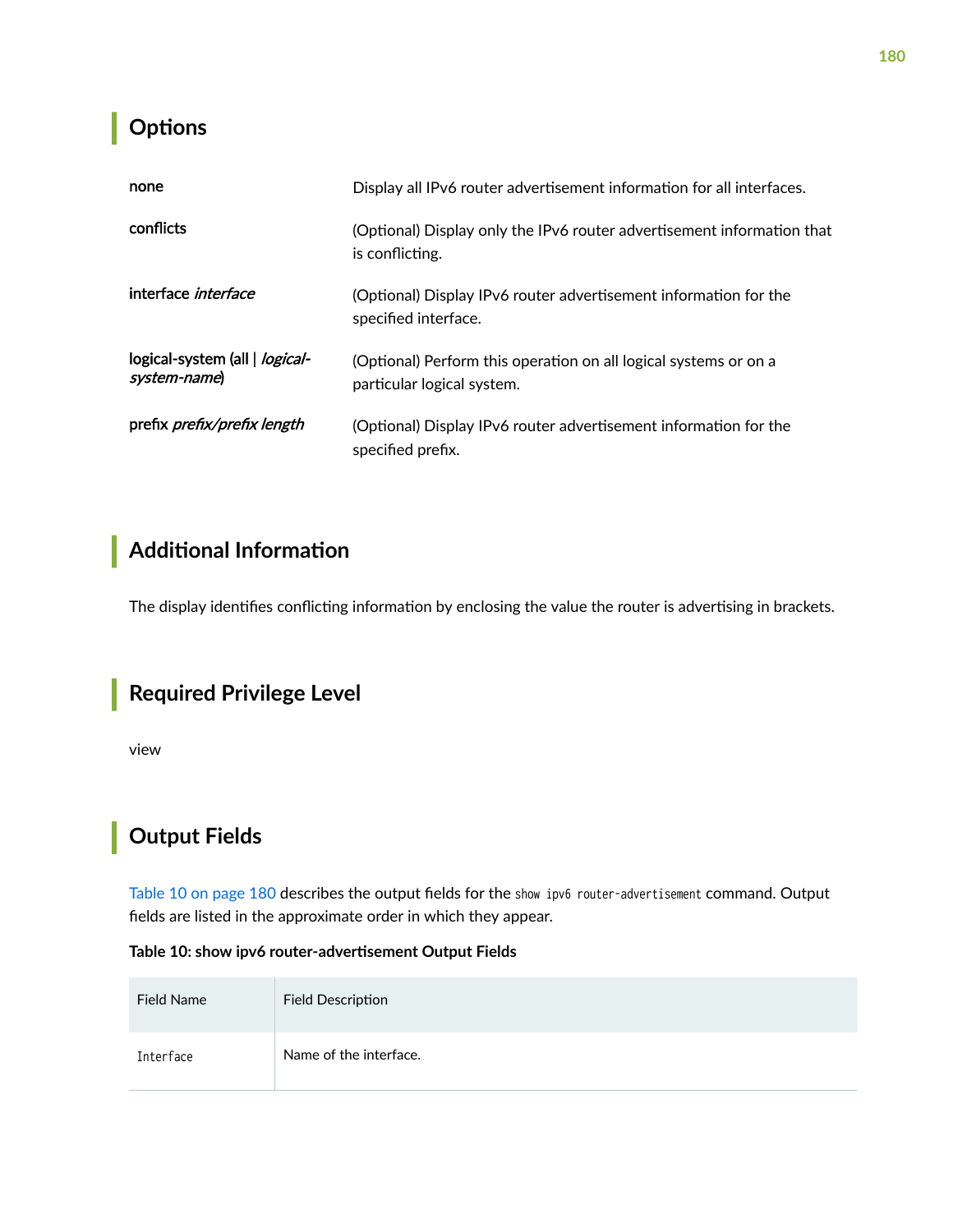| <b>Field Name</b>          | <b>Field Description</b>                                                                                                         |
|----------------------------|----------------------------------------------------------------------------------------------------------------------------------|
| Advertisements sent        | Number of router advertisements sent and the elapsed time since they were sent.                                                  |
| Solicits received          | Number of solicitation messages received.                                                                                        |
| Advertisements<br>received | Number of router advertisements received.                                                                                        |
| Advertisements from        | Names of interfaces from which router advertisements have been received and the elapsed<br>time since the last one was received. |
| Managed                    | Managed address configuration flag: 0 (stateless) or 1 (stateful).                                                               |
| Other configuration        | Other stateful configuration flag: 0 (stateless) or 1 (stateful).                                                                |
| Reachable time             | Time that a node identifies a neighbor as reachable after receiving a reachability<br>confirmation, in milliseconds.             |
| Default lifetime           | Default lifetime, in seconds: from 0 seconds to 18.2 hours. A setting of 0 indicates that the<br>router is not a default router. |
| Retransmit timer           | Time between retransmitted Neighbor Solicitation messages, in milliseconds.                                                      |
| Current hop limit          | Configured current hop limit.                                                                                                    |
| Prefix                     | Name and length of the prefix.                                                                                                   |
| Valid lifetime             | How long the prefix remains valid for onlink determination.                                                                      |
| Preferred lifetime         | How long the prefix generated by stateless autoconfiguration remains preferred.                                                  |
| On link                    | Onlink flag: 0 (not onlink) or 1 (onlink).                                                                                       |

### Table 10: show ipv6 router-advertisement Output Fields *(Continued)*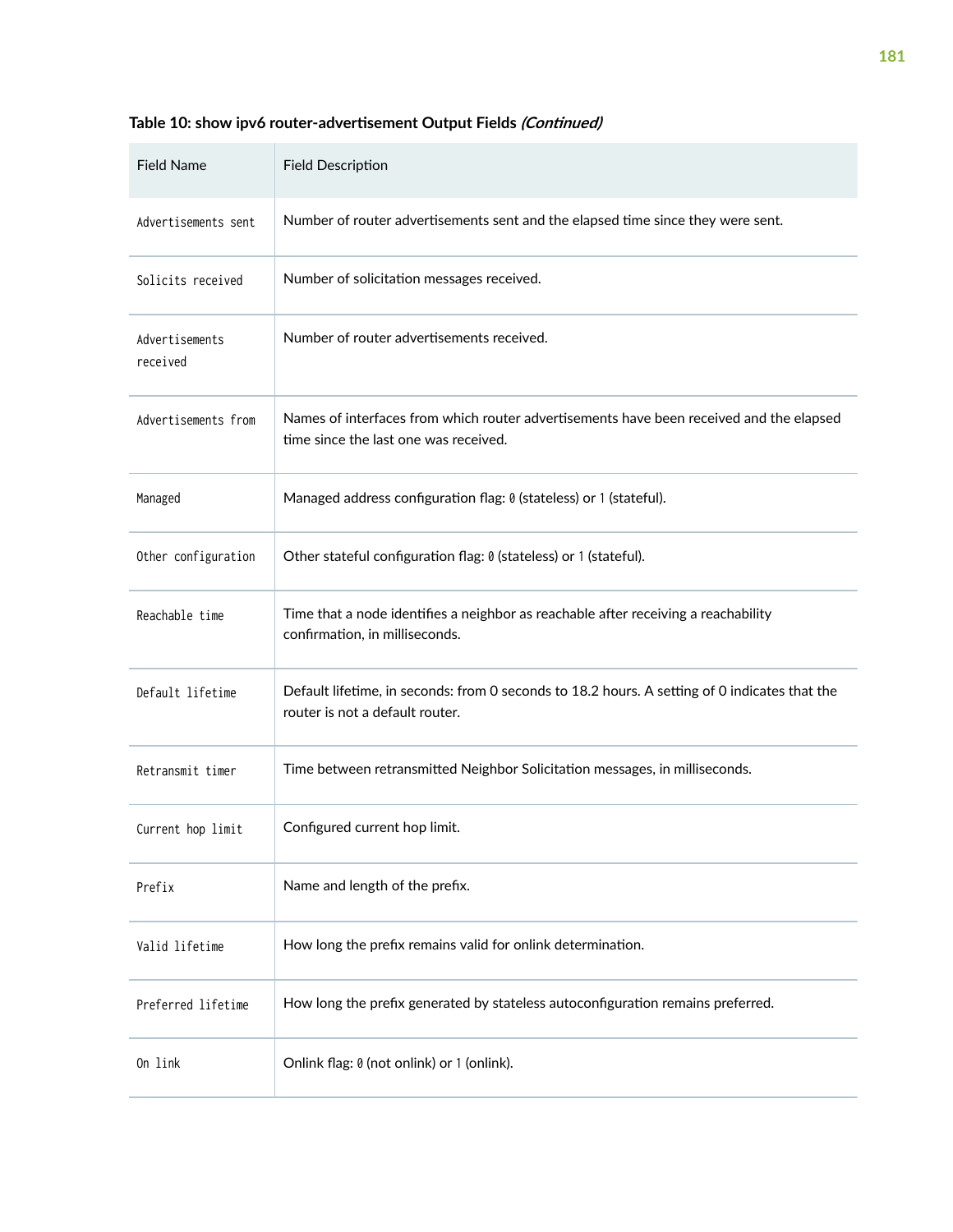| <b>Field Name</b>    | <b>Field Description</b>                                                                                                                                                |
|----------------------|-------------------------------------------------------------------------------------------------------------------------------------------------------------------------|
| Autonomous           | Autonomous address configuration flag: 0 (not autonomous) or 1 (autonomous).                                                                                            |
| Upstream Mode        | Configured interface as upstream interface for RA proxy                                                                                                                 |
| Downstream Mode      | Configured interface as downstream interface for RA proxy.                                                                                                              |
| Downstream           | Downstream interface for RA proxy.                                                                                                                                      |
| Passive Mode         | RA receive only mode is enabled.                                                                                                                                        |
| Proxy Blackout Timer | Proxy blackout timer interval is the time interval for which the interface must not be used as<br>a proxy interface. Proxy functionality is disabled on that interface. |
| Parameter Preference | Preference to select configured or proxied parameters for downstream interface                                                                                          |

#### <span id="page-188-0"></span>Table 10: show ipv6 router-advertisement Output Fields *(Continued)*

# **Sample Output**

### show ipv6 router-advertisement

```
user@host> show ipv6 router-advertisement 
Interface: fe-0/1/1.0
  Advertisements sent: 0
  Solicits received: 0
  Advertisements received: 0
Interface: fxp0.0
  Advertisements sent: 0
   Solicits received: 0
   Advertisements received: 1
  Advertisement from fe80::2d0:b7ff:fe1e:7b0e, heard 00:00:13 ago
    Managed: 0
     Other configuration: 0 [1]
```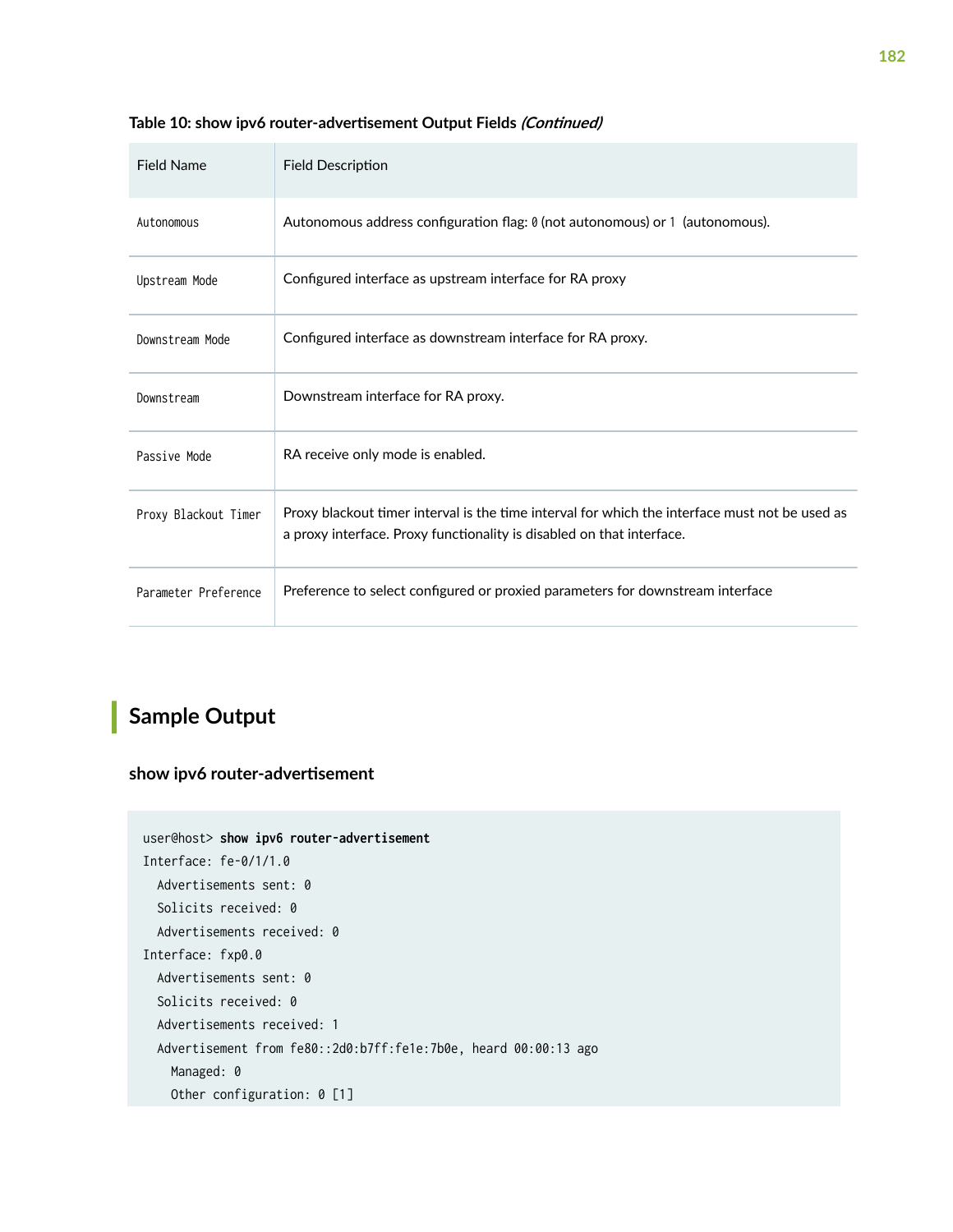Reachable time: 0 ms Default lifetime: 1800 sec Retransmit timer: 0 ms Current hop limit: 64

### show ipv6 router-advertisement (Without RA proxy) (SRX Series and vSRX 3.0)

(Without RA proxy)

user@host> **show ipv6 router-advertisement**  Interface: ge-0/0/1.0 Advertisements sent: 7, last sent 00:00:11 ago Solicits sent: 1, last sent 00:00:41 ago Solicits received: 0 Advertisements received: 0 Solicited router advertisement unicast: Disable IPv6 RA Preference: DEFAULT/MEDIUM Passive mode: Enable Upstream mode: Disable Downstream mode: Disable Proxy blackout timer: Not Running

(With RA proxy)

Interface: ge-0/0/2.0 Advertisements sent: 2, last sent 00:00:49 ago Solicits sent: 1, last sent 00:01:21 ago Solicits received: 0 Advertisements received: 18 Solicited router advertisement unicast: Disable IPv6 RA Preference: DEFAULT/MEDIUM Passive mode: Enable Upstream mode: Enable Downstream mode: Disable Proxy parameter preference: Proxied Proxy blackout timer: Not Running Downstream: ge-0/0/0.0 Downstream: ge-0/0/1.0 Advertisement from fe80::5668:adff:fed8:101b, heard 00:00:00 ago Managed: 0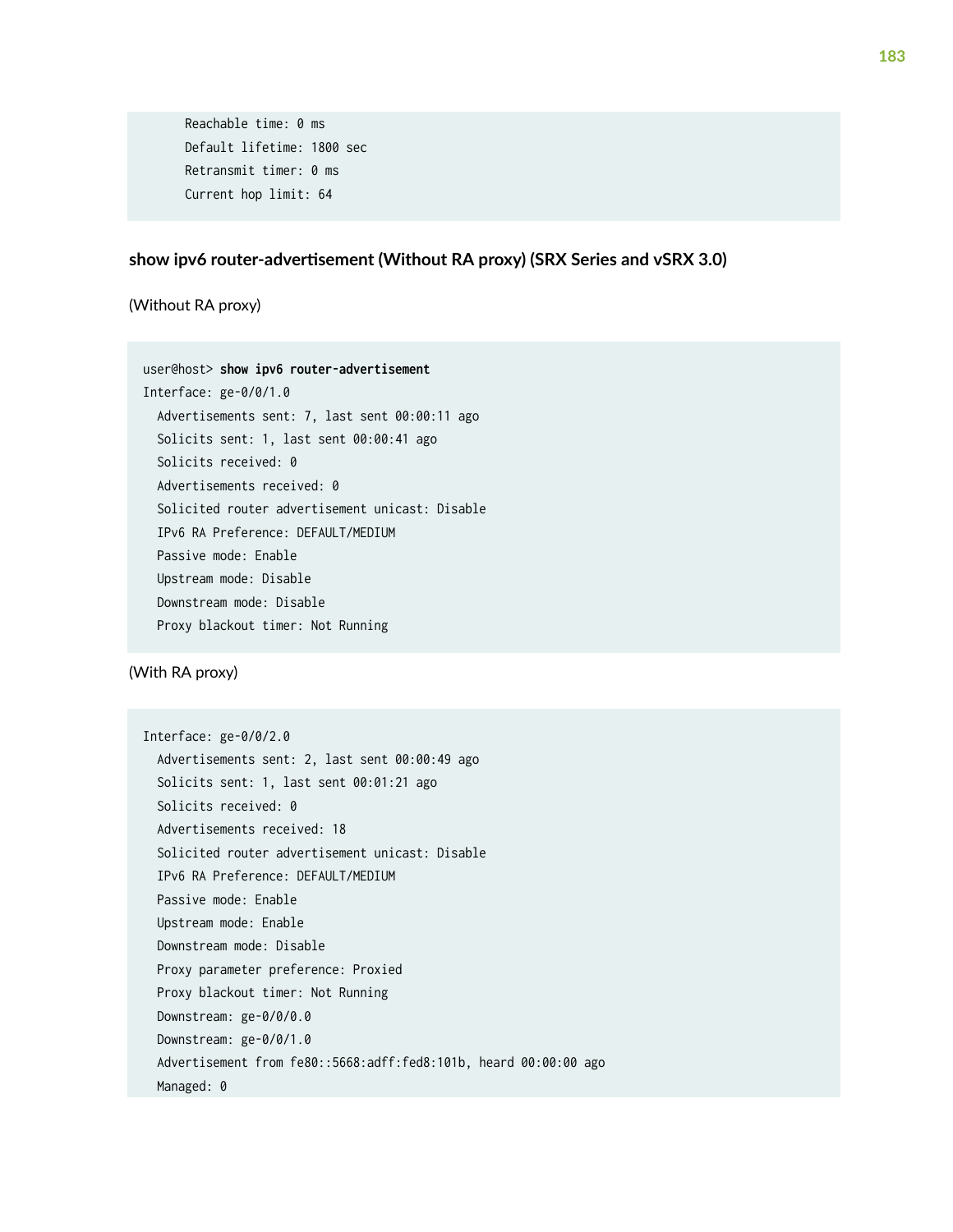Other configuration: 1 [0] Link MTU: 1500 bytes Reachable time: 5555 ms Default lifetime: 1799 sec [1800 sec] Retransmit timer: 4444 ms Current hop limit: 50 [64] RDNSS address: abcd:1::1 Lifetime: 3333 sec Prefix: 2002:2:0:2000::/64 Valid lifetime: 3600 sec Preferred lifetime: 2400 sec On link: 1 Autonomous: 1 Route Information: 2002:2:0:2000::/64 IPv6 RA Preference: LOW Route lifetime: 1111 sec DNSSL suffix: juniper.net Lifetime: 6666 sec

### $s$ how ipv6 router-advertisement conflicts

```
user@host> show ipv6 router-advertisement conflicts 
Interface: fxp0.0
  Advertisement from fe80::2d0:b7ff:fe1e:7b0e, heard 00:01:08 ago
    Other configuration: 0 [1]
```
### show ipv6 router-advertisement prefix

```
user@host> show ipv6 router-advertisement prefix 2001:db8:8040::/16 
Interface: fe-0/1/3.0
  Advertisements sent: 3, last sent 00:04:11 ago
  Solicits received: 0
  Advertisements received: 3
  Advertisement from fe80::290:69ff:fe9a:5403, heard 00:00:05 ago
   Managed: 0
    Other configuration: 0
    Reachable time: 0 ms
    Default lifetime: 180 sec [1800 sec]
     Retransmit timer: 0 ms
     Current hop limit: 64
```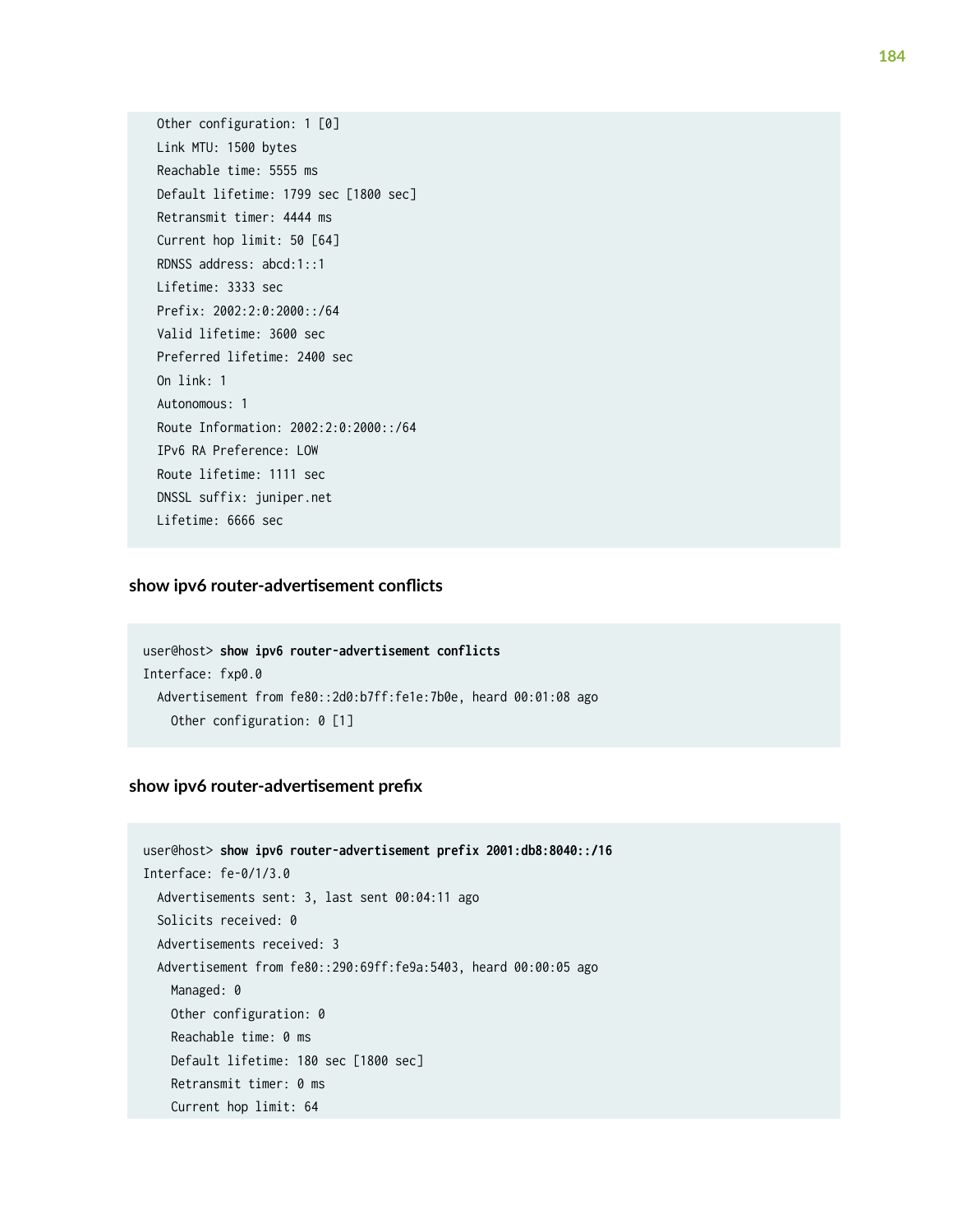```
 Prefix: 2001:db8:8040:1::/64 
   Valid lifetime: 2592000 sec 
   Preferred lifetime: 604800 sec 
   On link: 1 
   Autonomous: 1
```
## **Release Information**

Command introduced before Junos OS Release 7.4.

Starting in Junos OS Release 22.1, we support RA proxy on SRX Series and vSRX 3.0 . This command output is modified to display the configured upstream interfaces, downstream interfaces, the proxy flag, the proxy blackout timer, and the passive mode information.

### RELATED DOCUMENTATION

clear ipv6 router-advertisement | 141

# **show log**

### **IN THIS SECTION**

- Syntax **[| 186](#page-192-0)**  $\bullet$
- [Syntax \(QFX Series and OCX Series\)](#page-192-0) **| 186** ė
- ė [Syntax \(TX Matrix Router\)](#page-192-0) **| 186**
- Description | 186
- [rঞons](#page-193-0) **| 187**
- [Required Privilege Level](#page-194-0) **| 188** Ò
- [Sample Output](#page-194-0) **| 188** Ò
- Release Information | 192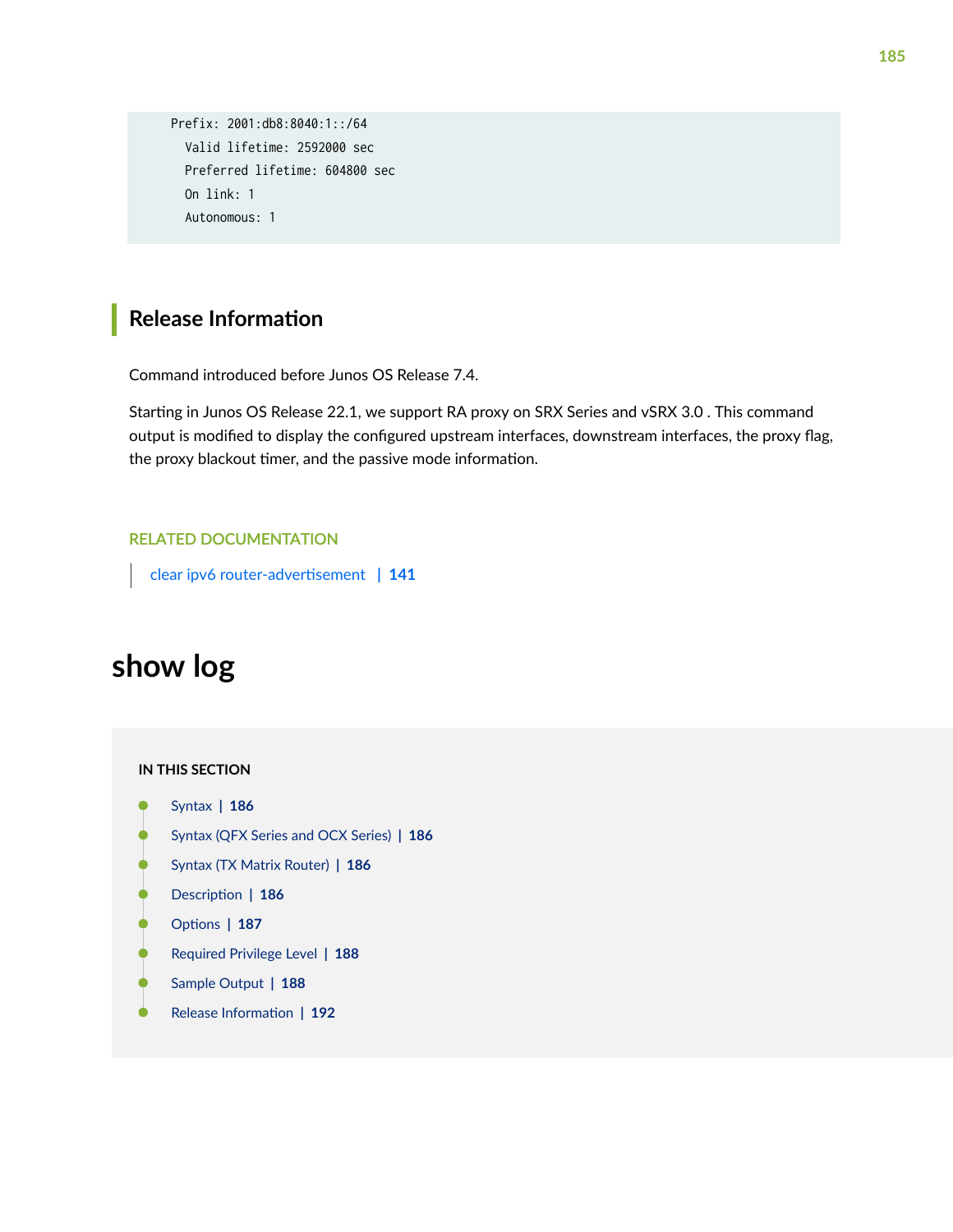### <span id="page-192-0"></span>**Syntax**

show log <filename / user <username>>

### **Syntax (QFX Series and OCX Series)**

show log filename <device-type (device-id | device-alias)>

### **Syntax (TX Matrix Router)**

show log <all-lcc | lcc number | scc> <filename / user <username>>

### **Description**

List log files, display log file contents, or display information about users who have logged in to the router or switch.

**NOTE:** On MX Series routers, modifying a configuration to replace a service interface with another service interface is treated as a catastrophic event. When you modify a configuration, the entire configuration associated with the service interface—including NAT pools, rules, and service sets-is deleted and then re-created for the newly specified service interface. If there are active sessions associated with the service interface that is being replaced, these sessions are deleted and the NAT pools are then released, which leads to the generation of the NAT\_POOL\_RELEASE system log messages. However, because NAT pools are already deleted as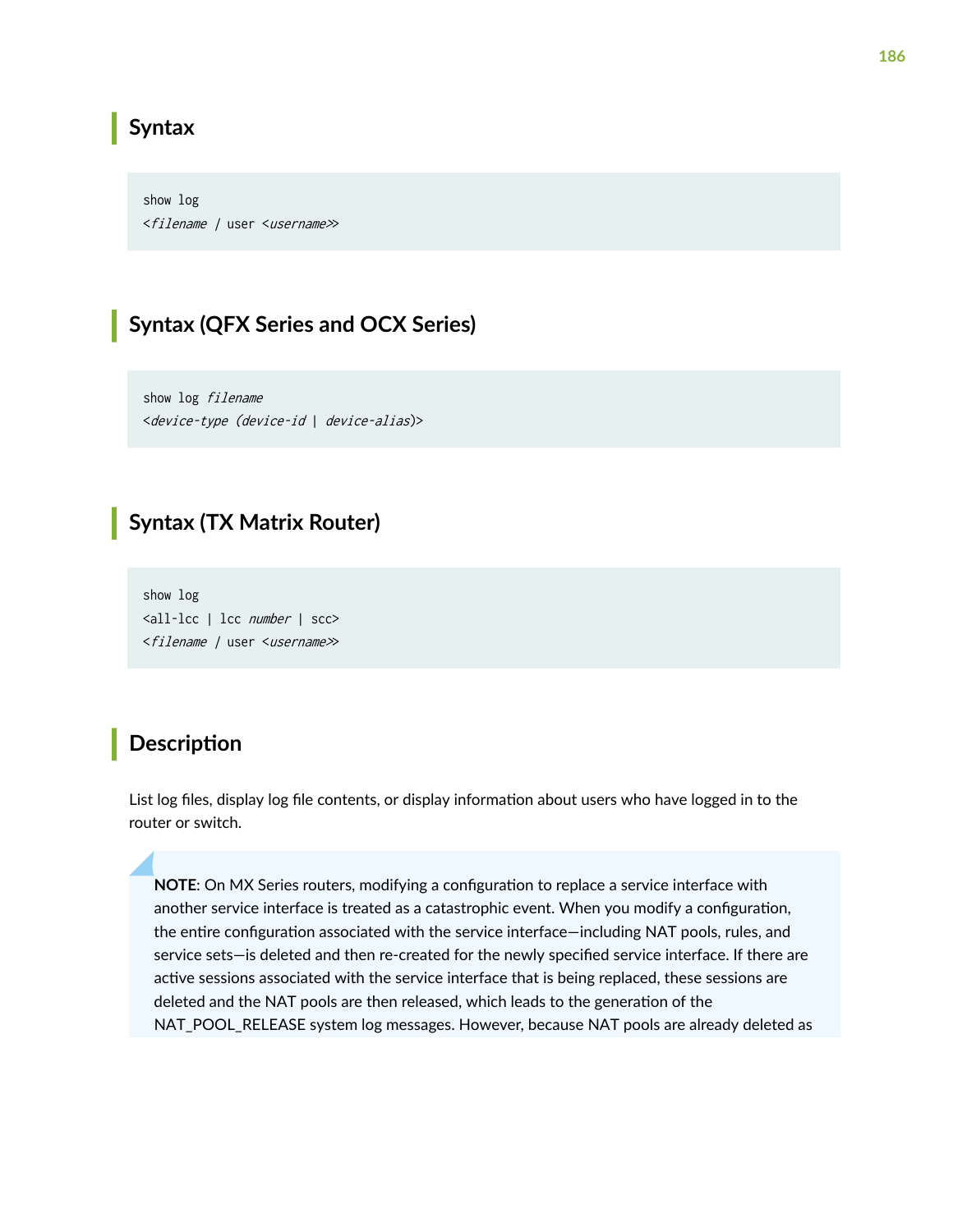<span id="page-193-0"></span>a result of the catastrophic configuration change and no longer exist, the NAT\_POOL\_RELEASE system log messages are not generated for the changed configuration.

# $\vert$  Options

| none                                                           | List all log files.                                                                                                                                                                                                                                                                                                      |
|----------------------------------------------------------------|--------------------------------------------------------------------------------------------------------------------------------------------------------------------------------------------------------------------------------------------------------------------------------------------------------------------------|
| <all-lcc lcc<br=""  =""><math>number </math> scc&gt;</all-lcc> | (Routing matrix only)(Optional) Display logging information about all T640 routers (or<br>line-card chassis) or a specific T640 router (replace <i>number</i> with a value from 0<br>through 3) connected to a TX Matrix router. Or, display logging information about<br>the TX Matrix router (or switch-card chassis). |
| device-type                                                    | (QFabric system only) (Optional) Display log messages for only one of the following<br>device types:                                                                                                                                                                                                                     |
|                                                                | director-device-Display logs for Director devices.<br>٠                                                                                                                                                                                                                                                                  |
|                                                                | infrastructure-device-Display logs for the logical components of the QFabric<br>٠<br>system infrastructure, including the diagnostic Routing Engine, fabric control<br>Routing Engine, fabric manager Routing Engine, and the default network Node<br>group and its backup (NW-NG-0 and NW-NG-0-backup).                 |
|                                                                | interconnect-device-Display logs for Interconnect devices.                                                                                                                                                                                                                                                               |
|                                                                | node-device-Display logs for Node devices.                                                                                                                                                                                                                                                                               |
|                                                                | NOTE: If you specify the device-type optional parameter, you must also specify<br>either the device-id or device-alias optional parameter.                                                                                                                                                                               |
| $(device-id)$<br>device-alias)                                 | If a device type is specified, display logs for a device of that type. Specify either the<br>device ID or the device alias (if configured).                                                                                                                                                                              |
| filename                                                       | (Optional) Display the log messages in the specified log file. For the routing matrix,<br>the filename must include the chassis information.                                                                                                                                                                             |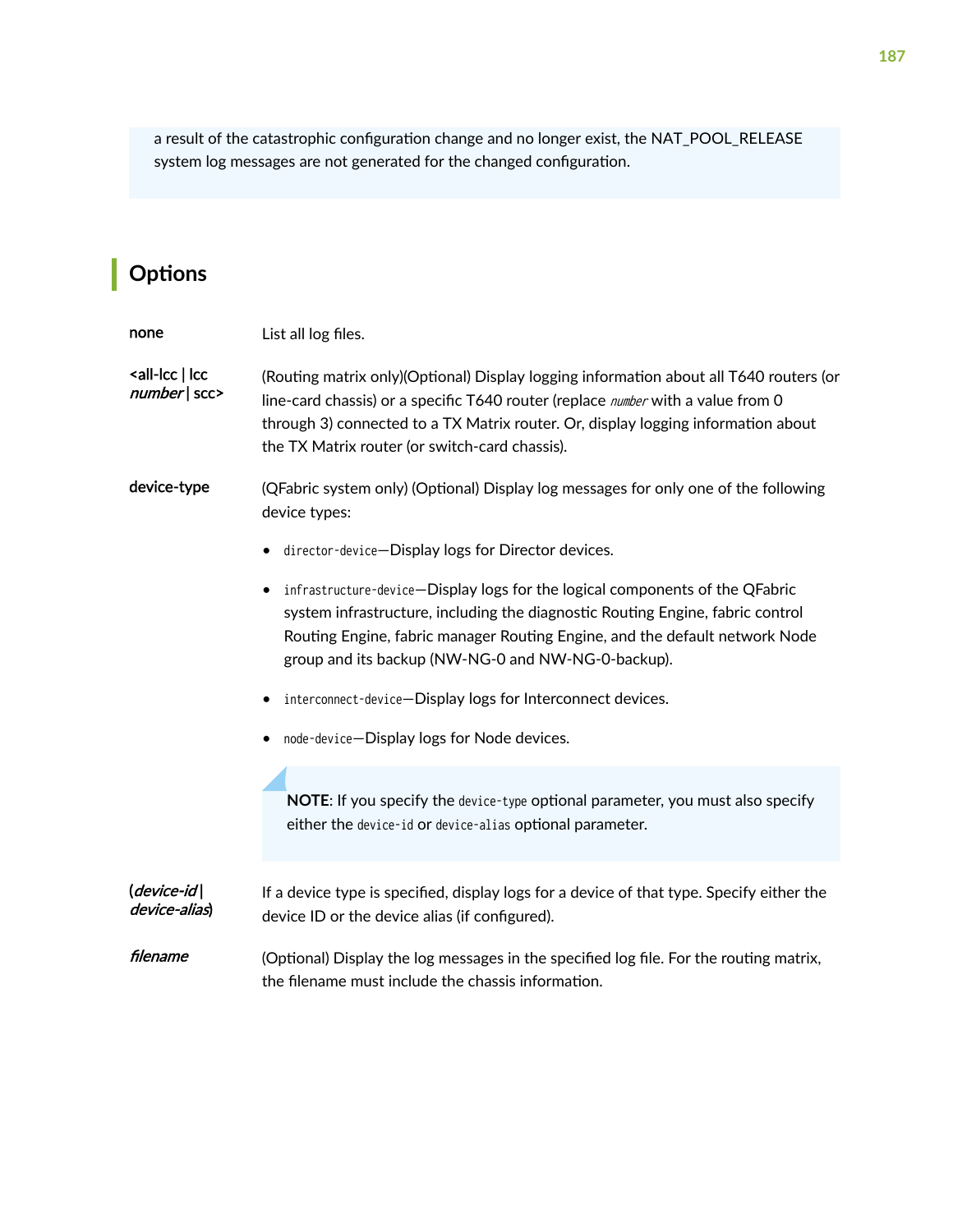**NOTE:** The *filename* parameter is mandatory for the QFabric system. If you did not configure a syslog filename, specify the default filename of messages.

<span id="page-194-0"></span>user <username> (Optional) Display logging information about users who have recently logged in to the router or switch. If you include *username*, display logging information about the specified user.

# **Required Privilege Level**

trace

## **Sample Output**

### **show log**

| user@host> show $log$   |            |                            |  |                        |  |
|-------------------------|------------|----------------------------|--|------------------------|--|
| total 57518             |            |                            |  |                        |  |
| -rw-r--r-- 1 root bin   |            | 211663 Oct 1 19:44 dcd     |  |                        |  |
| $-rw-r--r--$            | 1 root bin | 999947 Oct 1 19:41 dcd.0   |  |                        |  |
| $-rw-r--r--$ 1 root bin |            | 999994 Oct 1 17:48 dcd.1   |  |                        |  |
| $-rw-r--r--$            | 1 root bin | 238815 Oct 1 19:44 rpd     |  |                        |  |
| $-rw-r--r--$            | 1 root bin | 1049098 Oct 1 18:00 rpd.0  |  |                        |  |
| $-rw-r--r--$            | 1 root bin | 1061095 Oct 1 12:13 rpd.1  |  |                        |  |
| $-rw-r--r--$            | 1 root bin | 1052026 Oct 1 06:08 rpd.2  |  |                        |  |
| $-rw-r--r--$ 1 root bin |            | 1056309 Sep 30 18:21 rpd.3 |  |                        |  |
| $-rw-r--r--$            | 1 root bin | 1056371 Sep 30 14:36 rpd.4 |  |                        |  |
| -rw-r--r-- 1 root bin   |            | 1056301 Sep 30 10:50 rpd.5 |  |                        |  |
| $-rw-r--r--$            | 1 root bin | 1056350 Sep 30 07:04 rpd.6 |  |                        |  |
| $-rw-r--r--$ 1 root bin |            | 1048876 Sep 30 03:21 rpd.7 |  |                        |  |
| $-rw-rw-r--$            | 1 root bin |                            |  | 19656 Oct 1 19:37 wtmp |  |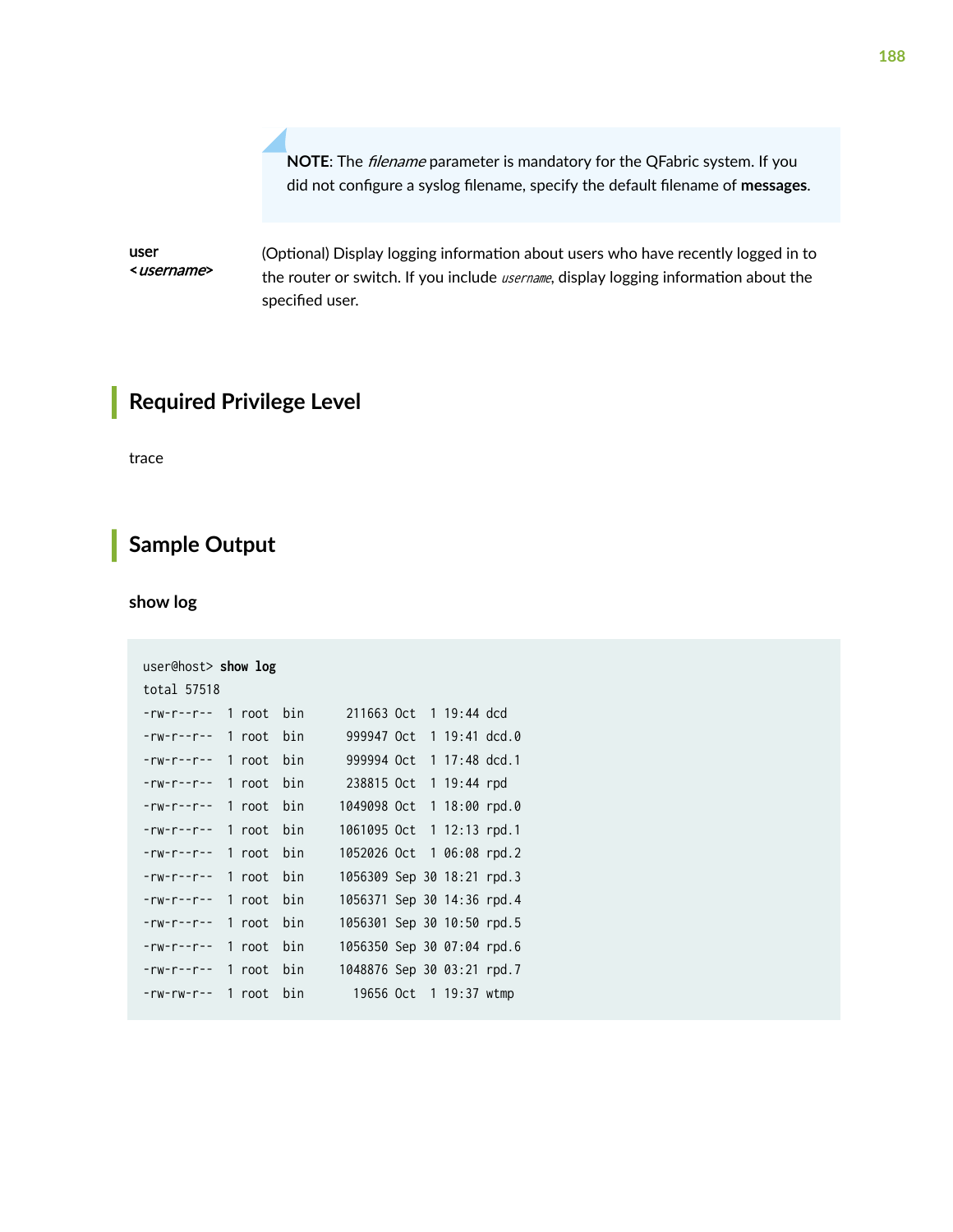#### show log filename

user@host> **show log rpd** Oct 1 18:00:18 trace\_on: Tracing to ?/var/log/rpd? started Oct 1 18:00:18 EVENT <MTU> ds-5/2/0.0 index 24 <Broadcast PointToPoint Multicast Oct 1 18:00:18 Oct 1 18:00:19 KRT recv len 56 V9 seq 148 op add Type route/if af 2 addr 192.0.2.21 nhop type local nhop 192.0.2.21 Oct 1 18:00:19 KRT recv len 56 V9 seq 149 op add Type route/if af 2 addr 192.0.2.22 nhop type unicast nhop 192.0.2.22 Oct 1 18:00:19 KRT recv len 48 V9 seq 150 op add Type ifaddr index 24 devindex 43 Oct 1 18:00:19 KRT recv len 144 V9 seq 151 op chnge Type ifdev devindex 44 Oct 1 18:00:19 KRT recv len 144 V9 seq 152 op chnge Type ifdev devindex 45 Oct 1 18:00:19 KRT recv len 144 V9 seq 153 op chnge Type ifdev devindex 46 Oct 1 18:00:19 KRT recv len 1272 V9 seq 154 op chnge Type ifdev devindex 47 ...

#### user@host:LSYS1> **show log flow\_lsys1.log**

Nov 7 07:34:09 07:34:09.491800:CID-0:THREAD\_ID-00:LSYS\_ID-01:RT:got route table lock

Nov 7 07:34:09 07:34:09.491809:CID-0:THREAD\_ID-00:LSYS\_ID-01:RT:released route table lock

Nov 7 07:34:09 07:34:09.491840:CID-0:THREAD\_ID-00:LSYS\_ID-01:RT:got route table lock

Nov 7 07:34:09 07:34:09.491841:CID-0:THREAD\_ID-00:LSYS\_ID-01:RT:released route table lock

Nov 7 07:34:09 07:34:09.491854:CID-0:THREAD\_ID-00:LSYS\_ID-01:RT:cache final sw\_nh 0x0

Nov 7 07:34:09 07:34:09.491868:CID-0:THREAD\_ID-00:LSYS\_ID-01:RT:got route table lock

Nov 7 07:34:09 07:34:09.491869:CID-0:THREAD\_ID-00:LSYS\_ID-01:RT:released route table lock

Nov 7 07:34:09 07:34:09.491881:CID-0:THREAD\_ID-00:LSYS\_ID-01:RT:cache final sw\_nh 0x0 user@host:TSYS1> **show log flow\_tsys1.log**

Nov 7 13:21:47 13:21:47.217744:CID-0:THREAD\_ID-05:LSYS\_ID-32:RT:<192.0.2.0/0- >198.51.100.0/9011;1,0x0> :

Nov 7 13:21:47 13:21:47.217747:CID-0:THREAD\_ID-05:LSYS\_ID-32:RT:packet [84] ipid = 39281, @0x7f490ae56d52

Nov 7 13:21:47 13:21:47.217749:CID-0:THREAD\_ID-05:LSYS\_ID-32:RT:---- flow\_process\_pkt: (thd 5): flow\_ctxt type 0, common flag 0x0, mbuf 0x4882b600, rtbl7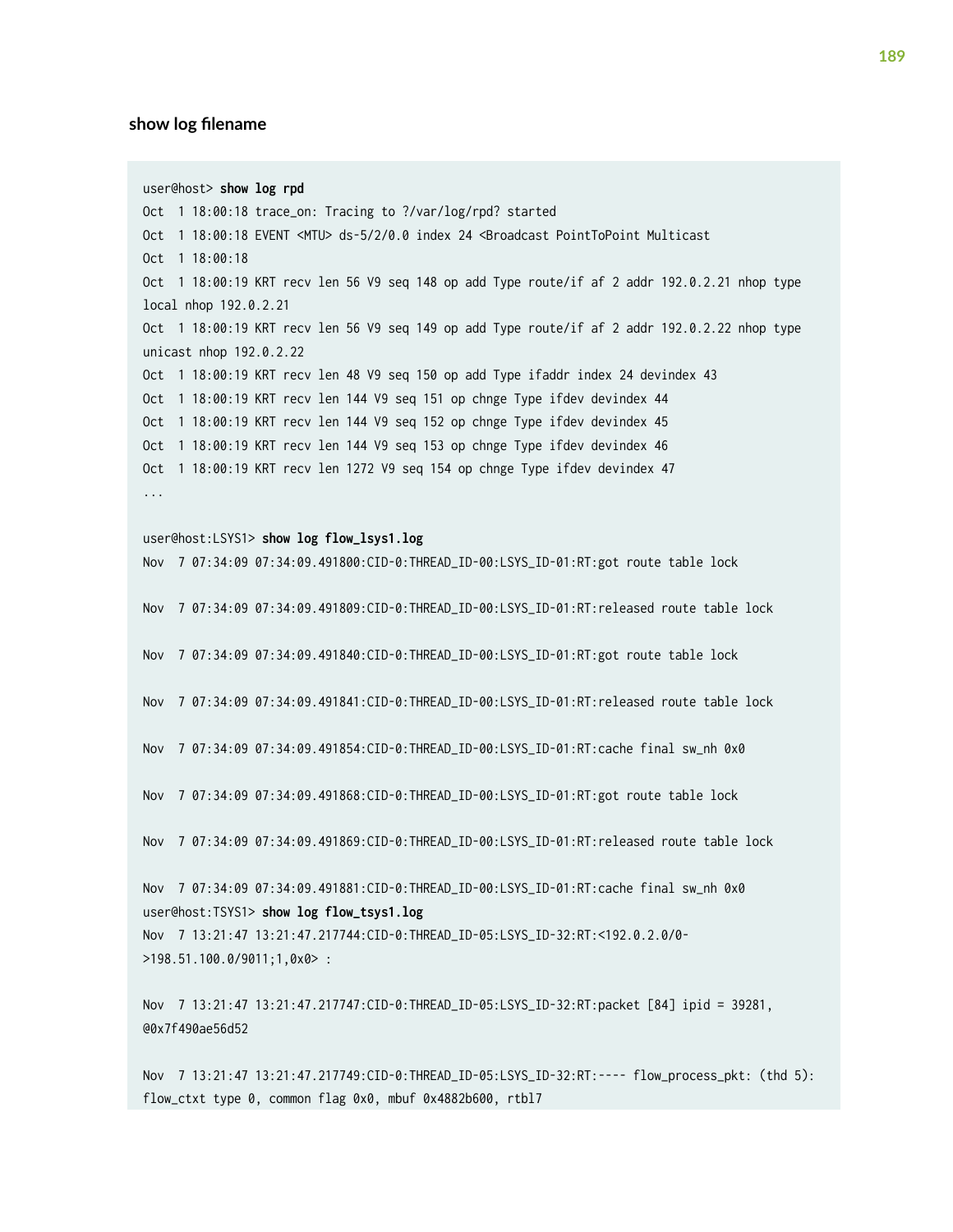Nov 7 13:21:47 13:21:47.217752:CID-0:THREAD\_ID-05:LSYS\_ID-32:RT: flow process pak fast ifl 88 in\_ifp lt-0/0/0.101

Nov 7 13:21:47 13:21:47.217753:CID-0:THREAD\_ID-05:LSYS\_ID-32:RT: lt-0/0/0.101:192.0.2.0- >198.51.100.0, icmp, (0/0)

Nov 7 13:21:47 13:21:47.217756:CID-0:THREAD\_ID-05:LSYS\_ID-32:RT: find flow: table 0x11d0a2680, hash 20069(0xffff), sa 192.0.2.0, da 198.51.100.0, sp 0, d0

Nov 7 13:21:47 13:21:47.217760:CID-0:THREAD\_ID-05:LSYS\_ID-32:RT:Found: session id 0x12. sess tok 28685

Nov 7 13:21:47 13:21:47.217761:CID-0:THREAD\_ID-05:LSYS\_ID-32:RT: flow got session.

Nov 7 13:21:47 13:21:47.217761:CID-0:THREAD\_ID-05:LSYS\_ID-32:RT: flow session id 18

Nov 7 13:21:47 13:21:47.217763:CID-0:THREAD\_ID-05:LSYS\_ID-32:RT: vector bits 0x200 vector 0x84ae85f0

Nov 7 13:21:47 13:21:47.217764:CID-0:THREAD\_ID-05:LSYS\_ID-32:RT:set nat 0x11e463550(18) timeout const to 2

Nov 7 13:21:47 13:21:47.217765:CID-0:THREAD\_ID-05:LSYS\_ID-32:RT: set\_nat\_timeout 2 on session 18

Nov 7 13:21:47 13:21:47.217765:CID-0:THREAD\_ID-05:LSYS\_ID-32:RT:refresh nat 0x11e463550(18) timeout to 2

Nov 7 13:21:47 13:21:47.217767:CID-0:THREAD\_ID-05:LSYS\_ID-32:RT:insert usp tag for apps

Nov 7 13:21:47 13:21:47.217768:CID-0:THREAD\_ID-05:LSYS\_ID-32:RT:mbuf 0x4882b600, exit nh 0xfffb0006

#### show log filename (QFabric System)

#### user@qfabric> **show log messages**

Mar 28 18:00:06 qfabric chassisd: QFABRIC\_INTERNAL\_SYSLOG: Mar 28 18:00:06 ED1486 chassisd: CHASSISD\_SNMP\_TRAP10: SNMP trap generated: FRU power on (jnxFruContentsIndex 8, jnxFruL1Index 1, jnxFruL2Index 1, jnxFruL3Index 0, jnxFruName PIC: 48x 10G-SFP+ @ 0/0/\*, jnxFruType 11, jnxFruSlot 0, jnxFruOfflineReason 2, jnxFruLastPowerOff 0, jnxFruLastPowerOn 2159) Mar 28 18:00:07 qfabric chassisd: QFABRIC\_INTERNAL\_SYSLOG: Mar 28 18:00:07 ED1486 chassisd: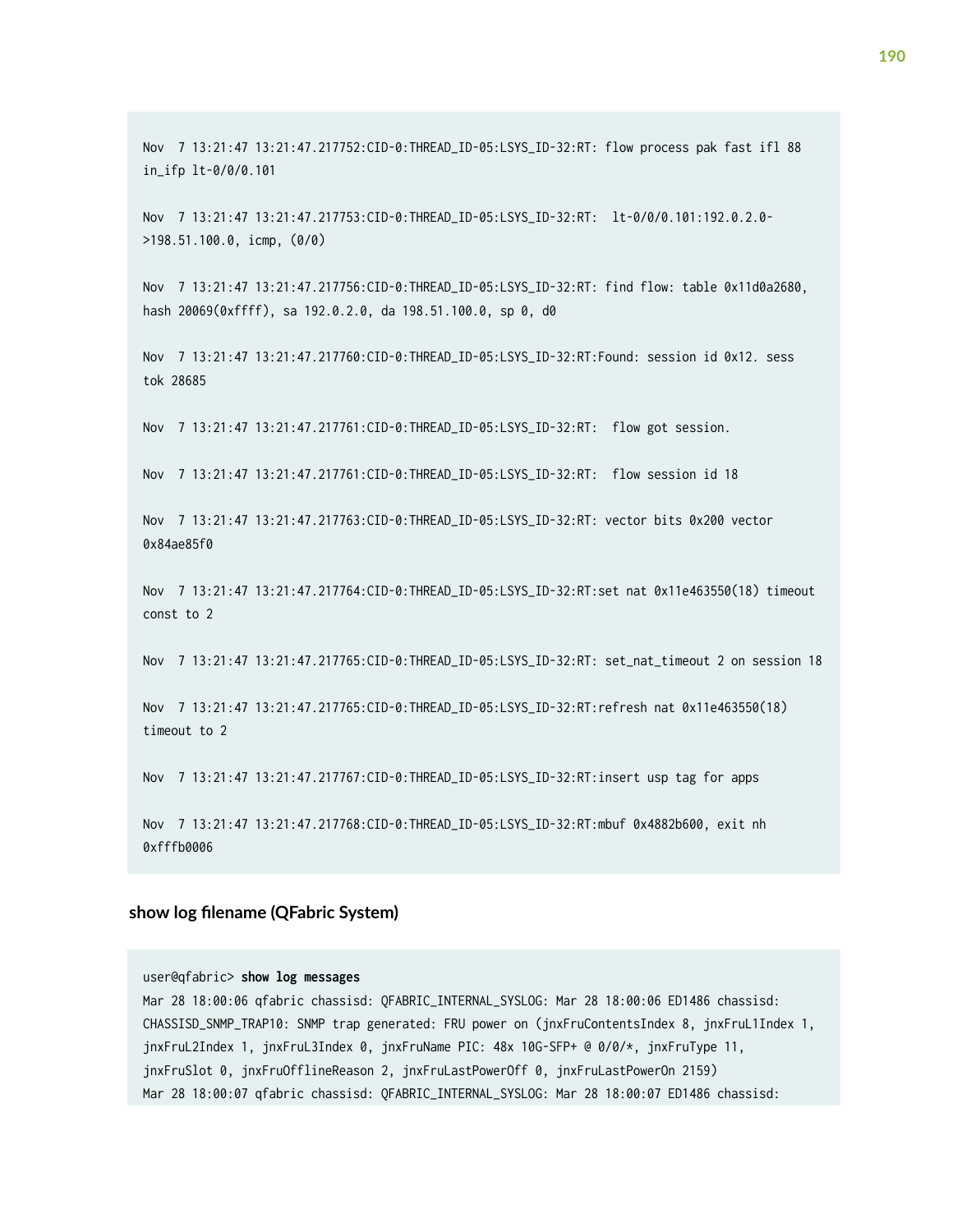CHASSISD\_SNMP\_TRAP10: SNMP trap generated: FRU power on (jnxFruContentsIndex 8, jnxFruL1Index 1, jnxFruL2Index 2, jnxFruL3Index 0, jnxFruName PIC: @ 0/1/\*, jnxFruType 11, jnxFruSlot 0, jnxFruOfflineReason 2, jnxFruLastPowerOff 0, jnxFruLastPowerOn 2191) Mar 28 18:00:07 qfabric chassisd: QFABRIC\_INTERNAL\_SYSLOG: Mar 28 18:00:07 ED1492 chassisd: CHASSISD\_SNMP\_TRAP10: SNMP trap generated: FRU power on (jnxFruContentsIndex 8, jnxFruL1Index 1, jnxFruL2Index 1, jnxFruL3Index 0, jnxFruName PIC: 48x 10G-SFP+ @ 0/0/\*, jnxFruType 11, jnxFruSlot 0, jnxFruOfflineReason 2, jnxFruLastPowerOff 0, jnxFruLastPowerOn 242726) Mar 28 18:00:07 qfabric chassisd: QFABRIC\_INTERNAL\_SYSLOG: Mar 28 18:00:07 ED1492 chassisd: CHASSISD\_SNMP\_TRAP10: SNMP trap generated: FRU power on (jnxFruContentsIndex 8, jnxFruL1Index 1, jnxFruL2Index 2, jnxFruL3Index 0, jnxFruName PIC: @ 0/1/\*, jnxFruType 11, jnxFruSlot 0, jnxFruOfflineReason 2, jnxFruLastPowerOff 0, jnxFruLastPowerOn 242757) Mar 28 18:00:16 qfabric file: QFABRIC\_INTERNAL\_SYSLOG: Mar 28 18:00:16 ED1486 file: UI\_COMMIT: User 'root' requested 'commit' operation (comment: none) Mar 28 18:00:27 qfabric file: QFABRIC\_INTERNAL\_SYSLOG: Mar 28 18:00:27 ED1486 file: UI\_COMMIT: User 'root' requested 'commit' operation (comment: none) Mar 28 18:00:50 qfabric file: QFABRIC\_INTERNAL\_SYSLOG: Mar 28 18:00:50 \_DCF\_default\_\_\_NW-INE-0\_RE0\_ file: UI\_COMMIT: User 'root' requested 'commit' operation (comment: none) Mar 28 18:00:50 qfabric file: QFABRIC\_INTERNAL\_SYSLOG: Mar 28 18:00:50 \_DCF\_default\_\_\_NW-INE-0\_RE0\_ file: UI\_COMMIT: User 'root' requested 'commit' operation (comment: none) Mar 28 18:00:55 qfabric file: QFABRIC\_INTERNAL\_SYSLOG: Mar 28 18:00:55 ED1492 file: UI\_COMMIT: User 'root' requested 'commit' operation (comment: none) Mar 28 18:01:10 qfabric file: QFABRIC\_INTERNAL\_SYSLOG: Mar 28 18:01:10 ED1492 file: UI\_COMMIT: User 'root' requested 'commit' operation (comment: none) Mar 28 18:02:37 qfabric chassisd: QFABRIC\_INTERNAL\_SYSLOG: Mar 28 18:02:37 ED1491 chassisd: CHASSISD\_SNMP\_TRAP10: SNMP trap generated: FRU power on (jnxFruContentsIndex 8, jnxFruL1Index 1, jnxFruL2Index 1, jnxFruL3Index 0, jnxFruName PIC: 48x 10G-SFP+ @ 0/0/\*, jnxFruType 11, jnxFruSlot 0, jnxFruOfflineReason 2, jnxFruLastPowerOff 0, jnxFruLastPowerOn 33809)

#### **show log user**

|       | user@host> show log user |              |  |  |  |                                     |
|-------|--------------------------|--------------|--|--|--|-------------------------------------|
| usera | mg2546                   |              |  |  |  | Thu Oct 1 19:37 still logged in     |
| usera | mg2529                   |              |  |  |  | Thu Oct $1\ 19:08 - 19:36$ (00:28)  |
| usera | mg2518                   |              |  |  |  | Thu Oct $1 \t18:53 - 18:58$ (00:04) |
| root  | mg1575                   |              |  |  |  | Wed Sep 30 18:39 - 18:41 (00:02)    |
| root  | ttyp2                    | aaa.bbbb.com |  |  |  | Wed Sep 30 18:39 - 18:41 (00:02)    |
| userb | ttyp1                    | 192.0.2.0    |  |  |  | Wed Sep 30 01:03 - 01:22 (00:19)    |
|       |                          |              |  |  |  |                                     |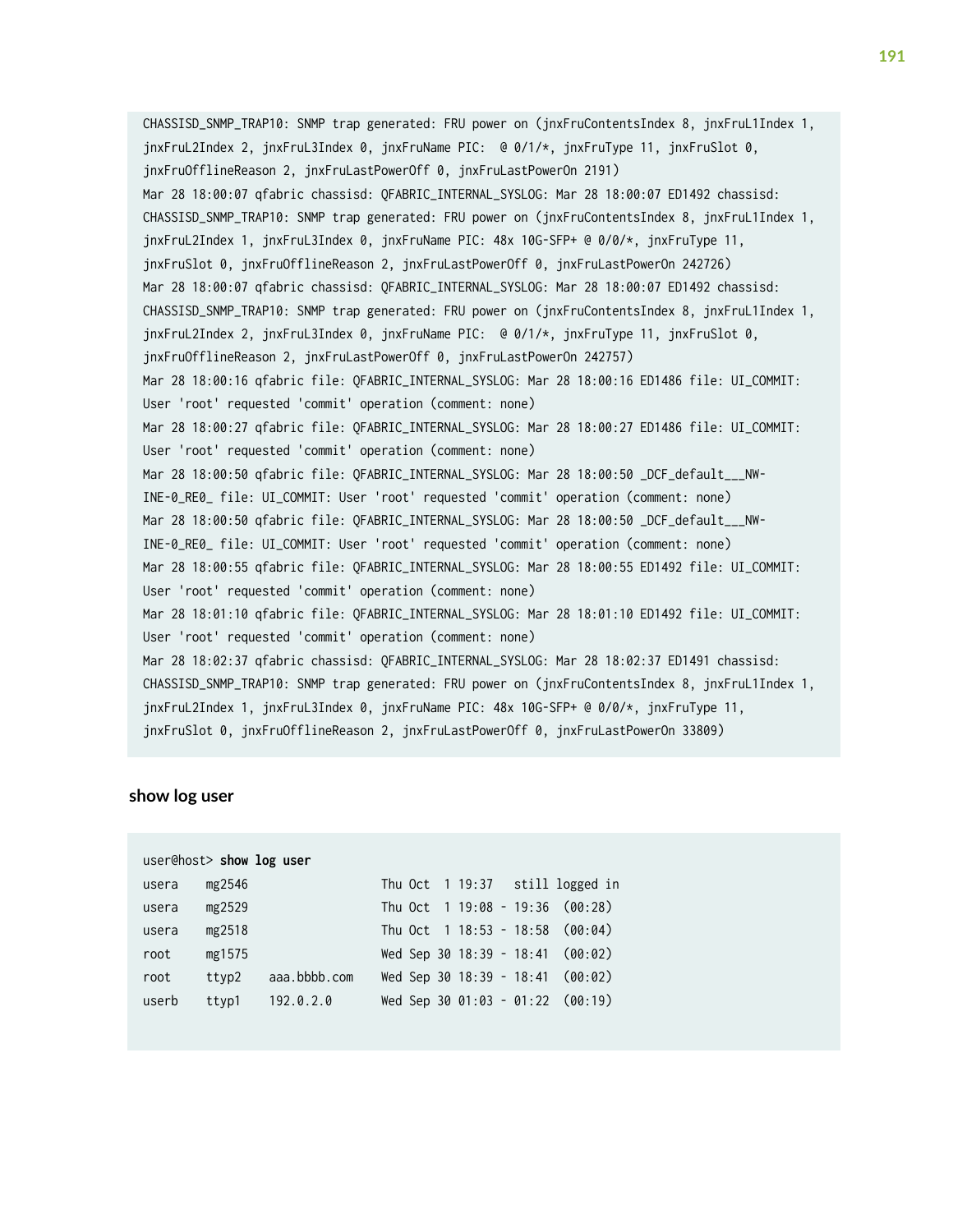### <span id="page-198-0"></span> $s$ how log accepted-traffic (SRX4600, SRX5400, SRX5600, and SRX5800)

```
user@host> show log accepted-traffic 
Jul 17 20:26:04 sourpunch RT_FLOW: RT_FLOW_SESSION_CREATE: session created 3.3.3.5/2-
>4.4.4.2/63 0x0 None 3.3.3.5/2->4.4.4.2/63 0x0 N/A N/A N/A N/A 17 p2 TRUST UNTRUST 2617282058 
N/A(N/A) xe-7/0/0.0 UNKNOWN UNKNOWN UNKNOWN N/A N/A -1 N/A N/A N/A
Jul 17 20:26:04 sourpunch RT_FLOW: RT_FLOW_SESSION_CREATE: session created 3.3.3.4/4-
>4.4.4.2/63 0x0 None 3.3.3.4/4->4.4.4.2/63 0x0 N/A N/A N/A N/A 17 p2 TRUST UNTRUST 2550162754 
N/A(N/A) xe-7/0/0.0 UNKNOWN UNKNOWN UNKNOWN N/A N/A -1 N/A N/A N/A
Jul 17 20:26:04 sourpunch RT_FLOW: RT_FLOW_SESSION_CREATE: session created 3.3.3.4/1-
>4.4.4.2/63 0x0 None 3.3.3.4/1->4.4.4.2/63 0x0 N/A N/A N/A N/A 17 p2 TRUST UNTRUST 2550162755 
N/A(N/A) xe-7/0/0.0 UNKNOWN UNKNOWN UNKNOWN N/A N/A -1 N/A N/A N/A
Jul 17 20:26:04 sourpunch RT_FLOW: RT_FLOW_SESSION_CREATE: session created 3.3.3.3/0-
>4.4.4.2/63 0x0 None 3.3.3.3/0->4.4.4.2/63 0x0 N/A N/A N/A N/A 17 p2 TRUST UNTRUST 2550162752 
N/A(N/A) xe-7/0/0.0 UNKNOWN UNKNOWN UNKNOWN N/A N/A -1 N/A N/A N/A
Jul 17 20:26:04 sourpunch RT_FLOW: RT_FLOW_SESSION_CREATE: session created 3.3.3.5/5-
>4.4.4.2/63 0x0 None 3.3.3.5/5->4.4.4.2/63 0x0 N/A N/A N/A N/A 17 p2 TRUST UNTRUST 2550162751 
N/A(N/A) xe-7/0/0.0 UNKNOWN UNKNOWN UNKNOWN N/A N/A -1 N/A N/A N/A
Jul 17 20:26:04 sourpunch RT_FLOW: RT_FLOW_SESSION_CREATE: session created 3.3.3.3/3-
>4.4.4.2/63 0x0 None 3.3.3.3/3->4.4.4.2/63 0x0 N/A N/A N/A N/A 17 p2 TRUST UNTRUST 2550162753 
N/A(N/A) xe-7/0/0.0 UNKNOWN UNKNOWN UNKNOWN N/A N/A -1 N/A N/A N/A
```
### **Release Information**

Command introduced before Junos OS Release 7.4.

Option *device-type (device-id) device-alias*) is introduced in Junos OS Release 13.1 for the QFX Series.

RELATED DOCUMENTATION

[syslog \(System\)](https://www.juniper.net/documentation/en_US/junos/topics/reference/configuration-statement/syslog-edit-system.html)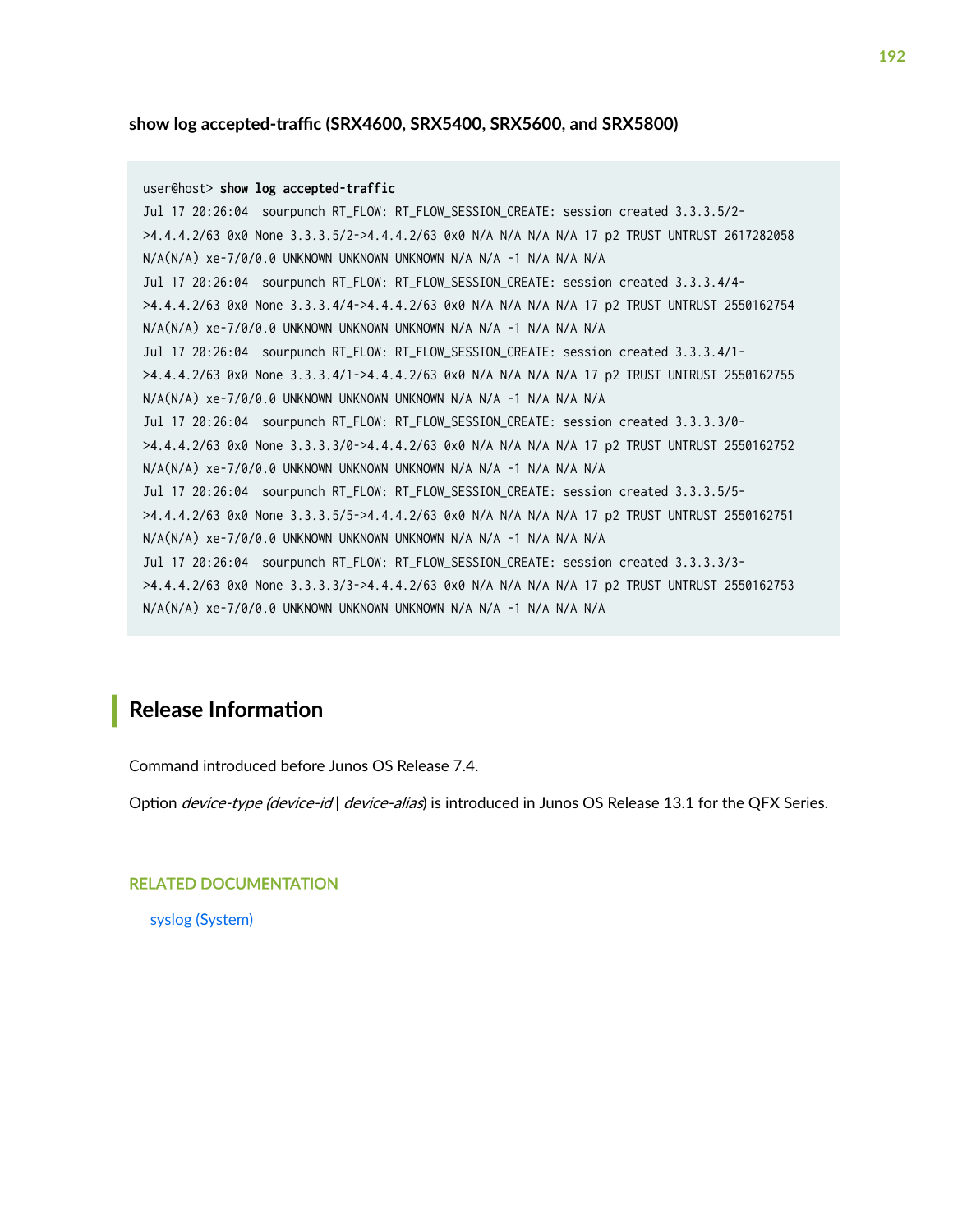# **traceroute**

#### **IN THIS SECTION**

- Syntax **| 193** ●
- [Syntax \(QFX Series and OCX Series\)](#page-200-0) **| 194**  $\bullet$
- Ó Description | 194
- **Options** | 195
- [Required Privilege Level](#page-202-0) **| 196** ė
- [Output Fields](#page-202-0) **| 196** Ŏ
- $\bullet$ [Sample Output](#page-203-0) **| 197**
- Release Information | 200 Ò

### **Syntax**

traceroute <host> <as-number-lookup> <bypass-routing> <ce-ip ip address> <clns> <ethernet host> <extension> <gateway address> <inet> <inet6> <interface interface-name> <logical-system logical-system-name> <monitor host> <mpls (ldp FEC address | rsvp label-switched-path-name | bgp FEC address)> <next-hop next-hop address> <no-resolve host> <overlay> <port>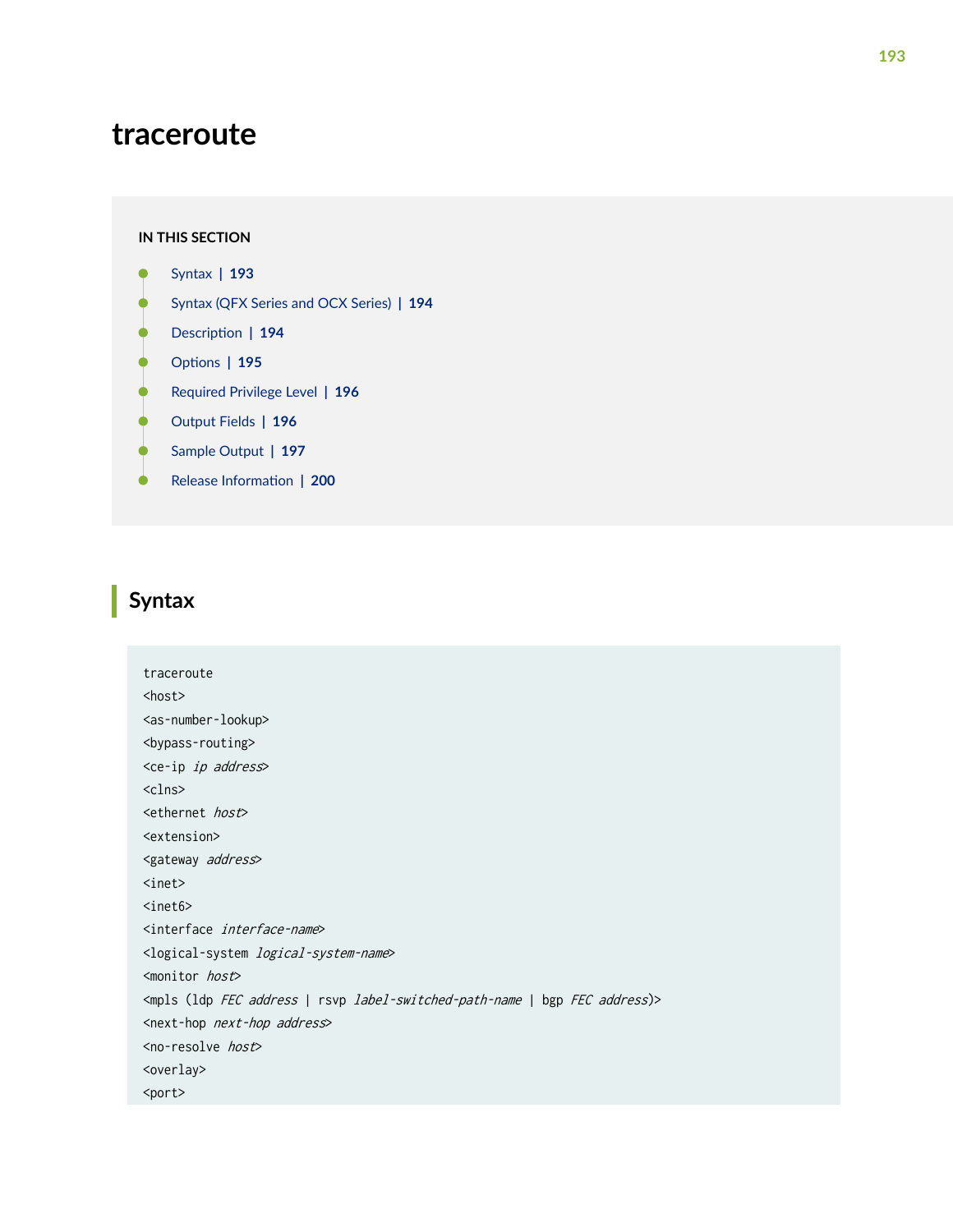<span id="page-200-0"></span><propagate-ttl host> <routing-instance routing-instance-name> <tenant tenant-name> <source source-address> <tos value> <ttl value> <wait seconds>

## **Syntax (QFX Series and OCX Series)**

```
traceroute 
<host>
<as-number-lookup> 
<bypass-routing> 
<gateway address>
<inet> 
<inet6> 
<interface interface-name>
<monitor host> 
<mpls (ldp FEC address | rsvp label-switched-path-name | bgp FEC address)>
<next-hop next-hop address>
<no-resolve host> 
<overlay>
<port>
<propagate-ttl host>
<routing-instance routing-instance-name> 
<source source-address> 
<tos value> 
<ttl value>
<wait seconds>
```
### **Description**

Display the route that packets take to a specified network host. Use traceroute as a debugging tool to locate points of failure in a network.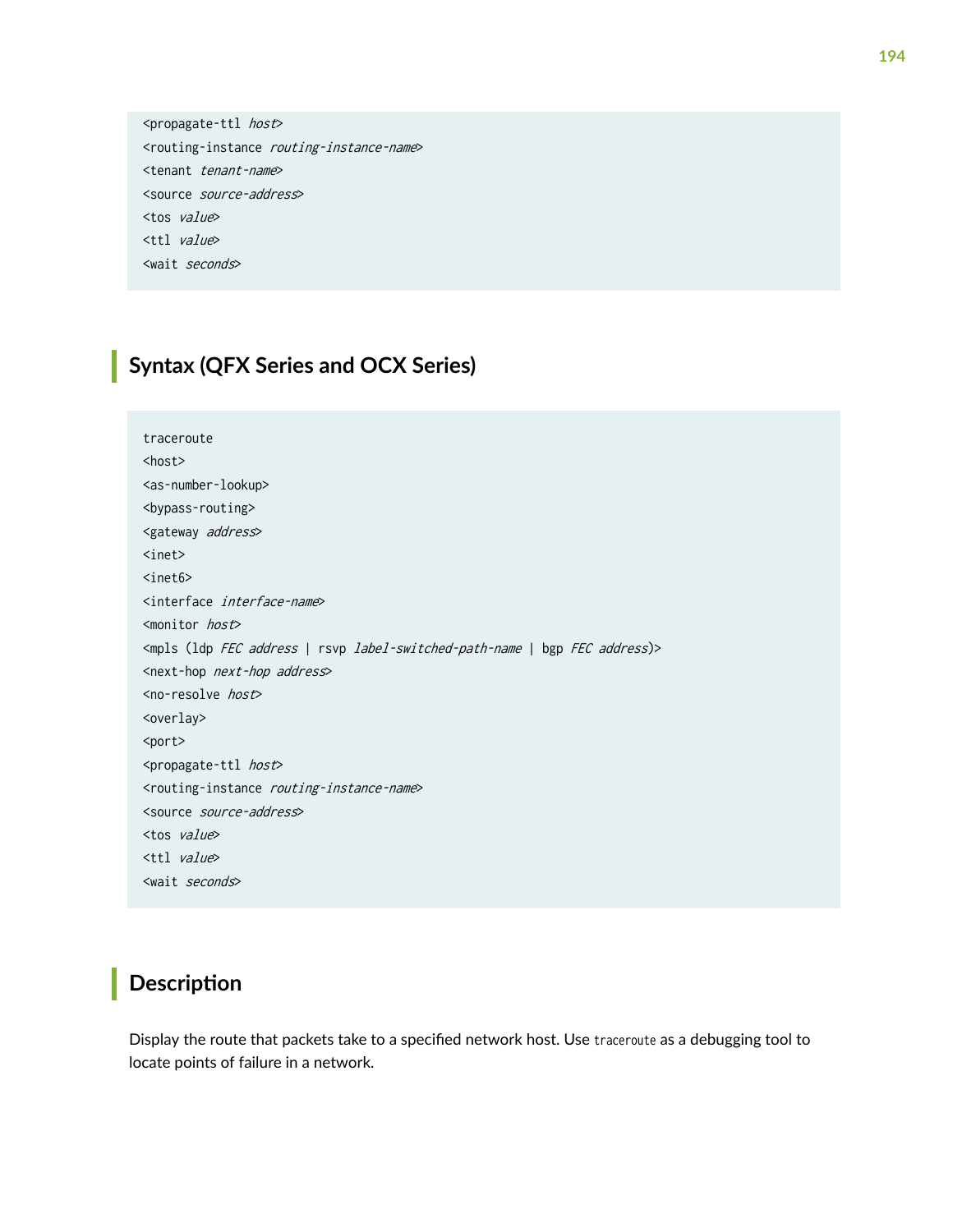# <span id="page-201-0"></span> $\vert$  Options

| host                                                        | IP address or name of remote host.                                                                                                                                                                                                                                                                     |  |  |  |  |  |  |
|-------------------------------------------------------------|--------------------------------------------------------------------------------------------------------------------------------------------------------------------------------------------------------------------------------------------------------------------------------------------------------|--|--|--|--|--|--|
| as-number-lookup                                            | (Optional) Display the autonomous system (AS) number of each<br>intermediate hop on the path from the host to the destination.                                                                                                                                                                         |  |  |  |  |  |  |
| bypass-routing                                              | (Optional) Bypass the normal routing tables and send requests directly to a<br>system on an attached network. If the system is not on a directly attached<br>network, an error is returned. Use this option to display a route to a local<br>system through an interface that has no route through it. |  |  |  |  |  |  |
| ce-ip IPv4 or IPv6 address                                  | (MX Series routers with MPC and MIC interfaces only) (Optional) Check<br>the route to a customer edge (CE) IP address in a virtual private LAN<br>service (VPLS) and Ethernet VPN (EVPN) network.                                                                                                      |  |  |  |  |  |  |
| clns                                                        | (Optional) Trace the route belonging to Connectionless Network Service<br>(CLNS).                                                                                                                                                                                                                      |  |  |  |  |  |  |
| ethernet host                                               | (Optional) Trace the route to an Ethernet host using unicast MAC address.                                                                                                                                                                                                                              |  |  |  |  |  |  |
| extension                                                   | (Optional) Trace ICMP extensions                                                                                                                                                                                                                                                                       |  |  |  |  |  |  |
| gateway address                                             | (Optional) Address of a router or switch through which the route transits.                                                                                                                                                                                                                             |  |  |  |  |  |  |
| $inet  $ inet6                                              | (Optional) Trace the route belonging to IPv4 or IPv6, respectively.                                                                                                                                                                                                                                    |  |  |  |  |  |  |
| interface interface-name                                    | (Optional) Name of the interface over which to send packets.                                                                                                                                                                                                                                           |  |  |  |  |  |  |
| logical-system (all   logical-<br>system-name)              | (Optional) This option is not supported for Junos OS Evolved Release<br>18.3R1. Perform this operation on all logical systems or on a particular<br>logical system.                                                                                                                                    |  |  |  |  |  |  |
| tenant <i>tenant-name</i>                                   | (Optional) Name of a particular tenant system for traceroute attempt.                                                                                                                                                                                                                                  |  |  |  |  |  |  |
| monitor host                                                | (Optional) Display real-time monitoring information for the specified host.                                                                                                                                                                                                                            |  |  |  |  |  |  |
| mpls (ldp FEC address)<br>rsvp label-switched-path<br>name) | (Optional) See traceroute mpls ldp and traceroute mpls rsvp.                                                                                                                                                                                                                                           |  |  |  |  |  |  |
| next-hop                                                    | The next-hop through which to send packets to a destination.                                                                                                                                                                                                                                           |  |  |  |  |  |  |
| no-resolve                                                  | (Optional) Do not attempt to determine the hostname that corresponds to<br>the IP address.                                                                                                                                                                                                             |  |  |  |  |  |  |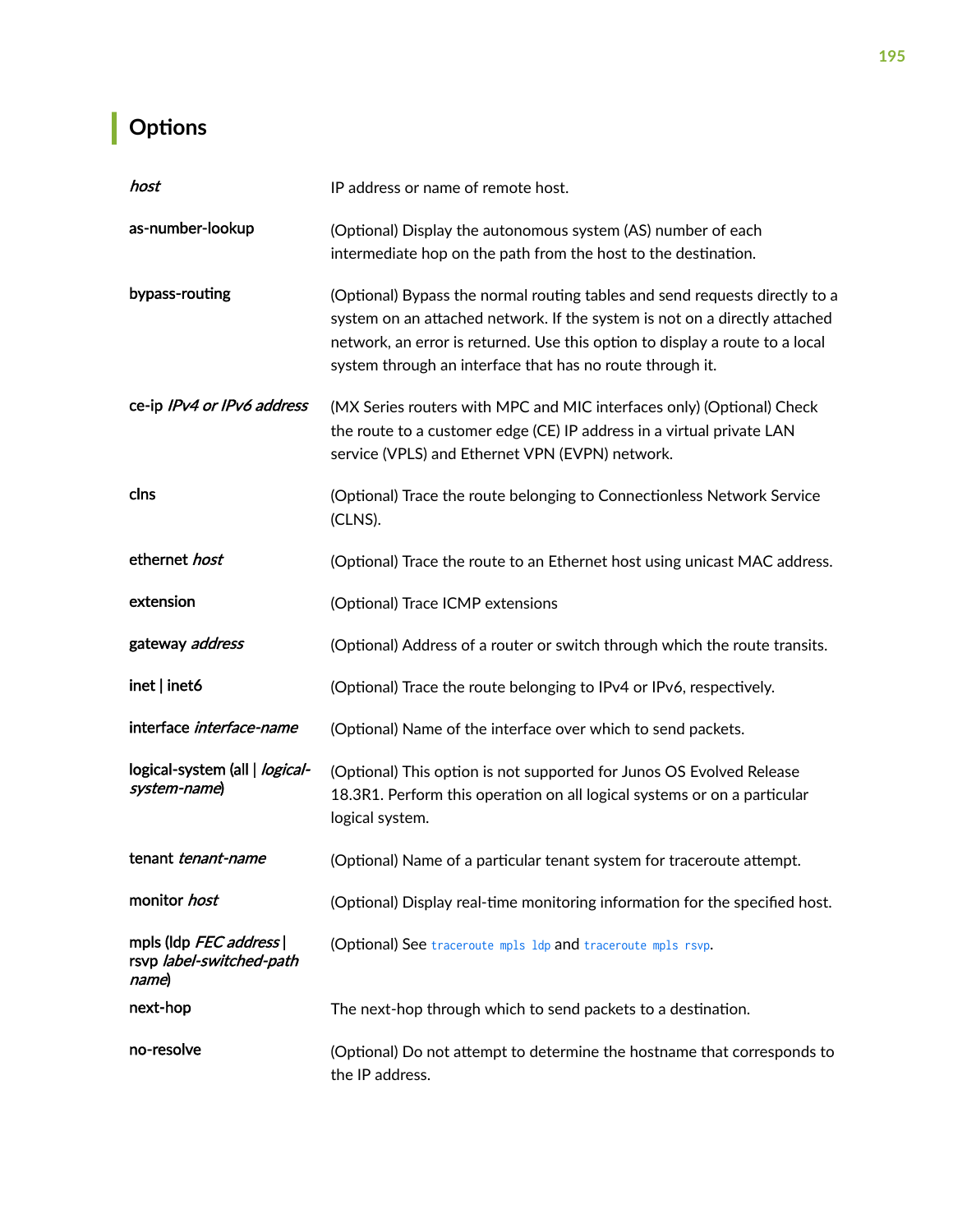<span id="page-202-0"></span>

| overlay                                    | (Optional) Traceroute overlay path.                                                                                                                                                                                                                   |  |  |  |  |  |  |
|--------------------------------------------|-------------------------------------------------------------------------------------------------------------------------------------------------------------------------------------------------------------------------------------------------------|--|--|--|--|--|--|
| port                                       | (Optional) Base port number to use in traceroute probes.                                                                                                                                                                                              |  |  |  |  |  |  |
| propagate-ttl                              | (Optional) On the PE routing device, use this option to view locally<br>generated Routing Engine transit traffic. This is applicable for MPLS<br>L3VPN traffic only.                                                                                  |  |  |  |  |  |  |
|                                            | Use for troubleshooting, when you want to view hop-by-hop information<br>from the local provider router to the remote provider router, when TTL<br>decrementing is disabled on the core network using the no-proagate-ttl<br>configuration statement. |  |  |  |  |  |  |
|                                            | NOTE: Using propagate-ttl with traceroute on the CE router does not<br>show hop-by-hop information.                                                                                                                                                   |  |  |  |  |  |  |
| routing-instance routing-<br>instance-name | (Optional) Name of the routing instance for the traceroute attempt.                                                                                                                                                                                   |  |  |  |  |  |  |
| source source-address                      | (Optional) Source address of the outgoing traceroute packets.                                                                                                                                                                                         |  |  |  |  |  |  |
| tos value                                  | (Optional) Value to include in the IP type-of-service (ToS) field. The range<br>of values is 0 through 255.                                                                                                                                           |  |  |  |  |  |  |
| ttl value                                  | (Optional) Maximum time-to-live value to include in the traceroute<br>request. The range of values is 0 through 128.                                                                                                                                  |  |  |  |  |  |  |
| wait seconds                               | (Optional) Maximum time to wait for a response to the traceroute request.                                                                                                                                                                             |  |  |  |  |  |  |

The remaining statements are explained separately. See [CLI Explorer.](https://www.juniper.net/documentation/content-applications/cli-explorer/junos/)

# **Required Privilege Level**

network

# **Output Fields**

[Table 11 on page 197](#page-203-0) describes the output fields for the traceroute command. Output fields are listed in the approximate order in which they appear.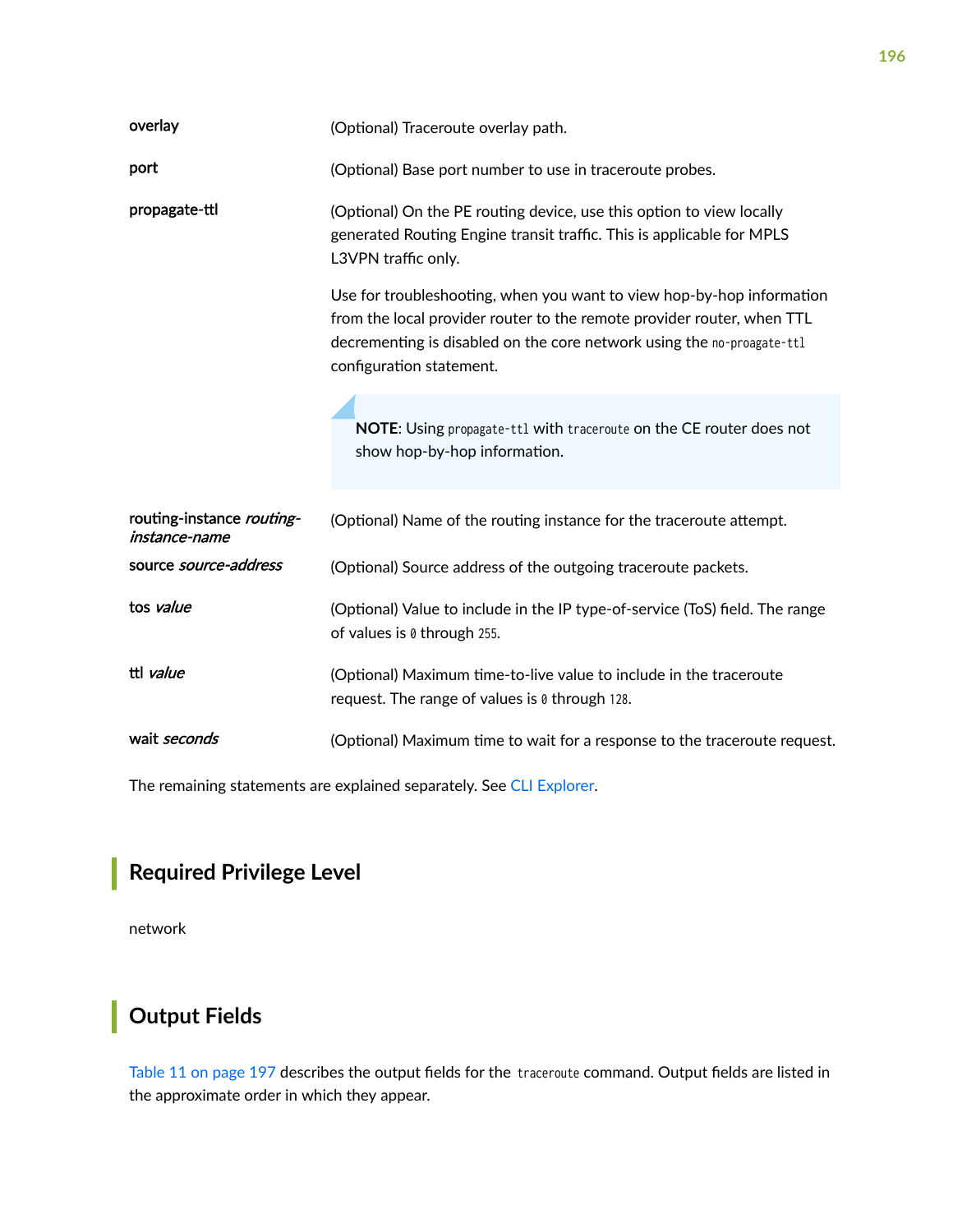### <span id="page-203-0"></span>**Table 11: traceroute Output Fields**

| <b>Field Name</b> | <b>Field Description</b>                                      |
|-------------------|---------------------------------------------------------------|
| traceroute to     | IP address of the receiver.                                   |
| hops max          | Maximum number of hops allowed.                               |
| byte packets      | Size of packets being sent.                                   |
| number-of-hops    | Number of hops from the source to the named router or switch. |
| router-name       | Name of the router or switch for this hop.                    |
| address           | Address of the router or switch for this hop.                 |
| Round trip time   | Average round-trip time, in milliseconds (ms).                |

# **Sample Output**

**traceroute**

|  | user@host> traceroute santacruz                                                |  |  |
|--|--------------------------------------------------------------------------------|--|--|
|  | traceroute to host1.example.com (10.156.169.254), 30 hops max, 40 byte packets |  |  |
|  | 1 blue23 (10.168.1.254) 2.370 ms 2.853 ms 0.367 ms                             |  |  |
|  | 2 red14 (10.168.255.250) 0.778 ms 2.937 ms 0.446 ms                            |  |  |
|  | 3 yellow (10.156.169.254) 7.737 ms 89.905 ms 0.834 ms                          |  |  |

**traceroute as-number-lookup host**

```
user@host> traceroute as-number-lookup 10.100.1.1
traceroute to 10.100.1.1 (10.100.1.1), 30 hops max, 40 byte packets
```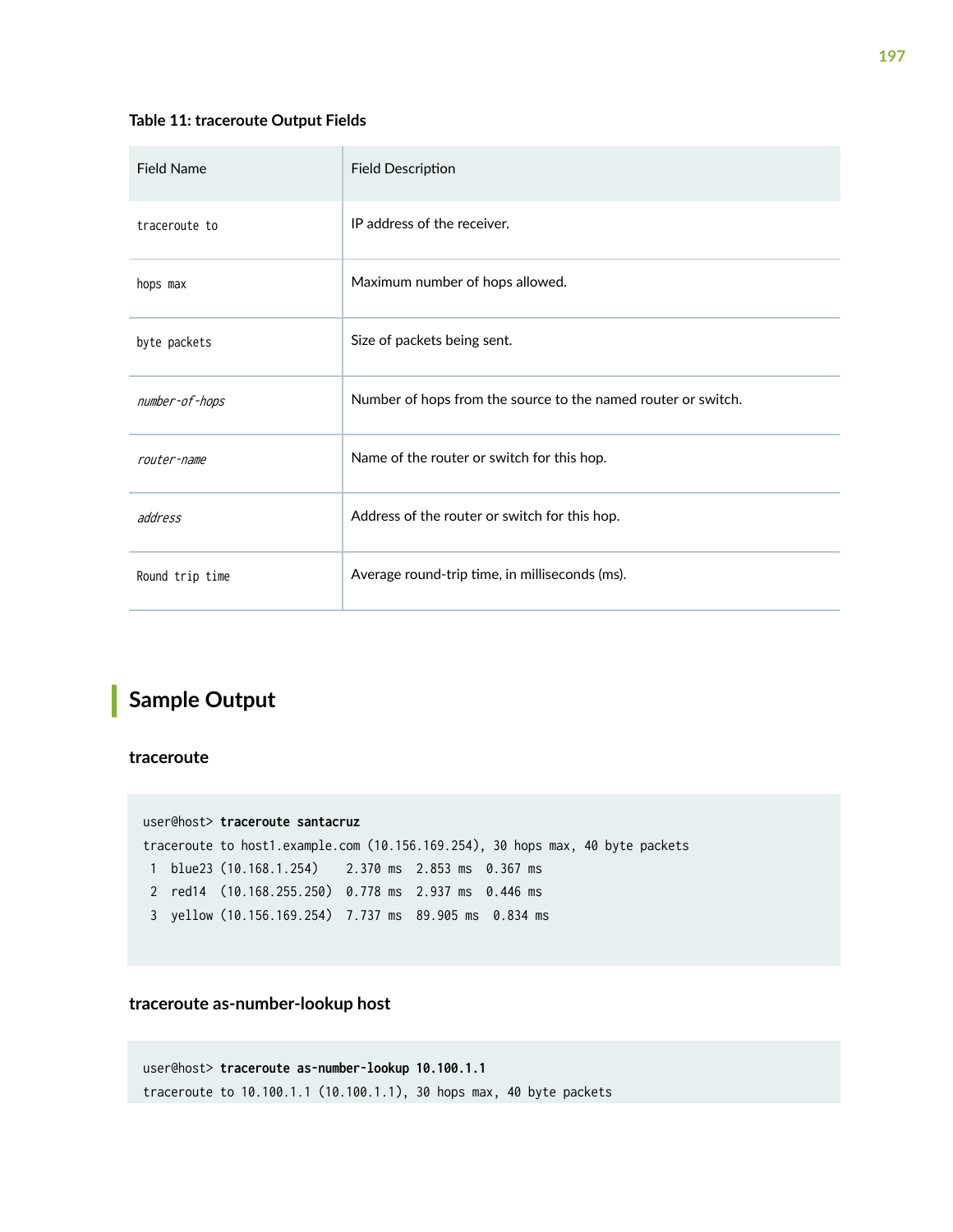```
 1 10.39.1.1 (10.39.1.1) 0.779 ms 0.728 ms 0.562 ms
 2 10.39.1.6 (10.39.1.6) [AS 32] 0.657 ms 0.611 ms 0.617 ms
 3 10.100.1.1 (10.100.1.1) [AS 10, 40, 50] 0.880 ms 0.808 ms 0.774 ms
```
user@host> **traceroute as-number-lookup 1::1**

traceroute6 to  $1::1$  (1::1) from 2001:b8::7, 64 hops max, 12 byte packets

user@host> **traceroute 2001:b8::7 as-number-lookup** 

traceroute6 to 2001:b8::7 (2001:b8::7) from 2001:db8::9, 64 hops max, 12 byte packets

1 2001:db8::10 (2001:db8::10) [AS 18] 0.657 ms 17.319 ms 0.504 ms

2 2001:b8::7 (2001:b8::7) 0.949 ms 0.930 ms 0.739 ms

#### **traceroute no-resolve**

user@host> **traceroute santacruz no-resolve** traceroute to host1.example.com (10.156.169.254), 30 hops max, 40 byte packets 1 10.168.1.254 0.458 ms 0.370 ms 0.365 ms 2 10.168.255.250 0.474 ms 0.450 ms 0.444 ms 3 10.156.169.254 0.931 ms 0.876 ms 0.862 ms

#### traceroute propogate-ttl

user@host> **traceroute propagate-ttl 100.200.2.2 routing-instance VPN-A** traceroute to 100.200.2.2 (100.200.2.2) from 1.1.0.2, 30 hops max, 40 byte packets 1 1.2.0.2 (1.2.0.2) 2.456 ms 1.753 ms 1.672 ms MPLS Label=299776 CoS=0 TTL=1 S=0 MPLS Label=299792 CoS=0 TTL=1 S=1 2 1.3.0.2 (1.3.0.2) 1.213 ms 1.225 ms 1.166 ms MPLS Label=299792 CoS=0 TTL=1 S=1 3 100.200.2.2 (100.200.2.2) 1.422 ms 1.521 ms 1.443 ms

#### **traceroute (Between CE Routers, Layer 3 VPN)**

```
user@host> traceroute vpn09 
traceroute to host2.example.com (10.255.14.179), 30 hops max, 40 
       byte packets
```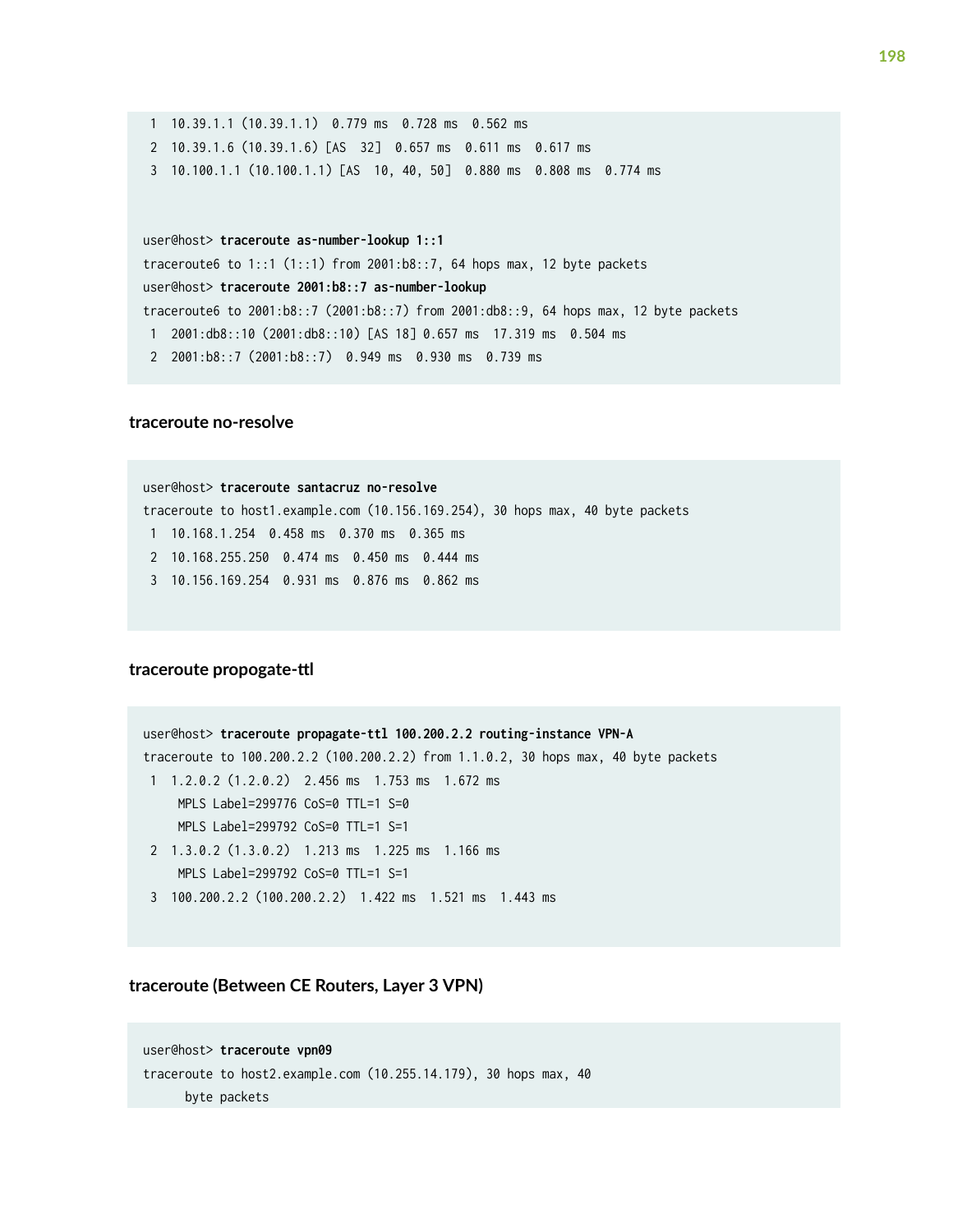```
 1 10.39.10.21 (10.39.10.21) 0.598 ms 0.500 ms 0.461 ms
```
- 2 10.39.1.13 (10.39.1.13) 0.796 ms 0.775 ms 0.806 ms MPLS Label=100006 CoS=0 TTL=1 S=1
- 3 host2.example.com (10.255.14.179) 0.783 ms 0.716 ms 0.686

### **traceroute (Through an MPLS LSP)**

### user@host> **traceroute mpls1**  traceroute to 10.168.1.224 (10.168.1.224), 30 hops max, 40 byte packets 1 mpls1-sr0.company.net (10.168.200.101) 0.555 ms 0.393 ms 0.367 ms MPLS Label=1024 CoS=0 TTL=1 2 mpls5-lo0.company.net (10.168.1.224) 0.420 ms 0.394 ms 0.401 ms

### traceroute routing-instance no-resolve (Through an MPLS LSP)

```
user@host> traceroute routing-instance VRF-1 198.51.100.1 no-resolve
traceroute to 198.51.100.1 (198.51.100.1), 30 hops max, 40 byte packets
 1 198.51.100.20 20.243 ms 13.256 ms 24.194 ms
     MPLS Label=299792 CoS=0 TTL=1 S=0
     MPLS Label=16 CoS=0 TTL=1 S=1
 2 198.51.100.21 14.126 ms 13.090 ms 29.082 ms
     MPLS Label=16 CoS=0 TTL=1 S=0
     MPLS Label=16 CoS=0 TTL=2 S=1
 3 198.51.100.22 16.419 ms 11.564 ms 17.068 ms
     MPLS Label=16 CoS=0 TTL=1 S=1
 4 198.51.100.1 12.794 ms 12.939 ms 17.123 ms
```
### **traceroute (Junos OS Evolved, Through an MPLS LSP)**

The Junos OS Evolved traceroute command parses MPLS data in the same way as the Linux traceroute command: L=label, E=exp\_use, S=stack\_bottom, and T=TTL. In the example below, T=1/L=16 indicates the TTL with label 16.

```
user@host> traceroute 192.0.2.50 ttl 255
traceroute to 192.0.2.50 (192.0.2.50), 255 hops max, 60 byte packets
 1 192.0.2.60 (192.0.2.60) 13.565 ms 11.696 ms 11.448 ms
```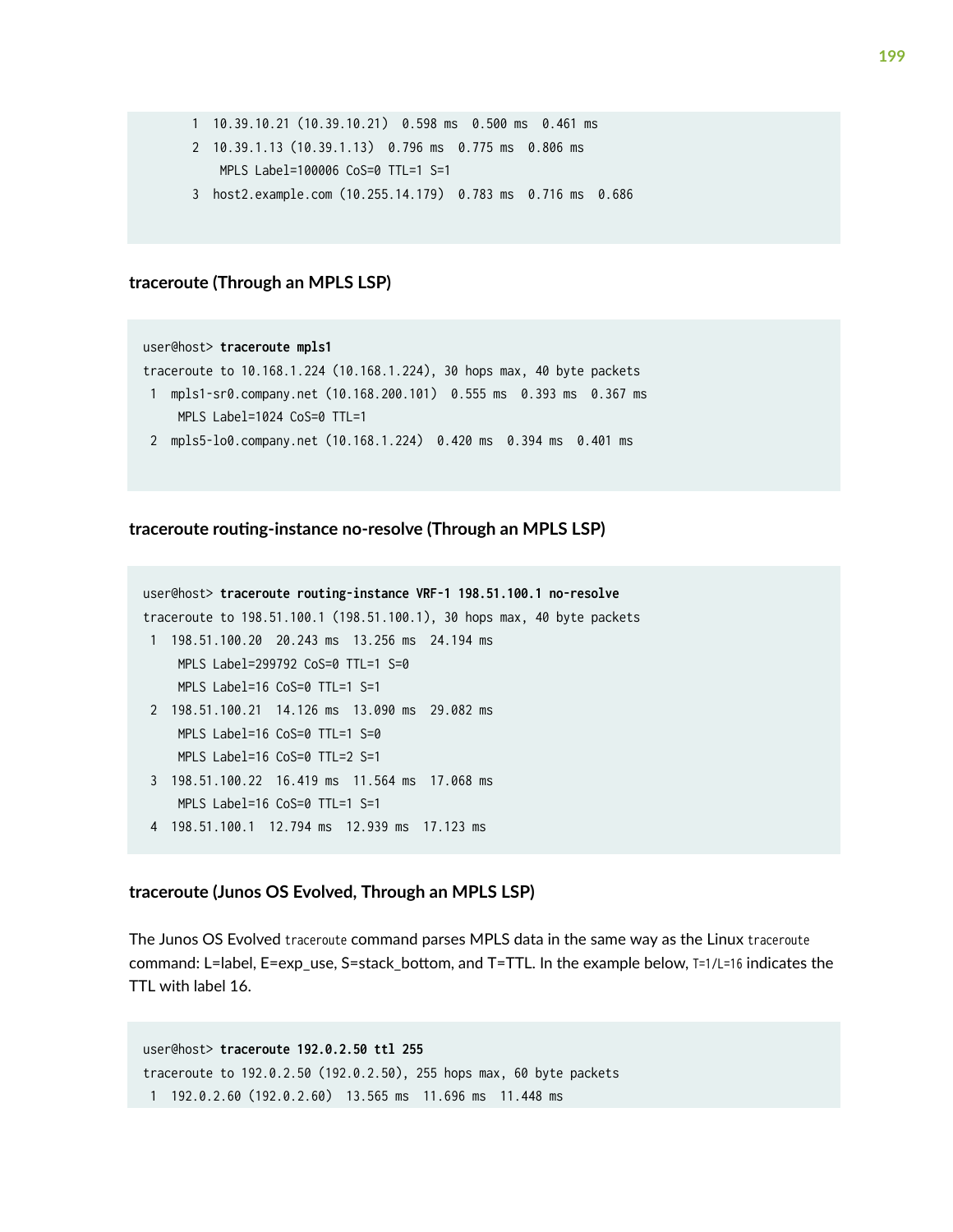```
 2 192.0.2.61 (192.0.2.61) <MPLS:L=17,E=0,S=0,T=1/L=16,E=0,S=1,T=1> 34.034 ms 31.538 ms 
27.697 ms
 3 192.0.2.62 (192.0.2.62) <MPLS:L=299776,E=0,S=0,T=1/L=16,E=0,S=1,T=2> 23.174 ms 24.393 ms 
21.009 ms
 4 192.0.2.63 (192.0.2.63) 24.553 ms 19.698 ms 25.648 ms
 5 192.0.2.50 (192.0.2.50) 33.322 ms 29.514 ms 24.706 ms
```
**traceroute no-resolve extension (QFX5100)**

```
user@host> traceroute 48.1.1.2 no-resolve extension
traceroute to 10.255.255.255 (10.255.255.255), 30 hops max, 52 byte packets
1 10.168.1.254 7.776 ms 8.108 ms 8.131 ms
    rx intf ae1.0(560) 10.168.1.254 mtu 1500
     rx sub-ip intf xe-0/0/18:0(803) 10.168.1.254 mtu 1500
    fwd intf ae2.0(562) 10.255.255.254 mtu 1500
    next-hop intf ae2.0(562) 10.255.255.255 mtu 1500
     !
2 10.255.255.255 7.122 ms 8.599 ms 8.267 ms
     rx intf ae2.0(556) 10.255.255.255 mtu 1500
     !
```
### **Release Information**

Command introduced before Junos OS Release 7.4.

mpls option introduced in Junos OS Release 9.2.

propagate-ttl option introduced in Junos OS Release 12.1.

Support for IPv6 traceroute with as-number-lookup introduced with Junos OS Release 18.3R1.

The command tenant option is introduced in Junos OS Release 19.2R1 for the SRX Series.

no-resolve extension option introduced in Junos OS Release 21.4R1.

The following options are deprecated in Junos OS Evolved Release 18.3R1: logical-system and propagatettl.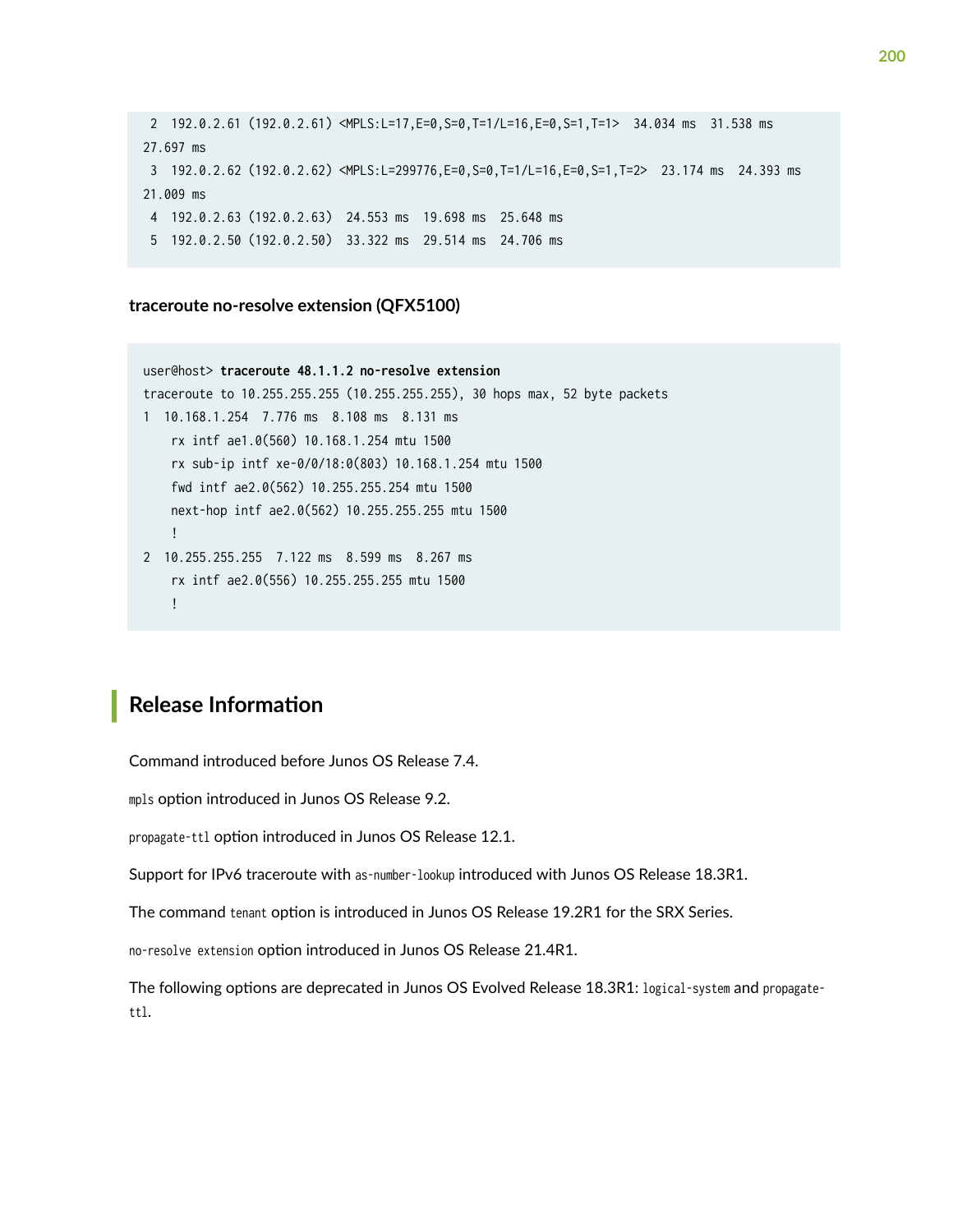### RELATED DOCUMENTATION

[traceroute monitor](https://www.juniper.net/documentation/en_US/junos/topics/reference/command-summary/traceroute-monitor.html)

# show system statistics icmp6

#### **IN THIS SECTION**

- Syntax (EX Series Switches) **| 201**
- [Syntax \(MX Series Routers\)](#page-208-0) **| 202**
- [Syntax \(TX Matrix Router\)](#page-208-0) **| 202**
- [Syntax \(SRX Series\)](#page-208-0) **| 202**
- [Syntax \(TX Matrix Plus Router\)](#page-208-0) **| 202**
- $\bullet$ **Description** | 202
- **Options** | 202 ●
- 704 Additional Information | 204
- [Required Privilege Level](#page-210-0) **| 204**
- [Sample Output](#page-210-0) **| 204**
- Ŏ [Sample Output](#page-213-0) **| 207**
- Release Information | 211 ۸

## **Syntax (EX Series Switches)**

show system statistics icmp6 <all-members> <local> <member member-id>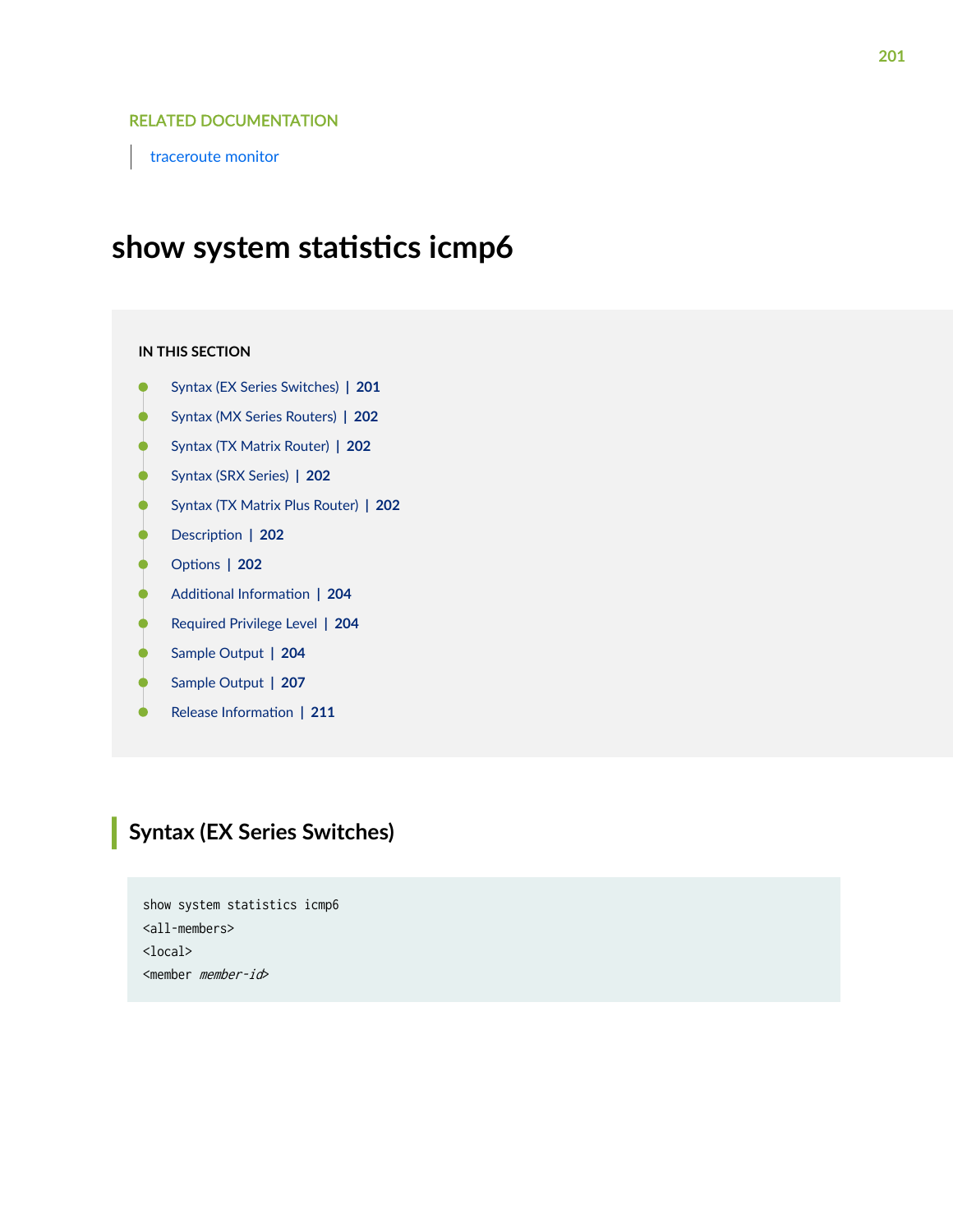# <span id="page-208-0"></span>**Syntax (MX Series Routers)**

show system statistics icmp6

## **Syntax (TX Matrix Router)**

show system statistics icmp6 <all-chassis | all-lcc | lcc number | scc>

## **Syntax (SRX Series)**

show system statistics icmp6

# **Syntax (TX Matrix Plus Router)**

show system statistics icmp6 <all-chassis | all-lcc | lcc number | sfc number>

## **Description**

Display system-wide Internet Control Message Protocol for IPv6 (ICMPv6) statistics.

## **Options**

none Display system statistics for ICMPv6.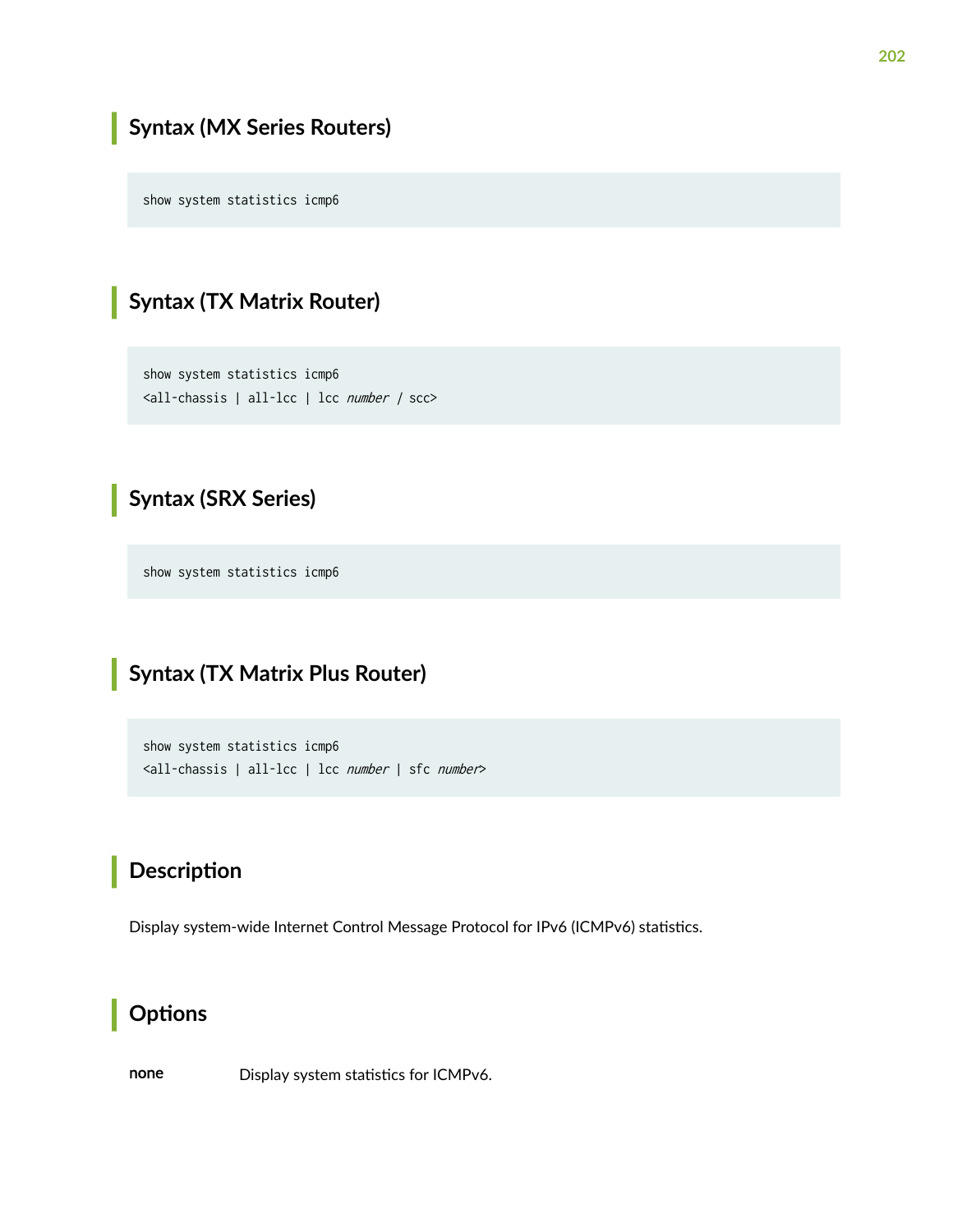| all-chassis         | (TX Matrix routers and TX Matrix Plus routers only) (Optional) Display system statistics<br>for ICMPv6 for all the routers in the chassis.                                                                                                                                                                                                       |  |  |  |  |  |
|---------------------|--------------------------------------------------------------------------------------------------------------------------------------------------------------------------------------------------------------------------------------------------------------------------------------------------------------------------------------------------|--|--|--|--|--|
| all-Icc             | (TX Matrix routers and TX Matrix Plus routers only) (Optional) On a TX Matrix router,<br>display system statistics for ICMPv6 for all T640 routers connected to the TX Matrix<br>router. On a TX Matrix Plus router, display system statistics for ICMPv6 for all<br>connected T1600 or T4000 LCCs.                                              |  |  |  |  |  |
| all-members         | (EX4200 switches only) (Optional) Display ICMPv6 statistics for all members of the<br>Virtual Chassis configuration.                                                                                                                                                                                                                             |  |  |  |  |  |
| Icc number          | (TX Matrix routers and TX Matrix Plus routers only) (Optional) On a TX Matrix router,<br>display system statistics for ICMPv6 for a specific T640 router that is connected to the<br>TX Matrix router. On a TX Matrix Plus router, display system statistics for ICMPv6 for a<br>specific router that is connected to the TX Matrix Plus router. |  |  |  |  |  |
|                     | Replace number with the following values depending on the LCC configuration:                                                                                                                                                                                                                                                                     |  |  |  |  |  |
|                     | 0 through 3, when T640 routers are connected to a TX Matrix router in a routing<br>matrix.                                                                                                                                                                                                                                                       |  |  |  |  |  |
|                     | 0 through 3, when T1600 routers are connected to a TX Matrix Plus router in a<br>routing matrix.                                                                                                                                                                                                                                                 |  |  |  |  |  |
|                     | 0 through 7, when T1600 routers are connected to a TX Matrix Plus router with 3D<br>SIBs in a routing matrix.                                                                                                                                                                                                                                    |  |  |  |  |  |
|                     | 0, 2, 4, or 6, when T4000 routers are connected to a TX Matrix Plus router with 3D<br>SIBs in a routing matrix.                                                                                                                                                                                                                                  |  |  |  |  |  |
| local               | (EX4200 switches only) (Optional) Display ICMPv6 statistics for the local Virtual Chassis<br>member.                                                                                                                                                                                                                                             |  |  |  |  |  |
| member<br>member-id | (EX4200 switches only) (Optional) Display ICMPv6 statistics for the specified member<br>of the Virtual Chassis configuration. Replace <i>member-id</i> with a value from 0 through 9.                                                                                                                                                            |  |  |  |  |  |
| <b>SCC</b>          | (TX Matrix routers only) (Optional) Display system statistics for ICMPv6 for the TX<br>Matrix router (or switch-card chassis).                                                                                                                                                                                                                   |  |  |  |  |  |
| sfc number          | (TX Matrix Plus routers only) (Optional) Display system statistics for ICMPv6 for the TX<br>Matrix Plus router. Replace number with 0.                                                                                                                                                                                                           |  |  |  |  |  |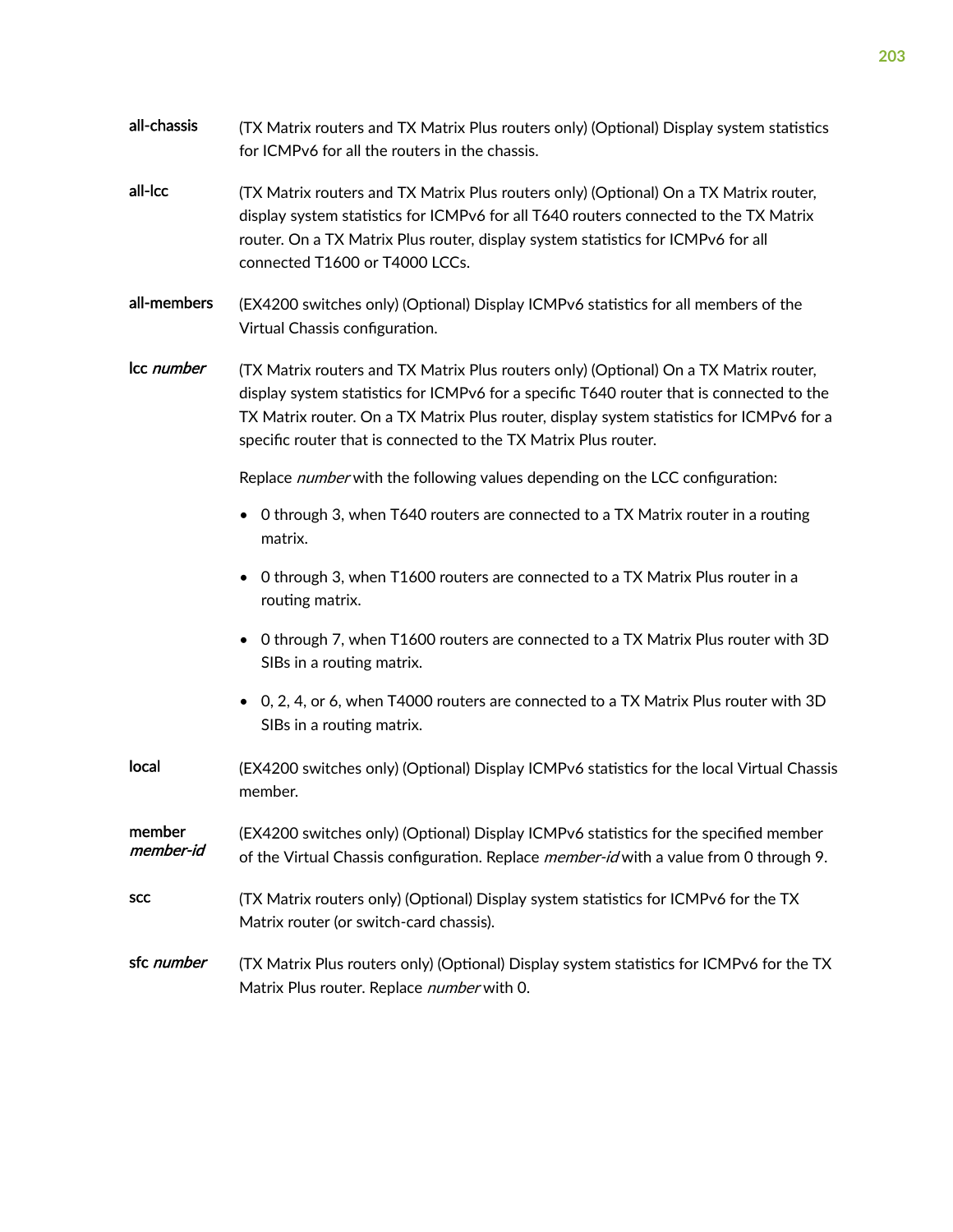## <span id="page-210-0"></span>**Additional Information**

By default, when you issue the show system statistics icmp6 command on the primary Routing Engine of a TX Matrix router or a TX Matrix Plus router, the command is broadcast to all the primary Routing Engines of the LCCs connected to it in the routing matrix. Likewise, if you issue the same command on the backup Routing Engine of a TX Matrix or a TX Matrix Plus router, the command is broadcast to all backup Routing Engines of the LCCs that are connected to it in the routing matrix.

### **Required Privilege Level**

view

## **Sample Output**

show system statistics icmp6 (MX Series Routers)

```
user@host> show system statistics icmp6
icmp6:
          79 Calls to icmp_error
          0 Errors not generated because old message was icmp error
          0 Errors not generated because rate limitation
          Output histogram:
                  79 unreach
                  30 echo
                  163 multicast listener query
                  6 multicast listener report
                  940 neighbor solicitation
                  694184 neighbor advertisement
          0 Messages with bad code fields
          0 Messages < minimum length
          0 Bad checksums
          0 Messages with bad length
          Input histogram:
                  10 echo reply
                  6 multicast listener report
                  693975 neighbor solicitation
          Histogram of error messages to be generated:
```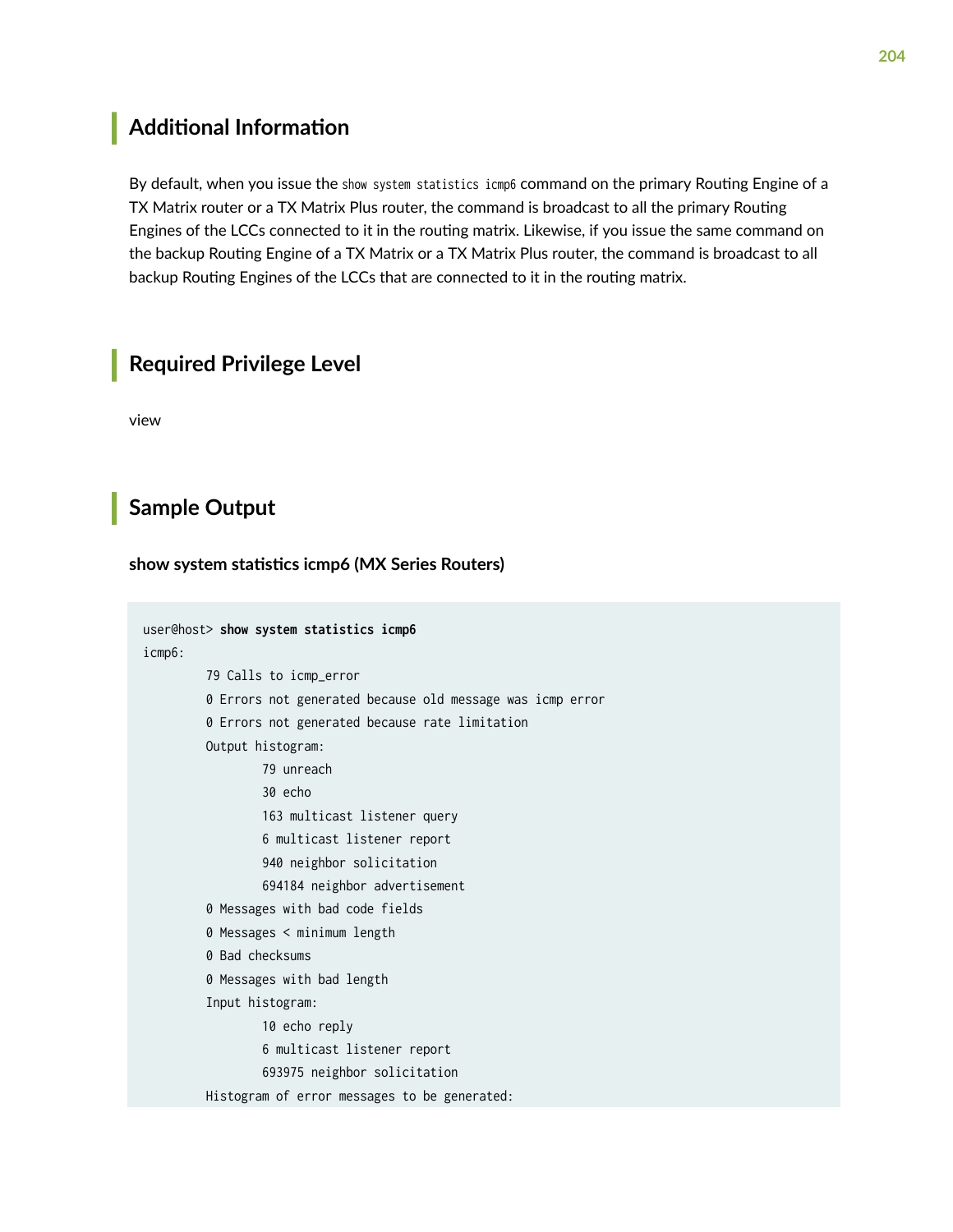0 Beyond scope 79 Address unreachable 0 Port unreachable 0 Time exceed transit 0 Time exceed reassembly 0 Erroneous header field 0 Unrecognized next header 0 Unrecognized option 0 Unknown 0 Message responses generated 0 Messages with too many ND options 100000 Max System ND nh cache limit 79840 Max Public ND nh cache limit 200 Max IRI ND nh cache limit 19960 Max Management intf ND nh cache limit 79840 Current Public ND nexthops present 4 Current IRI ND nexthops present 0 Current Management ND nexthops present 909266 Total ND nexthops creation failed as limit reached 909266 Public ND nexthops creation failed as public limit reached 0 IRI ND nexthops creation failed as iri limit reached 0 Management ND nexthops creation failed as mgt limit reached

### show system statistics icmp6 (EX Series Switches)

0 No route

0 Administratively prohibited

user@host> **show system statistics icmp6** icmp6: 0 Calls to icmp\_error 0 Errors not generated because old message was icmp error 0 Errors not generated because rate limitation 0 Messages with bad code fields 0 Messages < minimum length 0 Bad checksums 0 Messages with bad length 0 No route 0 Administratively prohibited 0 Beyond scope 0 Address unreachable 0 Port unreachable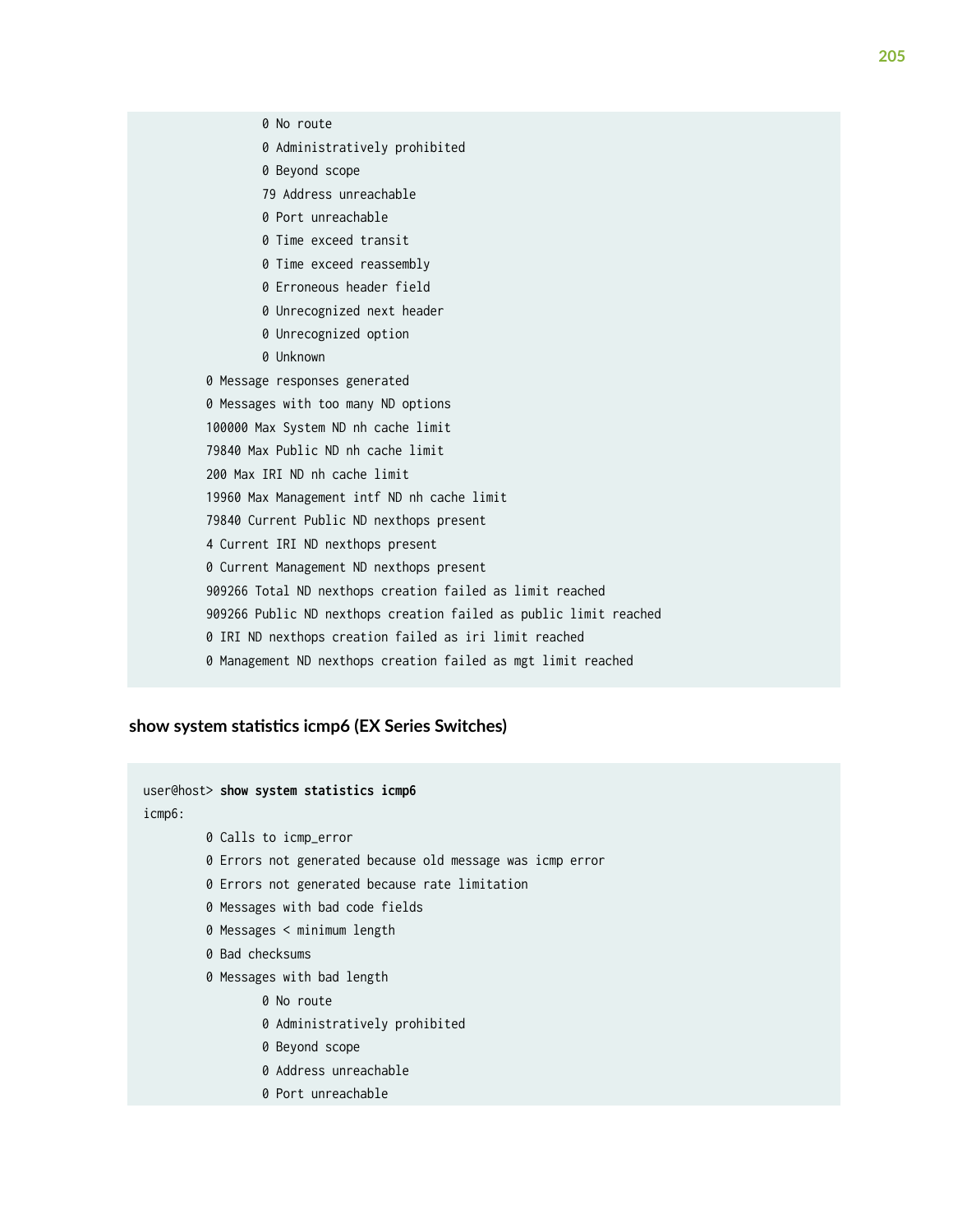- 0 packet too big
- 0 Time exceed transit
- 0 Time exceed reassembly
- 0 Erroneous header field
- 0 Unrecognized next header
- 0 Unrecognized option
- 0 redirect
- 0 Unknown
- 0 Message responses generated
- 0 Messages with too many ND options

#### show system statistics icmp6 (SRX Series and vSRX 3.0)

0 Calls to icmp\_error 0 Errors not generated because old message was icmp error 0 Errors not generated because rate limitation 0 Messages with bad code fields 0 Messages < minimum length 0 Bad checksums 0 Messages with bad length Histogram of error messages to be generated: 0 No route 0 Administratively prohibited 0 Beyond scope 0 Address unreachable 0 Port unreachable 0 Time exceed transit 0 Time exceed reassembly 0 Erroneous header field 0 Unrecognized next header 0 Unrecognized option 0 Unknown 0 Message responses generated 0 Messages with too many ND options 100000 Max System ND nh cache limit 79840 Max Public ND nh cache limit 200 Max IRI ND nh cache limit 19960 Max Management intf ND nh cache limit 0 Current Public ND nexthops present 0 Current IRI ND nexthops present 0 Current Management ND nexthops present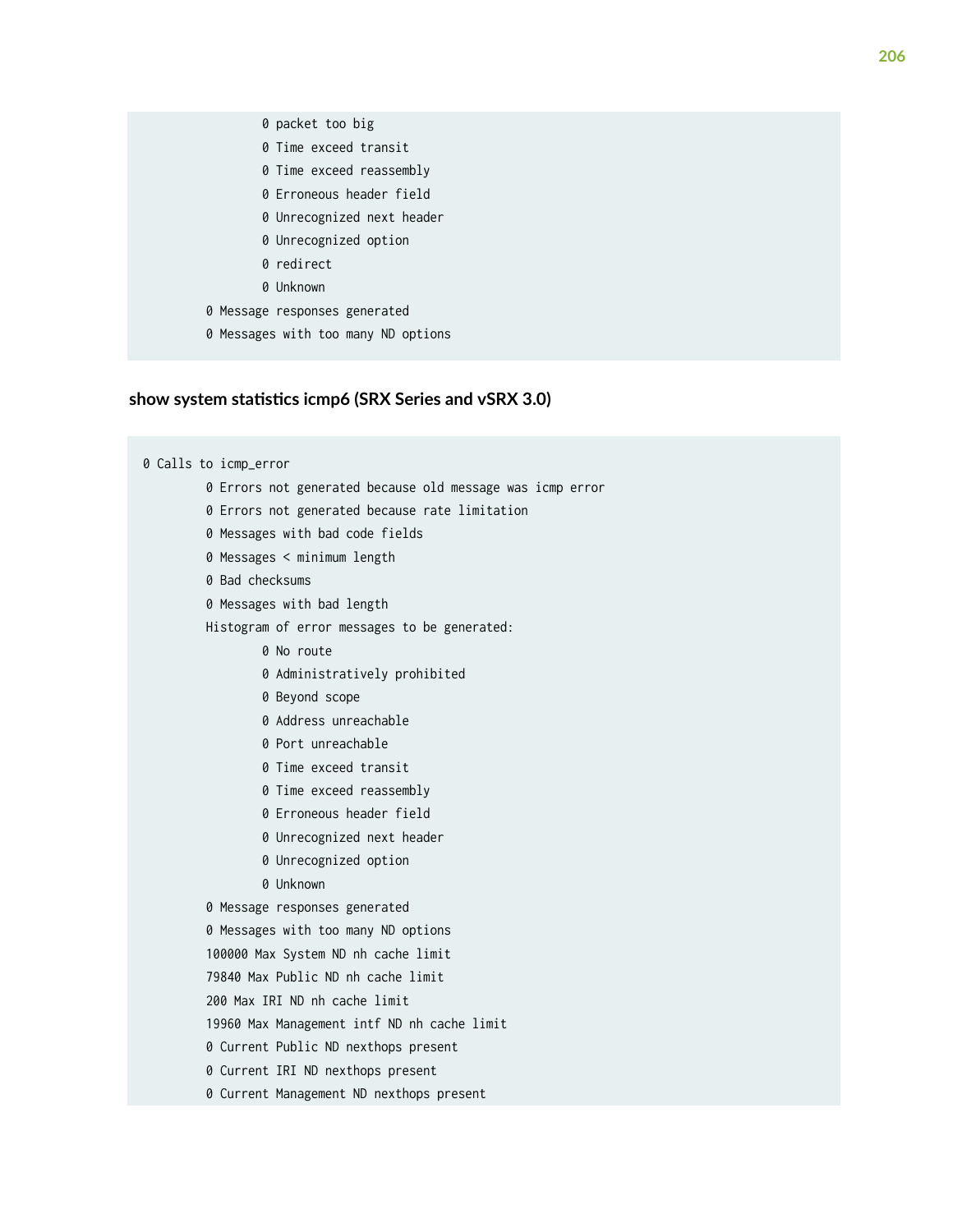<span id="page-213-0"></span> 0 Total ND nexthops creation failed as limit reached 0 Public ND nexthops creation failed as public limit reached 0 IRI ND nexthops creation failed as iri limit reached 0 Management ND nexthops creation failed as mgt limit reached 0 interface-restricted ndp proxy requests 0 interface-restricted dad proxy requests 0 interface-restricted ndp proxy responses 0 interface-restricted dad proxy conflicts 0 interface-restricted dad proxy duplicates 0 interface-restricted ndp proxy resolve requests 0 interface-restricted dad proxy resolve requests 0 interface-restricted dad packets from same node dropped 0 interface-restricted proxy packets dropped with nomac 0 interface-unrestricted ndp proxy requests 0 interface-unrestricted dad proxy requests 0 interface-unrestricted ndp proxy responses 0 interface-unrestricted dad proxy conflicts 0 interface-unrestricted dad proxy duplicates 0 interface-unrestricted ndp proxy resolve requests 0 interface-unrestricted dad proxy resolve requests 0 interface-unrestricted dad packets from same port dropped 0 interface-unrestricted proxy packets dropped with nomac 0 ND hold nexthops dropped on entry by RED mark 0 ND hold nexthops dropped on timer expire by RED mark

### **Sample Output**

show system statistics icmp6 (TX Matrix Plus Router)

```
user@host> show system statistics icmp6 
sfc0-re0:
--------------------------------------------------------------------------
icmp6:
         0 calls to icmp_error
         0 errors not generated because old message was icmp error or so
         0 errors not generated because rate limitation
         Output histogram:
                 neighbor solicitation: 12
                 neighbor advertisment: 4
```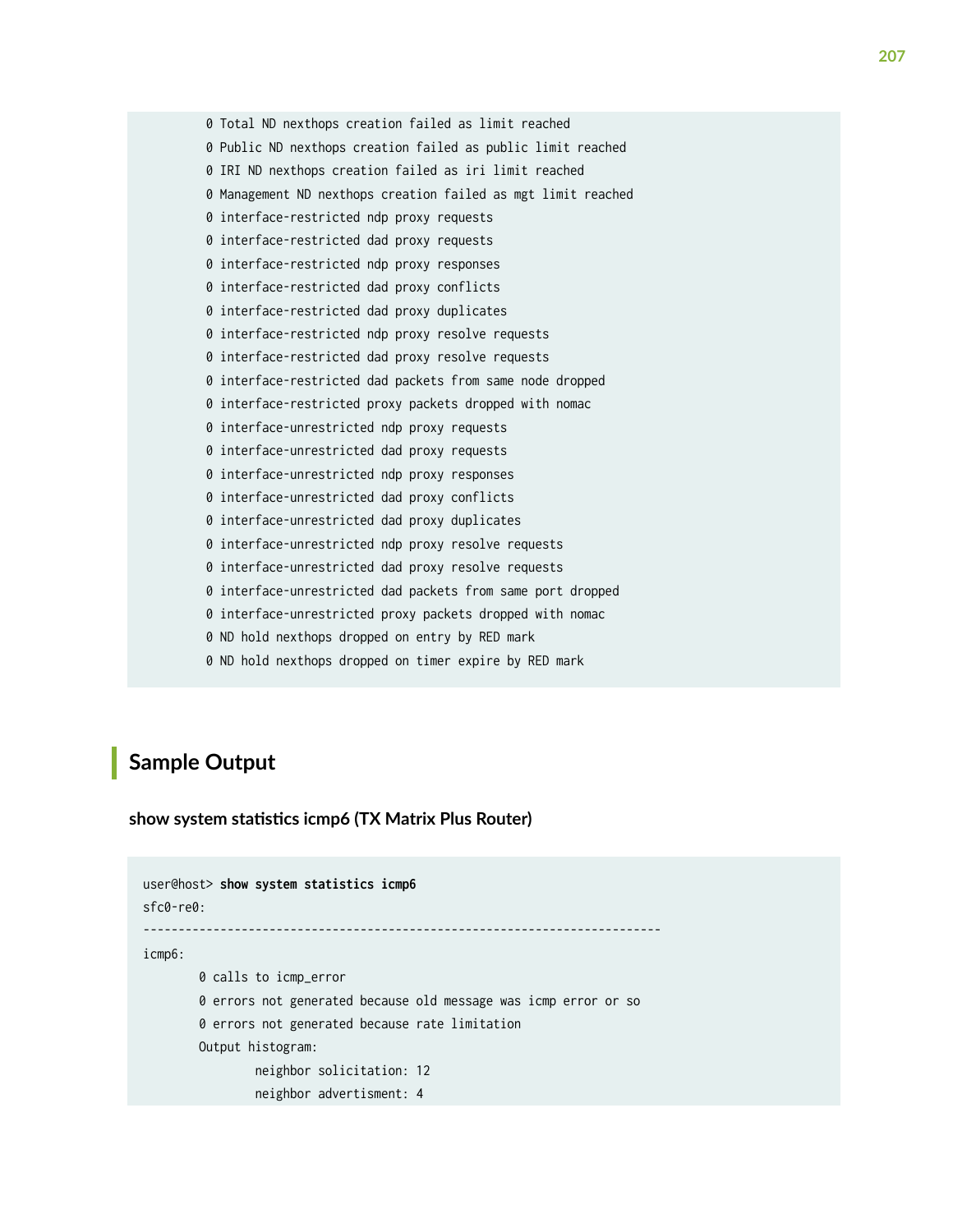- 0 messages with bad code fields
- 0 messages < minimum length
- 0 bad checksums
- 0 messages with bad length
- Histogram of error messages to be generated:
	- 0 no route
	- 0 administratively prohibited
	- 0 beyond scope
	- 0 address unreachable
	- 0 port unreachable
	- 0 packet too big
	- 0 time exceed transit
	- 0 time exceed reassembly
	- 0 erroneous header field
	- 0 unrecognized next header
	- 0 unrecognized option
	- 0 redirect
	- 0 unknown
- 0 message responses generated
- 0 messages with too many ND options

#### lcc0-re0:

```
--------------------------------------------------------------------------
```
#### icmp6:

```
 0 calls to icmp_error
 0 errors not generated because old message was icmp error or so
 0 errors not generated because rate limitation
 Output histogram:
         neighbor solicitation: 12
         neighbor advertisment: 4
 0 messages with bad code fields
 0 messages < minimum length
 0 bad checksums
 0 messages with bad length
 Histogram of error messages to be generated:
         0 no route
         0 administratively prohibited
         0 beyond scope
         0 address unreachable
         0 port unreachable
         0 packet too big
         0 time exceed transit
         0 time exceed reassembly
```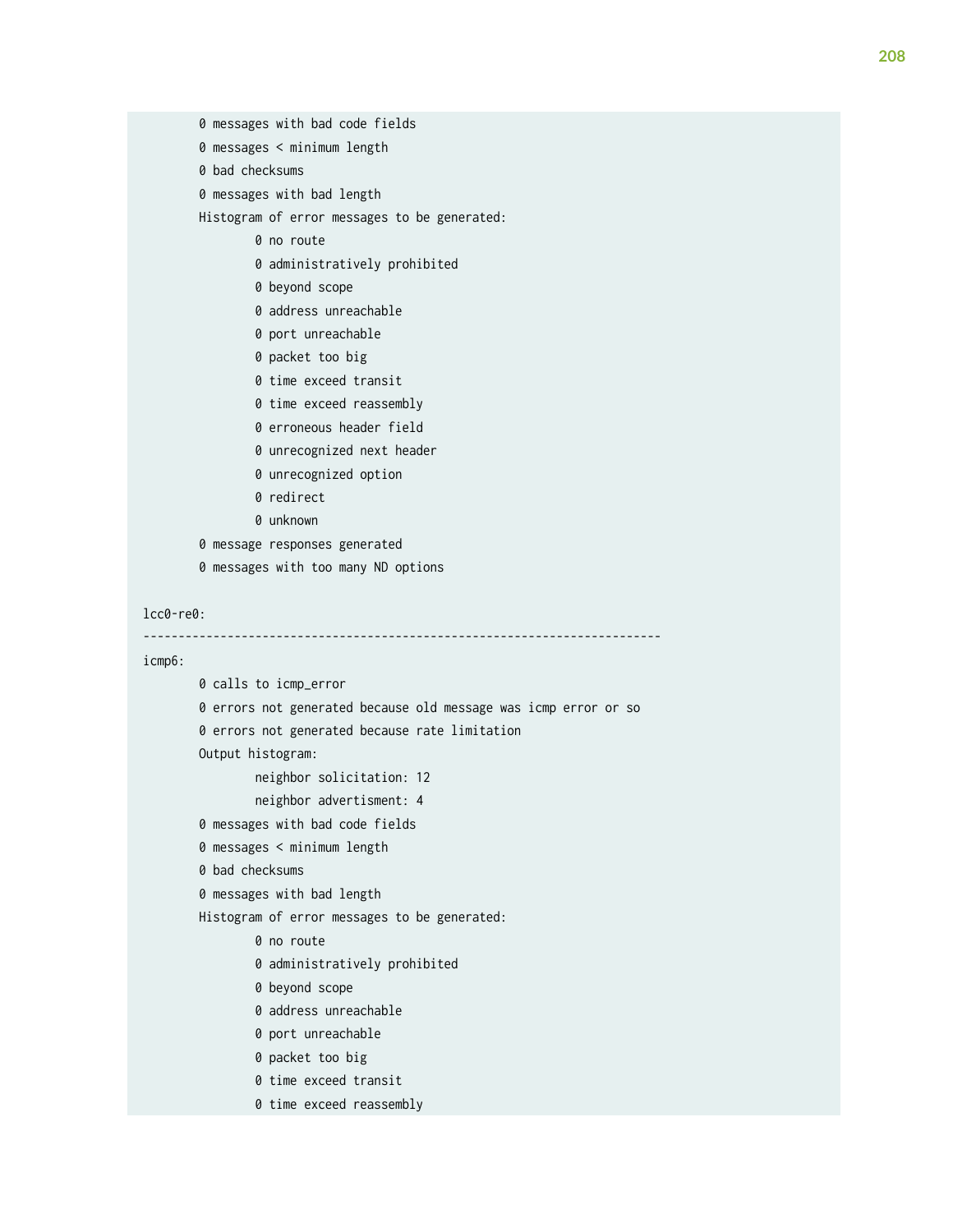```
 0 erroneous header field
                 0 unrecognized next header
                 0 unrecognized option
                 0 redirect
                 0 unknown
         0 message responses generated
         0 messages with too many ND options
lcc1-re0:
--------------------------------------------------------------------------
icmp6:
         0 calls to icmp_error
         0 errors not generated because old message was icmp error or so
         0 errors not generated because rate limitation
         Output histogram:
                 neighbor solicitation: 12
                 neighbor advertisment: 4
         0 messages with bad code fields
         0 messages < minimum length
         0 bad checksums
         0 messages with bad length
         Input histogram:
                 neighbor advertisment: 2
         Histogram of error messages to be generated:
                 0 no route
                 0 administratively prohibited
                 0 beyond scope
                 0 address unreachable
                 0 port unreachable
                 0 packet too big
                 0 time exceed transit
                 0 time exceed reassembly
                 0 erroneous header field
                 0 unrecognized next header
                 0 unrecognized option
                 0 redirect
                 0 unknown
         0 message responses generated
         0 messages with too many ND options
lcc2-re0:
--------------------------------------------------------------------------
icmp6:
```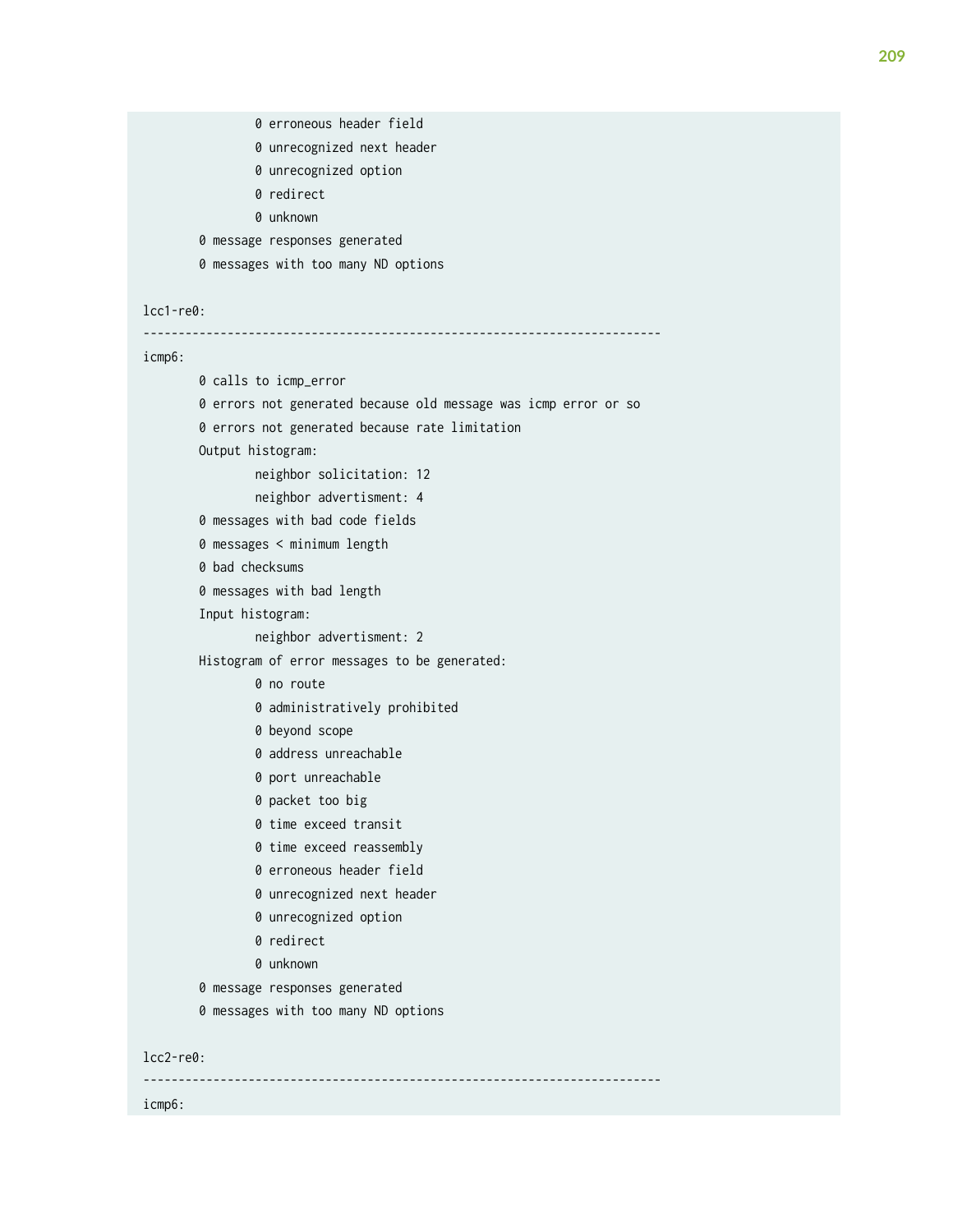0 errors not generated because old message was icmp error or so 0 errors not generated because rate limitation neighbor solicitation: 12 neighbor advertisment: 4 0 messages with bad code fields 0 messages < minimum length 0 messages with bad length

neighbor advertisment: 2

Histogram of error messages to be generated:

0 no route

0 calls to icmp\_error

Output histogram:

0 bad checksums

Input histogram:

- 0 administratively prohibited
- 0 beyond scope
- 0 address unreachable
- 0 port unreachable
- 0 packet too big
- 0 time exceed transit
- 0 time exceed reassembly
- 0 erroneous header field
- 0 unrecognized next header
- 0 unrecognized option
- 0 redirect
- 0 unknown
- 0 message responses generated
- 0 messages with too many ND options

#### lcc3-re0:

--------------------------------------------------------------------------

### icmp6:

```
 0 calls to icmp_error
 0 errors not generated because old message was icmp error or so
 0 errors not generated because rate limitation
 Output histogram:
         neighbor solicitation: 12
         neighbor advertisment: 4
 0 messages with bad code fields
 0 messages < minimum length
 0 bad checksums
 0 messages with bad length
 Input histogram:
```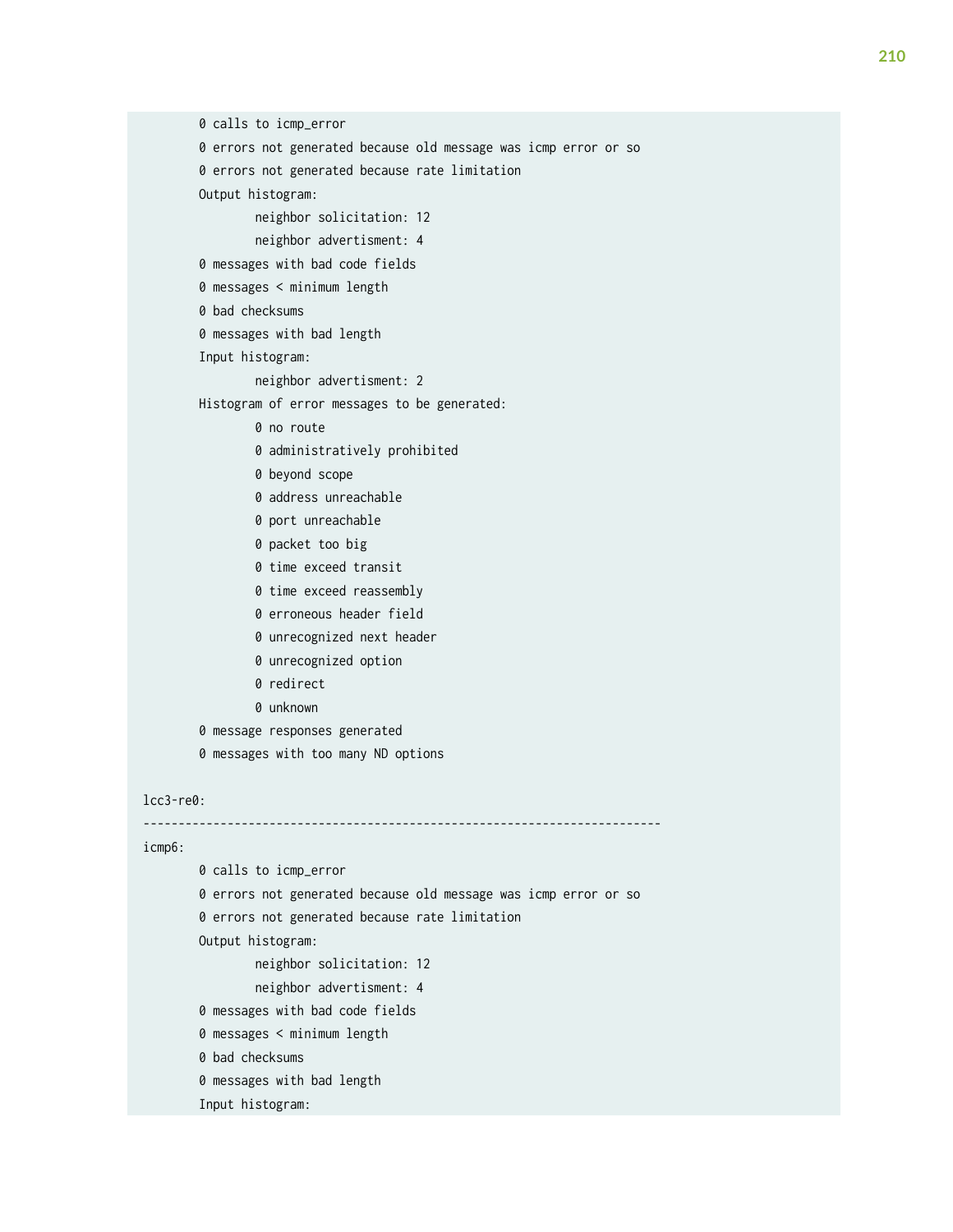neighbor advertisment: 2 Histogram of error messages to be generated: 0 no route 0 administratively prohibited 0 beyond scope 0 address unreachable 0 port unreachable 0 packet too big 0 time exceed transit 0 time exceed reassembly 0 erroneous header field 0 unrecognized next header 0 unrecognized option 0 redirect 0 unknown 0 message responses generated

0 messages with too many ND options

## **Release Information**

Command introduced before Junos OS Release 7.4.

sfc option introduced for the TX Matrix Plus router in Junos OS Release 9.6.

### RELATED DOCUMENTATION

Routing Matrix with a TX Matrix Plus Router Solutions Page

# show ipv6 router-advertisement

#### **IN THIS SECTION**

Syntax **[| 212](#page-218-0)**

Description | 212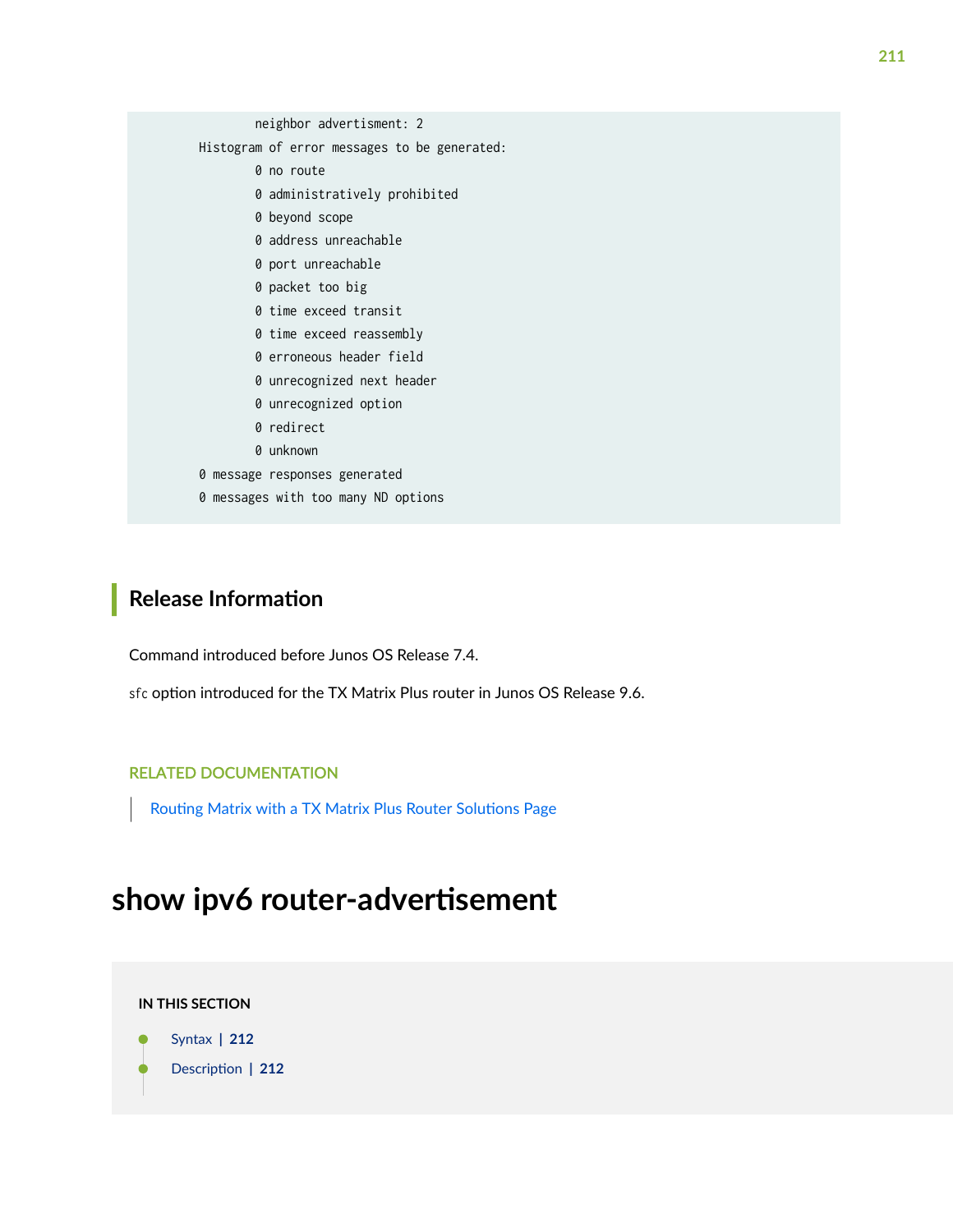- <span id="page-218-0"></span>**Options | 212**  $\bullet$
- $\bullet$ **Additional Information | 213**
- $\bullet$ [Required Privilege Level](#page-219-0) **| 213**
- [Output Fields](#page-219-0) **| 213**
- $\overline{\bullet}$ [Sample Output](#page-221-0) **| 215**
- $\overline{\phantom{a}}$ Release Information | 218

## **Syntax**

show ipv6 router-advertisement <conflicts> <interface interface> <logical-system (all | logical-system-name)> <prefix prefix/prefix length>

## **Description**

Display information about IPv6 router advertisements, including statistics about messages sent and received on interfaces, and information received from advertisements from other routers.

## **Options**

| none                       | Display all IPv6 router advertisement information for all interfaces.                     |
|----------------------------|-------------------------------------------------------------------------------------------|
| conflicts                  | (Optional) Display only the IPv6 router advertisement information that<br>is conflicting. |
| interface <i>interface</i> | (Optional) Display IPv6 router advertisement information for the<br>specified interface.  |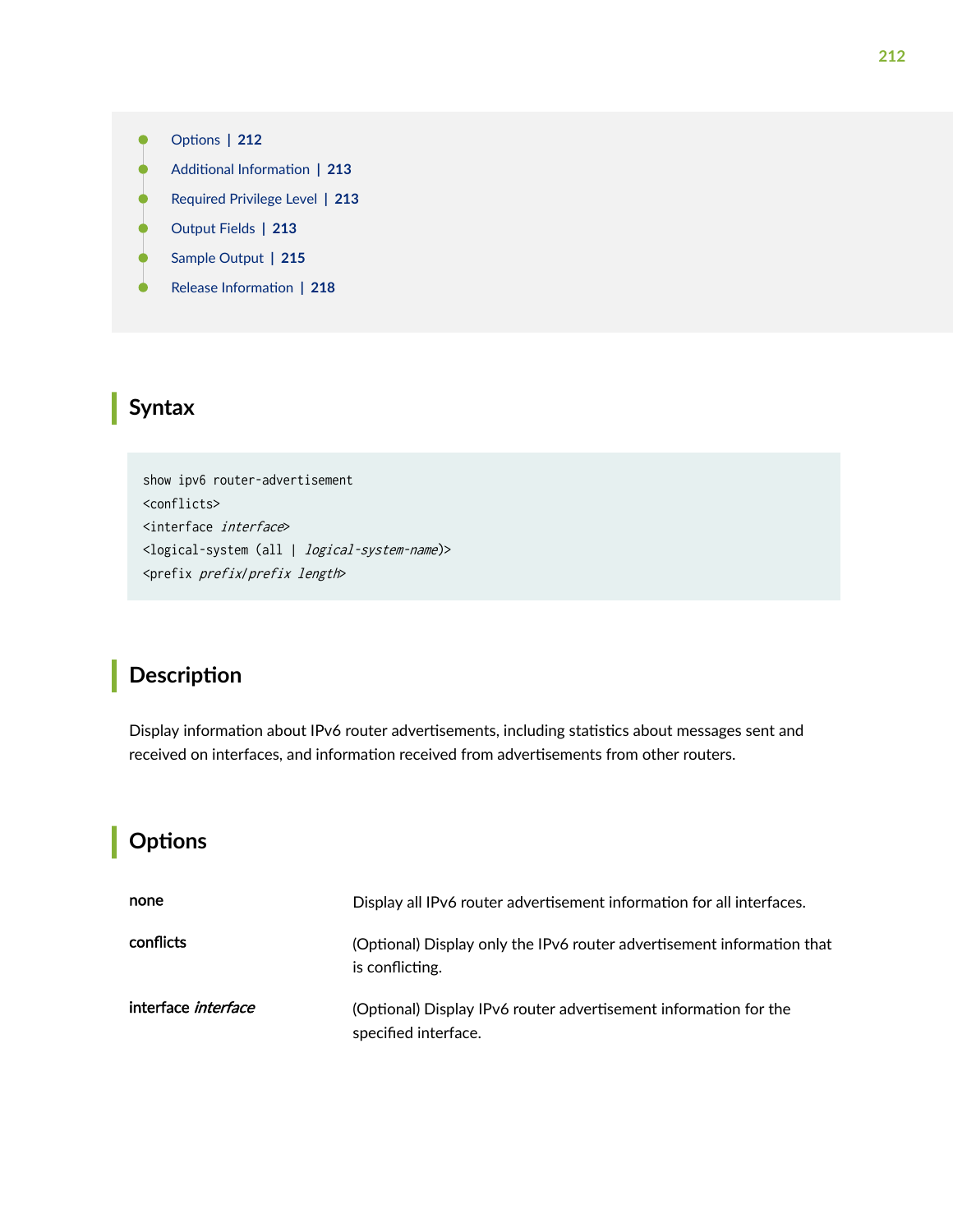<span id="page-219-0"></span>

| logical-system (all   <i>logical-</i> | (Optional) Perform this operation on all logical systems or on a                      |
|---------------------------------------|---------------------------------------------------------------------------------------|
| system-name)                          | particular logical system.                                                            |
| prefix <i>prefix/prefix length</i>    | (Optional) Display IPv6 router advertisement information for the<br>specified prefix. |

# **Additional Information**

The display identifies conflicting information by enclosing the value the router is advertising in brackets.

# **Required Privilege Level**

view

# **Output Fields**

Table 12 on page 213 describes the output fields for the show ipv6 router-advertisement command. Output fields are listed in the approximate order in which they appear.

|  | Table 12: show ipv6 router-advertisement Output Fields |  |
|--|--------------------------------------------------------|--|
|--|--------------------------------------------------------|--|

| <b>Field Name</b>          | <b>Field Description</b>                                                        |
|----------------------------|---------------------------------------------------------------------------------|
| Interface                  | Name of the interface.                                                          |
| Advertisements sent        | Number of router advertisements sent and the elapsed time since they were sent. |
| Solicits received          | Number of solicitation messages received.                                       |
| Advertisements<br>received | Number of router advertisements received.                                       |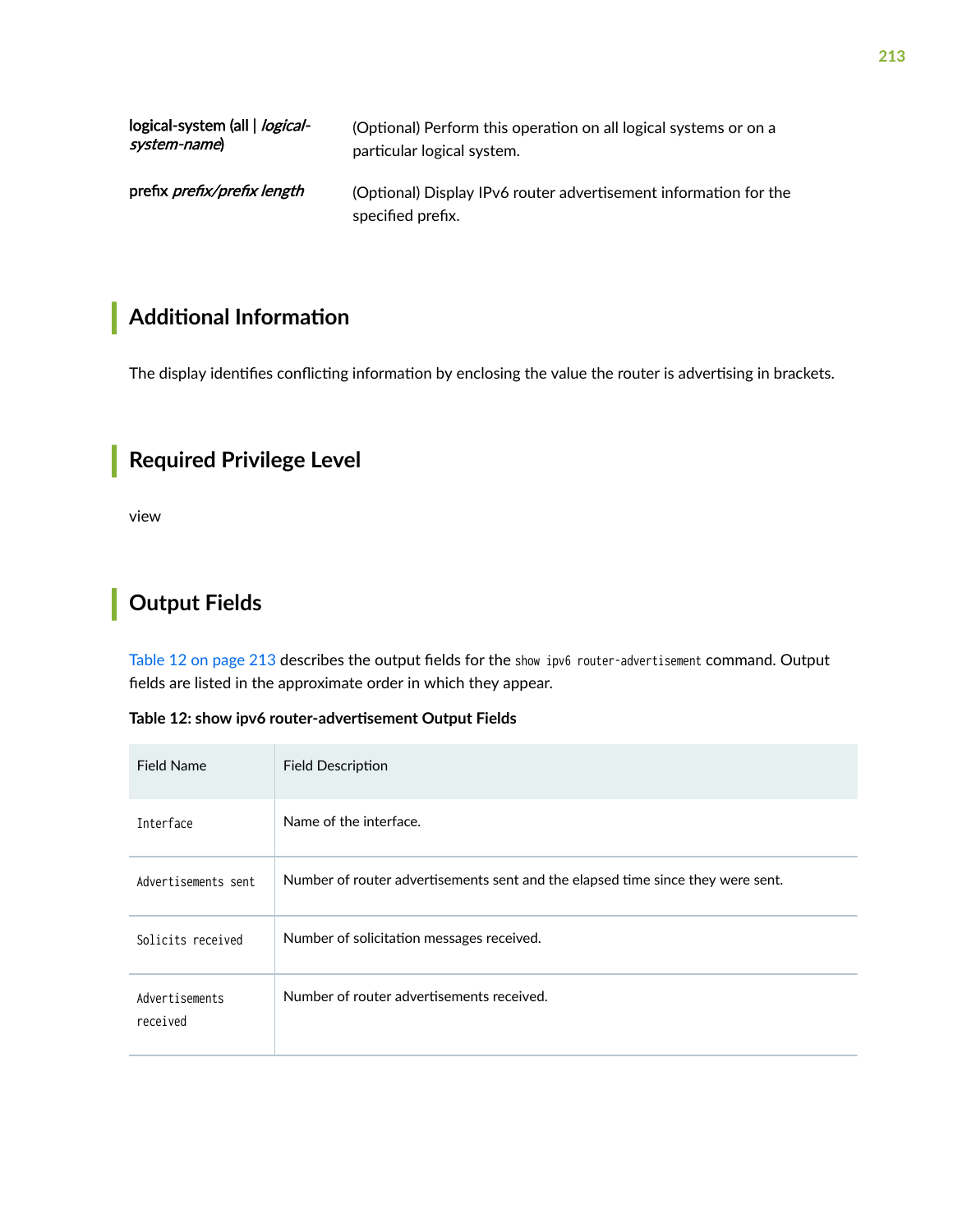| <b>Field Name</b>   | <b>Field Description</b>                                                                                                         |
|---------------------|----------------------------------------------------------------------------------------------------------------------------------|
| Advertisements from | Names of interfaces from which router advertisements have been received and the elapsed<br>time since the last one was received. |
| Managed             | Managed address configuration flag: 0 (stateless) or 1 (stateful).                                                               |
| Other configuration | Other stateful configuration flag: 0 (stateless) or 1 (stateful).                                                                |
| Reachable time      | Time that a node identifies a neighbor as reachable after receiving a reachability<br>confirmation, in milliseconds.             |
| Default lifetime    | Default lifetime, in seconds: from 0 seconds to 18.2 hours. A setting of 0 indicates that the<br>router is not a default router. |
| Retransmit timer    | Time between retransmitted Neighbor Solicitation messages, in milliseconds.                                                      |
| Current hop limit   | Configured current hop limit.                                                                                                    |
| Prefix              | Name and length of the prefix.                                                                                                   |
| Valid lifetime      | How long the prefix remains valid for onlink determination.                                                                      |
| Preferred lifetime  | How long the prefix generated by stateless autoconfiguration remains preferred.                                                  |
| On link             | Onlink flag: 0 (not onlink) or 1 (onlink).                                                                                       |
| Autonomous          | Autonomous address configuration flag: 0 (not autonomous) or 1 (autonomous).                                                     |
| Upstream Mode       | Configured interface as upstream interface for RA proxy                                                                          |
| Downstream Mode     | Configured interface as downstream interface for RA proxy.                                                                       |

## Table 12: show ipv6 router-advertisement Output Fields *(Continued)*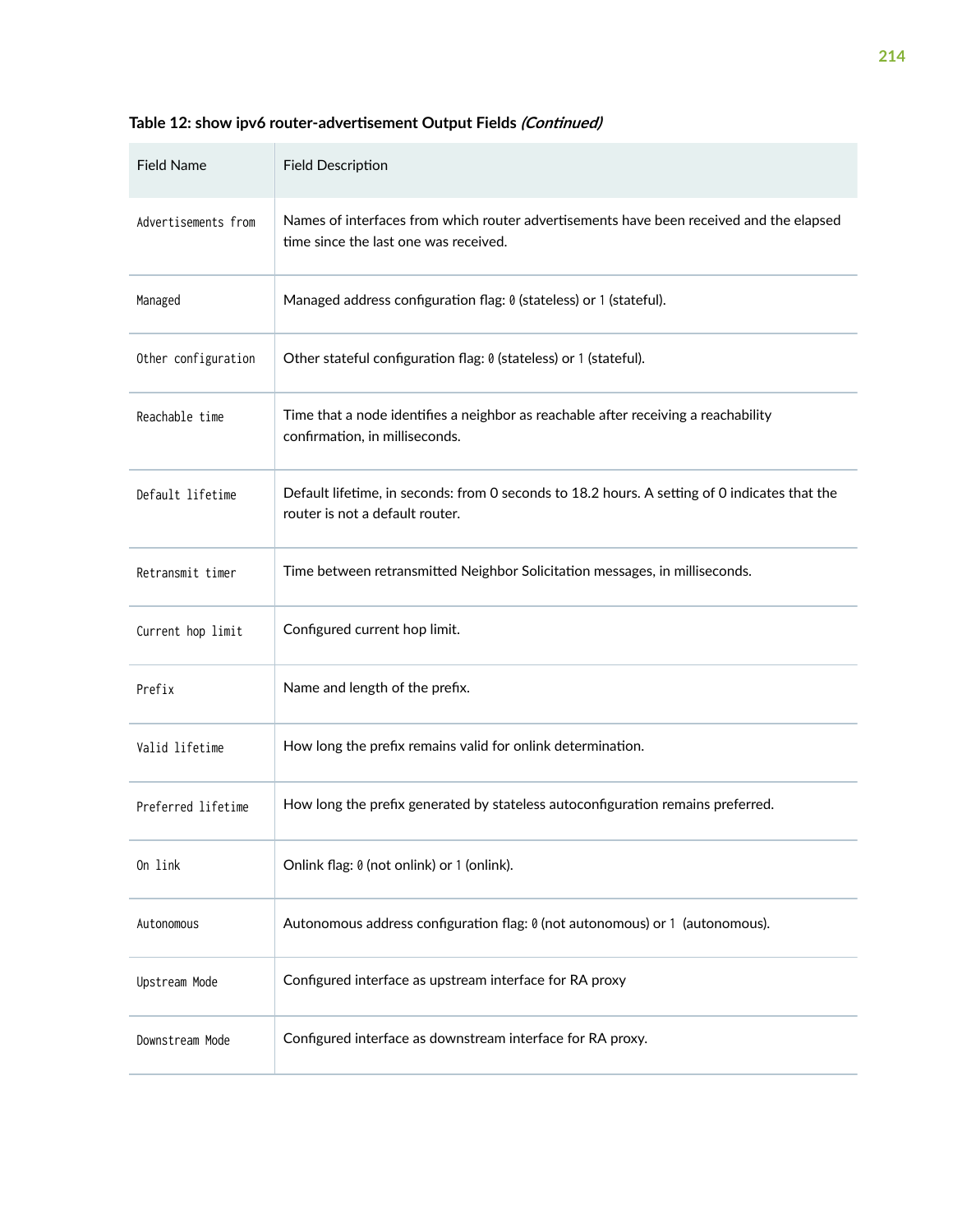| Field Name           | <b>Field Description</b>                                                                                                                                                |
|----------------------|-------------------------------------------------------------------------------------------------------------------------------------------------------------------------|
| Downstream           | Downstream interface for RA proxy.                                                                                                                                      |
| Passive Mode         | RA receive only mode is enabled.                                                                                                                                        |
| Proxy Blackout Timer | Proxy blackout timer interval is the time interval for which the interface must not be used as<br>a proxy interface. Proxy functionality is disabled on that interface. |
| Parameter Preference | Preference to select configured or proxied parameters for downstream interface                                                                                          |

#### <span id="page-221-0"></span>Table 12: show ipv6 router-advertisement Output Fields *(Continued)*

# **Sample Output**

### show ipv6 router-advertisement

```
user@host> show ipv6 router-advertisement 
Interface: fe-0/1/1.0
  Advertisements sent: 0
  Solicits received: 0
   Advertisements received: 0
Interface: fxp0.0
  Advertisements sent: 0
   Solicits received: 0
   Advertisements received: 1
   Advertisement from fe80::2d0:b7ff:fe1e:7b0e, heard 00:00:13 ago
    Managed: 0
    Other configuration: 0 [1]
       Reachable time: 0 ms
       Default lifetime: 1800 sec
       Retransmit timer: 0 ms
       Current hop limit: 64
```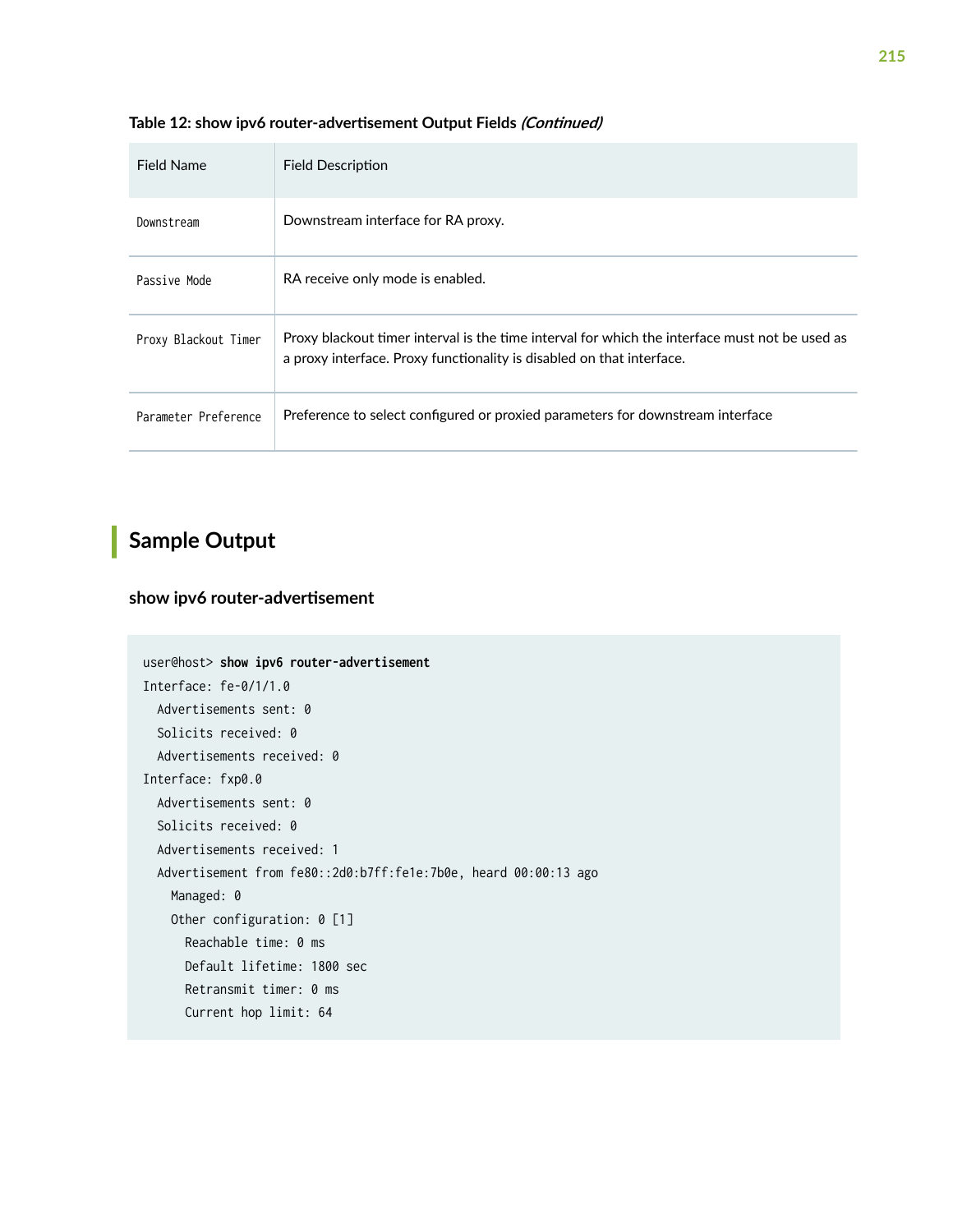### show ipv6 router-advertisement (Without RA proxy) (SRX Series and vSRX 3.0)

(Without RA proxy)

| user@host> <b>show ipv6 router-advertisement</b> |
|--------------------------------------------------|
| Interface: ge-0/0/1.0                            |
| Advertisements sent: 7, last sent 00:00:11 ago   |
| Solicits sent: 1, last sent 00:00:41 ago         |
| Solicits received: 0                             |
| Advertisements received: 0                       |
| Solicited router advertisement unicast: Disable  |
| IPv6 RA Preference: DEFAULT/MEDIUM               |
| Passive mode: Enable                             |
| Upstream mode: Disable                           |
| Downstream mode: Disable                         |
| Proxy blackout timer: Not Running                |

### (With RA proxy)

Interface: ge-0/0/2.0 Advertisements sent: 2, last sent 00:00:49 ago Solicits sent: 1, last sent 00:01:21 ago Solicits received: 0 Advertisements received: 18 Solicited router advertisement unicast: Disable IPv6 RA Preference: DEFAULT/MEDIUM Passive mode: Enable Upstream mode: Enable Downstream mode: Disable Proxy parameter preference: Proxied Proxy blackout timer: Not Running Downstream: ge-0/0/0.0 Downstream: ge-0/0/1.0 Advertisement from fe80::5668:adff:fed8:101b, heard 00:00:00 ago Managed: 0 Other configuration: 1 [0] Link MTU: 1500 bytes Reachable time: 5555 ms Default lifetime: 1799 sec [1800 sec] Retransmit timer: 4444 ms Current hop limit: 50 [64]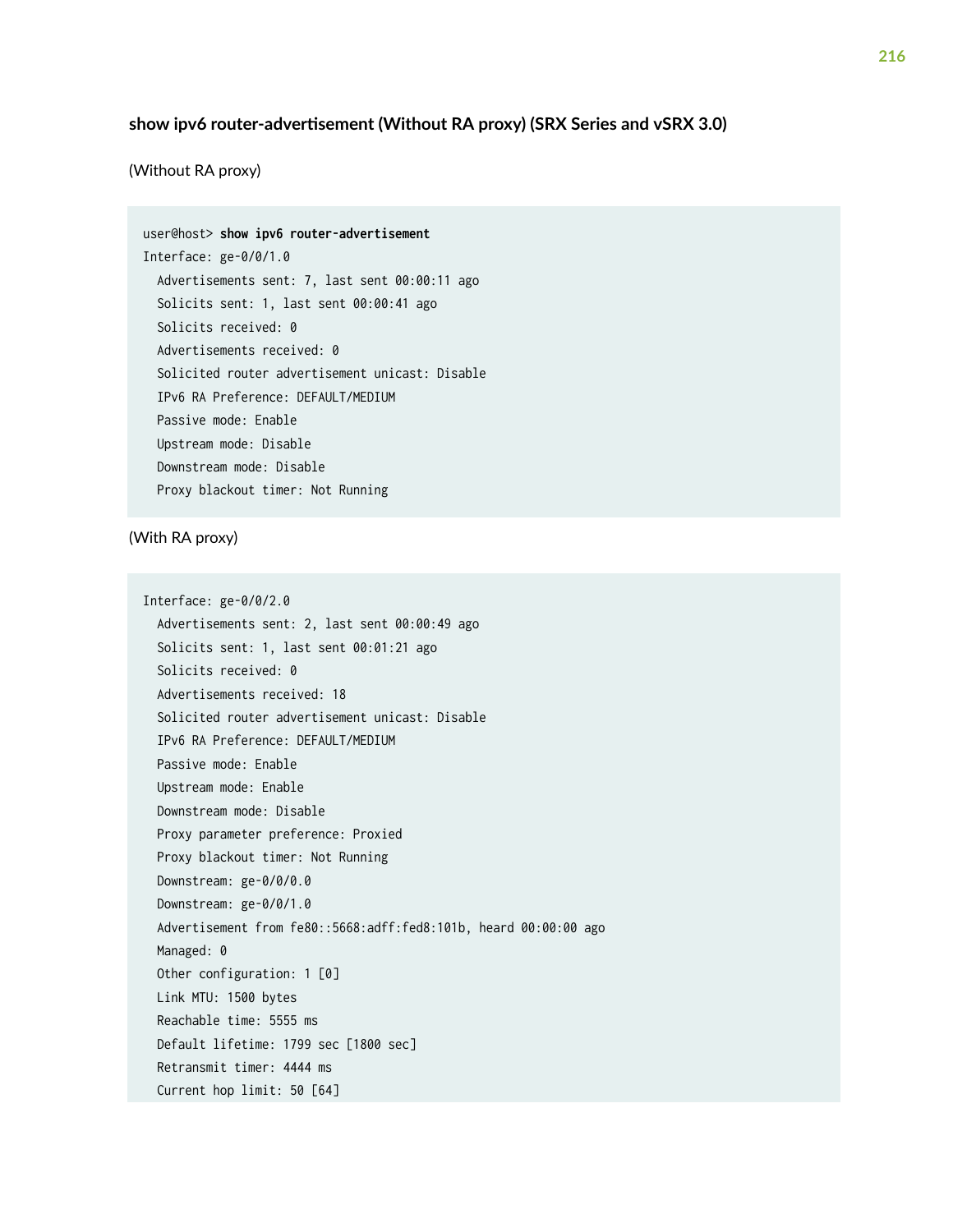RDNSS address: abcd:1::1 Lifetime: 3333 sec Prefix: 2002:2:0:2000::/64 Valid lifetime: 3600 sec Preferred lifetime: 2400 sec On link: 1 Autonomous: 1 Route Information: 2002:2:0:2000::/64 IPv6 RA Preference: LOW Route lifetime: 1111 sec DNSSL suffix: juniper.net Lifetime: 6666 sec

### $s$ how ipv6 router-advertisement conflicts

```
user@host> show ipv6 router-advertisement conflicts 
Interface: fxp0.0
   Advertisement from fe80::2d0:b7ff:fe1e:7b0e, heard 00:01:08 ago
    Other configuration: 0 [1]
```
### show ipv6 router-advertisement prefix

```
user@host> show ipv6 router-advertisement prefix 2001:db8:8040::/16 
Interface: fe-0/1/3.0
  Advertisements sent: 3, last sent 00:04:11 ago
  Solicits received: 0
  Advertisements received: 3
  Advertisement from fe80::290:69ff:fe9a:5403, heard 00:00:05 ago
    Managed: 0
    Other configuration: 0
     Reachable time: 0 ms
     Default lifetime: 180 sec [1800 sec]
     Retransmit timer: 0 ms
     Current hop limit: 64
     Prefix: 2001:db8:8040:1::/64 
       Valid lifetime: 2592000 sec 
       Preferred lifetime: 604800 sec 
       On link: 1 
       Autonomous: 1
```